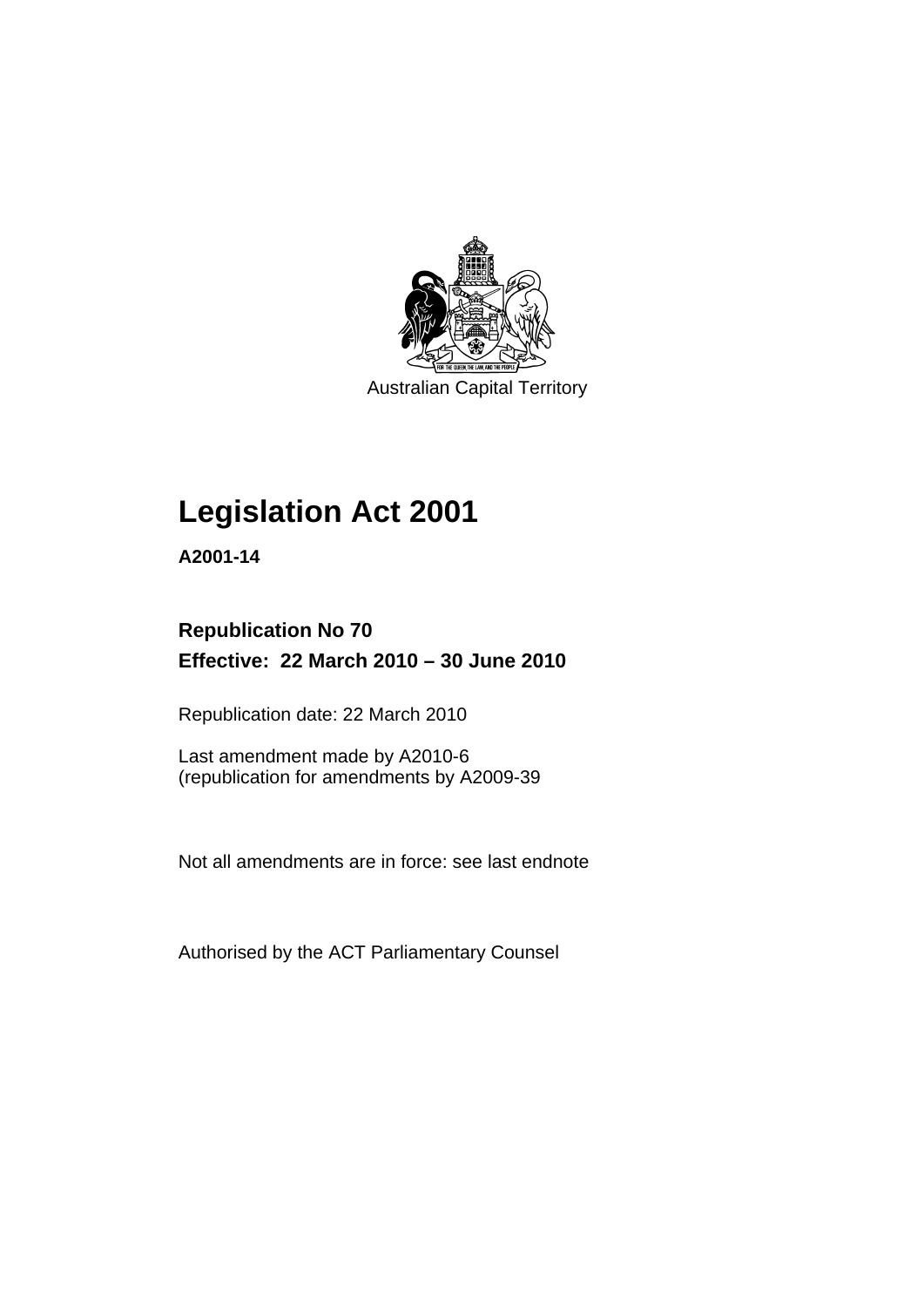### **About this republication**

#### **The republished law**

This is a republication of the *Legislation Act 2001* (including any amendment made under the *Legislation Act 2001*, part 11.3 (Editorial changes)) as in force on 22 March 2010*.* It also includes any amendment, repeal or expiry affecting the republished law to 22 March 2010.

The legislation history and amendment history of the republished law are set out in endnotes 3 and 4.

### **Kinds of republications**

The Parliamentary Counsel's Office prepares 2 kinds of republications of ACT laws (see the ACT legislation register at www.legislation.act.gov.au):

- authorised republications to which the *Legislation Act 2001* applies
- unauthorised republications.

The status of this republication appears on the bottom of each page.

#### **Editorial changes**

The *Legislation Act 2001*, part 11.3 authorises the Parliamentary Counsel to make editorial amendments and other changes of a formal nature when preparing a law for republication. Editorial changes do not change the effect of the law, but have effect as if they had been made by an Act commencing on the republication date (see *Legislation Act 2001*, s 115 and s 117). The changes are made if the Parliamentary Counsel considers they are desirable to bring the law into line, or more closely into line, with current legislative drafting practice.

This republication includes amendments made under part 11.3 (see endnote 1).

#### **Uncommenced provisions and amendments**

If a provision of the republished law has not commenced or is affected by an uncommenced amendment, the symbol  $\mathbf{U}$  appears immediately before the provision heading. The text of the uncommenced provision or amendment appears only in the last endnote.

#### **Modifications**

If a provision of the republished law is affected by a current modification, the symbol  $\mathbf{M}$ appears immediately before the provision heading. The text of the modifying provision appears in the endnotes. For the legal status of modifications, see *Legislation Act 2001*, section 95.

#### **Penalties**

At the republication date, the value of a penalty unit for an offence against this law is \$110 for an individual and \$550 for a corporation (see *Legislation Act 2001*, s 133).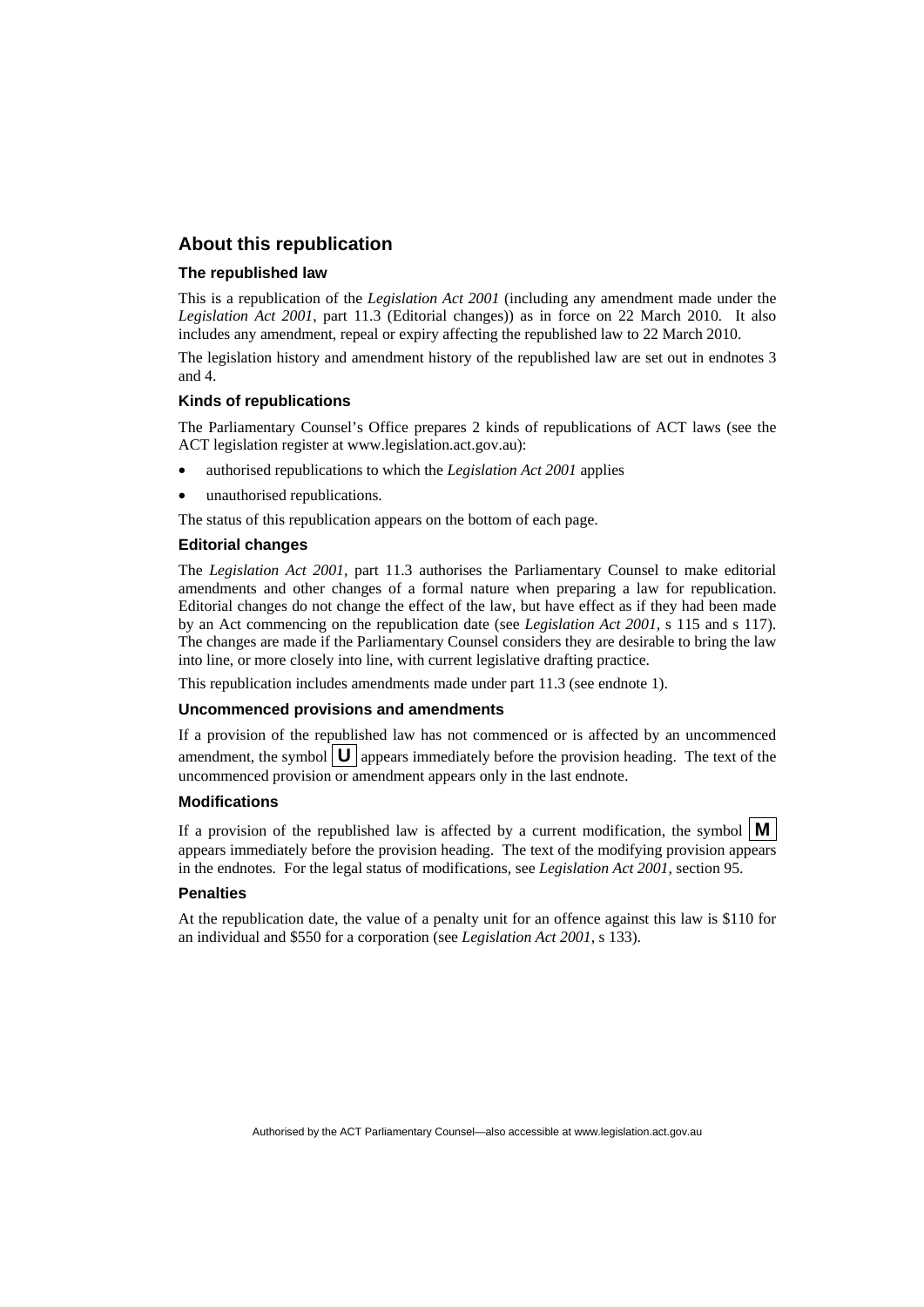

## **[Legislation Act 2001](#page-16-0)**

## **Contents**

## **Chapter 1 Preliminary**

| <b>Part 1.1</b> | General                                        |   |
|-----------------|------------------------------------------------|---|
| 1               | Name of Act                                    | 2 |
| 2               | Dictionary                                     | 2 |
| 2A              | <b>Notes</b>                                   | 2 |
| 3               | Objects                                        | 2 |
| 4               | Application of Act                             | 3 |
| 5               | Determinative and non-determinative provisions | 4 |
| 6               | Legislation Act provisions must be applied     | 5 |
| <b>Part 1.2</b> | <b>Basic concepts</b>                          |   |
|                 | Meaning of Act generally                       | 8 |

| R70      | Legislation Act 2001         | contents 1 |
|----------|------------------------------|------------|
| 22/03/10 | Effective: 22/03/10-30/06/10 |            |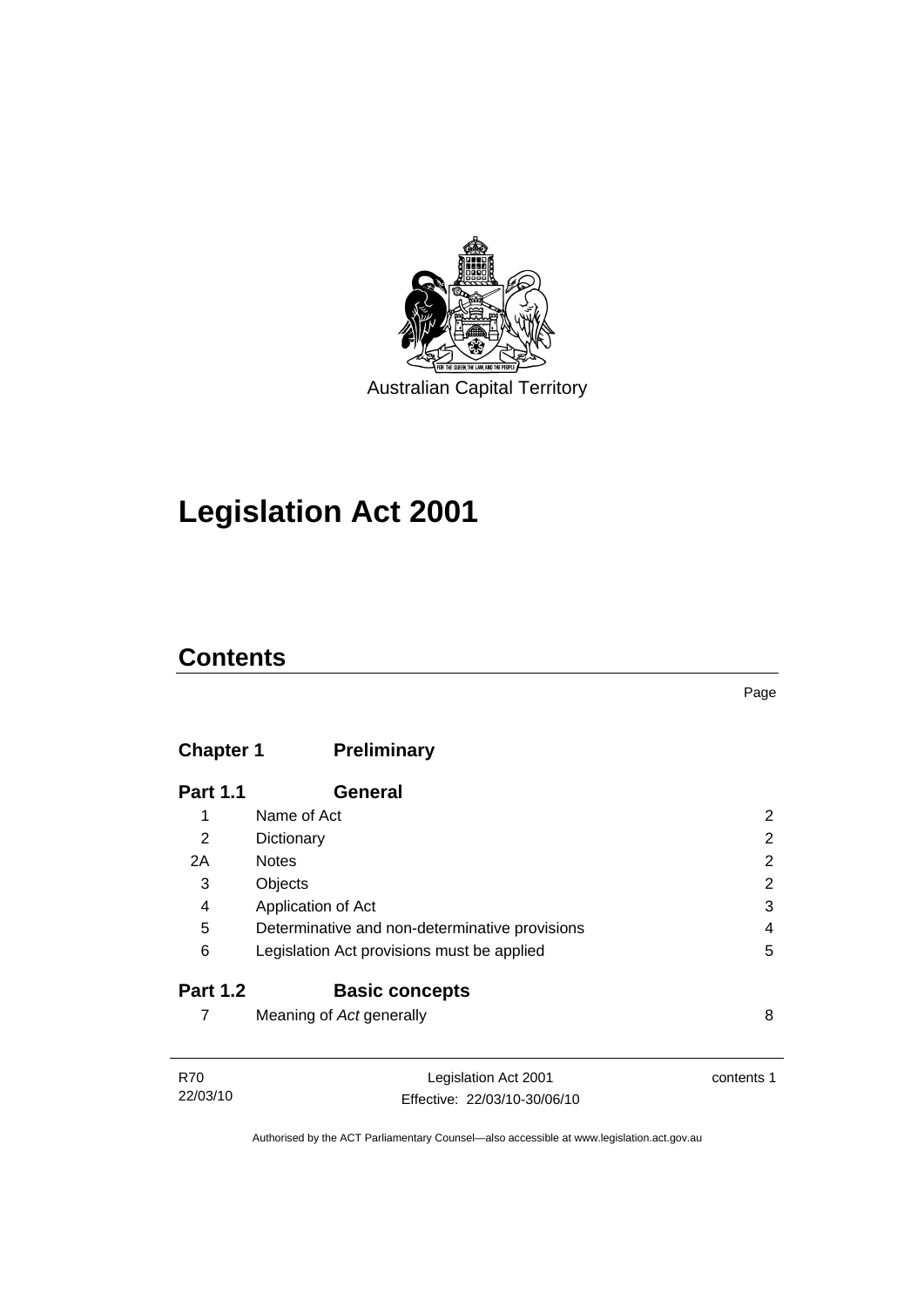|                                                                                          | Page                                                                                                                                                                                                                                                                                                                                             |
|------------------------------------------------------------------------------------------|--------------------------------------------------------------------------------------------------------------------------------------------------------------------------------------------------------------------------------------------------------------------------------------------------------------------------------------------------|
|                                                                                          | 8                                                                                                                                                                                                                                                                                                                                                |
|                                                                                          | 8                                                                                                                                                                                                                                                                                                                                                |
|                                                                                          | 9                                                                                                                                                                                                                                                                                                                                                |
|                                                                                          | 9                                                                                                                                                                                                                                                                                                                                                |
|                                                                                          | 9                                                                                                                                                                                                                                                                                                                                                |
|                                                                                          | 10                                                                                                                                                                                                                                                                                                                                               |
|                                                                                          | 10                                                                                                                                                                                                                                                                                                                                               |
|                                                                                          | 10                                                                                                                                                                                                                                                                                                                                               |
|                                                                                          | 11                                                                                                                                                                                                                                                                                                                                               |
| Sources of law in the ACT                                                                |                                                                                                                                                                                                                                                                                                                                                  |
| References to Acts include references to former Cwlth enactments etc                     | 13                                                                                                                                                                                                                                                                                                                                               |
| <b>Chapter 2</b><br><b>ACT legislation register and web site</b>                         |                                                                                                                                                                                                                                                                                                                                                  |
|                                                                                          | 14                                                                                                                                                                                                                                                                                                                                               |
| Contents of register                                                                     | 14                                                                                                                                                                                                                                                                                                                                               |
| Prompt registration                                                                      | 18                                                                                                                                                                                                                                                                                                                                               |
| Approved web site                                                                        | 18                                                                                                                                                                                                                                                                                                                                               |
| Access to registered material at approved web site                                       | 19                                                                                                                                                                                                                                                                                                                                               |
| <b>Chapter 3</b><br>Authorised versions and evidence of laws<br>and legislative material |                                                                                                                                                                                                                                                                                                                                                  |
| Definitions for ch 3                                                                     | 20                                                                                                                                                                                                                                                                                                                                               |
| Authorisation of versions by parliamentary counsel                                       | 21                                                                                                                                                                                                                                                                                                                                               |
| Authorised electronic versions                                                           | 21                                                                                                                                                                                                                                                                                                                                               |
| Authorised written versions                                                              | 22                                                                                                                                                                                                                                                                                                                                               |
| Judicial notice of certain matters                                                       | 24                                                                                                                                                                                                                                                                                                                                               |
| <b>Chapter 4</b><br><b>Numbering and notification of Acts</b>                            |                                                                                                                                                                                                                                                                                                                                                  |
| Numbering of Acts                                                                        | 26                                                                                                                                                                                                                                                                                                                                               |
| Notification of Acts                                                                     | 26                                                                                                                                                                                                                                                                                                                                               |
| References to enactment or passing of Acts                                               | 28                                                                                                                                                                                                                                                                                                                                               |
|                                                                                          | Meaning of subordinate law<br>Meaning of disallowable instrument<br>Meaning of notifiable instrument<br>Meaning of commencement notice<br>Meaning of legislative instrument<br>Meaning of statutory instrument<br>Meaning of <i>instrument</i><br>Meaning of authorised republication<br>Meaning of provision<br><b>ACT</b> legislation register |

| contents 2 | Legislation Act 2001         | R70      |
|------------|------------------------------|----------|
|            | Effective: 22/03/10-30/06/10 | 22/03/10 |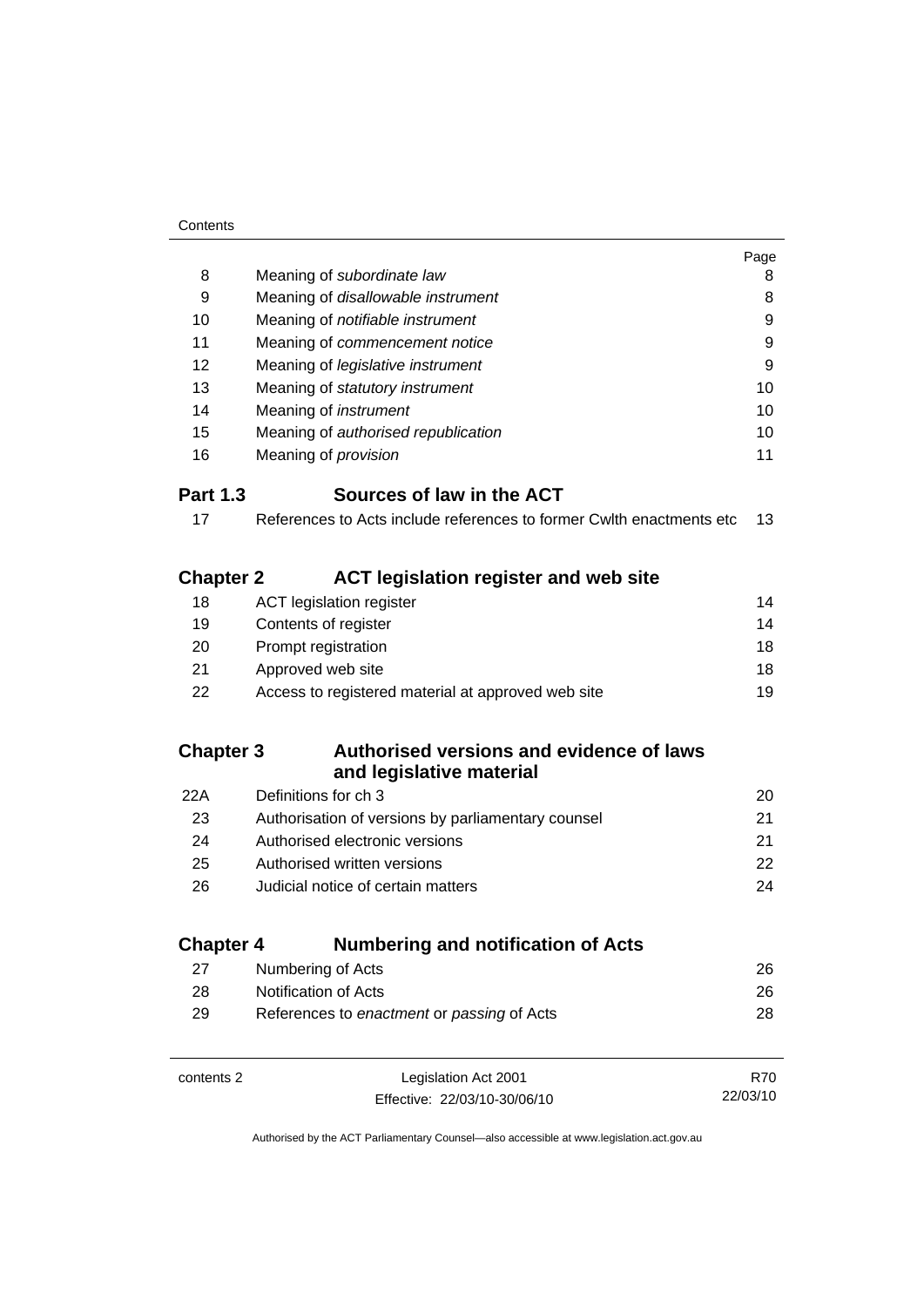|                  |                                                                                       | Contents   |
|------------------|---------------------------------------------------------------------------------------|------------|
| 30               | References to <i>notification</i> of Acts                                             | Page<br>28 |
| <b>Chapter 5</b> | Regulatory impact statements for subordinate<br>laws and disallowable instruments     |            |
| <b>Part 5.1</b>  | <b>Preliminary</b>                                                                    |            |
| 31               | Definitions for ch 5                                                                  | 29         |
| 32               | Other publication or consultation requirements not affected                           | 29         |
| 33               | Guidelines about costs of proposed subordinate laws and disallowable<br>instruments   | 30         |
| <b>Part 5.2</b>  | <b>Requirements for regulatory impact</b><br><b>statements</b>                        |            |
| 34               | Preparation of regulatory impact statements                                           | 31         |
| 35               | Content of regulatory impact statements                                               | 32         |
| 36               | When is preparation of regulatory impact statement unnecessary?                       | 33         |
| 37               | When must regulatory impact statement be presented?                                   | 34         |
| <b>Part 5.3</b>  | Failure to comply with requirements for<br>regulatory impact statements               |            |
| 38               | Effect of failure to comply with pt 5.2                                               | 35         |
| <b>Chapter 6</b> | Making, notification and numbering of<br>statutory instruments                        |            |
| <b>Part 6.1</b>  | <b>General</b>                                                                        |            |
| 39               | Meaning of <i>matter</i> in ch 6                                                      | 36         |
| 40               | Presumption of validity                                                               | 36         |
| 41               | Making of certain statutory instruments by Executive                                  | 36         |
| <b>Part 6.2</b>  | <b>Making of statutory instruments generally</b>                                      |            |
| 42               | Power to make statutory instruments                                                   | 38         |
| 43               | Statutory instruments to be interpreted not to exceed powers under<br>authorising law | 39         |
| <b>R70</b>       | Legislation Act 2001                                                                  | contents 3 |
| 22/03/10         | Effective: 22/03/10-30/06/10                                                          |            |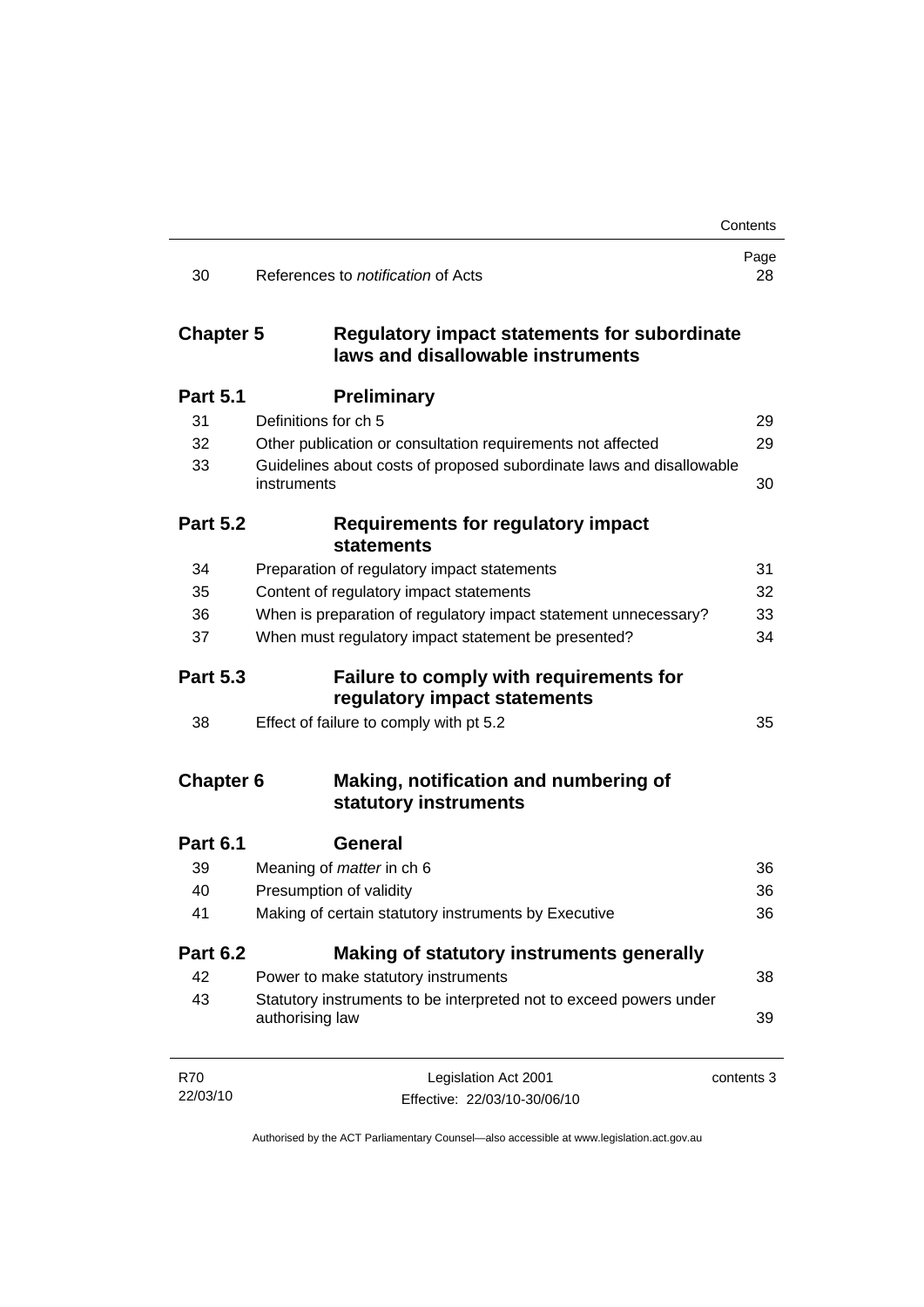|    |                                                                                                     | Page |
|----|-----------------------------------------------------------------------------------------------------|------|
| 44 | Power to make statutory instruments for Act etc                                                     | 40   |
| 45 | Power to make court rules                                                                           | 41   |
| 46 | Power to make instrument includes power to amend or repeal                                          | 42   |
| 47 | Statutory instrument may make provision by applying law or<br>instrument                            | 43   |
| 48 | Power to make instrument includes power to make different provision<br>for different categories etc | 47   |
| 49 | Single instrument may exercise several powers or satisfy several<br>requirements                    | 47   |
| 50 | Relationship between authorising law and instrument dealing with<br>same matter                     | 48   |
| 51 | Instrument may make provision in relation to land by reference to map<br>etc                        | 48   |
| 52 | Instrument may authorise determination of matter etc                                                | 49   |
| 53 | Instrument may prohibit                                                                             | 49   |
| 54 | Instrument may require making of statutory declaration                                              | 50   |
|    |                                                                                                     |      |

## **Part 6.3 Making of certain statutory instruments about fees**

| 55 | Definitions for pt 6.3                             | 51 |
|----|----------------------------------------------------|----|
| 56 | Determination of fees by disallowable instrument   | 51 |
| 57 | Fees payable in accordance with determination etc. | 53 |
| 58 | Regulations may make provision about fees          | 54 |
|    |                                                    |    |

## **Part 6.4 Numbering and notification of legislative instruments**

| Numbering                                                    | 57  |
|--------------------------------------------------------------|-----|
| Correction etc of name of instrument                         | 57  |
| Correction of name of explanatory statement etc.             | 59  |
| Notification of legislative instruments                      | 59  |
| Effect of failure to notify legislative instrument           | 62. |
| References to <i>notification</i> of legislative instruments | 62. |
|                                                              |     |

contents 4 Legislation Act 2001 Effective: 22/03/10-30/06/10

R70 22/03/10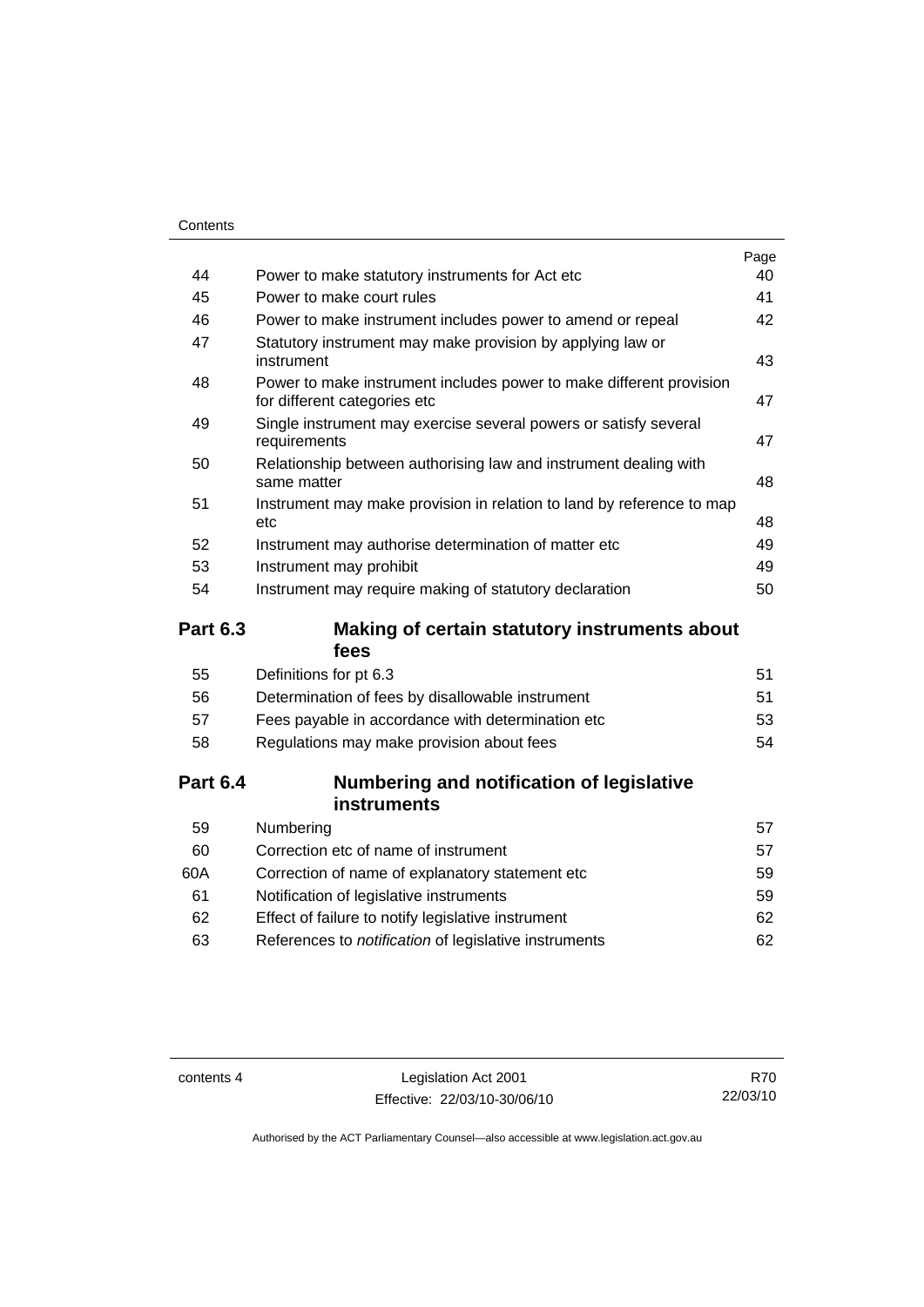| Contents |
|----------|
|----------|

|                  |                                                                                  | Page   |
|------------------|----------------------------------------------------------------------------------|--------|
| <b>Chapter 7</b> | Presentation, amendment and disallowance<br>of subordinate laws and disallowable |        |
|                  | <b>instruments</b>                                                               |        |
| 64               | Presentation of subordinate laws and disallowable instruments                    | 63     |
| 65               | Disallowance by resolution of Assembly                                           | 63     |
| 65A              | Notification of disallowance by resolution of Assembly                           | 64     |
| 66               | Revival of affected laws                                                         | 66     |
| 67               | Making of instrument same in substance within 6 months after<br>disallowance     | 67     |
| 68               | Amendment by resolution of Assembly                                              | 67     |
| 69               | Notification of amendments made by resolution of Assembly                        | 69     |
| 70               | Making of amendment restoring effect of law within 6 months after<br>amendment   | 70     |
| 71               | Effect of dissolution or expiry of Assembly on notice of motion                  | 71     |
| <b>Chapter 8</b> | <b>Commencement and exercise of powers</b>                                       |        |
|                  | before commencement                                                              |        |
| 72               | Meaning of law in ch 8                                                           | 73     |
| 73               | General rules about commencement                                                 | 73     |
| 74               | Time of commencement                                                             | 75     |
| 75               | Commencement of naming and commencement provisions                               | 76     |
| <b>75AA</b>      | Commencement of provisions identifying amended laws                              | 77     |
| <b>75A</b>       | Meaning of commences retrospectively                                             | 77     |
| 75B              | Retrospective commencement requires clear indication                             | 78     |
| 76               | Non-prejudicial provision may commence retrospectively                           | 78     |
| 77               | Commencement by commencement notice                                              | 79     |
| 78               | Separate commencement of amendments                                              | 81     |
| 79               | Automatic commencement of postponed law                                          | 81     |
| 79A              | Commencement of amendment of uncommenced law                                     | 82     |
| nn.              |                                                                                  | $\sim$ |

80 References to *commencement* of law [83](#page-98-0) 81 Exercise of powers between notification and commencement [83](#page-98-0)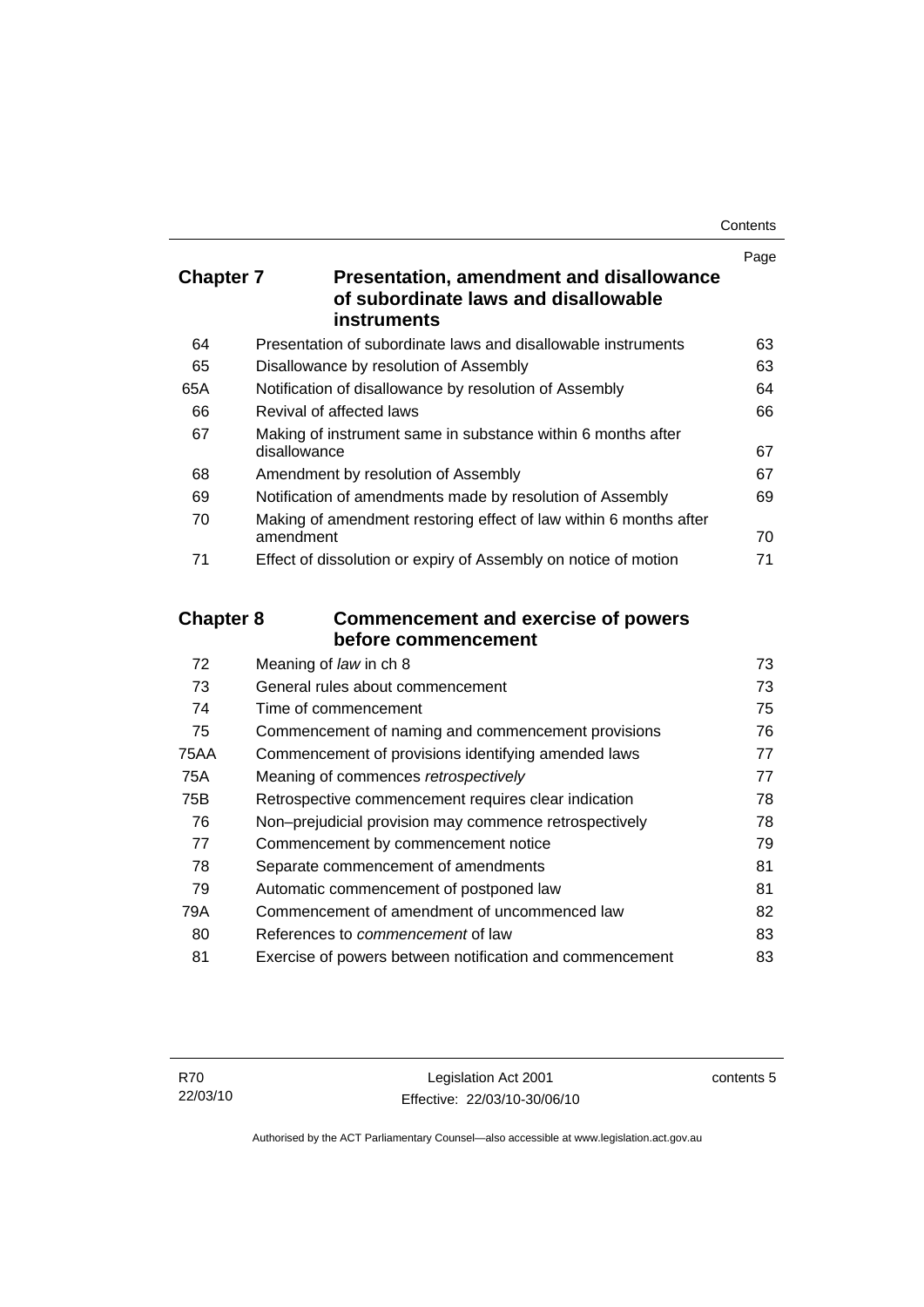### **Contents**

|                   |                                                                                   | Page |
|-------------------|-----------------------------------------------------------------------------------|------|
| <b>Chapter 9</b>  | <b>Repeal and amendment of laws</b>                                               |      |
| <b>Part 9.1</b>   | General                                                                           |      |
| 82                | Definitions for ch 9                                                              | 86   |
| 83                | Consequences of amendment of statutory instrument by Act                          | 86   |
| 84                | Saving of operation of repealed and amended laws                                  | 86   |
| 84A               | Creation of offences and changes in penalties                                     | 87   |
| <b>Part 9.2</b>   | <b>Repeal</b>                                                                     |      |
| 85                | When repeal takes effect                                                          | 89   |
| 86                | Repealed and amended laws not revived on repeal of repealing and<br>amending laws | 89   |
| 87                | Commencement not undone if repealed                                               | 90   |
| 88                | Repeal does not end effect of transitional laws etc                               | 91   |
| 89                | Automatic repeal of certain laws and provisions                                   | 93   |
| <b>Part 9.3</b>   | <b>Amendment</b>                                                                  |      |
| 90                | Law and amending laws to be read as one                                           | 97   |
| 91                | Insertion of provisions by amending law                                           | 97   |
| 92                | Amendment to be made wherever possible                                            | 99   |
| 93                | Provisions included in another provision for amendment purposes                   | 100  |
| 94                | Continuance of appointments etc made under amended provisions                     | 101  |
| 95                | Status of modifications                                                           | 102  |
| 96                | Relocated provisions                                                              | 103  |
| <b>Chapter 10</b> | <b>Referring to laws</b>                                                          |      |
| 97                | Definitions for ch 10                                                             | 104  |
| 98                | References to ACT law include law containing reference                            | 105  |
| 99                | References in ACT statutory instruments to the Act                                | 105  |
| 100               | Referring to particular ACT laws                                                  | 105  |
| 101               | Referring to particular laws of other jurisdictions etc                           | 106  |
| 102               | References to laws include references to laws as in force from time to<br>time    | 107  |
| 103               | References to repealed laws                                                       | 108  |

contents 6 Legislation Act 2001 Effective: 22/03/10-30/06/10

R70 22/03/10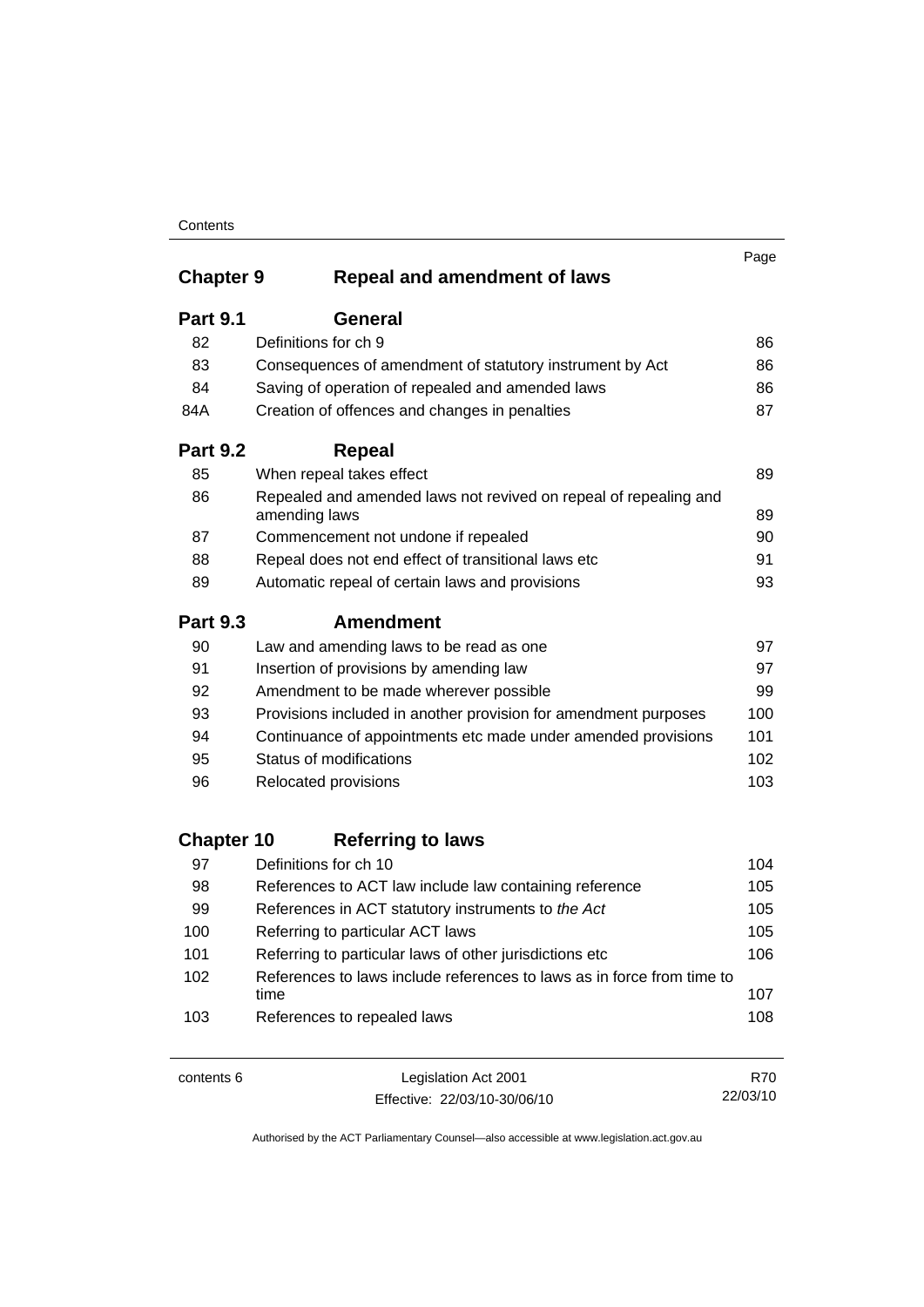|                   |                                                                    | Contents |
|-------------------|--------------------------------------------------------------------|----------|
|                   |                                                                    | Page     |
| 104               | References to laws include references to instruments under laws    | 109      |
| 105               | Referring to provisions of laws                                    | 109      |
| 106               | References to provisions of laws are inclusive                     | 109      |
| 106A              | References to paragraphs etc of laws                               | 110      |
| <b>Chapter 11</b> | <b>Republication of Acts and statutory</b><br><b>instruments</b>   |          |
| <b>Part 11.1</b>  | General                                                            |          |
| 107               | Definitions for ch 11                                              | 112      |
| 108               | Republication in register                                          | 112      |
| 109               | Republications may be published with other information             | 112      |
| 110               | <b>Collections of laws</b>                                         | 113      |
| <b>Part 11.2</b>  | Substantive amendments made by laws                                |          |
| 111               | Incorporation of amendments                                        | 114      |
| 112               | Reference to amending laws                                         | 114      |
| 113               | Provisions not republished or relocated                            | 114      |
| Part 11.3         | <b>Editorial changes</b>                                           |          |
| 114               | Authorisation for parliamentary counsel                            | 116      |
| 115               | Amendments not to change effect                                    | 116      |
| 116               | Ambit of editorial amendments                                      | 116      |
| 117               | Legal effect of editorial changes                                  | 119      |
| 118               | Reference to editorial amendments                                  | 119      |
| <b>Chapter 12</b> | Scope of Acts and statutory instruments                            |          |
| 120               | Act to be interpreted not to exceed legislative powers of Assembly | 120      |

| -120 | Act to be interpreted not to exceed legislative powers of Assembly | 12U |
|------|--------------------------------------------------------------------|-----|
| 121  | Binding effect of Acts                                             | 121 |
| 122  | Application to Territory                                           | 122 |

contents 7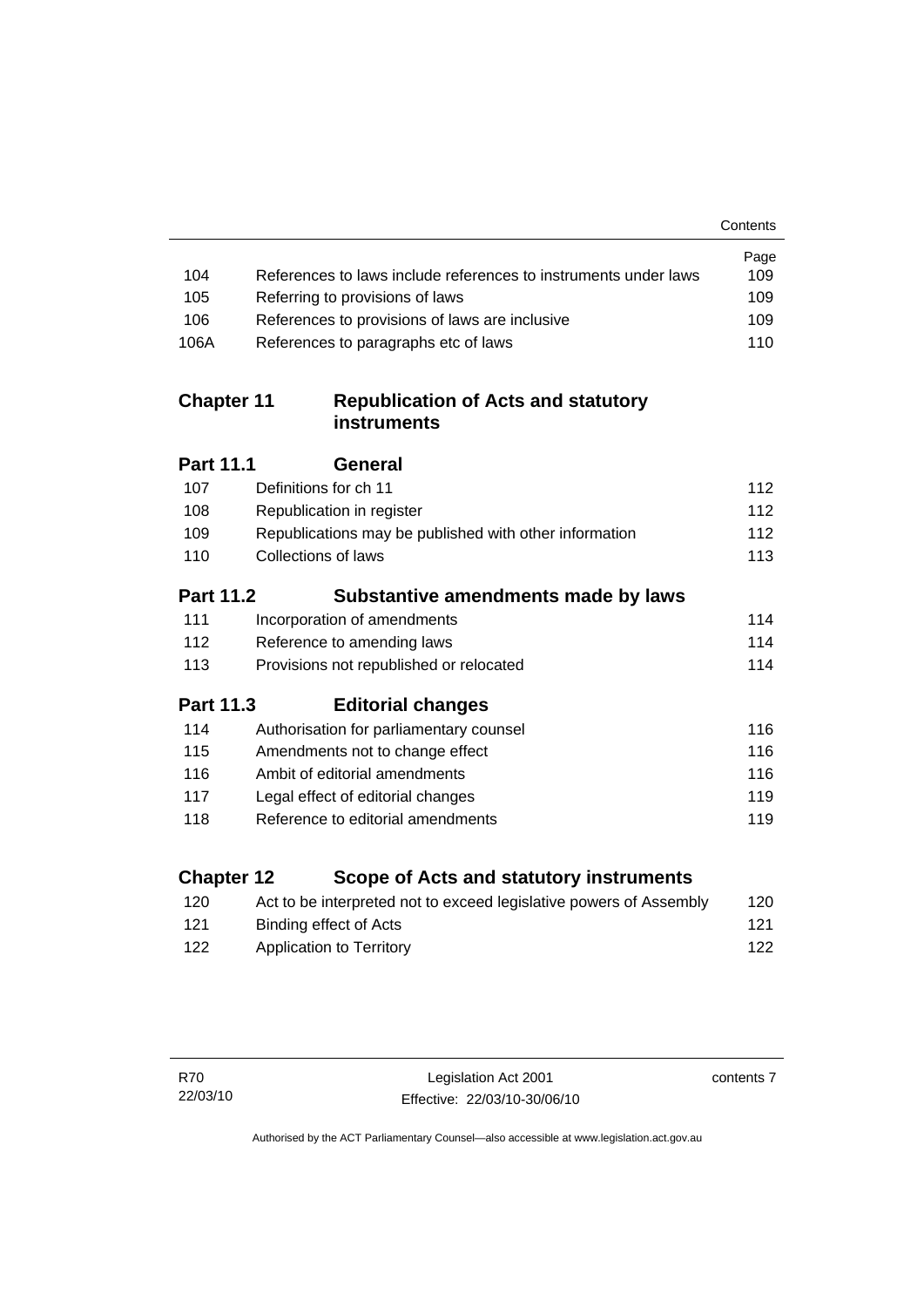### **Contents**

|                   |                                                               | Page |
|-------------------|---------------------------------------------------------------|------|
| <b>Chapter 13</b> | <b>Structure of Acts and statutory instruments</b>            |      |
| <b>Part 13.1</b>  | <b>General</b>                                                |      |
| 125               | Meaning of law in ch 13                                       | 123  |
| 126               | Material that is part of Act or statutory instrument          | 123  |
| 127               | Material that is not part of Act or statutory instrument      | 124  |
| <b>Part 13.2</b>  | <b>Particular kinds of provisions</b>                         |      |
| 130               | What is a definition?                                         | 126  |
| 131               | <b>Signpost definitions</b>                                   | 127  |
| 132               | Examples                                                      | 128  |
| 133               | Penalty units                                                 | 129  |
| 134               | Penalties at end of sections and subsections                  | 129  |
| 135               | Penalties not at end of sections and subsections              | 132  |
| <b>Chapter 14</b> | <b>Interpretation of Acts and statutory</b>                   |      |
|                   | instruments                                                   |      |
| <b>Part 14.1</b>  | <b>Purpose and scope</b>                                      |      |
| 136               | Meaning of Act in ch 14                                       | 134  |
| 137               | Purpose and scope of ch 14                                    | 134  |
| <b>Part 14.2</b>  | Key principles of interpretation                              |      |
| 138               | Meaning of working out the meaning of an Act                  | 135  |
| 139               | Interpretation best achieving Act's purpose                   | 135  |
| 140               | Legislative context                                           | 135  |
| 141               | Non-legislative context generally                             | 136  |
| 142               | Non-legislative context-material that may be considered       | 137  |
| 143               | Law stating material for consideration in working out meaning | 140  |
| <b>Chapter 15</b> | Aids to interpretation                                        |      |
| <b>Part 15.1</b>  | General                                                       |      |
| 144               | Meaning of commonly-used terms                                | 142  |

Authorised by the ACT Parliamentary Counsel—also accessible at www.legislation.act.gov.au

R70 22/03/10

Effective: 22/03/10-30/06/10

contents 8 Legislation Act 2001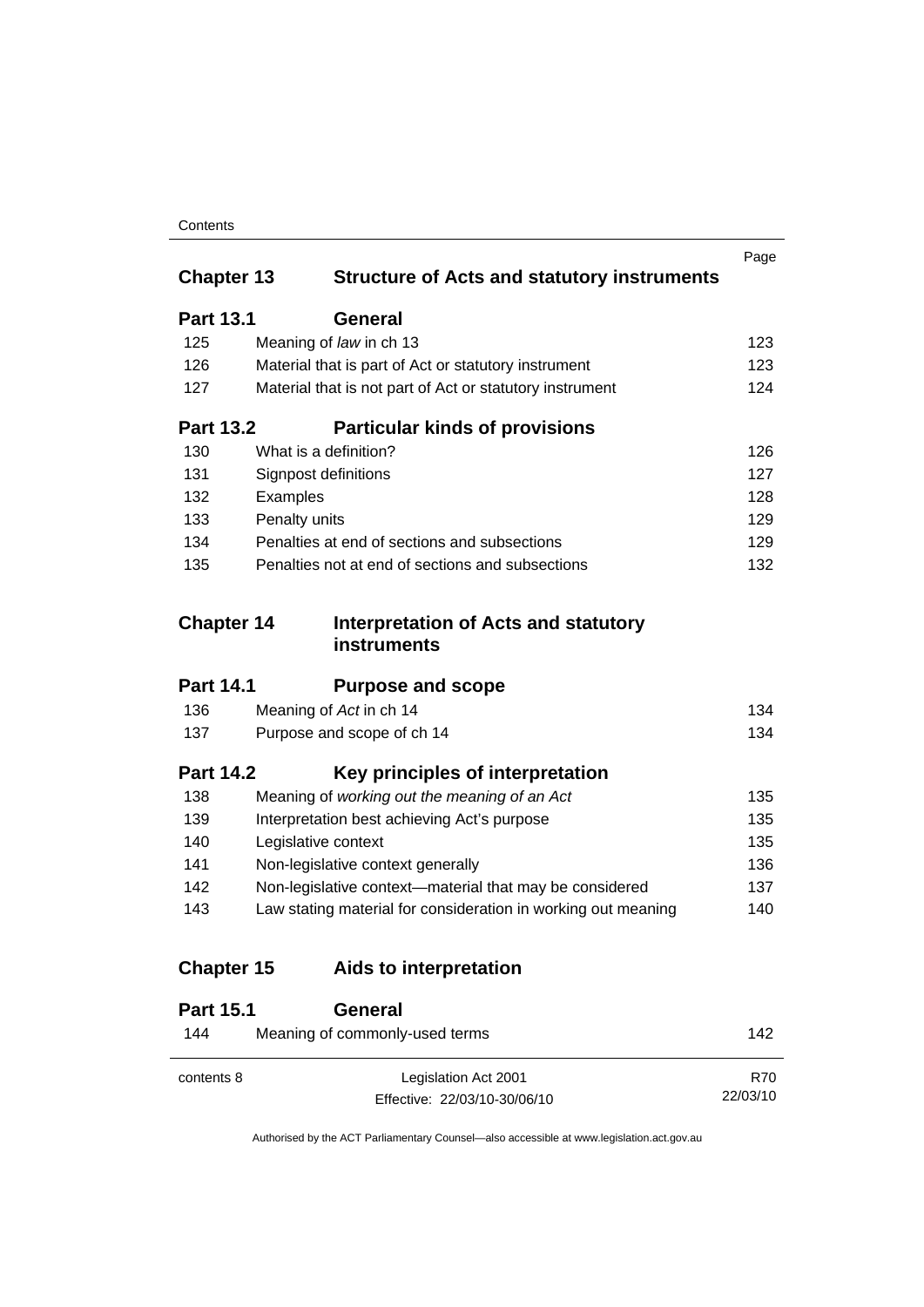|                  |                                                                        | Contents   |
|------------------|------------------------------------------------------------------------|------------|
|                  |                                                                        | Page       |
| 145              | Gender and number                                                      | 142        |
| 146              | Meaning of <i>may</i> and <i>must</i>                                  | 142        |
| 147              | Changes of drafting practice not to affect meaning                     | 143        |
| 148              | Terms used in instruments have same meanings as in authorising<br>laws | 144        |
| 149              | Age in years                                                           | 144        |
| 150              | Measurement of distance                                                | 144        |
| 151              | Working out periods of time generally                                  | 145        |
| 151A             | Periods of time ending on non-working days                             | 147        |
| 151B             | Doing things for which no time is fixed                                | 148        |
| 151C             | Power to extend time                                                   | 148        |
| 152              | Continuing effect of obligations                                       | 149        |
| <b>Part 15.2</b> | <b>Definitions</b>                                                     |            |
| 155              | Definitions apply subject to contrary intention                        | 150        |
| 156              | Application of definitions in dictionaries and sections                | 150        |
| 157              | Defined terms-other parts of speech and grammatical forms              | 152        |
| <b>Part 15.3</b> | References to various entities and things                              |            |
| 160              | References to people generally                                         | 153        |
| 161              | Corporations liable to offences                                        | 154        |
| 162              | References to a Minister or the Minister                               | 155        |
| 163              | References to a chief executive or the chief executive                 | 156        |
| 164              | References to Australian Standards etc                                 | 157        |
| 165              | References to Assembly committees that no longer exist                 | 157        |
| 168              | References to person with interest in land include personal            |            |
|                  | representative etc                                                     | 158        |
| 169              | References to domestic partner and domestic partnership                | 158        |
| 169A             | References to transgender people                                       | 159        |
| 169B             | References to intersex people                                          | 160        |
| <b>Part 15.4</b> | <b>Preservation of certain common law</b><br>privileges                |            |
| 170              | Privileges against selfincrimination and exposure to civil penalty     | 161        |
| 171              | Client legal privilege                                                 | 161        |
| R70              | Legislation Act 2001                                                   | contents 9 |

Authorised by the ACT Parliamentary Counsel—also accessible at www.legislation.act.gov.au

Effective: 22/03/10-30/06/10

22/03/10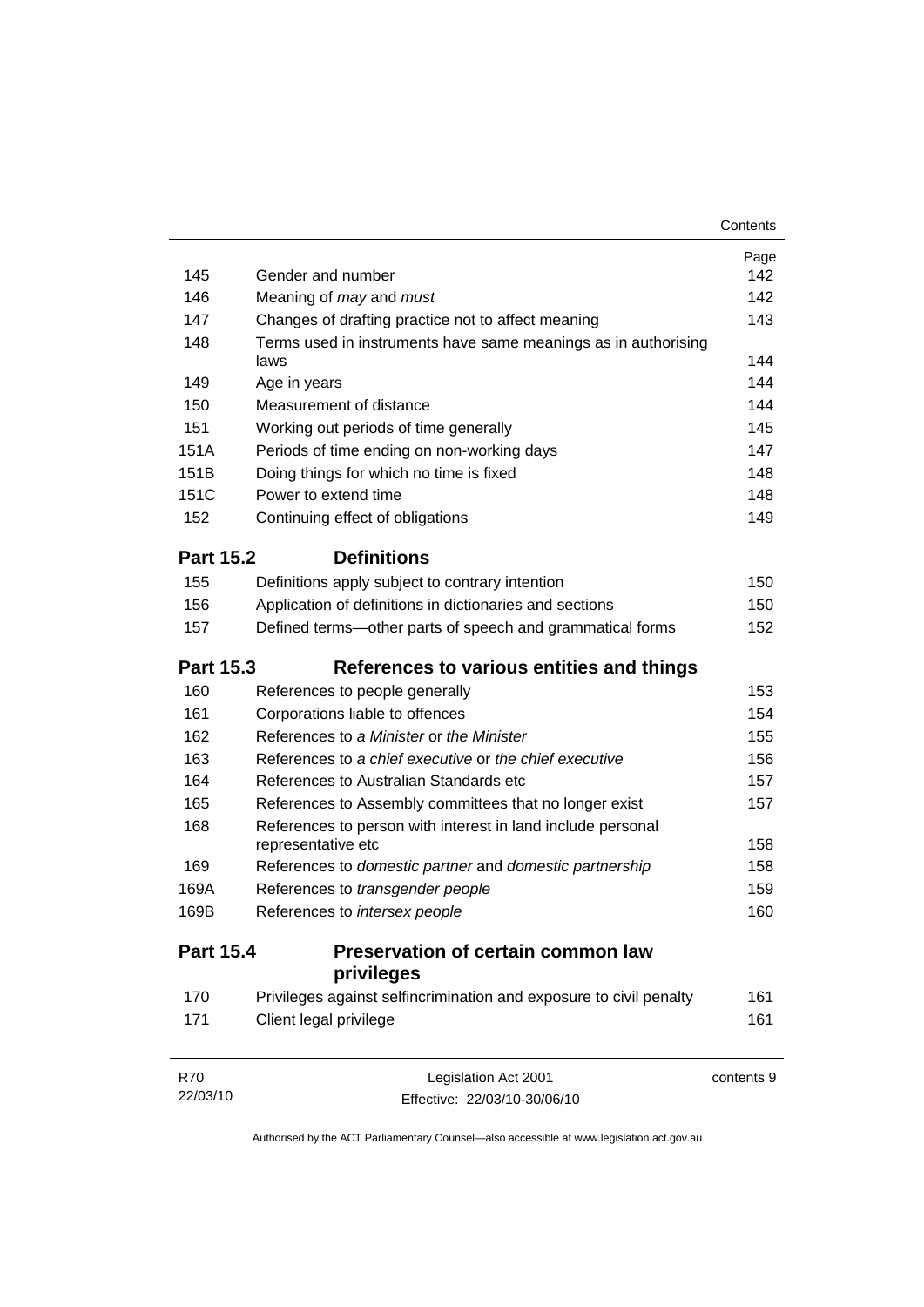#### **Contents**

|                   |                                                            | Page |
|-------------------|------------------------------------------------------------|------|
| <b>Chapter 16</b> | Courts, tribunals and other decision-makers                |      |
| 175               | Meaning of law in ch 16                                    | 163  |
| 176               | Jurisdiction of courts and tribunals                       | 163  |
| 177               | Recovery of amounts owing under laws                       | 163  |
| 178               | Power to decide includes power to take evidence etc        | 164  |
| 179               | Content of statements of reasons for decisions             | 164  |
| 180               | Power to make decision includes power to reverse or change | 164  |
|                   |                                                            |      |

## **Chapter 17 Entities and positions**

| 182  | Meaning of law in ch 17            | 166 |
|------|------------------------------------|-----|
| 183  | Change of name of entity           | 166 |
| 184  | Change in constitution of entity   | 166 |
| 184A | References to entity               | 167 |
| 185  | References to occupant of position | 167 |
| 186  | Change of name of position         | 168 |
| 187  | Chair and deputy chair etc         | 168 |

## **Chapter 18 Offences**

| 188 | Meaning of ACT law in ch 18                                           | 169. |
|-----|-----------------------------------------------------------------------|------|
| 189 | Reference to offence includes reference to related ancillary offences | 169  |
| 190 | Indictable and summary offences                                       | 170. |
| 191 | Offences against 2 or more laws                                       | 170. |
| 192 | When must prosecutions begin?                                         | 171  |
| 193 | Continuing offences                                                   | 172  |

## **Chapter 19 Administrative and machinery provisions**

| <b>Part 19.1</b>        | <b>Introductory</b>                                                            |          |
|-------------------------|--------------------------------------------------------------------------------|----------|
| 195                     | Meaning of law in ch 19                                                        | 173      |
| <b>Part 19.2</b><br>196 | <b>Functions</b><br>Provision giving function gives power to exercise function | 174      |
| contents 10             | Legislation Act 2001                                                           | R70      |
|                         | Effective: 22/03/10-30/06/10                                                   | 22/03/10 |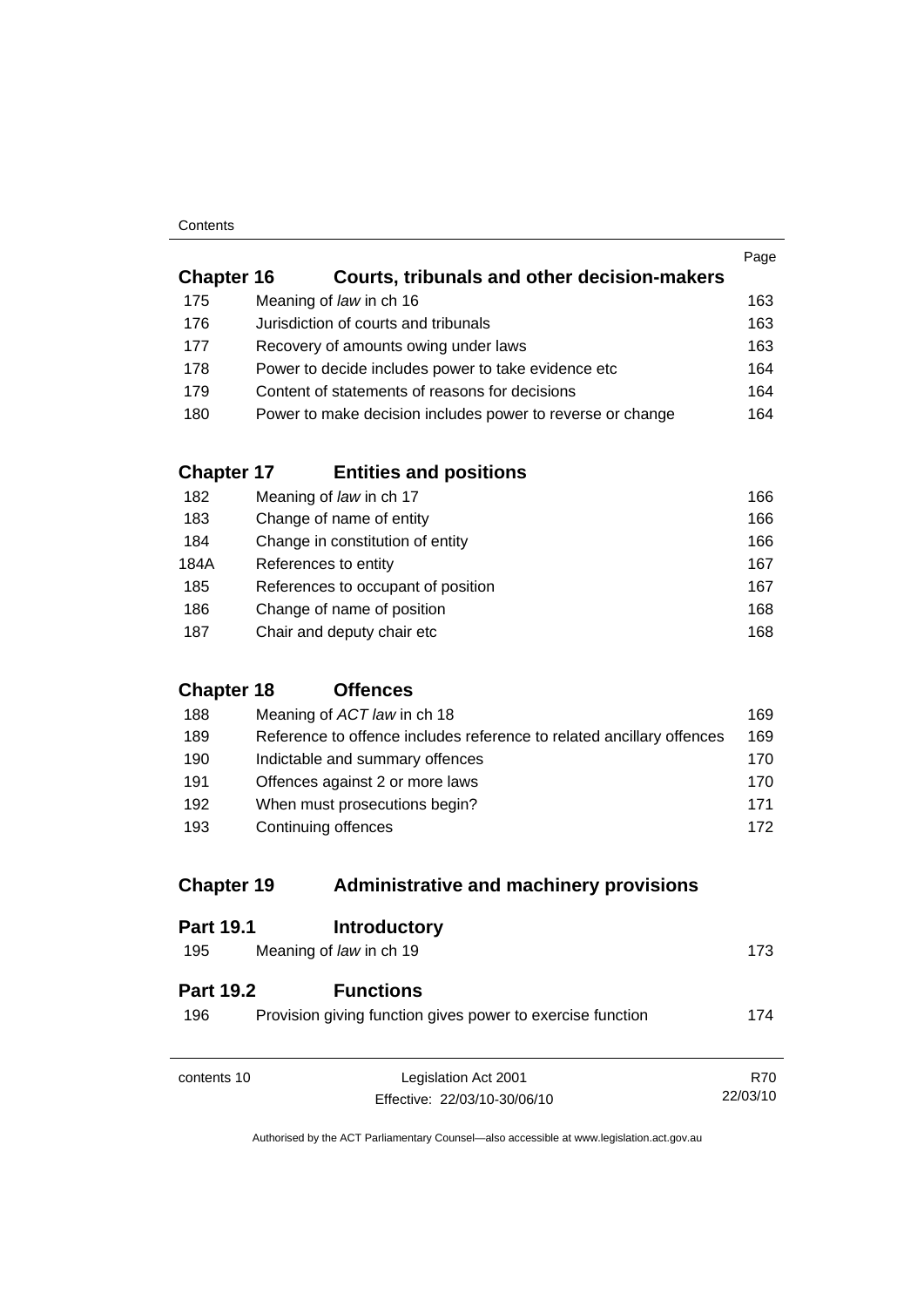| 197              | Statutory functions may be exercised from time to time                        | Page<br>174 |
|------------------|-------------------------------------------------------------------------------|-------------|
| 199              | Functions of bodies                                                           | 174         |
| 200              | Functions of occupants of positions                                           | 176         |
| <b>Part 19.3</b> | <b>Appointments</b>                                                           |             |
| Division 19.3.1  | Appointments-general                                                          |             |
| 205              | Application of div 19.3.1                                                     | 177         |
| 206              | Appointments must be in writing etc                                           | 177         |
| 207              | Appointment may be by name or position                                        | 178         |
| 208              | Power of appointment includes power to suspend etc                            | 178         |
| 209              | Power of appointment includes power to make acting appointment                | 179         |
| 210              | Resignation of appointment                                                    | 180         |
| 211              | Appointment not affected by appointer changes                                 | 180         |
| 212              | Appointment not affected by defect etc                                        | 181         |
| Division 19.3.2  | <b>Acting appointments</b>                                                    |             |
| 215              | Application of div 19.3.2                                                     | 181         |
| 216              | Acting appointments must be in writing etc                                    | 181         |
| 217              | Acting appointment may be made by name or position                            | 181         |
| 218              | Instrument may provide when acting appointment has effect etc                 | 182         |
| 219              | Appointer may decide terms of acting appointment etc                          | 182         |
| 220              | Appointee may exercise functions under acting appointment etc                 | 183         |
| 221              | How long does an acting appointment operate?                                  | 183         |
| 222              | Resignation of acting appointment                                             | 184         |
| 223              | Effect of acting appointment on substantive appointment etc                   | 184         |
| 224              | Acting appointment not affected by appointer changes                          | 185         |
| 225              | Acting appointment not affected by defect etc                                 | 185         |
|                  | Division 19.3.2A<br><b>Standing acting arrangements</b>                       |             |
| 225A             | Application of div 19.3.2A                                                    | 186         |
| 225B             | Person acting under standing acting arrangement may exercise<br>functions etc | 186         |
| Division 19.3.3  | <b>Appointments-Assembly consultation</b>                                     |             |
| 226              | Meaning of statutory position in div 19.3.3                                   | 186         |
| 227              | Application of div 19.3.3                                                     | 187         |
| R70              | Legislation Act 2001                                                          | contents 11 |

Effective: 22/03/10-30/06/10

22/03/10

contents 11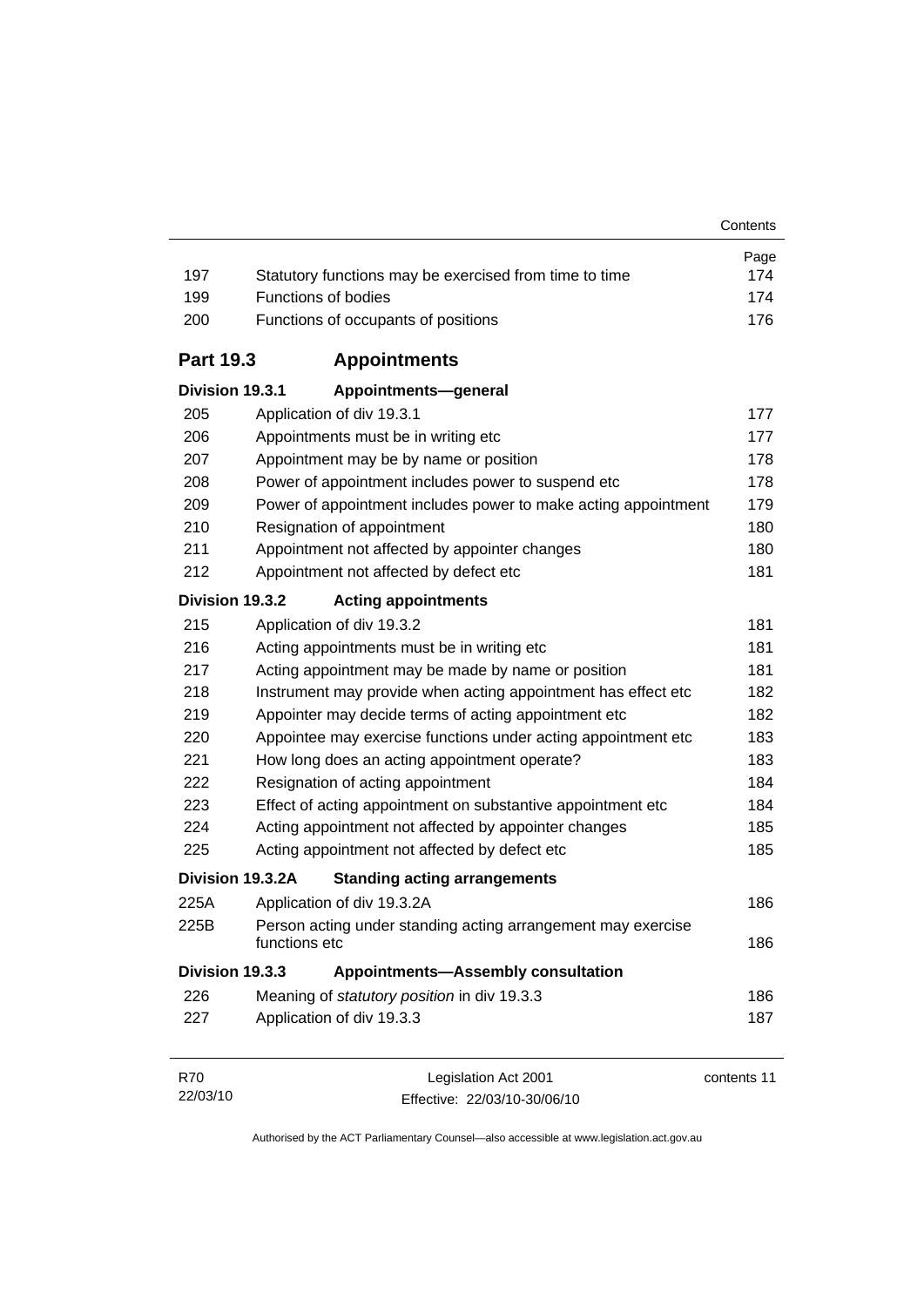|                  |                                                                                                                                                                                                                                                                                                                                                                                                                                                            | Page                                                               |
|------------------|------------------------------------------------------------------------------------------------------------------------------------------------------------------------------------------------------------------------------------------------------------------------------------------------------------------------------------------------------------------------------------------------------------------------------------------------------------|--------------------------------------------------------------------|
| 228              | Consultation with appropriate Assembly committee                                                                                                                                                                                                                                                                                                                                                                                                           | 187                                                                |
| 229              | Appointment is disallowable instrument                                                                                                                                                                                                                                                                                                                                                                                                                     | 188                                                                |
| <b>Part 19.4</b> | <b>Delegations</b>                                                                                                                                                                                                                                                                                                                                                                                                                                         |                                                                    |
| 230              | Application of pt 19.4 generally                                                                                                                                                                                                                                                                                                                                                                                                                           | 189                                                                |
| 231              | Application of pt 19.4 to subdelegations<br>Delegation must be in writing etc<br>Delegation may be made by name or position<br>Instrument may provide when delegation has effect etc<br>Delegation may be made to 2 or more delegates<br>Power to delegate may not be delegated<br>Delegation may be amended or revoked<br>Appointer responsible for delegated function<br>Exercise of delegation by delegate<br>Appointer may exercise delegated function | 189<br>190<br>190<br>190<br>191<br>191<br>191<br>192<br>192<br>193 |
| 232              |                                                                                                                                                                                                                                                                                                                                                                                                                                                            |                                                                    |
| 233              |                                                                                                                                                                                                                                                                                                                                                                                                                                                            |                                                                    |
| 234              |                                                                                                                                                                                                                                                                                                                                                                                                                                                            |                                                                    |
| 235              |                                                                                                                                                                                                                                                                                                                                                                                                                                                            |                                                                    |
| 236              |                                                                                                                                                                                                                                                                                                                                                                                                                                                            |                                                                    |
| 237              |                                                                                                                                                                                                                                                                                                                                                                                                                                                            |                                                                    |
| 238              |                                                                                                                                                                                                                                                                                                                                                                                                                                                            |                                                                    |
| 239              |                                                                                                                                                                                                                                                                                                                                                                                                                                                            |                                                                    |
| 240              |                                                                                                                                                                                                                                                                                                                                                                                                                                                            |                                                                    |
| 241              | Delegation not affected by appointer changes                                                                                                                                                                                                                                                                                                                                                                                                               | 193                                                                |
| 242              | Delegation not affected by defect etc                                                                                                                                                                                                                                                                                                                                                                                                                      | 193                                                                |
| <b>Part 19.5</b> | <b>Service of documents</b>                                                                                                                                                                                                                                                                                                                                                                                                                                |                                                                    |
| 245              | Application of pt 19.5                                                                                                                                                                                                                                                                                                                                                                                                                                     | 194                                                                |
| 246              | Definitions for pt 19.5<br>Service of documents on individuals<br>Service of documents on corporations<br>Service of documents on agencies<br>When document taken to be served<br>Other laws not affected etc                                                                                                                                                                                                                                              | 194                                                                |
| 247              |                                                                                                                                                                                                                                                                                                                                                                                                                                                            | 196                                                                |
| 248              |                                                                                                                                                                                                                                                                                                                                                                                                                                                            | 196<br>197<br>197<br>199                                           |
| 249              |                                                                                                                                                                                                                                                                                                                                                                                                                                                            |                                                                    |
| 250              |                                                                                                                                                                                                                                                                                                                                                                                                                                                            |                                                                    |
| 251              |                                                                                                                                                                                                                                                                                                                                                                                                                                                            |                                                                    |
| 252              | Powers of courts and tribunals not affected                                                                                                                                                                                                                                                                                                                                                                                                                | 199                                                                |
| <b>Part 19.6</b> | <b>Functions of Executive and Ministers</b>                                                                                                                                                                                                                                                                                                                                                                                                                |                                                                    |
| 253              | <b>Exercise of functions of Executive</b>                                                                                                                                                                                                                                                                                                                                                                                                                  | 200                                                                |
| 254              | Administration of matters not allocated                                                                                                                                                                                                                                                                                                                                                                                                                    | 201                                                                |
| 254A             | <b>Delegation by Minister</b>                                                                                                                                                                                                                                                                                                                                                                                                                              | 201                                                                |
| <b>Part 19.7</b> | <b>Other matters</b>                                                                                                                                                                                                                                                                                                                                                                                                                                       |                                                                    |
| 255              | Forms                                                                                                                                                                                                                                                                                                                                                                                                                                                      | 202                                                                |
| contents 12      | Legislation Act 2001                                                                                                                                                                                                                                                                                                                                                                                                                                       | <b>R70</b>                                                         |
|                  | Effective: 22/03/10-30/06/10                                                                                                                                                                                                                                                                                                                                                                                                                               | 22/03/10                                                           |
|                  |                                                                                                                                                                                                                                                                                                                                                                                                                                                            |                                                                    |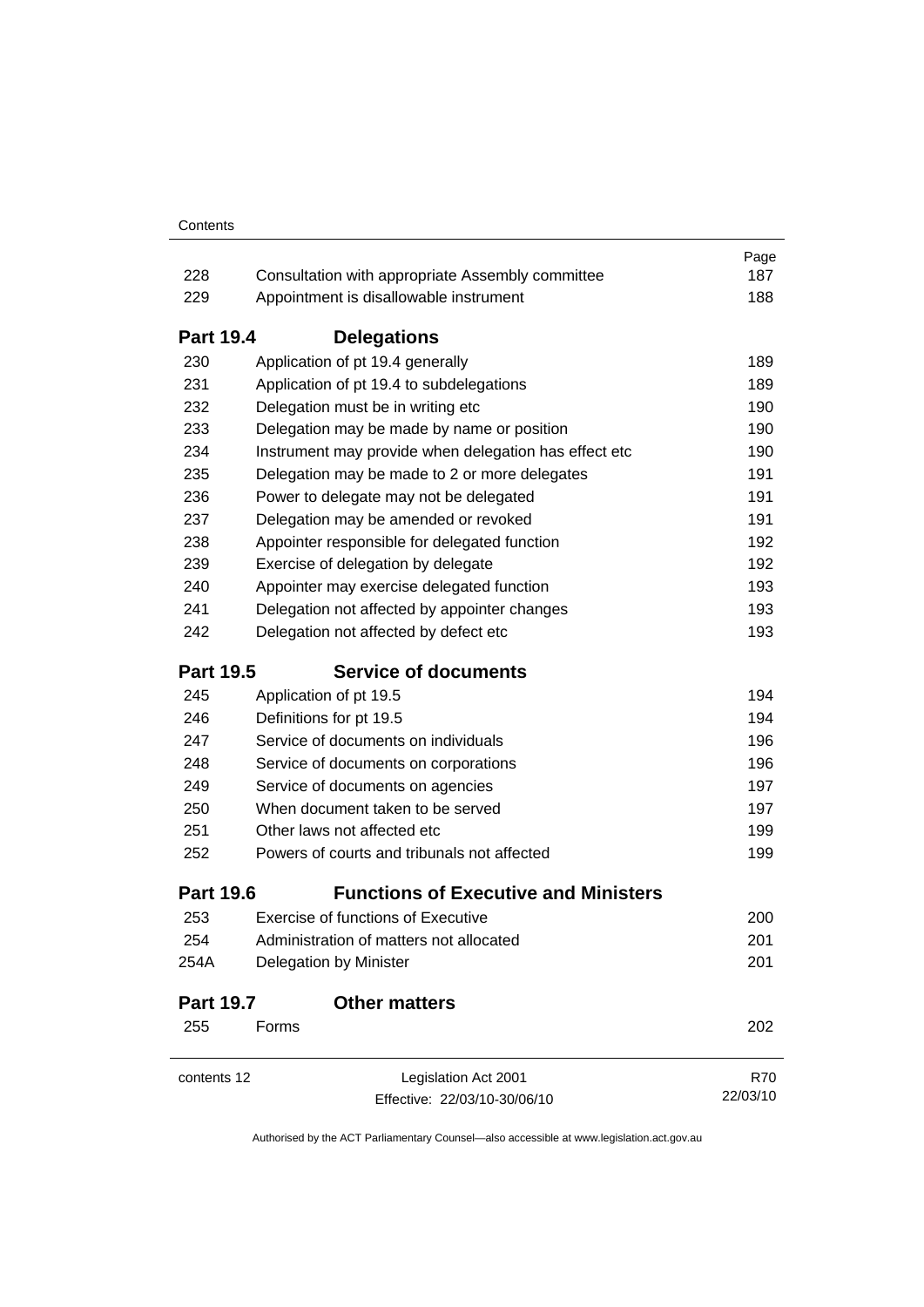|                   |                                                                      | Contents    |
|-------------------|----------------------------------------------------------------------|-------------|
| 256               | Production of records kept in computers etc                          | Page<br>204 |
| <b>Chapter 20</b> | <b>Miscellaneous</b>                                                 |             |
| 300               | Delegation by parliamentary counsel                                  | 205         |
| 301               | References to Administration Act 1989 etc                            | 205         |
| 302               | Regulation-making power                                              |             |
|                   |                                                                      |             |
| <b>Schedule 1</b> | Acts included in sources of law in the ACT                           | 207         |
| <b>Part 1.1</b>   | Former NSW and UK Acts in force before<br>establishment of Territory | 207         |
| <b>Part 1.2</b>   | Former NSW Acts applied after establishment of<br><b>Territory</b>   | 209         |
| <b>Dictionary</b> |                                                                      | 210         |
| Part 1            | <b>Meaning of commonly-used terms</b>                                | 210         |
| Part 2            | <b>Terms for Legislation Act 2001 only</b>                           | 239         |
|                   |                                                                      |             |
| <b>Endnotes</b>   |                                                                      |             |
| 1                 | About the endnotes                                                   | 243         |
| $\overline{2}$    | Abbreviation key                                                     | 243         |
| 3                 | Legislation history                                                  | 244         |
| 4                 | Amendment history                                                    | 254         |
| 5                 | Earlier republications                                               | 291         |

6 Uncommenced amendments [297](#page-312-0)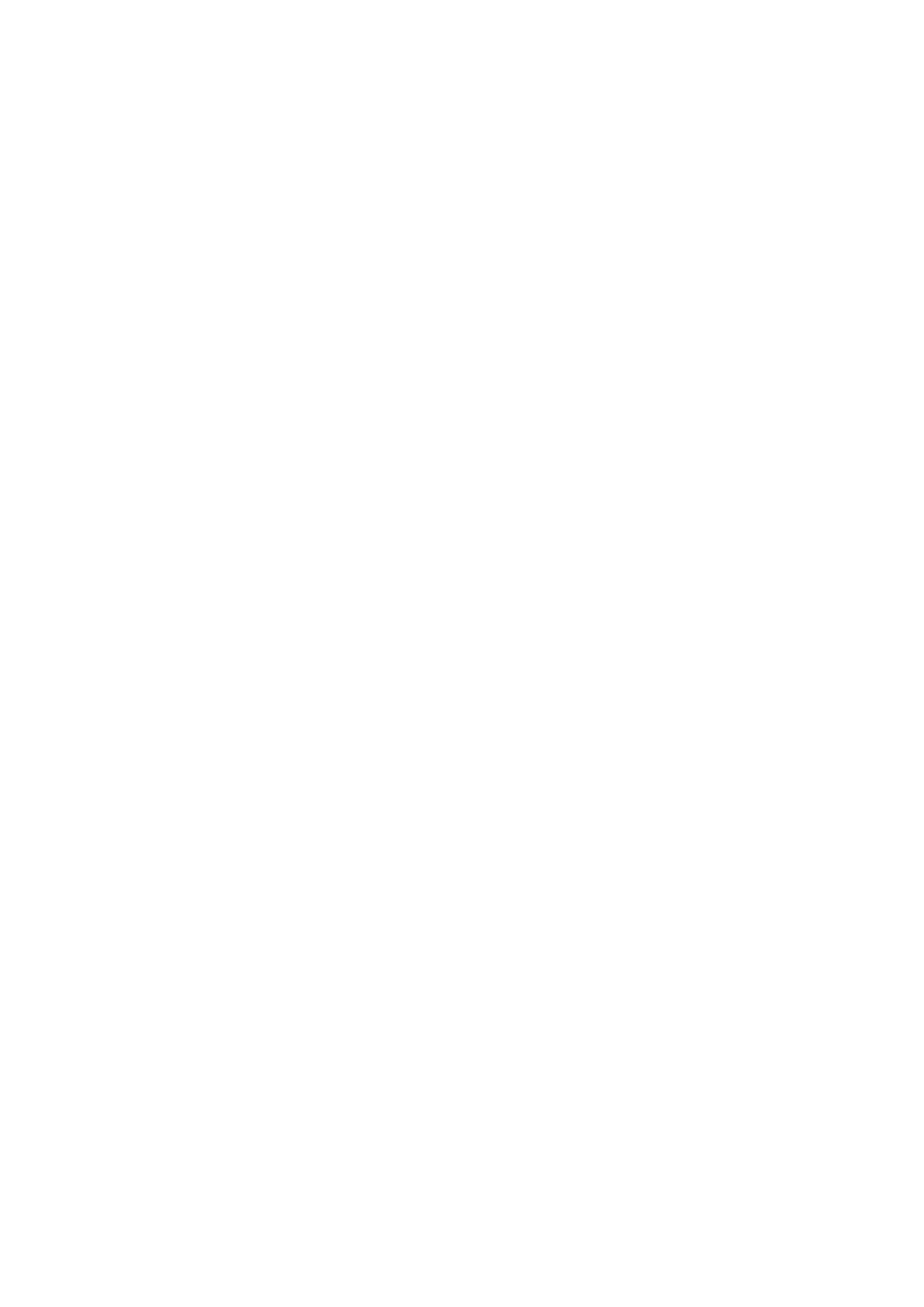<span id="page-16-0"></span>

# **Legislation Act 2001**

An Act about legislation

I

R70 22/03/10

Legislation Act 2001 Effective: 22/03/10-30/06/10 page 1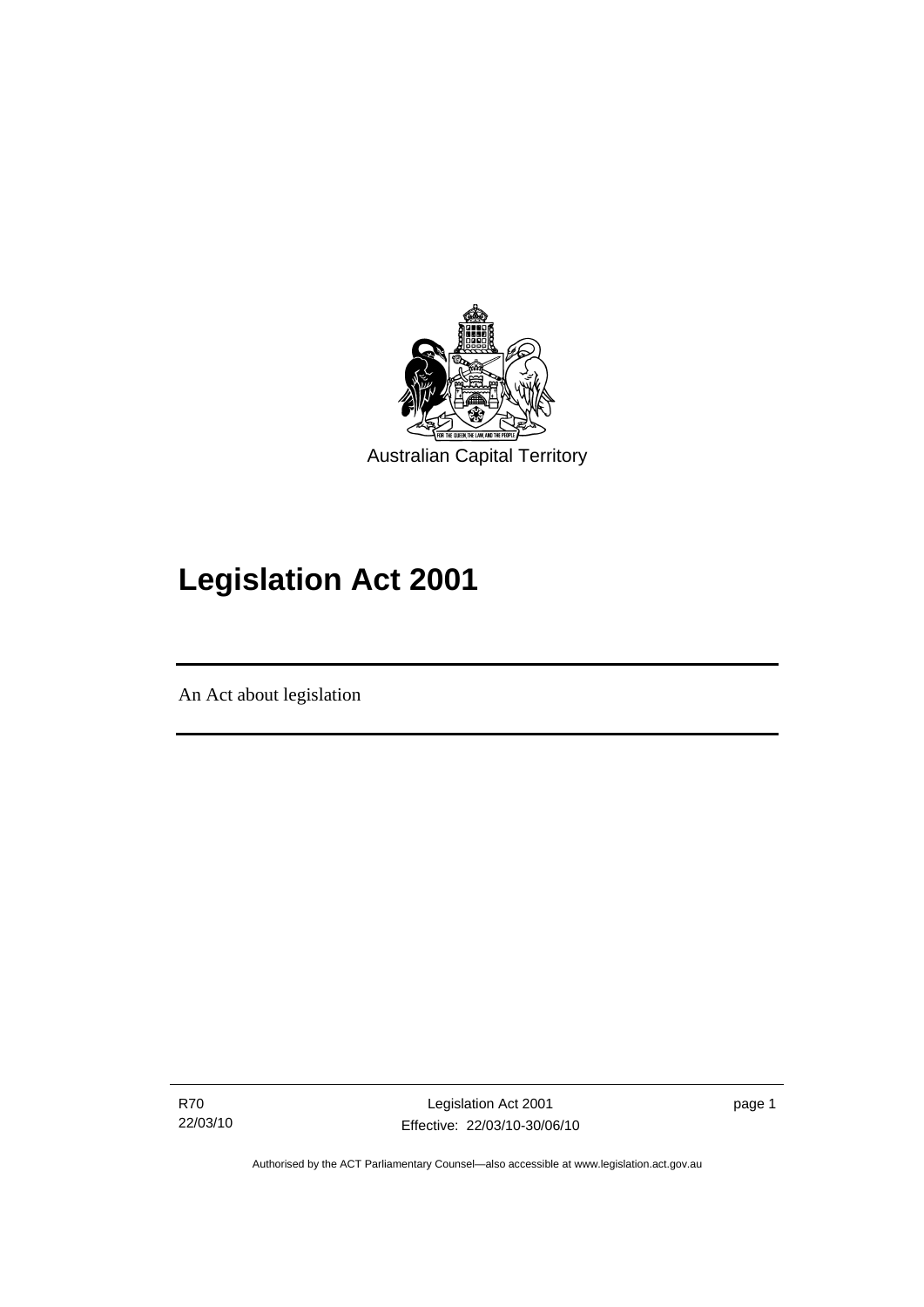<span id="page-17-0"></span>**Chapter 1** Preliminary<br>**Part 1.1** General General

Section 1

## **Chapter 1** Preliminary

## **Part 1.1 General**

## **1 Name of Act**

This Act is the *Legislation Act 2001.* 

## **2 Dictionary**

The dictionary at the end of this Act is part of this Act.

- *Note 1* The dictionary at the end of an Act usually defines certain terms used in the Act, and includes references (*signpost definitions*) to other terms defined elsewhere in the Act. However, in this Act the dictionary is divided into 2 parts.
- *Note* 2 Part 1 defines terms commonly used in Acts (including this Act) and statutory instruments. For example, because of the definition '*month* means calendar month.', the term 'month' has the defined meaning wherever the term is used in an Act or statutory instrument unless the Act or instrument provides otherwise or the contrary intention otherwise appears (see s 144 and s 155).
- *Note 3* Part 2 defines certain terms used in this Act. For example, the signpost definition '*administrator*, for part 19.5 (Service of documents)—see section 246.' means that the term 'administrator' is defined in s 246 for this Act, pt 19.5. A definition in pt 2 applies to all of this Act unless the definition, or another provision of this Act, provides otherwise or the contrary intention otherwise appears (see s 155 and s 156 (1)).

### **2A Notes**

A note included in this Act is explanatory and is not part of this Act.

*Note* See s 127 (1), (4) and (5) for the legal status of notes.

### **3 Objects**

(1) The main object of this Act is to make legislation more accessible.

R70 22/03/10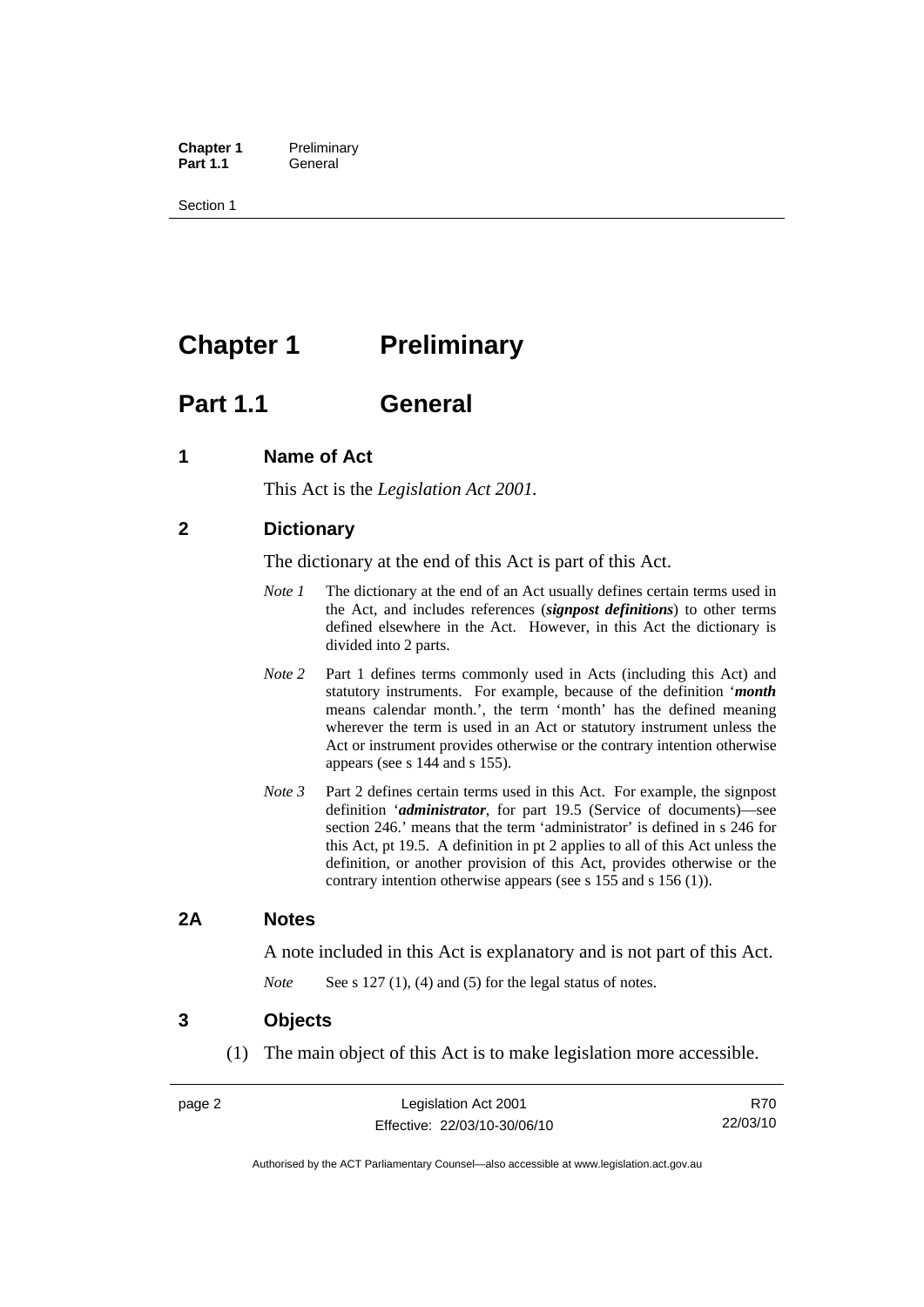- <span id="page-18-0"></span> (2) This is to be achieved particularly by—
	- (a) encouraging access to legislation through the internet, while maintaining access to printed legislation; and
	- (b) restating the law dealing with the 'life cycle' of legislation, improving its structure and content, and simplifying its provisions where practicable; and
	- (c) assisting users of legislation to find, read, understand and use legislation by—
		- (i) facilitating the shortening and simplification of legislation; and
		- (ii) promoting consistency in the form and language of legislation; and
		- (iii) providing rules about the interpretation of legislation; and
		- (iv) facilitating the updating and republication of legislation to ensure its ready availability.
- (3) For this section, the '*life cycle*' of legislation includes the making (where relevant), notification, commencement, presentation and disallowance (where relevant), operation, interpretation, proof, republication, amendment and repeal of legislation and instruments made under legislation.

## **4 Application of Act**

- (1) This Act applies to all Acts (including this Act) and statutory **instruments**
- (2) In particular, Acts and statutory instruments are taken to be made on the basis that they will operate in conjunction with this Act.

#### **Examples**

1 An Act imposes an obligation and provides that people who 'fail' to carry out the obligation are liable to the penalty. The Act does not, however, define 'fail' or indicate that the word is used in a special way. In accordance

page 3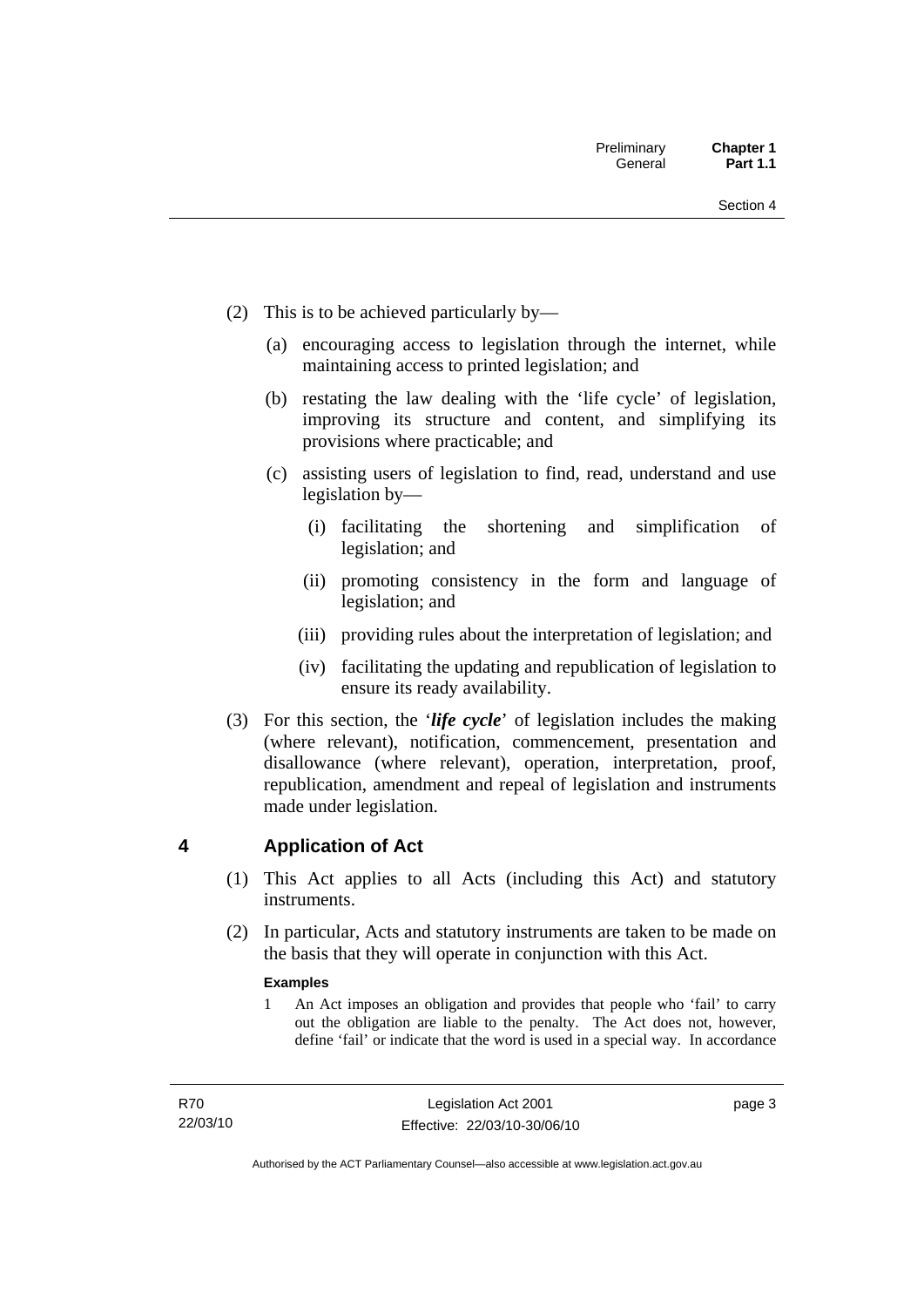#### <span id="page-19-0"></span>**Chapter 1** Preliminary Part 1.1 **General**

#### Section 5

with this Act, dictionary, part 1 (see s 144), the word 'fail' includes 'refuse'. In other words, a person who refuses to carry out the obligation will be subject to the penalty in the same way as someone who only neglects the obligation. In this case, the presence in an Act of a word that is defined in this Act attracts the operation of the definition in the dictionary.

- 2 The *XYZ Act 2001* contains the following provision:
	- The Minister may determine fees for this Act.

Because the XYZ Act authorises a fee to be determined 'for this Act', this Act, section 56 applies and therefore the provisions of part 6.3 (Making of certain statutory instruments about fees) apply to the determination of fees under the provision. In this case, the operation of provisions of this Act is attracted because the *XYZ Act 2001* contains a provision that triggers the application of the part.

- *Note 1* The determination of a fee by a Minister under an Act is a disallowable instrument and must be in writing (see s 9 (1) (b) and s 42 (2)).
- *Note* 2 An example is part of the Act, is not exhaustive and may extend, but does not limit, the meaning of the provision in which it appears (see s 126 and s 132).
- (3) This section is a determinative provision.
	- *Note* See s 5 for the meaning of determinative provisions, and s 6 for their displacement.

### **5 Determinative and non-determinative provisions**

- (1) This Act consists of determinative and non-determinative provisions.
- (2) A *determinative provision* is a provision of this Act that is declared to be a determinative provision.

#### **Example**

Section 4 (3) provides that section 4 is a determinative provision.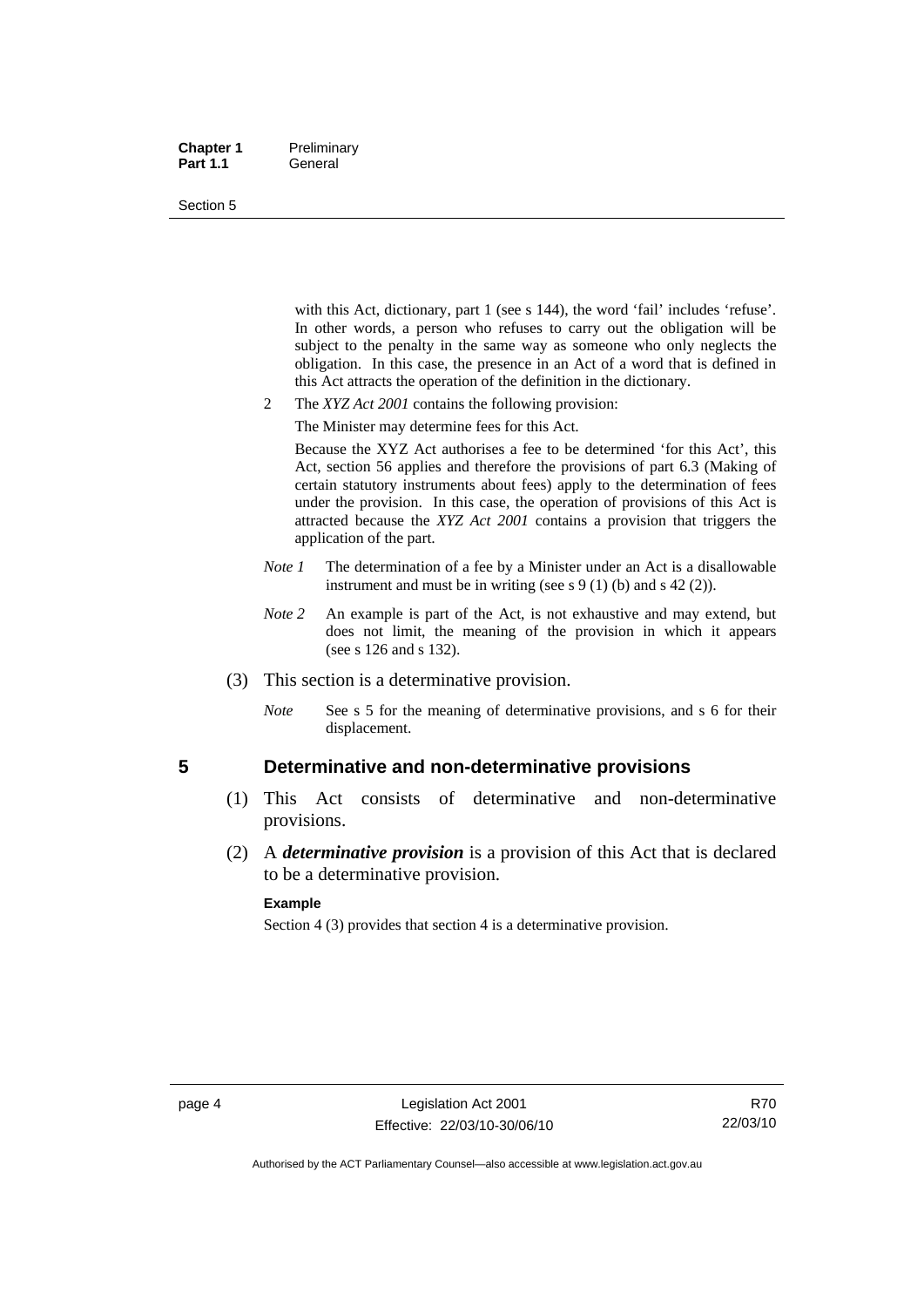## <span id="page-20-0"></span>(3) A *non-determinative provision* is any other provision of this Act.

### **Example**

Section 3 does not contain a provision corresponding to section 4 (3). Therefore, section 3 is not a determinative provision.

*Note* An example is part of the Act, is not exhaustive and may extend, but does not limit, the meaning of the provision in which it appears (see s 126 and s 132).

## **6 Legislation Act provisions must be applied**

- (1) A provision of this Act must be applied to an Act or statutory instrument, in accordance with the terms of the provision, except so far as it is displaced.
- (2) A determinative provision may be displaced expressly or by a manifest contrary intention.
- (3) A non-determinative provision may be displaced expressly or by a contrary intention.

*Note* For the distinction between a 'manifest contrary intention' (see s (2)) and 'contrary intention' (see s (3)), see the examples in this section.

- (4) The declaration of a provision as 'determinative' indicates that it is the intention of the Legislative Assembly that, if the provision is to be displaced at all in a particular case, a more deliberate displacement is required than if the provision were a nondeterminative provision.
- (5) This section applies despite any presumption or rule of interpretation.
- (6) A provision of this Act must not be taken to be displaced by a provision of an Act or statutory instrument so far as the provisions can operate concurrently.
- (7) In particular and without limiting subsection (5), a provision of this Act is not displaced by a provision of an Act or statutory instrument

page 5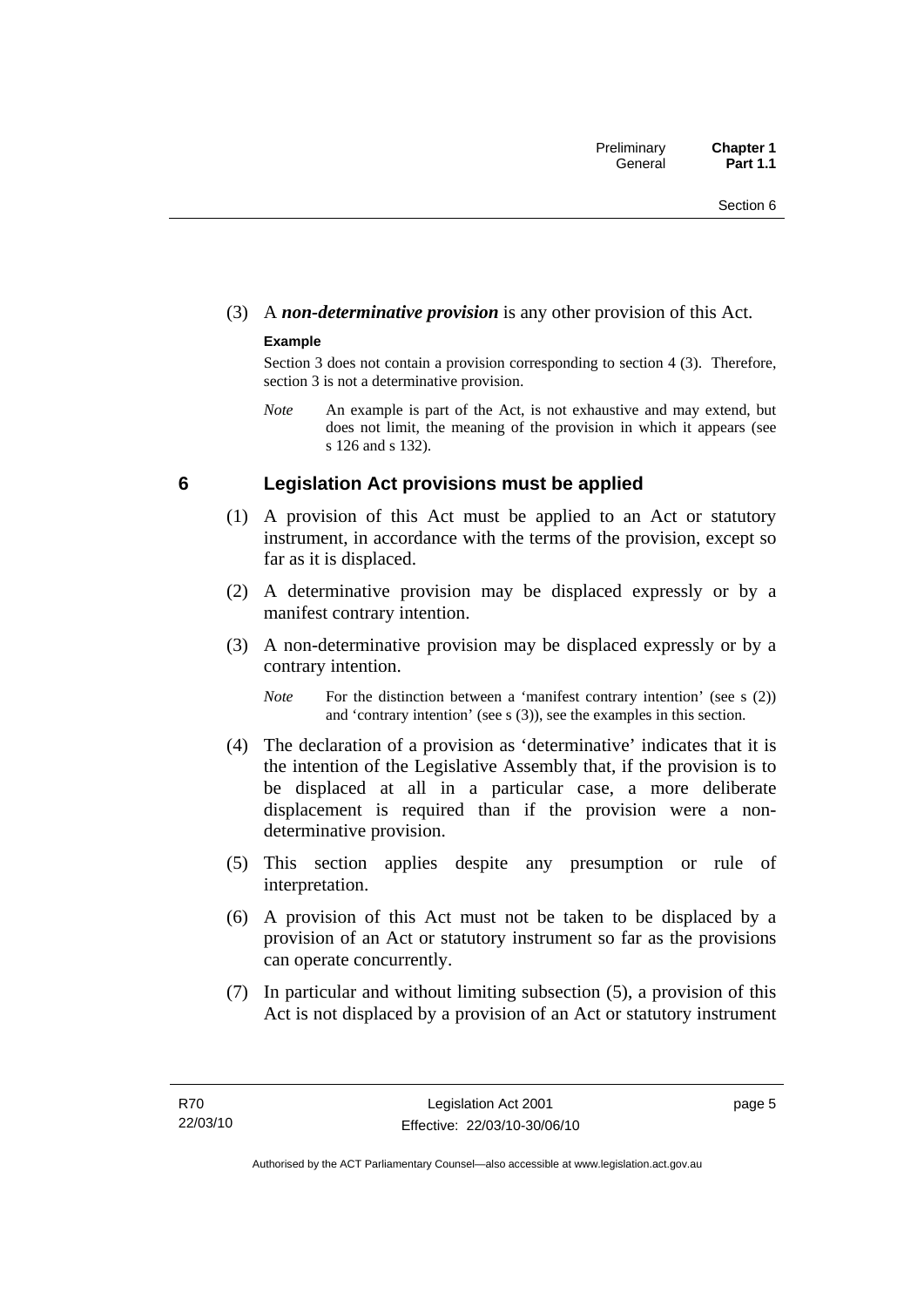Section 6

because the provisions deal with the same or a similar subject matter.

(8) This section is a determinative provision.

#### **Examples of different kinds of displacement**

1 *Determinative provision—express displacement*

The *Collections Regulation Act 1999* (hypothetical), section 83 contains the following provision:

(2) The Legislation Act, section 47 (3) does not apply to a regulation under this Act.

Section 83 (2) illustrates a provision expressly displacing this Act, section 47 (3), a determinative provision.

2 *Determinative provision—manifest contrary intention*

The *Motor Repairers Act 2001* (hypothetical) does not contain a provision like the *Collections Regulation Act 1999*, section 83, but section 79 contains the following provision:

(3) A regulation may apply, adopt or incorporate an instrument or provision of an instrument as in force from time to time.

Section 79 (3) illustrates a provision displacing this Act, section 47 (3), a determinative provision, by a manifest contrary intention because section 79 (3) clearly contradicts section 47 (3).

3 *Non-determinative provision—contrary intention*

The master of a vessel is charged with contravening the *Liquor Act 2001* (hypothetical), section 126 by selling liquor on or from 'licensed premises' otherwise than at a time authorised by the Act. It is claimed that the sale took place on the vessel. The Act defines 'licensed premises' to mean that part or those parts of a building or buildings and of the land adjoining it or them as defined by the licensing court. It is argued that the complaint is defective in that a vessel cannot be 'licensed premises'. However, section 126 is expressed to apply to 'a licensee, servant, agent or master who sells liquor on or from licensed premises'. In this case, the reference to 'master' indicates a contrary intention indicating that the section is intended to apply to liquor sold on or from vessels.

#### **Example of concurrent operation (no displacement)**

The *Small Clubs Act 2002* (hypothetical) contains the following provision about how notice of the club's annual general meeting may be served on members of a registered small club: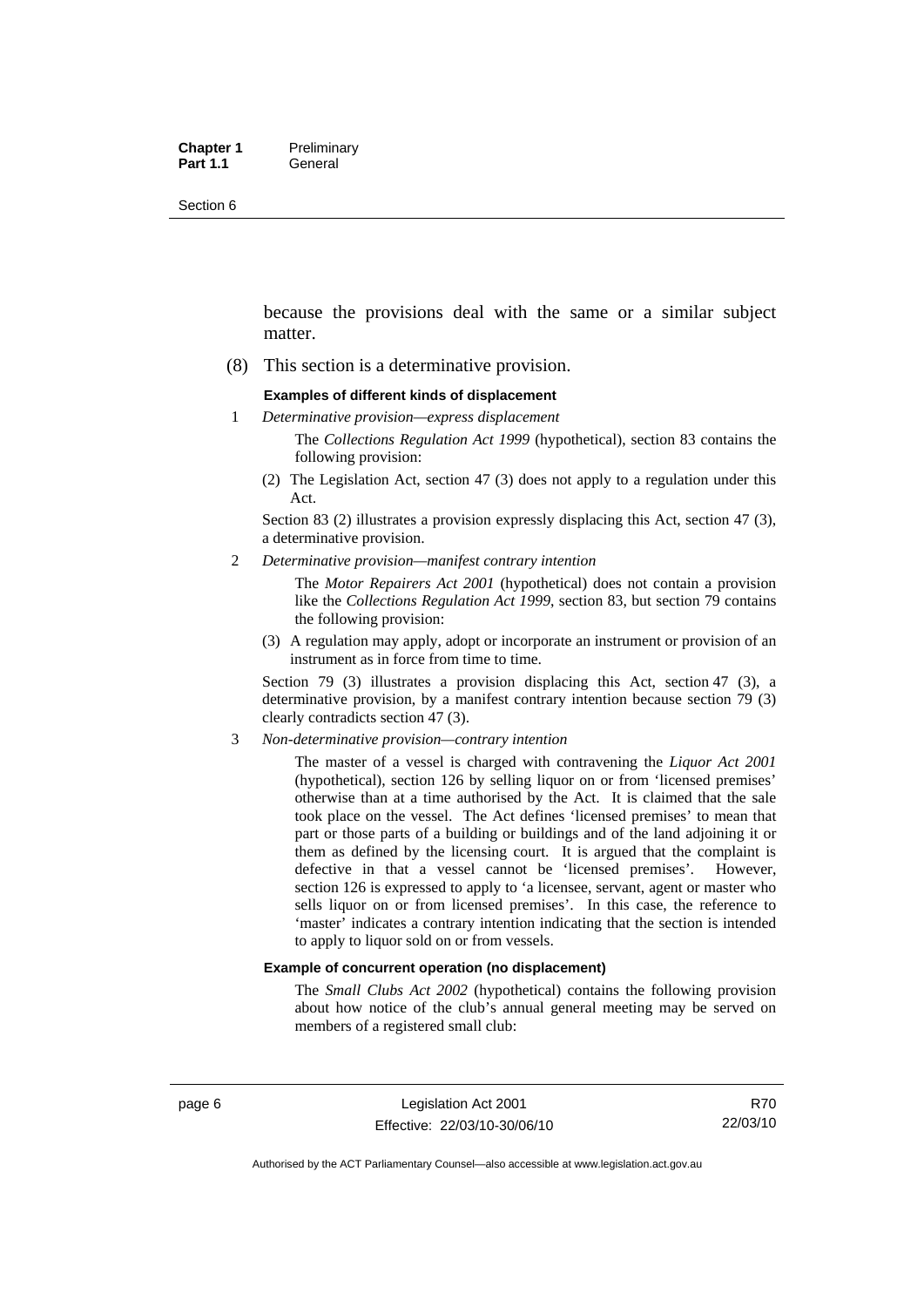#### **60 Serving notice of annual general meeting**

The executive committee of a registered small club may serve notice of the annual general meeting of the club on members by pinning the notice to a noticeboard in the club house.

This Act, section 247, a non-determinative provision, allows a document to be served on an individual under an Act in a number of ways (by giving the document to the individual, by sending it by prepaid post etc), but does not mention pinning the document to a noticeboard as a method of giving the notice.

Section 247 is not displaced by the *Small Clubs Act 2002*, section 60, because—

- section 60 does not expressly displace section 247 nor does it indicate a contrary intention (see s  $6(1)$  and  $(3)$ ) and, in particular, section  $60$ does not indicate an intention that the method of service it authorises is to be the only method of serving notice of annual general meetings on members of small clubs; and
- the application of section 247 is not displaced by any presumption or rule of interpretation (see s 6 (5)); and
- sections 60 and 247 can operate concurrently (see s  $6(6)$ ) by allowing complementary methods of service; and
- the fact that sections 60 and 247 deal with the same (or a similar) subject matter does not of itself displace section 247 (see s 6 (7) and also s 6 (5)).

It follows, therefore, that the executive committee is free to serve notice of the annual general meeting under section 60 or section 247.

*Note* An example is part of the Act, is not exhaustive and may extend, but does not limit, the meaning of the provision in which it appears (see s 126 and s 132).

page 7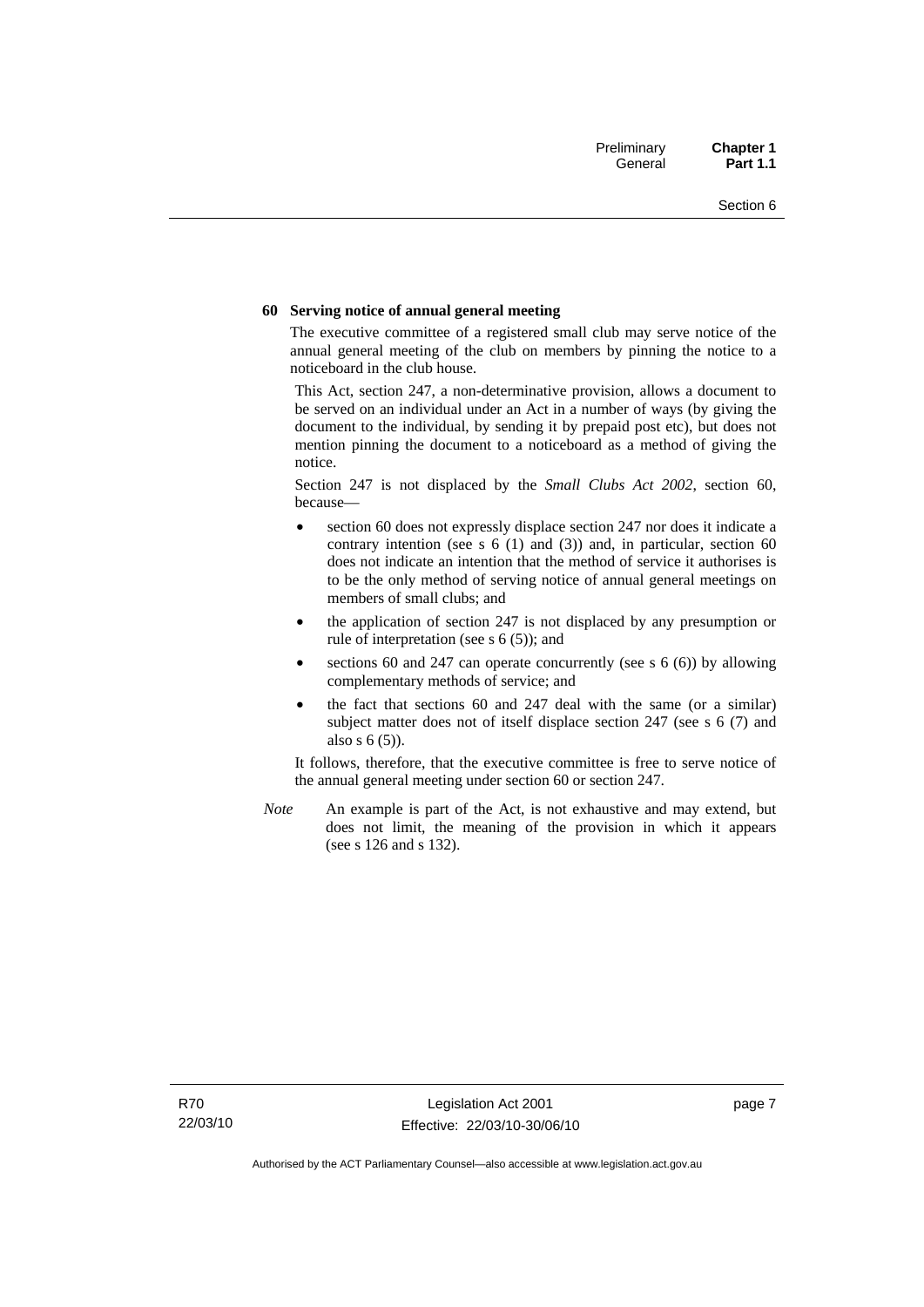<span id="page-23-0"></span>**Chapter 1** Preliminary<br>**Part 1.2** Basic conce **Basic concepts** 

Section 7

## **Part 1.2 Basic concepts**

### **7 Meaning of** *Act* **generally**

- (1) An *Act* is an Act of the Legislative Assembly.
- (2) An *Act of the Legislative Assembly* is a law (however described or named) made by the Legislative Assembly under the Self-Government Act.
- (3) A reference to an *Act* includes a reference to a provision of an Act.
	- *Note 1* Section 17 deals with former Commonwealth enactments, and former NSW and UK Acts, that have become ACT Acts.
	- *Note 2* Section 100 (1) deals with references to particular Acts.

### **8 Meaning of** *subordinate law*

- (1) A *subordinate law* is a regulation, rule or by-law (whether or not legislative in nature) made under—
	- (a) an Act; or
	- (b) another subordinate law; or
	- (c) power given by an Act or subordinate law and also power given otherwise by law.
- (2) A reference to a *subordinate law* includes a reference to a provision of a subordinate law.

### **9 Meaning of** *disallowable instrument*

### (1) A *disallowable instrument* is—

 (a) a statutory instrument (whether or not legislative in nature) that is declared to be a disallowable instrument by an Act, subordinate law or another disallowable instrument; or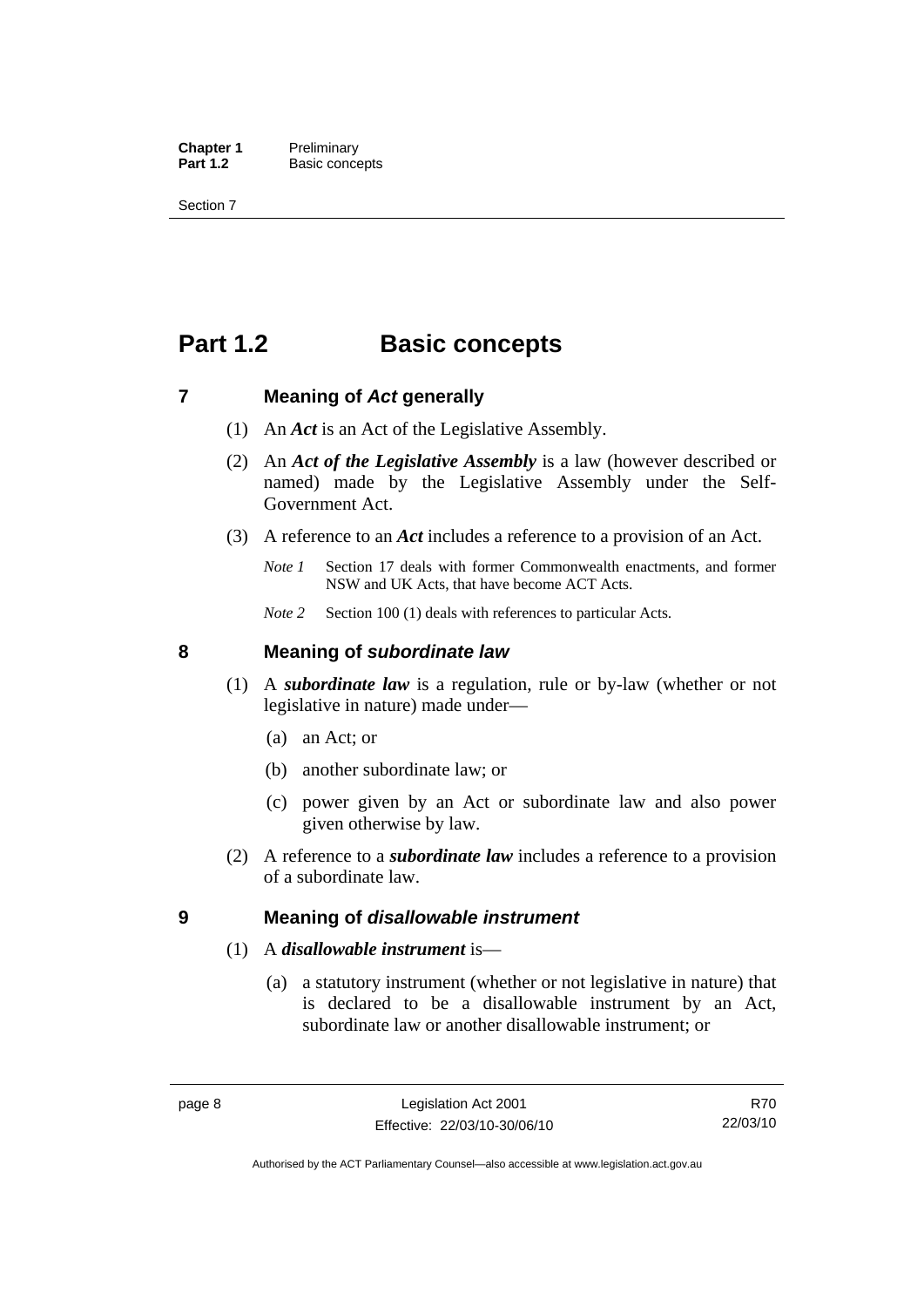<span id="page-24-0"></span> (b) a determination of fees or charges by a Minister under an Act or subordinate law.

*Note Statutory instrument* is defined in s 13.

 (2) A reference to a *disallowable instrument* includes a reference to a provision of a disallowable instrument.

## **10 Meaning of** *notifiable instrument*

- (1) A *notifiable instrument* is a statutory instrument (whether or not legislative in nature) that is declared to be a notifiable instrument by an Act, subordinate law, disallowable instrument or another notifiable instrument.
- (2) A reference to a *notifiable instrument* includes a reference to a provision of a notifiable instrument.

## **11 Meaning of** *commencement notice*

- (1) A *commencement notice* is a statutory instrument that fixes or otherwise determines the commencement of an Act, subordinate law, disallowable instrument or notifiable instrument.
- (2) A reference to a *commencement notice* includes a reference to a provision of a commencement notice.

## **12 Meaning of** *legislative instrument*

- (1) A legislative instrument is—
	- (a) a subordinate law; or
	- (b) a disallowable instrument; or
	- (c) a notifiable instrument; or
	- (d) a commencement notice.
- (2) A reference to a *legislative instrument* includes a reference to a provision of a legislative instrument.

page 9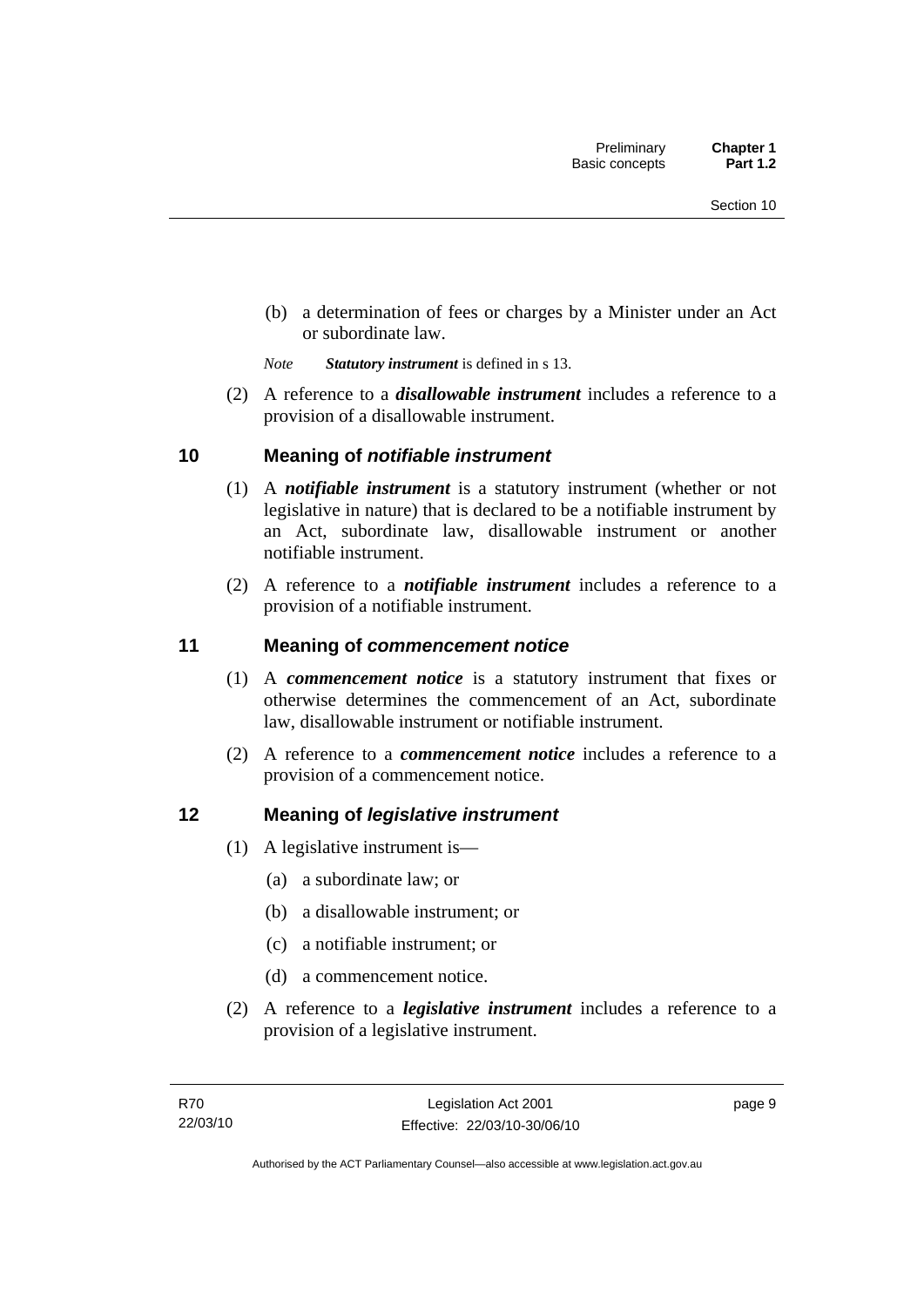<span id="page-25-0"></span>Section 13

## **13 Meaning of** *statutory instrument*

- (1) A *statutory instrument* is an instrument (whether or not legislative in nature) made under—
	- (a) an Act; or
	- (b) another statutory instrument; or
	- (c) power given by an Act or statutory instrument and also power given otherwise by law.
- (2) A *statutory instrument* includes a subordinate law, disallowable instrument, notifiable instrument and commencement notice.
- (3) A reference to a *statutory instrument* includes a reference to a provision of a statutory instrument.

## **14 Meaning of** *instrument*

(1) An *instrument* is any writing or other document.

*Note Writing* is defined in the dictionary, pt 1.

 (2) A reference to an *instrument* includes a reference to a provision of an instrument.

## **15 Meaning of** *authorised republication*

- (1) An *authorised republication* is a republication of a law authorised by the parliamentary counsel under this Act.
- (2) A reference to an *authorised republication* includes a reference to a provision of an authorised republication.
- (3) In this section:

*law*—see section 107 (Definitions for ch 11).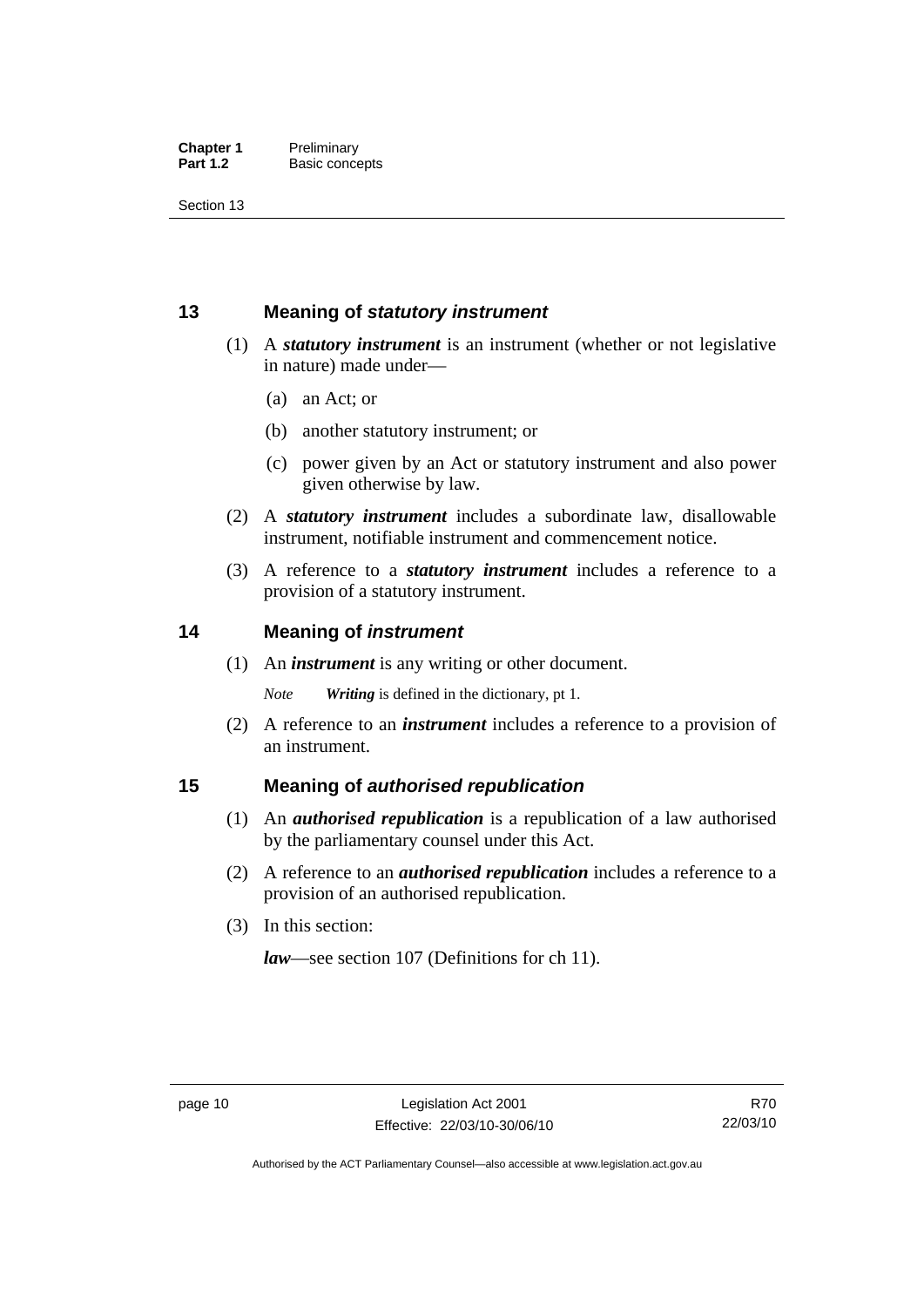## <span id="page-26-0"></span>**16 Meaning of** *provision*

A *provision* of an Act or instrument is any words or anything else that forms part of the Act or instrument.

#### **Examples of provisions consisting of groups of words**

sections, subsections, paragraphs, subparagraphs, sub-subparagraphs, examples

#### **Examples of provisions consisting of groups of other provisions**

chapters, parts, divisions, subdivisions, schedules

- *Note 1* An example is part of the Act, is not exhaustive and may extend, but does not limit, the meaning of the provision in which it appears (see s 126 and s 132).
- *Note 2* See s 126 and s 127 for material that is, or is not, part of an Act or statutory instrument.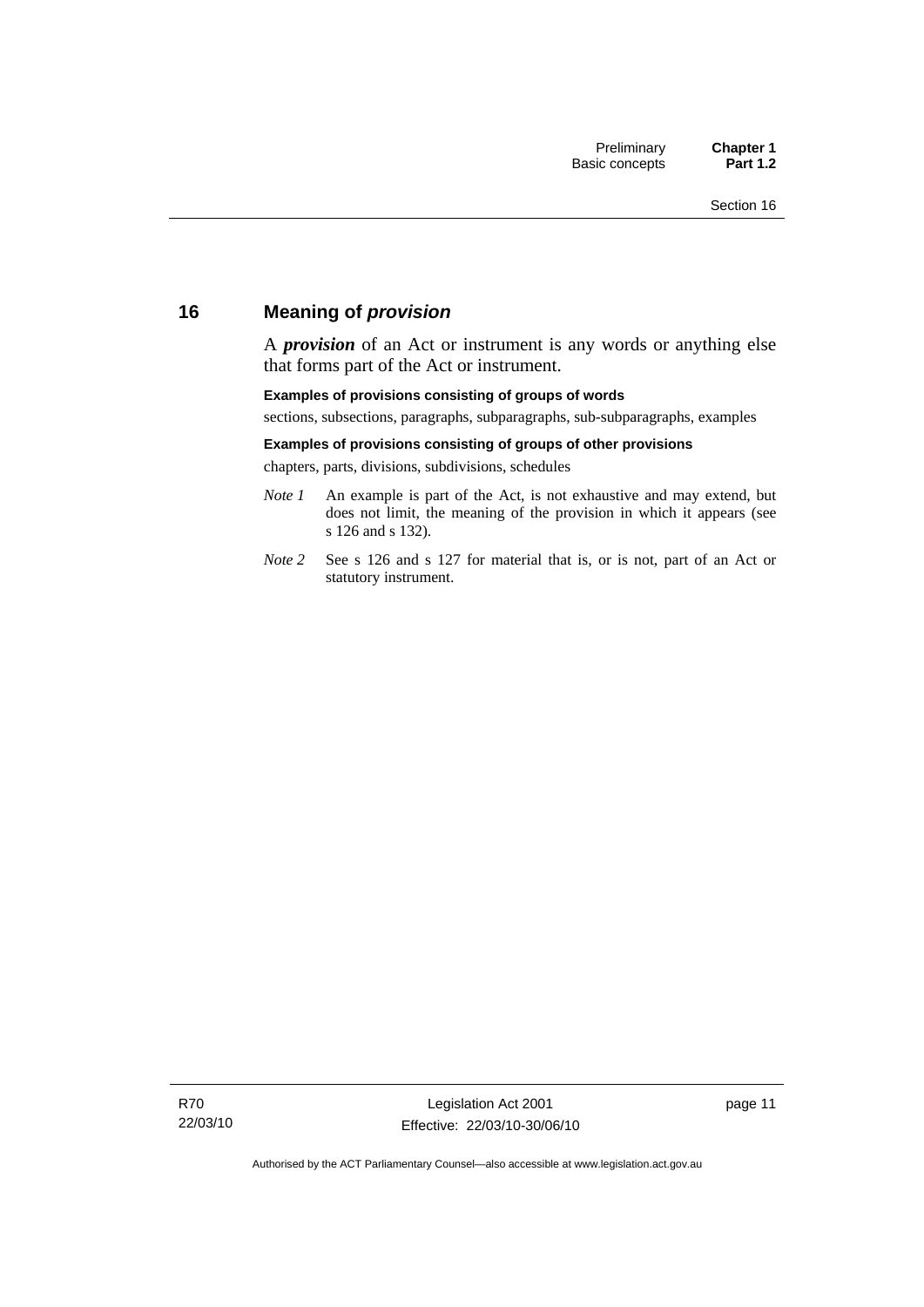**Chapter 1** Preliminary<br>**Part 1.3** Sources of Sources of law in the ACT

Section 16

## **Part 1.3 Sources of law in the ACT**

#### **Notes on sources of law**

- *Note 1* The laws in force in the ACT consist of the written law and various unwritten laws known as the principles and rules of common law and equity.
- *Note* 2 The written law of the Territory consists primarily of laws, known as Acts, made by the Legislative Assembly. It also includes regulations, rules of court and other legislative instruments made under specific powers given by Acts. (Written laws made under an Act are commonly called 'subordinate' or 'delegated' legislation.)
- *Note 3* Before self-government, ordinances made by the Governor-General under the *Seat of Government* (*Administration*) *Act 1910* (Cwlth) were the main form of legislation made for the ACT. Most of the ordinances in force at self-government have been converted into Acts (see the Self-Government Act, s 34). However, the Governor-General has power to make ordinances for the ACT on a limited number of topics (see *Seat of Government (Administration) Act 1910* (Cwlth), s 12).
- *Note 4* The written laws in force in the ACT also include the Commonwealth Constitution, Commonwealth Acts, and regulations and other legislative instruments made under Commonwealth Acts. As a general rule, Commonwealth Acts and legislative instruments apply in the ACT in the same way as they apply in other parts of Australia. Commonwealth Acts and instruments prevail over the Acts made by the Legislative Assembly to the extent to which they are inconsistent (see Self-Government Act, s 28).
- *Note 5* Certain Acts of New South Wales and the United Kingdom also formed part of the written laws in force in the ACT. Because of the *Interpretation Act 1967*, s 65, these are now taken to be laws made by the Legislative Assembly as if they had been enacted by the Assembly. (Section 65 has expired, but its previous operation was saved–see s 65 (3)). These Acts are listed in sch 1.

Authorised by the ACT Parliamentary Counsel—also accessible at www.legislation.act.gov.au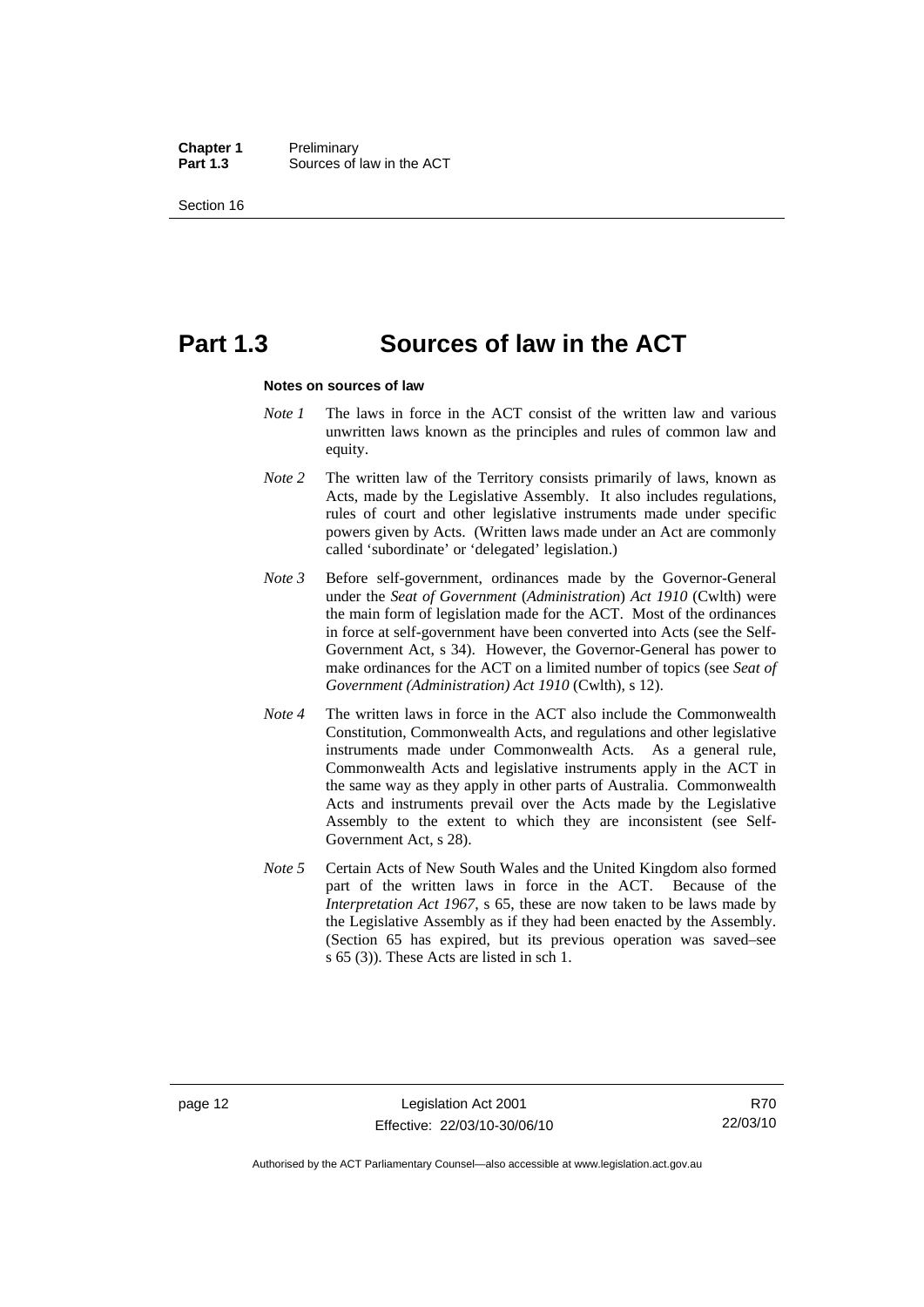## <span id="page-28-0"></span>**17 References to Acts include references to former Cwlth enactments etc**

- (1) A reference to an *Act* includes a reference to a former Commonwealth enactment.
- (2) Without limiting subsection (1), a reference to an *Act* includes a reference to a former NSW Act or former UK Act mentioned in schedule 1.
- (3) In this section:

*former Commonwealth enactment* means a Commonwealth Act or ordinance, a New South Wales Act or Imperial Act that is—

- (a) an enactment within the meaning of the Self-Government Act because of that Act, section 34; or
- (b) an enactment because of the *A.C.T*. *Self-Government (Consequential Provisions) Act 1988* (Cwlth), section 10 (3) or section 12 (2) or (3).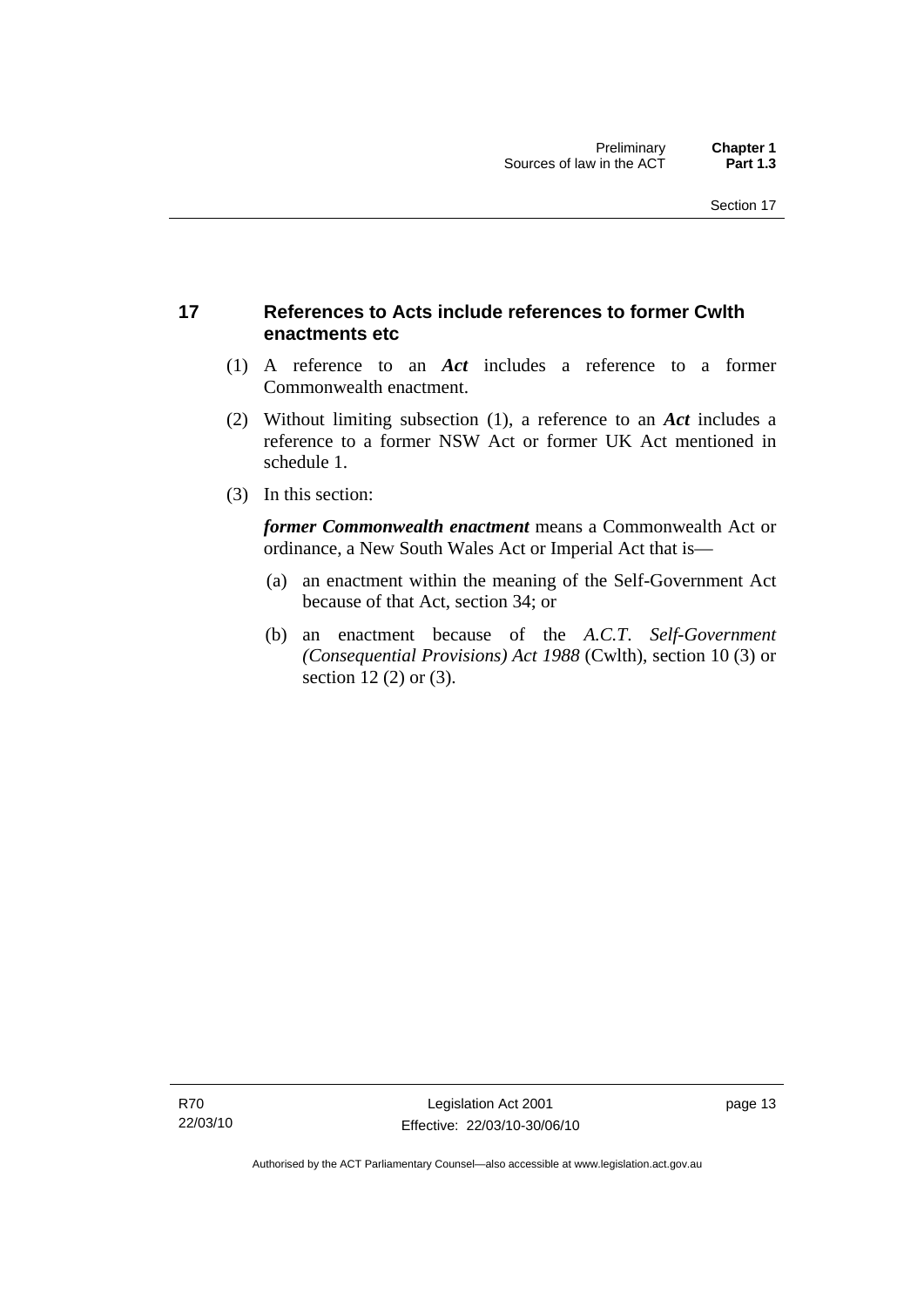## <span id="page-29-0"></span>**Chapter 2 ACT legislation register and web site**

## **18 ACT legislation register**

- (1) The parliamentary counsel must establish and maintain a register of Acts and statutory instruments (the *ACT legislation register*).
- (2) The register must be kept electronically.

#### **Example of how register may be kept**

The register may be kept in the form of, or as part of, 1 or more computer databases, and may include data compiled electronically from the databases.

*Note* An example is part of the Act, is not exhaustive and may extend, but does not limit, the meaning of the provision in which it appears (see s 126 and s 132).

### **19 Contents of register**

- (1) The ACT legislation register must contain the following:
	- (a) authorised republications of laws currently in force;
	- (b) Acts as made;
	- (c) subordinate laws as made;
	- (d) disallowable instruments as made;
	- (e) notifiable instruments as made;
	- (f) commencement notices as made;
	- (g) resolutions passed, or taken to have been passed, by the Legislative Assembly to disallow a subordinate law or disallowable instrument;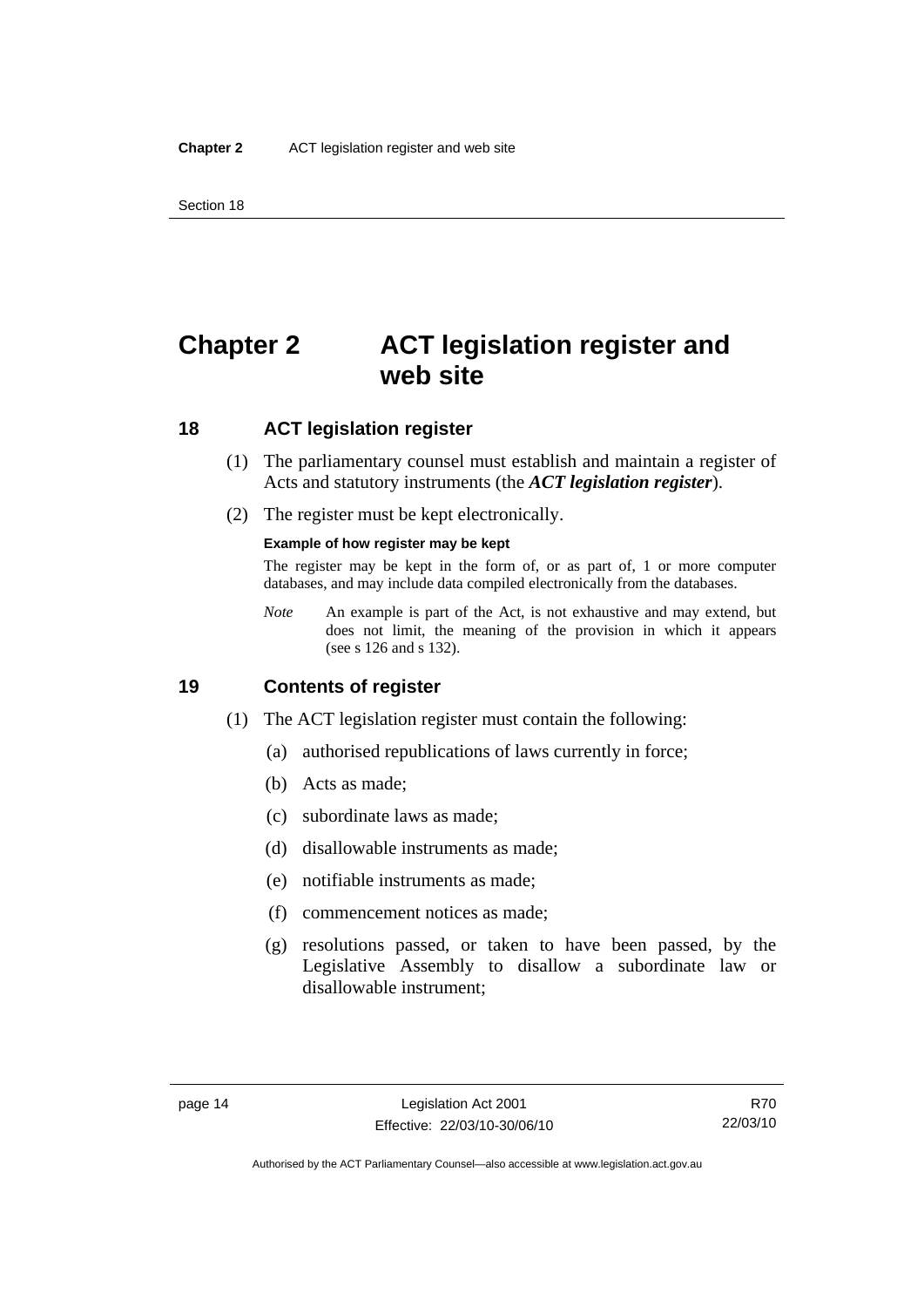- (h) resolutions passed, or taken to have been passed, by the Legislative Assembly to amend a subordinate law or disallowable instrument;
- (i) bills presented to the Legislative Assembly;
- (j) explanatory statements for bills, and amendments of bills, presented to the Legislative Assembly;
- (k) explanatory statements, and regulatory impact statements under chapter 5, for subordinate laws and disallowable instruments.
- (2) The ACT legislation register must also contain the following:
	- (a) notifications of the making of Acts;
	- (b) notifications of the making of subordinate laws;
	- (c) notifications of the making of disallowable instruments;
	- (d) notifications of the making of notifiable instruments;
	- (e) notifications of the making of commencement notices;
	- (f) notifications of the disallowance of subordinate laws or disallowable instruments under section 65 (Disallowance by resolution of Assembly);
	- (g) notifications of the amendment of subordinate laws or disallowable instruments under section 68 (Amendment by resolution of Assembly).
- (3) The parliamentary counsel may enter additional material in the register if the parliamentary counsel considers that it is likely to be useful to users of the register.
- (4) Without limiting subsection (3), the additional material may include the following:
	- (a) unauthorised republications of laws currently in force;
	- (b) past versions of unauthorised republications;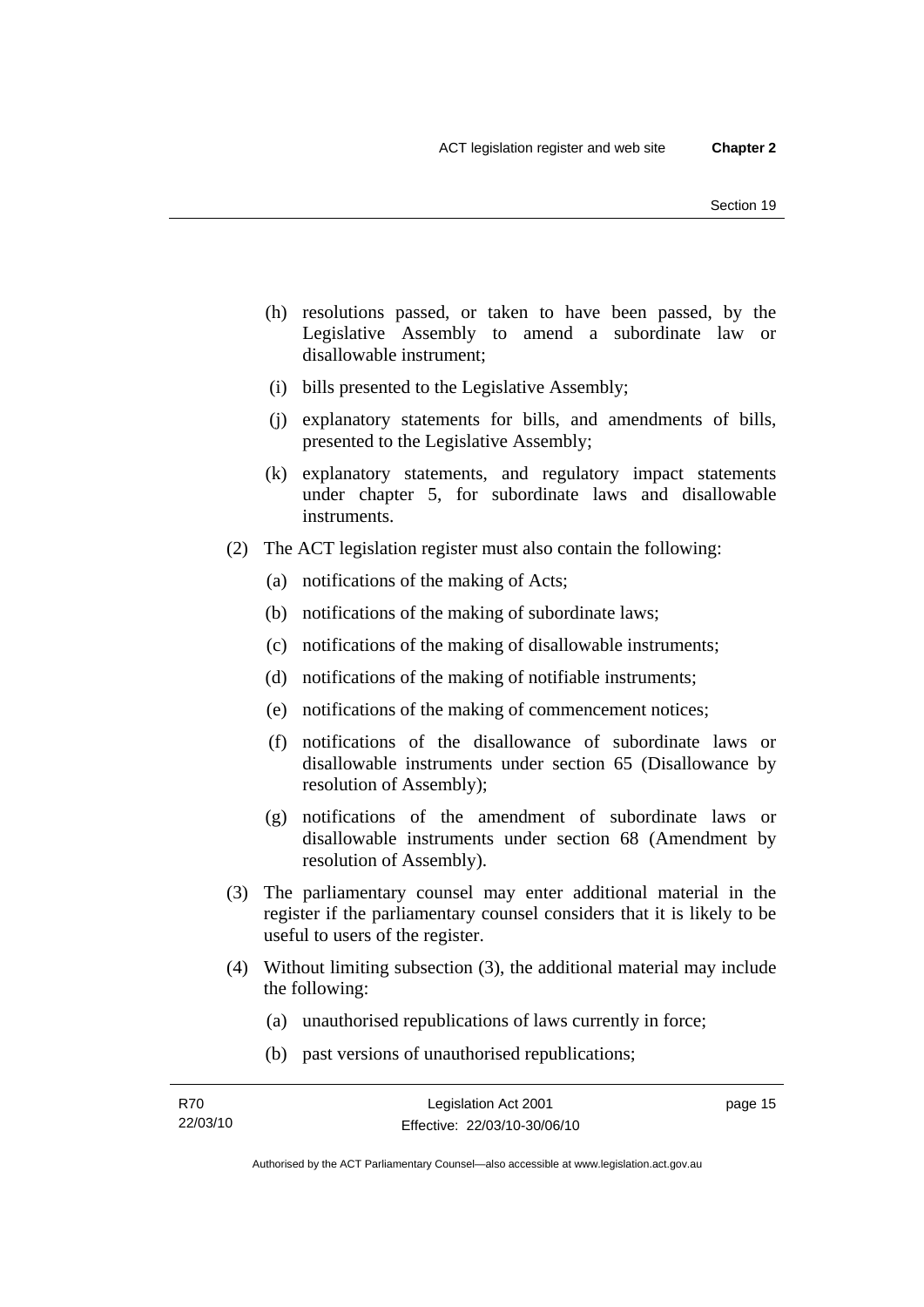- (c) past versions of authorised republications;
- (d) statutory instruments that are not legislative instruments;
- (e) repealed Acts and statutory instruments;
- (f) Commonwealth laws that apply in or in relation to the ACT;
- (g) material relevant to interpreting the rights set out in the *Human Rights Act 2004*, including documents mentioned in that Act, dictionary, definition of *international law*.
- *Note* The following sections of the Act deal with the entry of material in the register:
	- s 28 (Notification of Acts)
	- s 61 (Notification of legislative instruments)
	- s 65A (Notification of disallowance by resolution of Assembly)
	- s 69 (Notification of amendments made by resolution of Assembly)
	- s 108 (Republication in register).
- (5) The parliamentary counsel may enter additional material in the register in any way the parliamentary counsel considers is likely to be helpful to users of the register.

#### **Examples**

- 1 A uniform legislative scheme is entered into under heads of agreement signed on behalf of the Commonwealth, States and Territories. The Legislative Assembly later passes an Act to implement the scheme on behalf of the ACT and the Act is notified and entered in the register. The agreement is also entered in the register as a notifiable instrument with a notifiable instrument number even though the instrument is not taken to be a notifiable instrument under section 10 (Meaning of *notifiable instrument*). The page of the register for the Act contains the heading 'Legislative instruments' and the agreement is listed underneath. The page of the register for the agreement gives particulars for the agreement and mentions that it is not a notifiable instrument but is included in the register for information.
- 2 An instrument under the Self-Government Act notifying the appointment of Ministers is entered in the register as a notifiable instrument even though the instrument is not taken to be a notifiable instrument under section 10 (Meaning of *notifiable instrument*). The instrument is also numbered as a notifiable instrument. The page of the register for the notification mentions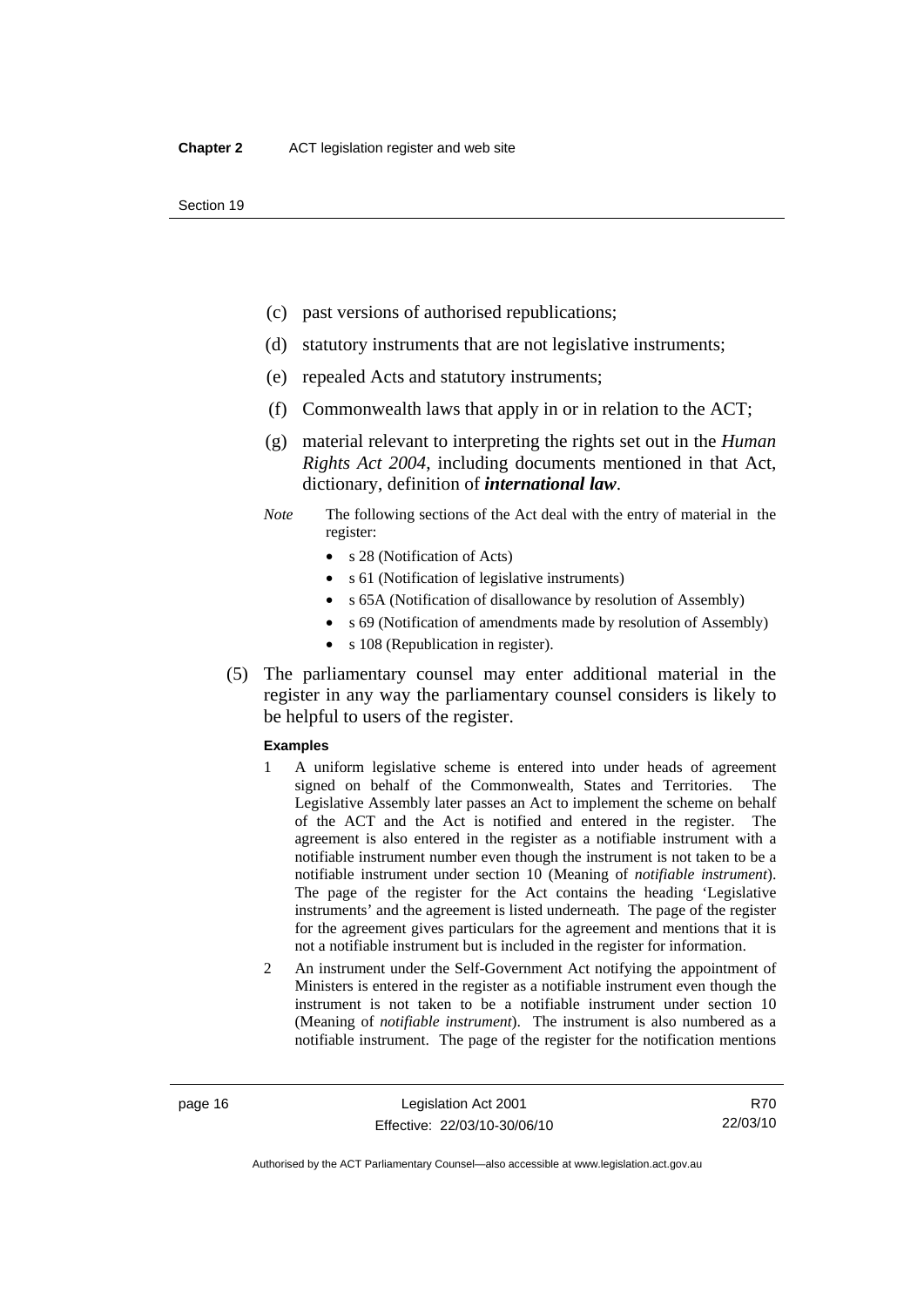that it is made under the Self-Government Act and is not a notifiable instrument but is included in the register for information.

- *Note* An example is part of the Act, is not exhaustive and may extend, but does not limit, the meaning of the provision in which it appears (see s 126 and s 132).
- (6) Without limiting subsection (3) or (5), a regulation may prescribe requirements to be satisfied for additional material to be entered in the register under this section, including, for example, requirements about—
	- (a) the form of the material; and
	- (b) the making of requests for its entry in the register.
- (7) A regulation may also make provision about the following in relation to instruments (other than legislative instruments) to be entered in the register under this section:
	- (a) the numbering of the instruments by the parliamentary counsel, whether in a series of numbers allocated under section 59 (Numbering) or otherwise;
	- (b) the identification of the instruments, including, for example, authorising the parliamentary counsel to—
		- (i) add a name to an unnamed instrument; or
		- (ii) amend an instrument's name; or
		- (iii) add notes to an instrument to assist in its identification; or
		- (iv) do anything else in relation to an instrument to assist users of the register to identify or refer to the instrument.
- (8) If the register contains an authorised republication of a law currently in force, and the law is amended, the parliamentary counsel must replace the republication with an authorised republication of the law as amended.

page 17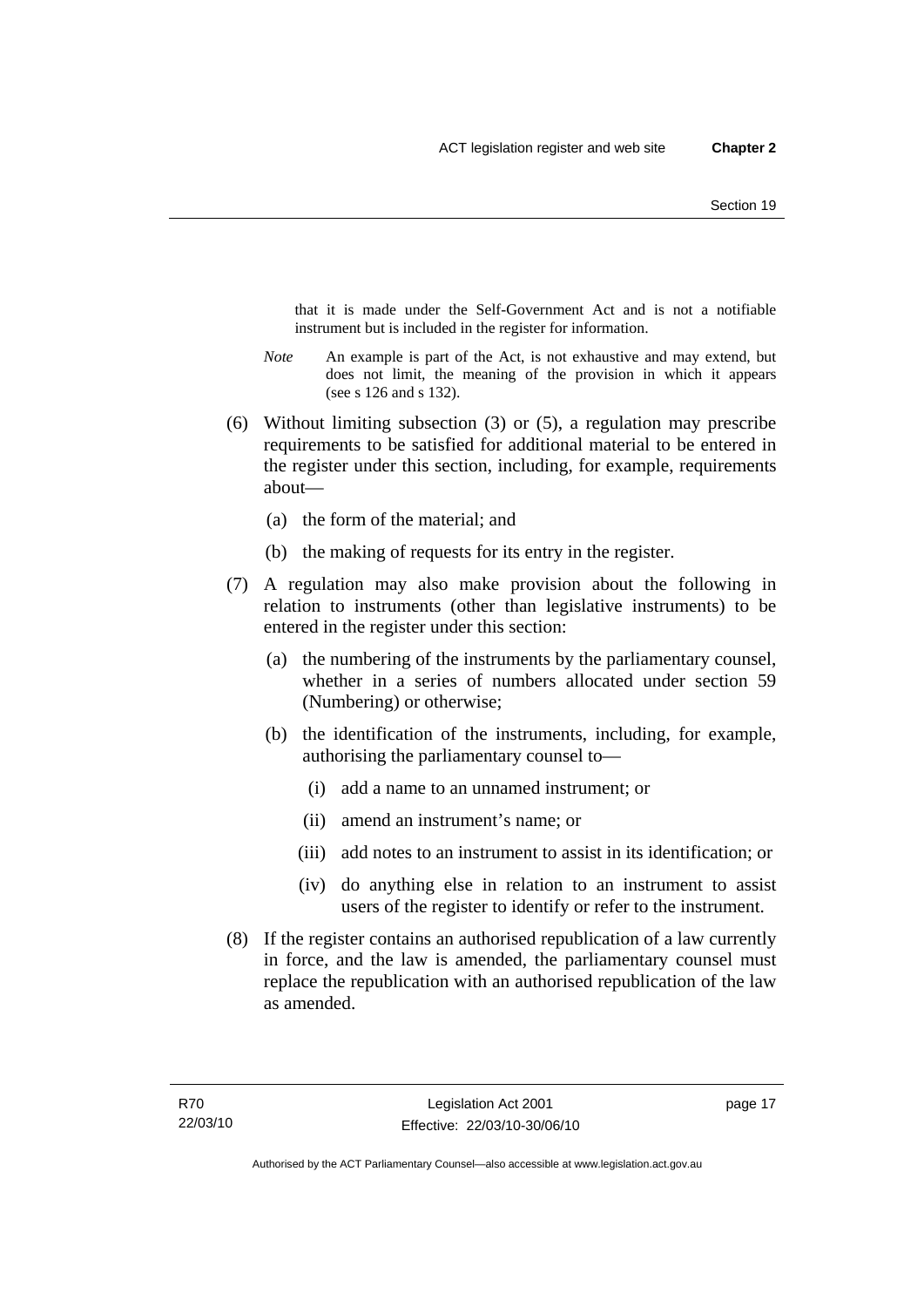- <span id="page-33-0"></span> (9) If the register contains an authorised republication of a law, and the law is repealed, expires or, for a subordinate law or disallowable instrument, is disallowed by the Legislative Assembly, the parliamentary counsel must ensure that the republication is no longer shown as a republication of law currently in force.
- (10) If the parliamentary counsel considers it likely to be useful to users of the register to enter information (in any form) in the register, the parliamentary counsel may enter the information at any time.

### **Example**

guides and indexes to the register

- (11) If an Act passed by the Legislative Assembly, or a legislative instrument made, before the commencement of this Act need not be notified under this Act, the parliamentary counsel may enter the text of the Act or instrument in the register.
- (12) The parliamentary counsel may correct any mistake, error or omission in the register subject to the requirements (if any) of the regulations.
- (13) In this section:

*amended* includes modified.

*law*—see section 107 (Definitions for ch 11).

*repealed* includes lapsed and expired.

## **20 Prompt registration**

The parliamentary counsel must ensure that anything the parliamentary counsel is required to do in relation to the register is done promptly.

## **21 Approved web site**

 (1) The parliamentary counsel must approve an internet site, and may approve additional internet sites, for this Act.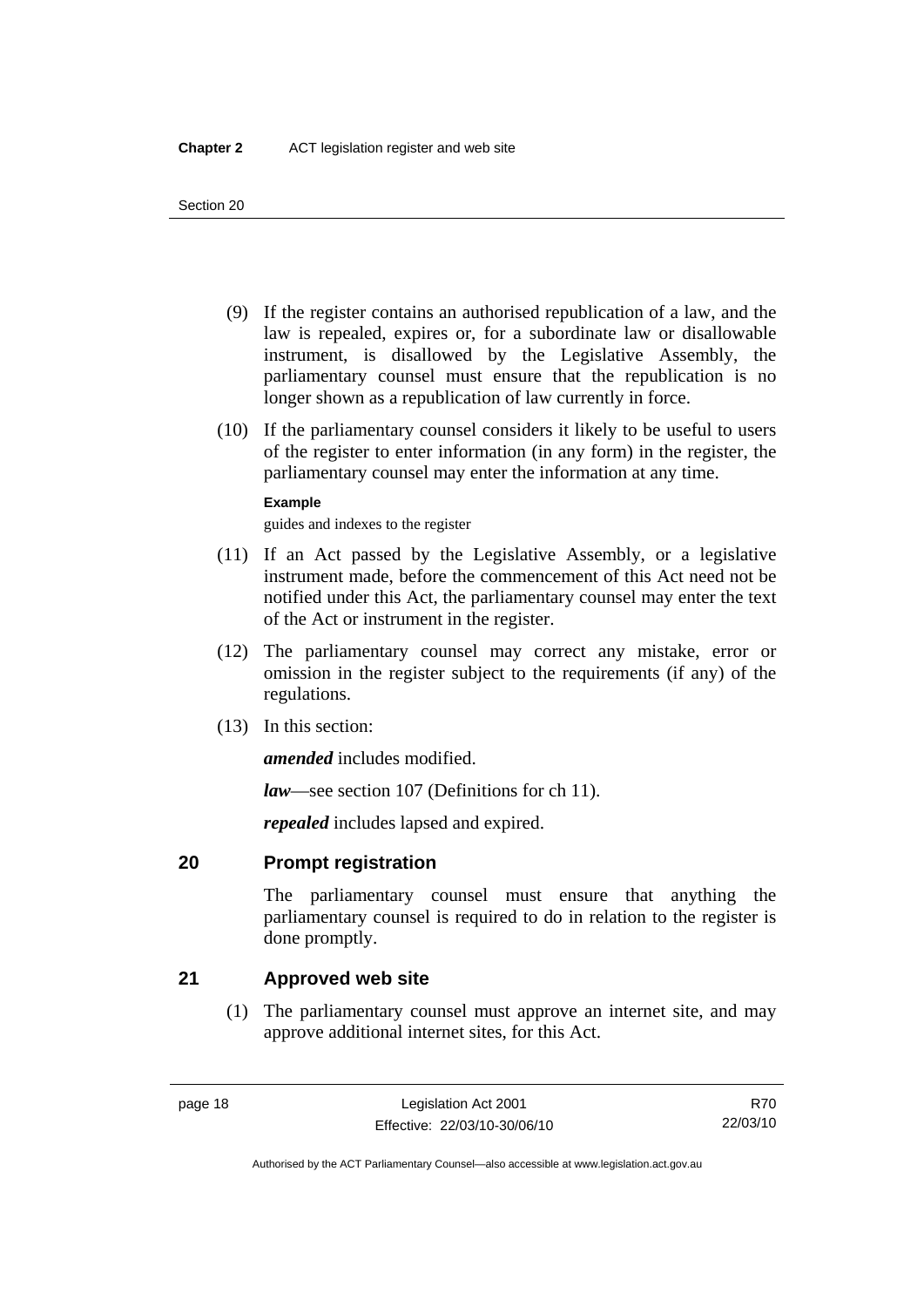<span id="page-34-0"></span> (2) The parliamentary counsel may enter into agreements or arrangements to ensure that users can authenticate an approved web site or the material accessible on an approved web site.

## **22 Access to registered material at approved web site**

- (1) The parliamentary counsel must ensure, as far as practicable, that a copy of the material mentioned in section 19 (1) and (2) (Contents of register) is accessible at all times on an approved web site.
- (2) Access is to be provided without charge by the Territory.

page 19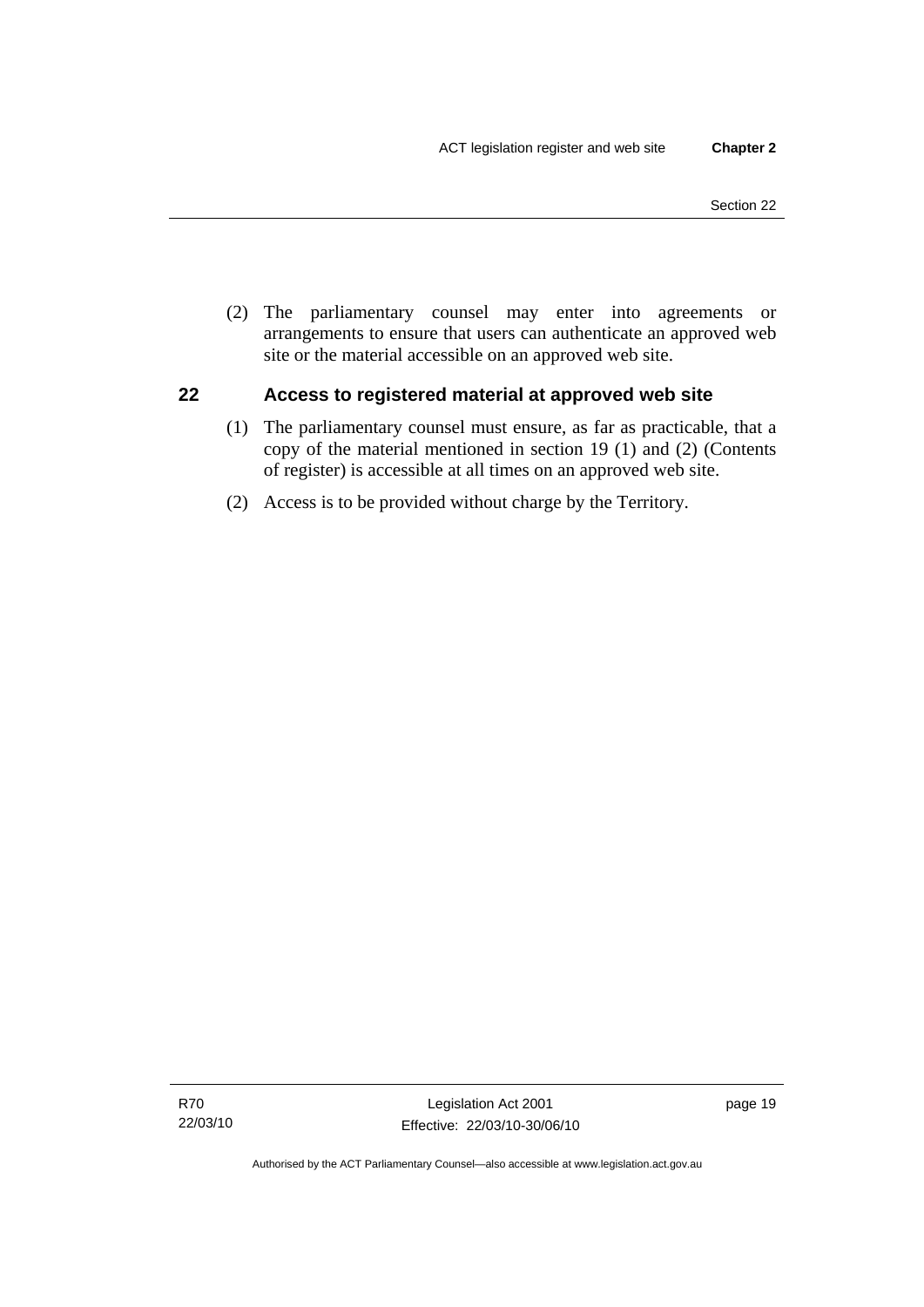## <span id="page-35-0"></span>**Chapter 3 Authorised versions and evidence of laws and legislative material**

## **22A Definitions for ch 3**

In this chapter:

*law* means an Act or statutory instrument, whether or not it has been amended, and includes, in relation to a republication—

- (a) a collection of 2 or more Acts or statutory instruments; or
- (b) all or part of an agreement or other instrument that has the force of law or is in, or attached to, an Act or statutory instrument.
- *Note* A reference to an Act or statutory instrument includes a reference to a provision of the Act or instrument (see s 7 and s 13).

*legislative material* means material (other than a law or provision of a law) relating to an Act or statutory instrument.

#### **Examples of** *legislative material*

- 1 Additional material entered in the register under section 19 (3) (Contents of register) that is not an Act or statutory instrument, for example, appointments of Ministers. Ministers are appointed by the Chief Minister under the Self-Government Act, section 41. An instrument notifying an appointment may be entered in the register even though the instrument is not a statutory instrument.
- 2 Material that may be considered under chapter 14 in working out the meaning of an Act or statutory instrument, for example, an explanatory statement for the bill that became the relevant Act that was presented to the Legislative Assembly before the Act was passed.
- *Note* An example is part of the Act, is not exhaustive and may extend, but does not limit, the meaning of the provision in which it appears (see s 126 and s 132).

page 20 Legislation Act 2001 Effective: 22/03/10-30/06/10

R70 22/03/10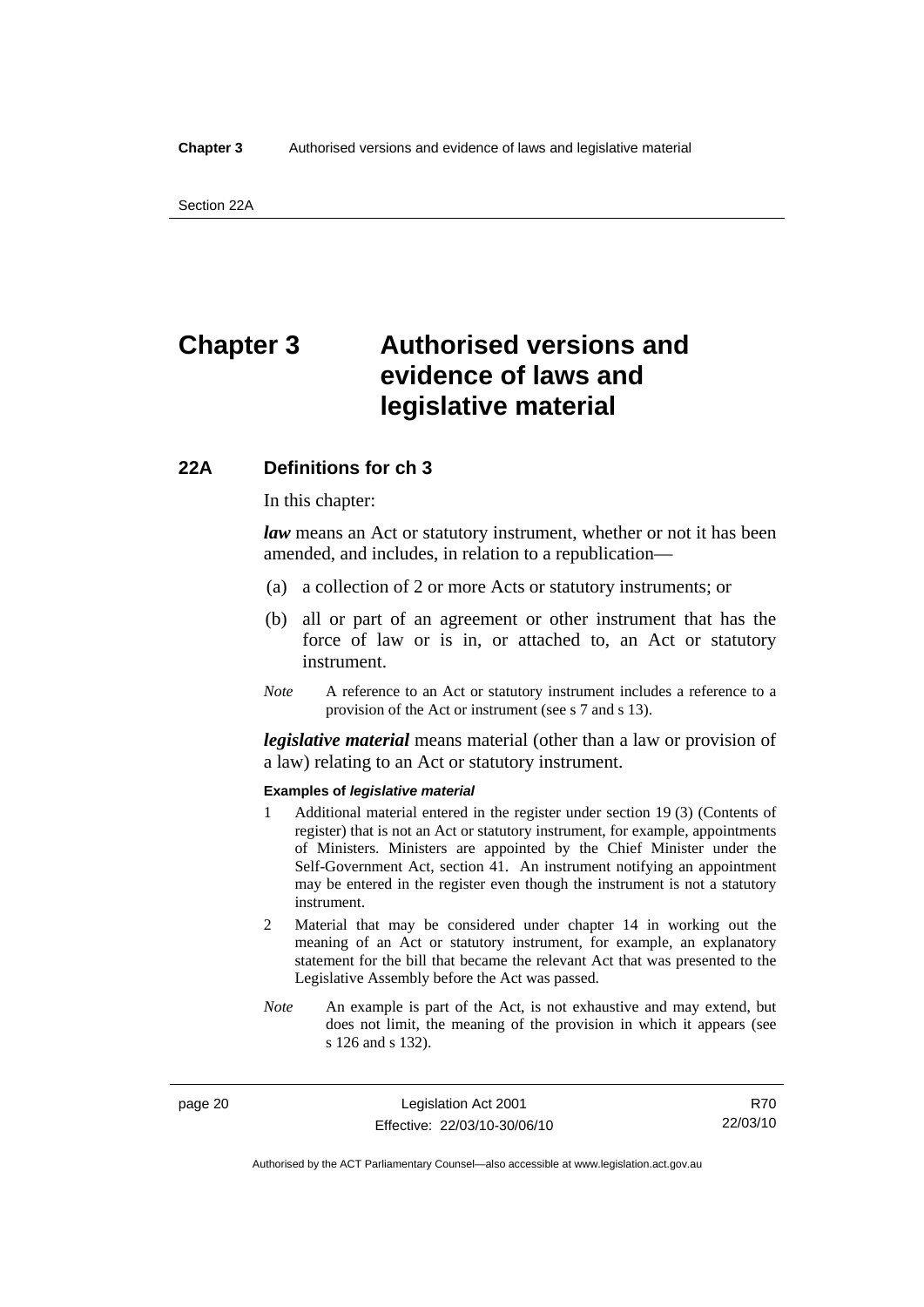*republication* includes part of a republication.

## **23 Authorisation of versions by parliamentary counsel**

The parliamentary counsel may authorise written or electronic versions of a law, republication or legislative material.

*Note Written* includes printed (see dict, pt 1, def *writing*).

## **24 Authorised electronic versions**

- (1) An electronic copy of a law, republication or legislative material is an authorised version if—
	- (a) it is accessed at, or downloaded from, an approved web site in a format authorised by the parliamentary counsel; or
	- (b) it is authorised by the parliamentary counsel and is in the format in which it is authorised by the parliamentary counsel.

## **Example of authorised electronic format**

a locked pdf file

- *Note* An example is part of the Act, is not exhaustive and may extend, but does not limit, the meaning of the provision in which it appears (see s 126 and s 132).
- (2) It is presumed, unless the contrary is proved—
	- (a) that an internet site purporting to be an approved web site is an approved web site; and
	- (b) that an electronic copy of a law, republication or legislative material accessed at, or downloaded from, an approved web site and purporting to be authorised by the parliamentary counsel (however expressed) is an authorised version of the law, republication or legislative material; and
	- (c) that any other electronic copy of a law, republication or legislative material purporting to be authorised by the parliamentary counsel (however expressed) is an authorised version of the law, republication or legislative material; and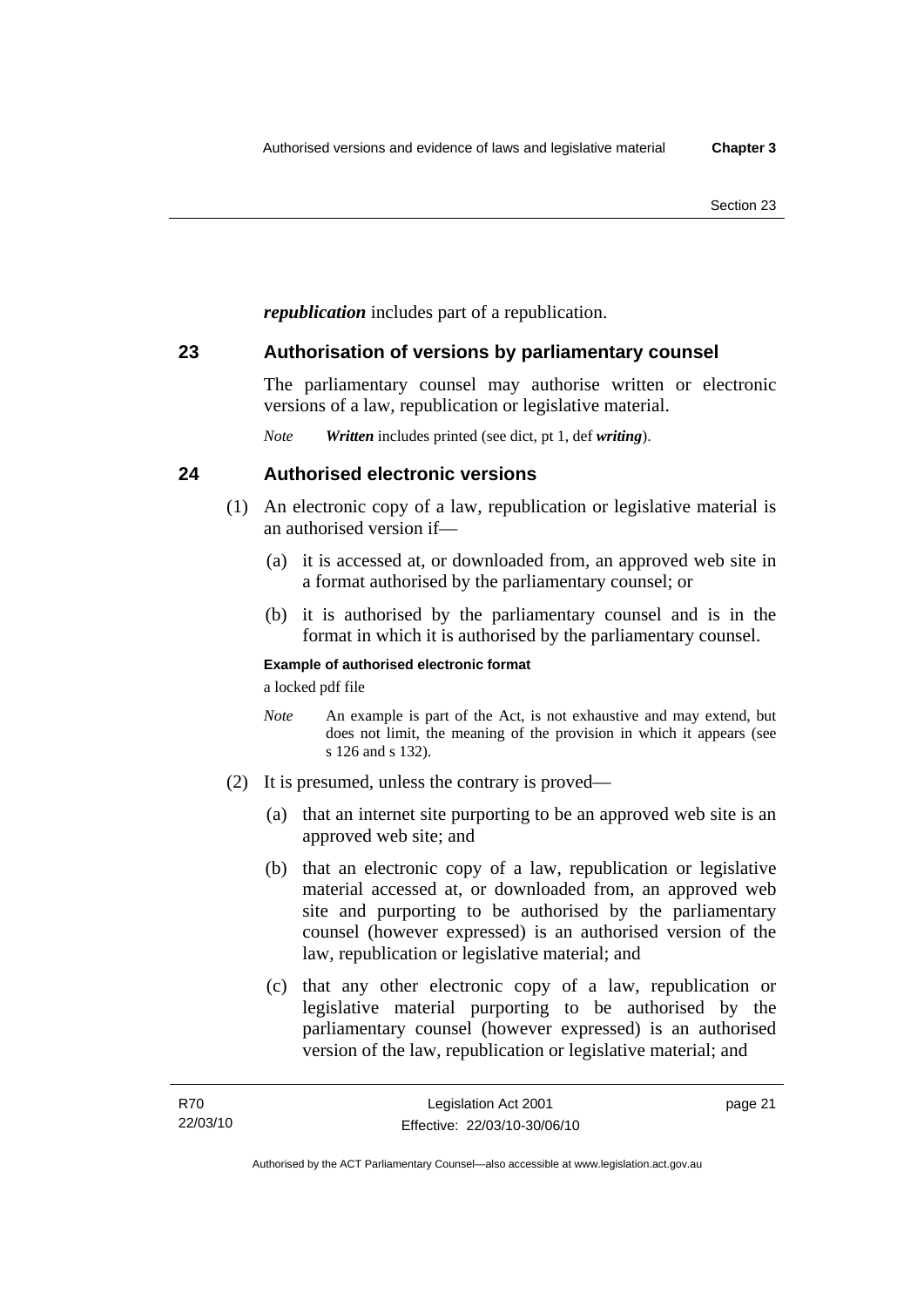- (d) that an authorised electronic version of an Act or statutory instrument correctly shows the Act or instrument; and
- (e) that an authorised electronic version of a republication of a law correctly shows the law as at the republication date; and
- (f) that an authorised electronic version of legislative material correctly shows the material.

#### **Examples of an electronic copy of a republication purporting to be authorised by the parliamentary counsel**

- 1 The republication has the words 'Authorised by the ACT Parliamentary Counsel' on the front cover and the words 'Authorised when accessed at www.legislation.act.gov.au or in authorised printed form' at the foot of each page of the republication.
- 2 The republication has the words 'Authorised by the ACT Parliamentary Counsel' on the front cover and the words 'Authorised by the ACT Parliamentary Counsel—also accessible at www.legislation.act.gov.au' at the foot of each page of the republication.
- *Note* A reference to an Act or statutory instrument includes a reference to a provision of the Act or instrument (see s 7 (3) and s 13 (3)). A reference to a republication includes a reference to part of a republication (see s 22A def *republication*).

## **25 Authorised written versions**

- (1) A written copy of a law, republication or legislative material is an authorised version if—
	- (a) it is a written copy produced directly from an authorised electronic version of the law, republication or legislative material; or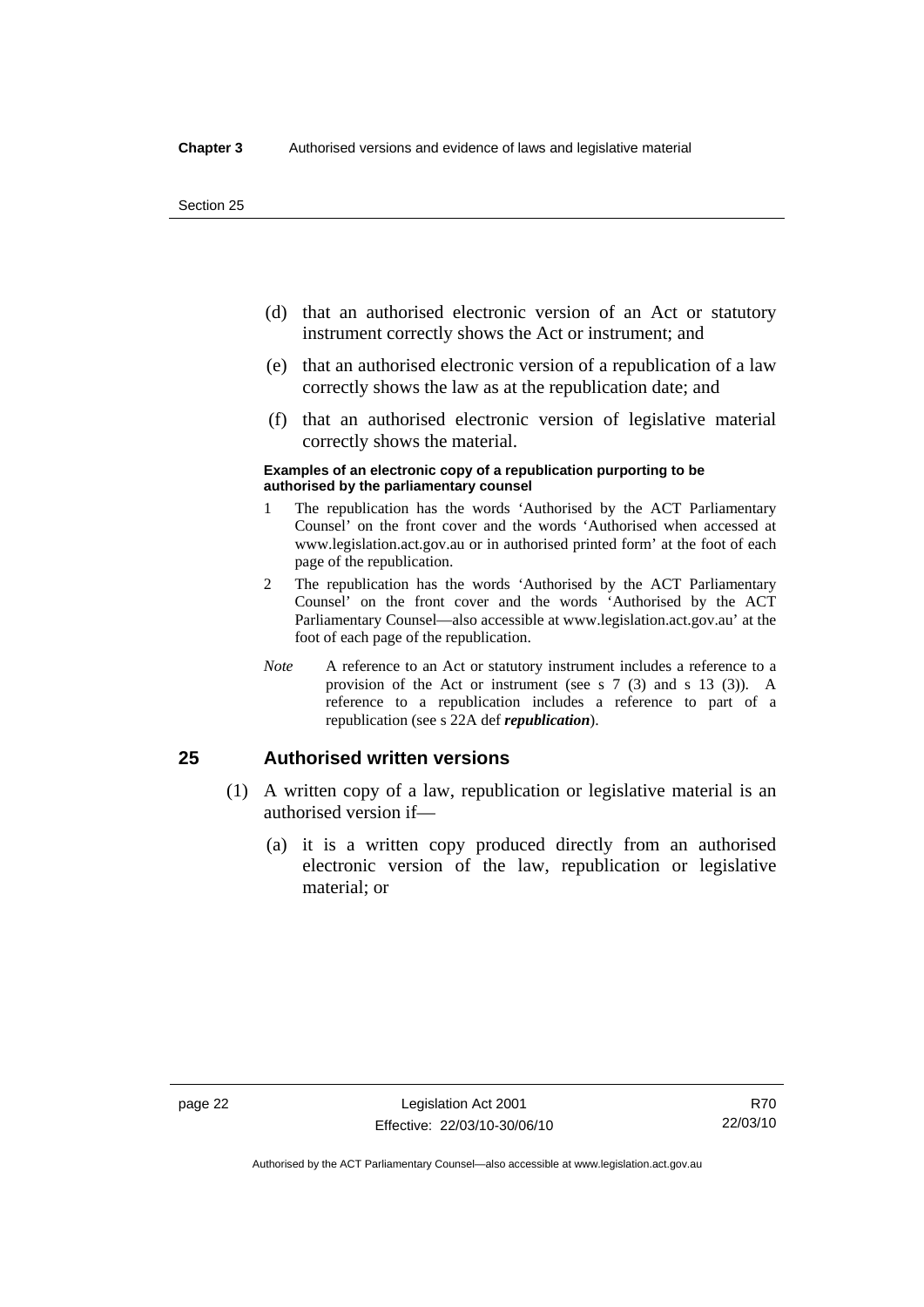(b) it is a written copy of another version of the law, republication or legislative material authorised by the parliamentary counsel.

#### **Example for par (a)**

An authorised electronic version of an Act is downloaded from an approved web site and printed. The printed copy is an authorised written version of the Act.

- *Note* An example is part of the Act, is not exhaustive and may extend, but does not limit, the meaning of the provision in which it appears (see s 126 and s 132).
- (2) It is presumed, unless the contrary is proved—
	- (a) that a written copy of a law, republication or legislative material purporting to be authorised by the parliamentary counsel (however expressed) is an authorised version of the law, republication or legislative material; and
	- (b) that an authorised written version of an Act or statutory instrument correctly shows the Act or instrument; and
	- (c) that an authorised written version of a republication of a law correctly shows the law as at the republication date; and
	- (d) that an authorised written version of legislative material correctly shows the material.

#### **Examples of a written copy of a republication purporting to be authorised by the parliamentary counsel**

- 1 The republication has the words 'Authorised by the ACT Parliamentary Counsel' on the front cover and the words 'Authorised by the parliamentary counsel and printed by authority of the ACT Government' at the foot of each page of the republication.
- 2 The republication has the words 'Authorised by the ACT Parliamentary Counsel and printed by authority of the ACT Government' on the front cover and the words 'Authorised by the ACT Parliamentary Counsel—also accessible at www.legislation.act.gov.au' at the foot of each page of the republication.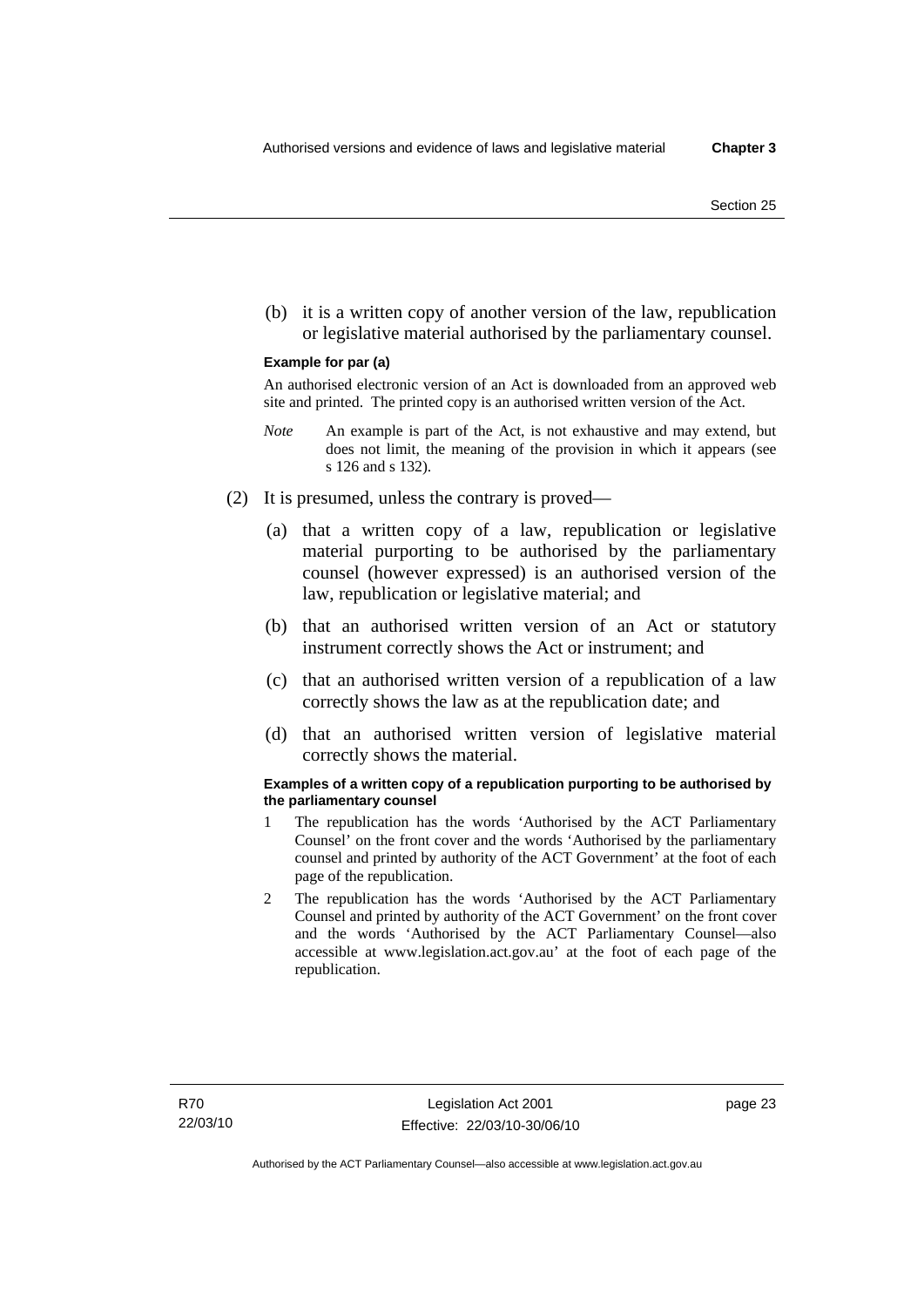- 3 The republication has the words 'Authorised by the ACT Parliamentary Counsel' on the front cover and the words 'Authorised by the ACT Parliamentary Counsel—also accessible at www.legislation.act.gov.au' at the foot of each page of the republication.
- *Note* A reference to an Act or statutory instrument includes a reference to a provision of the Act or instrument (see s 7 (3) and s 13 (3)). A reference to a republication includes a reference to part of a republication (see s 22A def *republication*).

## **26 Judicial notice of certain matters**

- (1) Proof is not required about—
	- (a) the passing of a proposed law by the Legislative Assembly or its notification in the register or the gazette; or
	- (b) the making, or notification or publication in the register or the gazette, of a subordinate law, disallowable instrument, notifiable instrument, commencement notice or any other statutory instrument; or
	- (c) the approval (however described) of a statutory instrument by the Executive, a Minister or any other entity; or
	- (d) the provisions of an Act, subordinate law, disallowable instrument, notifiable instrument, commencement notice or any other statutory instrument; or
	- (e) the commencement of an Act, subordinate law, disallowable instrument, notifiable instrument, or any other statutory instrument; or
	- (f) the presentation of a subordinate law, disallowable instrument or any other statutory instrument to the Legislative Assembly; or
	- (g) anything done or not done by or in the Legislative Assembly in relation to a subordinate law, disallowable instrument or any other statutory instrument; or

R70 22/03/10

Authorised by the ACT Parliamentary Counsel—also accessible at www.legislation.act.gov.au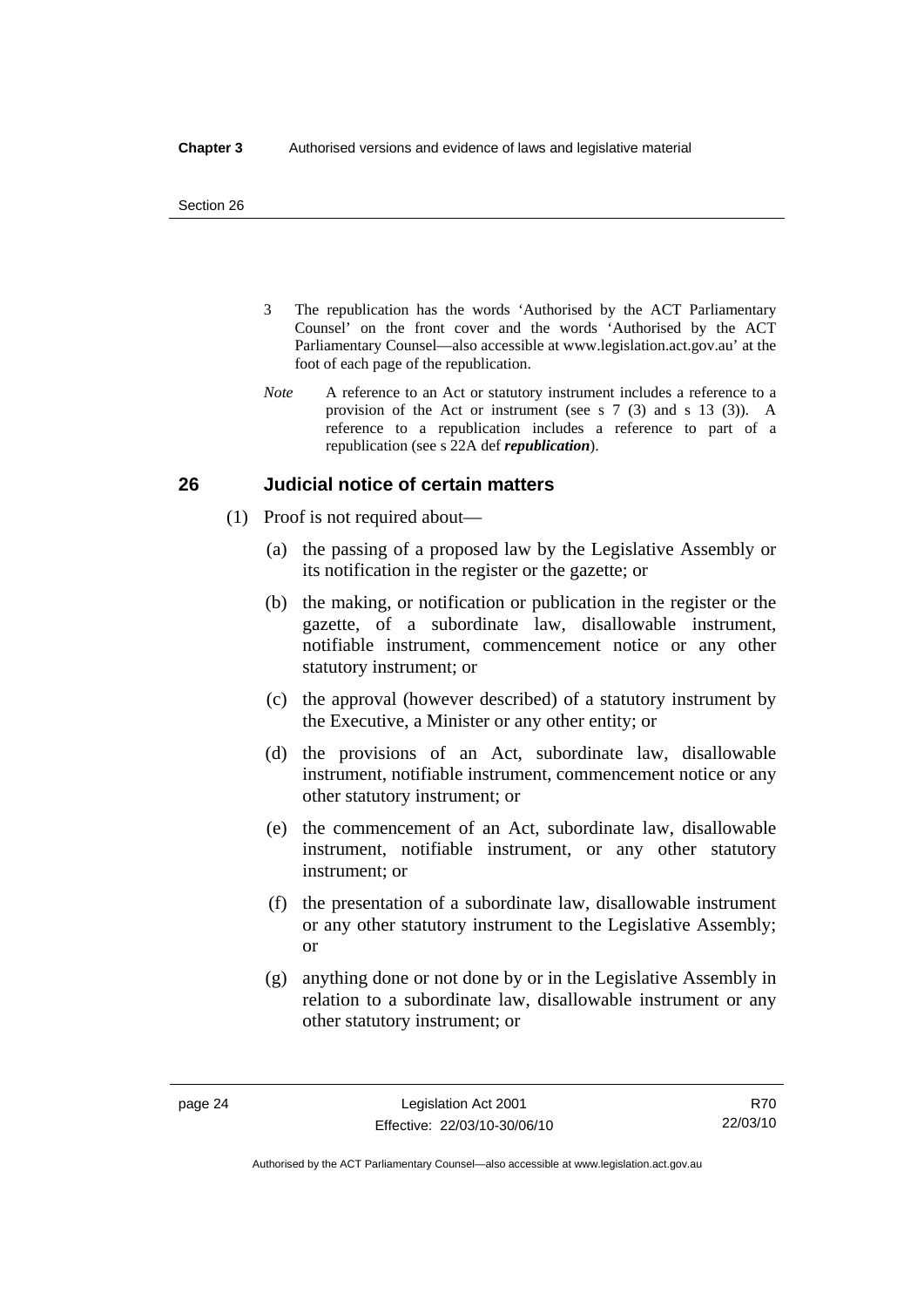- (h) amendments or other changes made under chapter 11 (Republication of Acts and statutory instruments); or
- (i) the authorisation of a republication under this Act, the provisions of an authorised republication or the republication date of an authorised republication.
- (2) A court or tribunal may inform itself of anything mentioned in subsection (1) in any way it considers appropriate.

### **Examples of ways that may be appropriate**

- 1 using a version of an Act downloaded from an approved web site using the internet
- 2 using information obtained from an approved web site using the internet
- 3 using an authorised written version of a republication
- *Note* An example is part of the Act, is not exhaustive and may extend, but does not limit, the meaning of the provision in which it appears (see s 126 and s 132).
- (3) However, the court or tribunal must consider whether the source it intends to use appears to be a reliable source of information.
- (4) For subsection (3), an authorised version of a law, republication or legislative material is a reliable source of information.
- (5) This section does not limit any other law providing how a court or tribunal may be informed about a matter mentioned in subsection  $(1)$ .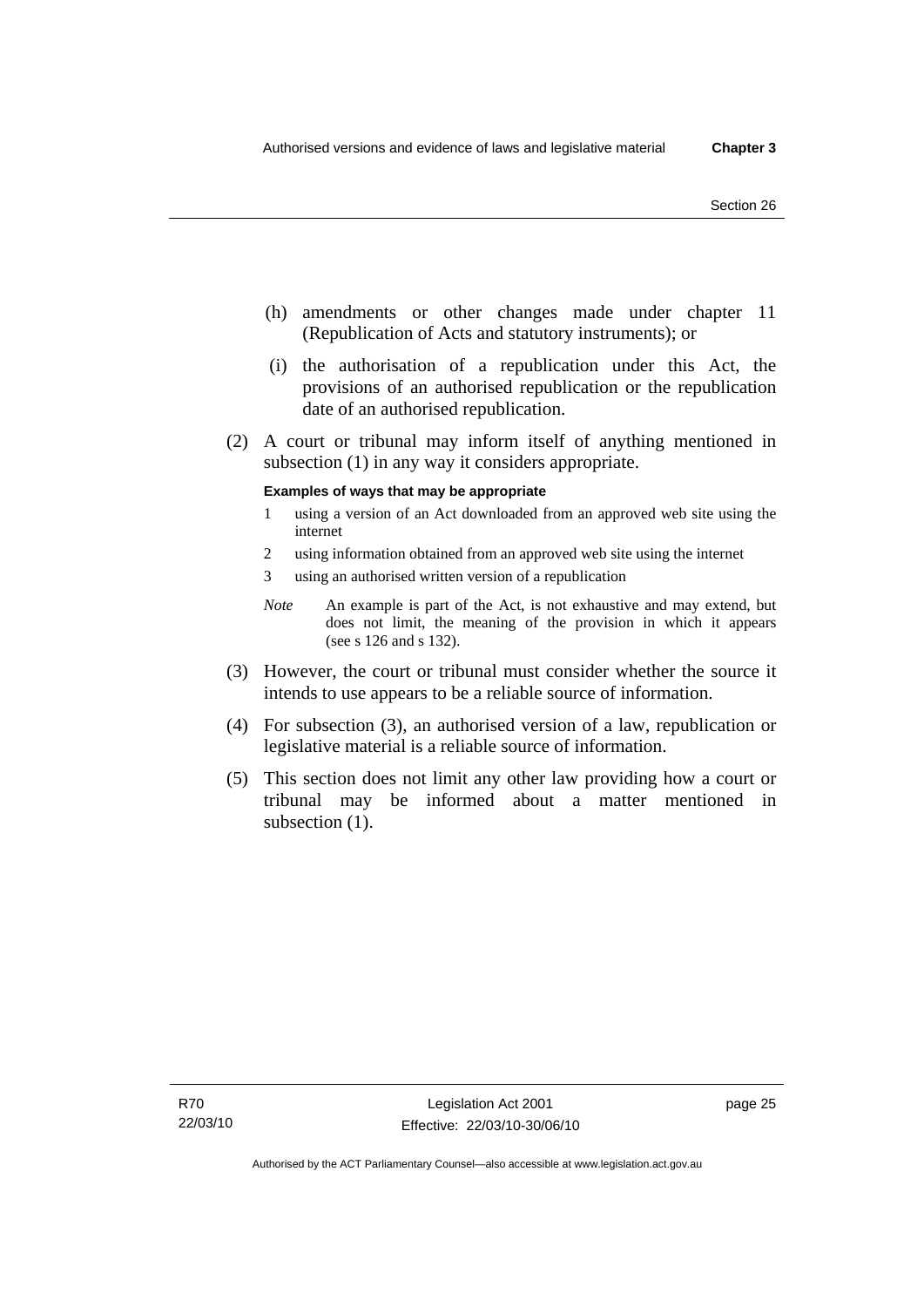## **Chapter 4 Numbering and notification of Acts**

## **27 Numbering of Acts**

The Acts passed in each year are to be numbered as nearly as practicable in the order in which they are passed.

## **28 Notification of Acts**

- (1) If a proposed law is passed by the Legislative Assembly, the Speaker must ask the parliamentary counsel to notify the making of the law.
- (2) If the Speaker asks the parliamentary counsel to notify the making of the proposed law, the parliamentary counsel must—
	- (a) notify the making of the law in the register; or
	- (b) if it is not practicable to notify the making of the proposed law in the register—notify the making of the law in the gazette.
- (3) If the Speaker asks the parliamentary counsel to notify the making of the proposed law on a particular day, the parliamentary counsel must notify the making of the law on that day unless it is impracticable to do so.
- (4) The making of the proposed law is notified in the register by entering in the register—
	- (a) a statement that the law has been passed by the Legislative Assembly; and
	- (b) the text of the law.
- (5) The making of the proposed law is notified in the gazette by—
	- (a) publishing the text of the law in the gazette; or

R70 22/03/10

Authorised by the ACT Parliamentary Counsel—also accessible at www.legislation.act.gov.au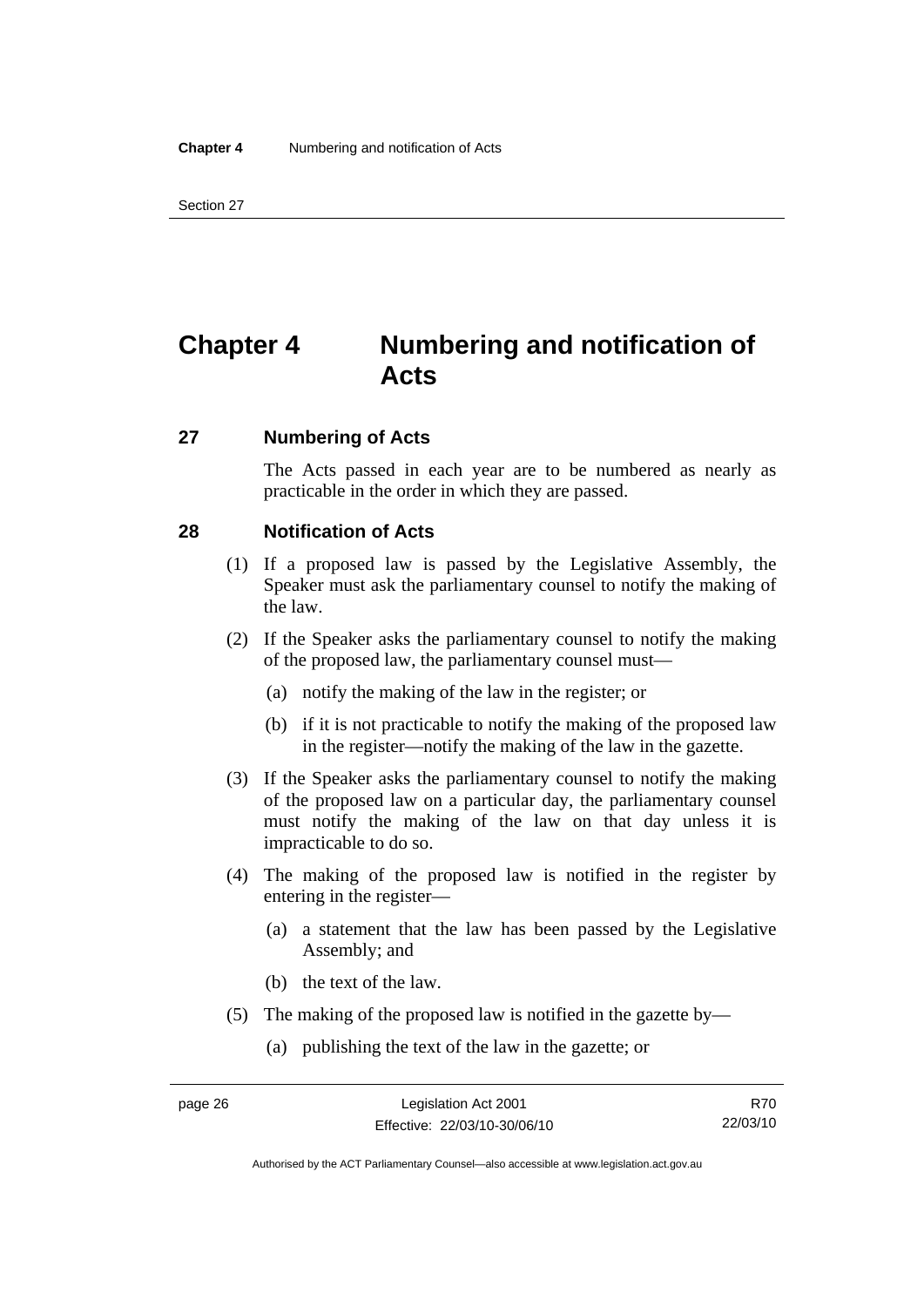- (b) publishing in the gazette a statement—
	- (i) that the law has been passed by the Legislative Assembly; and
	- (ii) of the place or places where copies of the law can be obtained (whether by purchase or otherwise).
- (6) If the making of the proposed law is notified in the gazette, the parliamentary counsel must enter in the register—
	- (a) a statement that the law has been passed by the Legislative Assembly; and
	- (b) a statement that the law was notified in the gazette on a stated date; and
	- (c) the text of the law.
- (7) If the making of the proposed law is notified in the gazette by publishing the statement mentioned in subsection (5) (b), copies of the law must be available on the day of publication (the *gazette date*), or as soon as practicable after the gazette date, at the place, or each of the places, stated in the gazette.
- (8) If on the gazette date no copies of the law are available at the place, or any of the places, stated in the gazette, the parliamentary counsel must give the Minister a statement—
	- (a) that copies of the law were not available; and
	- (b) explaining why they were not available.
- (9) The Minister must present the statement to the Legislative Assembly not later than 6 sitting days after the gazette date.
- (10) This section is a determinative provision.
	- *Note* See s 5 for the meaning of determinative provisions, and s 6 for their displacement.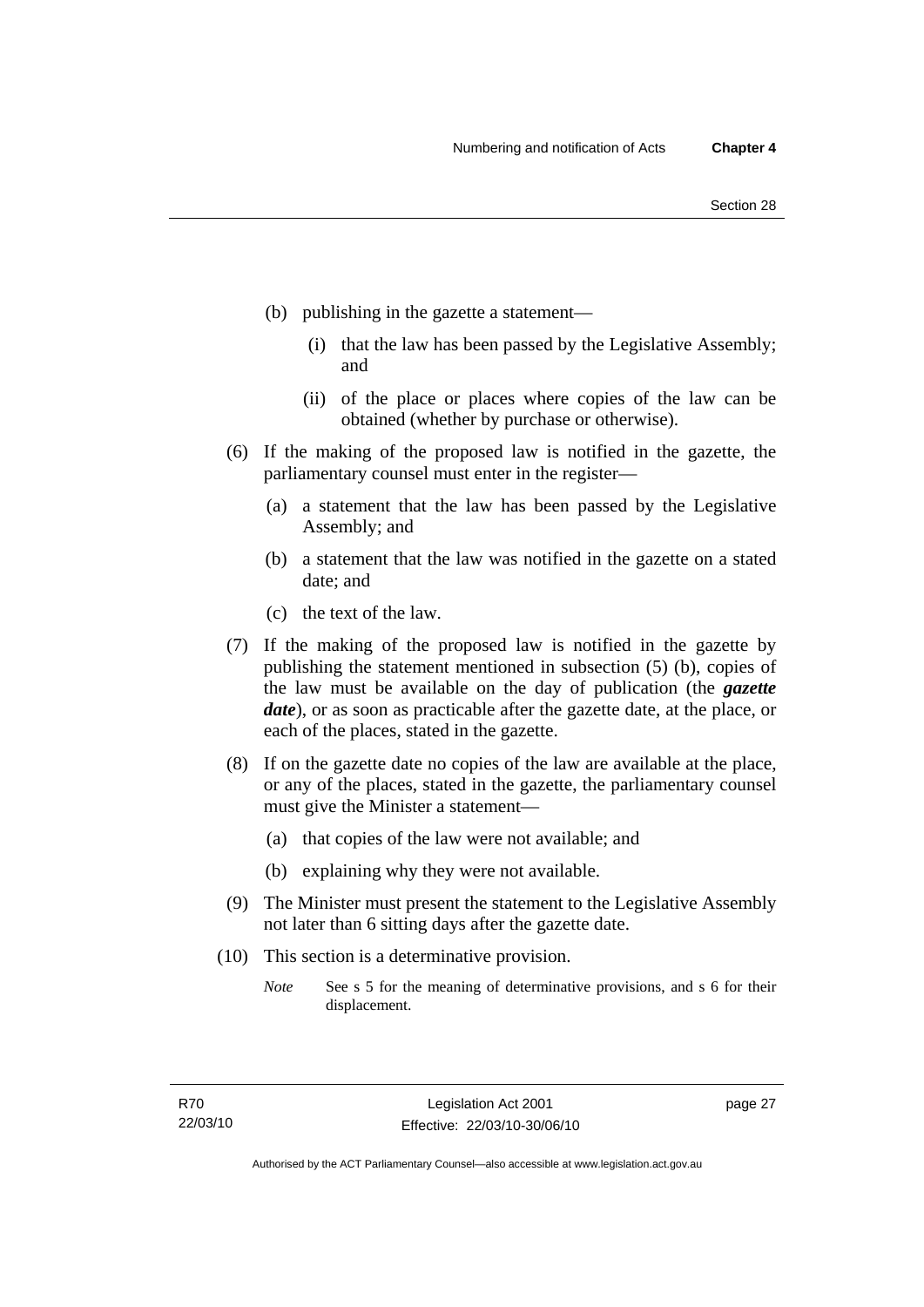## **29 References to** *enactment* **or** *passing* **of Acts**

In an Act or statutory instrument, a reference to the *enactment* or *passing* of an Act is a reference to the making of the Act having been notified in the register or the gazette.

## **30 References to** *notification* **of Acts**

In an Act or statutory instrument, a reference to the *notification* of an Act is a reference to the making of the Act having been notified in the register or the gazette.

page 28 Legislation Act 2001 Effective: 22/03/10-30/06/10

Authorised by the ACT Parliamentary Counsel—also accessible at www.legislation.act.gov.au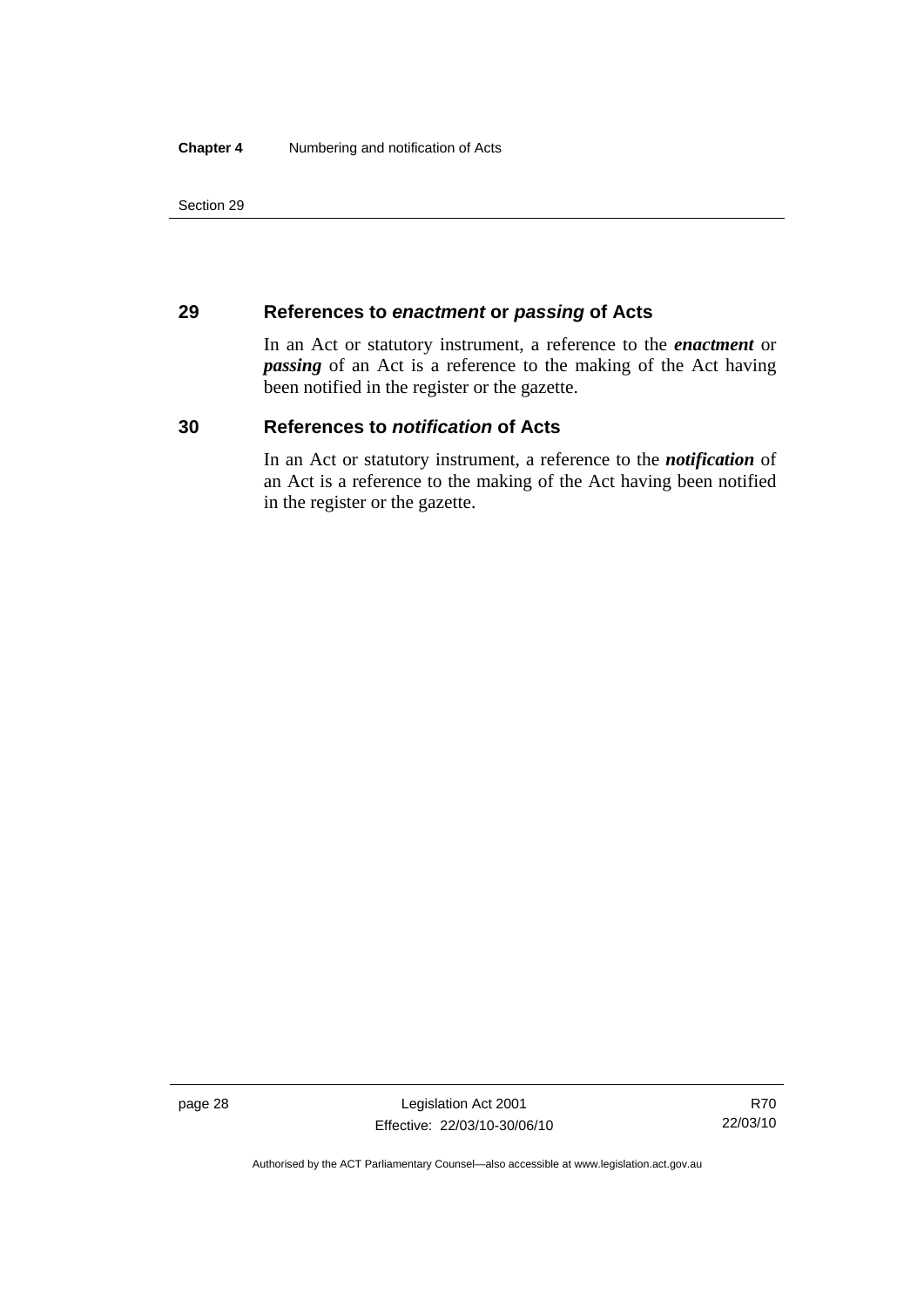# **Chapter 5 Regulatory impact statements for subordinate laws and disallowable instruments**

## **Part 5.1** Preliminary

## **31 Definitions for ch 5**

In this chapter:

*authorising law*, in relation to a proposed subordinate law or disallowable instrument (the *proposed law*), means the Act or statutory instrument (and, if appropriate, the provision of the Act or statutory instrument) under which the proposed law will be made.

## *benefits* includes—

- (a) advantages; and
- (b) direct and indirect economic, environmental and social benefits.

*costs* includes—

- (a) burdens and disadvantages; and
- (b) direct and indirect economic, environmental and social costs.

*scrutiny committee principles* means the terms of reference of the Legislative Assembly's Standing Committee on Legal Affairs that apply to subordinate laws and disallowable instruments.

## **32 Other publication or consultation requirements not affected**

 (1) Part 5.2 (Requirements for regulatory impact statements) does not affect any requirements in any other territory law for publication or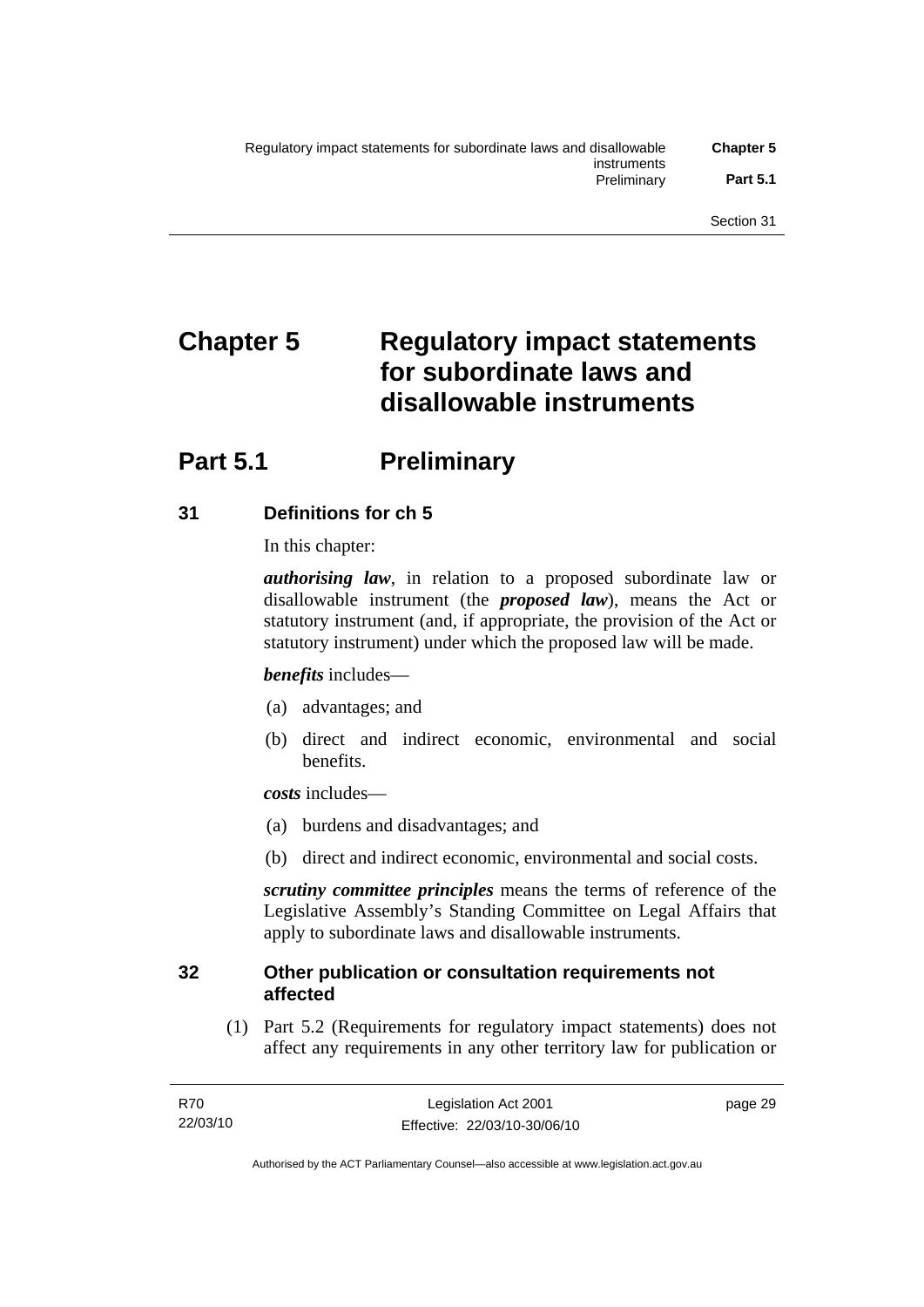| <b>Chapter 5</b> | Regulatory impact statements for subordinate laws and disallowable |
|------------------|--------------------------------------------------------------------|
|                  | instruments                                                        |
| <b>Part 5.1</b>  | Preliminary                                                        |

consultation about a proposal to make a subordinate law or disallowable instrument.

 (2) Part 5.2 does not apply to the subordinate law or disallowable instrument if the requirements are of a comparable level to publication and consultation under the part.

## **33 Guidelines about costs of proposed subordinate laws and disallowable instruments**

- (1) The Minister may issue guidelines to be applied in deciding whether a proposed subordinate law or disallowable instrument is, or is not, likely to impose appreciable costs on the community or a part of the community.
- (2) A guideline is a disallowable instrument.
	- *Note* A disallowable instrument must be notified, and presented to the Legislative Assembly, under this Act.

Authorised by the ACT Parliamentary Counsel—also accessible at www.legislation.act.gov.au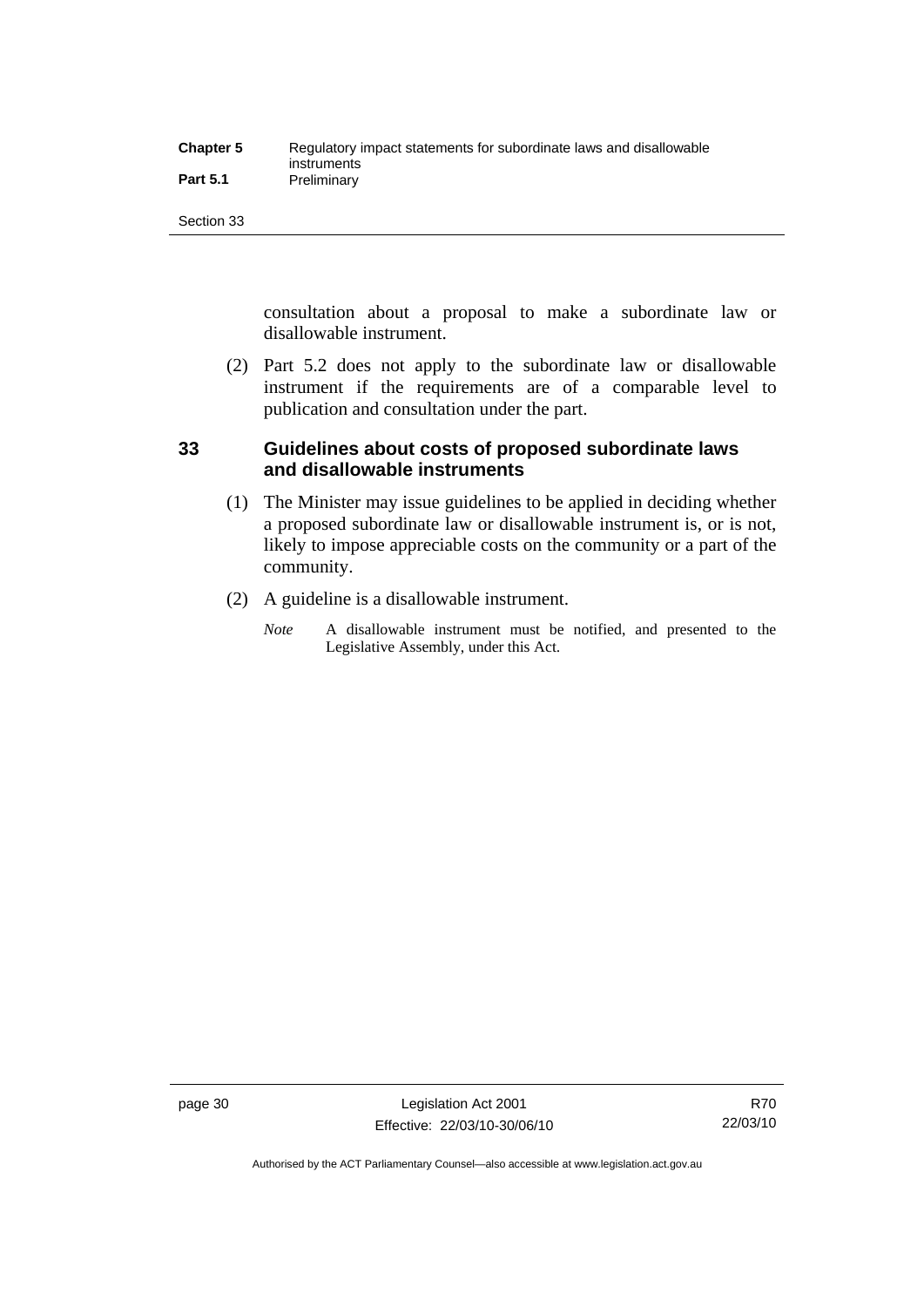## **Part 5.2 Requirements for regulatory impact statements**

## **34 Preparation of regulatory impact statements**

- (1) If a proposed subordinate law or disallowable instrument (the *proposed law*) is likely to impose appreciable costs on the community, or a part of the community, then, before the proposed law is made, the Minister administering the authorising law (the *administering Minister*) must arrange for a regulatory impact statement to be prepared for the proposed law.
- (2) However, this section does not apply to the proposed law if the administering Minister exempts the proposed law from subsection (1).
	- *Note* Section 32 and s 36 also state other circumstances when a regulatory impact statement is not required.
- (3) An exemption under subsection (2) (the *RIS exemption*) is a disallowable instrument.
	- *Note* A disallowable instrument must be notified, and presented to the Legislative Assembly, under this Act.
- (4) If the RIS exemption is disallowed under this Act after the proposed law has been made, the administering Minister must arrange for a regulatory impact statement to be prepared for the subordinate law or disallowable instrument.
- (5) The regulatory impact statement prepared under subsection (4) must be presented to the Legislative Assembly not later than 5 sitting days after the day the RIS exemption is disallowed.
- (6) This chapter (other than section 37 (When must regulatory impact statement be presented?)) applies to the law as if the law were a proposed subordinate law or disallowable instrument.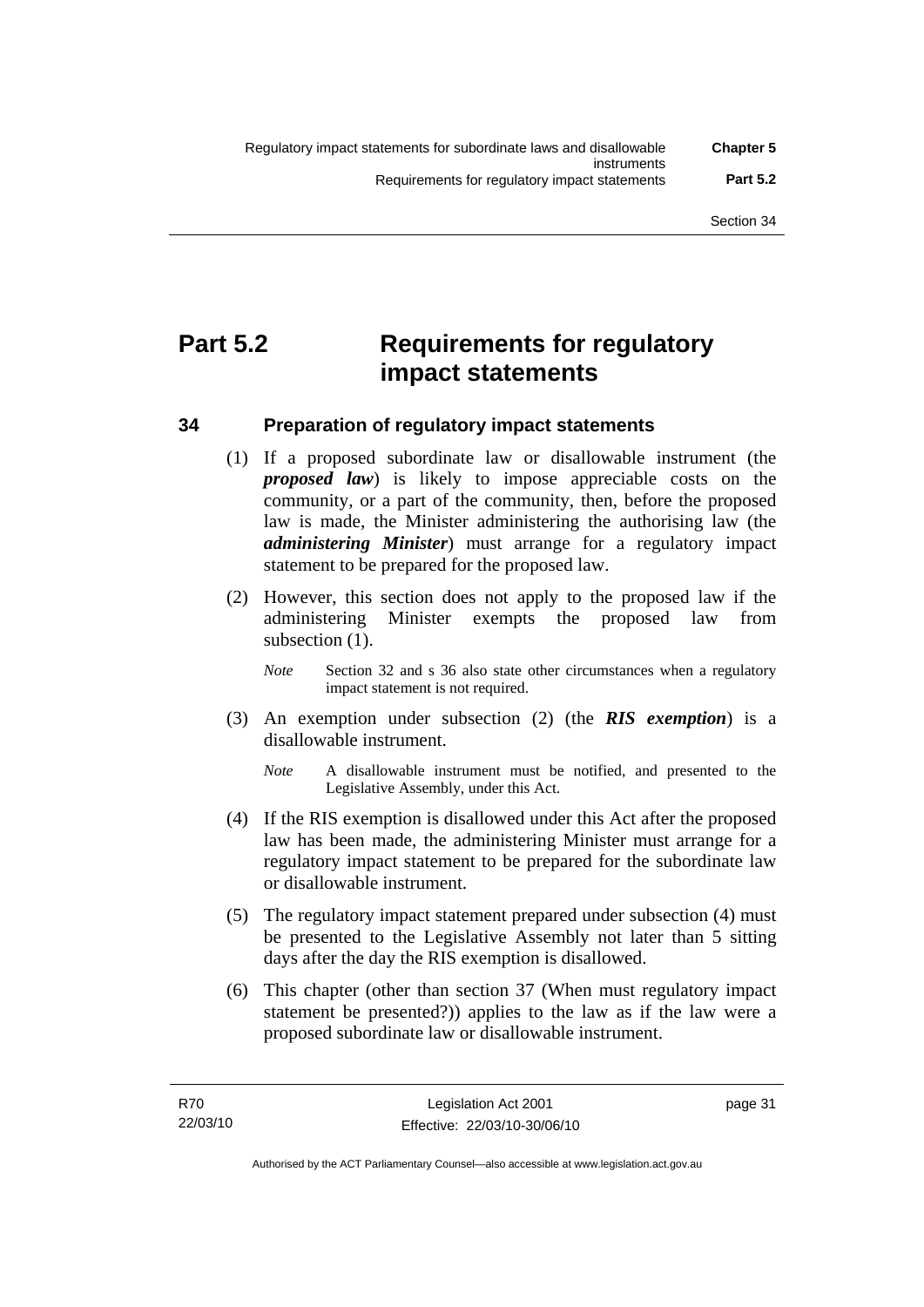## **35 Content of regulatory impact statements**

A regulatory impact statement for a proposed subordinate law or disallowable instrument (the *proposed law*) must include the following information about the proposed law in clear and precise language:

- (a) the authorising law;
- (b) a brief statement of the policy objectives of the proposed law and the reasons for them;
- (c) a brief statement of the way the policy objectives will be achieved by the proposed law and why this way of achieving them is reasonable and appropriate;
- (d) a brief explanation of how the proposed law is consistent with the policy objectives of the authorising law;
- (e) if the proposed law is inconsistent with the policy objectives of another territory law—
	- (i) a brief explanation of the relationship with the other law; and
	- (ii) a brief explanation for the inconsistency;
- (f) if appropriate, a brief statement of any reasonable alternative way of achieving the policy objectives (including the option of not making a subordinate law or disallowable instrument) and why the alternative was rejected;
- (g) a brief assessment of the benefits and costs of implementing the proposed law that—
	- (i) if practicable and appropriate, quantifies the benefits and costs; and
	- (ii) includes a comparison of the benefits and costs with the benefits and costs of any reasonable alternative way of achieving the policy objectives stated under paragraph (f);

Authorised by the ACT Parliamentary Counsel—also accessible at www.legislation.act.gov.au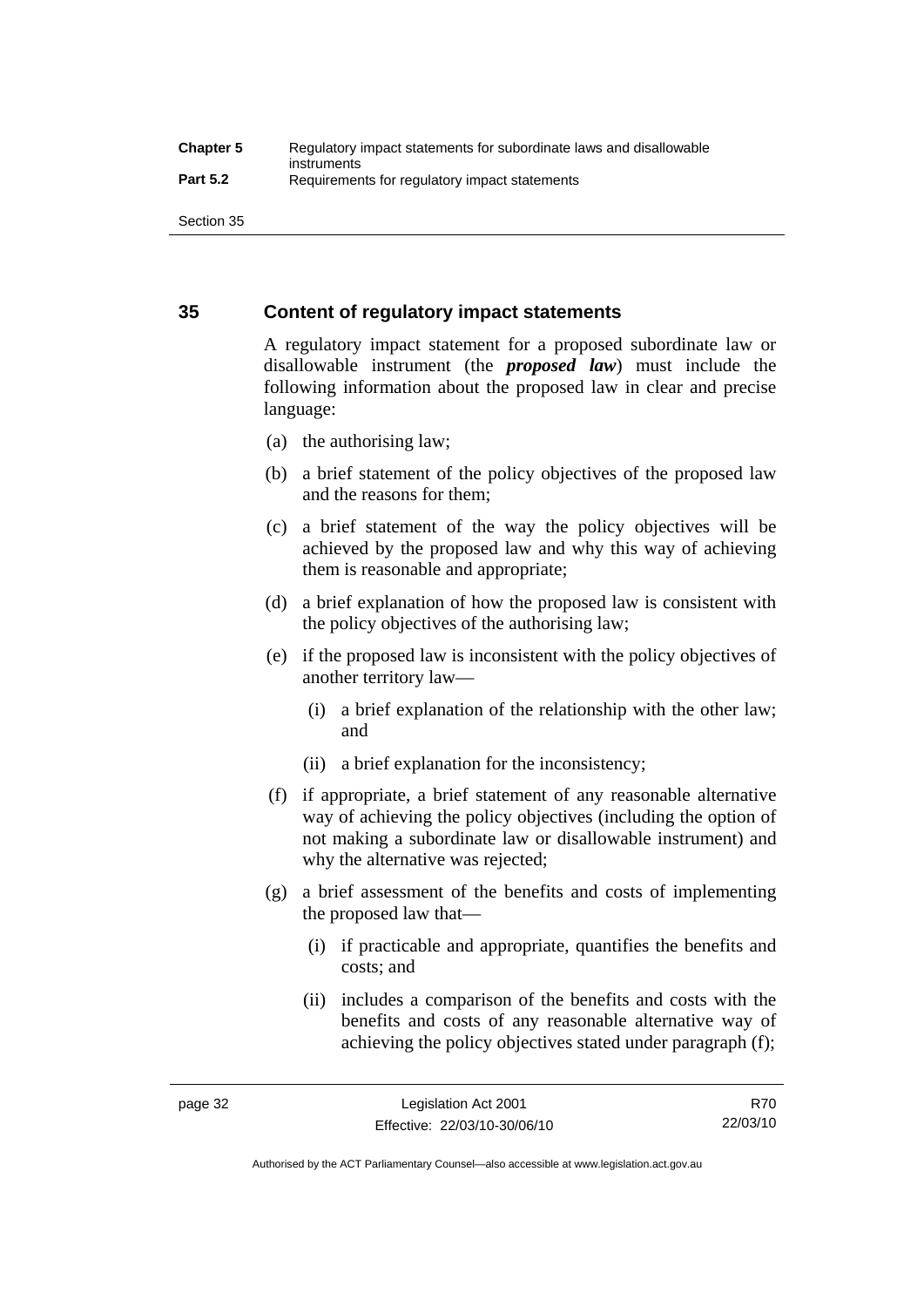(h) a brief assessment of the consistency of the proposed law with the scrutiny committee principles and, if it is inconsistent with the principles, the reasons for the inconsistency.

## **36 When is preparation of regulatory impact statement unnecessary?**

- (1) A regulatory impact statement need not be prepared for a proposed subordinate law or disallowable instrument (the *proposed law*) if the proposed law only provides for, or to the extent it only provides for, any of the following:
	- (a) a matter that is not of a legislative nature, including, for example, a matter of a machinery, administrative, drafting or formal nature;
	- (b) a matter that does not operate to the disadvantage of anyone (other than the Territory or a territory authority or instrumentality) by—
		- (i) adversely affecting the person's rights; or
		- (ii) imposing liabilities on the person;
	- (c) an amendment of a territory law to take account of current legislative drafting practice;
	- (d) the commencement of an Act or statutory instrument;
		- *Note* A reference to an Act or statutory instrument includes a reference to a provision of the Act or instrument (see s 7 and s 13).
	- (e) an amendment of a territory law that does not fundamentally affect the law's application or operation;
	- (f) a matter of a transitional character;
	- (g) a matter arising under a territory law that is part of a uniform scheme of legislation or complementary with legislation of the Commonwealth, a State or New Zealand;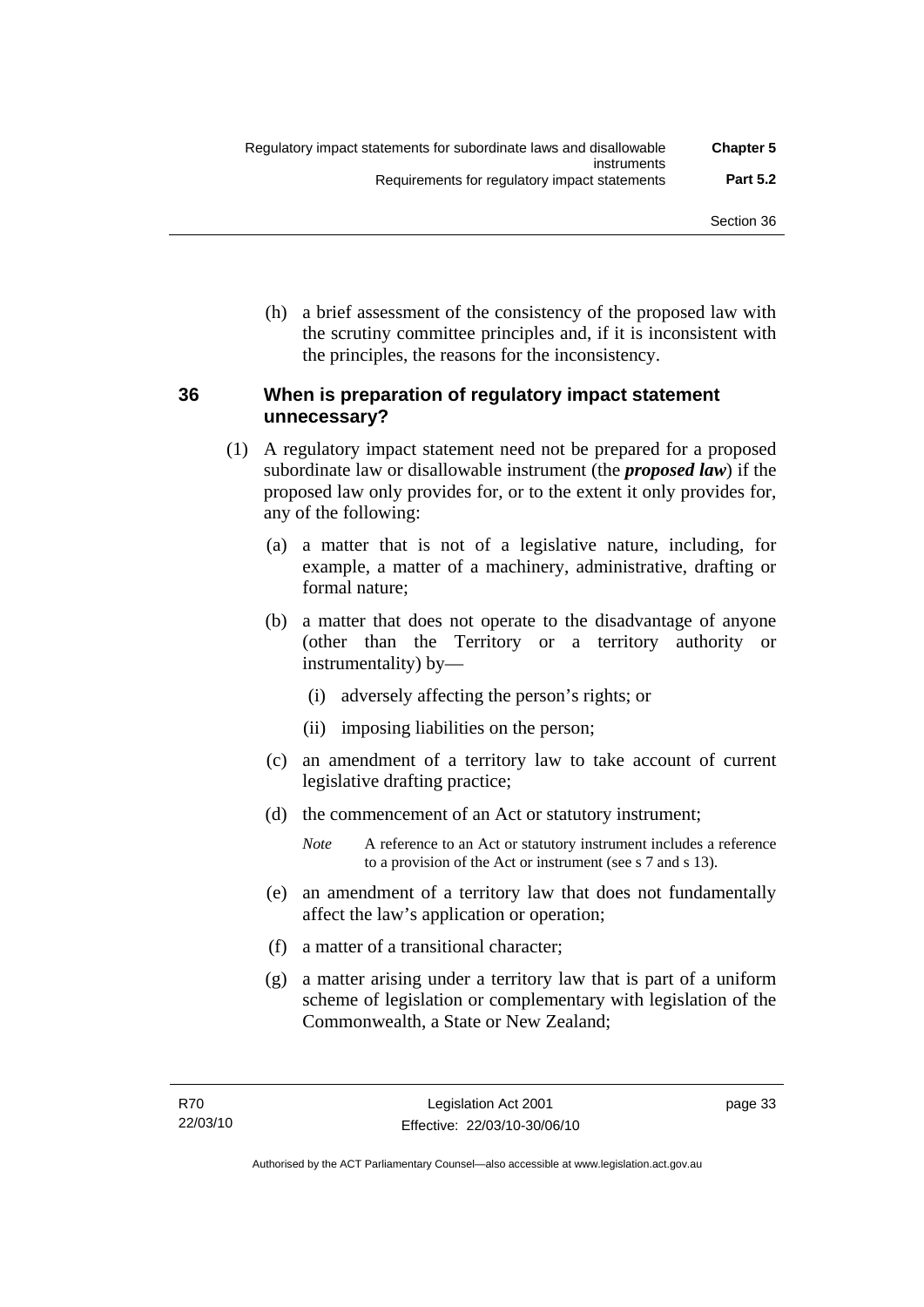- (h) a matter involving the adoption of an Australian or international protocol, standard, code, or intergovernmental agreement or instrument, if an assessment of the benefits and costs has already been made and the assessment was made for, or is relevant to, the ACT;
- (i) a proposal to make, amend or repeal rules of court;
- (j) a matter advance notice of which would enable someone to gain unfair advantage;
- (k) an amendment of a fee, charge or tax consistent with announced government policy.
- (2) A regulatory impact statement also need not be prepared for the proposed law if, or to the extent that, it would be against the public interest because of the nature of the proposed law or the circumstances in which it is made.

## **Example**

A law may need to be made urgently for controlling the spread of a disease or dealing with another urgent situation.

- *Note 1* An example is part of the Act, is not exhaustive and may extend, but does not limit, the meaning of the provision in which it appears (see this Act, s 126 and s 132).
- *Note* 2 Section 32 and s 34 also state other circumstances when a regulatory impact statement is not required.

## **37 When must regulatory impact statement be presented?**

- (1) This section applies if a regulatory impact statement for a proposed subordinate law or disallowable instrument (the *proposed law*) has been prepared and the proposed law is made.
- (2) The statement must be presented to the Legislative Assembly with the subordinate law or disallowable instrument.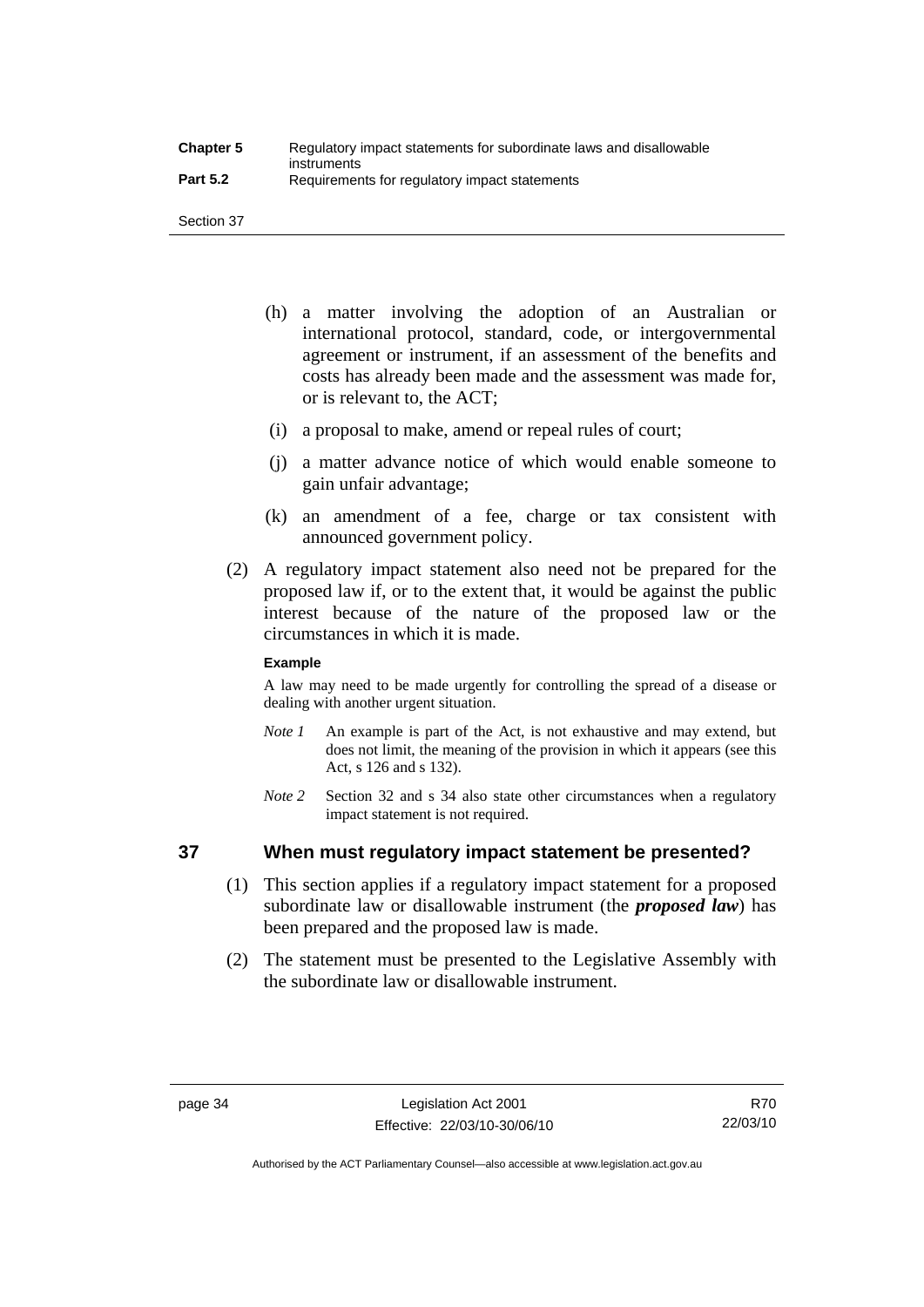| Regulatory impact statements for subordinate laws and disallowable   | <b>Chapter 5</b> |
|----------------------------------------------------------------------|------------------|
| instruments                                                          |                  |
| Failure to comply with requirements for regulatory impact statements | <b>Part 5.3</b>  |

## **Part 5.3 Failure to comply with requirements for regulatory impact statements**

## **38 Effect of failure to comply with pt 5.2**

- (1) Failure to comply with part 5.2 (Requirements for regulatory impact statements) in relation to a subordinate law or disallowable instrument (the *law*) does not—
	- (a) affect the law's validity; or
	- (b) create rights or impose legally enforceable obligations on the Territory, a Minister or anyone else.
- (2) In addition, a decision made, or appearing to be made, under part 5.2 is final and conclusive.
- (3) In this section:

*decision* includes—

- (a) conduct engaged in to make a decision; and
- (b) conduct related to making a decision; and
- (c) failure to make a decision.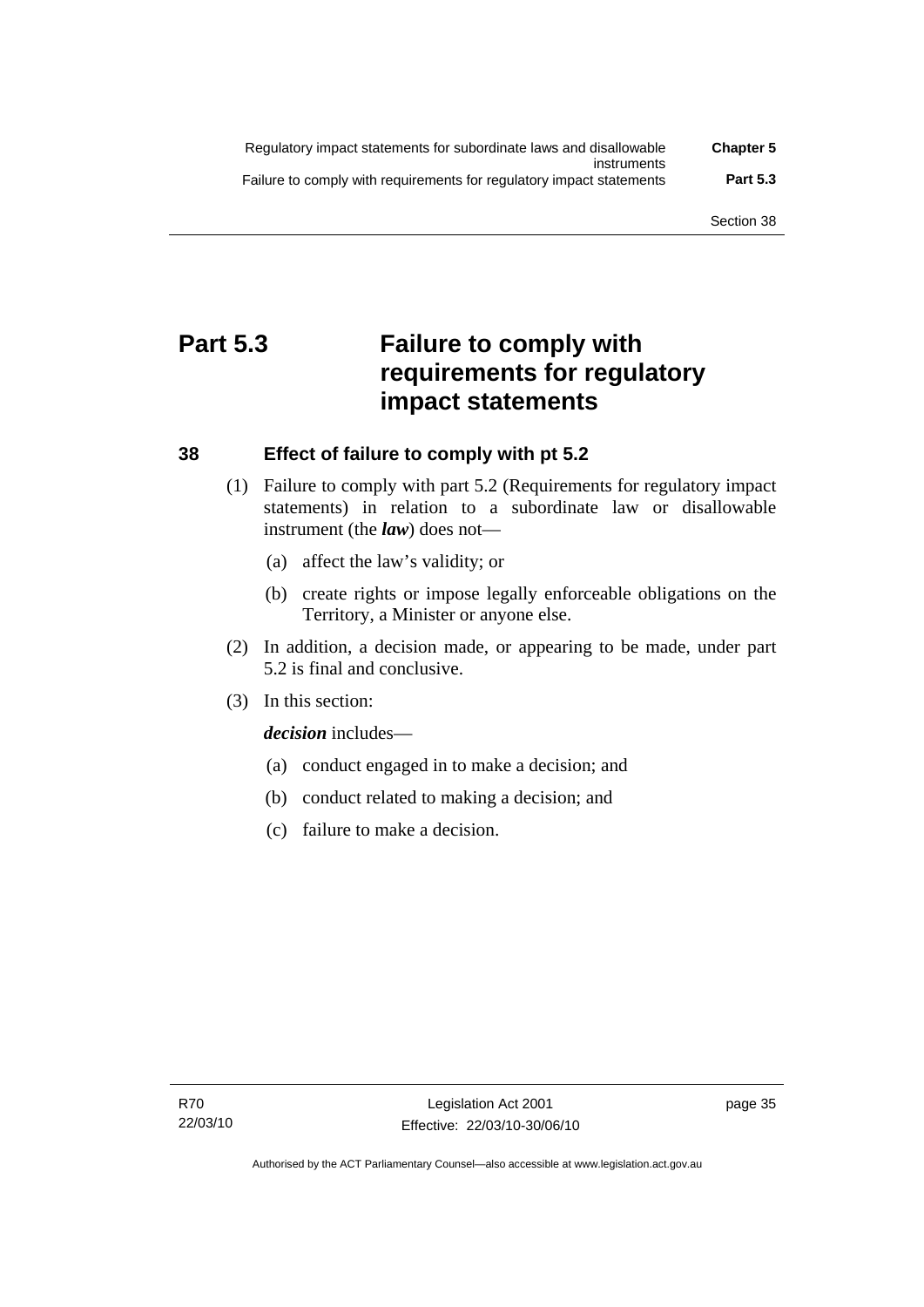**Chapter 6** Making, notification and numbering of statutory instruments Part 6.1 **General** 

Section 39

# **Chapter 6 Making, notification and numbering of statutory instruments**

## **Part 6.1 General**

## **39 Meaning of** *matter* **in ch 6**

In this chapter:

*matter*, in relation to a statutory instrument, includes circumstance, person, place and purpose.

## **40 Presumption of validity**

It is presumed, unless the contrary is proved, that all conditions and steps required for the making of a statutory instrument have been satisfied and carried out.

## **41 Making of certain statutory instruments by Executive**

- (1) This section applies if an Act authorises or requires the Executive to make a subordinate law or disallowable instrument.
- (2) The subordinate law or disallowable instrument is taken to be made by the Executive if—
	- (a) it is signed by 2 or more Ministers who are members of the Executive; and
	- (b) 1 of the signing Ministers is the responsible Minister.
- (3) A subordinate law or disallowable instrument made in accordance with subsection (2) is taken to be made when it is signed by the second Minister signing.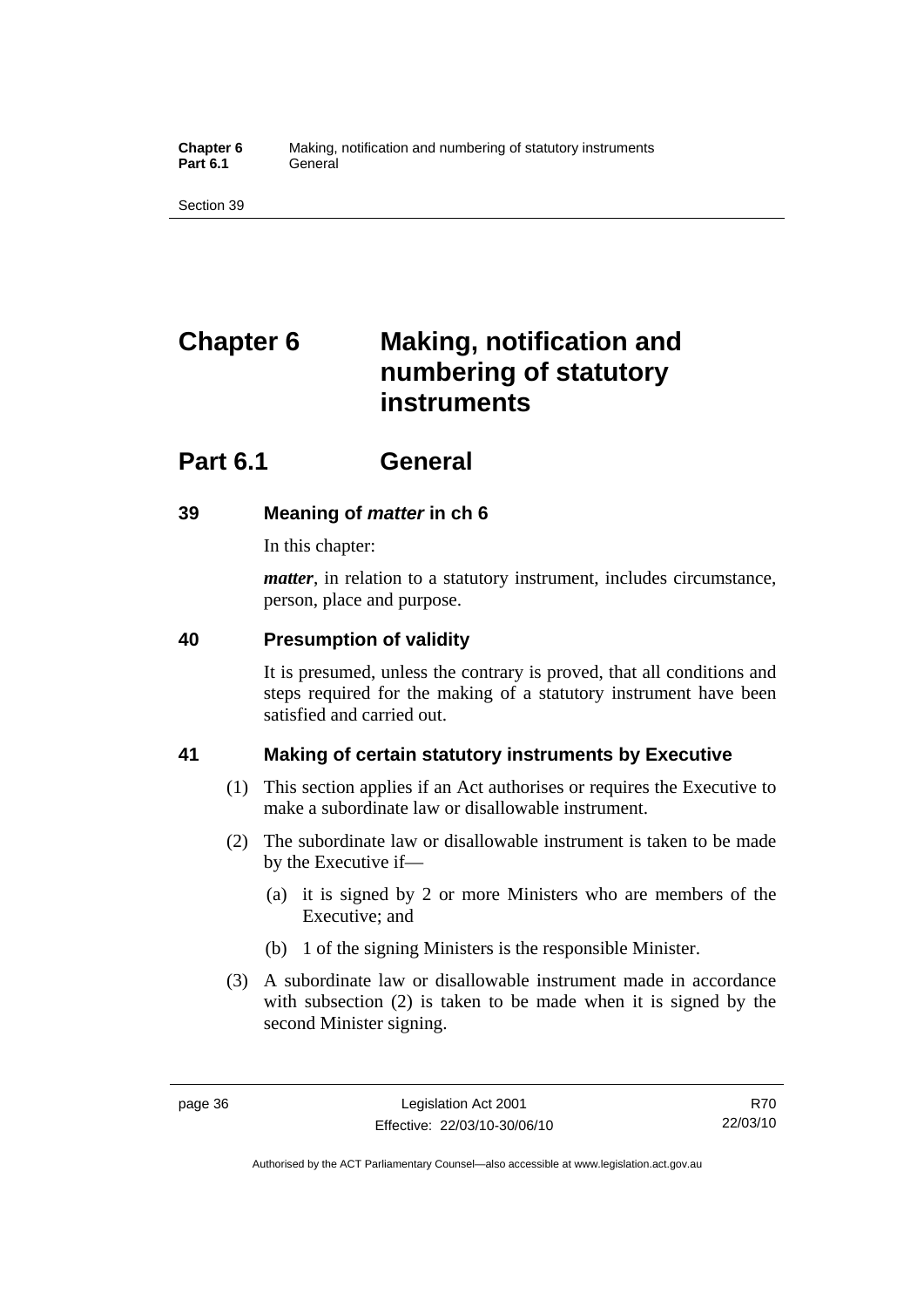- (4) Subsection (2) (b) does not apply if the responsible Minister cannot sign because he or she is absent from the ACT, ill or on leave.
- (5) In this section:

*responsible Minister* means—

- (a) the Minister for the time being administering the Act; or
- (b) if, for the time being, different Ministers administer the Act in relation to different matters—
	- (i) if only 1 Minister administers the Act in relation to the relevant matter—that Minister; or
	- (ii) if 2 or more Ministers administer the Act in relation to the relevant matter—any of the Ministers; or
	- (iii) if subparagraph (ii) does not apply and, for the time being, 2 or more Ministers administer the Act—any of the Ministers;

but does not include a Minister for the time being acting on behalf of the Minister or 2 or more Ministers.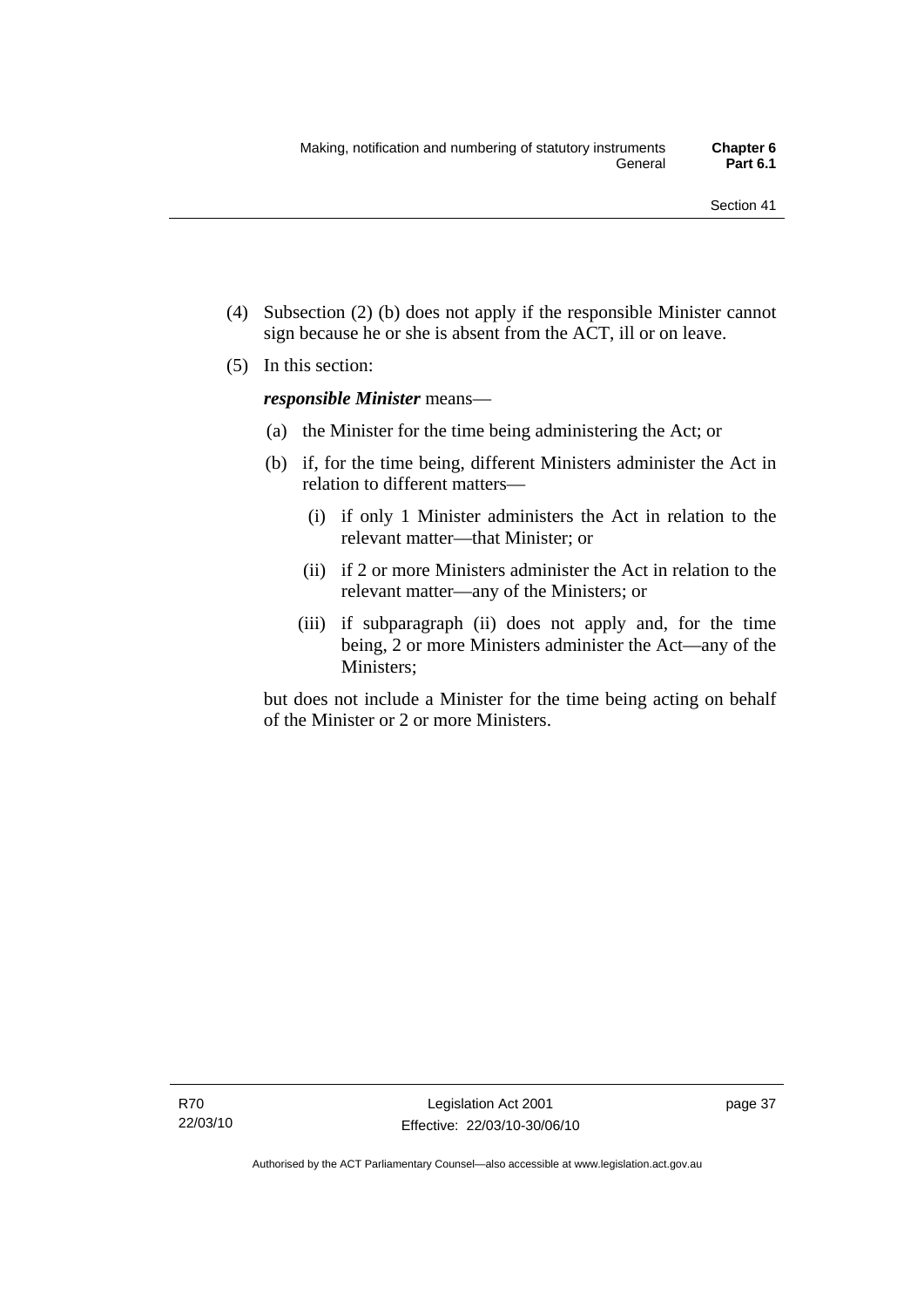#### **Chapter 6** Making, notification and numbering of statutory instruments<br>**Part 6.2** Making of statutory instruments generally **Making of statutory instruments generally**

Section 42

## **Part 6.2 Making of statutory instruments generally**

## **42 Power to make statutory instruments**

 (1) If an Act or statutory instrument gives a power that can be exercised by making an instrument, the Act or statutory instrument gives power to make the instrument.

#### **Example**

An Act gives a Minister power to approve codes of practice, but does not require the approval to be in writing or to be given by a particular instrument. The power can be exercised by giving a written approval. The Act, therefore, gives power to make an instrument, namely, a written approval.

- *Note* An example is part of the Act, is not exhaustive and may extend, but does not limit, the meaning of the provision in which it appears (see s 126 and s 132).
- (2) If an Act or statutory instrument gives power to make an instrument that would be a legislative instrument, the power can only be exercised by making an instrument.

#### **Examples**

See examples to section 56 (3) and section 255 (3).

- (3) If an Act or statutory instrument gives power to make an instrument, the power may be exercised from time to time.
- (4) This section is a determinative provision.
	- *Note* See s 5 for the meaning of determinative provisions, and s 6 for their displacement.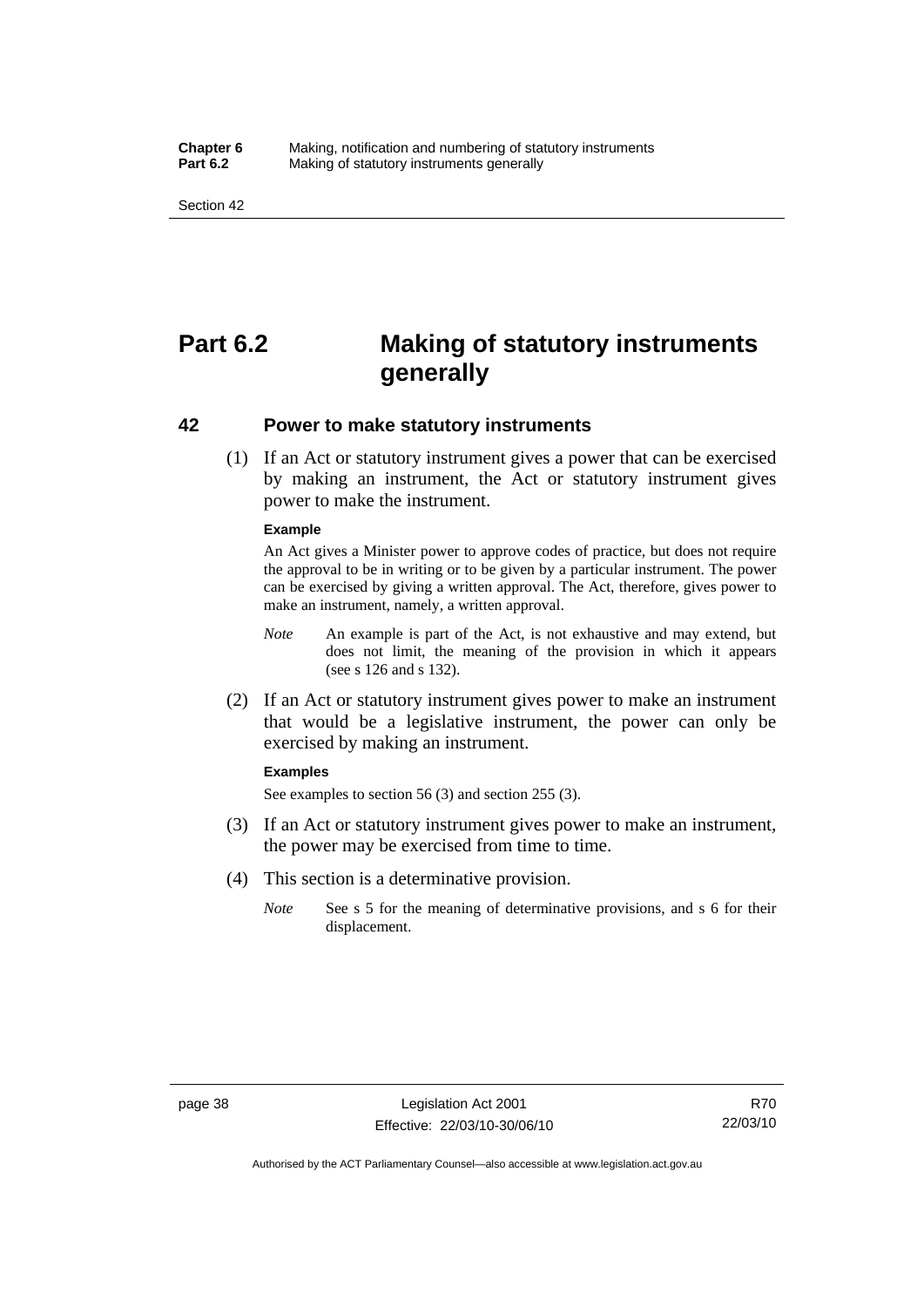## **43 Statutory instruments to be interpreted not to exceed powers under authorising law**

- (1) A statutory instrument is to be interpreted as operating to the full extent of, but not to exceed, the power given by the Act or statutory instrument under which it is made (the *authorising law*).
- (2) Without limiting subsection (1), if a provision of a statutory instrument would, apart from this section, be interpreted as exceeding power—
	- (a) the provision is valid to the extent to which it does not exceed power; and
	- (b) the remainder of the instrument is not affected.

#### **Example 1**

The *Agriculture Services Determination* 2001, part 4 exceeds the determination– making power given by the *Agriculture Services Act 2000* (hypothetical). The other provisions of the determination are within power.

The determination (apart from part 4) operates effectively. Part 4 is treated as if it did not form part of the determination and is disregarded.

*Note to example 1* The kind of interpretation indicated in example 1 is known as a divisible interpretation of the determination.

#### **Example 2**

The *Goats Regulation 2001* (hypothetical) is made under the *Goats Act 2001*. The *Goats Regulation 2001*, section 39 seeks to impose rules about the care of 'animals', but the Act only gives power to make regulations about goats.

Section 39 is read restrictively ('read down') as if it mentioned goats. In other words, the section is effective but treated as if it applied only to goats.

*Note to example 2* The kind of interpretation indicated in example 2 is known as a distributive interpretation of the regulation.

#### **Example 3**

The *Wombat Protection Act 2003* (hypothetical) provides that the Minister may appoint a Wombat Advocate. The instrument making the appointment states that the appointment is for 5 years, but the maximum term of appointment authorised under the Act is 4 years.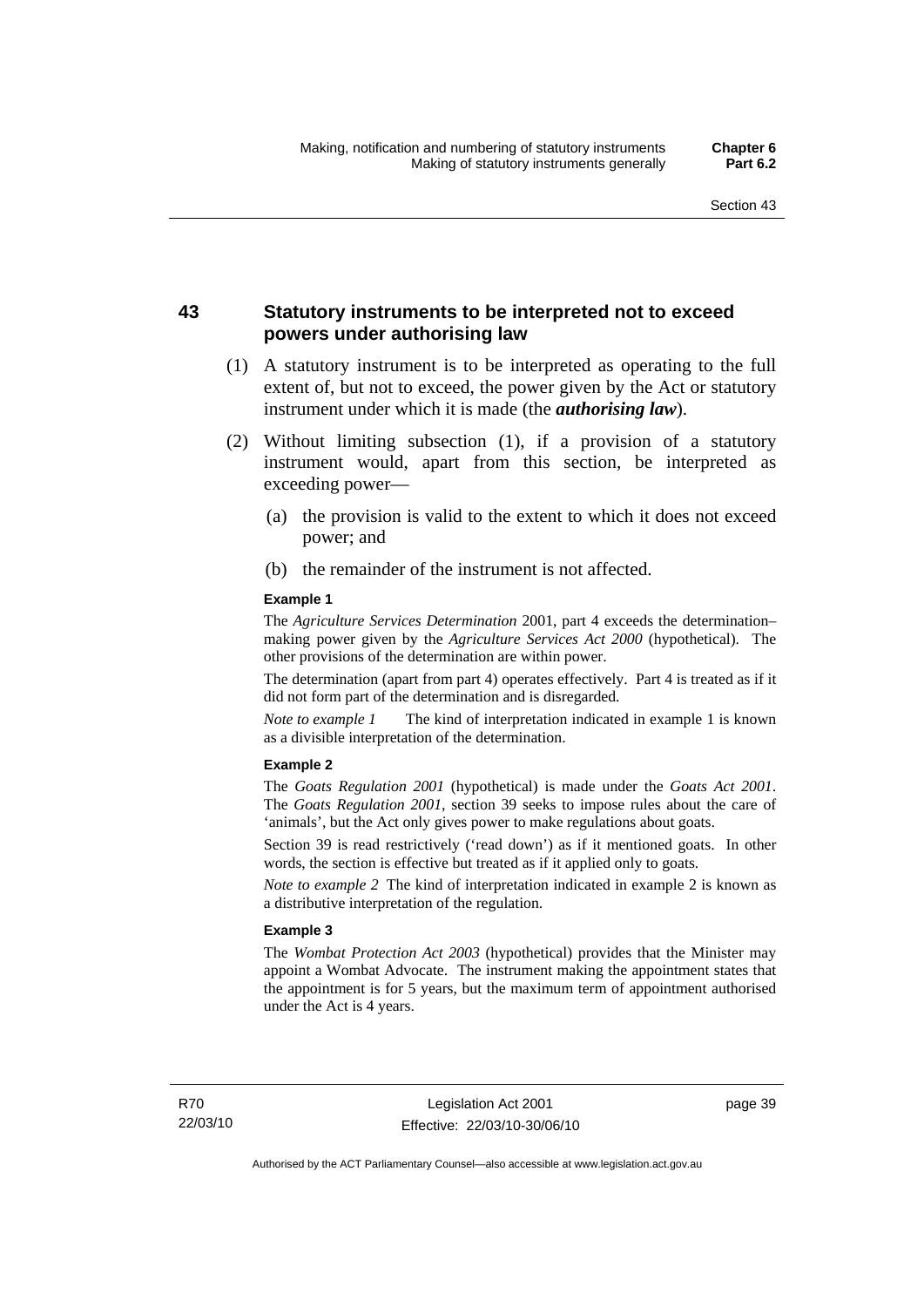The instrument is read restrictively ('read down') as if it referred to 4 years. In other words, the instrument is effective but the appointment is only valid for 4 years.

*Note to example 3* The kind of interpretation indicated in example 3 is known as a distributive interpretation of the instrument.

- *Note* An example is part of the Act, is not exhaustive and may extend, but does not limit, the meaning of the provision in which it appears (see s 126 and s 132).
- (3) Without limiting subsection (1), if the application of a provision of a statutory instrument to a matter would, apart from this section, be interpreted as exceeding power, the provision's application to other matters is not affected.

#### **Example**

The *Community Safety Order 2001* is expressed to apply to all members of the community without qualification although it is in fact made under the *Building Industry (Safety) Act 2000* (hypothetical). That Act is restricted in its operation to the building industry. The order is cast in such wide terms that it cannot be interpreted divisibly or distributively. However, the order applies to entities such as XYZ Constructions Pty Ltd because it is a company in the construction industry.

- (4) This section is in addition to any provision of the statutory instrument or authorising law.
- (5) This section is a determinative provision.
	- *Note* See s 5 for the meaning of determinative provisions, and s 6 for their displacement.

## **44 Power to make statutory instruments for Act etc**

- (1) If an Act or statutory instrument (the *authorising law*) authorises or requires the making of a statutory instrument for the authorising law or another Act or statutory instrument (the *other law*), the power authorises a statutory instrument to be made in relation to any matter that—
	- (a) is required or permitted to be prescribed by the authorising law or other law; or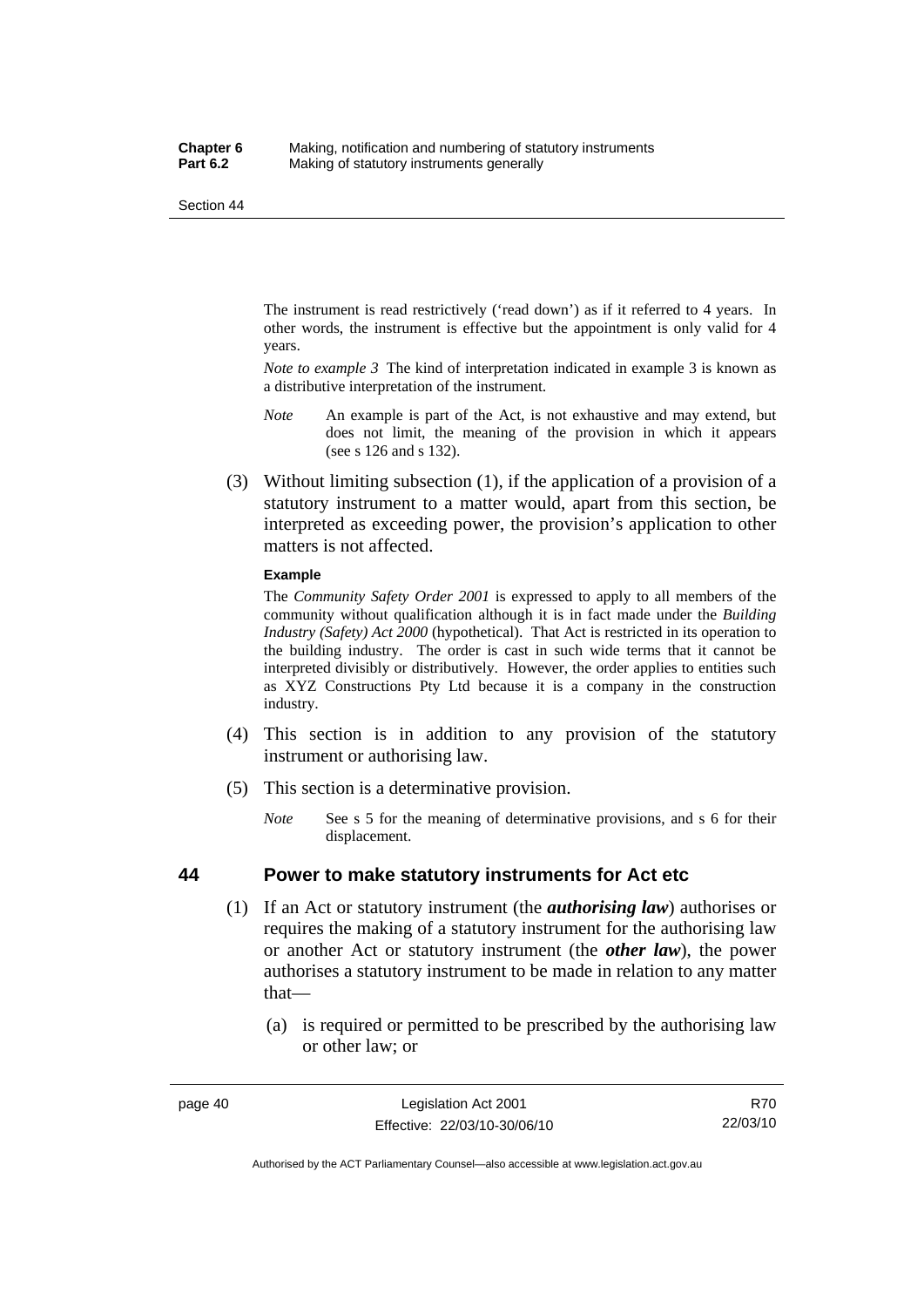- (b) is necessary or convenient to be prescribed for carrying out or giving effect to the authorising law or other law.
- (2) Subsection (1) applies to the authorising law even though the authorising law—
	- (a) only authorises the making of a statutory instrument for the authorising law; or
	- (b) also authorises or requires the making of a statutory instrument about a particular matter.
- (3) Power given by the authorising law to make a statutory instrument about a particular matter does not limit power given by the authorising law or other law to make a statutory instrument (whether or not of the same kind) about any other matter.
- (4) This section is a determinative provision.
	- *Note* See s 5 for the meaning of determinative provisions, and s 6 for their displacement.

## **45 Power to make court rules**

- (1) The power of an entity to make rules for a court includes power to make rules in relation to any matter necessary or convenient to be prescribed for carrying out or giving effect to the court's jurisdiction under any law that authorises or requires anything to be done in or in relation to the court.
- (2) This section is additional to section 44.
- (3) This section is a determinative provision.
	- *Note* See s 5 for the meaning of determinative provisions, and s 6 for their displacement.
- (4) In this section:

*court* includes a tribunal*.*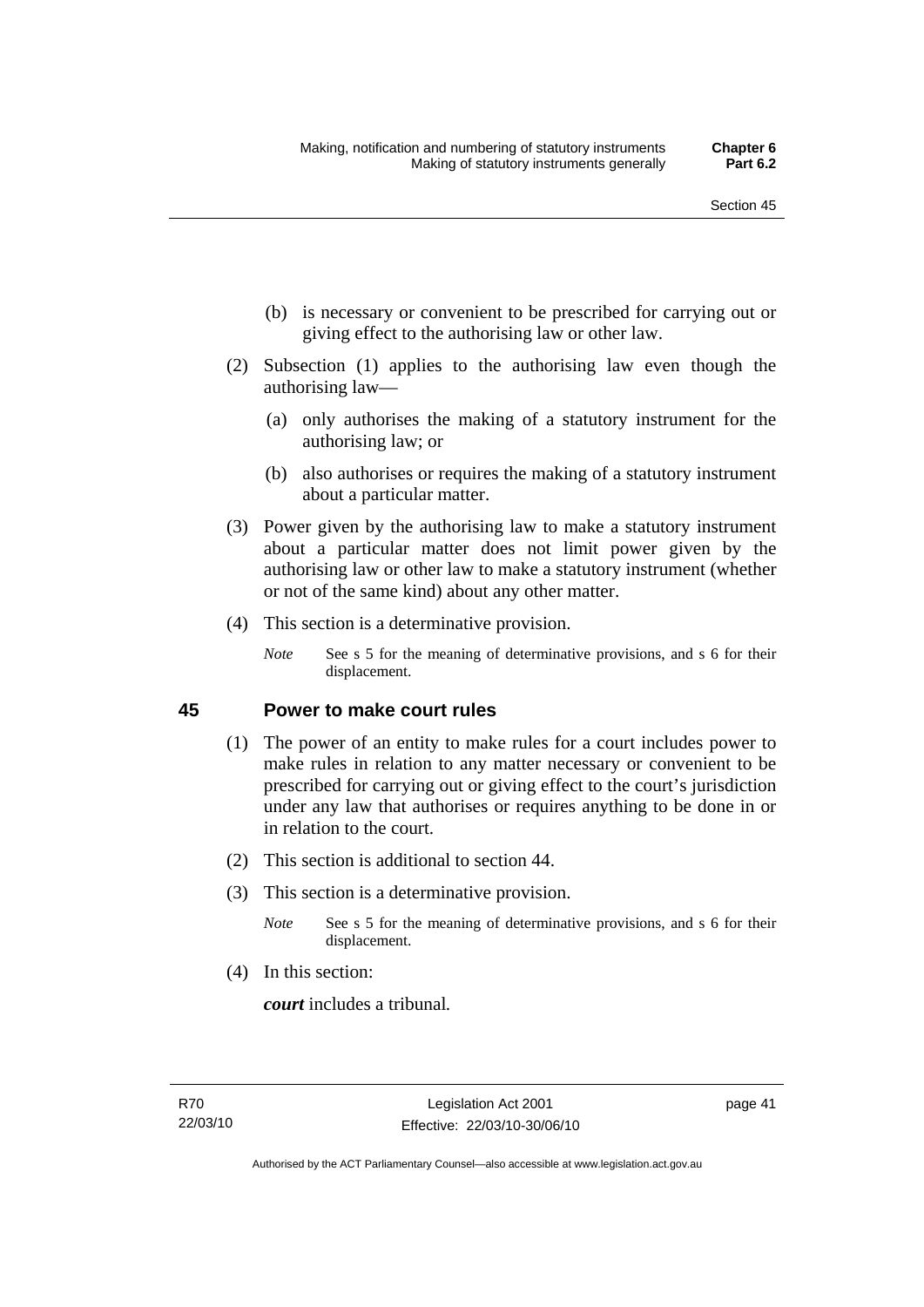*disallowable instrument*, for a Commonwealth Act, means an instrument that can be disallowed under the *Legislative Instruments Act 2003* (Cwlth), part 5 (Parliamentary scrutiny of legislative instruments), including that part, or provisions of that part, applied by another Commonwealth law.

#### *law* means—

- (a) an Act, subordinate law or disallowable instrument; or
	- *Note* A reference to an Act, subordinate law or disallowable instrument includes a reference to a provision of the Act, law or instrument (see s 7, s 8 and s 9).
- (b) a Commonwealth Act or a disallowable instrument under a Commonwealth Act (or a provision of such an Act or instrument).

## **46 Power to make instrument includes power to amend or repeal**

- (1) Power given under an Act or statutory instrument (the *authorising law*) to make a statutory instrument includes power to amend or repeal the instrument.
- (2) The power to amend or repeal the instrument is exercisable in the same way, and subject to the same conditions, as the power to make the instrument.

#### **Examples**

- 1 If the instrument is a disallowable instrument, an amendment or repeal of the instrument is also a disallowable instrument.
- 2 If the instrument is a notifiable instrument, an amendment or repeal of the instrument is also a notifiable instrument.
- 3 If notice of the making of the instrument must be published in a newspaper, notice of an amendment or repeal of the instrument must also be published in the newspaper.
- *Note* An example is part of the Act, is not exhaustive and may extend, but does not limit, the meaning of the provision in which it appears (see s 126 and s 132).

page 42 Legislation Act 2001 Effective: 22/03/10-30/06/10

R70 22/03/10

Authorised by the ACT Parliamentary Counsel—also accessible at www.legislation.act.gov.au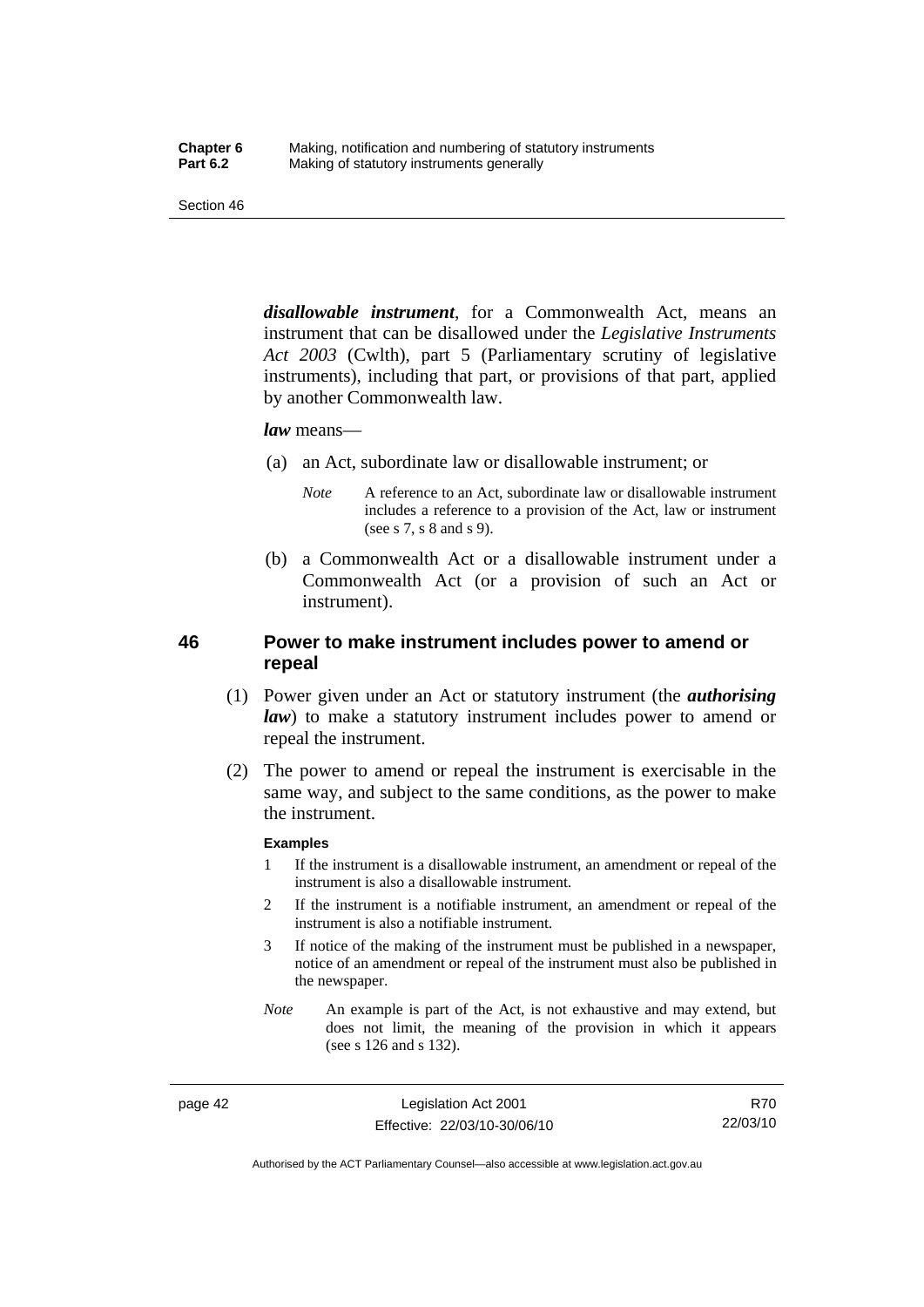- (3) Despite subsection (1), a form that is a legislative instrument may be repealed or repealed and remade (with or without changes), but may not be amended.
- (4) This section is a determinative provision.
	- *Note* See s 5 for the meaning of determinative provisions, and s 6 for their displacement.

## **47 Statutory instrument may make provision by applying law or instrument**

- (1) This section applies if an Act, subordinate law or disallowable instrument (the *authorising law*) authorises or requires the making of a statutory instrument (the *relevant instrument*) about a matter.
- (2) The relevant instrument may make provision about the matter by applying an ACT law—
	- (a) as in force at a particular time; or
	- (b) as in force from time to time.
- (3) The relevant instrument may make provision about the matter by applying a law of another jurisdiction, or an instrument, as in force only at a particular time.

*Note* For information on the operation of s (3), see the examples to s (9).

- (4) If the relevant instrument makes provision about the matter by applying a law of another jurisdiction or an instrument, the following provisions apply:
	- (a) if subsection (3) is displaced by, or under authority given by, an Act or the authorising law—the law of the other jurisdiction or instrument is applied as in force from time to time;

*Note* For the displacement of s (3), see s 6, examples 1 and 2.

 (b) if subsection (3) is not so displaced and the relevant instrument does not provide that the law of the other jurisdiction or instrument is applied as in force at a particular time—the law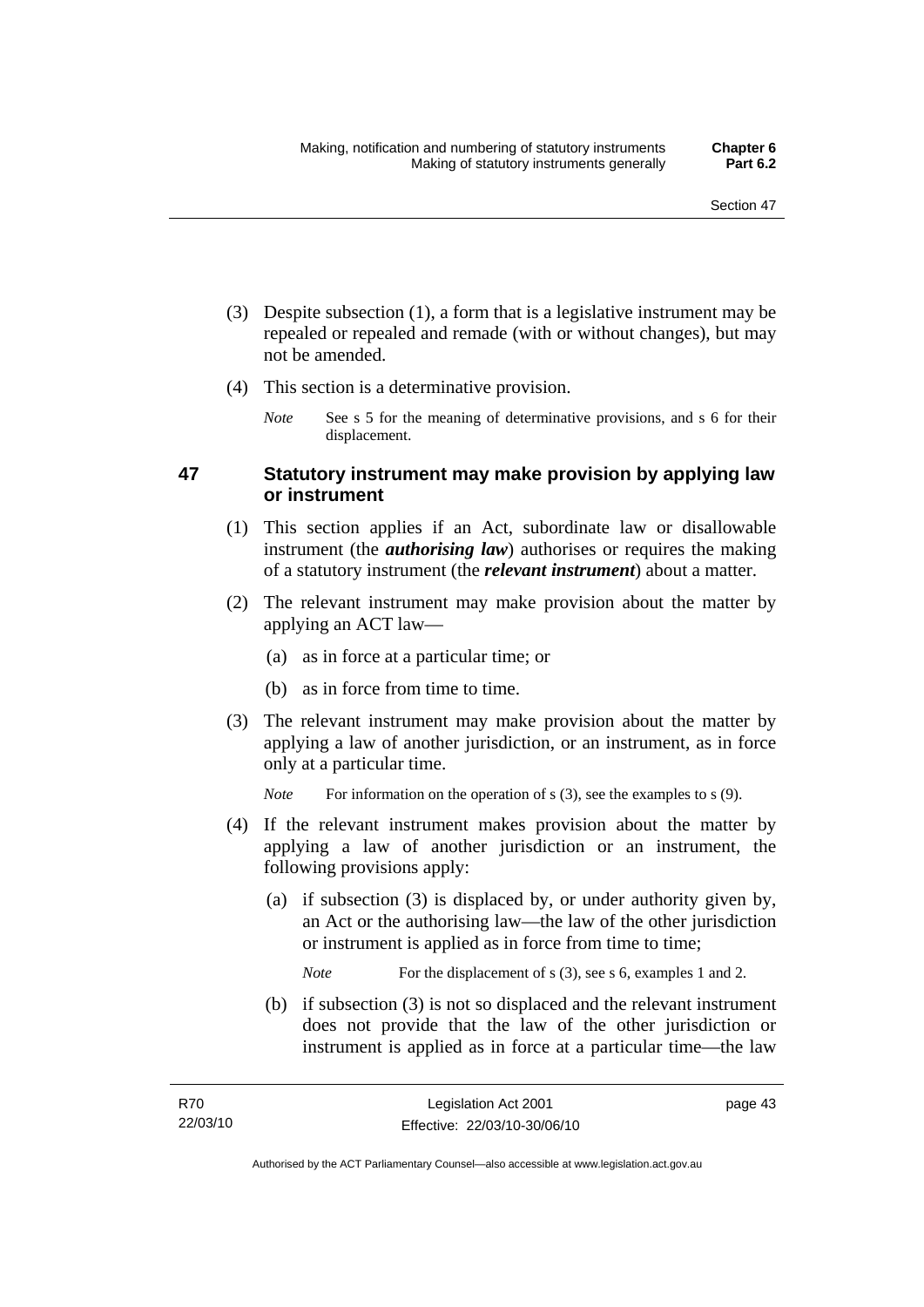or instrument is taken to be applied as in force when the relevant instrument is made.

#### **Examples for s (4) (b)**

- 1 The *Locust Damage Compensation Determination 2003* (a hypothetical disallowable instrument) provides for the making of claims against a compensation fund. Section 43 states that disputes about claims must be decided in accordance with the *Commercial Arbitration Act 1984* (NSW) (the *NSW Act*) as in force from time to time. The determination is made on 1 August 2003. The Act under which the determination is made does not displace subsection (3). Therefore, even though section 43 purports to apply the NSW Act as in force from time to time, the NSW Act as in force on 1 August 2003 is applied by the determination.
- 2 The *Locust Damage Compensation Determination 2003* (mentioned in example 1), section 43 states that disputes about claims must be decided in accordance with the *Commercial Arbitration Act 1984* (NSW) (the *NSW Act*), but does not state that the NSW Act is to be applied as in force from time to time or at a particular time. The determination is made on 1 August 2003. The Act under which the determination is made does not displace subsection (3). Therefore, the NSW Act as in force on 1 August 2003 is applied by the determination.
- *Note* An example is part of the Act, is not exhaustive and may extend, but does not limit, the meaning of the provision in which it appears (see s 126 and s 132).
- (5) If a law of another jurisdiction or an instrument is applied as in force at a particular time, the text of the law or instrument (as in force at that time) is taken to be a notifiable instrument made under the relevant instrument by the entity authorised or required to make the relevant instrument.
- (6) If subsection (3) is displaced and a law of another jurisdiction or an instrument is applied as in force from time to time, the text of each of the following is taken to be a notifiable instrument made under the relevant instrument by the entity authorised or required to make the relevant instrument:
	- (a) the law or instrument as in force at the time the relevant instrument is made;

R70 22/03/10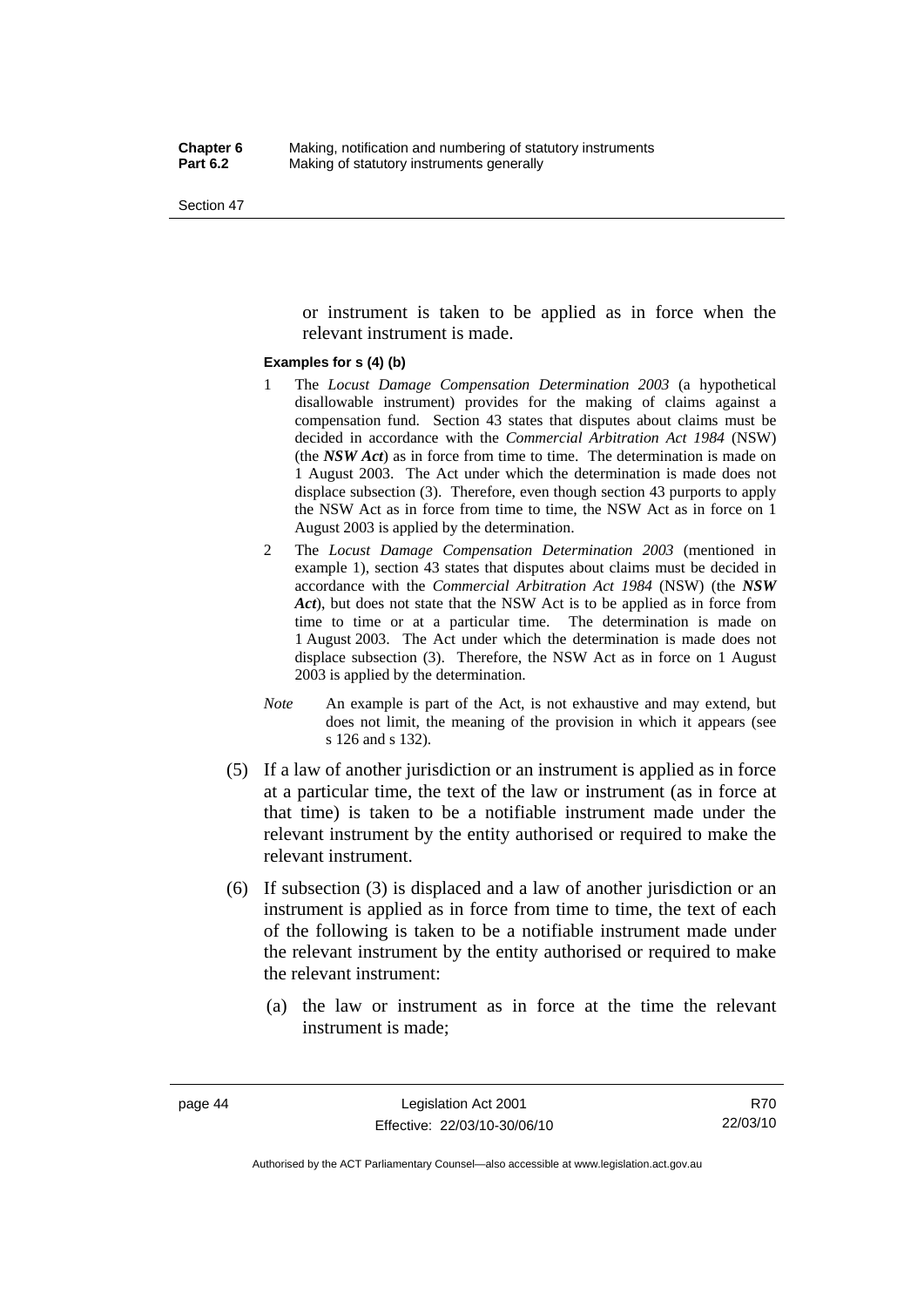- (b) each subsequent amendment of the law or instrument;
- (c) if the law or instrument is repealed and remade (with or without changes)—the law or instrument as remade and each subsequent amendment of the law or instrument;
- (d) if a provision of the law or instrument is omitted and remade (with or without changes) in another law or instrument—the provision as remade and each subsequent amendment of the provision.
- (7) The authorising law or, if the relevant instrument is a subordinate law or disallowable instrument, the relevant instrument may provide that—
	- (a) subsection (5) or (6) does not apply to the relevant instrument; or
	- (b) subsection (5) or (6) applies with the modifications stated in the authorising law or relevant instrument.
- (8) If a provision of an Act, subordinate law or disallowable instrument authorises or requires the application of a law or instrument, the provision authorises the making of changes or modifications to the law or instrument for that application.
- (9) This section is a determinative provision.

#### **Examples for s (3) and s (9)**

Here are 2 examples about the operation of subsections (3) and (9): the first illustrates how subsection (3) might be displaced and the second illustrates how a law of another jurisdiction that applies as in force from time to time would operate—

- 1 The effect of subsections (3) and (9), and subsection (10), definition of *applying*, is that if it is intended to apply, adopt or incorporate a law or instrument as in force from time to time, the authorising law would need to expressly displace subsection (3) (as illustrated in s 6, examples of different kinds of displacement, example 1) *or* indicate a manifest contrary intention (as illustrated in example 2 in those examples).
- 2 The *ABC Regulation 2001* (made under a provision like those illustrated in section 6, examples of different kinds of displacement, examples 1 and 2)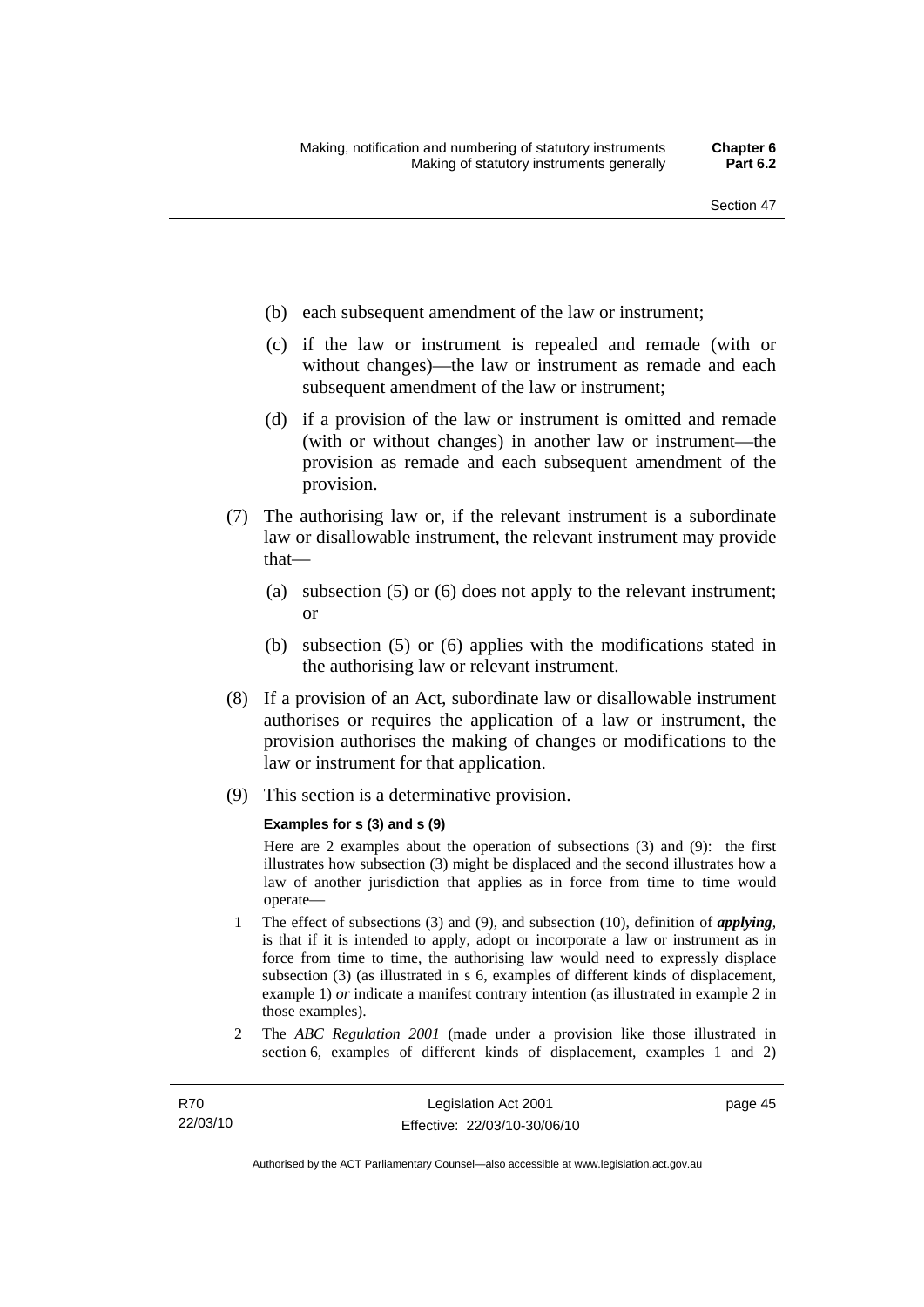provides that noise measurements are to be taken in accordance with the NSW noise control manual as in force from time to time. The effect of the *ABC Regulation 2001* is that whenever the NSW noise control manual is amended in future, the noise measurements must be taken in accordance with the manual as last amended.

- *Note* See s 5 for the meaning of determinative provisions, and s 6 for their displacement.
- (10) In this section:

*ACT law* means an Act, subordinate law or disallowable instrument.

*Note* A reference to an Act, subordinate law or disallowable instrument includes a reference to a provision of the Act, law or instrument (see s 7, s 8 and s 9).

*applying* includes adopting or incorporating.

*Note* See also s 157 (Defined terms–other parts of speech and grammatical forms).

*disallowable instrument*, for a Commonwealth Act, means an instrument that can be disallowed under the *Legislative Instruments Act 2003* (Cwlth), part 5 (Parliamentary scrutiny of legislative instruments), including that part, or provisions of that part, applied by another Commonwealth law.

*instrument* includes a provision of an instrument, but does not include an ACT law or a law of another jurisdiction.

*law of another jurisdiction* means—

- (a) a Commonwealth Act or a disallowable instrument under a Commonwealth Act; or
- (b) a State Act, or any regulation or rule under a State Act; or
- (c) a New Zealand or Norfolk Island Act, or any regulation or rule under a New Zealand or Norfolk Island Act; or
- (d) a provision of a law mentioned in paragraphs (a) to (c).

Authorised by the ACT Parliamentary Counsel—also accessible at www.legislation.act.gov.au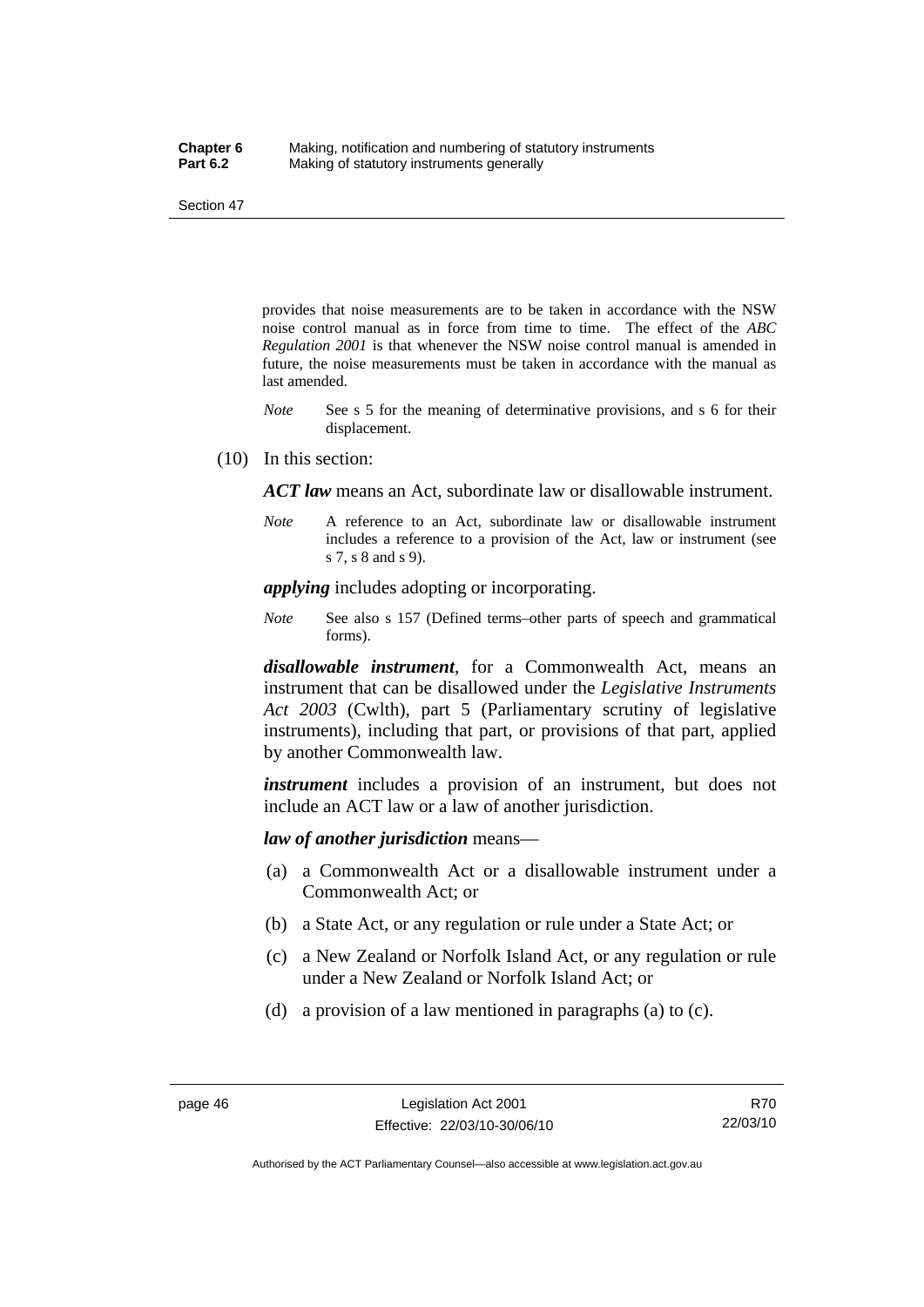page 47

## **48 Power to make instrument includes power to make different provision for different categories etc**

- (1) Power given under an Act or statutory instrument to make a statutory instrument includes power—
	- (a) to make different provision in relation to different matters or different classes of matters; or
	- (b) to make an instrument that applies differently by reference to stated exceptions or factors.
- (2) Without limiting subsection (1), power given under an Act or statutory instrument to make a statutory instrument about particular matters includes power to make a statutory instrument about any 1 or more of the matters or a particular class of the matters.
- (3) For this section, a class may consist of a single matter.
- (4) This section is a determinative provision.
	- *Note* See s 5 for the meaning of determinative provisions, and s 6 for their displacement.

## **49 Single instrument may exercise several powers or satisfy several requirements**

- (1) Power given under an Act or statutory instrument may be exercised with any other power to make a single instrument—
	- (a) whether or not the powers are exercised in relation to separate provisions, some of the same provisions, or all of the provisions, of the instrument; or
	- (b) whether or not the other powers are given under the same Act or statutory instrument, another Act or statutory instrument or any other territory law.
- (2) A statutory instrument is taken—
	- (a) to be made under each power given under territory law under which it could be made; and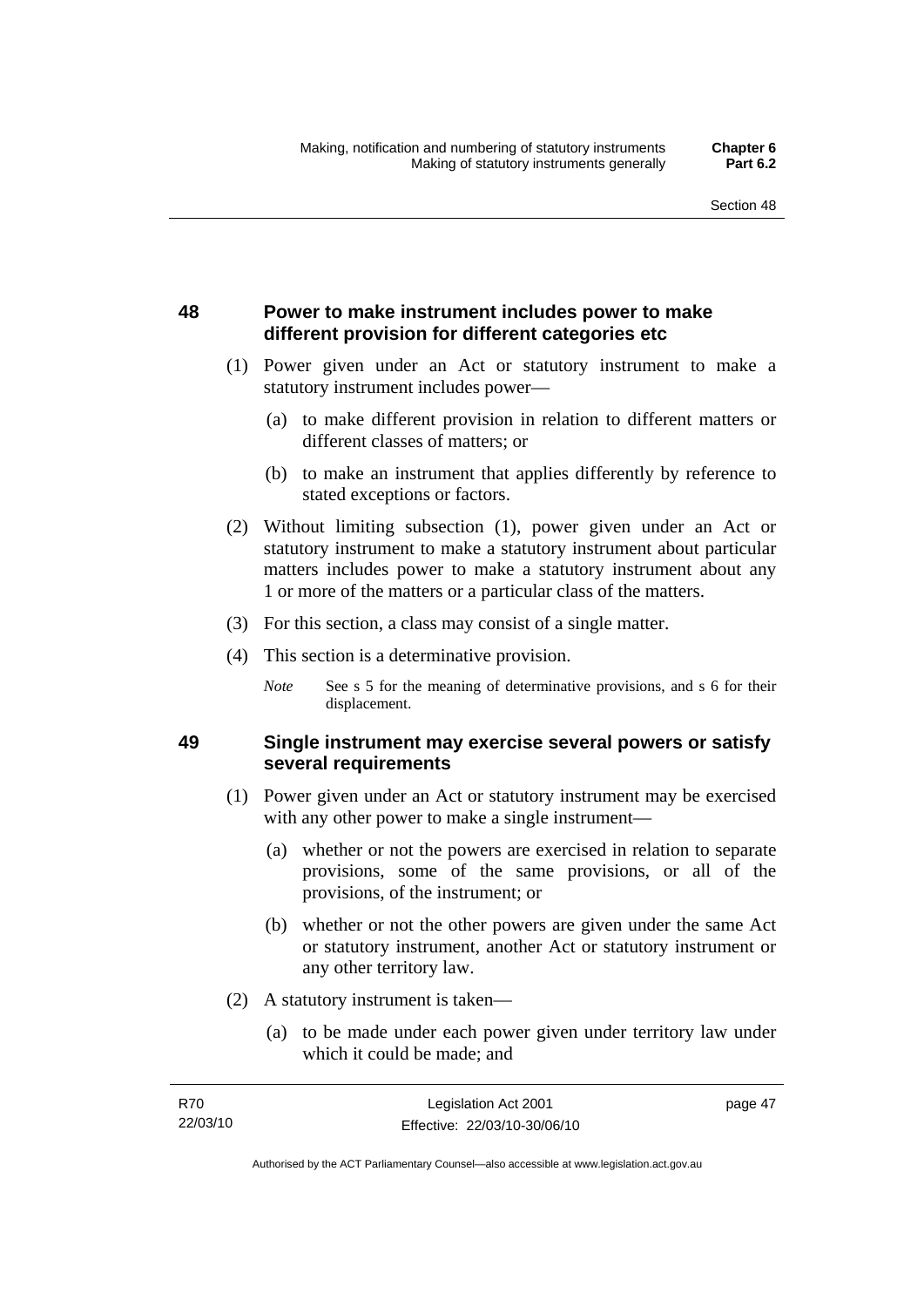- (b) to satisfy each requirement under territory law that it could satisfy.
- (3) Without limiting subsection (2), that subsection applies to an instrument even though—
	- (a) it is stated to be made under a particular territory law (the *authorising law*) or a particular provision of the authorising law; and
	- (b) it is stated to be made for a particular territory law (the *requiring law*) or a particular provision of the requiring law.
- (4) This section is a determinative provision.
	- *Note* See s 5 for the meaning of determinative provisions, and s 6 for their displacement.

## **50 Relationship between authorising law and instrument dealing with same matter**

- (1) If an Act or statutory instrument (the *authorising law*) gives power to make a statutory instrument about a matter, the instrument may make provision in relation to a particular aspect of the matter even though provision is made by the authorising law in relation to another aspect of the matter or in relation to another matter.
- (2) This section is a determinative provision.
	- *Note* See s 5 for the meaning of determinative provisions, and s 6 for their displacement.

## **51 Instrument may make provision in relation to land by reference to map etc**

- (1) This section applies if an Act or statutory instrument authorises or requires provision to be made by statutory instrument in relation to land or waters.
- (2) Provision may be made by reference to—
	- (a) a particular map or plan held by an entity; or

Authorised by the ACT Parliamentary Counsel—also accessible at www.legislation.act.gov.au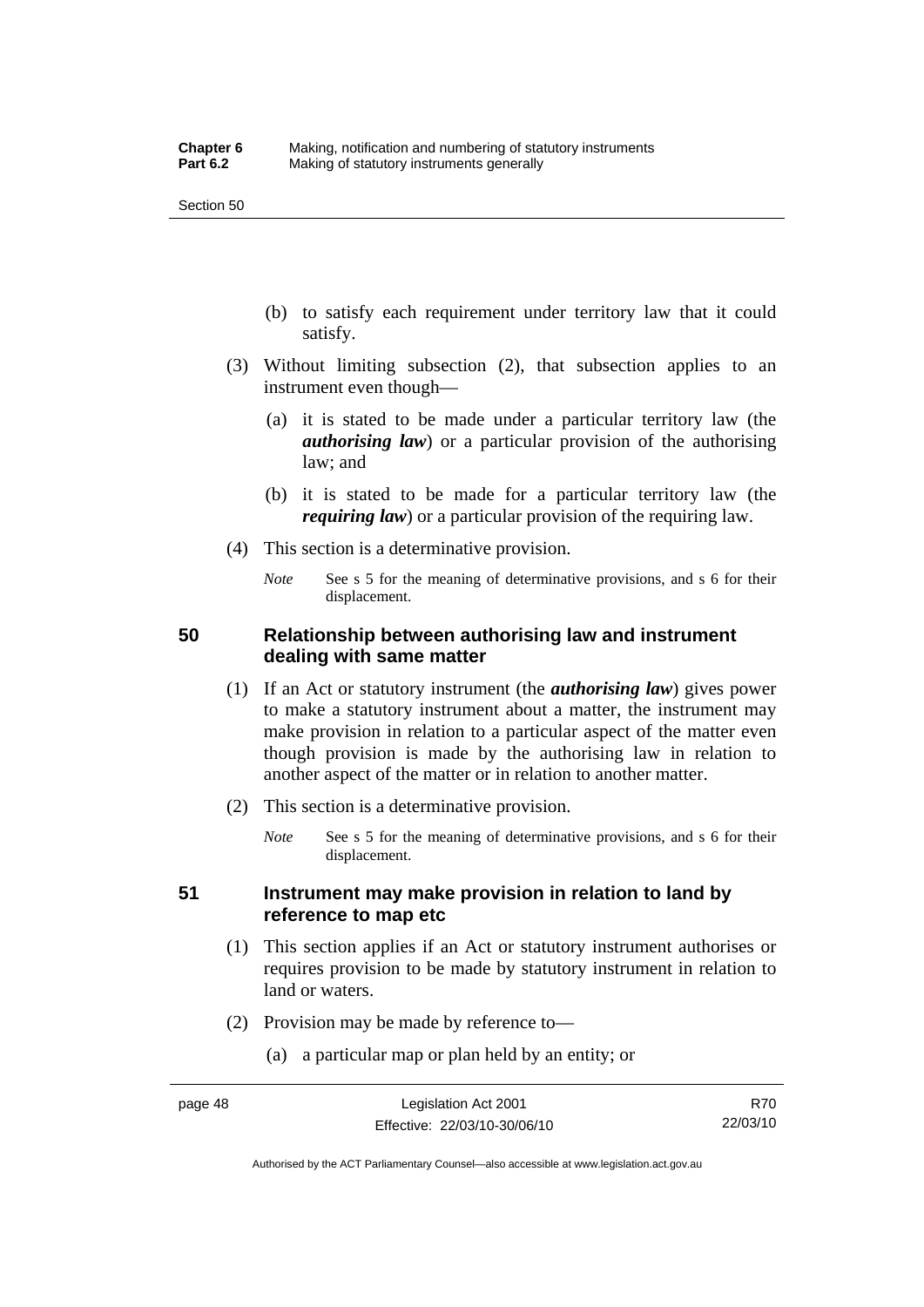(b) a particular entry in a register kept by an entity;

if the map, plan or register is available for inspection (on the internet or otherwise) by members of the public, whether or not on payment of a fee.

## **52 Instrument may authorise determination of matter etc**

- (1) This section applies if an Act or statutory instrument (the *authorising law*) authorises or requires provision to be made about a matter by statutory instrument.
- (2) A statutory instrument made under the authorising law may make provision about the matter by authorising or requiring a stated entity to make provision about the matter, or any aspect of the matter, whether or not from time to time.
- (3) This section is a determinative provision.
	- *Note* See s 5 for the meaning of determinative provisions, and s 6 for their displacement.
- (4) In this section:

*provision*, for a matter, includes determining or regulating the matter, applying the instrument to the matter, being satisfied or forming an opinion about anything relating to the matter, or doing anything else in relation to the matter.

#### **Example**

If an Act provides that an application is to be in a prescribed form, a regulation made under the Act may provide that the form is to be a form approved by the Minister.

*Note* An example is part of the Act, is not exhaustive and may extend, but does not limit, the meaning of the provision in which it appears (see s 126 and s 132).

## **53 Instrument may prohibit**

 (1) If an Act or statutory instrument authorises or requires a matter to be regulated (however described) by statutory instrument, the power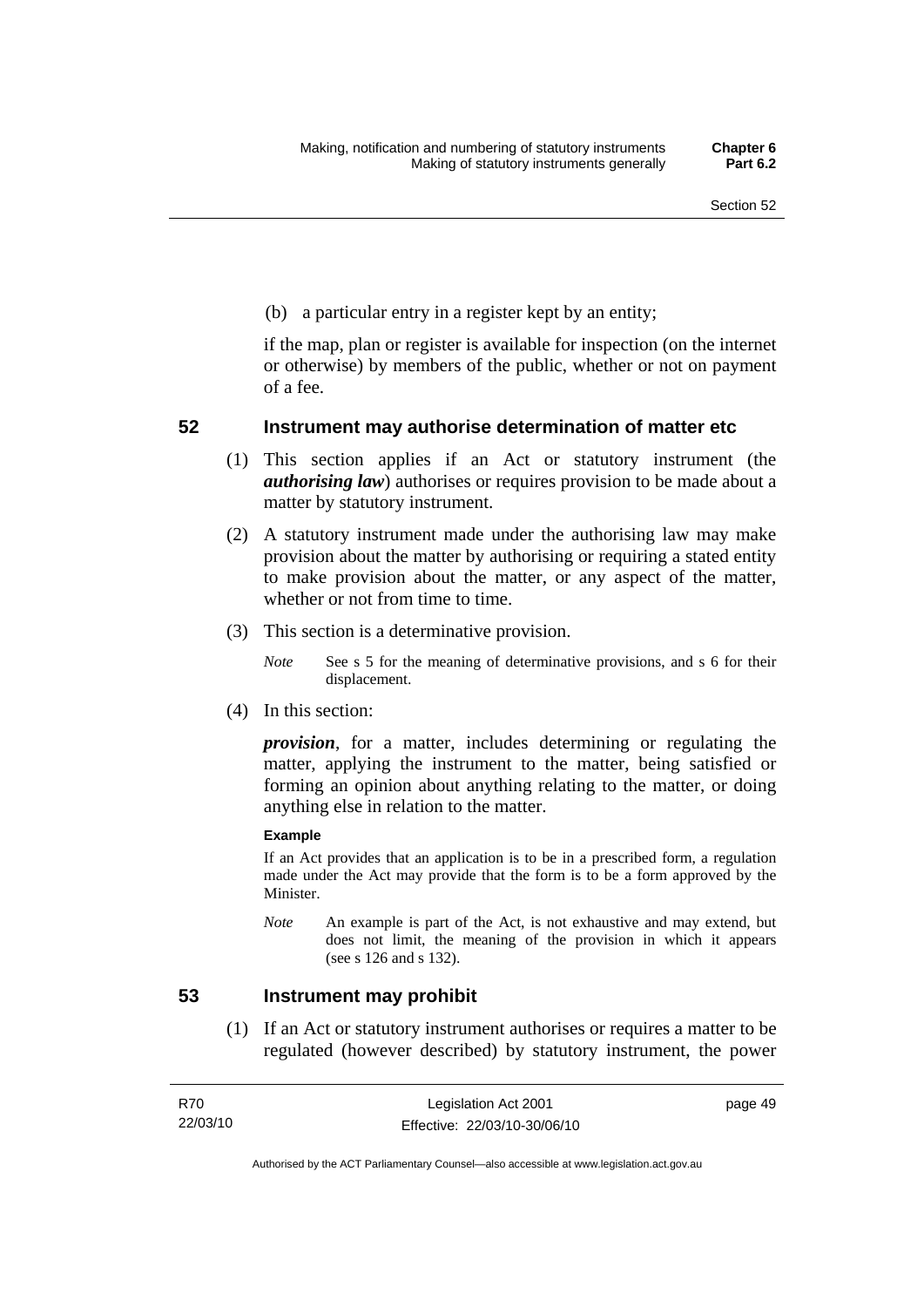may be exercised by prohibiting by statutory instrument the matter or any aspect of the matter.

- (2) This section is a determinative provision.
	- *Note* See s 5 for the meaning of determinative provisions, and s 6 for their displacement.

## **54 Instrument may require making of statutory declaration**

- (1) If an Act or statutory instrument (the *authorising law*) gives power to make a statutory instrument, the instrument may require the making of a statutory declaration.
	- *Note* The *Statutory Declarations Act 1959* (Cwlth) applies to the making of statutory declarations under territory laws (see that Act, s 5).
- (2) Subsection (1) applies—
	- (a) whether or not the authorising law authorises or requires penalties to be prescribed by instrument; and
	- (b) if the authorising law authorises or requires penalties to be prescribed by instrument—irrespective of the level of penalties that may be prescribed.
- (3) This section is a determinative provision.
	- *Note* See s 5 for the meaning of determinative provisions, and s 6 for their displacement.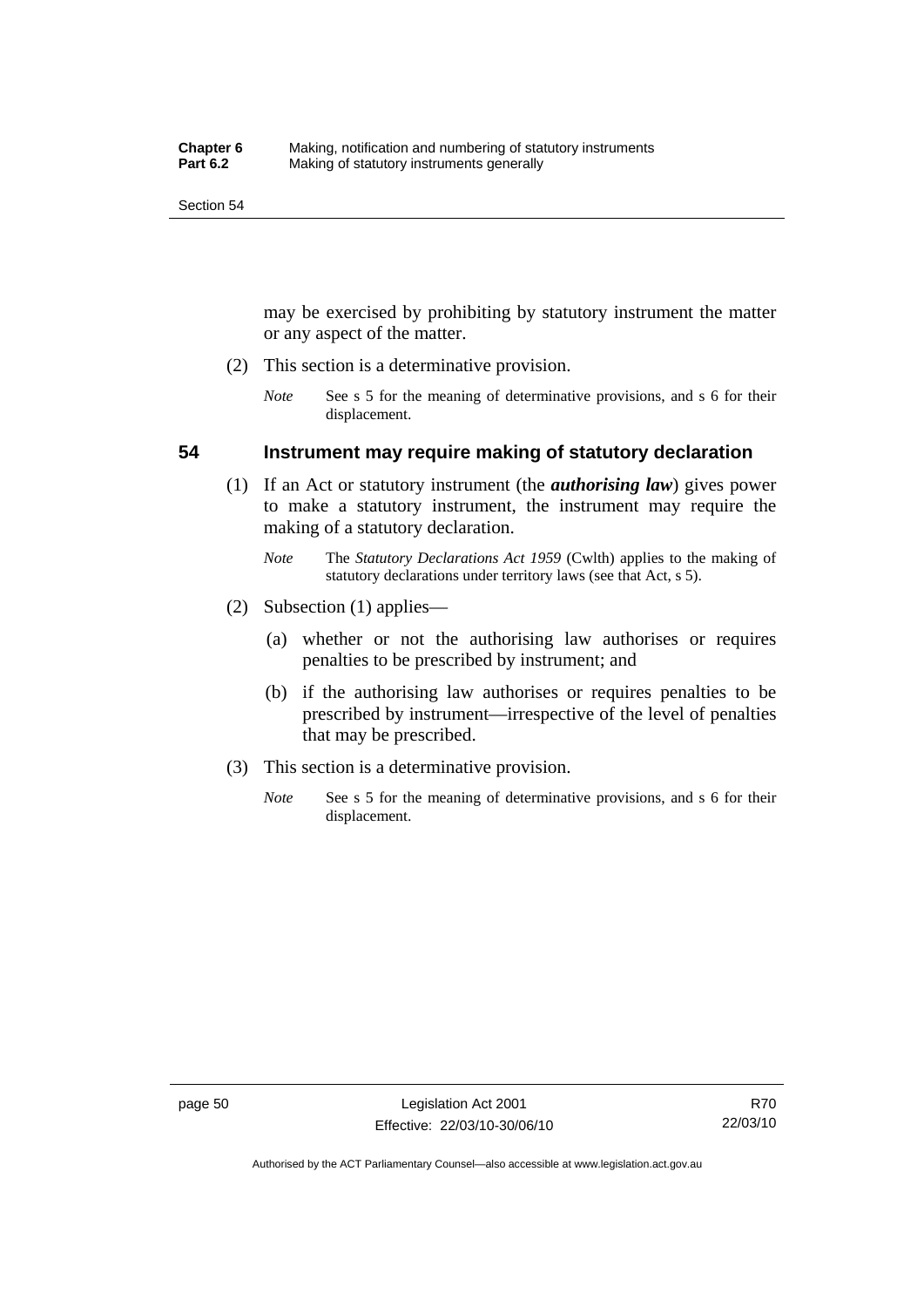# **Part 6.3 Making of certain statutory instruments about fees**

## **55 Definitions for pt 6.3**

In this part:

*fee* includes a charge or other amount.

*provide* a service includes exercise a function.

*service* includes a function or facility.

## **56 Determination of fees by disallowable instrument**

- (1) This section applies if an Act (the *authorising law*) authorises fees to be determined for an Act or statutory instrument (the *relevant law*).
- (2) The authorising law authorises a fee to be determined in relation to any matter under or related to the relevant law.
- (3) To remove any doubt, a fee may be determined for a provision of the relevant law even though the provision does not mention a fee.

## **Example**

The X Act, section 15 provides for a person to apply for an approval but makes no mention of a fee for the approval. However, the Act, section 79 (1) provides:

(1) The Minister may determine fees for this Act.

Because section 79 (1) permits a fee to be determined 'for this Act', this Act, section 56 applies in relation to section 15 and the Minister may, in writing, determine an application fee for the approval.

- *Note 1* The determination of a fee by a Minister under an Act is a disallowable instrument and must be in writing (see s 9 (1) (b) and s 42 (2)).
- *Note 2* An example is part of the Act, is not exhaustive and may extend, but does not limit, the meaning of the provision in which it appears (see s 126 and s 132).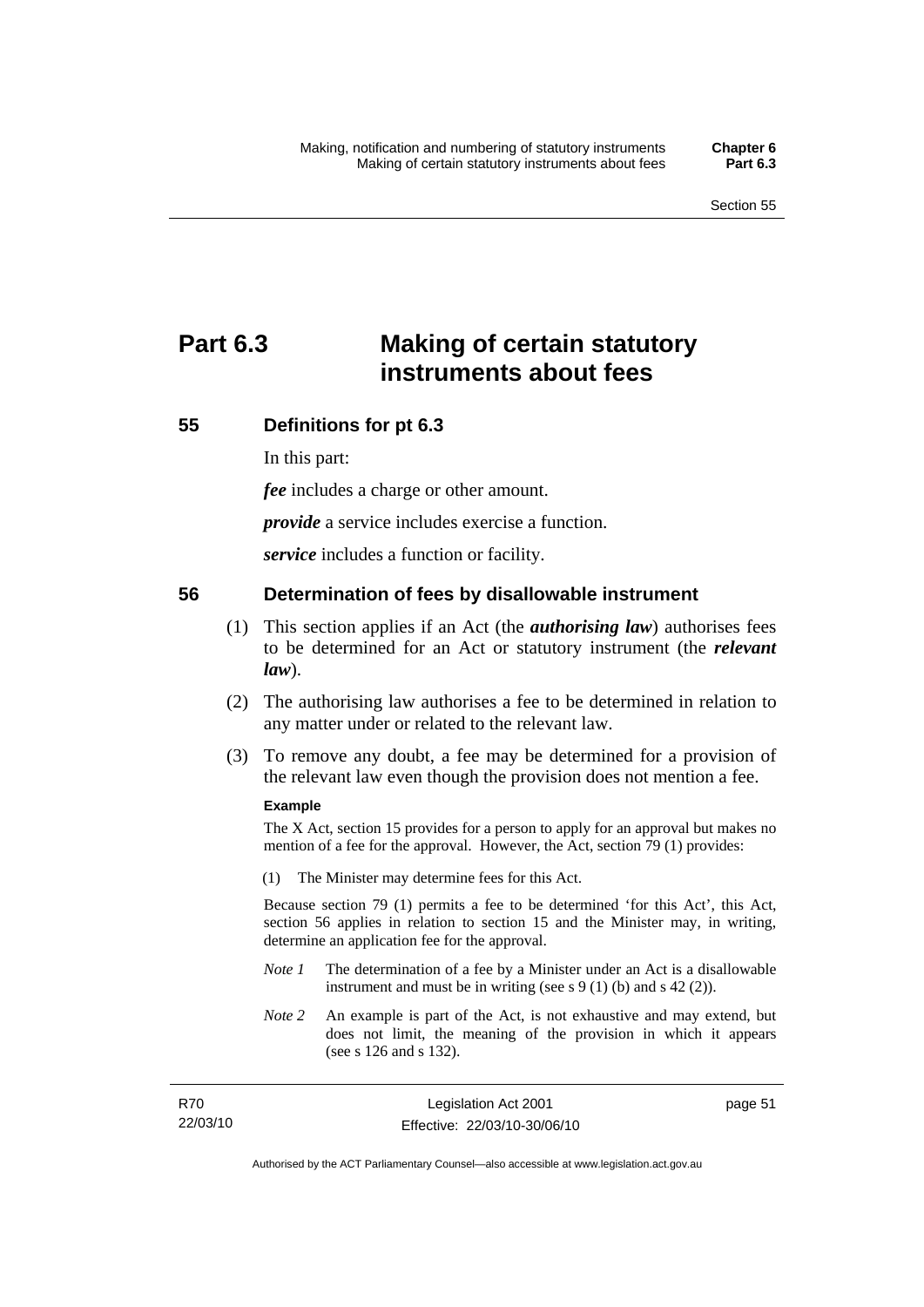- (4) A fee may be determined—
	- (a) by stating the fee; or
	- (b) by setting a rate, or providing a formula or other method, by which the fee is to be worked out; or
	- (c) by a combination of a stated fee and a rate, formula or other method.

#### **Examples of different methods of determining fees**

An instrument may determine a fee by stating an amount (eg \$250), or a rate (eg \$7.50 per kilogram). An instrument may also determine a fee by providing a formula. For example, the fee for a licence issued for part of a year could be worked out using the following formula:

annual fee 
$$
\times
$$
  $\frac{\text{whole and part months for which licence issued}}{12}$ 

- (5) The determination—
	- (a) must provide by whom the fee is payable; and
	- (b) must provide to whom the fee is to be paid; and
	- (c) may make provision about the circumstances in which the fee is payable; and
	- (d) may make provision about exempting a person from payment of the fee; and
	- (e) may make provision about when the fee is payable and how it is to be paid (for example, as a lump sum or by instalments); and
	- (f) may mention the service for which the fee is payable; and
	- (g) may make provision about waiving, postponing or refunding the fee (completely or partly); and

Authorised by the ACT Parliamentary Counsel—also accessible at www.legislation.act.gov.au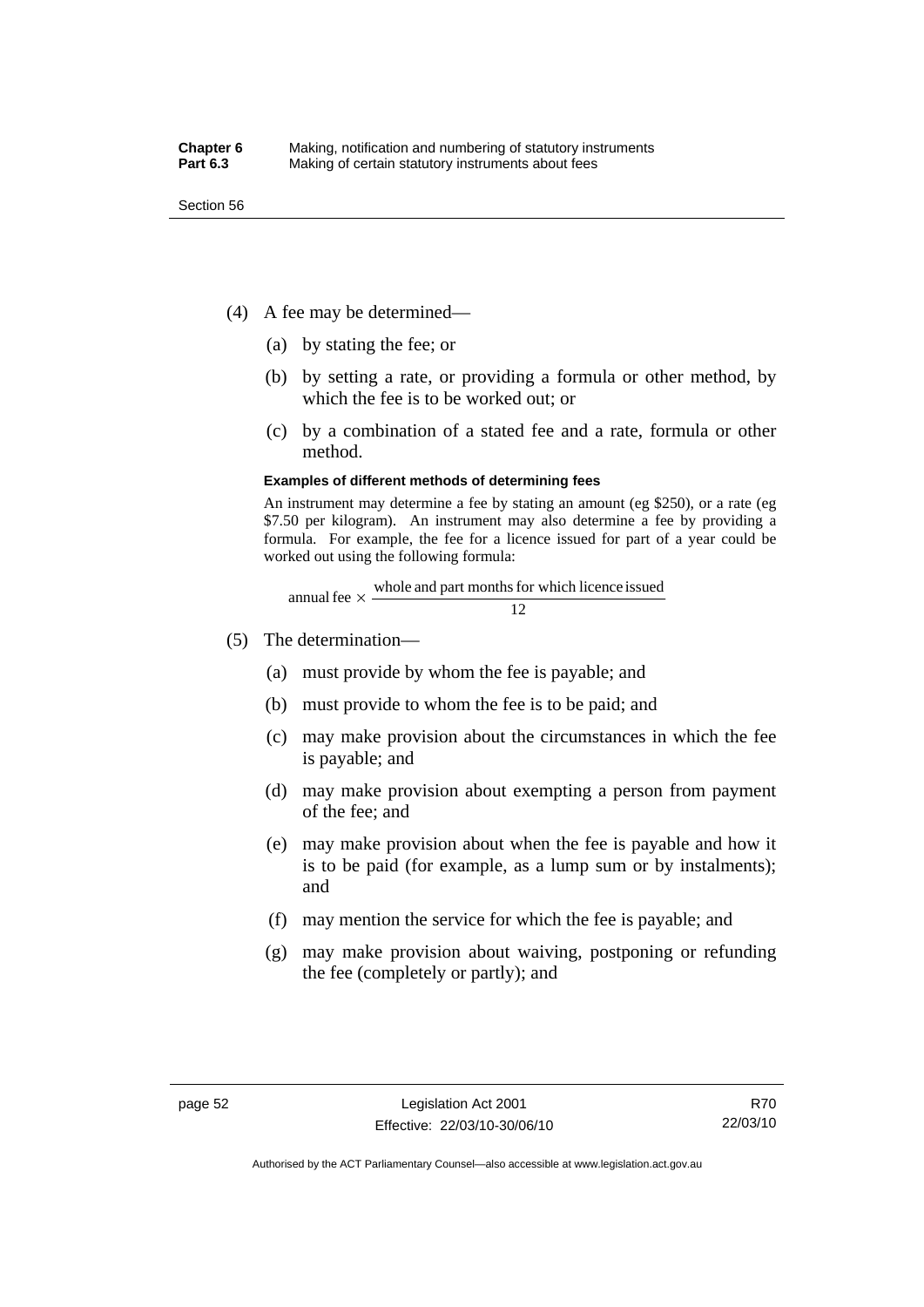## (h) may make provision about anything else relating to the fee.

#### **Example for par (a)**

a provision that the owner for the time being of a vehicle is liable for any unpaid registration fee

#### **Examples for par (c)**

- 1 a provision that a document prepared and submitted in accordance with a condition imposed under the Act be accompanied by a fee
- 2 a provision that royalty ceases to be payable if the percentage of recoverable minerals is less than the prescribed limit

#### **Examples for par (e)**

- 1 a provision that a levy is payable within 30 days after the day goods are sold
- 2 a provision that, if a licensee fails to pay an instalment payable in the financial year within 14 days after the day it is payable, all remaining instalments payable in the financial year become payable

#### **Example for par (g)**

a provision that a stated official may waive all or part of a charge in stated circumstances, including if the official is satisfied about a stated circumstance

- (6) This section is a determinative provision.
	- *Note* See s 5 for the meaning of determinative provisions, and s 6 for their displacement.

## **57 Fees payable in accordance with determination etc**

- (1) A fee determined by a disallowable instrument is payable by the person by whom the fee is payable under the determination, in relation to the service (if any) mentioned in the determination and in accordance with the determination, to the person to whom the fee is payable under the determination.
- (2) If a service is mentioned in the determination, the fee is payable before the service is provided unless the determination provides otherwise.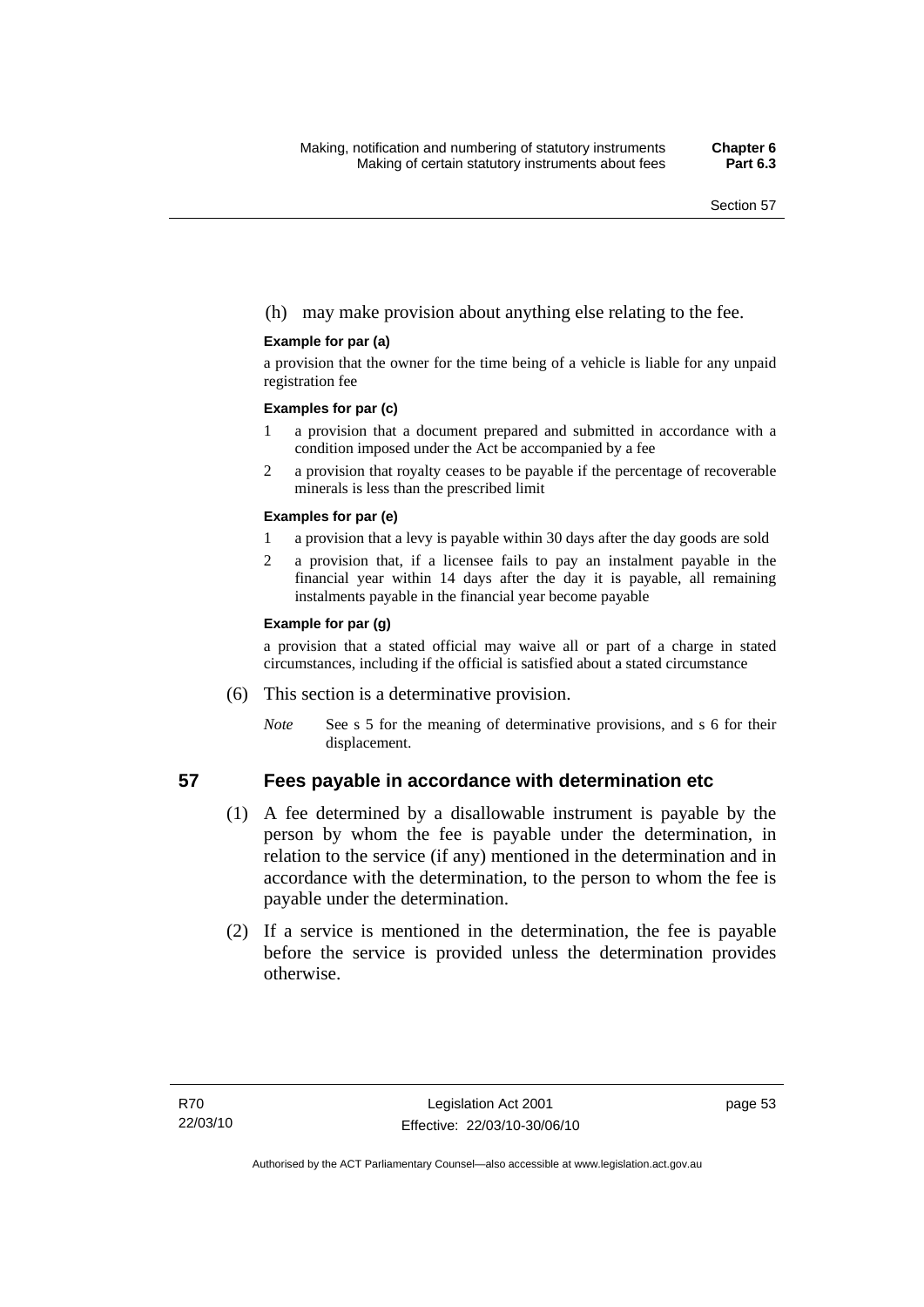### **Chapter 6** Making, notification and numbering of statutory instruments<br>**Part 6.3** Making of certain statutory instruments about fees Making of certain statutory instruments about fees

Section 58

 (3) If the fee is payable in relation to a service mentioned in the determination and the fee has not been paid in accordance with the determination, no-one is obliged to provide the service.

#### **Examples**

- 1 If a fee for a service is payable in advance under a disallowable instrument and the fee is not paid, there is no obligation to provide the service.
- 2 If fees for services over a period of time are payable by instalment under a disallowable instrument and the person paying the fees falls behind in payments on the instalments, there is no obligation to provide further services for the person.
- *Note* An example is part of the Act, is not exhaustive and may extend, but does not limit, the meaning of the provision in which it appears (see s 126 and s 132).
- (4) Subsection (3) applies to a service even though, apart from that subsection, someone is under a duty to provide the service.

#### **Example**

A provision of an Act provides that a registrar 'must' renew a licence if the holder of the licence applies to the registrar for its renewal before the end of the licence term. If a fee is determined for renewal of the licence, the registrar is not required to renew the licence unless the fee is paid.

- (5) This section is a determinative provision.
	- *Note* See s 5 for the meaning of determinative provisions, and s 6 for their displacement.

## **58 Regulations may make provision about fees**

- (1) This section applies if an Act (the *authorising law*)—
	- (a) authorises or requires fees to be determined for the authorising law, or another Act or a statutory instrument (the *fees law*); and
	- (b) the authorising law authorises the making of regulations by the Executive.

R70 22/03/10

Authorised by the ACT Parliamentary Counsel—also accessible at www.legislation.act.gov.au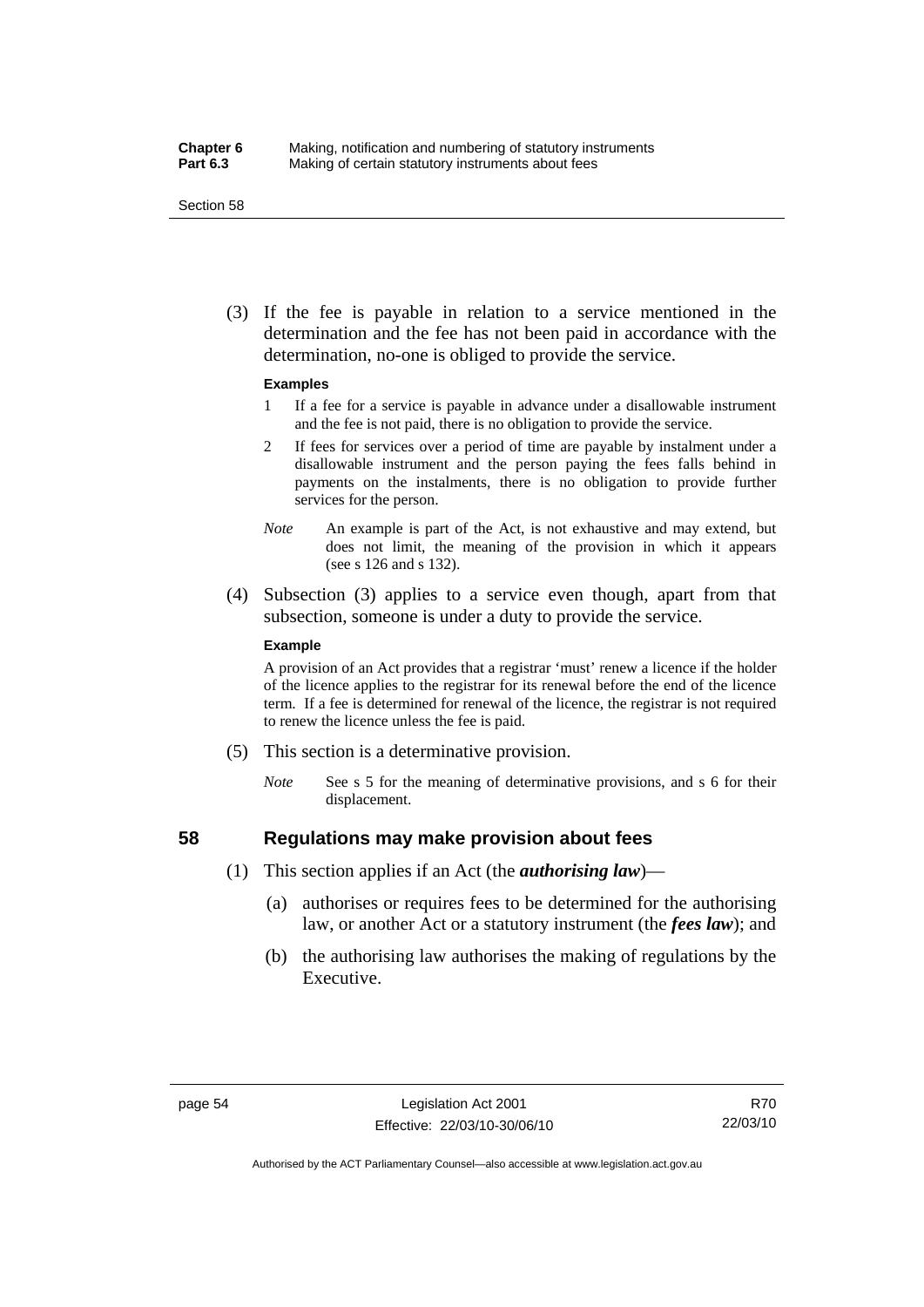- (2) A regulation under the authorising law may make provision in relation to—
	- (a) the payment, collection and recovery of determined fees; and
	- (b) the waiver, postponement or refund of the fees (completely or partly); and
	- (c) anything else about which provision may, under section 56 (Determination of fees by disallowable instrument), be made by determination in relation to determined fees.
- (3) The power mentioned in subsection (2) (b) includes power to make provision in relation to an entitlement to a waiver, postponement or refund of determined fees in circumstances prescribed by regulation (including the removal of a statutory capacity).
- (4) A regulation or the authorising law may make provision in relation to the payment of determined fees by cheque or credit card, including, for example, the consequences of a cheque not being honoured on presentation or a credit card transaction not being honoured.
- (5) A regulation or the authorising law may make provision in relation to the removal of a statutory capacity if any determined fee—
	- (a) is not paid when it is required to be paid; or
	- (b) is paid by cheque and the cheque is not honoured on presentation; or
	- (c) is paid by credit card and the credit card transaction is not honoured.
- (6) A regulation or the authorising law may make provision in relation to the restoration of a statutory capacity (whether prospectively or during any past period).
- (7) This section is in addition to any provision of the authorising law or fees law.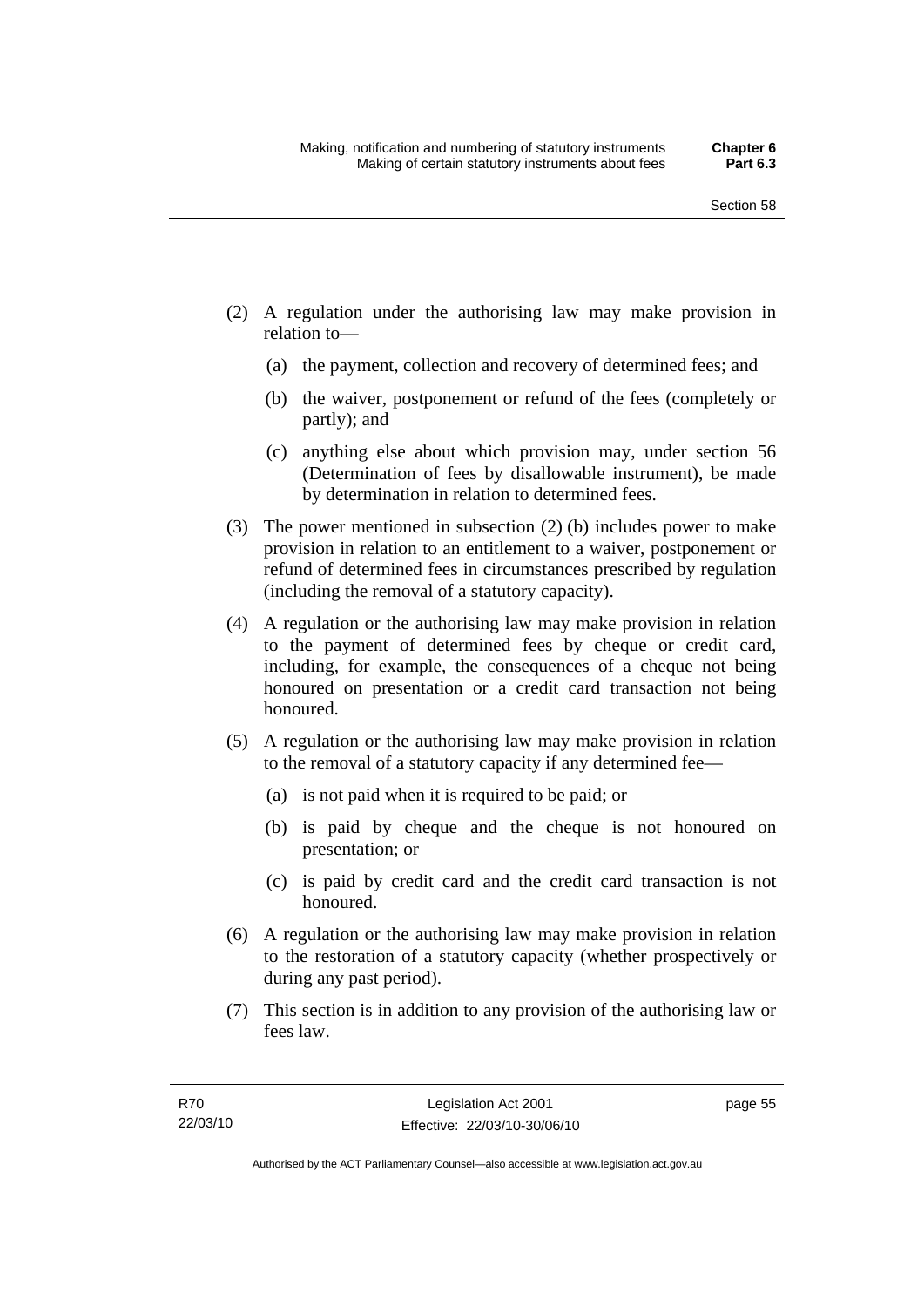- (8) This section is a determinative provision.
	- *Note* See s 5 for the meaning of determinative provisions, and s 6 for their displacement.
- (9) In this section:

*credit card* includes debit card.

*removal*, of a statutory capacity, includes suspension, cancellation, revocation, withdrawal, surrender or other prescribed restriction or termination of a statutory capacity under the fees law or authorising law.

*statutory capacity* includes an accreditation, approval, assessment, authority, certificate, condition, decision, determination, exemption, licence, permission, permit, registration or other prescribed thing giving a status, privilege or benefit under the fees law or authorising law (whether or not required under either law for doing anything).

page 56 Legislation Act 2001 Effective: 22/03/10-30/06/10

Authorised by the ACT Parliamentary Counsel—also accessible at www.legislation.act.gov.au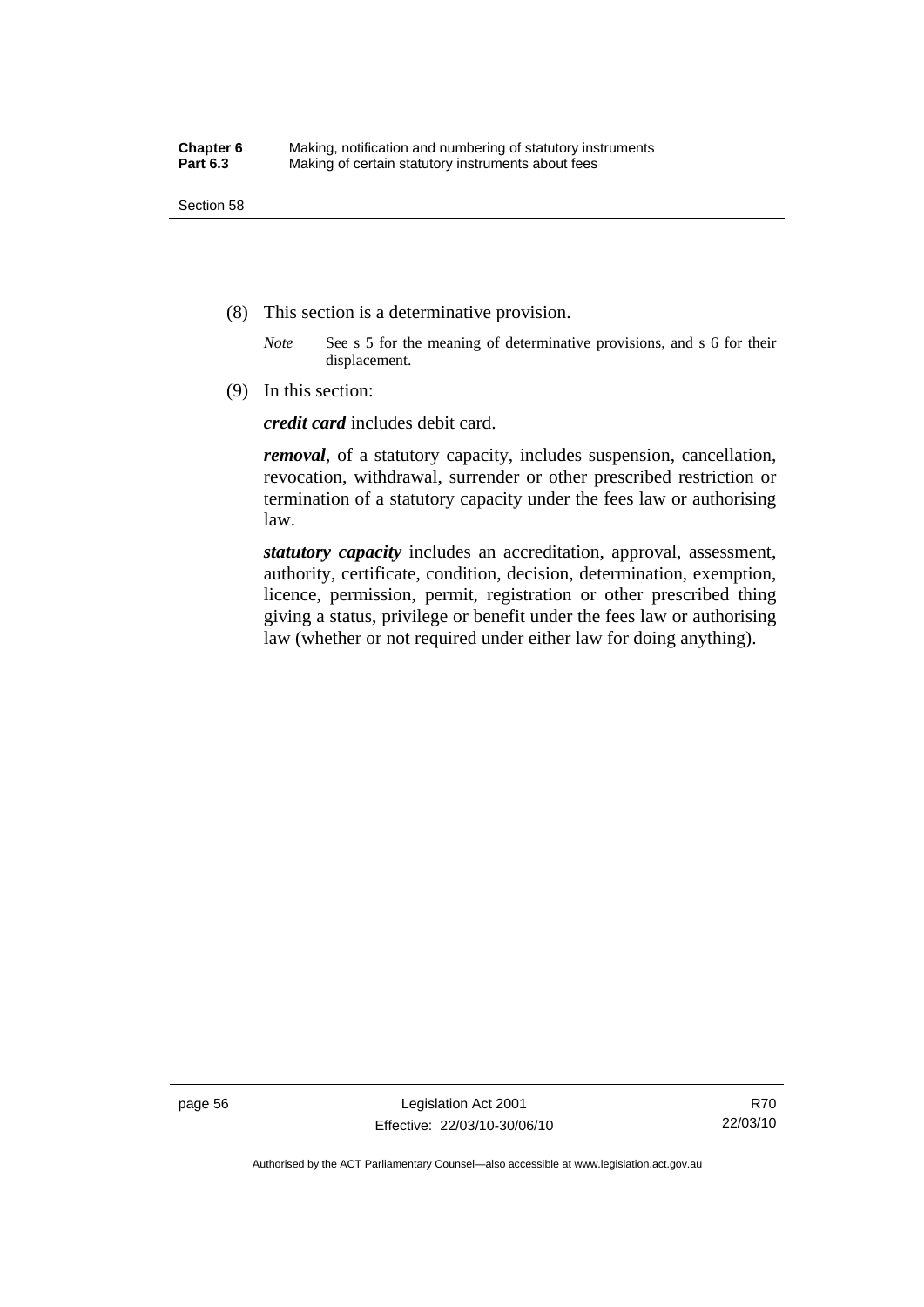# **Part 6.4 Numbering and notification of legislative instruments**

## **59 Numbering**

- (1) The legislative instruments registered in each year must be numbered by the parliamentary counsel as nearly as practicable in the order in which they are notified.
- (2) However, the parliamentary counsel may—
	- (a) allocate different kinds of legislative instruments to different series for numbering purposes; or
	- (b) add distinguishing letters to numbers to indicate the kind of legislative instrument.

## **Examples**

- 1 The parliamentary counsel may number subordinate laws, disallowable instruments, commencement notices and other legislative instruments in different series.
- 2 The parliamentary counsel may add the letters 'SL' to the numbers of registered subordinate laws, the letters 'DI' to the numbers of registered disallowable instruments and the letters 'CN' to the numbers of registered commencement notices.
- *Note* An example is part of the Act, is not exhaustive and may extend, but does not limit, the meaning of the provision in which it appears (see s 126 and s 132).
- (3) Also, a regulation may provide that this section does not apply to a notifiable instrument of a kind prescribed by regulation.

## **60 Correction etc of name of instrument**

 (1) This section applies if a legislative instrument, or a statutory instrument entered on the register under section 19 (3), is unnamed or the name it gives to itself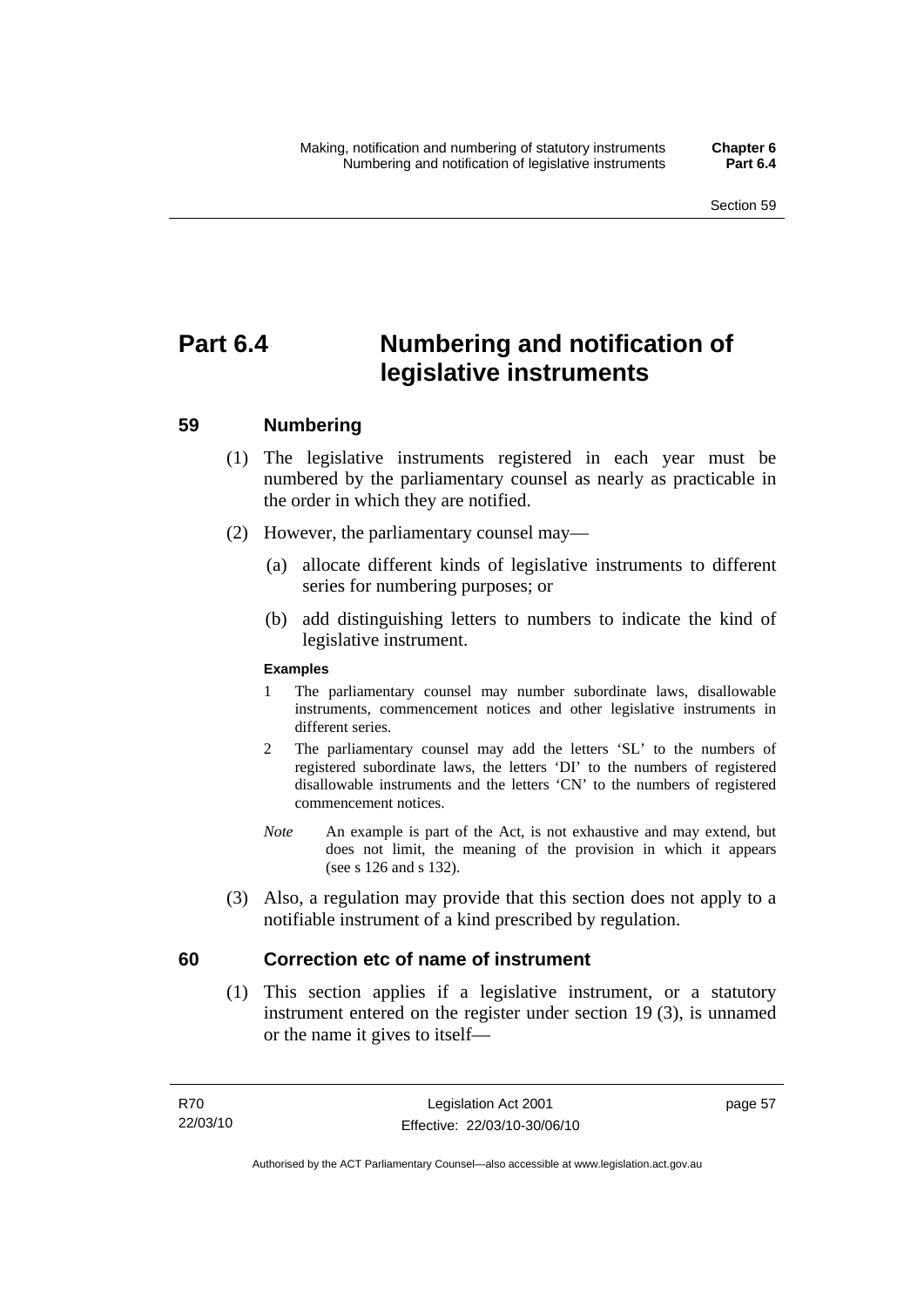Section 60

- (a) includes a year that is not the year in which the instrument was notified; or
- (b) is the same as another instrument that has been, or is to be, notified under this Act; or
- (c) includes a number that is not consecutive with other instruments that have been notified under this Act; or
- (d) does not include a number that would give the instrument a unique name; or
- (e) is otherwise not in accordance with current legislative drafting practice.

#### **Example for par (c)**

A legislative instrument has the name '*XYZ Amendment Rule 2000* (*No 5*)'. Legislative instruments with the names '*XYZ Amendment Rule 2000 (No 1)*', '*XYZ Amendment Rule 2000 (No 2)*' and '*XYZ Amendment Rule 2000 (No 3)*' have already been notified under the Act

#### **Example for par (d)**

A legislative instrument has the name '*XYZ Amendment Rule 2000 (No )*'.

#### **Example for par (e)**

A legislative instrument has the name '*XYY Amendment Order 2002 (No 1)*'. The instrument was made under the *XYZ Act 2000* (the *authorising Act*). The name of the instrument does not correctly reflect the name of the authorising Act.

- *Note* An example is part of the Act, is not exhaustive and may extend, but does not limit, the meaning of the provision in which it appears (see s 126 and s 132).
- (2) The parliamentary counsel may, before notifying the instrument under this Act—
	- (a) add a name to an unnamed instrument; or
	- (b) amend the instrument's name to bring it into line with current legislative drafting practice.

R70 22/03/10

Authorised by the ACT Parliamentary Counsel—also accessible at www.legislation.act.gov.au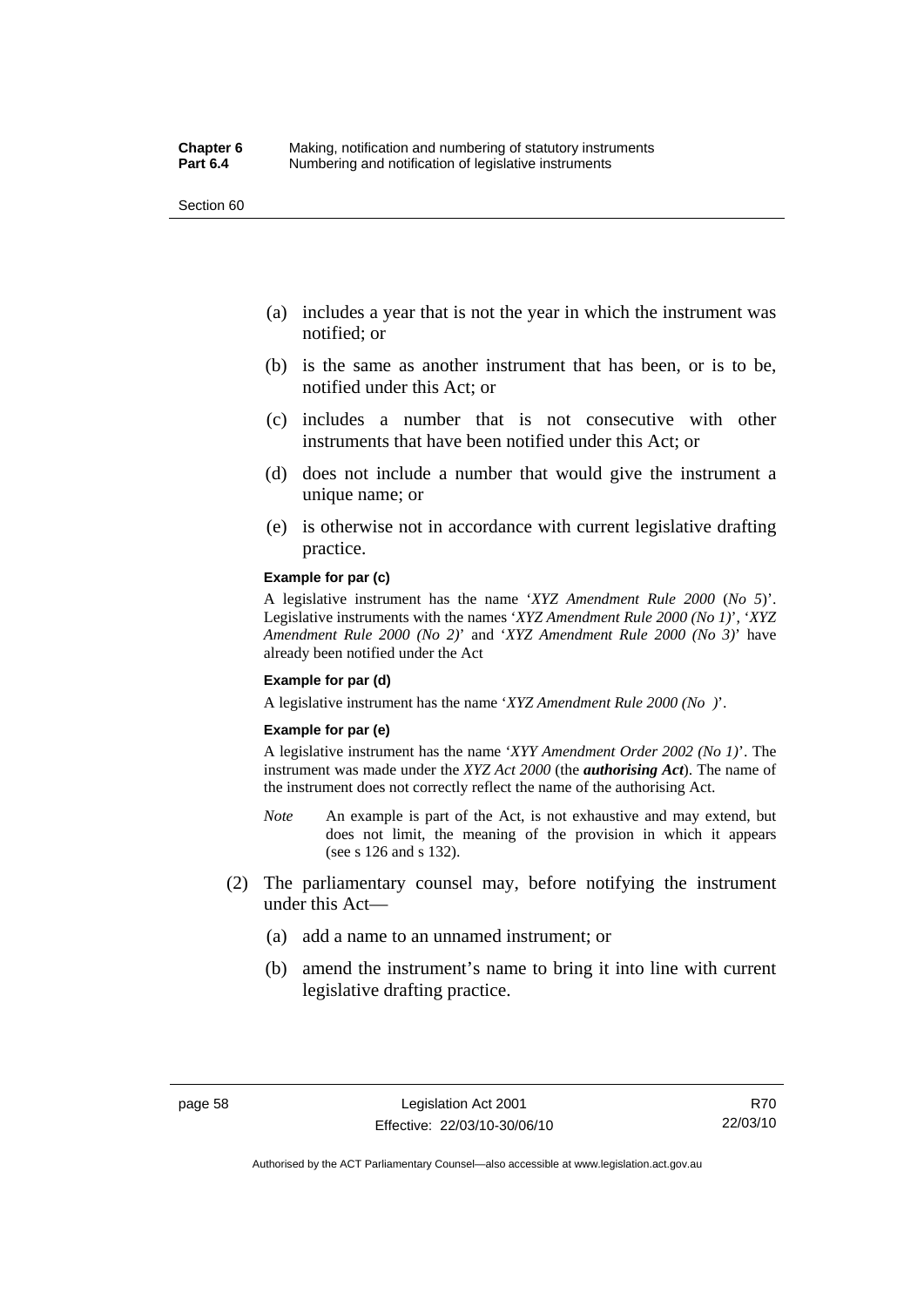- (3) If the name of an instrument is added or amended under this section, the instrument has effect for all purposes as if the instrument were made with the name as added or amended.
- (4) If the name of an instrument is added or amended under this section, the parliamentary counsel may make a corresponding change to any explanatory statement or regulatory impact statement for the instrument.

## **60A Correction of name of explanatory statement etc**

- (1) This section applies if an explanatory statement or regulatory impact statement for a legislative instrument—
	- (a) does not include the instrument's number or name in an appropriate place; or
	- (b) includes a reference to the instrument's number or name that is incorrect.
- (2) The parliamentary counsel may, before entering the statement in the register—
	- (a) include the instrument's number or name in an appropriate place in the statement; or
	- (b) correct the reference to the instrument's number or name.

## **61 Notification of legislative instruments**

- (1) If a legislative instrument is made, an authorised person for making a notification request for the instrument may ask the parliamentary counsel to notify the making of the instrument.
- (2) If an authorised person for making a notification request for a legislative instrument asks the parliamentary counsel to notify the making of the instrument and complies with the requirements (if any) prescribed by regulation (whether in relation to the form of the instrument, in relation to the making of the request or otherwise), the parliamentary counsel must—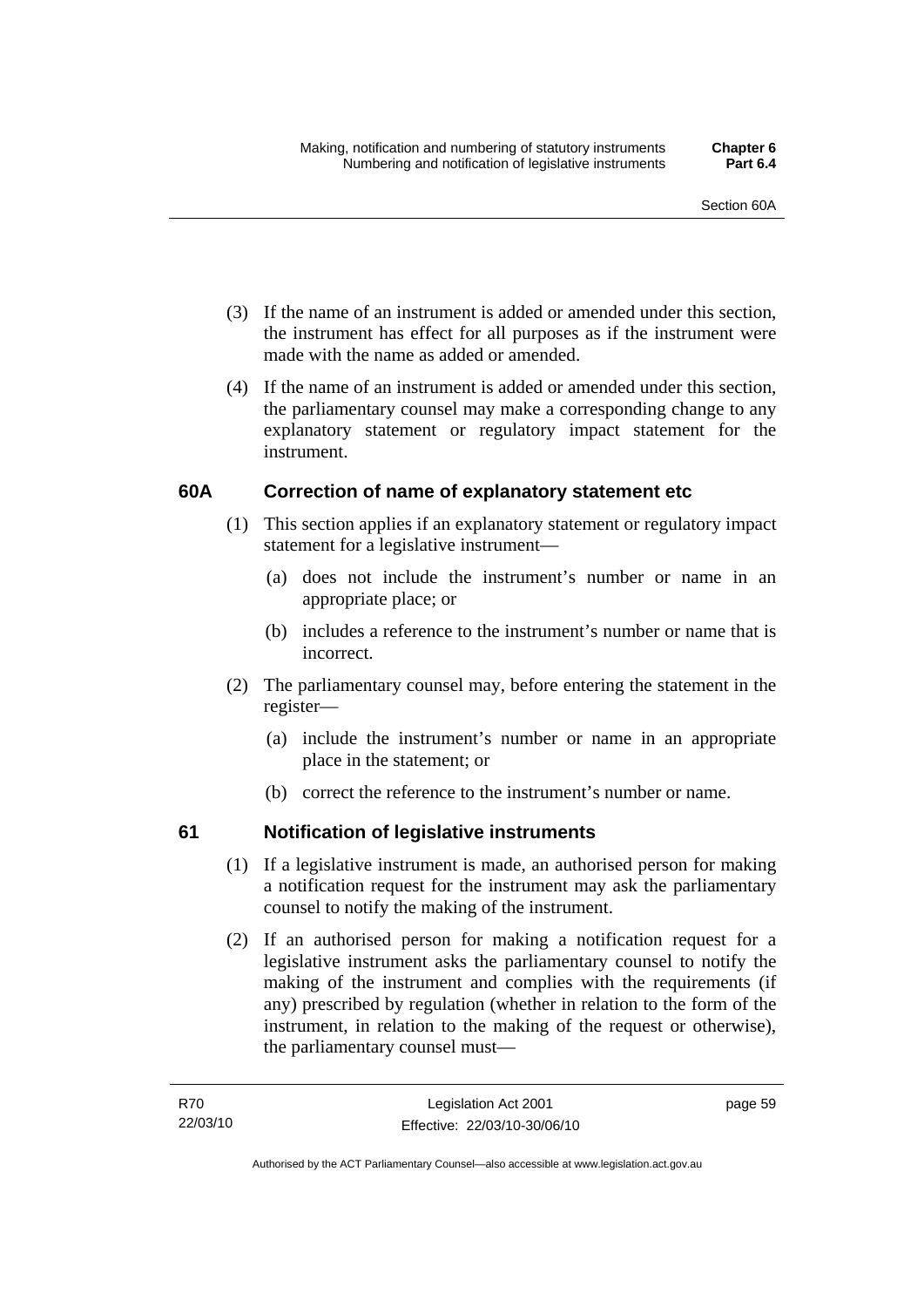Section 61

- (a) notify the making of the instrument in the register; or
- (b) if it is not practicable to notify the making of the instrument in the register—notify the making of the instrument in the gazette.
- (3) The making of the legislative instrument is notified in the register by entering in the register—
	- (a) a statement that the instrument has been made; and
	- (b) the text of the instrument.
- (4) The making of the legislative instrument is notified in the gazette  $by-$ 
	- (a) publishing the text of the instrument in the gazette; or
	- (b) publishing in the gazette a statement—
		- (i) that the instrument has been made; and
		- (ii) of the place or places where copies of the instrument can be obtained (whether by purchase or otherwise).
- (5) If the making of the legislative instrument is notified in the gazette, the parliamentary counsel must enter in the register—
	- (a) a statement that the instrument has been made; and
	- (b) a statement that the instrument was notified in the gazette on a stated date; and
	- (c) the text of the instrument.
- (6) If the making of the legislative instrument is notified in the gazette by publishing the statement mentioned in subsection (4) (b), copies of the instrument must be available on the day of the publication (the *gazette date*), or as soon as practicable after the gazette date, at the place, or each of the places, stated in the gazette.

R70 22/03/10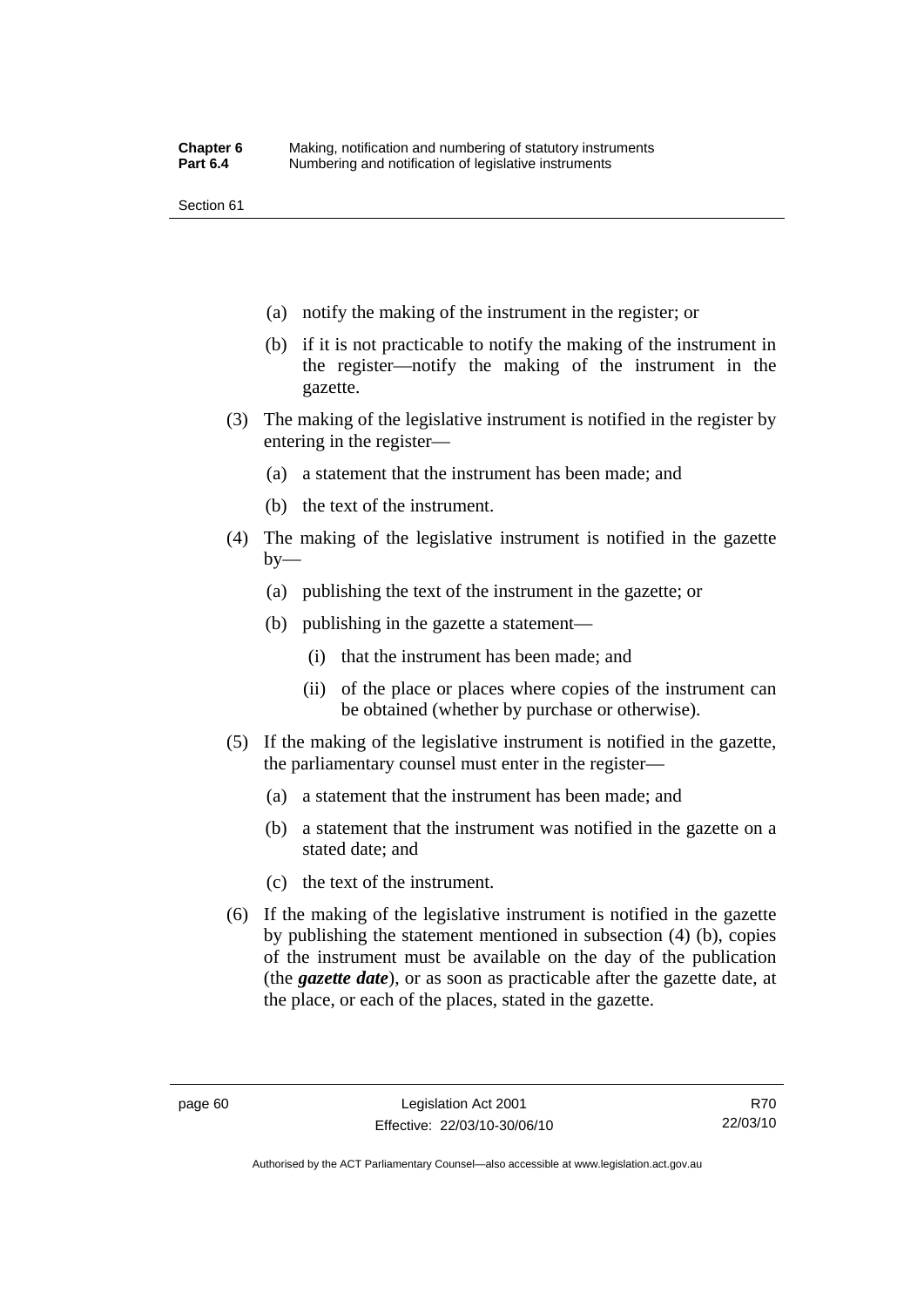- (7) If on the gazette date no copies of the legislative instrument are available at the place, or any of the places, stated in the gazette, the parliamentary counsel must give the Minister a statement—
	- (a) that copies of the law were not available; and
	- (b) explaining why they were not available.
- (8) The Minister must present the statement to the Legislative Assembly not later than 6 sitting days after the gazette date.
- (9) Despite subsection (2), the parliamentary counsel may notify the making of a legislative instrument even though a requirement prescribed by regulation for subsection (2) (a *prescribed requirement*) is not complied with.
- (10) The notification of a legislative instrument is valid even if—
	- (a) a prescribed requirement was not complied with; or
	- (b) the notification was made on the request of a person who was not, or was no longer, a delegate of an authorised person for making a notification request for the instrument.
- (11) This section is a determinative provision.
	- *Note* See s 5 for the meaning of determinative provisions, and s 6 for their displacement.
- (12) In this section:

*authorised person*, for making a notification request for a legislative instrument, means—

- (a) the maker of the instrument; or
- (b) for a legislative instrument made by the Executive—a Minister or chief executive; or
- (c) for a legislative instrument made by a Minister—a chief executive; or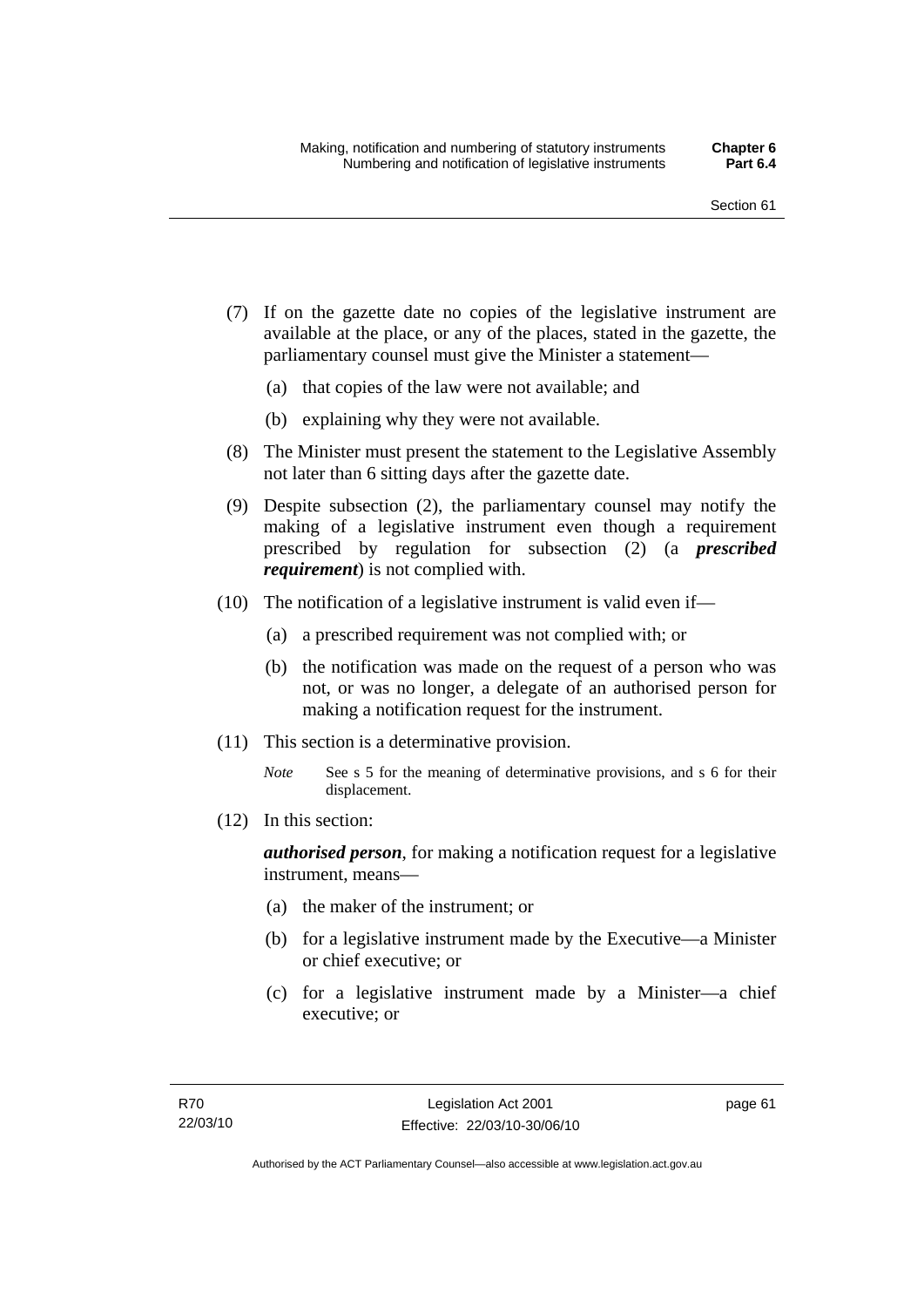Section 62

- (d) for a legislative instrument made by the rule-making committee—
	- (i) the secretary of the committee; or
	- (ii) the registrar of a court or tribunal in relation to which the instrument applies; or
- (e) for any other legislative instrument made by a court or tribunal, or by a member (however described) of a court or tribunal the registrar of the court or tribunal; or
- (f) for any other legislative instrument (other than an instrument prescribed by regulation for this paragraph)—a chief executive; or
- (g) for a legislative instrument prescribed by regulation for this paragraph—a person prescribed by regulation as an authorised person for making a notification request for the instrument.

*rule-making committee* means the rule-making committee established under the *Court Procedures Act 2004*.

## **62 Effect of failure to notify legislative instrument**

- (1) A legislative instrument is not enforceable by or against the Territory or anyone else unless it is notified.
- (2) This section is a determinative provision.
	- *Note* See s 5 for the meaning of determinative provisions, and s 6 for their displacement.

## **63 References to** *notification* **of legislative instruments**

In an Act or statutory instrument, a reference to the *notification* of a legislative instrument is a reference to the instrument having been notified in the register or gazette.

R70 22/03/10

Authorised by the ACT Parliamentary Counsel—also accessible at www.legislation.act.gov.au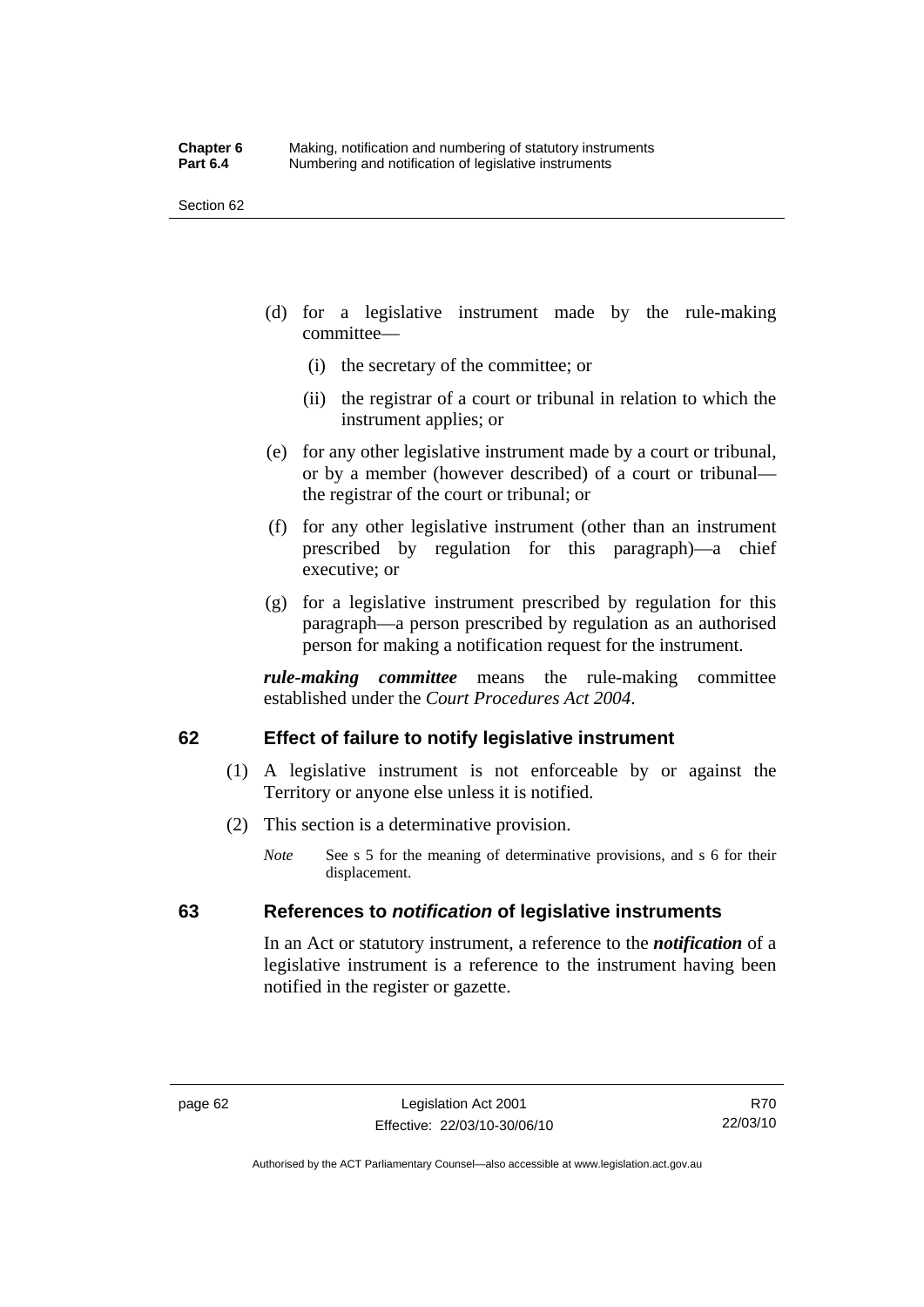# **Chapter 7** Presentation, amendment and **disallowance of subordinate laws and disallowable instruments**

## *Note to ch 7*

In this chapter, a reference to a subordinate law or disallowable instrument includes a reference to a provision of a subordinate law or disallowable instrument (see s 8 (2) and s 9 (2)).

## **64 Presentation of subordinate laws and disallowable instruments**

- (1) A subordinate law or disallowable instrument must be presented to the Legislative Assembly not later than 6 sitting days after its notification day.
- (2) If a subordinate law or disallowable instrument is not presented in accordance with subsection (1), it is taken to be repealed.
- (3) This section is a determinative provision.
	- *Note* See s 5 for the meaning of determinative provisions, and s 6 for their displacement.

## **65 Disallowance by resolution of Assembly**

 (1) This section applies if notice of a motion to disallow a subordinate law or disallowable instrument is given in the Legislative Assembly not later than 6 sitting days after the day it is presented to the Assembly.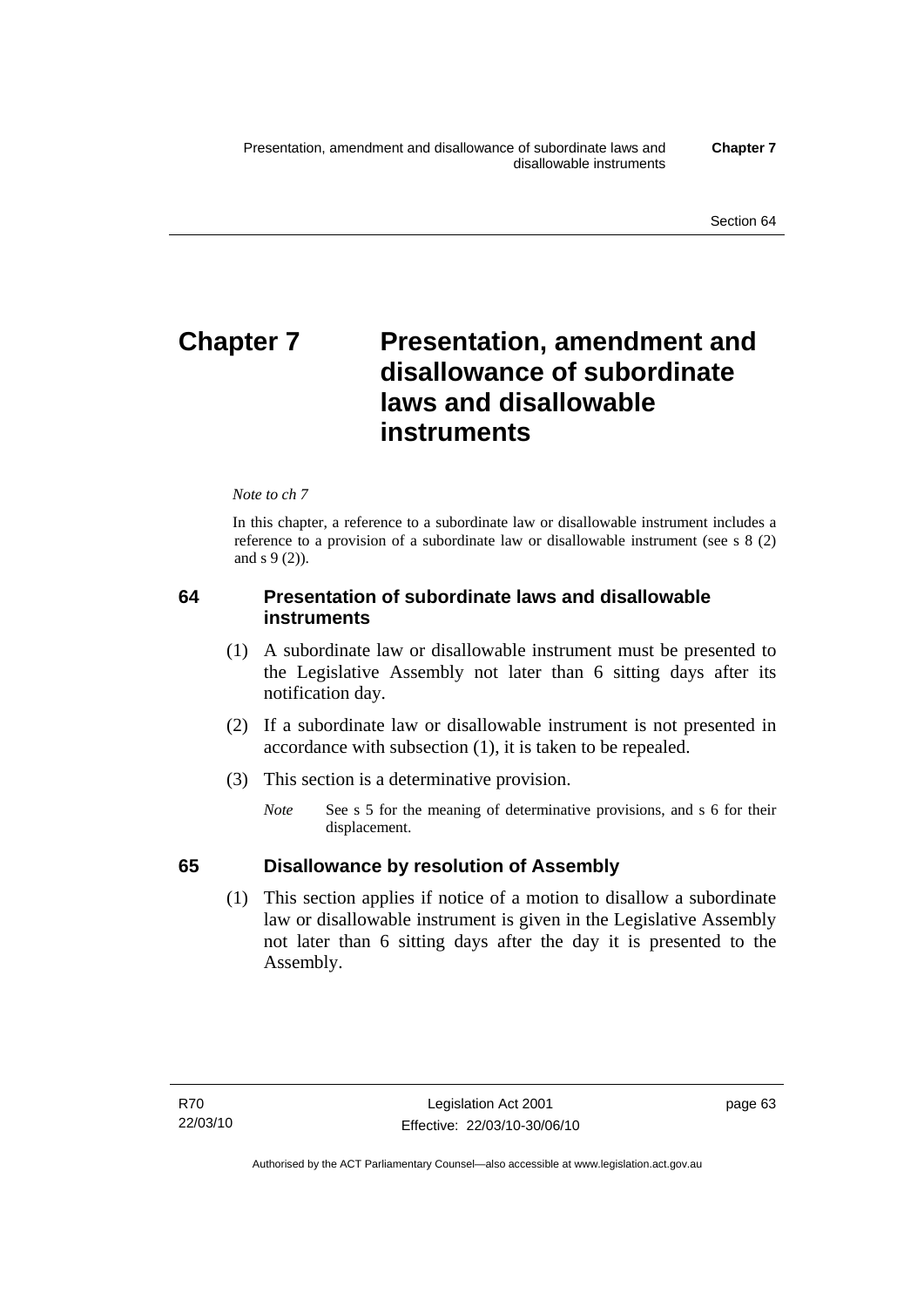#### **Chapter 7** Presentation, amendment and disallowance of subordinate laws and disallowable instruments

#### Section 65A

- (2) If the Legislative Assembly passes a resolution to disallow the subordinate law or disallowable instrument, it is taken to be repealed—
	- (a) on the day after the day the disallowance is notified; or
	- (b) if the resolution provides that it takes effect on the day the resolution is passed—that day.
- (3) For this chapter, the Legislative Assembly is taken to have passed a resolution to disallow the subordinate law or disallowable instrument if, at the end of 6 sitting days after the day the notice is given—
	- (a) the notice has not been withdrawn and the motion has not been called on; or
	- (b) the motion has been called on and moved, but has not been withdrawn or otherwise disposed of.
- (4) If subsection (3) applies, the resolution is taken to be the resolution set out in the motion for the resolution.
- (5) A disallowance under this section has effect for all purposes as if it were a repeal made by an Act.
- (6) This section is a determinative provision.
	- *Note* See s 5 for the meaning of determinative provisions, and s 6 for their displacement.

## **65A Notification of disallowance by resolution of Assembly**

- (1) If a subordinate law or disallowable instrument is disallowed, or taken to have been disallowed, under section 65, the Speaker must ask the parliamentary counsel to notify the disallowance.
- (2) If the Speaker asks the parliamentary counsel to notify the disallowance, the parliamentary counsel must—
	- (a) notify the disallowance in the register; or

Authorised by the ACT Parliamentary Counsel—also accessible at www.legislation.act.gov.au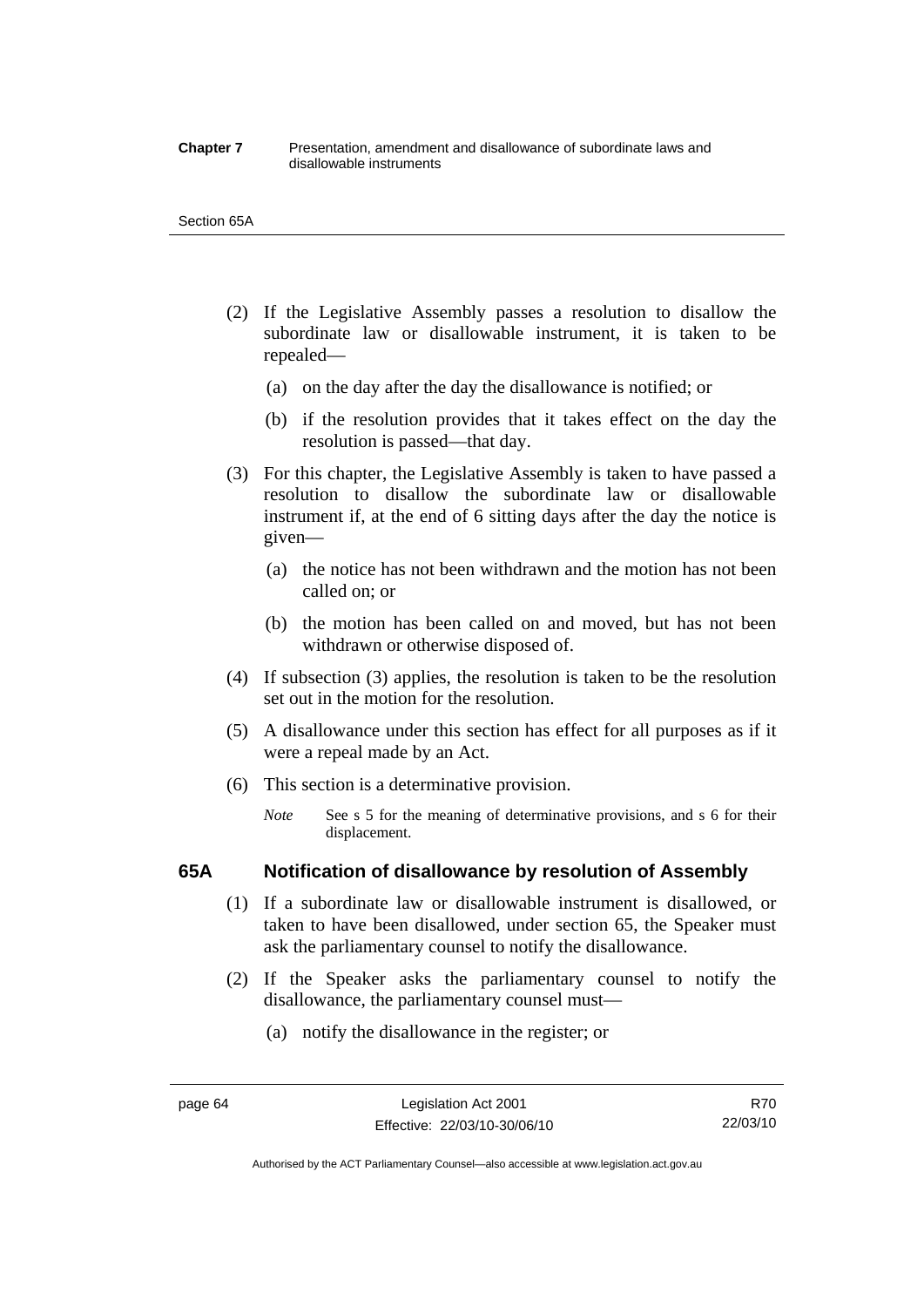- (b) if it is not practicable to notify the disallowance in the register—notify the disallowance in the gazette.
- (3) If the Speaker asks the parliamentary counsel to notify the disallowance on a particular day, the parliamentary counsel must notify the disallowance on that day unless it is impracticable to do so.
- (4) The disallowance is notified in the register by entering in the register—
	- (a) a statement that the subordinate law or disallowable instrument has been disallowed under section 65; and
	- (b) the text of the resolution passed, or taken to have been passed, by the Legislative Assembly under section 65; and
	- (c) the day when the resolution was passed or taken to have been passed; and
	- (d) the day when the subordinate law or disallowable instrument is taken to be repealed because of the resolution.
- (5) The disallowance is notified in the gazette by publishing in the gazette—
	- (a) a statement that the subordinate law or disallowable instrument has been disallowed under section 65; and
	- (b) the text of the resolution passed, or taken to have been passed, by the Legislative Assembly under section 65; and
	- (c) the day when the resolution was passed or taken to have been passed; and
	- (d) the day when the subordinate law or disallowable instrument is taken to be repealed because of the resolution.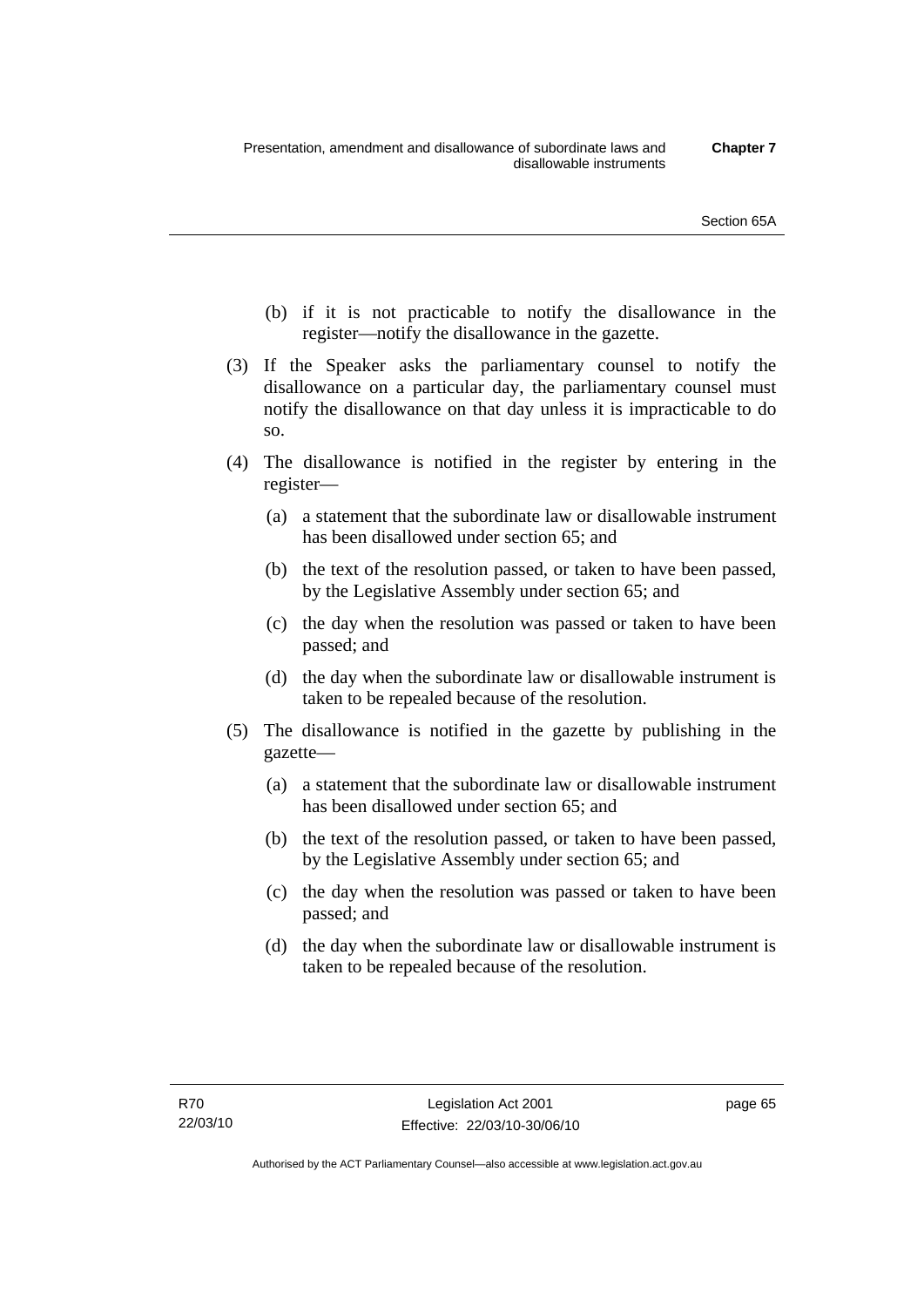#### **Chapter 7** Presentation, amendment and disallowance of subordinate laws and disallowable instruments

#### Section 66

- (6) If the disallowance is notified in the gazette, the parliamentary counsel must enter in the register—
	- (a) a statement that the subordinate law or disallowable instrument has been disallowed under section 65; and
	- (b) a statement that the disallowance was notified in the gazette on a stated date; and
	- (c) the text of the resolution passed, or taken to have been passed, under section 65; and
	- (d) the day when the resolution was passed or taken to have been passed; and
	- (e) the day when the subordinate law or disallowable instrument is taken to be repealed because of the resolution.
- (7) This section is a determinative provision.
	- *Note* See s 5 for the meaning of determinative provisions, and s 6 for their displacement.

## **66 Revival of affected laws**

- (1) This section applies if—
	- (a) a subordinate law or disallowable instrument (the *disallowed law*) is taken to be repealed under section 64 (Presentation of subordinate laws and disallowable instruments) or section 65 (Disallowance by resolution of Assembly); and
	- (b) the disallowed law repealed or amended an Act or statutory instrument (the *affected law*); and
	- (c) the repeal or amendment has commenced.
- (2) The affected law is revived, from the beginning of the day after the disallowed law is taken to have been repealed, as if the disallowed law had never been made.

R70 22/03/10

Authorised by the ACT Parliamentary Counsel—also accessible at www.legislation.act.gov.au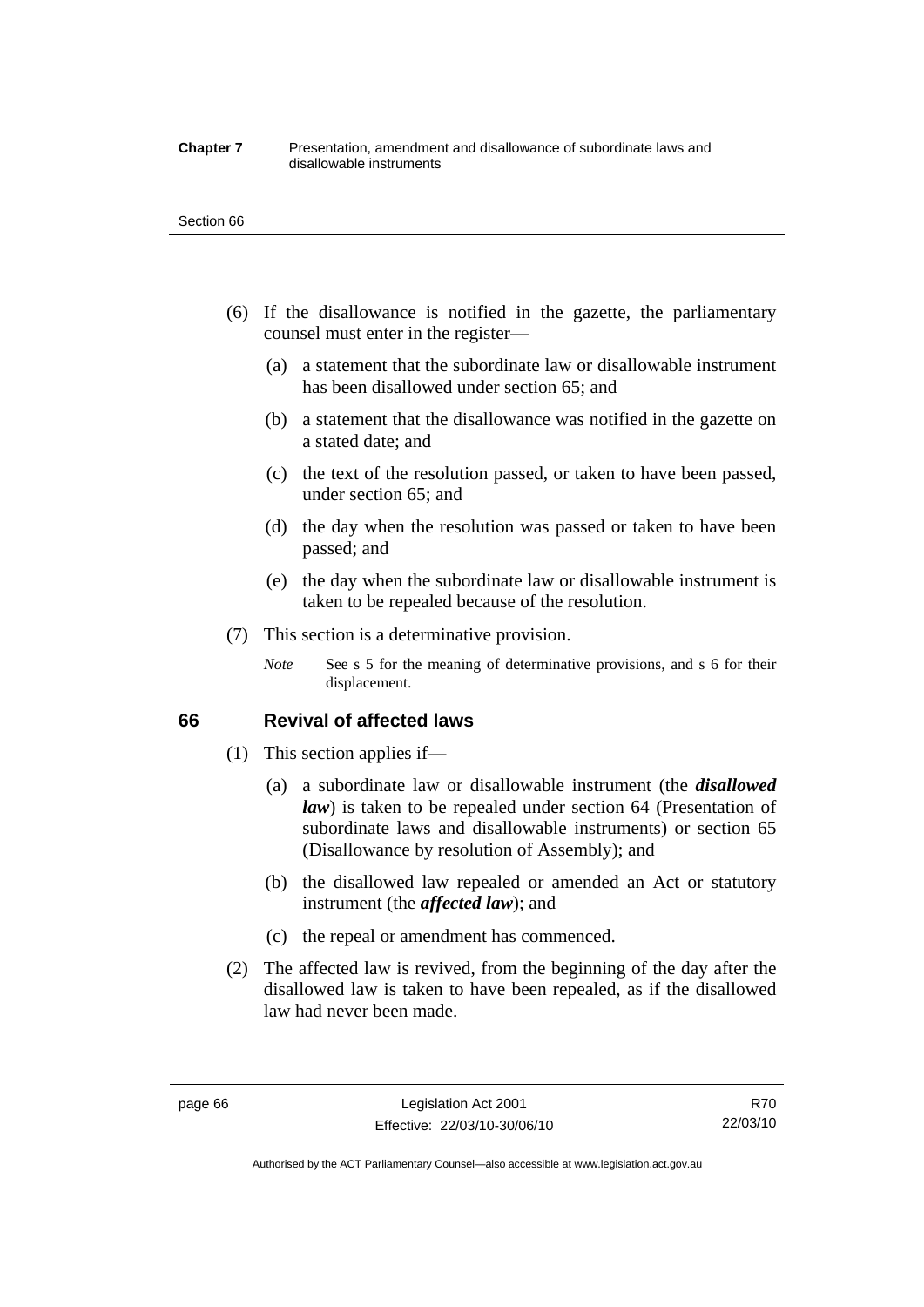- (3) This section is a determinative provision.
	- *Note* See s 5 for the meaning of determinative provisions, and s 6 for their displacement.

**67 Making of instrument same in substance within 6 months after disallowance** 

- (1) This section applies if a subordinate law or disallowable instrument (the *disallowed law*) is disallowed under section 65 (Disallowance by resolution of Assembly).
- (2) A subordinate law or disallowable instrument the same in substance must not be made within 6 months beginning on the day of the disallowance unless the Legislative Assembly has—
	- (a) rescinded the resolution that disallowed the disallowed law; or
	- (b) by resolution, approved the making of—
		- (i) a subordinate law or disallowable instrument in those terms; or
		- (ii) a subordinate law or disallowable instrument the same in substance as the disallowed law.
- (3) A subordinate law or disallowable instrument made in contravention of this section is void.
- (4) This section is a determinative provision.
	- *Note* See s 5 for the meaning of determinative provisions, and s 6 for their displacement.

## **68 Amendment by resolution of Assembly**

(1) In this section:

*amendment* does not include an amendment that would have the effect of waiving or changing any fee, charge, penalty or other amount payable to the Territory.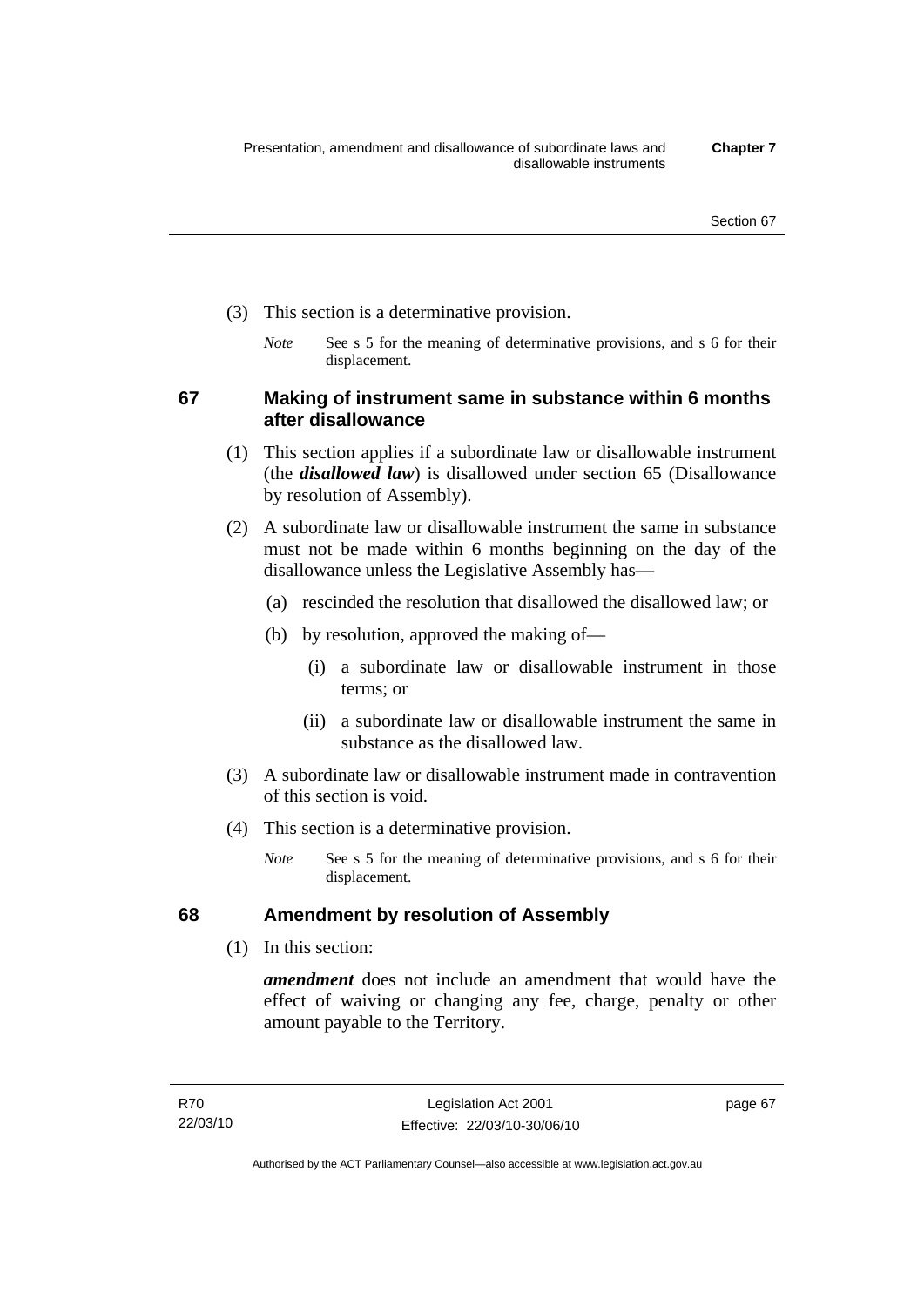#### **Chapter 7** Presentation, amendment and disallowance of subordinate laws and disallowable instruments

#### Section 68

*disallowable instrument* does not include a determination of fees or charges by a Minister under an Act or subordinate law.

- (2) This section applies if notice of a motion to amend a subordinate law or disallowable instrument is given in the Legislative Assembly not later than 6 sitting days after the day it is presented to the Assembly.
- (3) If the Legislative Assembly passes a resolution to amend the subordinate law or disallowable instrument, it is amended accordingly—
	- (a) on the day after the day the amendment is notified; or
	- (b) if the resolution provides that it takes effect on the day the resolution is passed—that day.
- (4) For this chapter, the Legislative Assembly is taken to have passed a resolution to amend the subordinate law or disallowable instrument if, at the end of 6 sitting days after the day the notice is given—
	- (a) the notice has not been withdrawn and the motion has not been called on; or
	- (b) the motion has been called on and moved, but has not been withdrawn or otherwise disposed of.
- (5) If subsection (4) applies, the resolution is taken to be the resolution set out in the motion for the resolution.
- (6) An amendment under this section has effect for all purposes as if it had been made by an Act.
- (7) Without limiting subsection (6), section 83 (Consequences of amendment of statutory instrument by Act) applies to the amendment as if it had been made by an Act.
- (8) This section is a determinative provision.
	- *Note* See s 5 for the meaning of determinative provisions, and s 6 for their displacement.

R70 22/03/10

Authorised by the ACT Parliamentary Counsel—also accessible at www.legislation.act.gov.au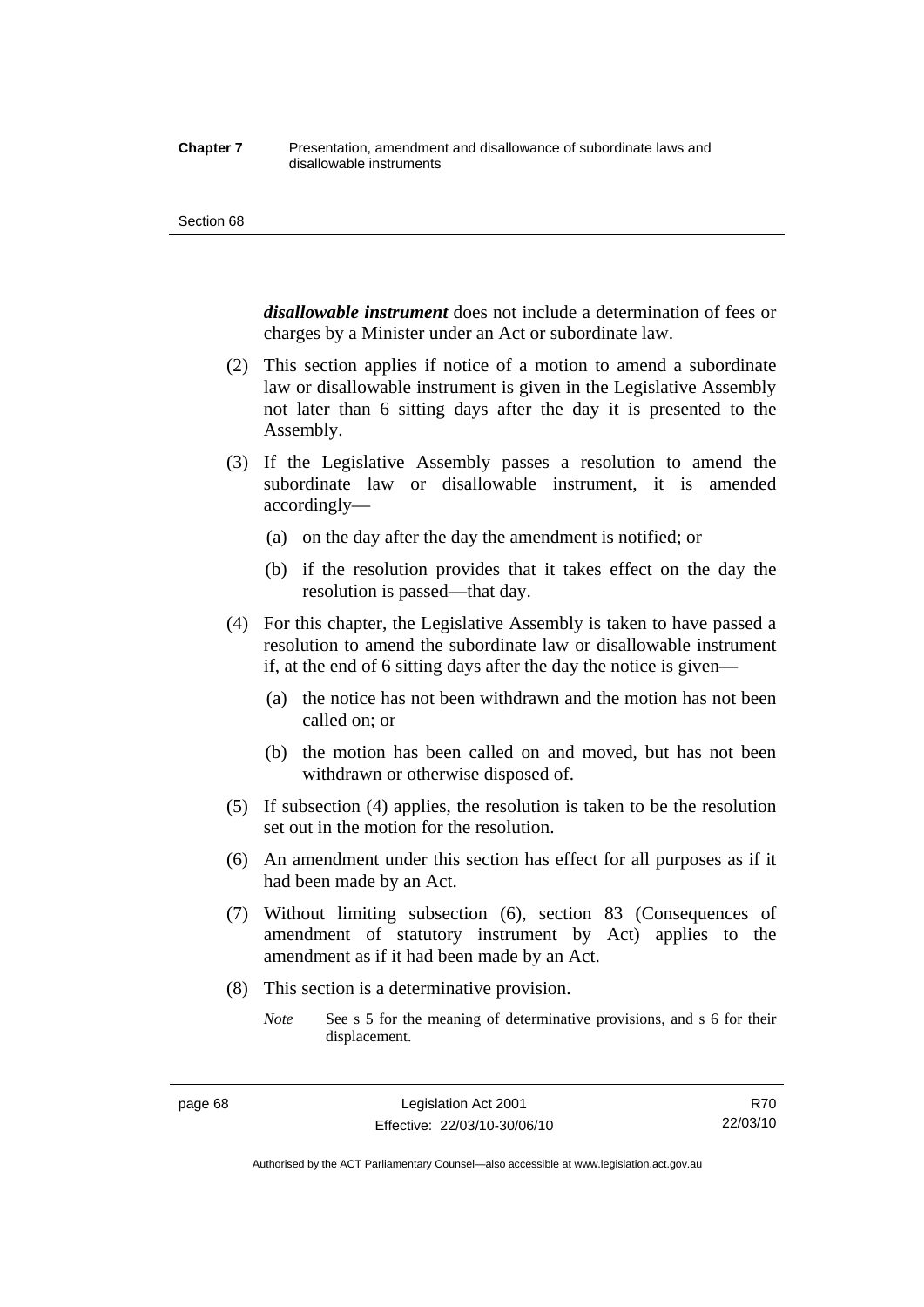## **69 Notification of amendments made by resolution of Assembly**

- (1) If a subordinate law or disallowable instrument (the *amended law*) is amended under section 68, the Speaker must ask the parliamentary counsel to notify the amendment.
- (2) If the Speaker asks the parliamentary counsel to notify the amendment, the parliamentary counsel must—
	- (a) notify the amendment in the register; or
	- (b) if it is not practicable to notify the amendment in the register notify the amendment in the gazette.
- (3) If the Speaker asks the parliamentary counsel to notify the amendment on a particular day, the parliamentary counsel must notify the amendment on that day unless it is impracticable to do so.
- (4) The amendment is notified in the register by entering in the register—
	- (a) a statement that the amendment of the amended law has been made under section 68; and
	- (b) the text of the resolution passed, or taken to have been passed, by the Legislative Assembly under section 68; and
	- (c) the day when the resolution was passed or taken to have been passed; and
	- (d) the day when the subordinate law or disallowable instrument is taken to be amended because of the resolution.
- (5) The amendment is notified in the gazette by publishing in the gazette—
	- (a) a statement that the amendment of the amended law has been made under section 68; and
	- (b) the text of the resolution passed, or taken to have been passed, by the Legislative Assembly under section 68; and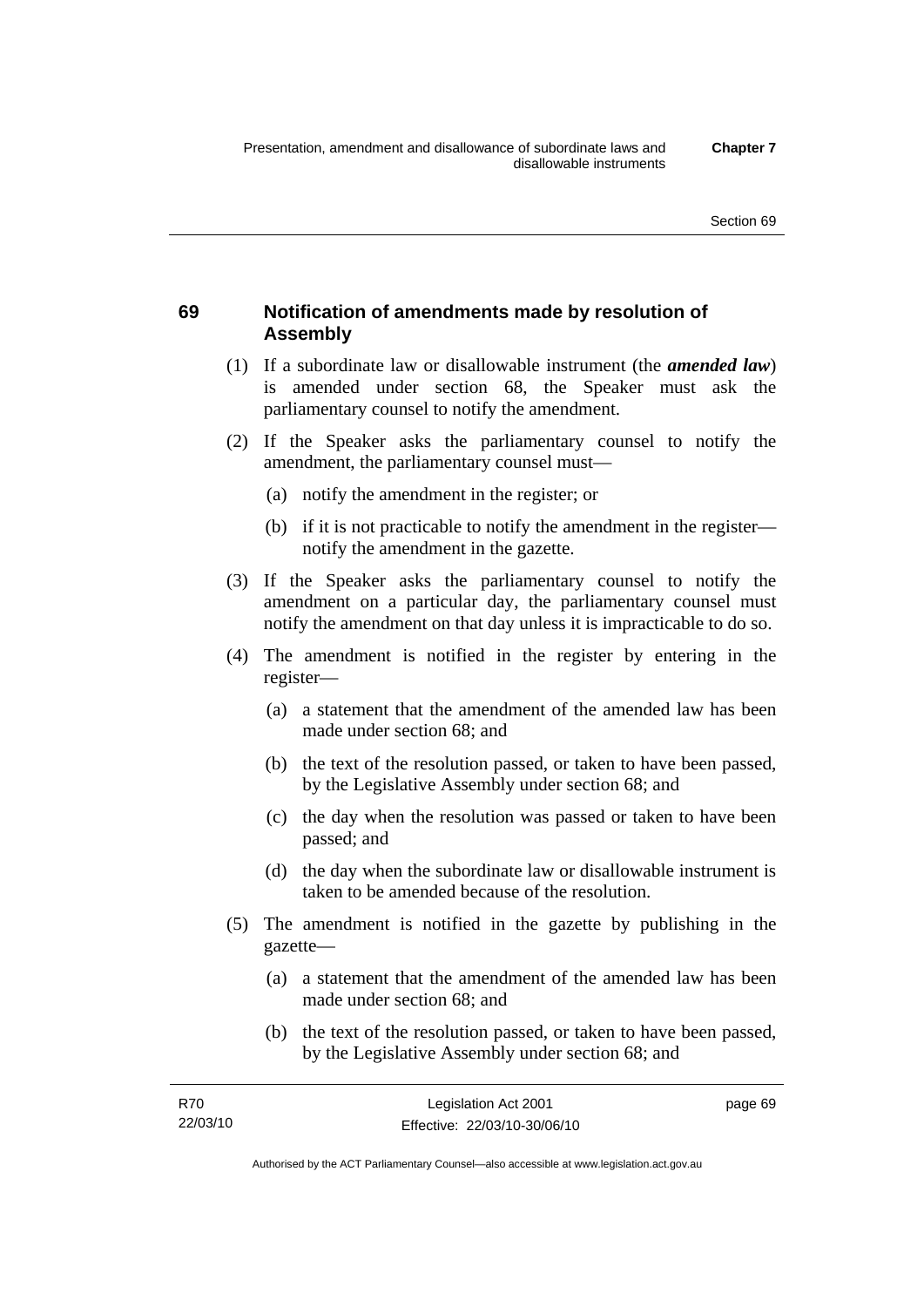#### **Chapter 7** Presentation, amendment and disallowance of subordinate laws and disallowable instruments

#### Section 70

- (c) the day when the resolution was passed or taken to have been passed; and
- (d) the day when the subordinate law or disallowable instrument is taken to be amended because of the resolution.
- (6) If the amendment is notified in the gazette, the parliamentary counsel must enter in the register—
	- (a) a statement that the amendment of the amended law has been made under section 68; and
	- (b) a statement that the amendment was notified in the gazette on a stated date; and
	- (c) the text of the resolution passed, or taken to have been passed, by the Legislative Assembly under section 68; and
	- (d) the day when the resolution was passed or taken to have been passed; and
	- (e) the day when the subordinate law or disallowable instrument is taken to be amended because of the resolution.
- (7) This section is a determinative provision.
	- *Note* See s 5 for the meaning of determinative provisions, and s 6 for their displacement.

## **70 Making of amendment restoring effect of law within 6 months after amendment**

- (1) This section applies if a subordinate law or disallowable instrument (the *amended law*) is amended under section 68 (Amendment by resolution of Assembly).
- (2) A subordinate law or disallowable instrument the same in substance as the amended law before the amendment (the *earlier law*) must not be made within 6 months beginning on the day the amendment is made unless the Legislative Assembly has—
	- (a) rescinded the resolution that made the amendment; or

Authorised by the ACT Parliamentary Counsel—also accessible at www.legislation.act.gov.au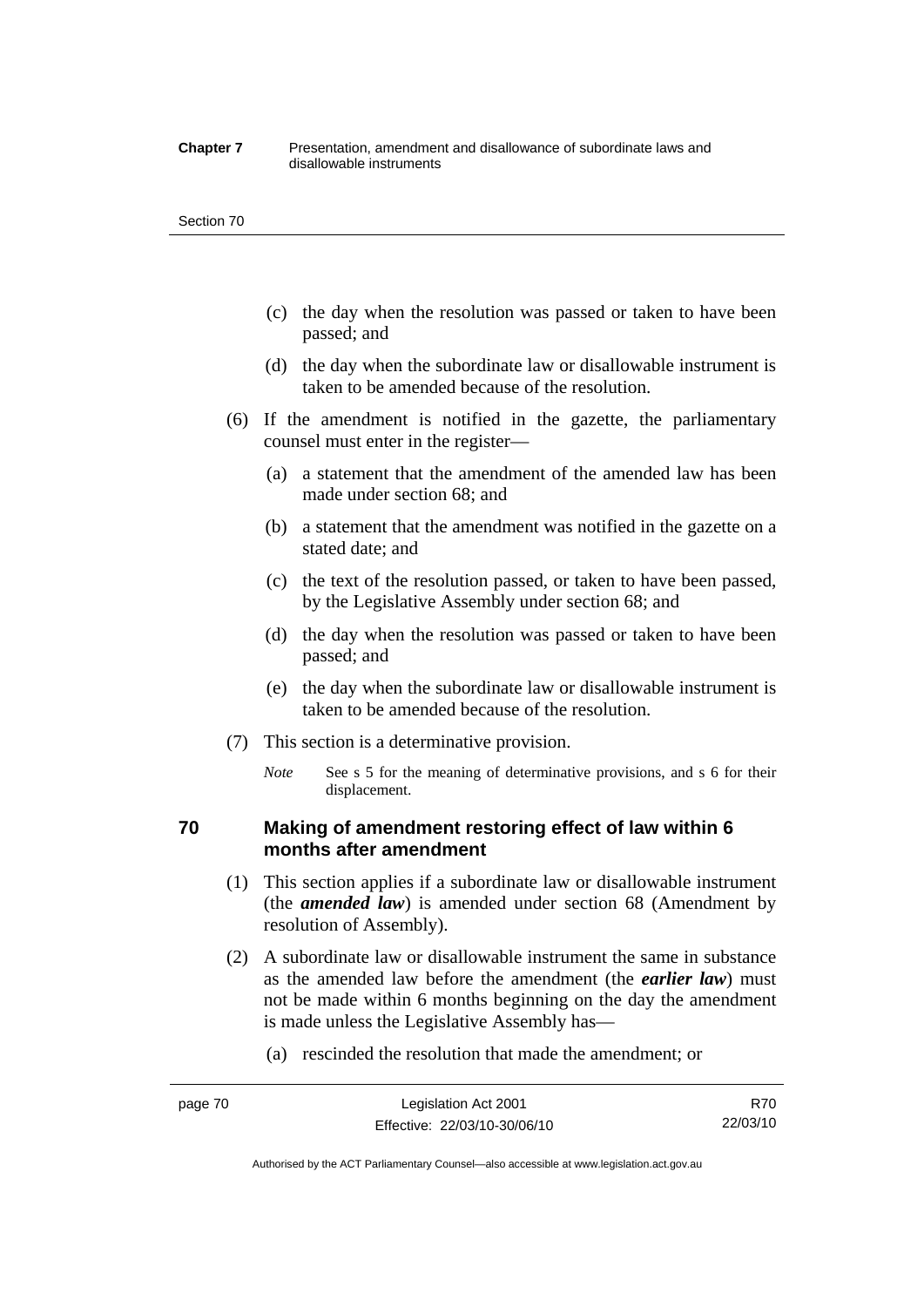- (b) by resolution approved the making of—
	- (i) a subordinate law or disallowable instrument in those terms; or
	- (ii) a subordinate law or disallowable instrument the same in substance as the earlier law.
- (3) A subordinate law or disallowable instrument made in contravention of this section is void.
- (4) This section is a determinative provision.
	- *Note* See s 5 for the meaning of determinative provisions, and s 6 for their displacement.

## **71 Effect of dissolution or expiry of Assembly on notice of motion**

- (1) This section applies if—
	- (a) notice of motion to disallow or amend a subordinate law or disallowable instrument is given in the Legislative Assembly not later than 6 sitting days after the day the instrument is presented to the Assembly; and
	- (b) not later than 6 sitting days after the day the notice is given, the Assembly is dissolved or expires; and
	- (c) at the time of the dissolution or expiry—
		- (i) the notice has not been withdrawn and the motion has not been called on; or
		- (ii) the motion has been called on and moved, but has not been withdrawn or otherwise disposed of.
- (2) For this chapter, the subordinate law or disallowable instrument is taken to have been presented to the Legislative Assembly on the first sitting day of the Assembly after the next general election of members of the Assembly.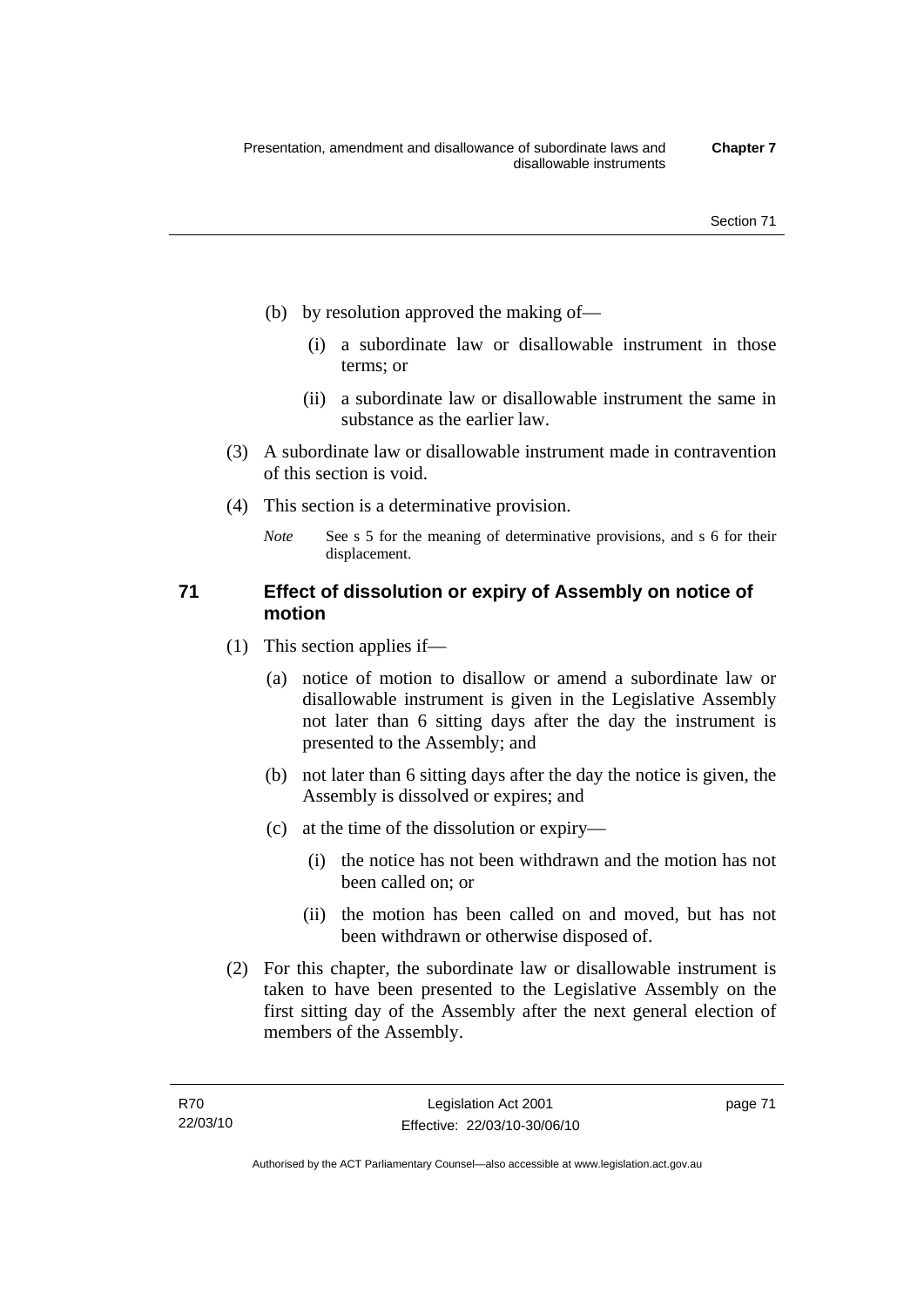#### **Chapter 7** Presentation, amendment and disallowance of subordinate laws and disallowable instruments

## Section 71

- (3) This section is a determinative provision.
	- *Note* See s 5 for the meaning of determinative provisions, and s 6 for their displacement.

page 72 Legislation Act 2001 Effective: 22/03/10-30/06/10

Authorised by the ACT Parliamentary Counsel—also accessible at www.legislation.act.gov.au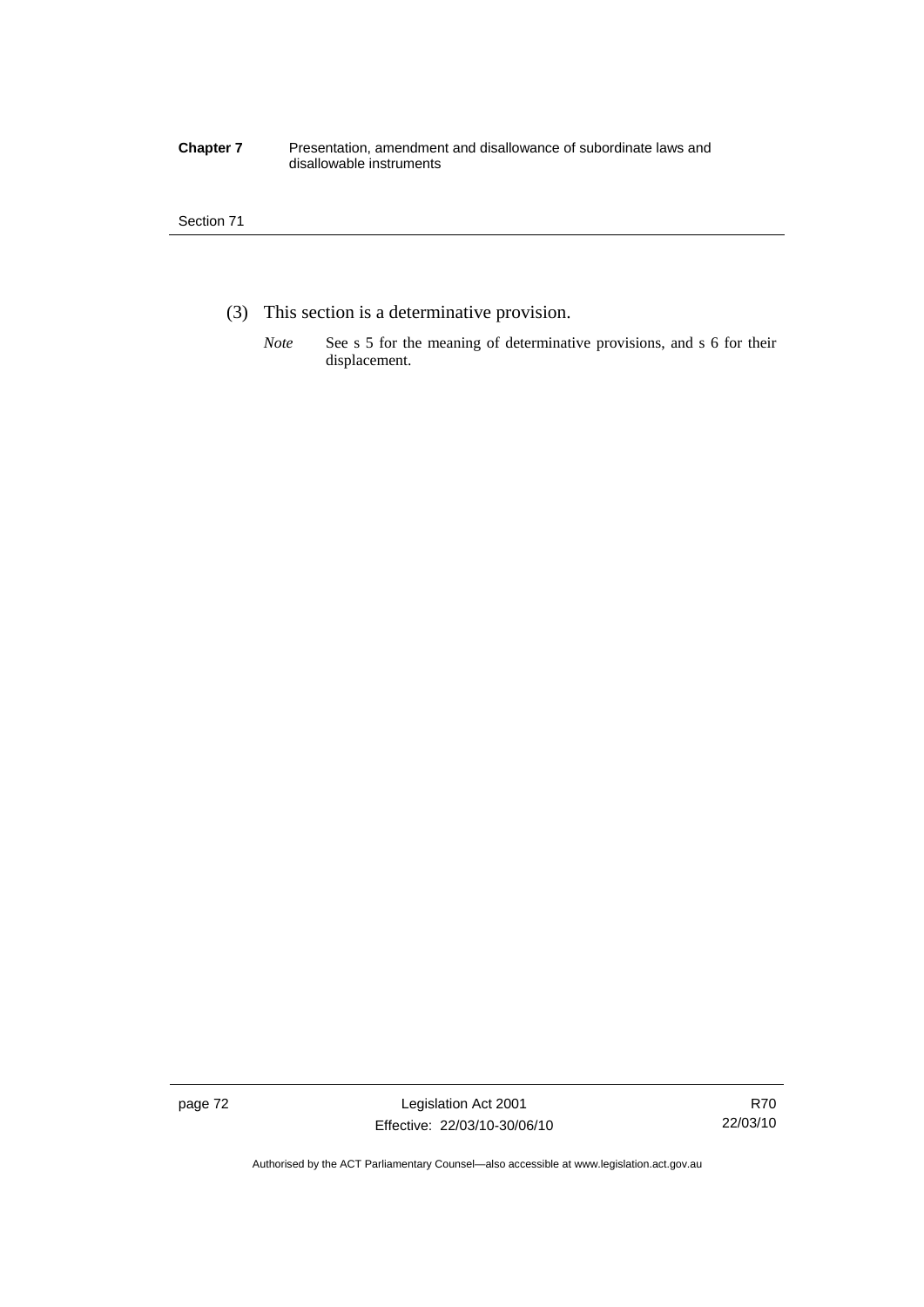# **Chapter 8 Commencement and exercise of powers before commencement**

## **72 Meaning of** *law* **in ch 8**

In this chapter:

*law* means an Act or statutory instrument.

*Note* A reference to an Act or statutory instrument includes a reference to a provision of the Act or instrument (see s 7 and s 13).

## **73 General rules about commencement**

- (1) An Act commences—
	- (a) on the day after its notification day; or
	- (b) if the Act or another Act provides for a different date or time of commencement—on that date or at that time.
- (2) A legislative instrument commences—
	- (a) on the day after its notification day; or
	- (b) if an Act or the instrument provides for a later date or time of commencement—on that date or at that time; or
	- (c) if an Act provides for an earlier date or time of commencement—on that date or at that time; or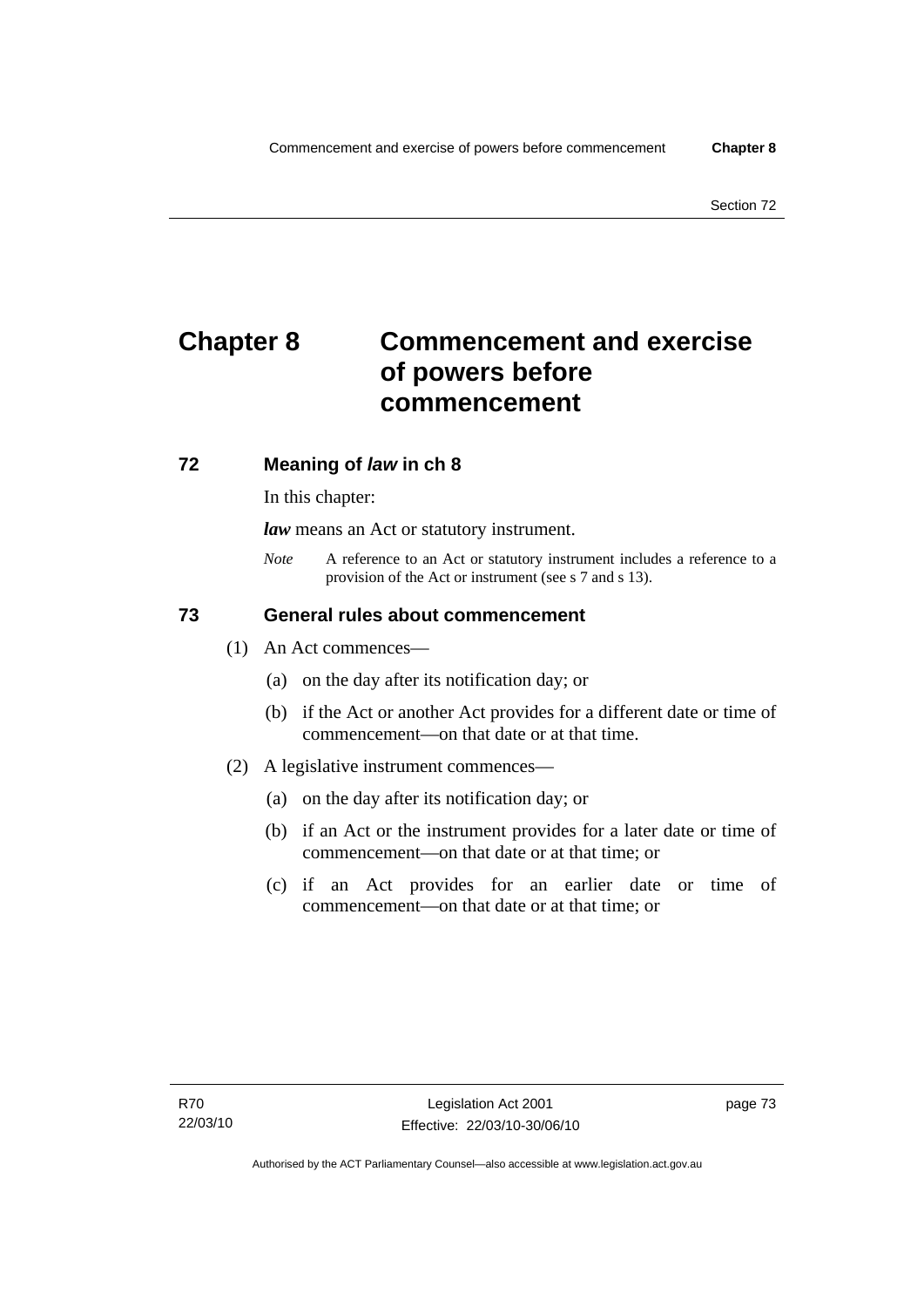(d) if the instrument, under authority given by an Act, provides for an earlier date or time—on that date or at that time.

#### **Examples for par (b)**

- 1 A subordinate law may provide that it commences on a stated future date or at a stated time on a stated future date.
- 2 A disallowable instrument may provide that it commences on the commencement of a stated law or a stated provision of a stated law.
- 3 A notifiable instrument may provide that it commences on the expiry of a stated statutory instrument.
- 4 A notifiable instrument may provide that it commences on the date fixed by a Commonwealth Minister, by notice in the Commonwealth gazette, under a stated Commonwealth Act.
- *Note* An example is part of the Act, is not exhaustive and may extend, but does not limit, the meaning of the provision in which it appears (see s 126 and s 132).
- (3) Without limiting subsection (2), if a legislative instrument is notified on a day after the day or time provided by the instrument for its commencement, and subsection (2) (c) or (d) does not apply to the instrument—
	- (a) the instrument is valid; but
	- (b) the instrument commences on the day after its notification day.
- (4) A statutory instrument that is not a legislative instrument commences—
	- (a) on the day after the day it is made or, if it is required under an Act or statutory instrument to be approved (however described) by the Executive, a Minister or any other entity, the day after the day it is approved; or
	- (b) if an Act or the instrument provides for a later date or time of commencement—on that date or at that time; or
	- (c) if an Act provides for an earlier date or time of commencement—on that date or at that time; or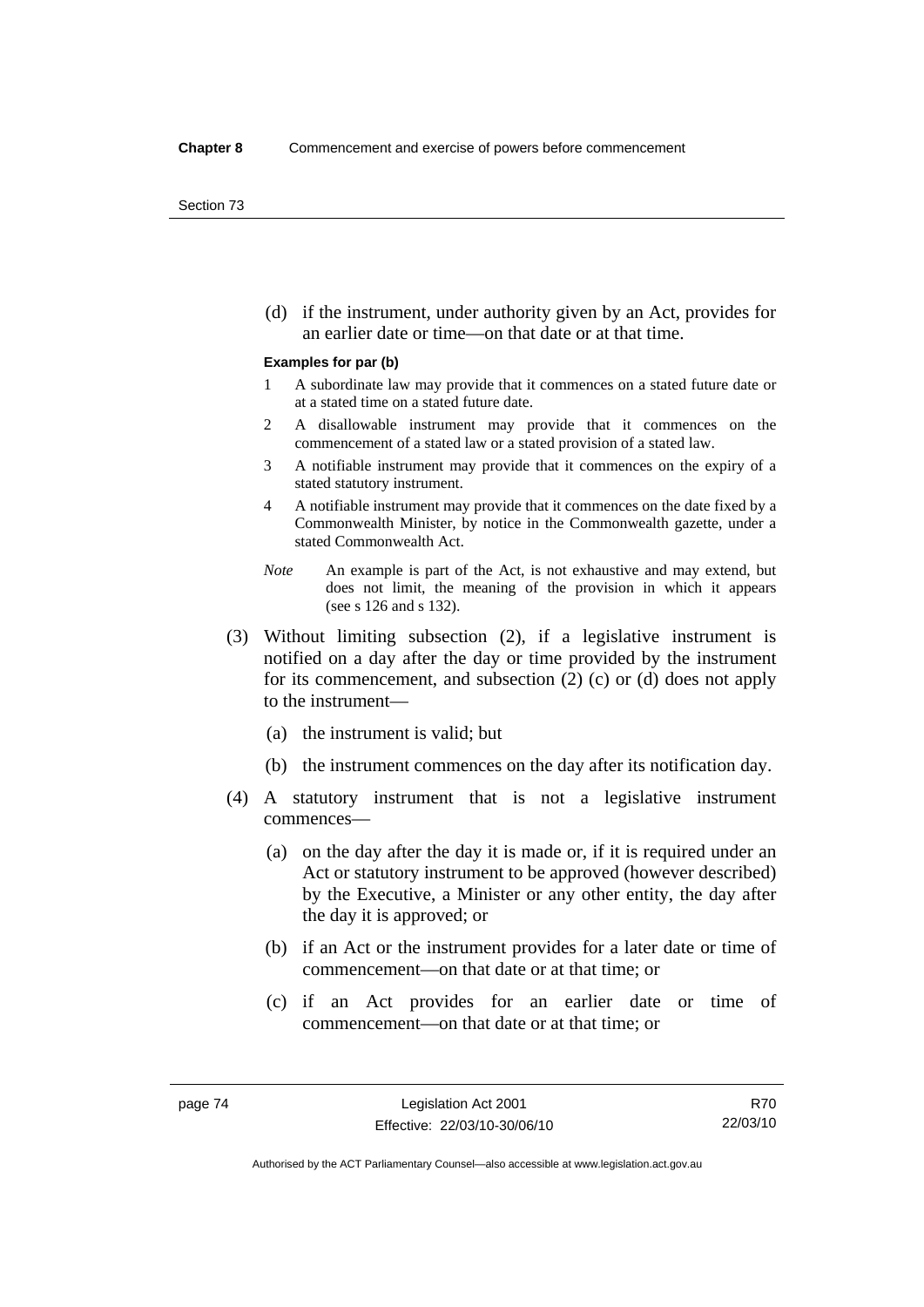- (d) if the instrument, under authority given by an Act, provides for an earlier date or time—on that date or at that time.
- (5) This section is subject to the following sections:
	- (a) section 75 (Commencement of naming and commencement provisions);
	- (b) section 76 (Non-prejudicial provision may commence retrospectively);
	- (c) section 79 (Automatic commencement of postponed law);
	- (d) section 79A (Commencement of amendment of uncommenced law);
	- (e) section 81 (Exercise of powers between notification and commencement).
- (6) This section is a determinative provision.
	- *Note* See s 5 for the meaning of determinative provisions, and s 6 for their displacement.

## **74 Time of commencement**

- (1) If an Act commences on a day, it commences at the beginning of the day unless a different time of commencement is provided by the Act, another Act, or a commencement notice providing for the commencement of the Act.
- (2) If a statutory instrument commences on a day, it commences at the beginning of the day unless a different time of commencement is provided by the instrument, an Act, or a commencement notice providing for the commencement of the instrument.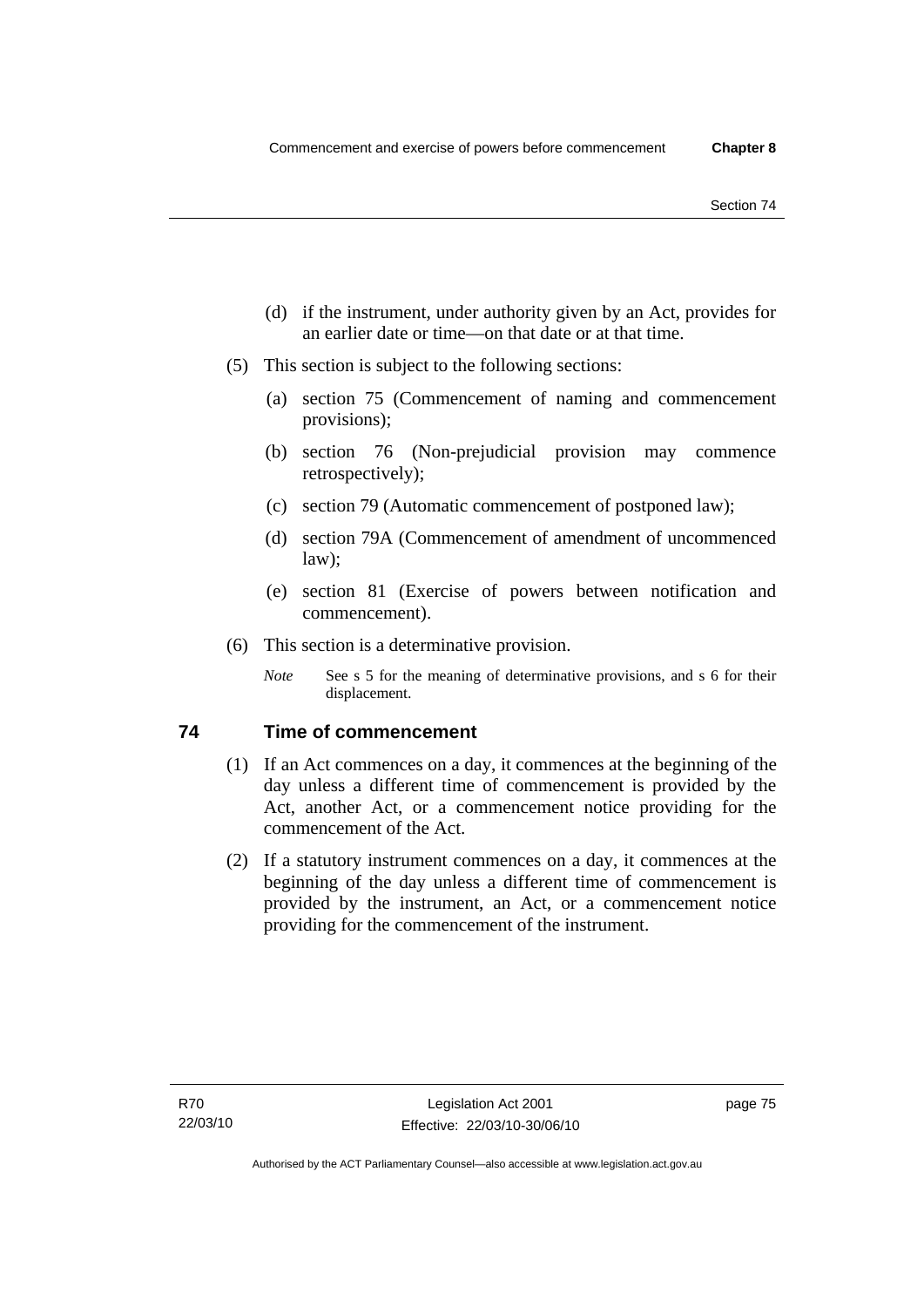## **75 Commencement of naming and commencement provisions**

 (1) The provisions of a law providing for its name and commencement automatically commence on its notification day.

#### **Example**

The *XYZ Act 2002* was notified on 1 October 2002. It contains the following provision:

#### **2 Commencement**

This Act commences on 1 December 2002.

The provisions of the *XYZ Act 2002* providing for its name and commencement commence on 1 October 2002.

- *Note* An example is part of the Act, is not exhaustive and may extend, but does not limit, the meaning of the provision in which it appears (see s 126 and s 132).
- (2) However, if a provision of the law commences before the law's notification day, the naming and commencement provisions are taken to have automatically commenced—
	- (a) on that commencement; or
	- (b) if 2 or more provisions of the law commence at different times before the notification day—on the earlier or earliest of the commencements.

#### **Example**

## **2 Commencement**

(1) This Act, other than section 9 and section 10, commences on a day fixed by the Minister by written notice.

- (2) Section 9 is taken to have commenced on 1 July 2001.
- (3) Section 10 is taken to have commenced on 1 August 2001.

The provisions of the *XYZ Act 2001* providing for its name and commencement are taken to have commenced on 1 July 2001.

 (3) In the application of this section to a statutory instrument that is not a legislative instrument, a reference to the instrument's *notification*  day is a reference to the day after the day it is made or, if it is

Authorised by the ACT Parliamentary Counsel—also accessible at www.legislation.act.gov.au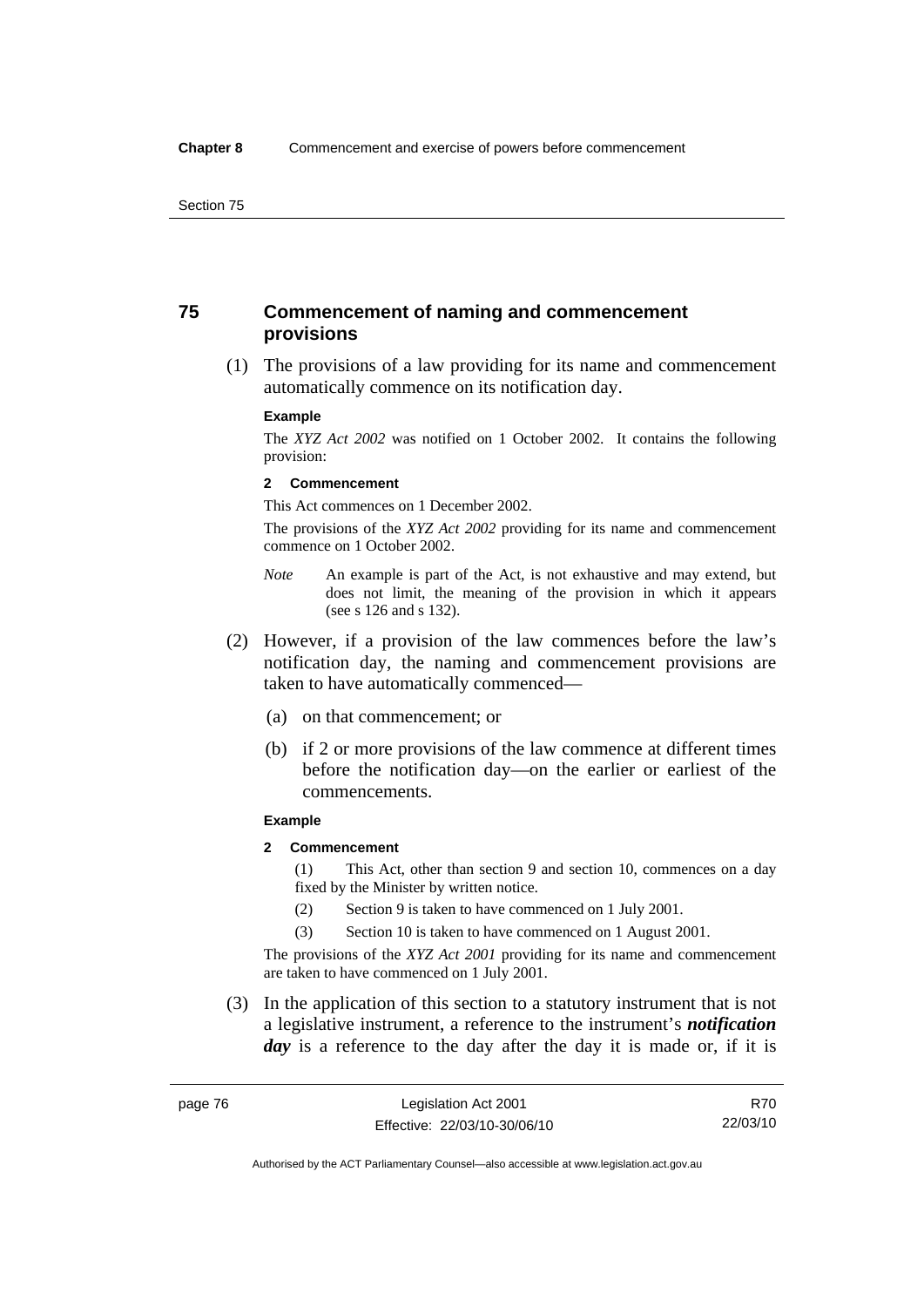required under an Act or statutory instrument to be approved (however described) by the Executive, a Minister or any other entity, the day after the day it is approved.

- (4) This section is a determinative provision.
	- *Note* See s 5 for the meaning of determinative provisions, and s 6 for their displacement.

## **75AA Commencement of provisions identifying amended laws**

- (1) This section applies if a law amends another law and includes a provision (a *legislation amended provision*) identifying the amended law.
- (2) The legislation amended provision automatically commences (or is taken to have automatically commenced)—
	- (a) on the commencement of the amendments; or
	- (b) if the amendments commence at different times—on the commencement of the earlier or earliest of the amendments.
- (3) This section is a determinative provision.
	- *Note* See s 5 for the meaning of determinative provision, and s 6 for their displacement.

## **75A Meaning of commences** *retrospectively*

- (1) An Act or legislative instrument commences *retrospectively* if it commences on a day or at a time earlier than the day after its notification day.
	- *Note* A reference to an Act or legislative instrument includes a reference to a provision of an Act or legislative instrument (see s 7 (3) and s 12 (2)).
- (2) A statutory instrument that is not a legislative instrument commences *retrospectively* if it commences on a day or at a time earlier than the day after the day it is made or, if it is required under an Act or statutory instrument to be approved (however described)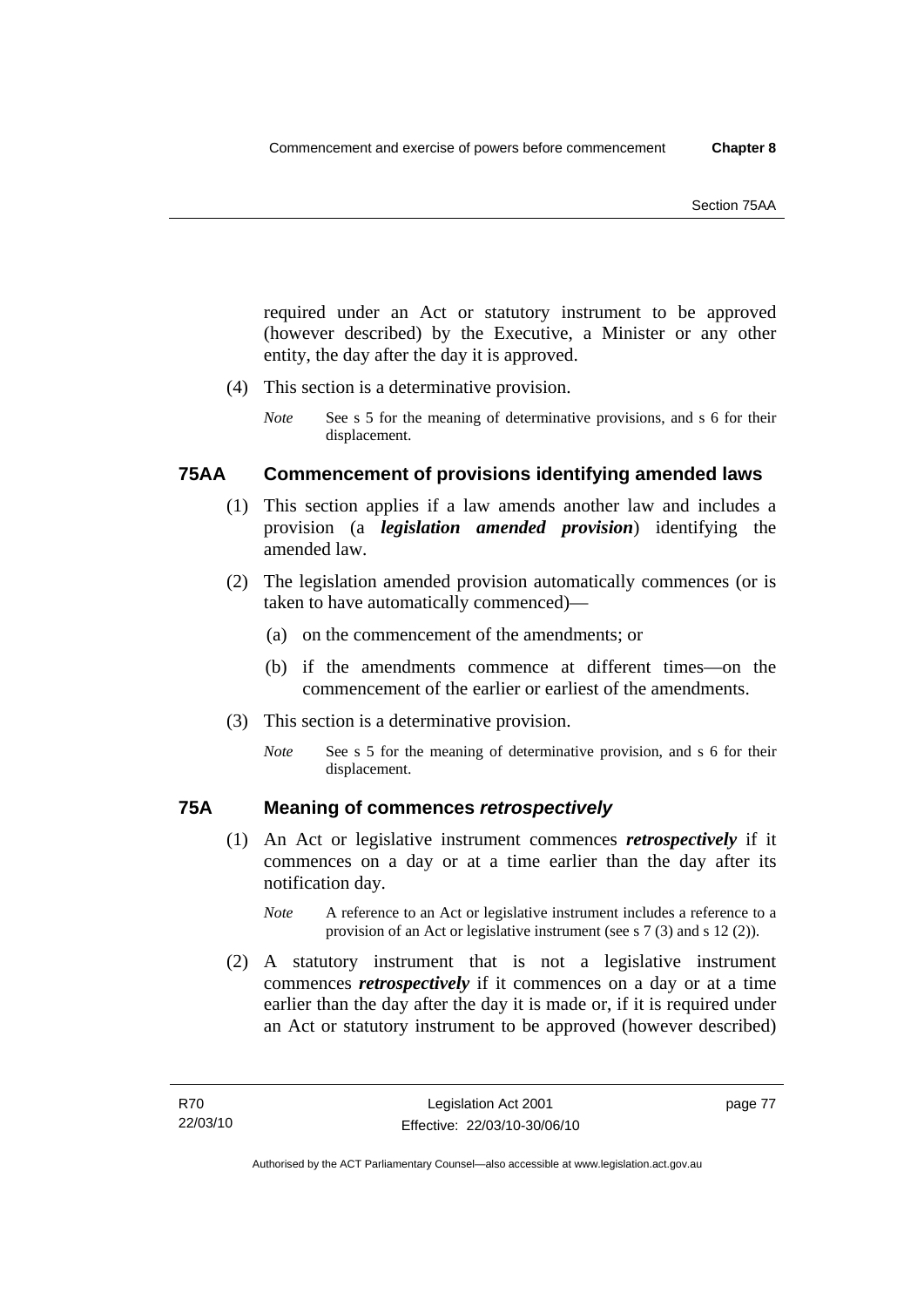by the Executive, a Minister or any other entity, the day after the day it is approved.

#### **75B Retrospective commencement requires clear indication**

 (1) A law must not be taken to provide for the law (or another law) to commence retrospectively unless the law clearly indicates that it is to commence retrospectively.

#### **Example**

The *XYZ Act 2003* was notified on 1 July 2003. It contains the following provision:

#### **2 Commencement**

This Act is taken to have commenced on 17 October 2001.

Section 2 clearly indicates that the Act is to commence retrospectively.

- *Note* An example is part of the Act, is not exhaustive and may extend, but does not limit, the meaning of the provision in which it appears (see s 126 and s 132).
- (2) This section is a determinative provision.
	- *Note* See s 5 for the meaning of determinative provisions, and s 6 for their displacement.

## **76 Non–prejudicial provision may commence retrospectively**

- (1) A statutory instrument may provide that a non-prejudicial provision of the instrument commences retrospectively.
- (2) Unless this subsection is displaced by, or under authority given by, an Act, a statutory instrument cannot provide that a prejudicial provision of the instrument commences retrospectively.

#### **Example**

The *Locust Damage Compensation Determination 2003* (a hypothetical disallowable instrument) sets out (among other things) the people who are eligible for compensation under a compensation fund. Previously, there was no restriction on who was eligible. The determination provides that it is taken to have commenced on 1 July 2003, but it is not notified until 15 August 2003. There is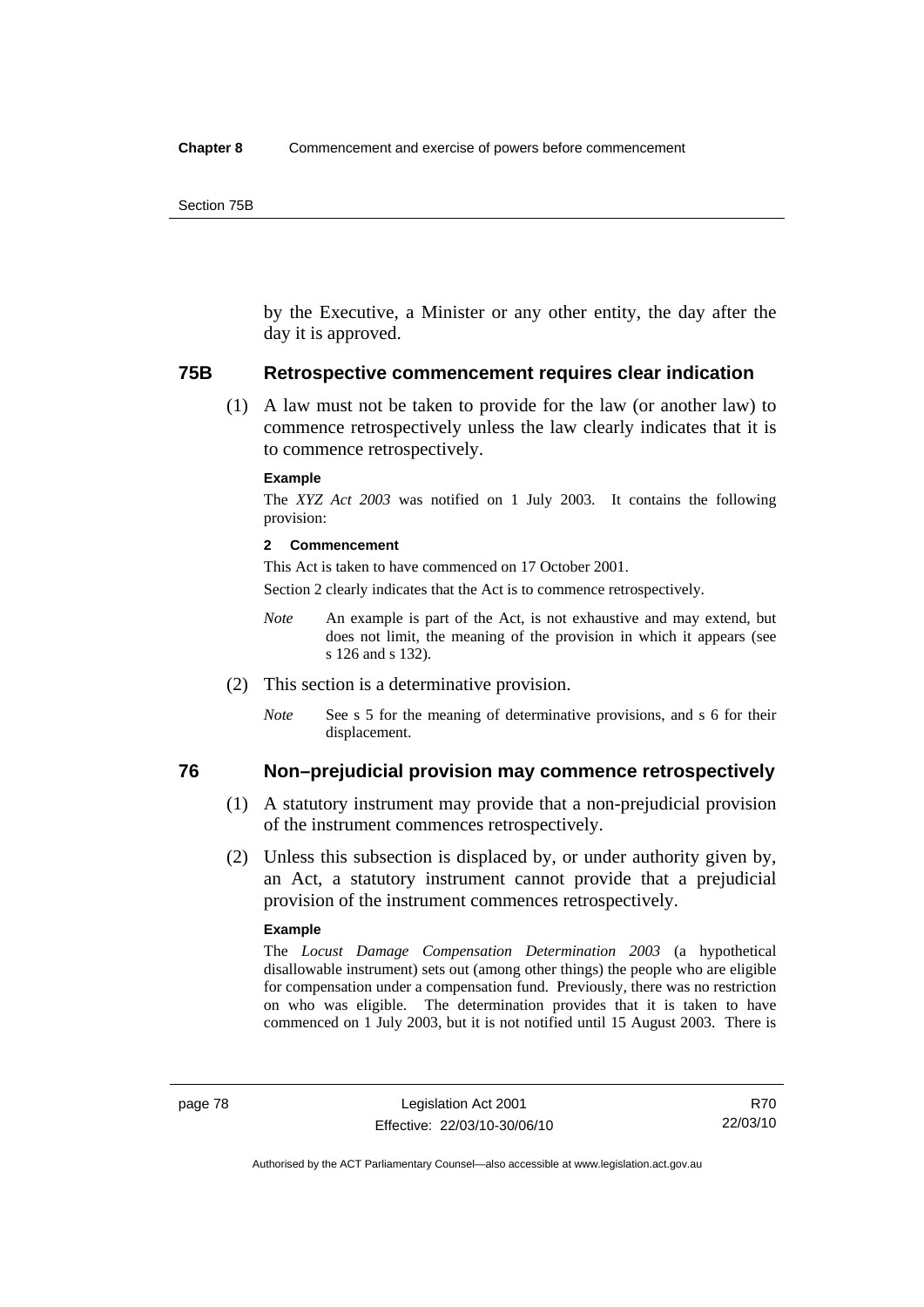nothing in the Act under which the determination is made (or any other Act) that authorises the retrospective commencement.

The provision of the determination that limits who can apply for compensation is a prejudicial provision (ie it adversely affects some people's right to receive compensation) and cannot commence retrospectively. Instead, it would commence on the day after the determination's notification day (see s 73 (3)).

(3) This section is a determinative provision.

*Note* See s 5 for the meaning of determinative provisions, and s 6 for their displacement.

(4) In this section:

*non-prejudicial provision* means a provision that is not a prejudicial provision.

*prejudicial provision* means a provision that operates to the disadvantage of a person (other than the Territory or a territory authority or instrumentality) by—

- (a) adversely affecting the person's rights; or
- (b) imposing liabilities on the person.

## **77 Commencement by commencement notice**

- (1) If a law is expressed to commence on a day fixed or otherwise determined by a notice—
	- (a) a single day, or a time on a single day, may be fixed or determined; or
	- (b) different days or times may be fixed or determined for different provisions.

#### **Example**

The *Hypothetical Act 2001* is expressed to commence on a day to be fixed by the Minister by written notice. Unless the Act has commenced automatically in accordance with section 79 (Automatic commencement of postponed law), any of the following arrangements for commencement would be possible:

(a) a notice could fix a single day (eg 5 June 2001) for the entire Act to commence;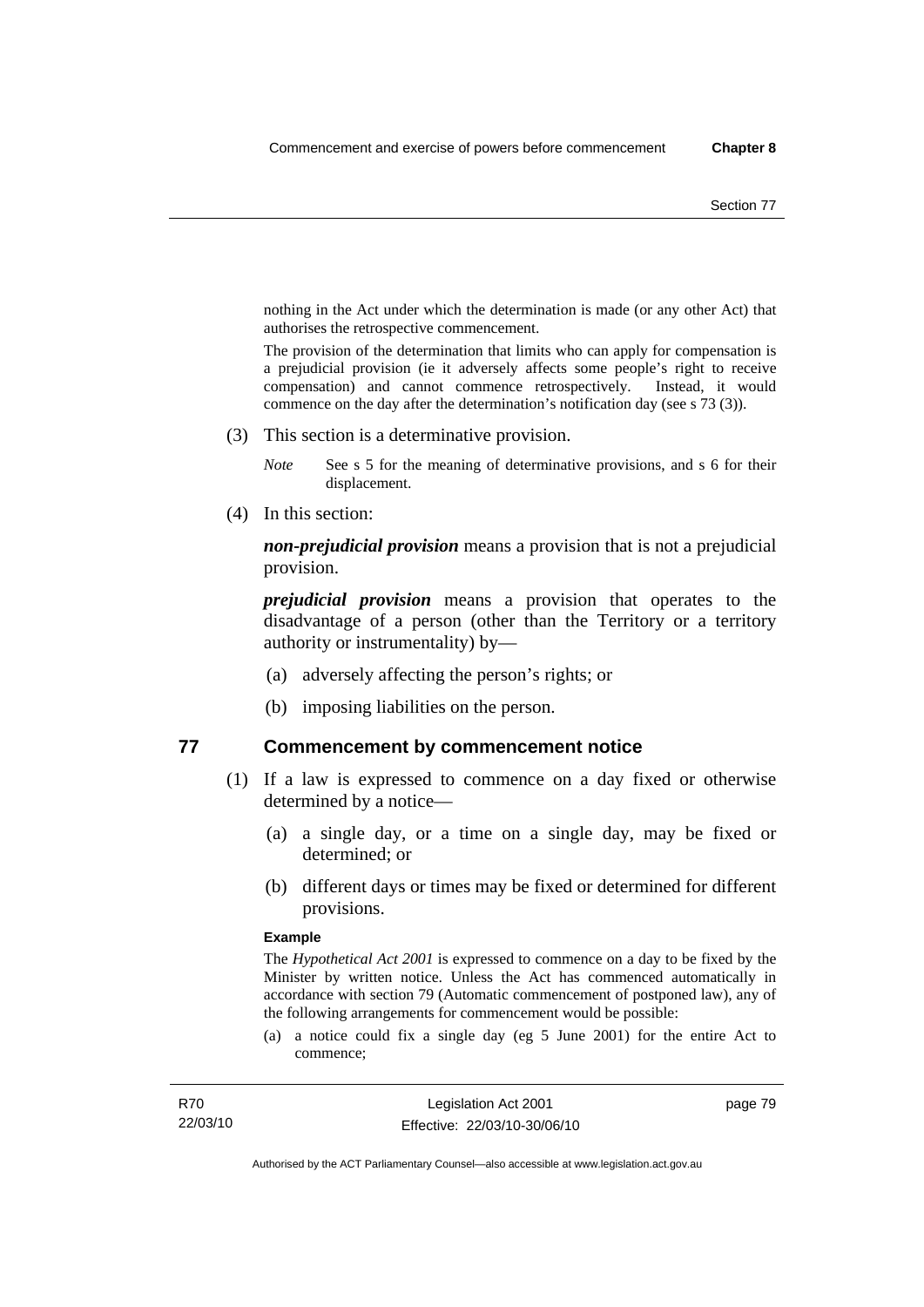- (b) a notice could fix a time on a single day (eg 8 pm on 5 June 2001) for the entire Act to commence;
- (c) a notice could fix different days or times for the different provisions of the Act to commence (eg part 7, part 9 and schedule 4 commence on 5 June 2001, part 11 commences at 5 pm on 30 June 2001, and the remaining provisions of the Act commence on 1 July 2001);
- (d) a notice could fix a single day (eg 5 June 2001) or a time on a single day (eg 8 pm on 5 June 2001) for the provisions of the Act not already commenced to come into operation.
- *Note* An example is part of the Act, is not exhaustive and may extend, but does not limit, the meaning of the provision in which it appears (see s 126 and s 132).
- (2) A commencement notice for a law is valid even if the day or time fixed or otherwise determined by the notice happens before the notice's notification day.
- (3) If the day or time fixed or otherwise determined by a commencement notice for a law happens on or before the notice's notification day, the law commences on the day after the notice's notification day.
- (4) However, subsection (3) does not apply to the commencement notice if—
	- (a) the notice clearly indicates that the law is to commence at an earlier date or time; and
	- (b) the notice provides for the earlier date or time under authority given by an Act.

#### **Example for par (a)**

the commencement notice provides that the law or statutory instrument is 'taken to have commenced' at the earlier date or time

- (5) This section is a determinative provision.
	- *Note* See s 5 for the meaning of determinative provisions, and s 6 for their displacement.

R70 22/03/10

Authorised by the ACT Parliamentary Counsel—also accessible at www.legislation.act.gov.au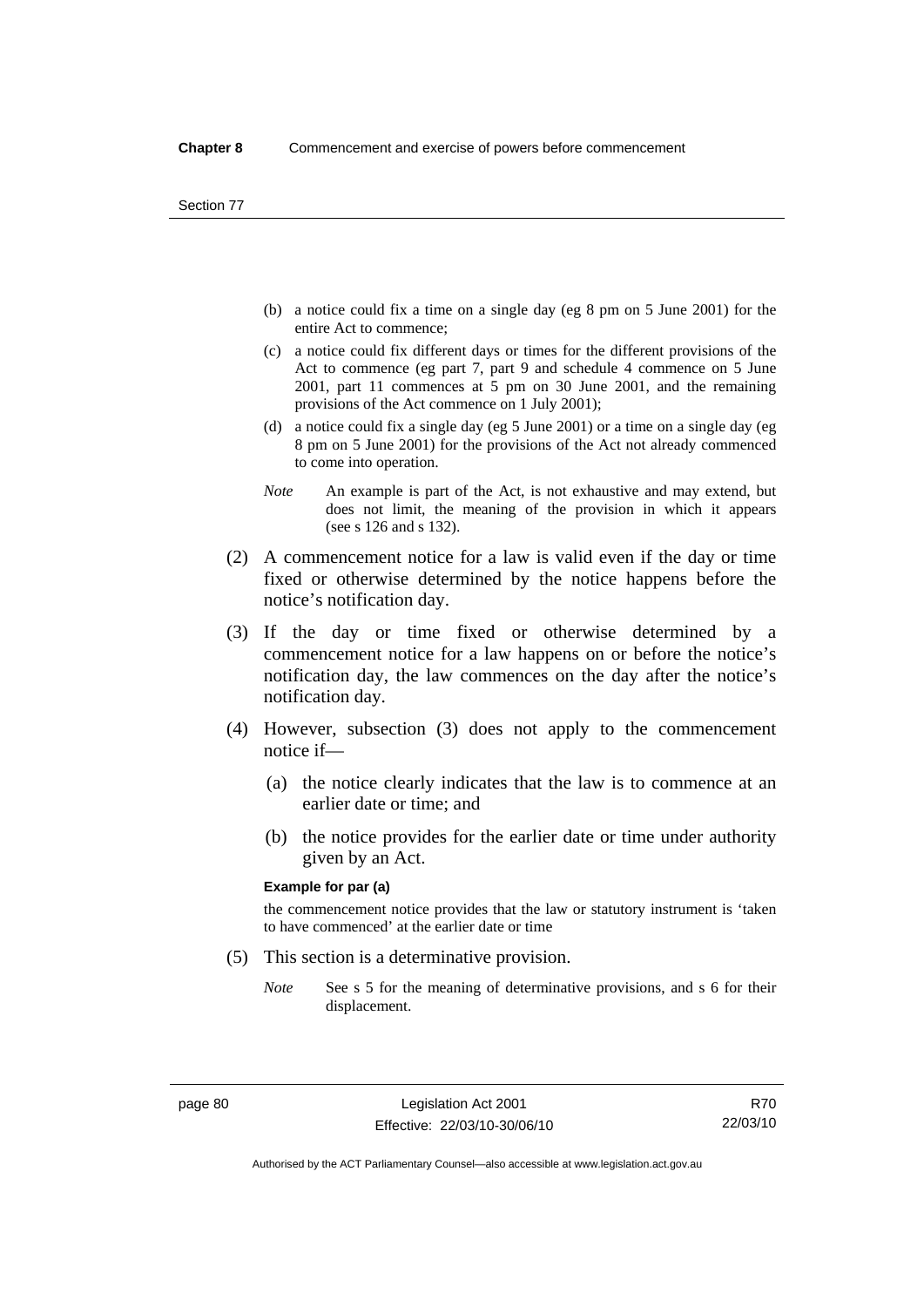## **78 Separate commencement of amendments**

 (1) Amendments made by a provision of a law may be given separate commencements, whether or not the provision is self-contained.

#### **Examples**

- 1 A provision of an amending law inserts 2 sections. The sections may be given separate commencements.
- 2 A provision of an amending law inserts a section that is divided into paragraphs. The paragraphs may be given separate commencements.
- *Note* An example is part of the Act, is not exhaustive and may extend, but does not limit, the meaning of the provision in which it appears (see s 126 and s 132).
- (2) This section is a determinative provision.
	- *Note* See s 5 for the meaning of determinative provisions, and s 6 for their displacement.

**79 Automatic commencement of postponed law** 

 (1) If a postponed law has not commenced within 6 months beginning on its notification day, it automatically commences on the first day after that period.

#### **Example**

The *Hypothetical Act 2001* was notified on 5 July 2001 and was expressed to commence on a day to be fixed by the Minister by written notice. If the Act had not commenced by notice on or before 4 January 2002, it would automatically commence on 5 January 2002.

- *Note* An example is part of the Act, is not exhaustive and may extend, but does not limit, the meaning of the provision in which it appears (see s 126 and s 132).
- (2) This section applies to a law unless it is displaced by, or under authority given by, an Act or, if the postponed law is a subordinate law or disallowable instrument, the postponed law.
- (3) This section is a determinative provision.
	- *Note* See s 5 for the meaning of determinative provisions, and s 6 for their displacement.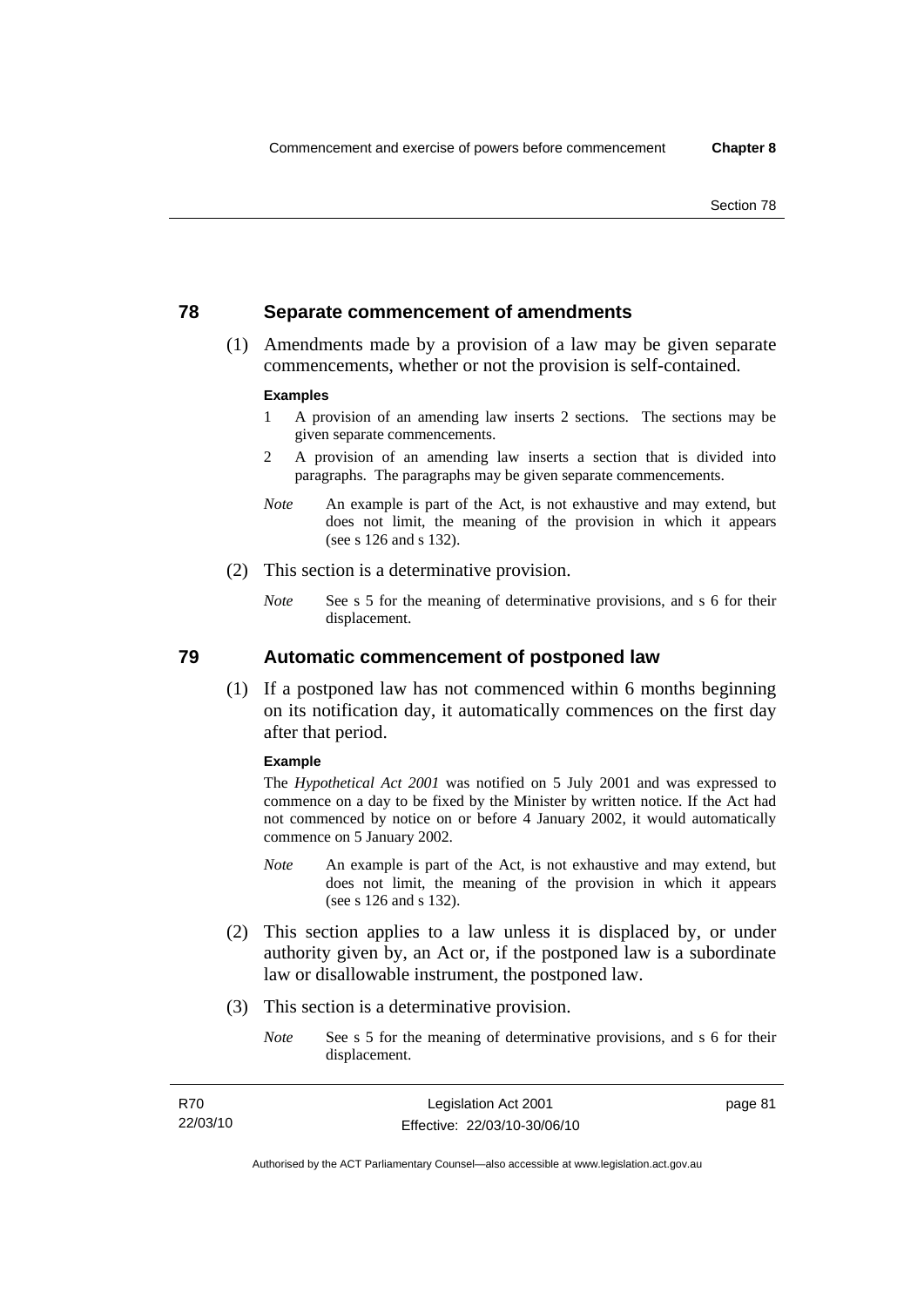(4) In this section:

*enact* includes make.

*law* means an Act, subordinate law, disallowable instrument or notifiable instrument.

*Note* A reference to an Act, subordinate law, disallowable instrument or notifiable instrument includes a reference to a provision of the Act, law or instrument (see s 7, s 8, s 9 and s 10).

*notification day*, for a postponed law, means the notification day of—

- (a) if the postponed law is a law—the law; or
- (b) if the postponed law is a provision of a law—the law that enacts the provision.

*postponed law* means a law that does not commence on its notification day because a law postpones its commencement until a day or time fixed or determined by a commencement notice.

## **79A Commencement of amendment of uncommenced law**

- (1) This section applies if a law (the *amending law*) amends a law that has not commenced (the *uncommenced law*).
- (2) The amendment of the uncommenced law does not of itself commence that law.
- (3) The amendment made by the amending law commences on the commencement of the uncommenced law.
- (4) This section is a determinative provision.
	- *Note* See s 5 for the meaning of determinative provisions, and s 6 for their displacement.

Authorised by the ACT Parliamentary Counsel—also accessible at www.legislation.act.gov.au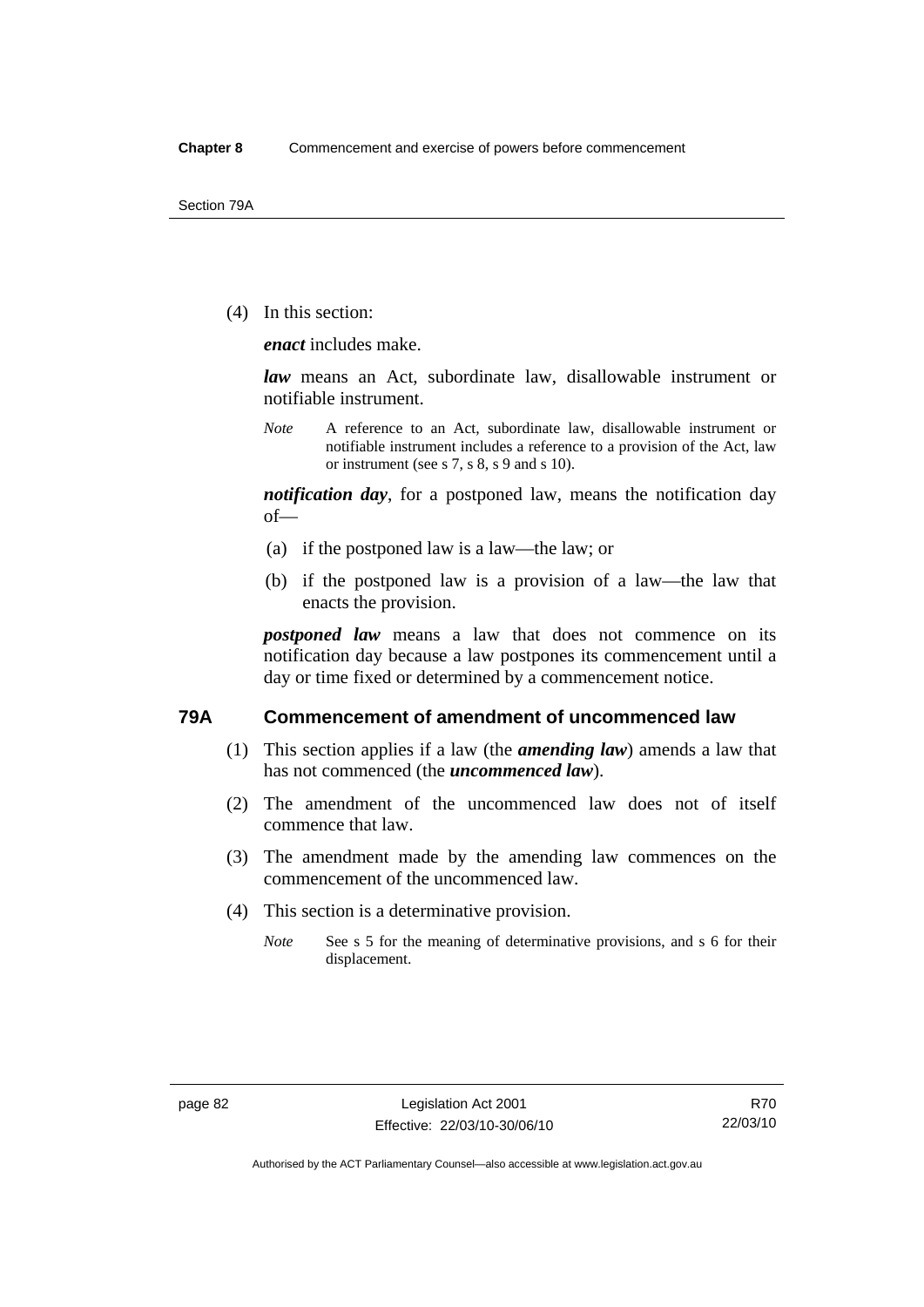## **80 References to** *commencement* **of law**

In a law, a reference to the *commencement* of the law, or another law, (the *law concerned*) is a reference to—

- (a) if the provisions of the law concerned (other than those providing for its name and commencement) commence, or are required to commence, on a single day or at a single time—the commencement of the remaining provisions; or
- (b) if paragraph (a) does not apply and the reference is in a provision of the law concerned—the commencement of the provision; or
- (c) in any other case—the commencement of the relevant provision of the law concerned.

## **81 Exercise of powers between notification and commencement**

- (1) This section applies to a power to make an appointment or statutory instrument, or to do anything else, in the following situations:
	- (a) the power is given by a law (the *authorising law*) that has been notified but has not commenced;
	- (b) the power is given by a law (the *authorising law*) as amended by another law (the *amending law*) and the laws have been notified, but all or any of them have not commenced.

#### **Examples of powers to which section applies**

- 1 power to delegate a function
- 2 power to give or issue an approval, consent, licence, permit or other authority (however described)
- 3 power to make an acting appointment
- 4 power to issue guidelines
- *Note* An example is part of the Act, is not exhaustive and may extend, but does not limit, the meaning of the provision in which it appears (see s 126 and s 132).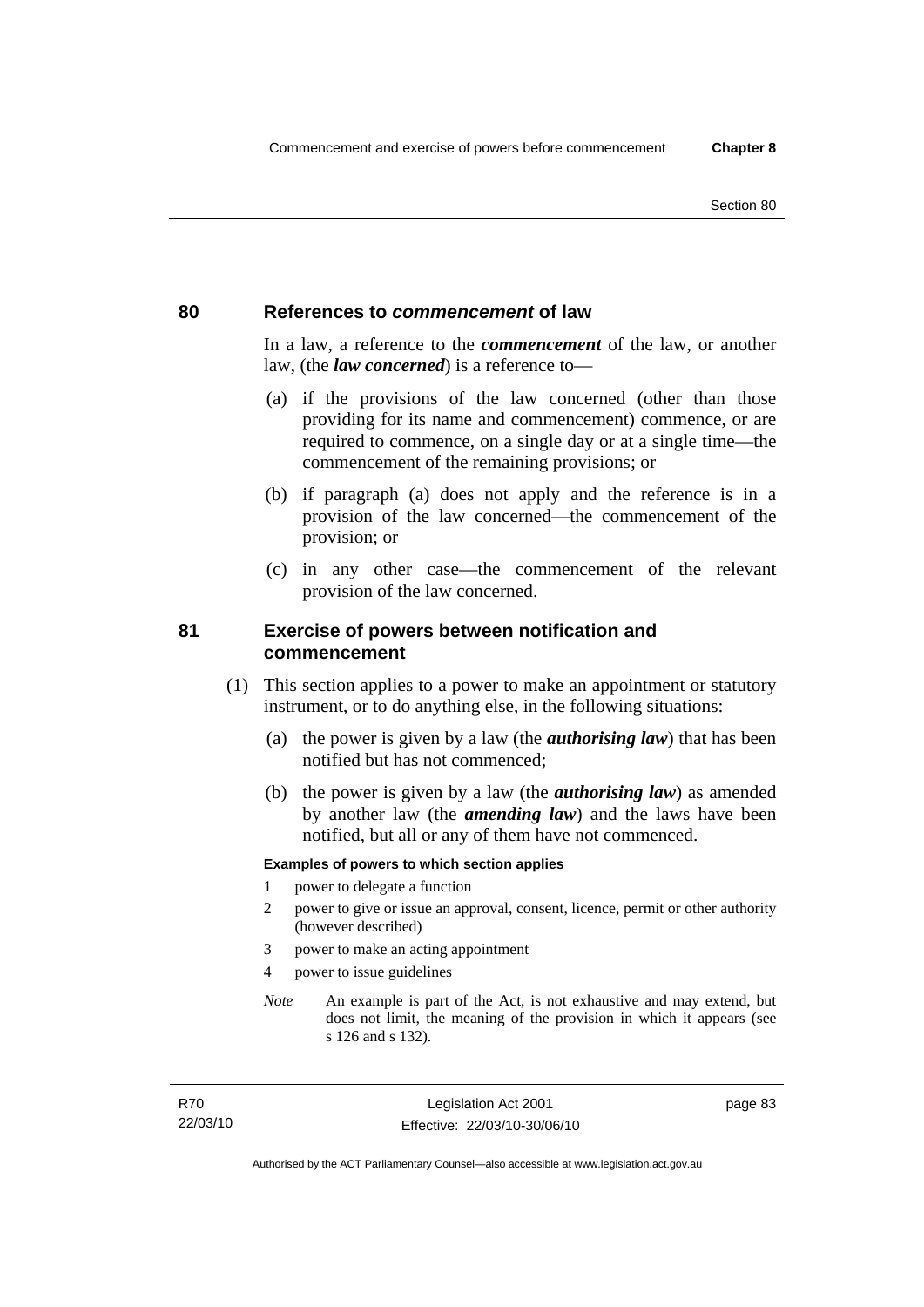- (2) To remove any doubt and without limiting subsection (1), this section applies to any of the following powers if the power is to be exercised in relation to an entity to be established by the authorising law or the authorising law as amended by the amending law:
	- (a) a power to make an appointment to the entity;
	- (b) a power to make a statutory instrument for the purposes of the entity;
	- (c) a power to do anything else in relation to the entity.

#### **Example**

This section applies to powers under an authorising law to be exercised in relation to the conduct of an election for members of a board to be established as a corporation by the authorising law.

- *Note* An example is part of the Act, is not exhaustive and may extend, but does not limit, the meaning of the provision in which it appears (see s 126 and s 132).
- (3) The power may be exercised at any time even though the authorising law, or the authorising law and amending law (or either of them), is not in force at the time.
- (4) For the exercise of the power, the authorising law, or the authorising law and amending law, are taken to be in force at the time of the exercise of the power.
- (5) Also, anything else may be done under the power at any time for the purpose of bringing, or in relation to bringing, the authorising law, or the authorising law as amended by the amending law, into operation.
- (6) If an appointment or statutory instrument made under this section declares that this subsection applies to it, then, unless the appointment or instrument commences on a different date or at a different time under another provision of this chapter, the appointment or instrument commences on—

Authorised by the ACT Parliamentary Counsel—also accessible at www.legislation.act.gov.au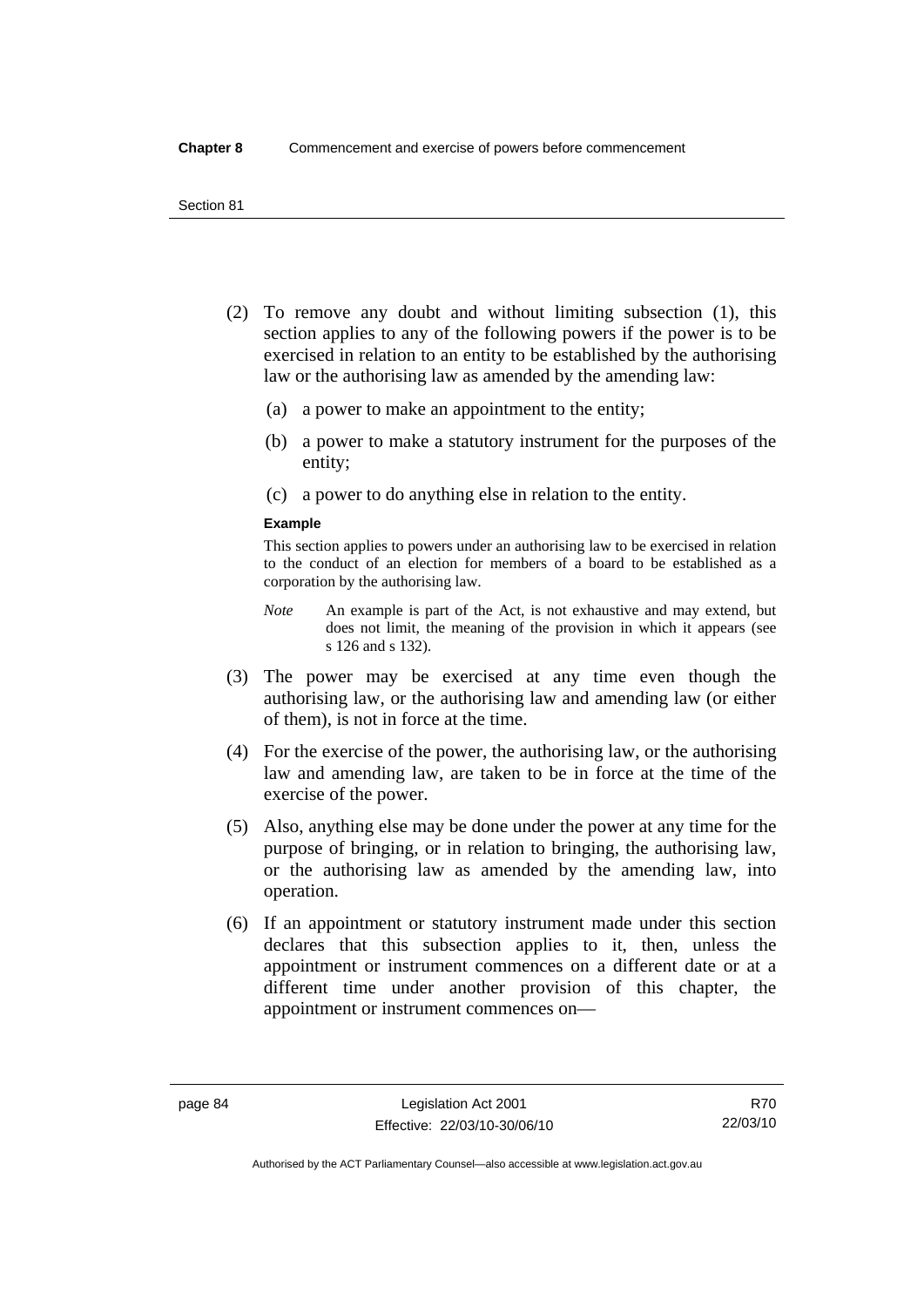- (a) for an appointment or statutory instrument that is a legislative instrument—the day after its notification day; or
- (b) for any other appointment or statutory instrument—the day after the day it is made or, if it is required under an Act or statutory instrument to be approved (however described) by the Executive, a Minister or any other entity, the day after the day it is approved.
- (7) In any other case, an appointment or statutory instrument made under this section commences on the latest of the following:
	- (a) the commencement of the authorising law or, if subsection (1) (b) applies and the amending law commences after the authorising law, the commencement of the amending law;
	- (b) on the day or at the time the appointment or instrument would have commenced if it had not been made under this section.
- (8) In the application of this section to a statutory instrument that is not a legislative instrument, a reference to the instrument being *notified*  is a reference to the instrument being made or, if it is required under an Act or statutory instrument to be approved (however described) by the Executive, a Minister or any other entity, to the instrument being approved.
- (9) This section is a determinative provision.
	- *Note* See s 5 for the meaning of determinative provisions, and s 6 for their displacement.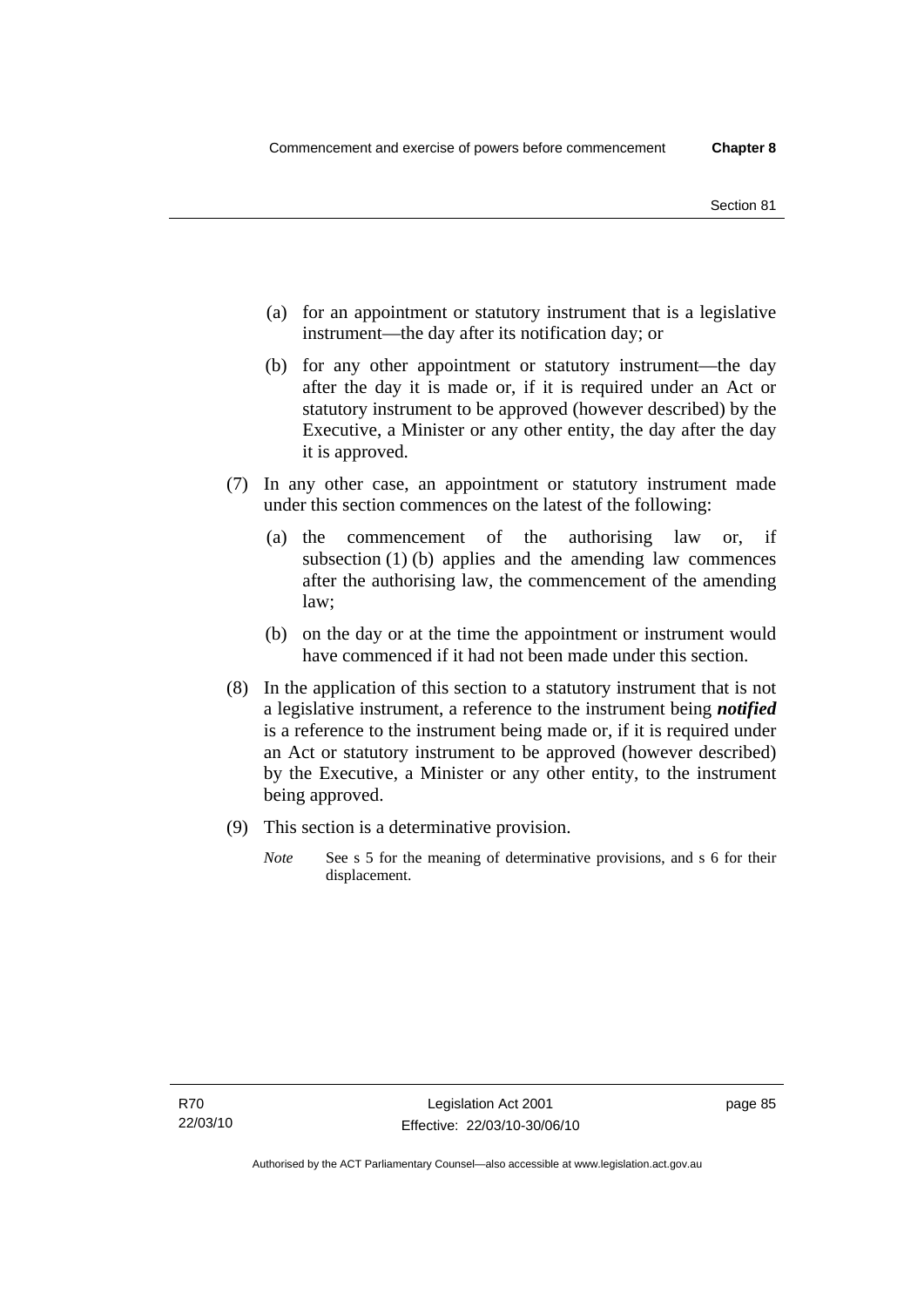Section 82

# **Chapter 9 Repeal and amendment of laws**

# **Part 9.1 General**

## **82 Definitions for ch 9**

In this chapter:

*amend* includes modify.

*law* means an Act or statutory instrument.

*Note* A reference to an Act or statutory instrument includes a reference to a provision of the Act or instrument (see s 7 and s 13).

*repeal* includes lapse and expire.

## **83 Consequences of amendment of statutory instrument by Act**

- (1) If an Act amends a statutory instrument, the instrument may be amended or repealed as if the amendment had been made by another statutory instrument of that kind.
- (2) This section is a determinative provision.
	- *Note* See s 5 for the meaning of determinative provisions, and s 6 for their displacement.

## **84 Saving of operation of repealed and amended laws**

- (1) The repeal or amendment of a law does not—
	- (a) revive anything not in force or existing when the repeal or amendment takes effect; or
	- (b) affect the previous operation of the law or anything done, begun or suffered under the law; or

R70 22/03/10

Authorised by the ACT Parliamentary Counsel—also accessible at www.legislation.act.gov.au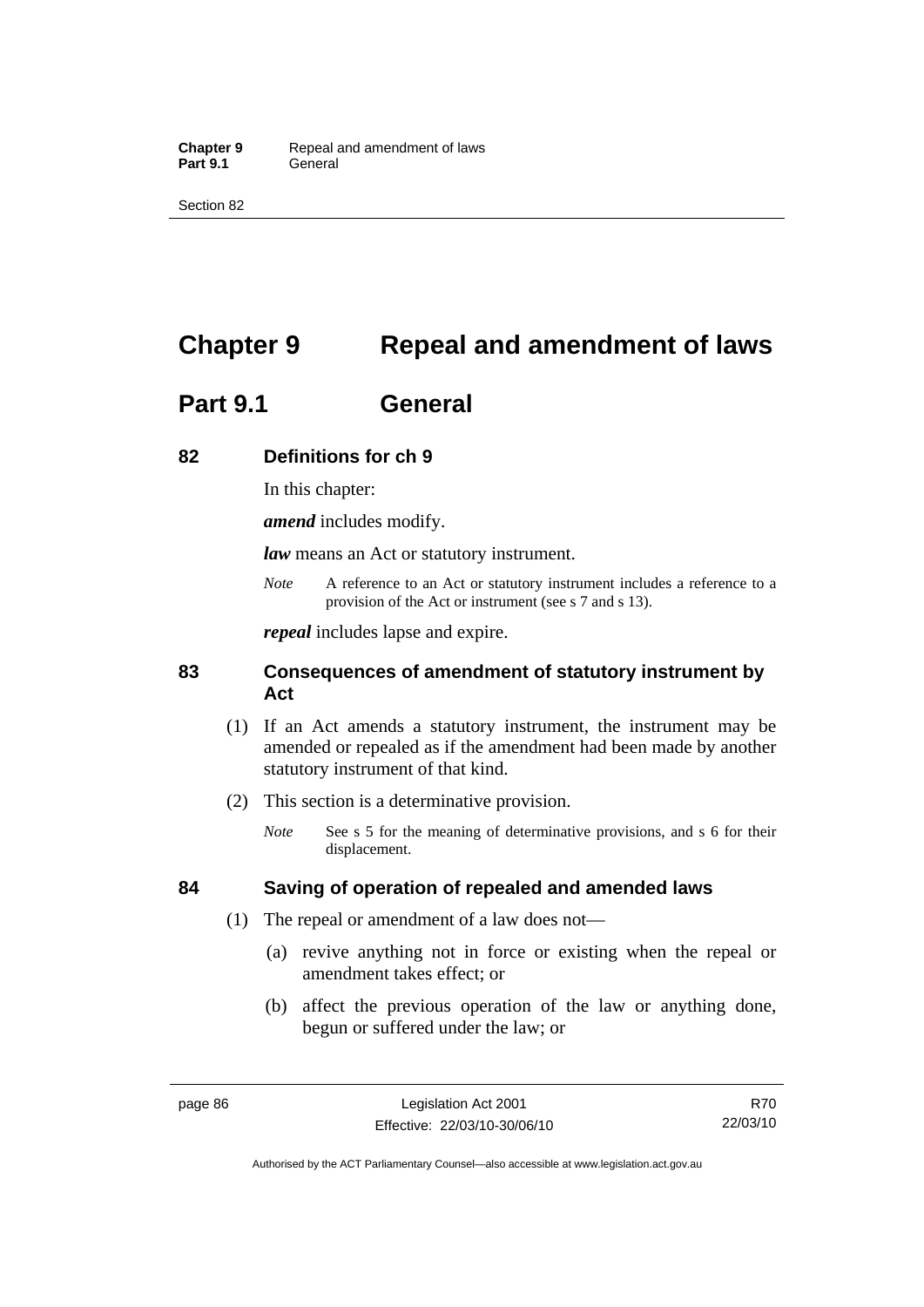- (c) affect an existing right, privilege or liability acquired, accrued or incurred under the law.
- (2) An investigation, proceeding or remedy in relation to an existing right, privilege or liability under the law may be started, exercised, continued or completed, and the right, privilege or liability may be enforced and any penalty imposed, as if the repeal or amendment had not happened.
- (3) Without limiting subsections (1) and (2), the repeal or amendment of a law does not affect—
	- (a) the proof of anything that has happened; or
	- (b) any right, privilege or liability saved by the law.
- (4) This section does not limit any other provision of this chapter and is in addition to any provision of the law by which the repeal or amendment is made.
- (5) This section is a determinative provision.

*Note* See s 5 for the meaning of determinative provisions, and s 6 for their displacement.

(6) In this section:

*liability* includes liability to penalty for an offence against the law.

*penalty* includes punishment and forfeiture.

*privilege* includes immunity.

*right* includes capacity, interest, status and title.

## **84A Creation of offences and changes in penalties**

- (1) If a law makes an act or omission an offence, the act or omission is only an offence if done or not done after the law commences.
- (2) If a law increases the maximum or minimum penalty, or the penalty, for an offence, the increase applies only to an offence committed after the law commences.

| R70      | Legislation Act 2001         |
|----------|------------------------------|
| 22/03/10 | Effective: 22/03/10-30/06/10 |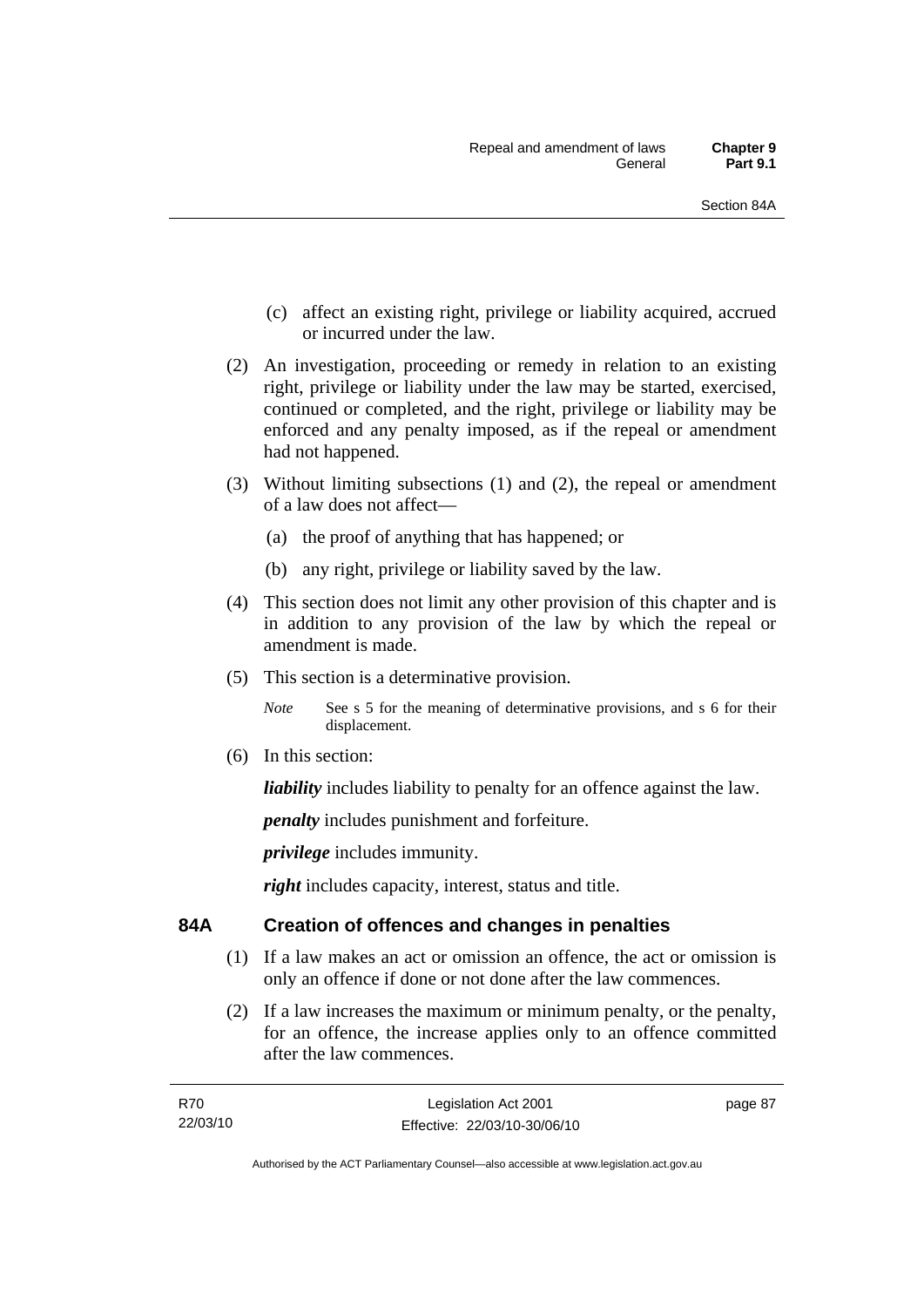| <b>Chapter 9</b> | Repeal and amendment of laws |
|------------------|------------------------------|
| <b>Part 9.1</b>  | General                      |

Section 84A

- (3) If a law reduces the maximum or minimum penalty, or the penalty, for an offence, the reduction applies to an offence committed before or after the law commences, but does not affect any penalty imposed before the law commences.
- (4) In this section:

*law* means an Act or subordinate law.

- *Note* A reference to an Act or statutory instrument includes a reference to a provision of the Act or instrument (see s 7 and s 8).
- (5) This section is a determinative provision.
	- *Note* See s 5 for the meaning of determinative provisions, and s 6 for their displacement.

page 88 Legislation Act 2001 Effective: 22/03/10-30/06/10

R70 22/03/10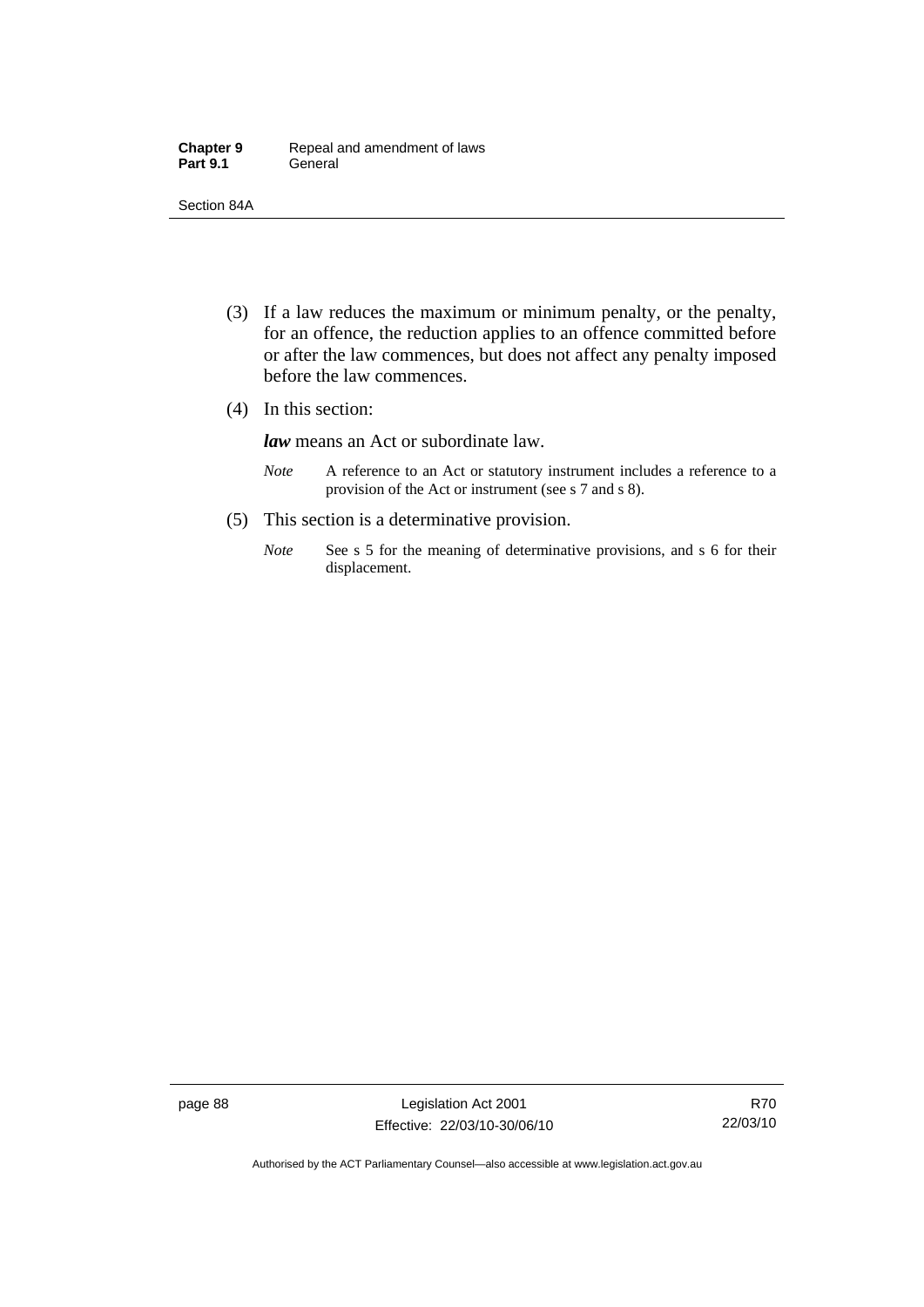# **Part 9.2 Repeal**

#### **85 When repeal takes effect**

- (1) This section applies if a law is repealed on a day.
- (2) If the law is remade on that day (with or without changes), the repeal takes effect when the remade law commences.

 (3) If the law is not remade on that day (with or without changes), the law continues in force until the end of the day and the repeal takes effect at midnight on the day.

## **86 Repealed and amended laws not revived on repeal of repealing and amending laws**

 (1) If a law (the *first law*) is repealed by another law (the *other law*), the first law is not revived only because the other law is repealed.

#### **Examples**

- 1 Act A repeals Act B. Act A is repealed. The repeal of Act A does not revive Act B.
- 2 Act A repeals Act B. Act A is automatically repealed under this Act, section 89 (Automatic repeal of certain laws and provisions). The repeal of Act A does not revive Act B.
- *Note* An example is part of the Act, is not exhaustive and may extend, but does not limit, the meaning of the provision in which it appears (see s 126 and s 132).

*Note* Under s 74, if a law commences on a day, it commences at the beginning of the day unless otherwise provided.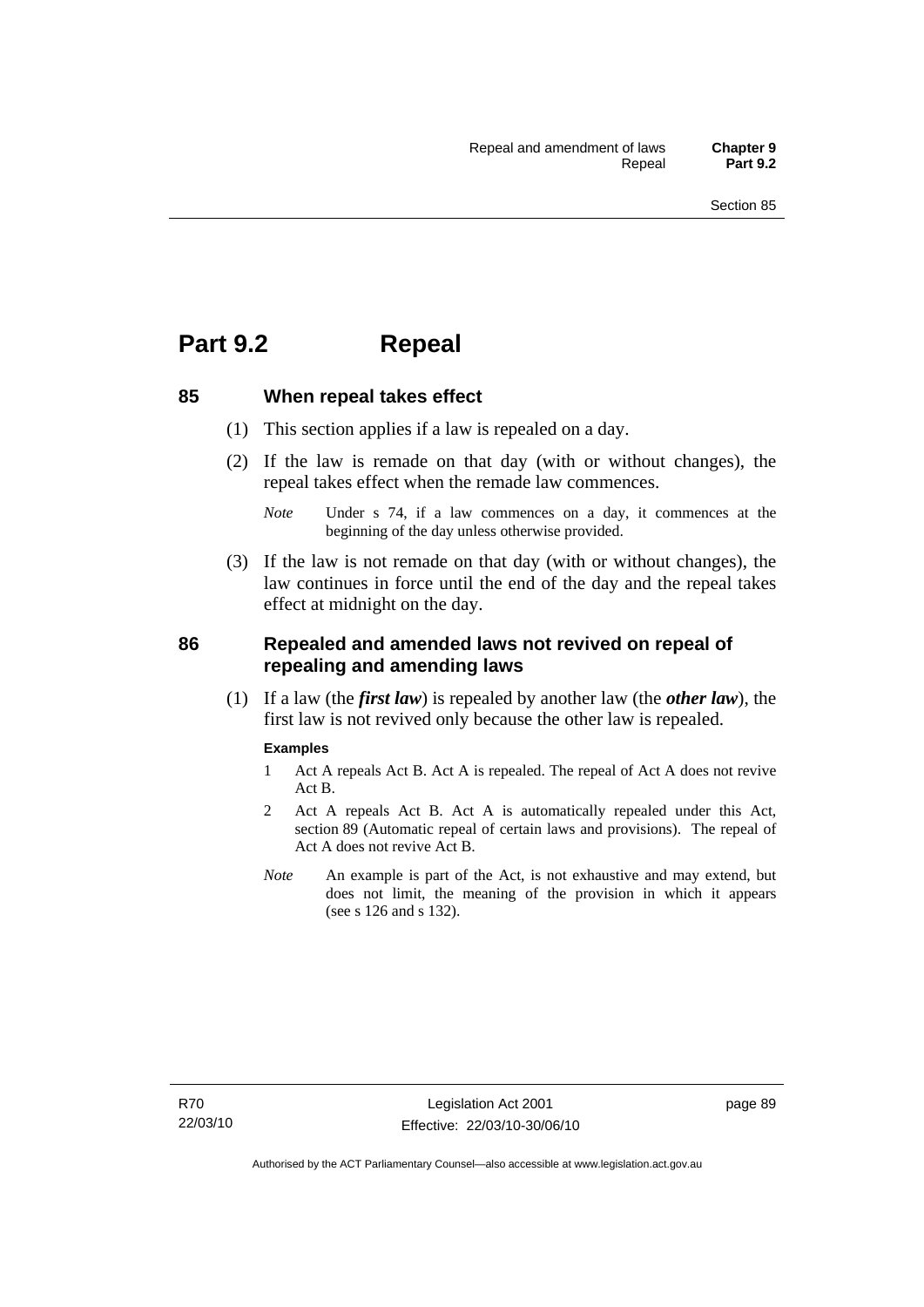Section 87

 (2) If a law (the *first law*) is amended by another law (the *other law*), the continuing operation of the amendments made by the other law is not affected only because the other law is repealed and, in particular, the first law is not revived in the form in which it was in before the amendments took effect only because of the repeal.

#### **Examples**

- 1 Act A amends Act B. Act A is repealed after it has commenced by a later Act C. The amendments made by Act A continue to operate, even though Act A has been repealed.
- 2 Act A amends Act B. Act A is automatically repealed under this Act, section 89. The amendments made by Act A continue to operate, even though Act A has been repealed.
- (3) This section does not limit any other provision of this chapter and is in addition to any provision of the law by which the repeal is made.
- (4) This section is a determinative provision.
	- *Note* See s 5 for the meaning of determinative provisions, and s 6 for their displacement.
- (5) In this section:

*amended* does not include modified.

*law* includes a rule of the common law (including equity).

## **Examples**

- 1 a common law offence
- 2 a common law rule of practice or procedure
- 3 a right to equitable relief

## **87 Commencement not undone if repealed**

- (1) If a provision of a law providing for the commencement of the law is repealed after the law has commenced, the repeal of the provision does not affect the continuing operation of the law.
- (2) If a commencement notice providing for the commencement of a law is repealed after the law has commenced, the repeal of the notice does not affect the continuing operation of the law.

R70 22/03/10

Authorised by the ACT Parliamentary Counsel—also accessible at www.legislation.act.gov.au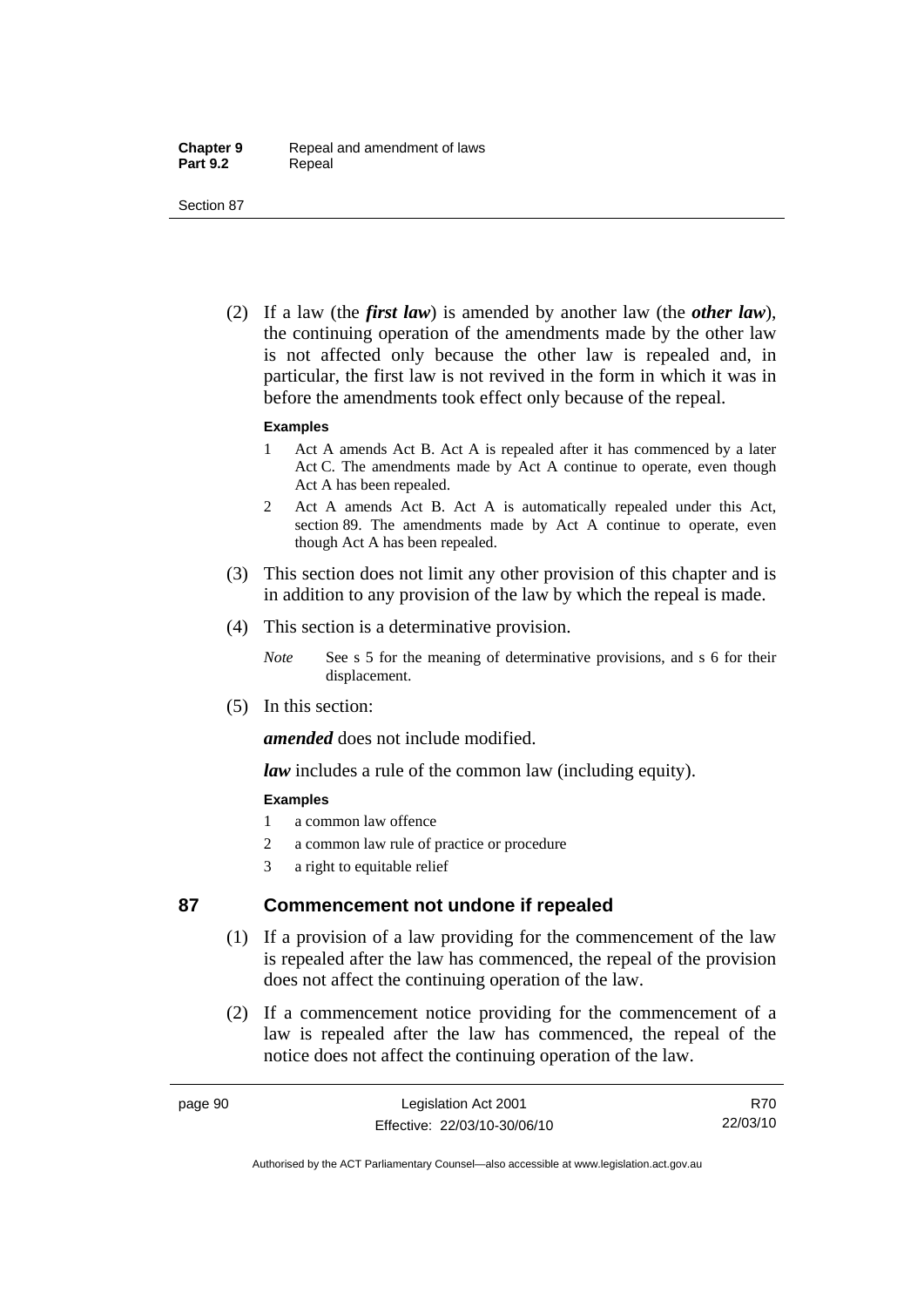- (3) This section does not limit any other provision of this chapter and is in addition to any provision of the law by which the repeal is made.
- (4) This section is a determinative provision.
	- *Note* See s 5 for the meaning of determinative provisions, and s 6 for their displacement.

## **88 Repeal does not end effect of transitional laws etc**

- (1) The continuing operation of a transitional law or validating law is not affected only because the law is repealed.
- (2) Subsection (1) does not apply to a law that is a transitional law or validating law because of modifications that it makes to another law.
- (3) If a law (the *savings law*) declares a law (the *declared law*) to be a law to which this section applies—
	- (a) the effect of the declared law does not end only because of its repeal; and
	- (b) the effect of the savings law does not end only because of its repeal.
- (4) A declaration may be made for subsection (3) about a law whether or not the Act is a law to which subsection (1) applies.
- (5) A declaration made for subsection (3) about a law does not imply that, in the absence of a declaration about it, another law is not a law to which this section applies.
- (6) This section does not limit any other provision of this chapter and is in addition to any provision of the law by which the repeal is made.
- (7) This section is a determinative provision.
	- *Note* See s 5 for the meaning of determinative provisions, and s 6 for their displacement.
- (8) To remove any doubt and without limiting section 6 (Legislation Act provisions must be applied), the application of this section to a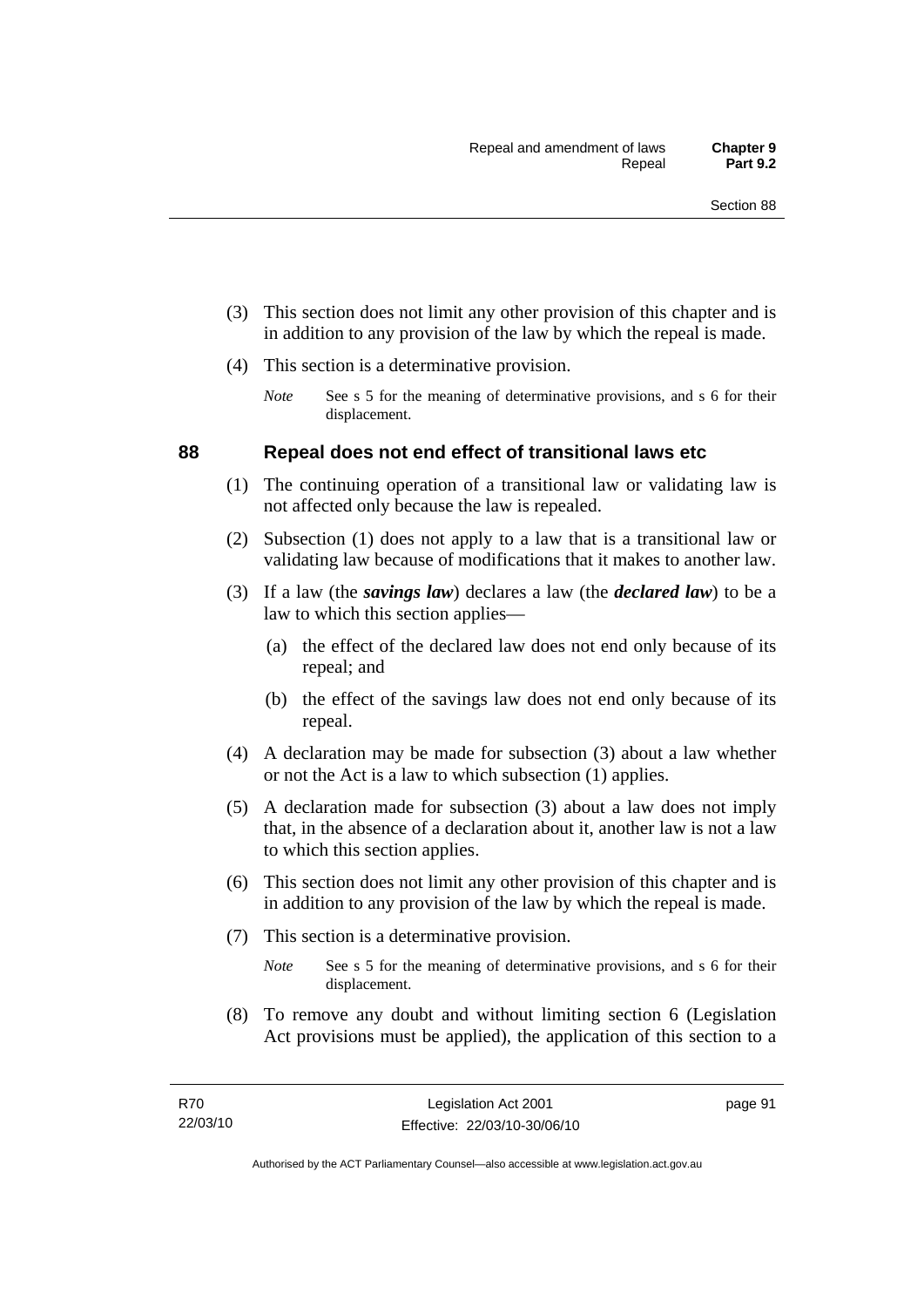#### **Chapter 9** Repeal and amendment of laws Part 9.2 **Repeal**

Section 88

law is not displaced only because the law is repealed and, in particular, the repeal of the law does not of itself imply an intention to displace the application of this section to the law.

(9) In this section:

#### *transitional law* means—

- (a) a law made or expressed to be made for a transitional purpose; or
- (b) a law that makes provision consequential on a law mentioned in paragraph (a).

#### **Examples**

- 1 a provision stating that an existing licence under a repealed Act is taken to be a licence of a particular kind under another Act and authorising the imposition of conditions under the other Act
- 2 a provision stating that a provision applies to certain applications made before the commencement of an amendment or only to applications made after the commencement of an amendment
- 3 a declaration made for subsection (3)
- *Note 1 Transitional* is defined in the dictionary to include application and savings.
- *Note 2* An example is part of the Act, is not exhaustive and may extend, but does not limit, the meaning of the provision in which it appears (see s 126 and s 132).

#### *validating law* means—

- (a) a law that validates something that is or may be invalid; or
- (b) a law that makes provision consequential on a law mentioned in paragraph (a).

#### **Examples**

- 1 a provision declaring an instrument to have been validly made and acts done in reliance on the instrument to have been validly done
- 2 a provision stating that an instrument that is declared valid is taken to have been amended in a particular way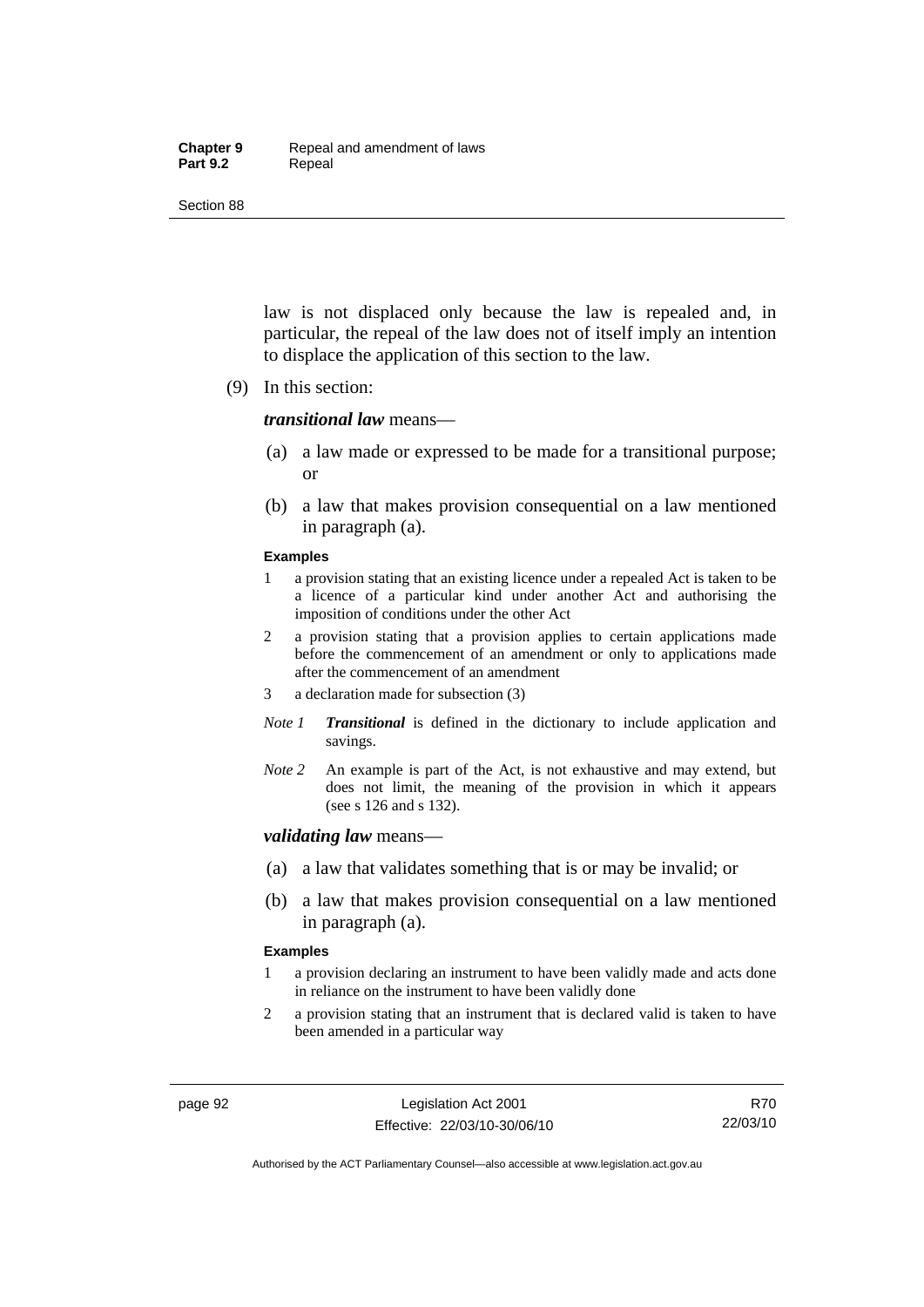#### **89 Automatic repeal of certain laws and provisions**

- (1) An amending law is automatically repealed on the day after—
	- (a) all of its provisions have commenced; or
	- (b) the last of its provisions that have not commenced are omitted or cannot commence.

#### **Example of provision that can no longer commence**

The *ABC Act 2005* includes a provision that amends the *XYZ Act 2000*. Before the provision commences, the *XYZ Act 2000* is repealed. The provision can, therefore, no longer commence.

- *Note* An example is part of the Act, is not exhaustive and may extend, but does not limit, the meaning of the provision in which it appears (see s 126 and s 132).
- (2) An appropriation Act is automatically repealed on the last day of the financial year for which it makes appropriations.
- (3) An amending provision of a law is automatically repealed immediately after all of the amendments and repeals made by it (or to which it relates) have commenced.
- (4) A commencement provision of a law is automatically repealed immediately after all of the provisions of the law have commenced.
- (5) A commencement notice is automatically repealed on the day after the day, or the last of the days, fixed or otherwise determined by the notice for the commencement of a law.
- (6) If an instrument making, or evidencing, an appointment (including an acting appointment) is a legislative instrument, the instrument is automatically repealed—
	- (a) on the day the appointment ends; or
	- (b) if the instrument makes 2 or more appointments that end on different days—on the day the last-ending appointment ends.
- (7) A repeal under this section has effect for all purposes, including, for example, any other provisions of this chapter about repeals.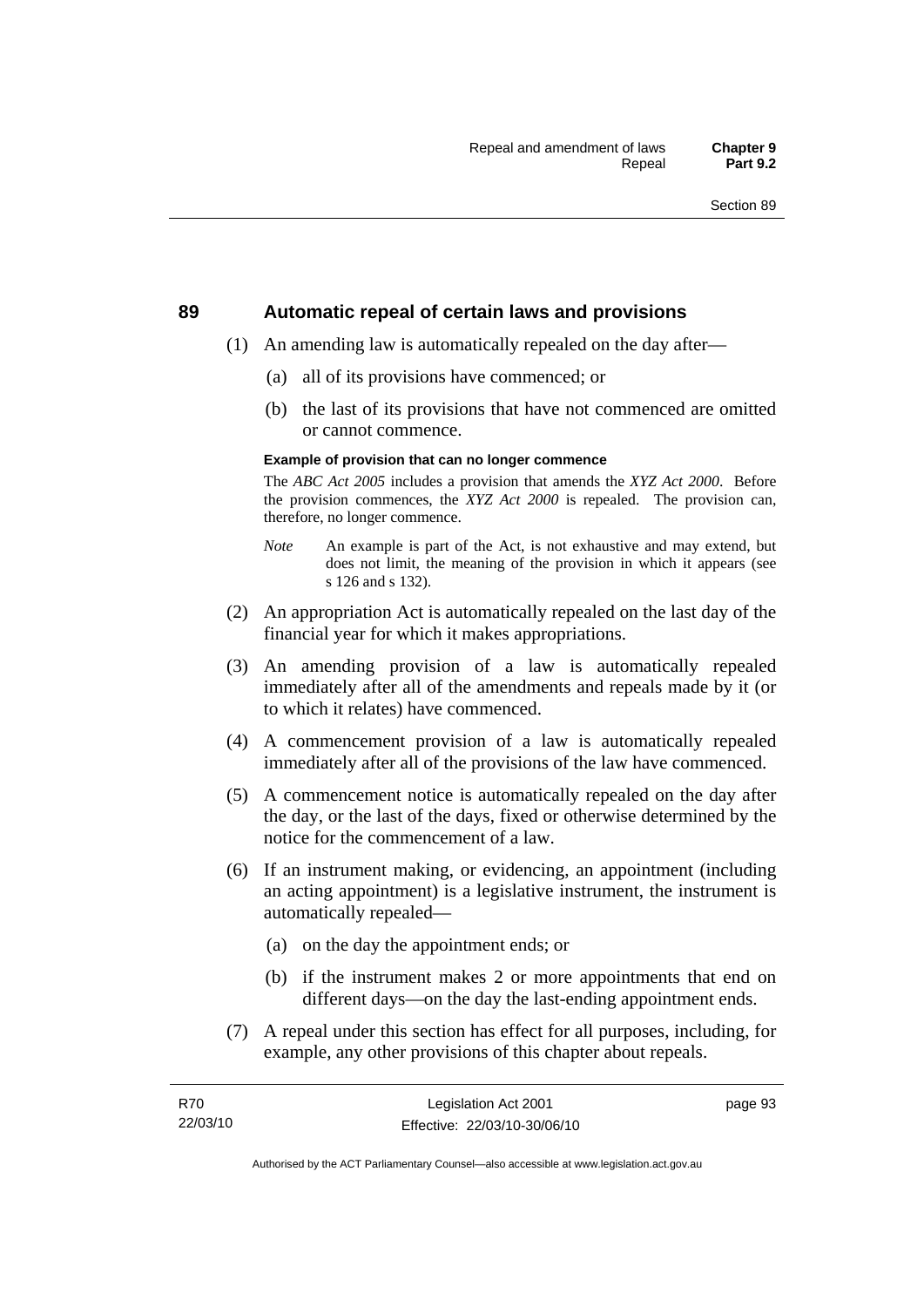- (8) If apart from this subsection a law would be automatically repealed on a day that is earlier than its notification day, the law is instead automatically repealed on the day after its notification day.
- (9) In the application of subsection (8) to a statutory instrument that is not a legislative instrument, a reference to the instrument's *notification day* is a reference to the day after the day it is made or, if it is required under an Act or statutory instrument to be approved (however described) by the Executive, a Minister or any other entity, the day after the day it is approved.
- (10) This section does not limit any other provision of this chapter.
- (11) This section is a determinative provision.
	- *Note* See s 5 for the meaning of determinative provisions, and s 6 for their displacement.
- (12) In this section:

*amend* does not include modify.

*amending law* means a law that consists only of provisions of the following kinds:

- (a) for an Act—the Act's long title;
- (b) a preamble or recital (however described);
- (c) a provision about the law's name;
- (d) a provision about the law's commencement;
- (e) a provision about the purposes of the law or any of its provisions;
- (f) a provision about the effect of notes;
	- *Note* A note itself is not part of an Act or statutory instrument (see s 127).

R70 22/03/10

Authorised by the ACT Parliamentary Counsel—also accessible at www.legislation.act.gov.au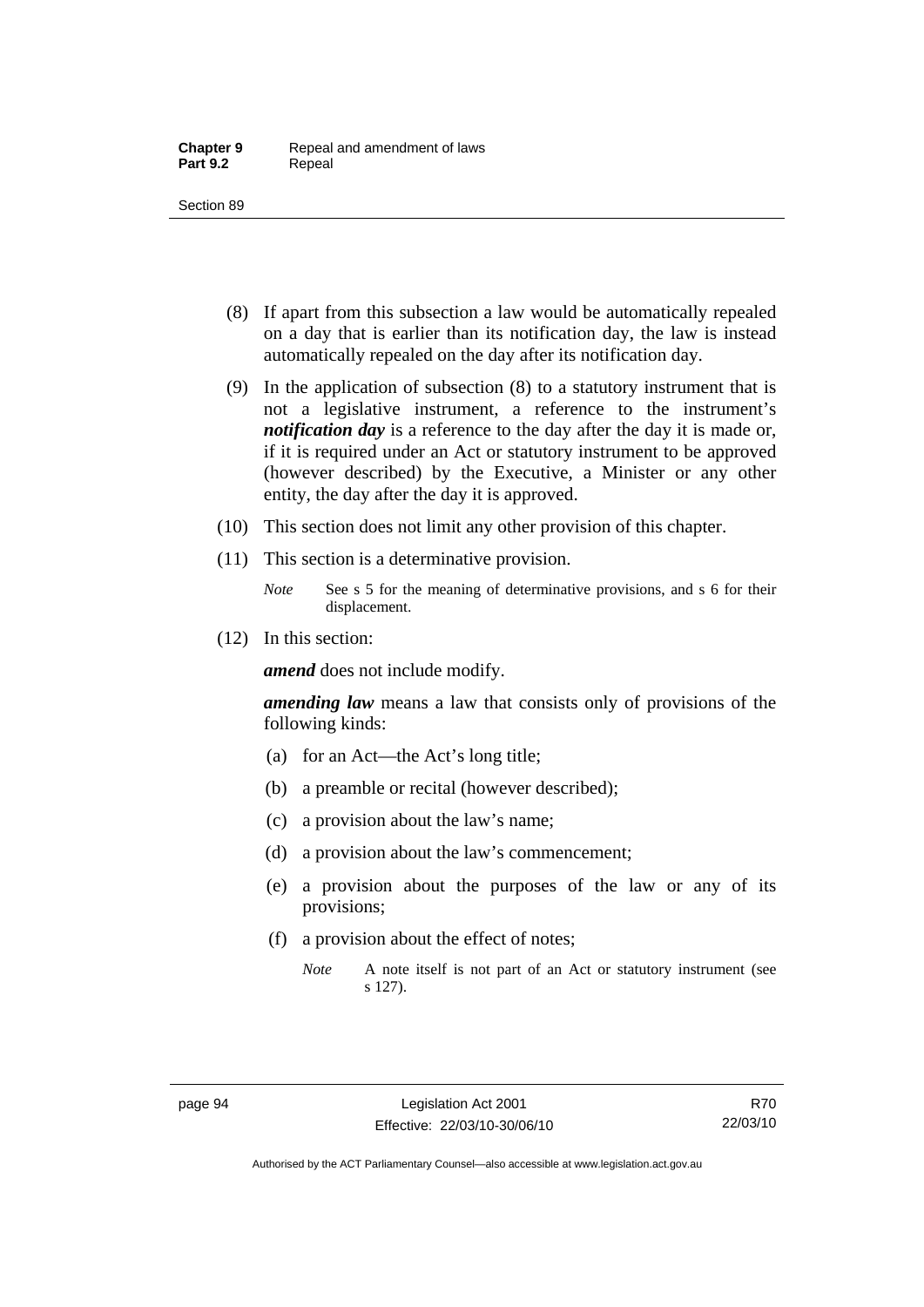- (g) a provision providing for the amendment or repeal of a law (including a provision identifying the amended or repealed law);
- (h) a provision declaring a law to be a law to which section 88 (Repeal does not end effect of transitional laws etc) applies;
- (i) a provision about the renumbering of a law;
- (j) a provision authorising or requiring something to be done under chapter 11 (Republication of Acts and statutory instruments).

#### **Example for par (e)**

an objects provision

*amending provision*, of a law, means a provision of the law that only amends or repeals a law, and includes—

- (a) any other provision (for example, a schedule) of the law that only identifies the law amended or repealed; and
- (b) any other provision (for example, a part heading) of the law that only identifies (or groups) provisions that are amended or repealed.

*appropriation Act*—see the *Financial Management Act 1996*, dictionary.

*commencement provision*, of a law, means a provision of the law that only provides for the commencement of the law.

#### **Example 1 for s 89**

The *Hypothetical Amending Act 2002* repeals and amends a number of Acts. The Act contains the following provisions:

- a long title
- a provision about the Act's name
- a provision about the Act's commencement
- repealing provisions (that is, a provision stating that the Act repeals the Acts mentioned in schedule 1 and a schedule (schedule 1) setting out the names of the repealed Acts)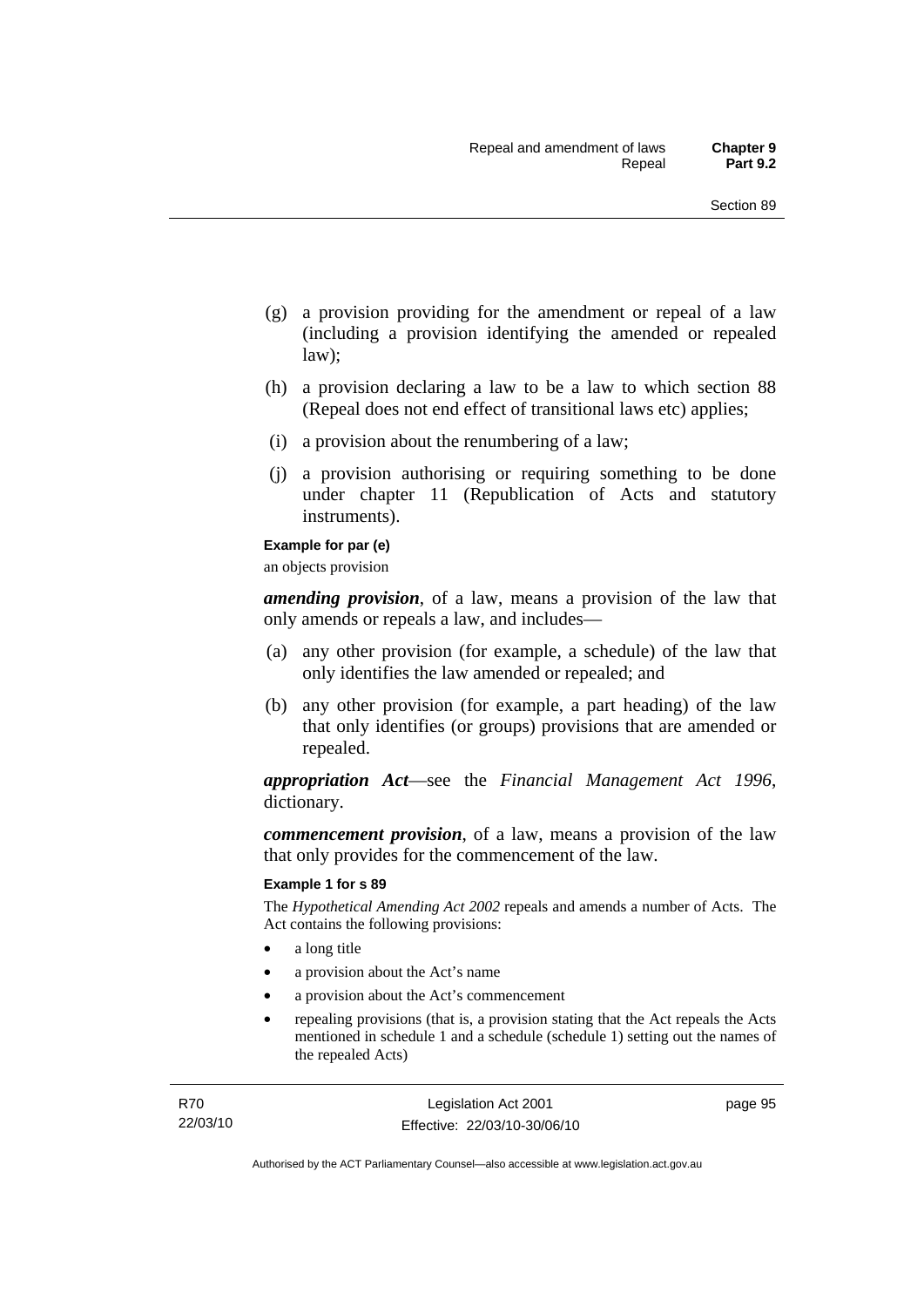- amending provisions (that is, a provision stating that the Act amends the Acts mentioned in schedule 2 and a schedule (schedule 2) setting out the amended Acts and the amendments of them)
- a provision about the application of this Act, section 88 (Repeal does not end effect of transitional laws etc) to a provision being repealed
- a provision requiring an amended Act (the *XYZ Act 1990*), or a provision of the *XYZ Act 1990*, to be renumbered in the next republication of the Act under this Act.

The Act contains no other provisions. Its repealing provisions, and its other provisions apart from the naming provision, the commencement provision and the amending provisions, commence on the day after its notification day, 22 March 2002. Its amending provisions commence on a date fixed by the Minister by written notice, 12 April 2002. The Act is automatically repealed under section 89 on the day after all of its provisions have commenced, 13 April 2002.

#### **Example 2 for s 89**

The *Example Act 2001* contains provisions establishing a new licensing scheme. It also amends several Acts and repeals others. Because it contains the scheme provisions, it is not an amending law covered by subsection (1). It is, therefore, not automatically repealed under section 89.

#### **Example 3 for s 89—see s (12), def** *amending provision*

The *Plant Diseases Act 2003* (hypothetical), part 6 is as follows:

#### Part 6 Repeals and consequential amendment

- **42 Repeal of Plant Diseases Act 1934**
	- The *Plant Diseases Act 1934* A1934-21 is repealed.
- **43 Repeal of Plant Diseases Regulation 1938** The *Plant Diseases Regulation 1938* (made on 11 February 1938) is repealed.
- **44 Administrative Decisions (Judicial Review) Act 1989, schedule 1, new item 6**  *insert* 
	- 6 This Act does not apply to decisions of the Minister under the *Plant Diseases Act 2003*, part 3 (Measures for the control of diseases and pests).

Under the definition of *amending provision*, the heading to part 6, as well as the contents of part 6, are automatically repealed under section 89.

*Note* An example is part of the Act, is not exhaustive and may extend, but does not limit, the meaning of the provision in which it appears (see s 126 and s 132).

Authorised by the ACT Parliamentary Counsel—also accessible at www.legislation.act.gov.au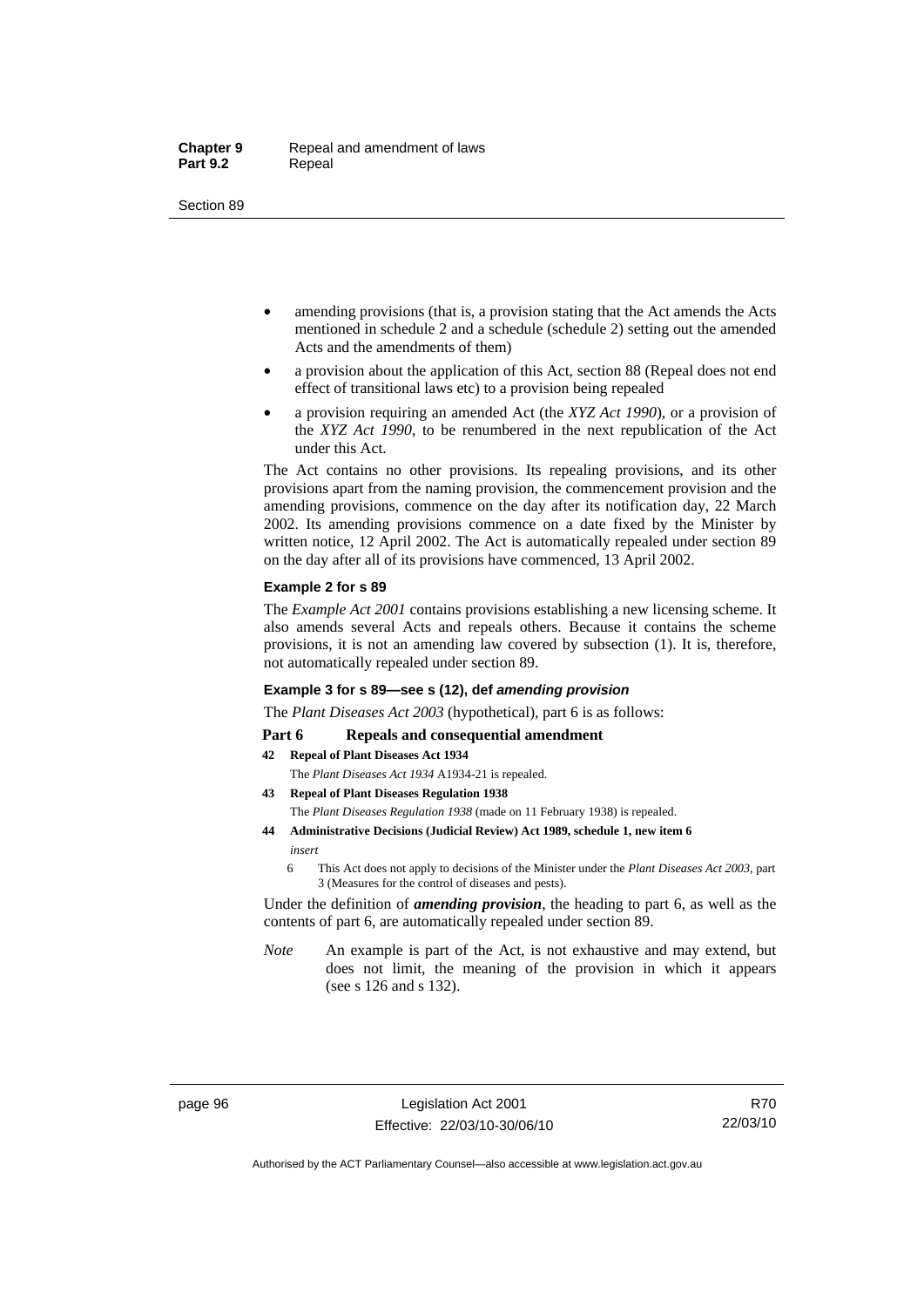## **Part 9.3 Amendment**

## **90 Law and amending laws to be read as one**

A law and all laws amending it are to be read as one.

## **91 Insertion of provisions by amending law**

- (1) This section applies if a law (the *amending law*) amends another law (the *amended law*) by inserting any of the following provisions, and does not exactly specify the position in the amended law where it is to be inserted:
	- (a) a chapter, part, division, subdivision, section or subsection (an *inserted chapter, part, division, subdivision, section* or *subsection*);
	- (b) a paragraph (an *inserted paragraph*);
	- (c) a subparagraph (an *inserted subparagraph*);
	- (d) a sub-subparagraph (an *inserted sub-subparagraph*);
	- (e) a definition (an *inserted definition*);
	- (f) any other provision (a *miscellaneous inserted provision*).
- (2) An inserted chapter, part, division, subdivision, section or subsection is inserted in the appropriate numerical or alphanumerical position in the amended law.
- (3) An inserted paragraph is inserted in the appropriate alphabetical position in the amended law.
- (4) An inserted subparagraph is inserted in the appropriate numerical or alphanumerical position in the amended law.
- (5) An inserted sub-subparagraph is inserted in the appropriate alphabetical position in the amended law.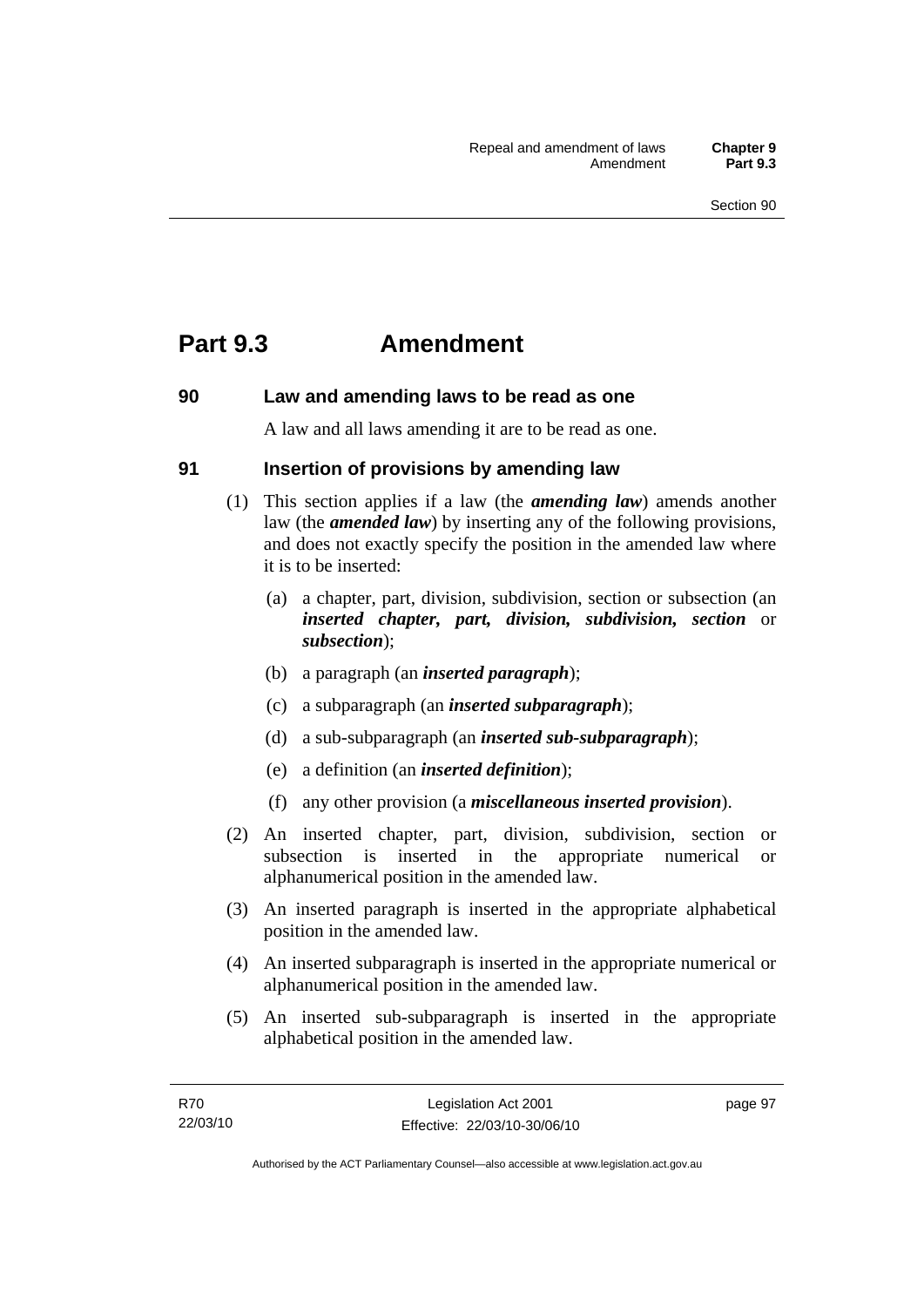- (6) An inserted definition is inserted in the appropriate alphabetical position (worked out on a letter-by-letter basis) in a series of definitions in the amended law.
- (7) A miscellaneous inserted provision is inserted in the appropriate position in the amended law.
- (8) In applying this section to a law that is divided otherwise than into sections, a reference to a section or subsection is a reference to a corresponding provision of the law.
- (9) In working out the appropriate position where a provision is to be inserted in the amended law, regard may be had to the following:
	- (a) the provision number or letter;
	- (b) the heading of the relevant amending provision of the amending law;
	- (c) any other amendments in the amending law including the order of amendments;
	- (d) anything else in the amending law or amended law;
	- (e) current legislative drafting practice.

#### **Examples**

- 1 If a part numbered '3' is to be inserted into an amended law with an existing sequence of parts 'part 1—part 2—part 4', inserted part 3 is inserted between parts 2 and 4.
- 2 If a division numbered '2.2A' is to be inserted into an amended law with an existing sequence of divisions in part 2 'division 2.1—division 2.2 division 2.3', inserted division 2.2A is inserted between divisions 2.2 and 2.3.
- 3 If a section numbered '6AA' is to be inserted into an amended law with an existing sequence of sections 'section 6—section 6A—section 6B', inserted section 6AA is inserted between sections 6A and 6B.
- 4 If a section numbered '7A' is to be inserted (by an amending section headed 'New section 7A', with the command '*in division 2.2, insert*') into an amended law with an existing sequence 'section 7 [in division 2.2] division 2.3 heading—section 8', inserted section 7A is inserted between section 7 and the division 2.3 heading (that is, at the end of division 2.2).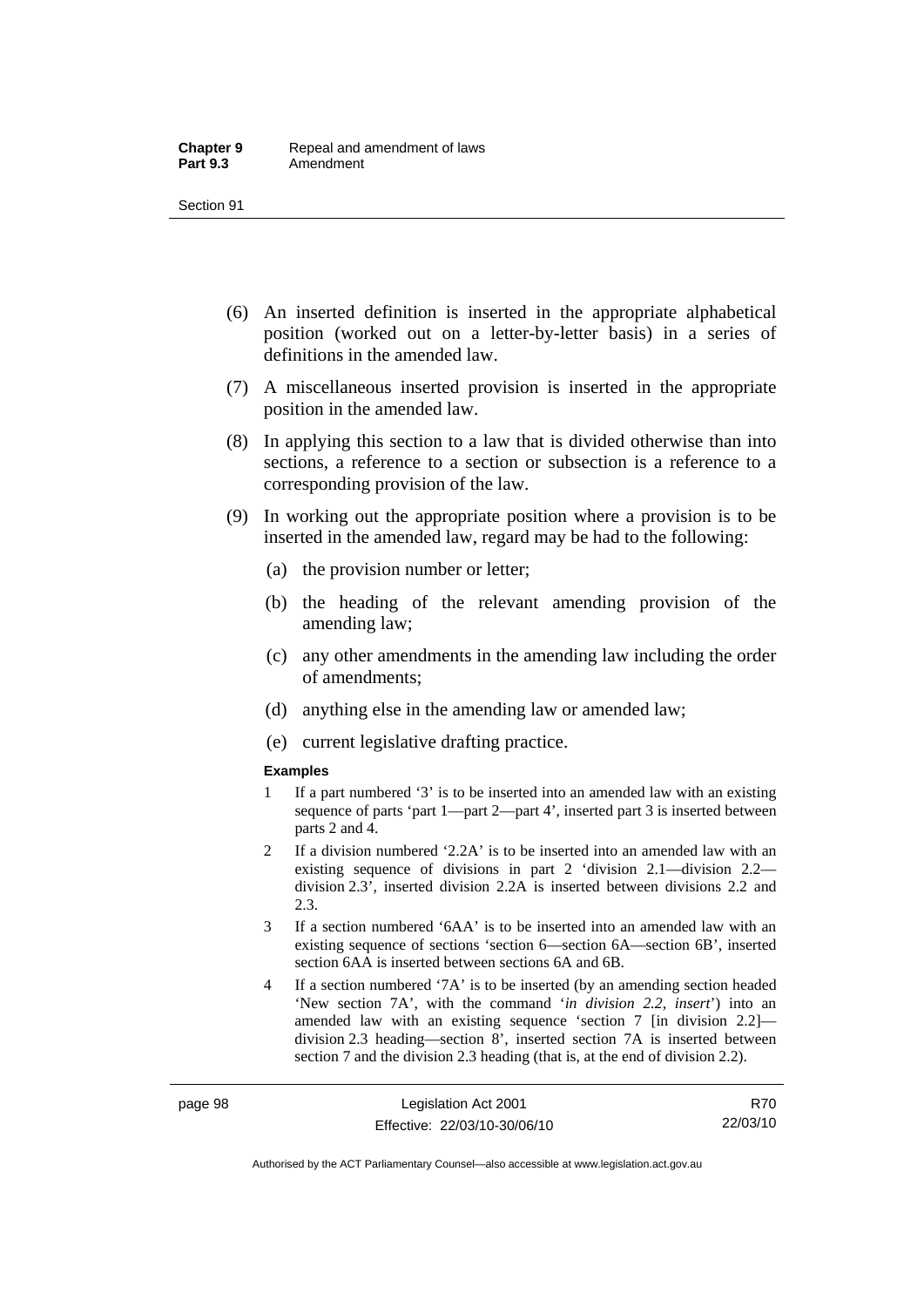- 5 If a section numbered '7A' is to be inserted (by an amending section headed 'New section 7A', with the command '*in division 2.3, insert*') into an amended law with an existing sequence 'section 7 [in division 2.2] division 2.3 heading—section 8', inserted section 7A is inserted between the division 2.3 heading and section 8 (that is, at the beginning of division 2.3).
- *Note* An example is part of the Act, is not exhaustive and may extend, but does not limit, the meaning of the provision in which it appears (see s 126 and s 132).
- (10) This section is a determinative provision.
	- *Note* See s 5 for the meaning of determinative provisions, and s 6 for their displacement.
- (11) In this section:

*insert* includes relocate.

#### **92 Amendment to be made wherever possible**

- (1) If a law amends another law—
	- (a) by omitting a word; or
	- (b) by substituting a word for another word; or
	- (c) by inserting a word before or after a particular word;

the amendment is to be made wherever possible in the other law.

#### **Example**

The *XYZ Amendment Act 2002* is expressed to omit the word 'authorised' from the *ABC Act 1998*, section 20. The word 'authorised' is used once in the section 20 heading, 3 times in section 20 (1), twice in section 20 (3), once in an example to section 20 (4) and twice in a note to section 20 (5). The amendment omits each of those references to the word 'authorised'.

- *Note* An example is part of the Act, is not exhaustive and may extend, but does not limit, the meaning of the provision in which it appears (see s 126 and s 132).
- (2) This section is a determinative provision.
	- *Note* See s 5 for the meaning of determinative provisions, and s 6 for their displacement.

| R70      |  |
|----------|--|
| 22/03/10 |  |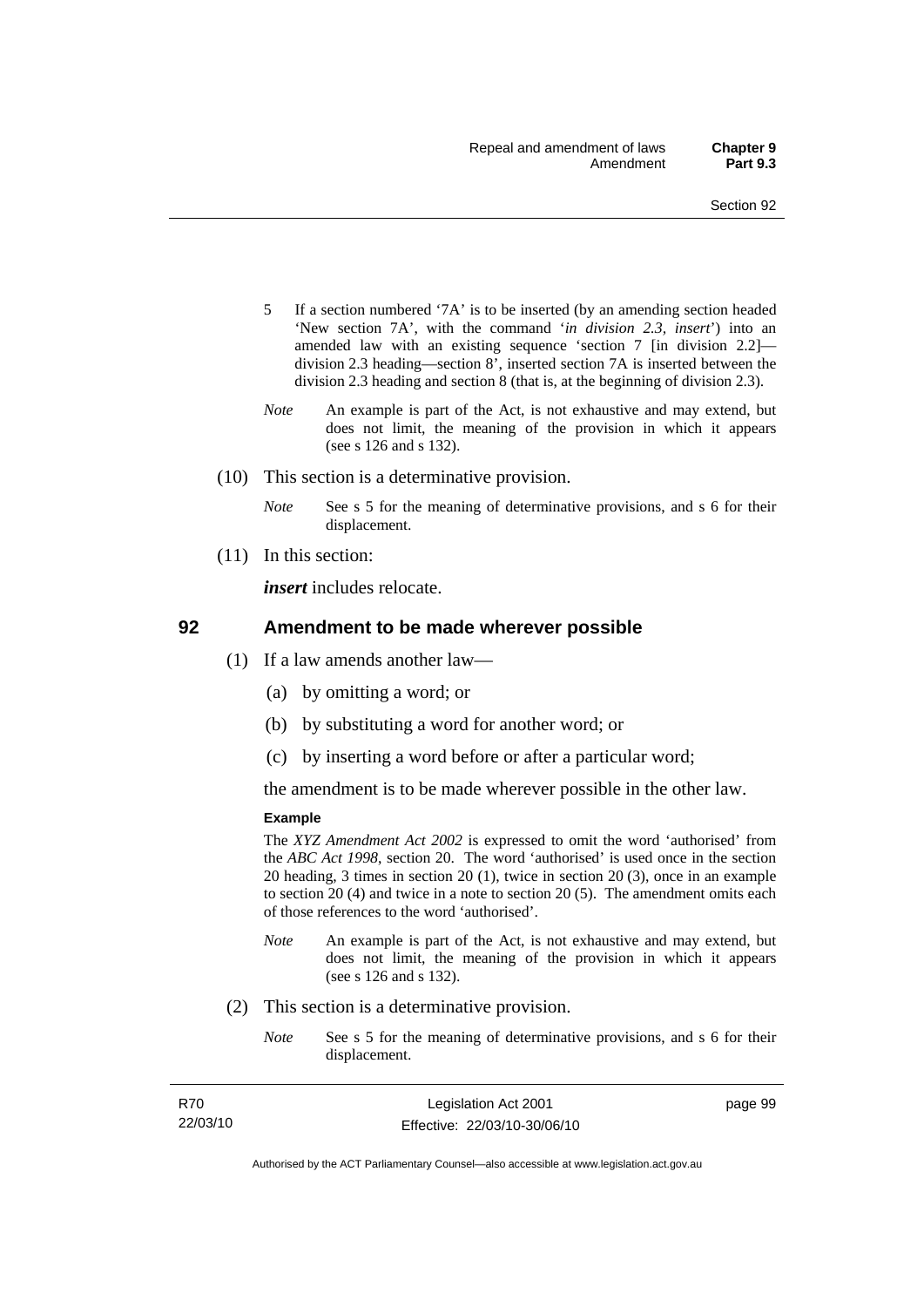## **93 Provisions included in another provision for amendment purposes**

- (1) This section applies for the purpose of amending a law.
- (2) The heading to a chapter, part, division, subdivision, schedule, dictionary, section or any other provision of the law forms part of the provision to which it is a heading.
- (3) An example at the end of a provision of the law is part of the provision unless the example is expressed in a way that indicates that it applies only to another provision.
- (4) A note at the end of a provision of the law is taken, for this section, to be part of the provision unless the note is expressed in a way that indicates that it applies only to another provision.
- (5) However, a note in a law is not, for any other purpose, part of the law.

*Note* Section 127 (Material that is not part of Act or statutory instrument) deals with the status of notes.

- (6) A penalty at the end of a subsection of the law—
	- (a) is part of the subsection unless the penalty is expressed in a way that indicates that it applies only to other subsections of the section; or
	- (b) if the penalty is expressed in a way that indicates that it applies only to other subsections—is part of the section.
- (7) A penalty at the end of a section of the law that is not divided into subsections is part of the section.
- (8) The word 'and', 'or' or 'but', or a similar word, at the end of a paragraph, subparagraph, sub-subparagraph or another provision of the law is part of the provision.

Authorised by the ACT Parliamentary Counsel—also accessible at www.legislation.act.gov.au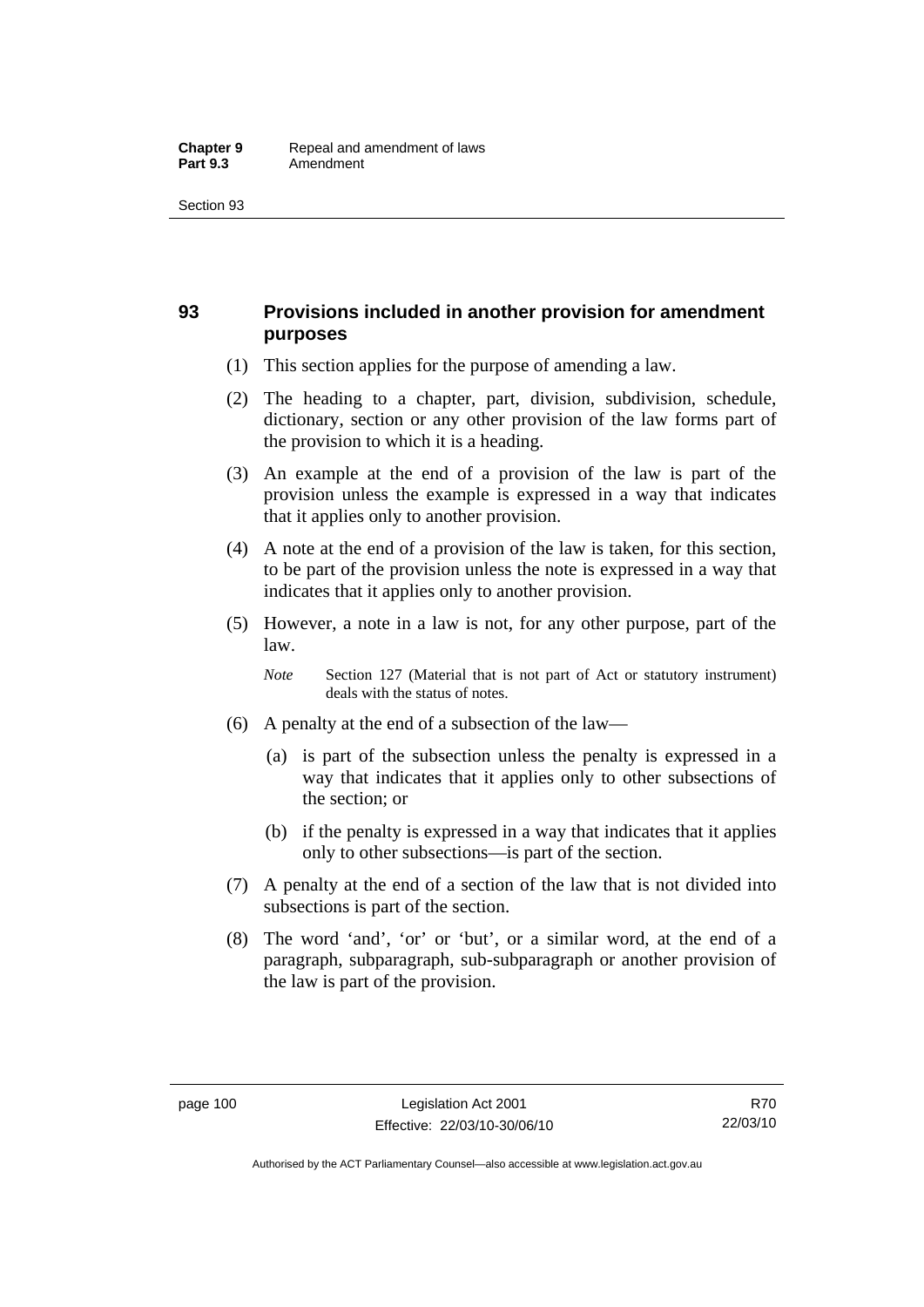- (9) In working out whether an example or note is at the end of a provision of the law, any penalty is to be disregarded, and, for an example, any note is to be disregarded.
- *Note* According to current legislative drafting practice, examples, notes and penalties to a provision are arranged in the following order at the end of provisions:
	- 1 penalty (first)
	- 2 examples
	- 3 notes (last).
- (10) In applying this section to a law that is divided otherwise than into sections, a reference to a section or subsection is a reference to a corresponding provision of the law.
- (11) This section is a determinative provision.
	- *Note* See s 5 for the meaning of determinative provisions, and s 6 for their displacement.

#### **94 Continuance of appointments etc made under amended provisions**

- (1) This section applies if—
	- (a) a law expressly or impliedly authorises or requires—
		- (i) the making of an appointment or statutory instrument; or
		- (ii) the delegation of a function; or
		- (iii) the issue of a licence or permit (however described); or
		- (iv) the doing (however described) of anything else; and
	- (b) the law is amended by another law; and
	- (c) under the amended law—
		- (i) the appointment or statutory instrument may be made; or
		- (ii) the function may be delegated; or
		- (iii) the licence or permit may be issued; or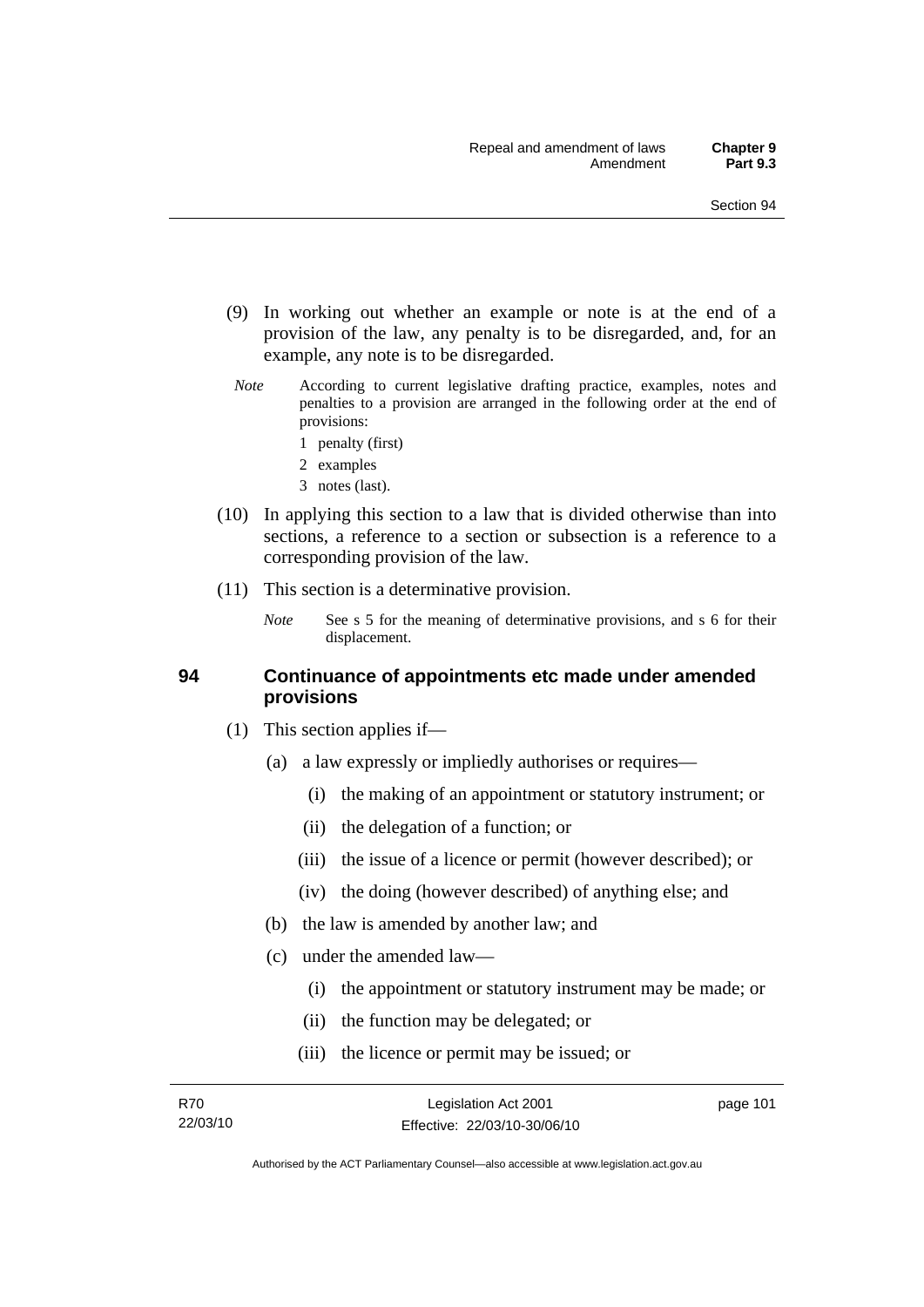(iv) the thing may be done;

whether by the same or a different entity.

#### **Examples for par (a) (iv)**

- 1 the giving of an approval, consent or permission
- 2 the making of a recommendation
- *Note* An example is part of the Act, is not exhaustive and may extend, but does not limit, the meaning of the provision in which it appears (see s 126 and s 132).
- (2) An appointment, statutory instrument, delegation, licence, permit or anything else mentioned in subsection (1) that was in force immediately before the commencement of the amendment continues to have effect as if it had been made, issued or done (however described) under the amended law.
- (3) This section is a determinative provision.
	- *Note* See s 5 for the meaning of determinative provisions, and s 6 for their displacement.
- (4) In this section:

*amend* includes omit and re-enact in the same law (with or without changes), but does not include omit and re-enact in another law.

*appointment* includes acting appointment.

#### **95 Status of modifications**

- (1) If a law is modified by another law, the law operates as modified but the modification does not amend the text of the law.
- (2) This section is a determinative provision.
	- *Note* See s 5 for the meaning of determinative provisions, and s 6 for their displacement.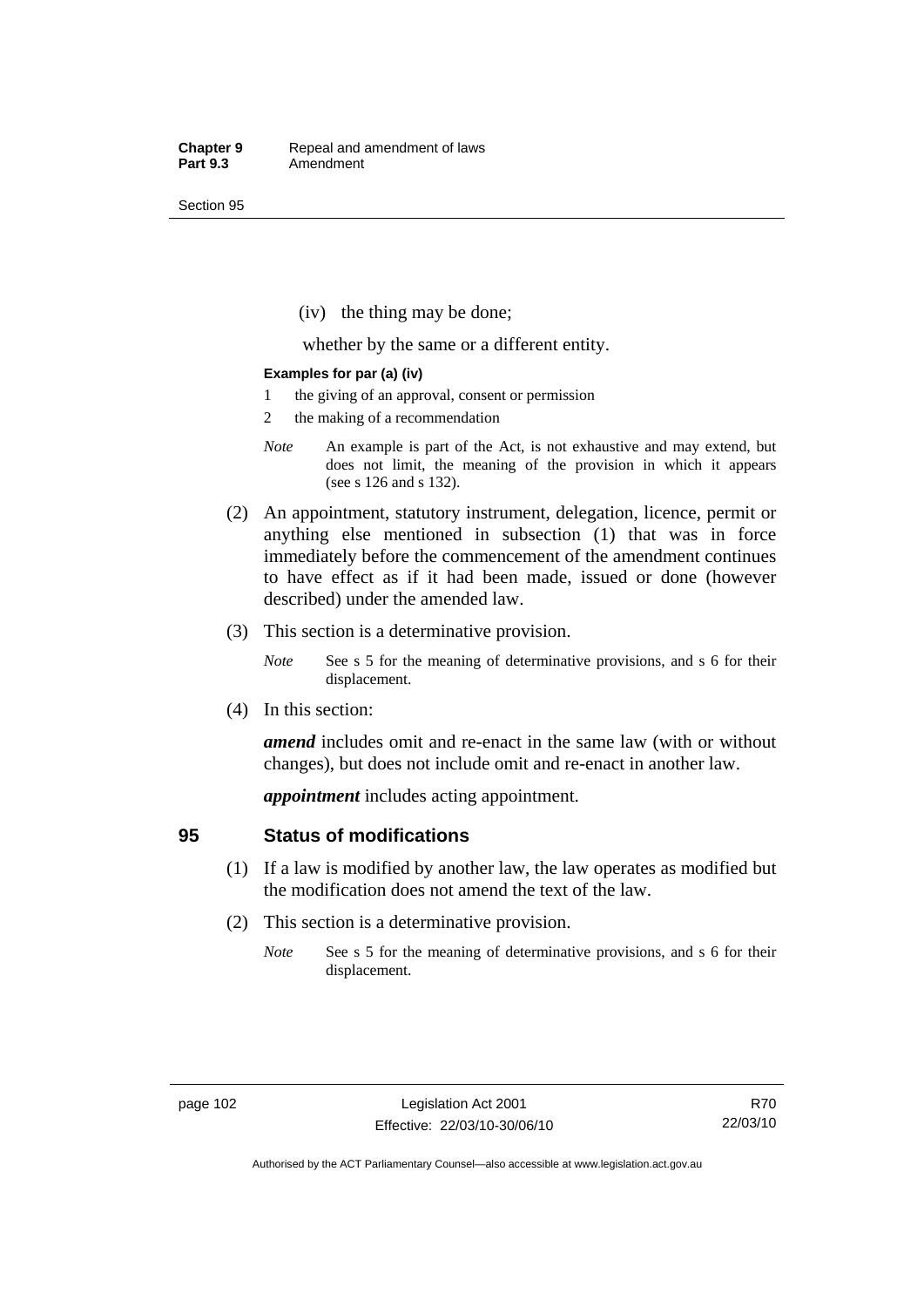### **96 Relocated provisions**

- (1) This section applies if a provision of a law is relocated (with or without changes) to a different place in the same law or to a different law.
- (2) The operation or meaning of the provision is not affected only because of the provision's relocation.
- (3) Without limiting subsection (2), if before its relocation the provision was to be interpreted in a particular way, it is to be interpreted in that way in its new location.

#### **Example**

If a provision of an Act is to be interpreted as if it were a law consolidating the provisions of other laws and it is relocated into another Act, it is to be interpreted in the same way in its new location.

- *Note* An example is part of the Act, is not exhaustive and may extend, but does not limit, the meaning of the provision in which it appears (see s 126 and s 132).
- (4) However, the provision has effect subject to any changes made to, or in relation to, it.
- (5) This section is a determinative provision.
	- *Note* See s 5 for the meaning of determinative provisions, and s 6 for their displacement.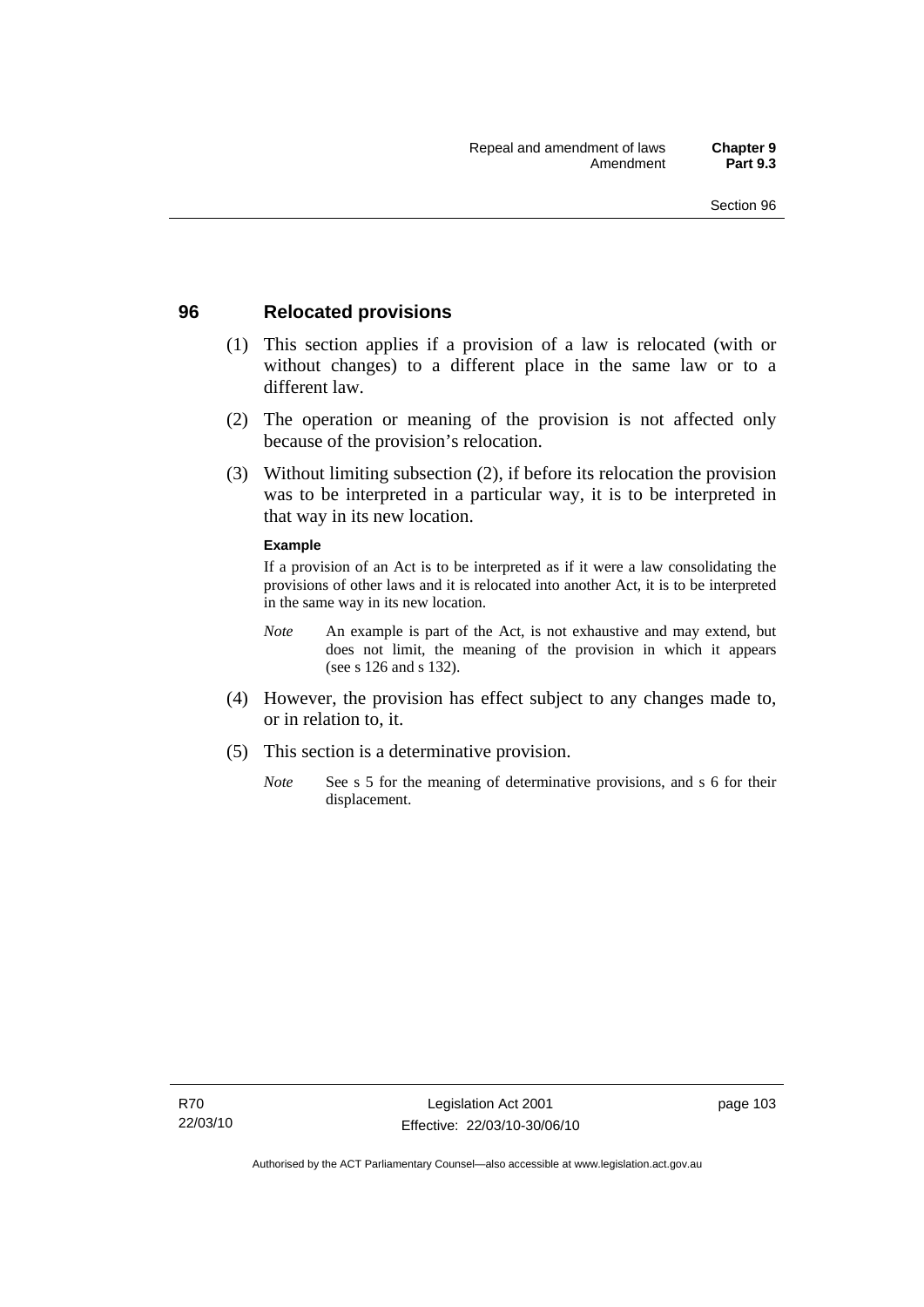# **Chapter 10 Referring to laws**

#### **97 Definitions for ch 10**

(1) In this chapter:

*ACT law* means an Act or statutory instrument.

*Note* A reference to an Act or statutory instrument includes a reference to a provision of the Act or instrument (see s 7 and s 13).

*law* means an ACT law or a law of another jurisdiction.

*law of another jurisdiction* means an Act or statutory instrument of another jurisdiction, and includes a provision of an Act or statutory instrument of another jurisdiction.

- *Note Another jurisdiction* means the Commonwealth, a State, another Territory, the United Kingdom or New Zealand (see dict, pt 2).
- (2) In this section:

*Act*, in relation to another Territory, includes ordinance.

*statutory instrument*, of another jurisdiction, means an instrument (whether or not legislative in nature) made under—

- (a) an Act of the other jurisdiction; or
- (b) another statutory instrument of the other jurisdiction; or
- (c) power given by an Act or statutory instrument of the other jurisdiction and also power given otherwise by law.

R70 22/03/10

Authorised by the ACT Parliamentary Counsel—also accessible at www.legislation.act.gov.au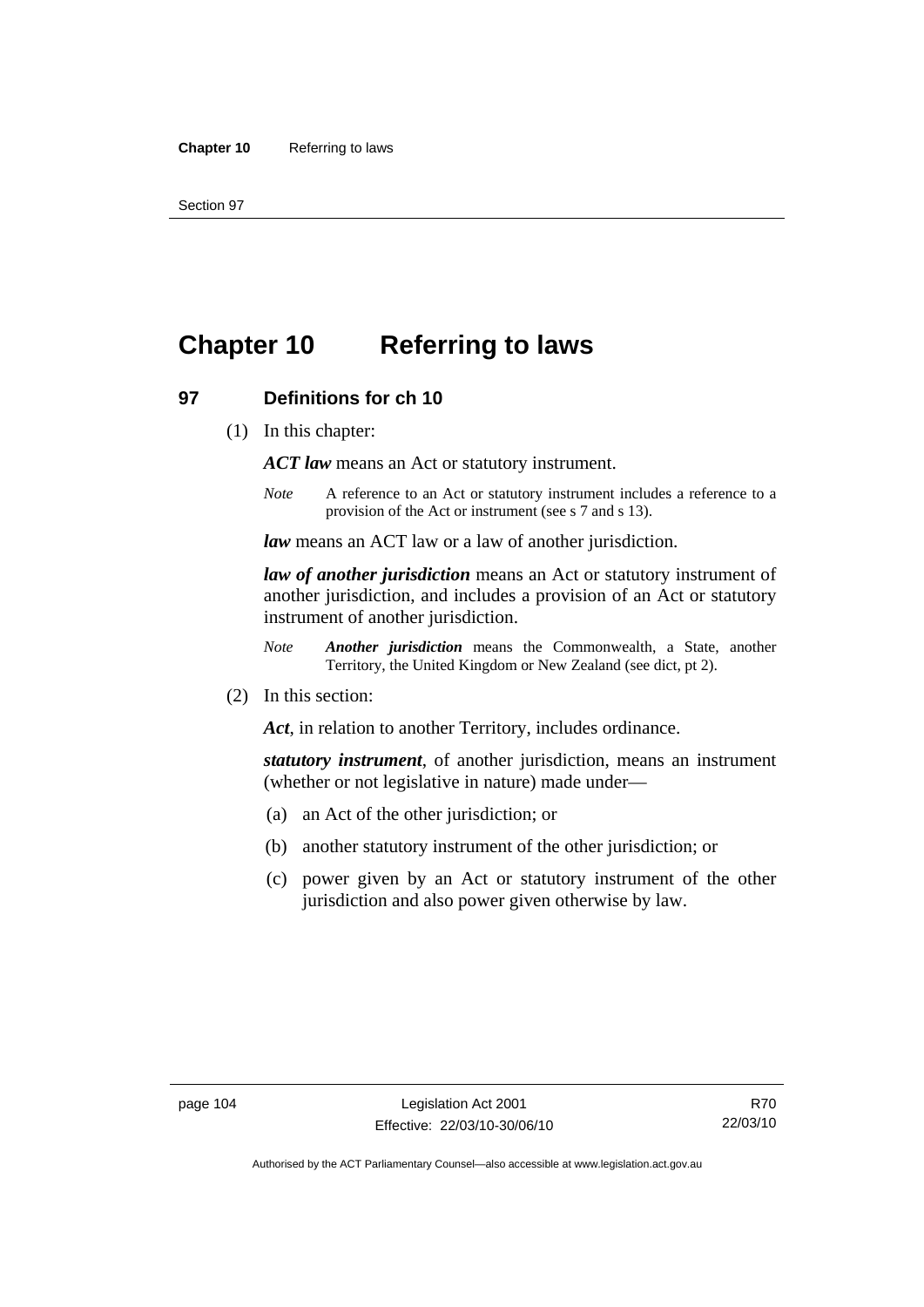#### **98 References to ACT law include law containing reference**

In an ACT law, a reference in general terms to an ACT law of the same kind includes a reference to the law itself.

#### **Example**

The *ABC Act 2001*, section 27 gives a power to confiscate property under certain circumstances. Section 93 of the same Act provides 'If an Act authorises the confiscation of property, the owner of the property has a right of appeal to the Magistrates Court.' The right of appeal under section 93 also applies to the power given by section 27 because the reference to 'an Act' in section 93 includes a reference to the *ABC Act 2001*.

*Note* An example is part of the Act, is not exhaustive and may extend, but does not limit, the meaning of the provision in which it appears (see s 126 and s 132).

#### **99 References in ACT statutory instruments to** *the Act*

In a statutory instrument, a reference to *Act* or *the Act*, without mentioning a particular Act, is a reference to the Act under which the instrument is made or in force.

#### **100 Referring to particular ACT laws**

- (1) An Act may be referred to by—
	- (a) the name the Act gives to itself; or
	- (b) the year it was passed and its number, together with a reference (if necessary) to indicate that it is an Act.

#### **Example of reference to indicate Act**

An Act may be referred to using the word Act or the letter 'A' (eg 'A1993-1' is a reference to Act No 1 of 1993).

- *Note* An example is part of the Act, is not exhaustive and may extend, but does not limit, the meaning of the provision in which it appears (see s 126 and s 132).
- (2) A statutory instrument may be referred to by—
	- (a) any name the instrument gives to itself; or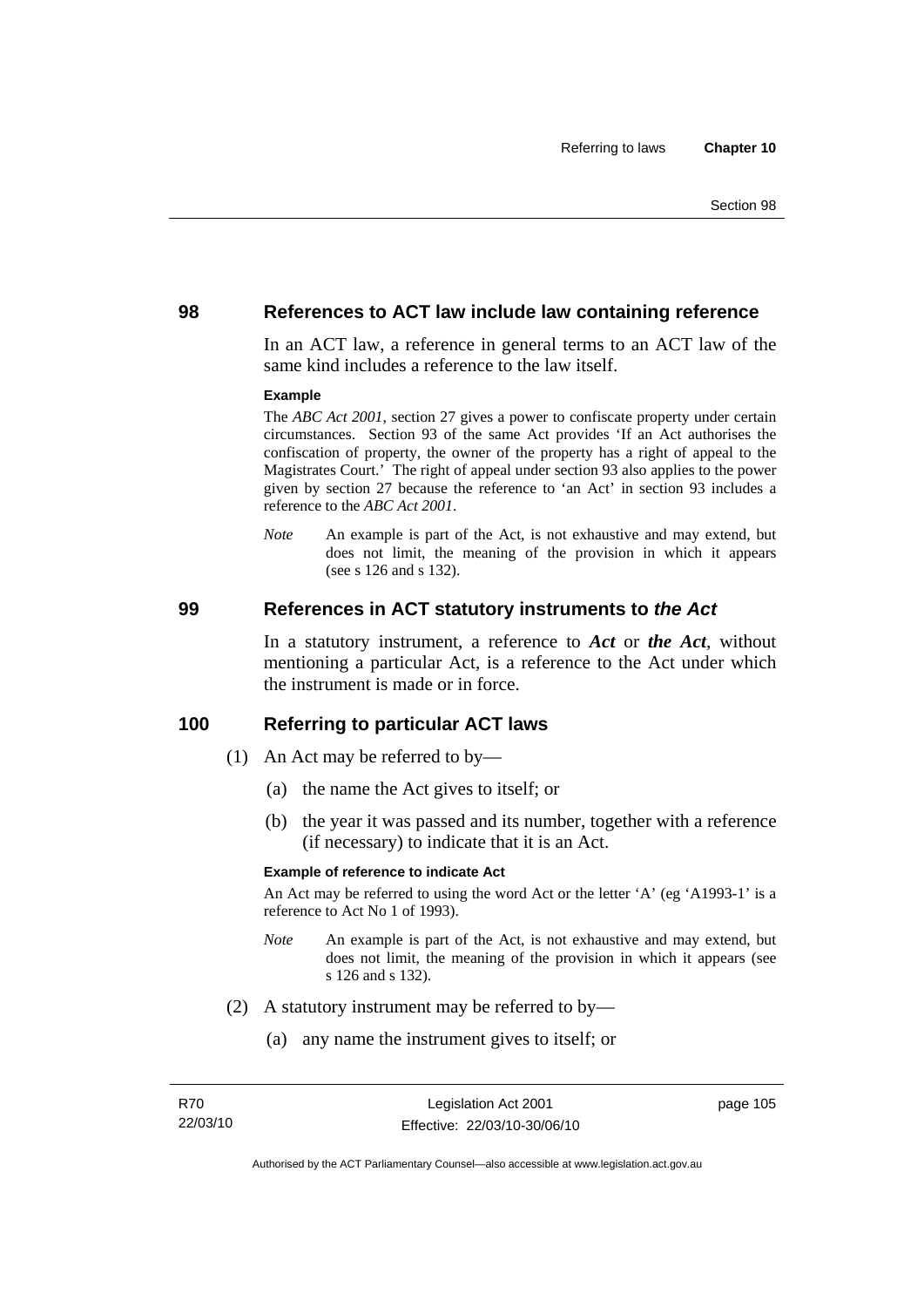- (b) if the instrument was notified in the register or gazette and was numbered under this Act or another territory law—the year it was notified and its number, together with a reference (if necessary) to the kind of instrument; or
- (c) if the instrument was not notified but was numbered under a territory law—the year it was made and its number, together with a reference (if necessary) to the kind of instrument; or
- (d) if the instrument was notified in the gazette before the commencement of this Act—the number, date and page of the gazette where it was notified; or
- (e) the date it was made, together with a reference to the Act or statutory instrument under which it was made.

#### **Examples of references to kind of instrument for par (b)**

- 1 A subordinate law may be referred to using the letters 'SL' (eg 'SL2000-11' is a reference to subordinate law No 11 of 2000).
- 2 A disallowable instrument may be referred to using the letters 'DI' (eg 'DI1997-101' is a reference to disallowable instrument No 101 of 1997).
- 3 A notifiable instrument that is not an approved form may be referred to using the letters 'NI' (eg 'NI2002-226' is a reference to notifiable instrument No 226 of 2002).
- 4 An approved form may be referred to using the letters 'AF' (eg 'AF2003-1' is a reference to approved form No 1 of 2003).
- 5 A commencement notice may be referred to using the letters 'CN' (eg 'CN2002-3' is a reference to commencement notice No 3 of 2002).
- *Note* An example is part of the Act, is not exhaustive and may extend, but does not limit, the meaning of the provision in which it appears (see s 126 and s 132).

## **101 Referring to particular laws of other jurisdictions etc**

- (1) In an ACT law, a law of another jurisdiction (the *relevant law*) may be referred to—
	- (a) by the name the relevant law gives to itself; or

Authorised by the ACT Parliamentary Counsel—also accessible at www.legislation.act.gov.au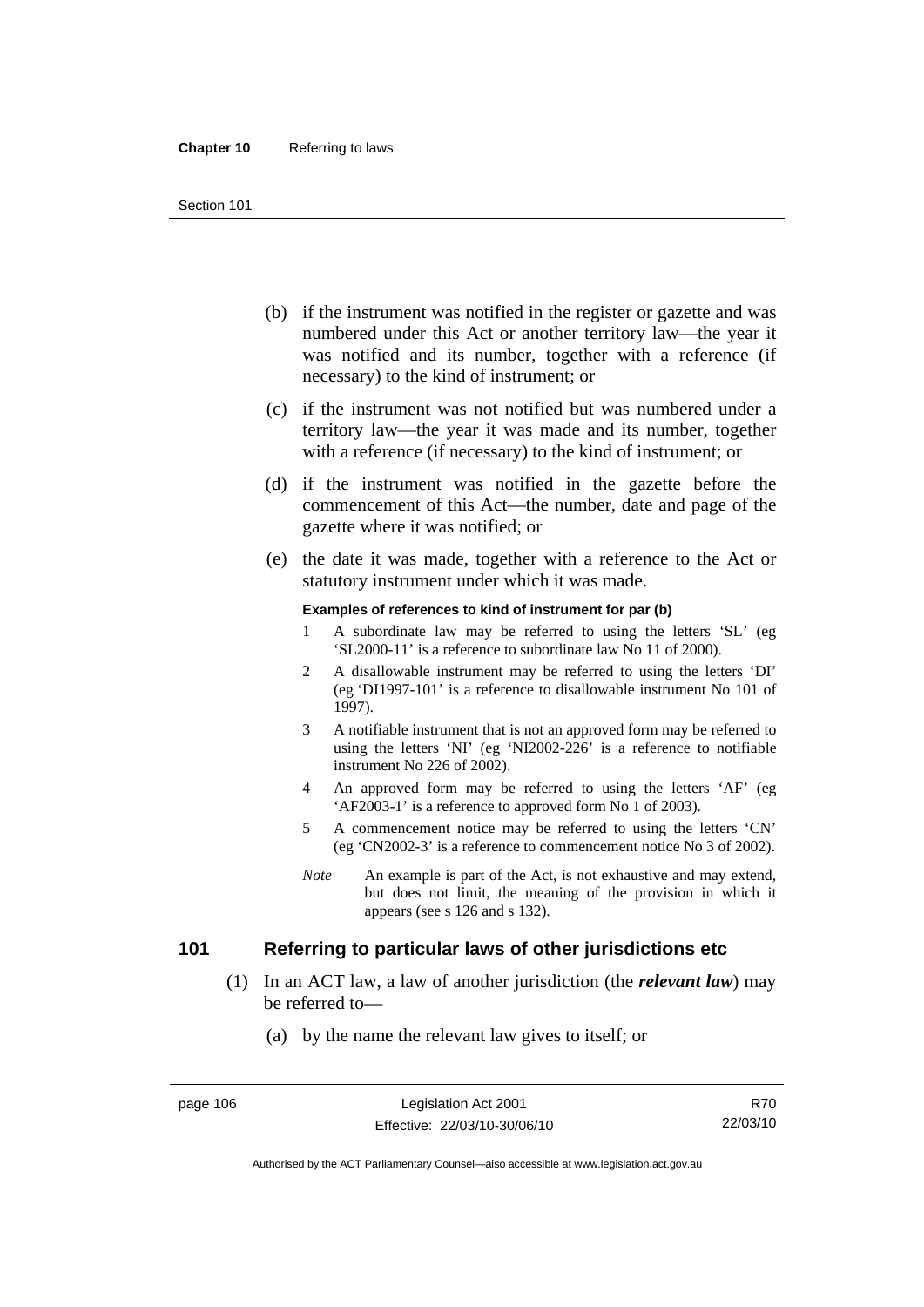- (b) in any other way sufficient in a law of the other jurisdiction for referring to the relevant law; or
- (c) in any way that, under current legislative drafting practice, would be sufficient for referring to the relevant law if it were an ACT law;

together with a reference to the jurisdiction (or an abbreviation of the jurisdiction).

- (2) In an ACT law, a provision of a law of another jurisdiction may be referred to—
	- (a) in a way sufficient in a law of the other jurisdiction for referring to the provision; or
	- (b) in any way that, under current legislative drafting practice, would be sufficient for referring to the provision if it were a provision of an ACT law.
- (3) Subsection (2) does not limit any other provision of this chapter.

## **102 References to laws include references to laws as in force from time to time**

- (1) In an ACT law, a reference to a law includes a reference to the following:
	- (a) the law as originally made, and as amended from time to time since it was originally made;
	- (b) if the law has been repealed and remade (with or without changes) since the reference was made—the law as remade (or last remade), and as amended from time to time since it was remade (or last remade);
	- (c) if a relevant provision of the law has been omitted and remade (with or without changes) in another law since the reference was made—the law in which the provision was remade (or last remade), as in force when the provision was remade (or last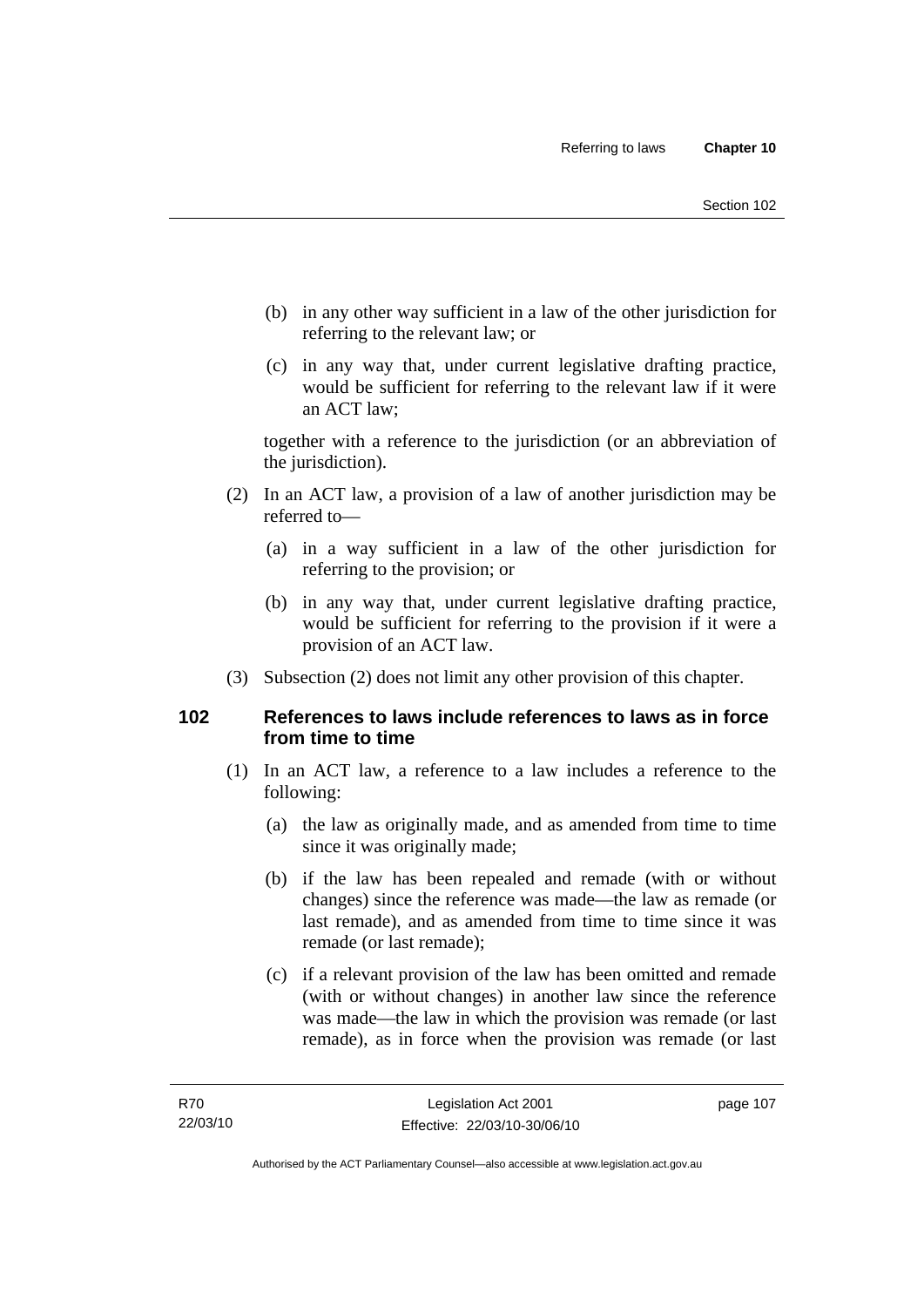remade), and as amended from time to time since the provision was remade (or last remade).

- (2) In an ACT law, a reference to a provision of a law includes a reference to the following:
	- (a) the provision as originally made, and as amended from time to time since it was originally made;
	- (b) if the provision has been omitted and remade (with or without changes and whether in the law or another law) since the reference was made—the provision as remade (or last remade), and as amended from time to time since it was remade (or last remade).
- (3) To remove any doubt, if the name of a law is amended, a reference in an ACT law to the law by its name before the amendment includes a reference to the law by its name as amended.
- (4) This section is subject to section 47 (Statutory instrument may make provision by applying law or instrument).
- (5) In this section:

*made* includes enacted.

### **103 References to repealed laws**

In an ACT law, a reference to a law as repealed is a reference to the law as in force immediately before it was repealed.

#### **Example**

A reference to the '*XYZ Act 2000* (repealed)' is a reference to the *XYZ Act 2000* immediately before it was repealed.

*Note* An example is part of the Act, is not exhaustive and may extend, but does not limit, the meaning of the provision in which it appears (see s 126 and s 132).

Authorised by the ACT Parliamentary Counsel—also accessible at www.legislation.act.gov.au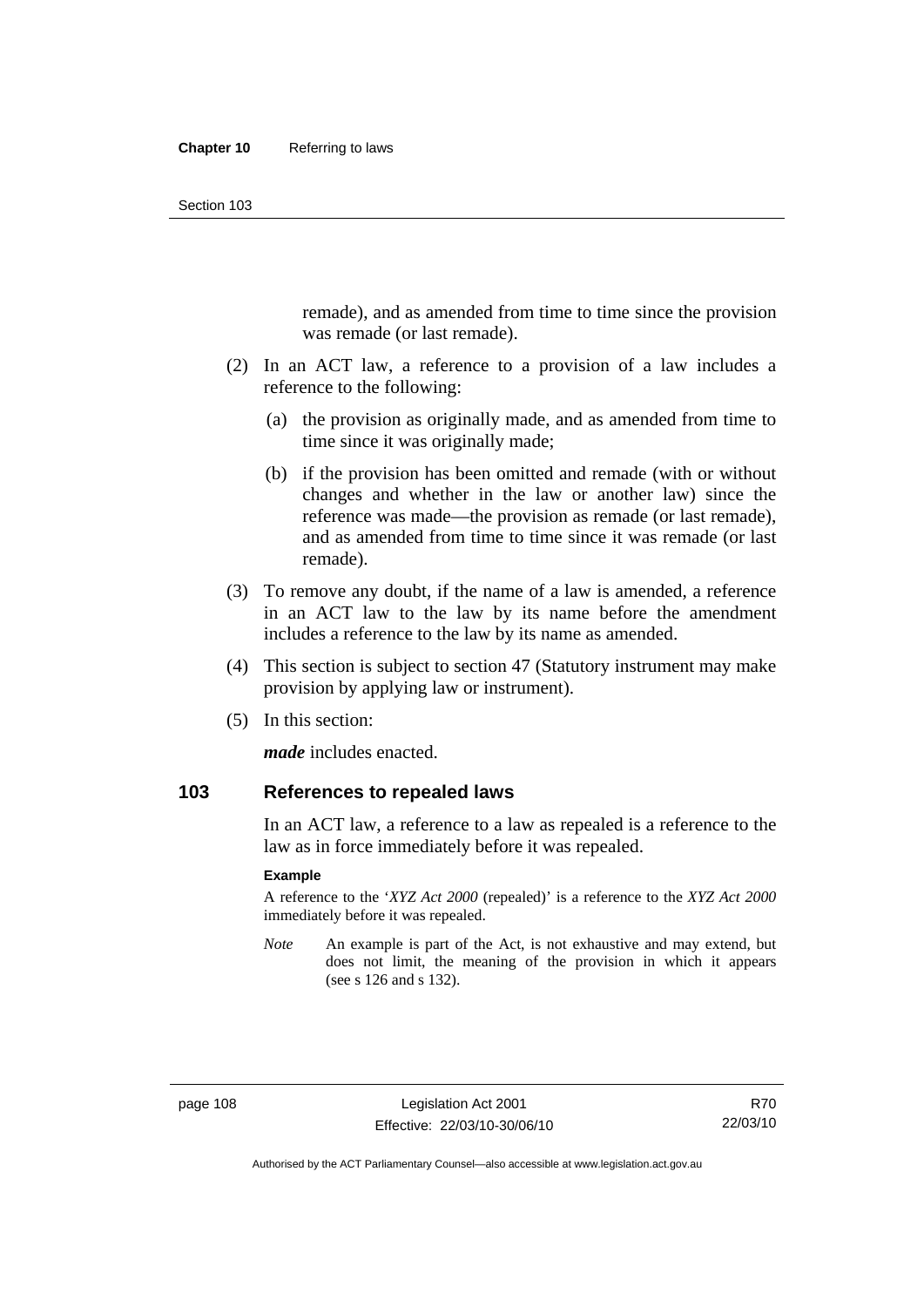## **104 References to laws include references to instruments under laws**

- (1) In an ACT law, a reference (either generally or specifically) to a law includes a reference to the statutory instruments made or in force under the law.
- (2) In subsection (1), a reference to the statutory instruments made or in force under the law includes a reference to any law or instrument applied, adopted or incorporated (with or without change) under the law.
- (3) This chapter applies to an instrument applied, adopted or incorporated under a law as if—
	- (a) the instrument were a law; and
	- (b) any other necessary changes were made.
- (4) In this section:

*statutory instrument*, of another jurisdiction—see section 97 (2).

## **105 Referring to provisions of laws**

In an ACT law, a provision of a law may be referred to by reference to the provision of the law in which it is contained.

#### **Example**

Paragraph (b) of subsection (2) of section 10 of an Act may be referred to by reference to the section, subsection and paragraph, that is, as section 10 (2) (b).

*Note* An example is part of the Act, is not exhaustive and may extend, but does not limit, the meaning of the provision in which it appears (see s 126 and s 132).

#### **106 References to provisions of laws are inclusive**

In an ACT law, a reference to any part of a law is a reference to the following:

(a) the provision of the law that begins the part;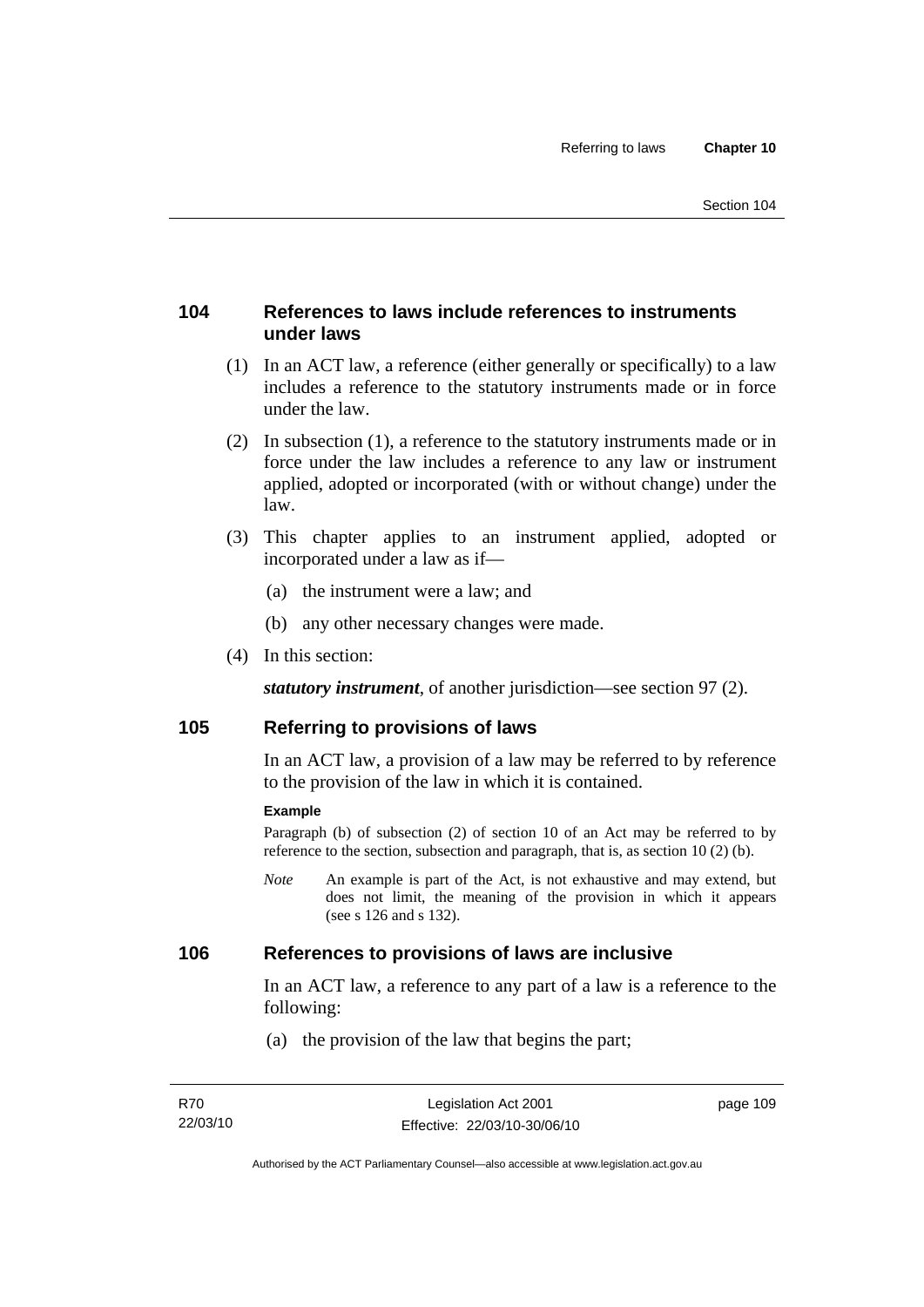- (b) the provision of the law that ends the part;
- (c) any provision of the law between the beginning and end of the part.

#### **Examples**

- 1 A reference to 'sections 5 to 9' includes both section 5 and section 9.
- 2 A reference to 'sections 260 to 264' includes a provision such as a part heading between section 260 and section 261.
- 3 A reference to '*from* child *to* adult' includes both the word 'child' and the word 'adult'.
- *Note* An example is part of the Act, is not exhaustive and may extend, but does not limit, the meaning of the provision in which it appears (see s 126 and s 132).

#### **106A References to paragraphs etc of laws**

 (1) In an ACT law, a reference to a paragraph of a provision of a law includes any words in the provision before or after the paragraph that are necessary or desirable to make the reference meaningful.

#### **Example**

A subsection may be divided into paragraphs as follows:

- '(2) An application must be—
	- (a) in writing; and
	- (b) accompanied by a copy of the advertisement of the applicant's intention to apply.'

Paragraphs form part of the sentence in which they are contained. A reference to paragraph (a) in this example that did not include the preceding words 'An application must be' would be meaningless. Section 106A therefore allows the paragraph to be read with those words so that it makes sense.

- *Note 1* Although this section contains a reference to an ACT law and a reference to a law, s 98 makes it clear that the references can be to the same law.
- *Note 2* An example is part of the Act, is not exhaustive and may extend, but does not limit, the meaning of the provision in which it appears (see s 126 and s 132).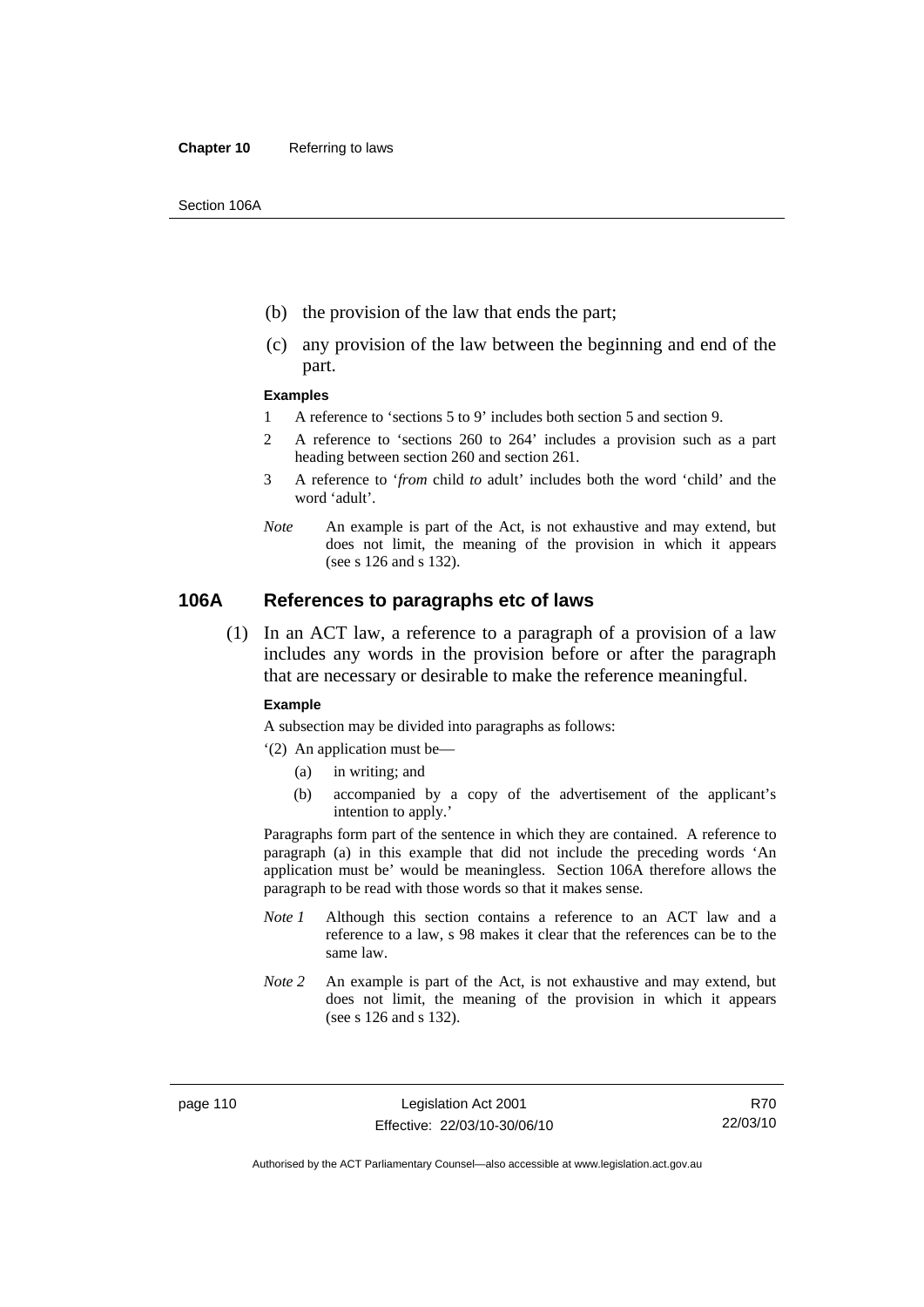Section 106A

(2) In this section:

*paragraph* includes a subparagraph and a sub-subparagraph.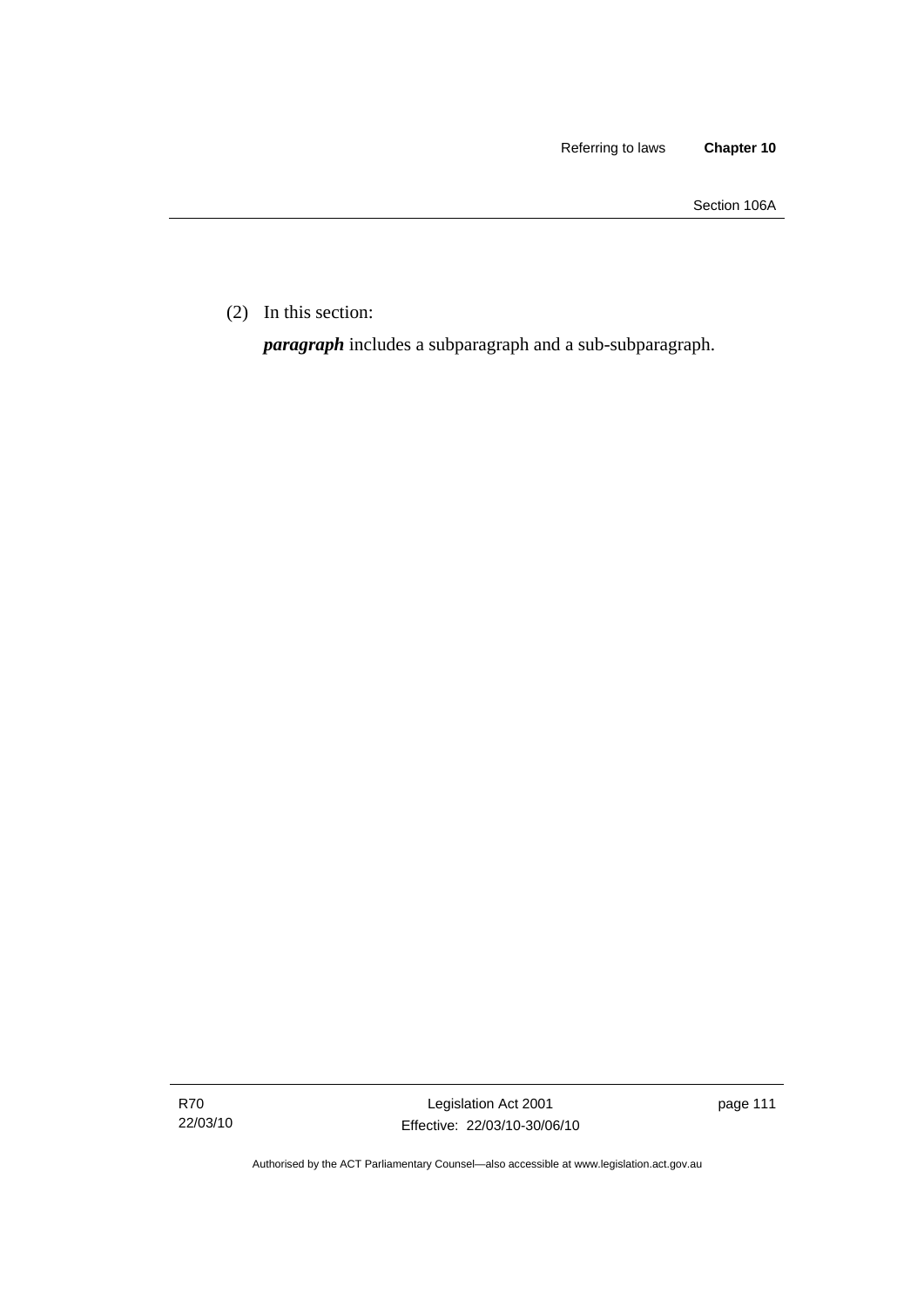# **Chapter 11 Republication of Acts and statutory instruments**

## **Part 11.1 General**

## **107 Definitions for ch 11**

In this chapter:

*law* means an Act or statutory instrument, whether or not it has been amended, and includes—

- (a) a collection of 2 or more Acts or statutory instruments; or
- (b) all or part of an agreement or other instrument that has the force of law or is in, or attached to, an Act or statutory instrument.
- *Note* A reference to an Act or statutory instrument includes a reference to a provision of the Act or instrument (see s 7 and s 13).

*republication* means a republication of a law.

## **108 Republication in register**

- (1) The parliamentary counsel may republish a law by entering the text of the law in the register.
- (2) This section does not limit the ways in which the parliamentary counsel may republish a law.

## **109 Republications may be published with other information**

The parliamentary counsel may publish information not required by this chapter with a written or electronic version of an authorised republication if the parliamentary counsel considers that the information is likely to be useful to users of the republication.

Authorised by the ACT Parliamentary Counsel—also accessible at www.legislation.act.gov.au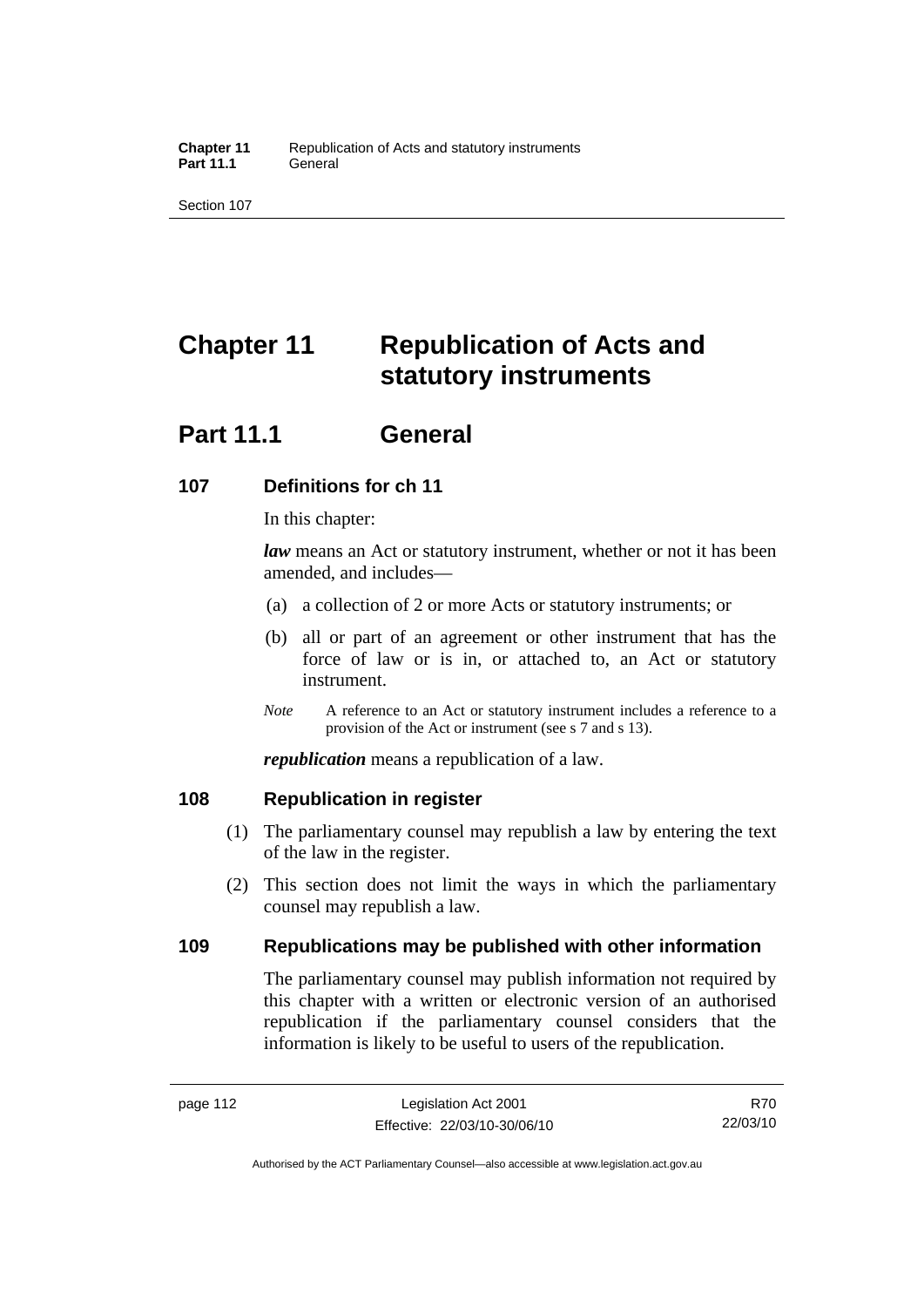## **110 Collections of laws**

- (1) If the parliamentary counsel authorises under this Act the republication of 2 or more laws in a collection, this chapter applies to each of the laws in the collection as if it were republished separately.
- (2) This section does not prevent the use of—
	- (a) a single contents for the collection; or
	- (b) information applying to 2 or more laws in the collection.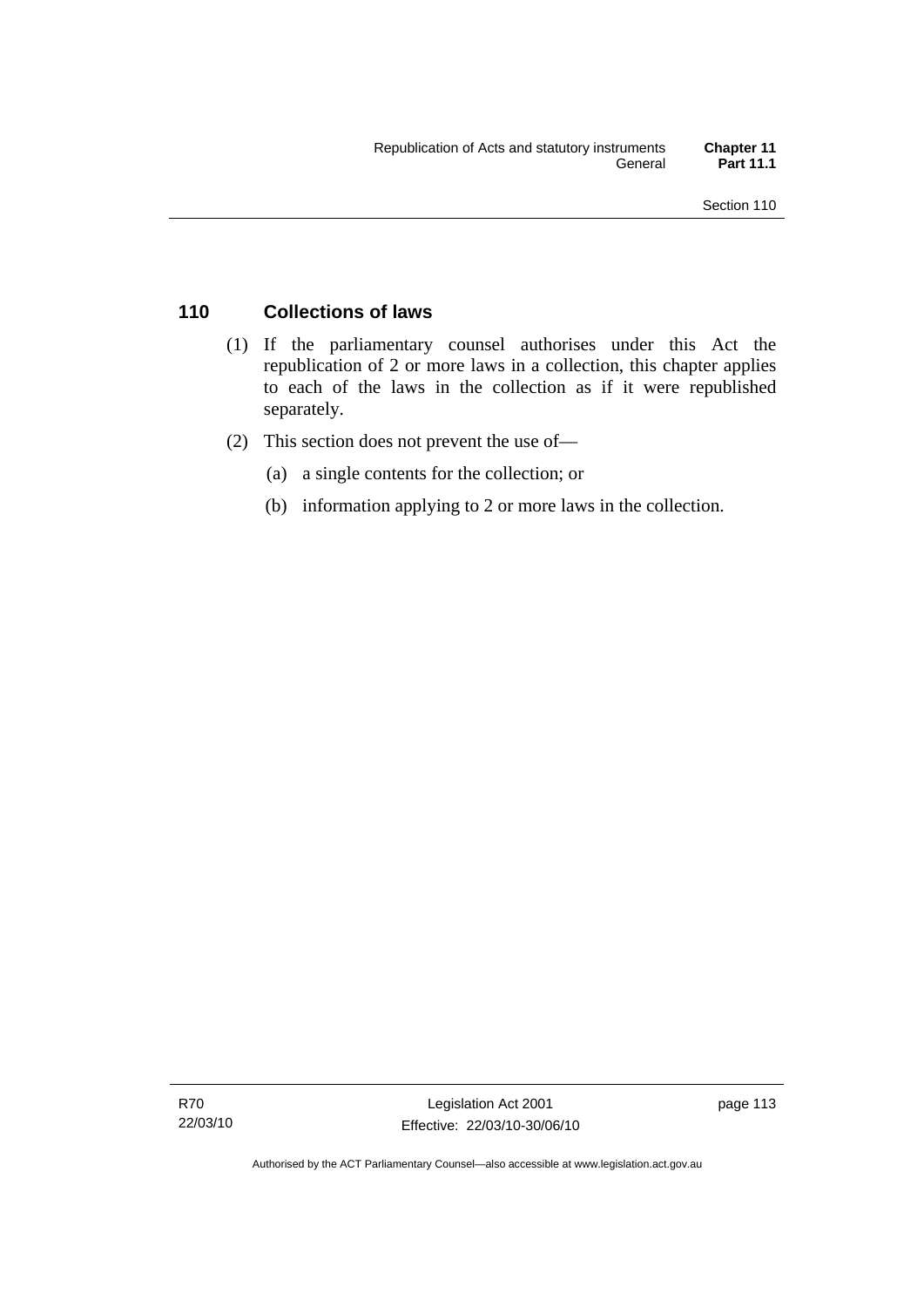# **Part 11.2 Substantive amendments made by laws**

#### **111 Incorporation of amendments**

- (1) This section applies to a law if the law has been amended by another law by the omission, insertion, substitution, renumbering or relocation of provisions.
- (2) An authorised republication of the law must show the law as amended by all amendments that commenced on or before the day stated in the republication as the republication date.
- (3) This section does not prevent an authorised republication of the law showing the law as it would be amended by amendments that have not commenced on or before the republication date if the republication indicates, in a suitable place, that the amendments have not commenced.

## **112 Reference to amending laws**

An authorised republication of a law that shows the law as amended must include, in a suitable place, a reference to the law by which each amendment was made.

## **113 Provisions not republished or relocated**

- (1) This part does not require—
	- (a) every provision of a law to be shown in an authorised republication of the law; or
	- (b) each provision of a law to be shown in an authorised republication of the law in the place in the law where it was located when the provision was made.

Authorised by the ACT Parliamentary Counsel—also accessible at www.legislation.act.gov.au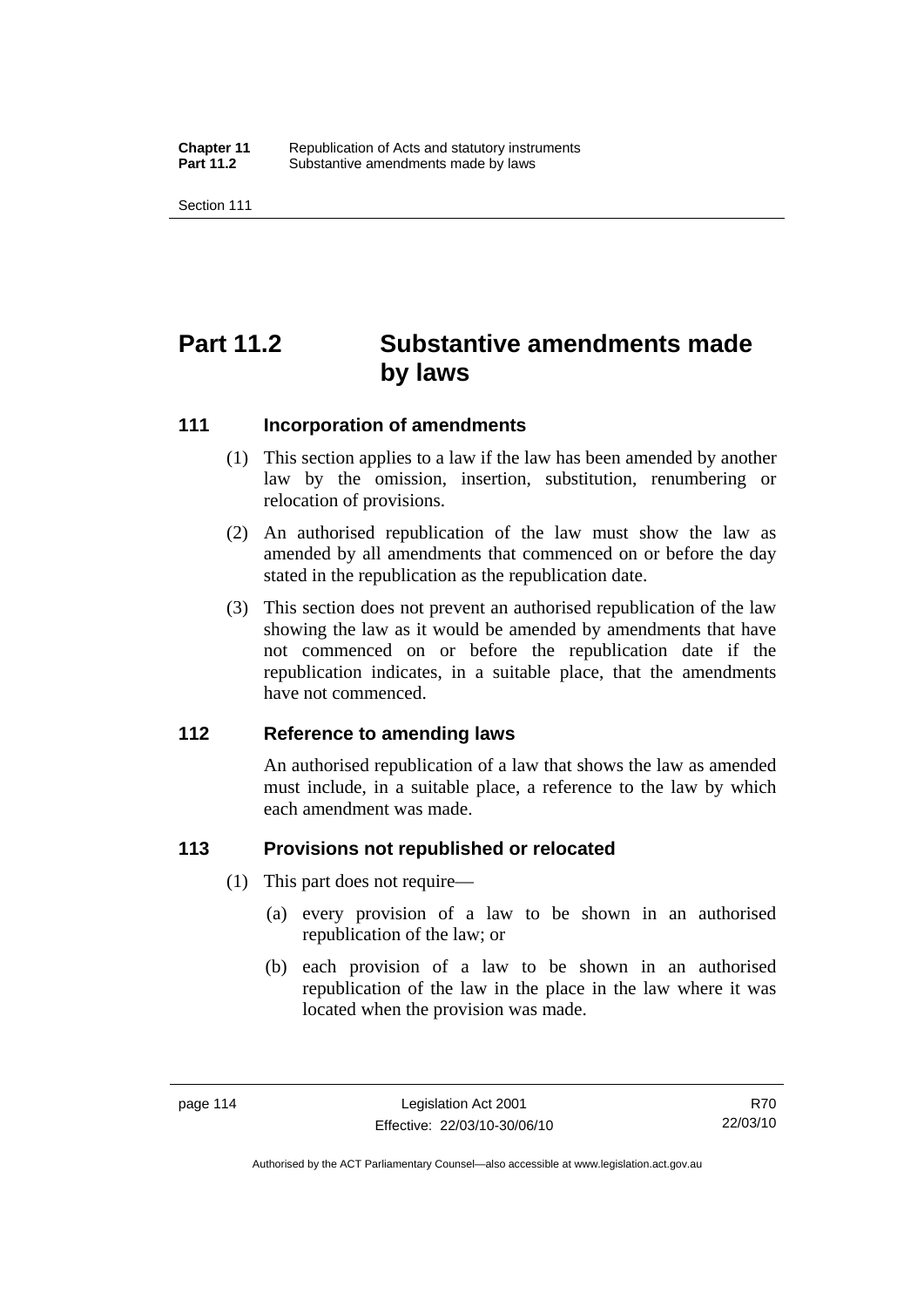- (2) If a provision of a law is not shown in an authorised republication, the republication must indicate that fact in a suitable place.
- (3) If a provision of a law is shown in an authorised republication in a different place in the law to the place where it was located when the provision was made, the republication must indicate that fact in a suitable place.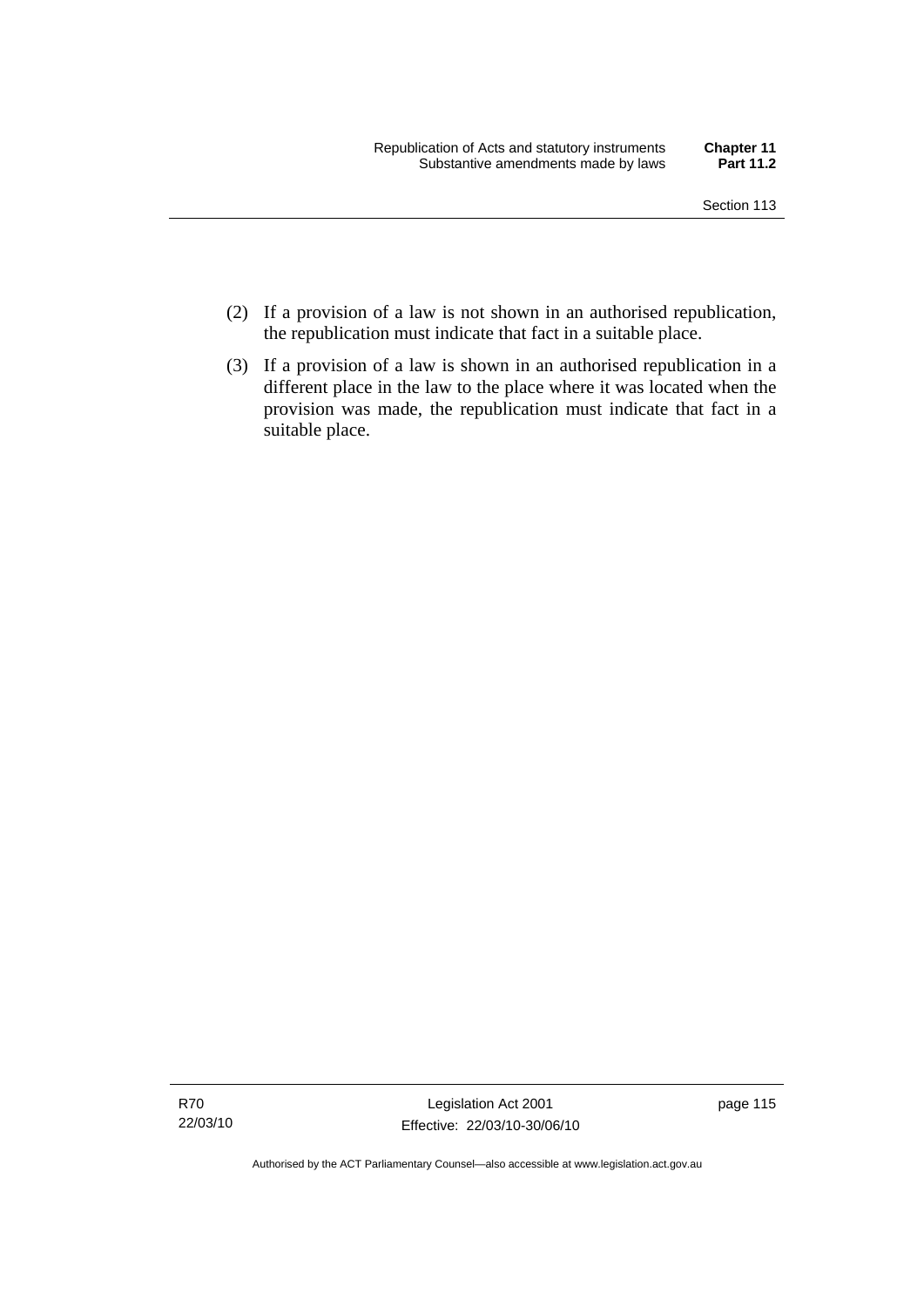## **Part 11.3 Editorial changes**

#### **114 Authorisation for parliamentary counsel**

In preparing a law for republication, the parliamentary counsel is authorised—

- (a) to make editorial amendments and other textual amendments of a formal nature that the parliamentary counsel considers desirable to bring the law into line, or more closely into line, with current legislative drafting practice; and
- (b) to make other editorial changes by way of format, layout or printing style, or in any other presentational respect, that the parliamentary counsel considers desirable to bring the law into line, or more closely into line, with current legislative drafting practice.

## **115 Amendments not to change effect**

This part does not permit the making of an amendment of a law that would change the effect of the law.

## **116 Ambit of editorial amendments**

- (1) An *editorial amendment* of a law is an amendment that—
	- (a) corrects a typographical error; or
	- (b) corrects or updates a reference to a law, position, entity, place or thing; or
	- (c) goes only to a matter of spelling, punctuation, grammar or syntax or the use of conjunctives and disjunctives; or
	- (d) changes the name of the law or a provision of the law; or
	- (e) numbers or renumbers a provision of the law; or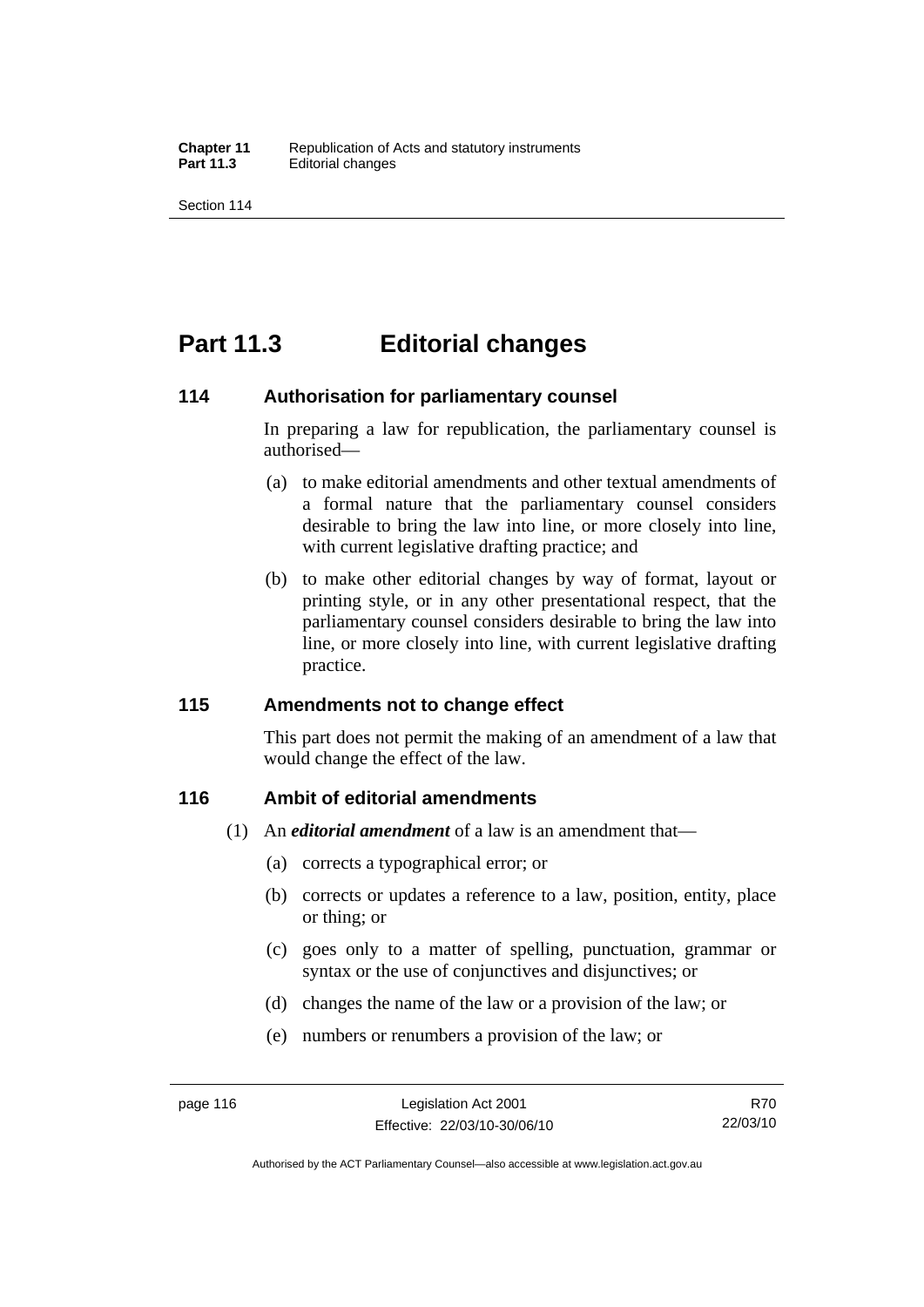- (f) changes the order of definitions or other provisions of the law; or
- (g) replaces a reference to a provision of a law with a different form of reference to the provision; or
- (h) changes the way of referring to or expressing a number, year, date, time, amount of money, penalty, quantity, measurement, or other matter, idea or concept; or
- (i) replaces a word indicating gender or that could be taken to indicate gender in accordance with current legislative drafting practice; or
- (j) replaces a reference to the Queen, the King or the Crown with a reference to the Sovereign or the Territory; or
- (k) omits—
	- (i) the enacting words or the law-making words (including any signatures); or
	- (ii) a provision that consists only of a description of how the law is arranged into groups of provisions; or
	- (iii) a provision that has expired, the operation of which is exhausted or spent or that is otherwise obsolete or redundant; or
- (l) omits, inserts or changes a referential term; or
- (m) inserts, omits or changes a note; or
- (n) updates a reference to the heading to a provision; or
- (o) is consequential on any amendment made to the law by another law; or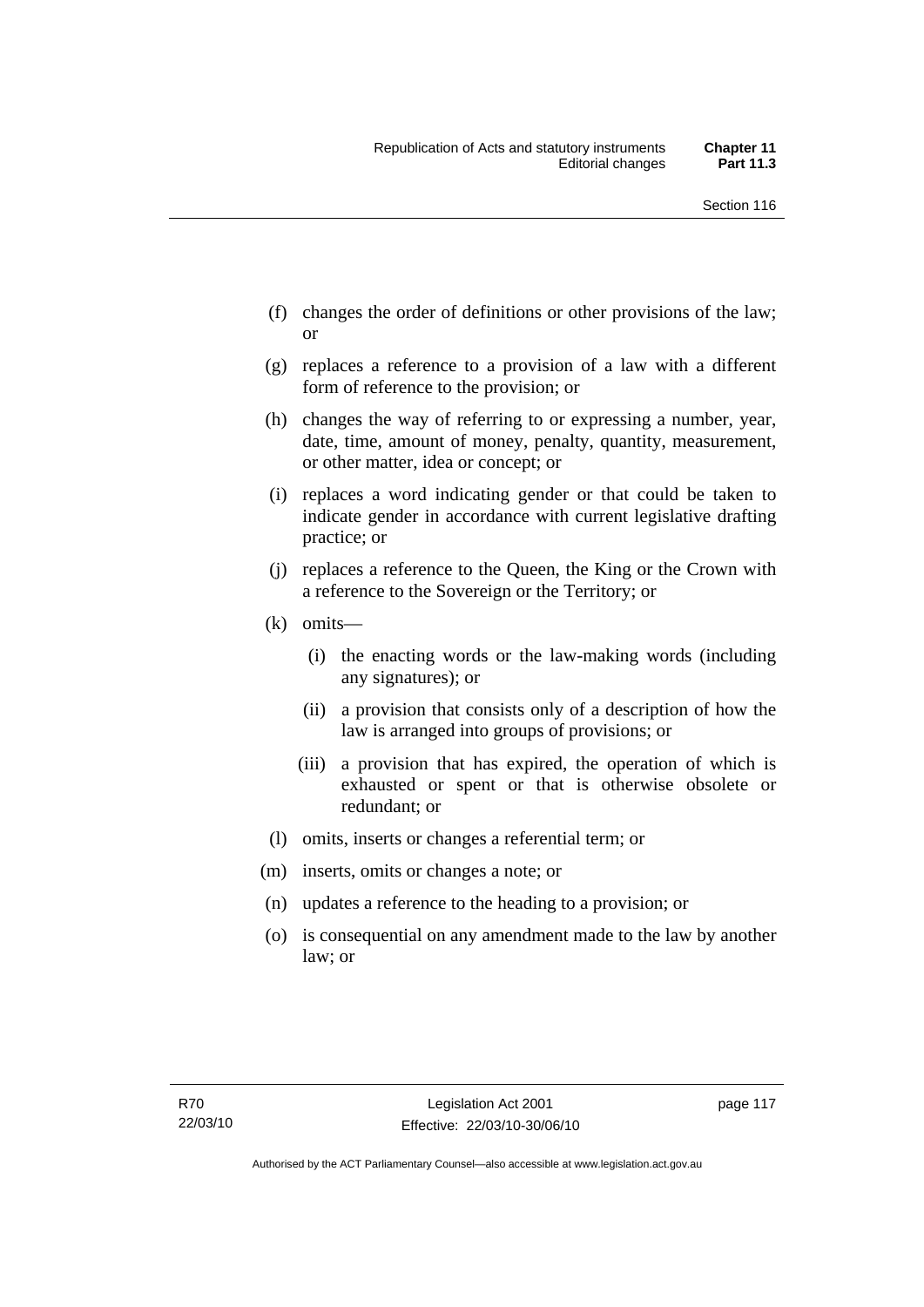(p) is consequential on any other editorial amendment (whether made to that law or another law).

#### **Examples of consequential amendments for par (o)**

- 1 If an amendment adds 1 or more subsections to a section that is not already divided into subsections, the subsection number (1) may be inserted.
- 2 If an amendment omits subsection (1) from a section with 2 subsections, the subsection number (2) may be omitted.
- 3 If an amendment omits subsection (2) from a series of 4 subsections (subsections  $(1)$  to  $(4)$ ), subsections  $(3)$  and  $(4)$  may be renumbered as subsections (2) and (3).
- 4 If an amendment adds a new subsection (3A) to a series of 5 subsections (subsections  $(1)$  to  $(5)$ ), the new subsection and subsections  $(4)$  and  $(5)$  may be renumbered as subsections (4), (5), and (6).
- 5 If an amendment omits paragraph (b) from a series of 4 paragraphs (paragraphs (a) to (d)), paragraphs (c) and (d) may be renumbered as paragraphs (b) and (c).
- 6 If an amendment adds a new paragraph (aa) to a series of 3 paragraphs (paragraphs (a) to (c)), the paragraphs may be renumbered as paragraphs (a), (b), (c) and (d).
- 7 If an amendment makes a change mentioned in any of examples 1 to 6, a cross-reference in any law to any of the provisions that have been renumbered may be correspondingly renumbered.
- 8 If an amendment adds a paragraph as the last paragraph in a series of paragraphs that end in a full stop, the full stop may be changed to a semicolon and, if the series of paragraphs is joined by a conjunction (eg 'and'), the conjunction may be added after the semicolon.
- 9 If an amendment omits a section example from a section that has 2 section examples, the number of the remaining example may be omitted.
- 10 If an amendment adds a subsection note to a subsection that already has a subsection note, the notes may be numbered.
- *Note* An example is part of the Act, is not exhaustive and may extend, but does not limit, the meaning of the provision in which it appears (see s 126 and s 132).
- (2) In this section:

*law* includes a law of another jurisdiction.

*law of another jurisdiction*—see section 97 (1).

Authorised by the ACT Parliamentary Counsel—also accessible at www.legislation.act.gov.au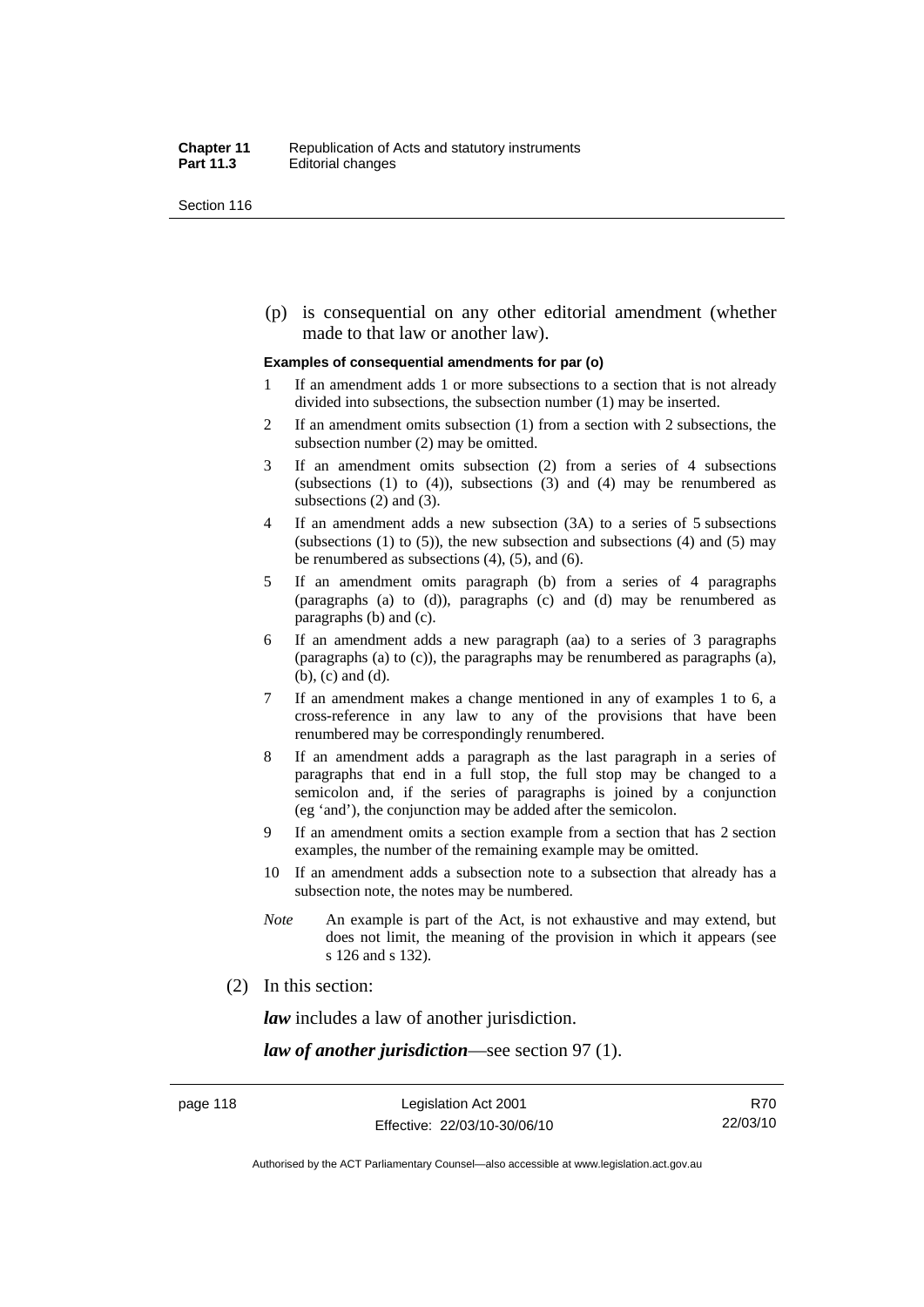*referential term* means a term that identifies a provision as a provision, or part of a provision, of the Act, statutory instrument or provision in which it appears.

#### **Examples**

- 1 of this Act
- 2 of this section
- 3 hereof
- 4 said
- *Note* An example is part of the Act, is not exhaustive and may extend, but does not limit, the meaning of the provision in which it appears (see s 126 and s 132).

## **117 Legal effect of editorial changes**

- (1) A law that is amended or otherwise changed under this part in preparing an authorised republication of the law has effect for all purposes, on and after the republication date, as if the changes had been made by an Act that commenced on the republication date.
- (2) Without limiting subsection (1), section 83 (Consequences of amendment of statutory instrument by Act) applies to an amendment made under this part as if the amendment had been made by an Act.
- (3) This section is subject to section 115 (Amendments not to change effect).

## **118 Reference to editorial amendments**

If a law is amended under this part in preparing an authorised republication of the law, the republication must indicate that fact in a suitable place.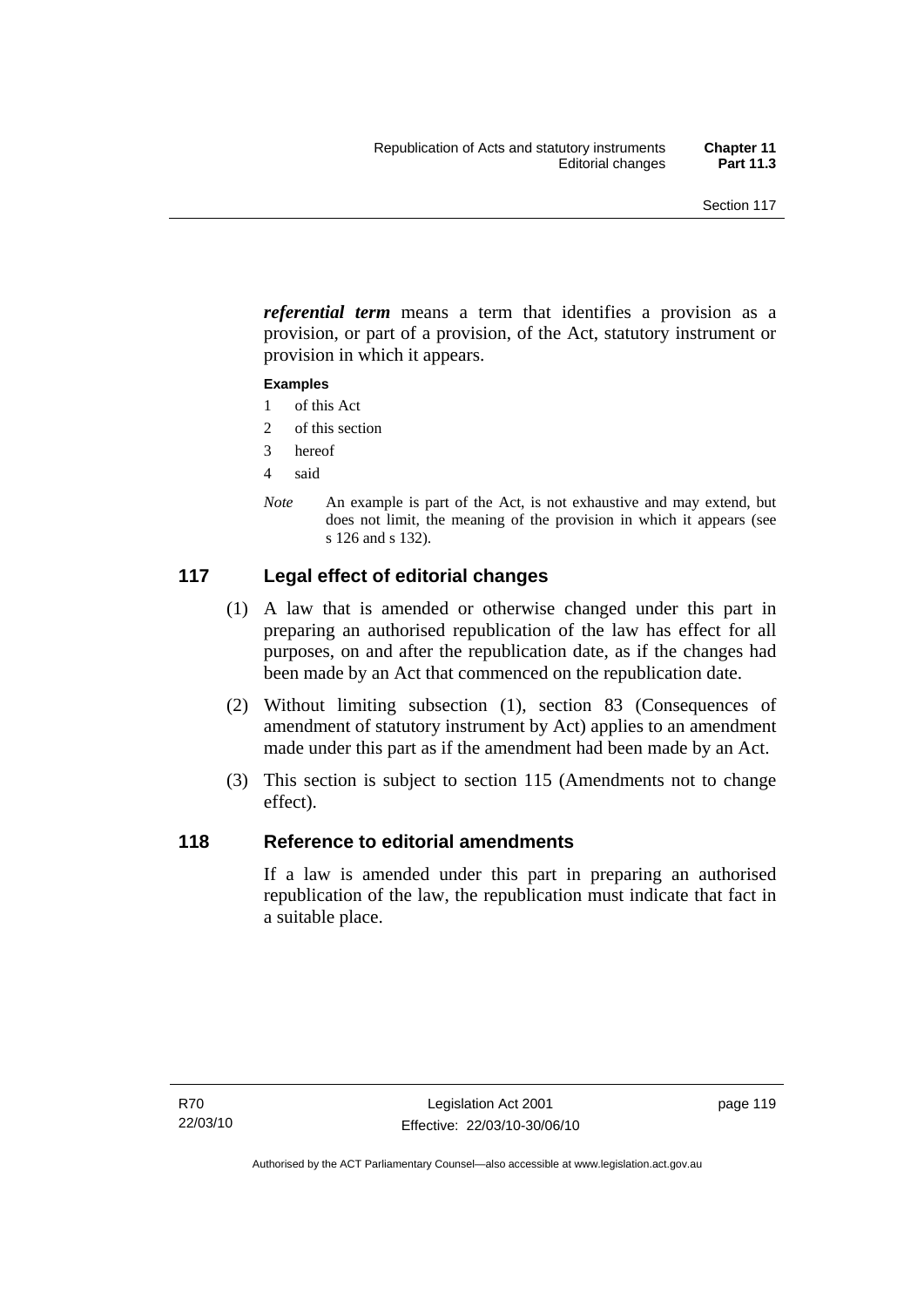# **Chapter 12 Scope of Acts and statutory instruments**

### **120 Act to be interpreted not to exceed legislative powers of Assembly**

- (1) An Act is to be interpreted as operating to the full extent of, but not to exceed, the legislative power of the Legislative Assembly.
- (2) Without limiting subsection (1), if a provision of an Act would, apart from this section, be interpreted as exceeding the legislative power of the Legislative Assembly—
	- (a) the provision is valid to the extent to which it does not exceed power; and
	- (b) the remainder of the Act is not affected.
- (3) Without limiting subsection (1), if the application of a provision of an Act to a matter would, apart from this section, be interpreted as exceeding power, the provision's application to other matters is not affected.
- (4) This section is in addition to any provision of the Act itself.
	- *Note* For the equivalent provision for statutory instruments, see s 43.
- (5) This section is a determinative provision.
	- *Note* See s 5 for the meaning of determinative provisions, and s 6 for their displacement.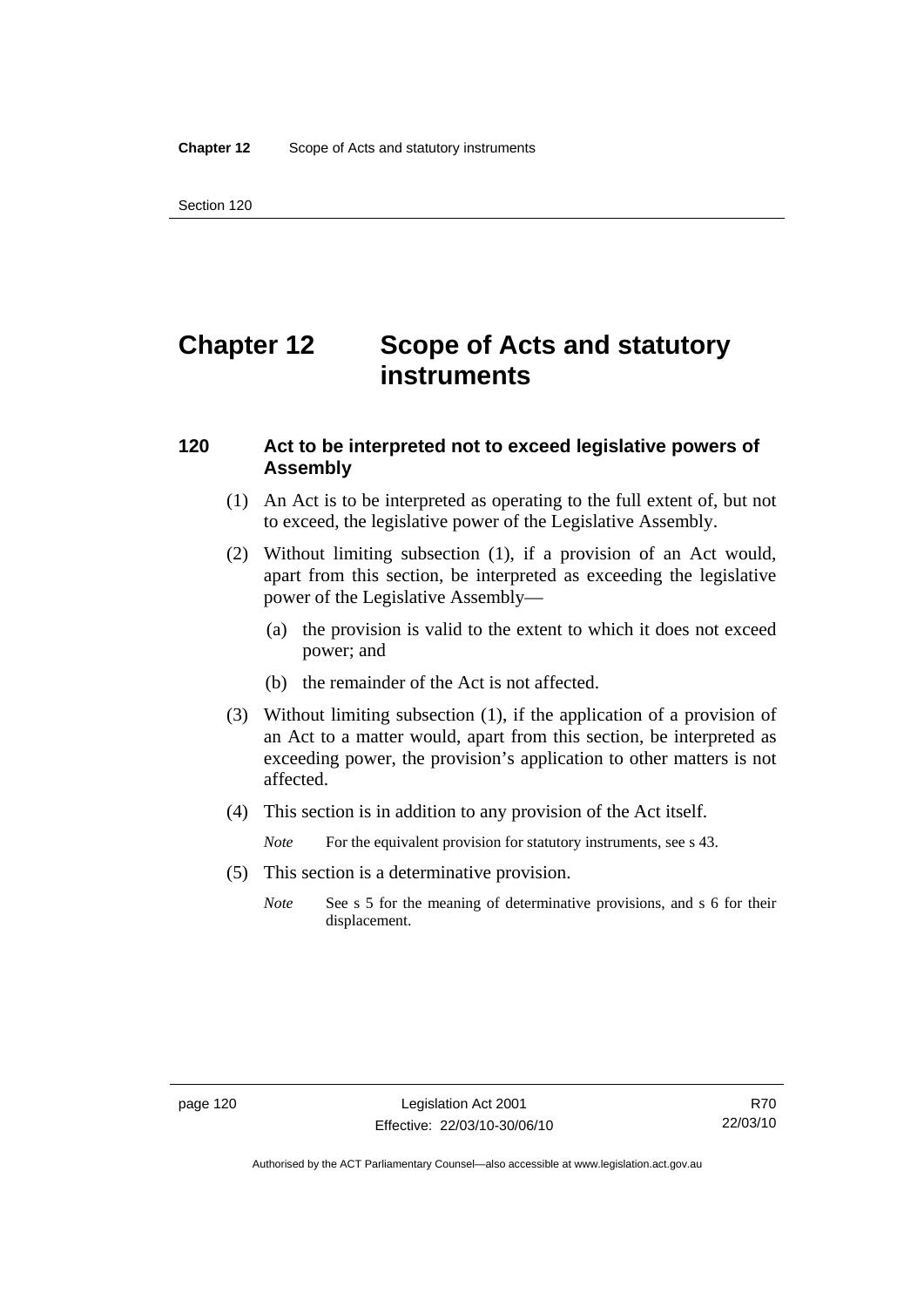## **121 Binding effect of Acts**

- (1) An Act binds everyone, including people who are not Australian citizens and all governments.
	- *Note* See the Self-Government Act, s 27 which provides that, except as provided by the regulations under that Act, an ACT enactment does not bind the Crown in right of the Commonwealth. See also s 120.
- (2) However, an Act does not bind the Territory to the extent that it requires or otherwise provides for the payment of money that, on payment, would form part of the public money of the Territory.
- (3) Also, subsection (1) does not make a government liable to be prosecuted for an offence.
- (4) To the extent that an Act does not bind a government, the same degree of immunity extends to a government entity in relation to an authorised act or omission of the entity.
- (5) This section is a determinative provision.
	- *Note* See s 5 for the meaning of determinative provisions, and s 6 for their displacement.
- (6) In this section:

*authorised*—an act or omission of a government entity is *authorised* if—

- (a) for an instrumentality—the act or omission relates to a matter within the scope of the instrumentality's functions; and
- (b) for an officer or employee of the government—the act or omission relates to a matter within the scope of the duties of the officer or employee; and
- (c) for a contractor who exercises a function on behalf of the government—the act or omission relates to a matter within the scope of the contract; and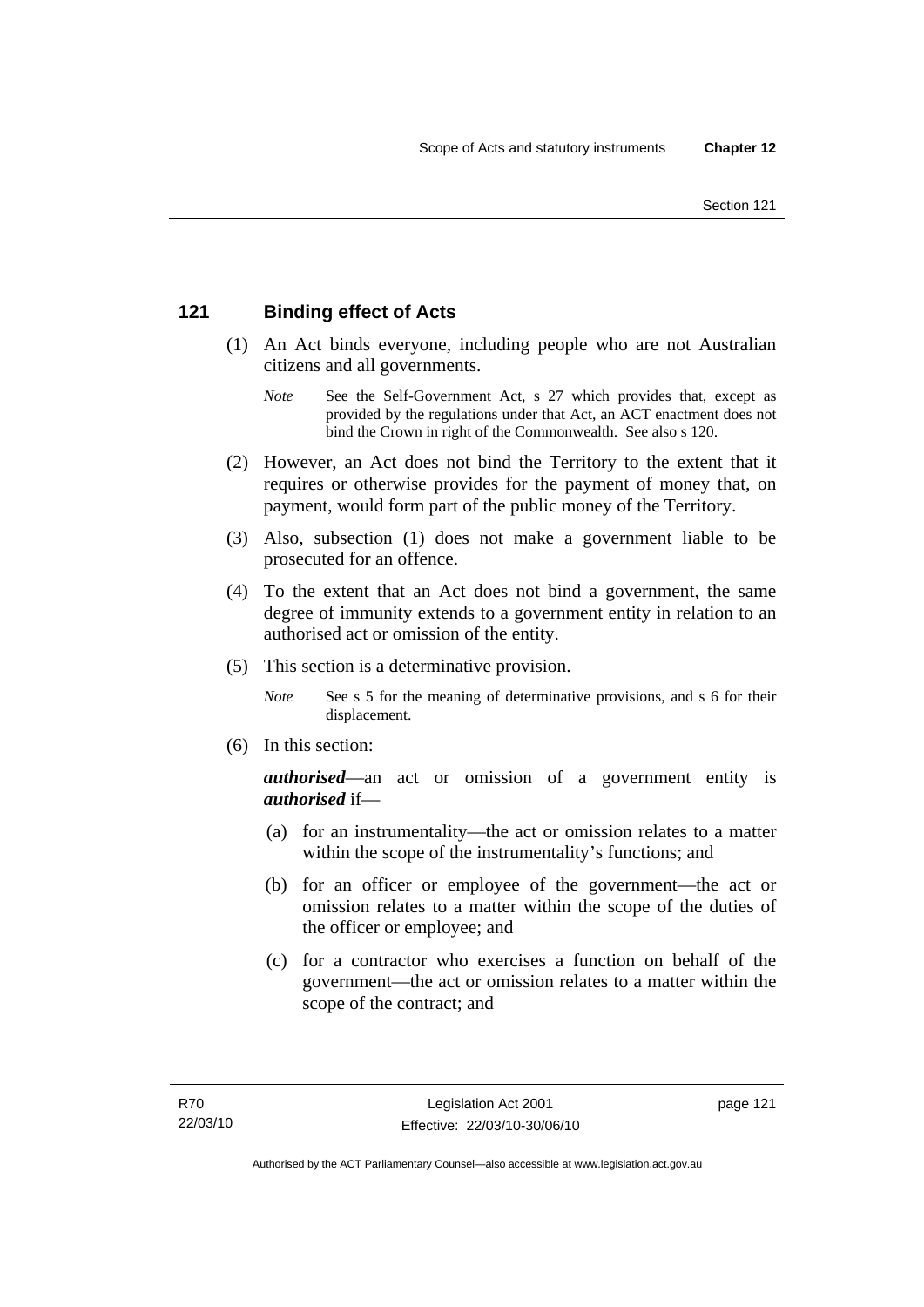(d) for anyone else who exercises a function on behalf of the government—the act or omission relates to a matter within the scope of the person's engagement.

*government* includes the Territory, the Commonwealth, a State, another Territory or New Zealand.

*government entity* includes—

- (a) an instrumentality, officer or employee of the government; and
- (b) a contractor or anyone else who exercises a function on behalf of the government.

#### **122 Application to Territory**

- (1) In an Act or statutory instrument—
	- (a) a reference to an entity or position by name or description is a reference to the entity or position of that name or description in or for the Territory; and
	- (b) a reference to a place, jurisdiction or anything else by name or description is a reference to the place, jurisdiction or thing of that name or description in or for the Territory.
- (2) If the name of an entity or position established under an Act or statutory instrument includes the words 'of the Australian Capital Territory', 'for the Australian Capital Territory', '(ACT)', or words having a similar effect, a reference in an Act or statutory instrument to the entity or position need not include the words.

Authorised by the ACT Parliamentary Counsel—also accessible at www.legislation.act.gov.au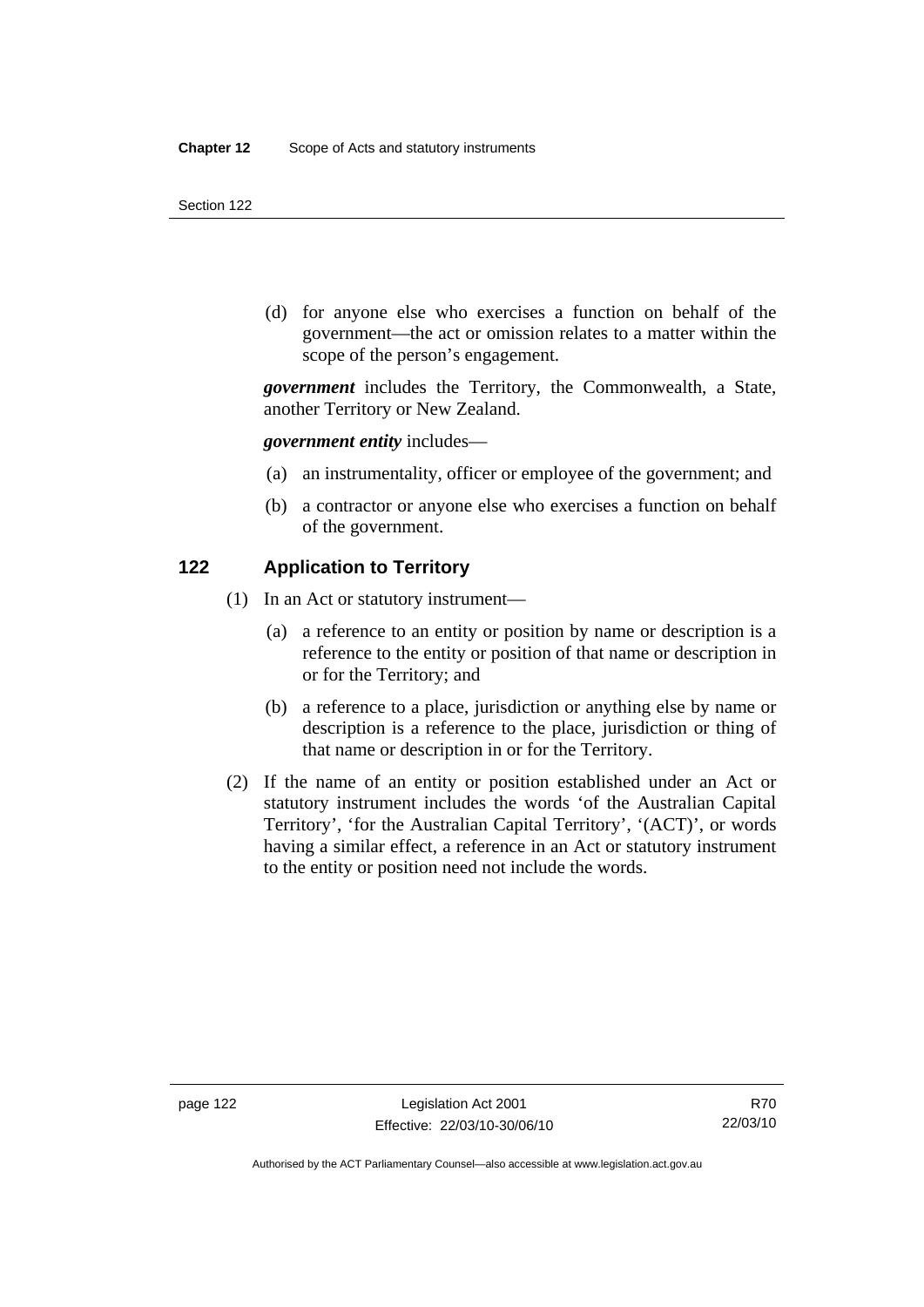# **Chapter 13 Structure of Acts and statutory instruments**

## **Part 13.1 General**

## **125 Meaning of** *law* **in ch 13**

In this chapter:

*law* means an Act, subordinate law or disallowable instrument.

*Note* A reference to an Act, subordinate law or disallowable instrument includes a reference to a provision of the Act, law or instrument (see s 7, s 8 and s 9).

## **126 Material that is part of Act or statutory instrument**

- (1) A heading to a chapter, part, division, subdivision, schedule, or another provision (other than a section or subsection), of or to an Act or statutory instrument is part of the Act or instrument.
- (2) A heading to a section or subsection of an Act or statutory instrument is part of the Act or instrument if—
	- (a) the Act was enacted, or the instrument was made, after 1 January 2000; or
	- (b) the heading was amended or inserted into the Act or instrument after 1 January 2000.
- (3) A preamble or other recital to an Act or statutory instrument is part of the Act or instrument.
- (4) An example or diagram in an Act or statutory instrument is part of the Act or instrument.
- (5) A schedule, dictionary or appendix to an Act or statutory instrument is part of the Act or instrument.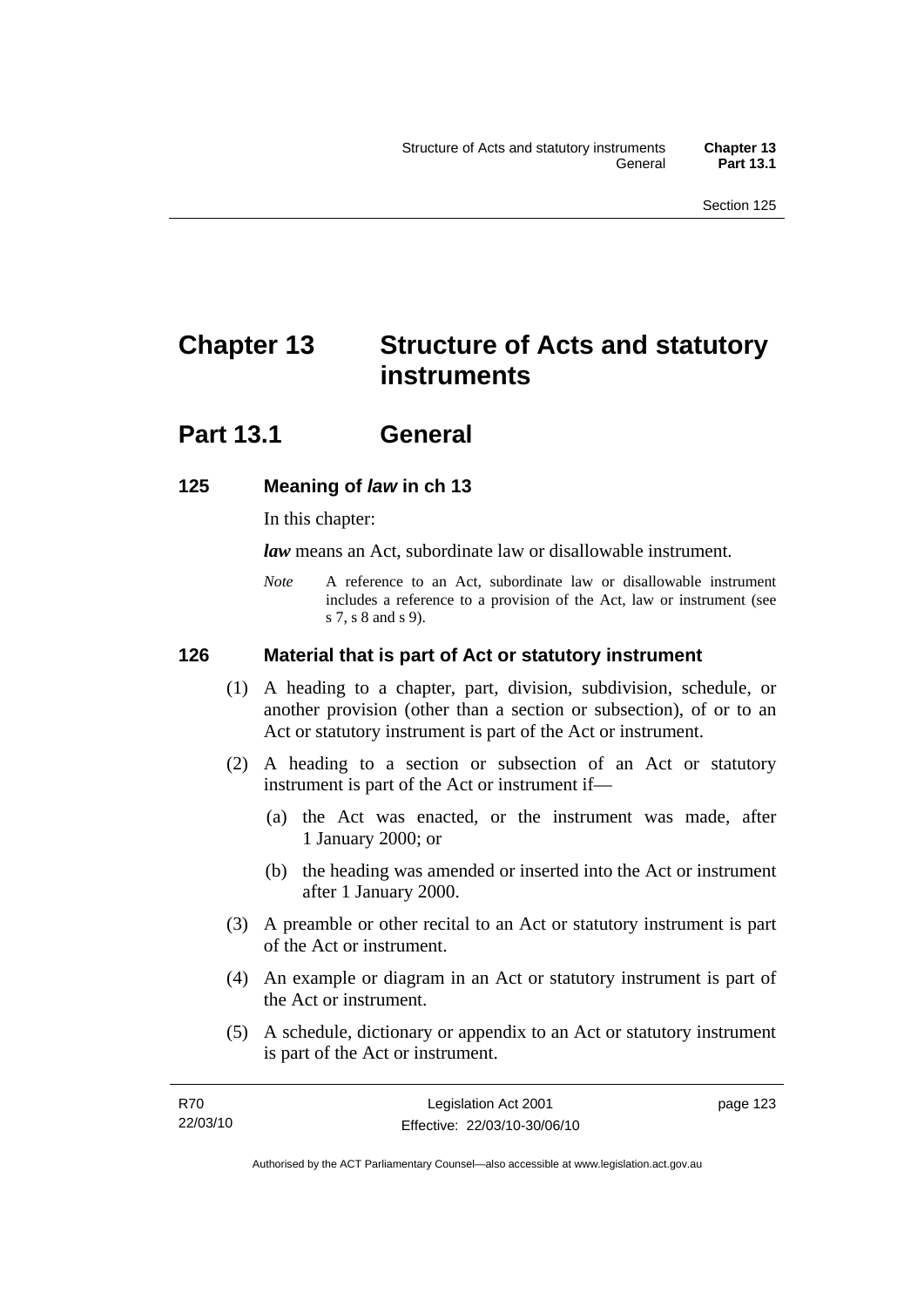- (6) Punctuation in an Act or statutory instrument is part of the Act or instrument.
- (7) A provision number in an Act or statutory instrument is part of the Act or instrument.
- (8) In applying this section to an Act or statutory instrument that is divided otherwise than into sections, a reference to a section or subsection is a reference to a corresponding provision of the Act or instrument.
	- *Note* A reference to an Act or statutory instrument includes a reference to a provision of the Act or instrument (see s 7 and s 13).
- (9) This section is a determinative provision.
	- *Note* See s 5 for the meaning of determinative provisions, and s 6 for their displacement.

### **127 Material that is not part of Act or statutory instrument**

- (1) A footnote, endnote, or other note, in or to an Act or statutory instrument is not part of the Act or instrument.
- (2) A table of contents (however described), or reader's guide or index, in or to an Act or statutory instrument is not part of the Act or instrument.
- (3) A heading to a section or subsection of an Act or statutory instrument is not part of the Act or instrument if section 126 (2) does not apply to the heading.
- (4) This section does not prevent the amendment of a note, table, guide, index or heading mentioned in subsection (1), (2) or (3).
- (5) However, such a note, table, guide or index does not become part of the Act or statutory instrument because it is amended or inserted by an Act or instrument.
- (6) In applying this section to an Act or statutory instrument that is divided otherwise than into sections, a reference to a section or

R70 22/03/10

Authorised by the ACT Parliamentary Counsel—also accessible at www.legislation.act.gov.au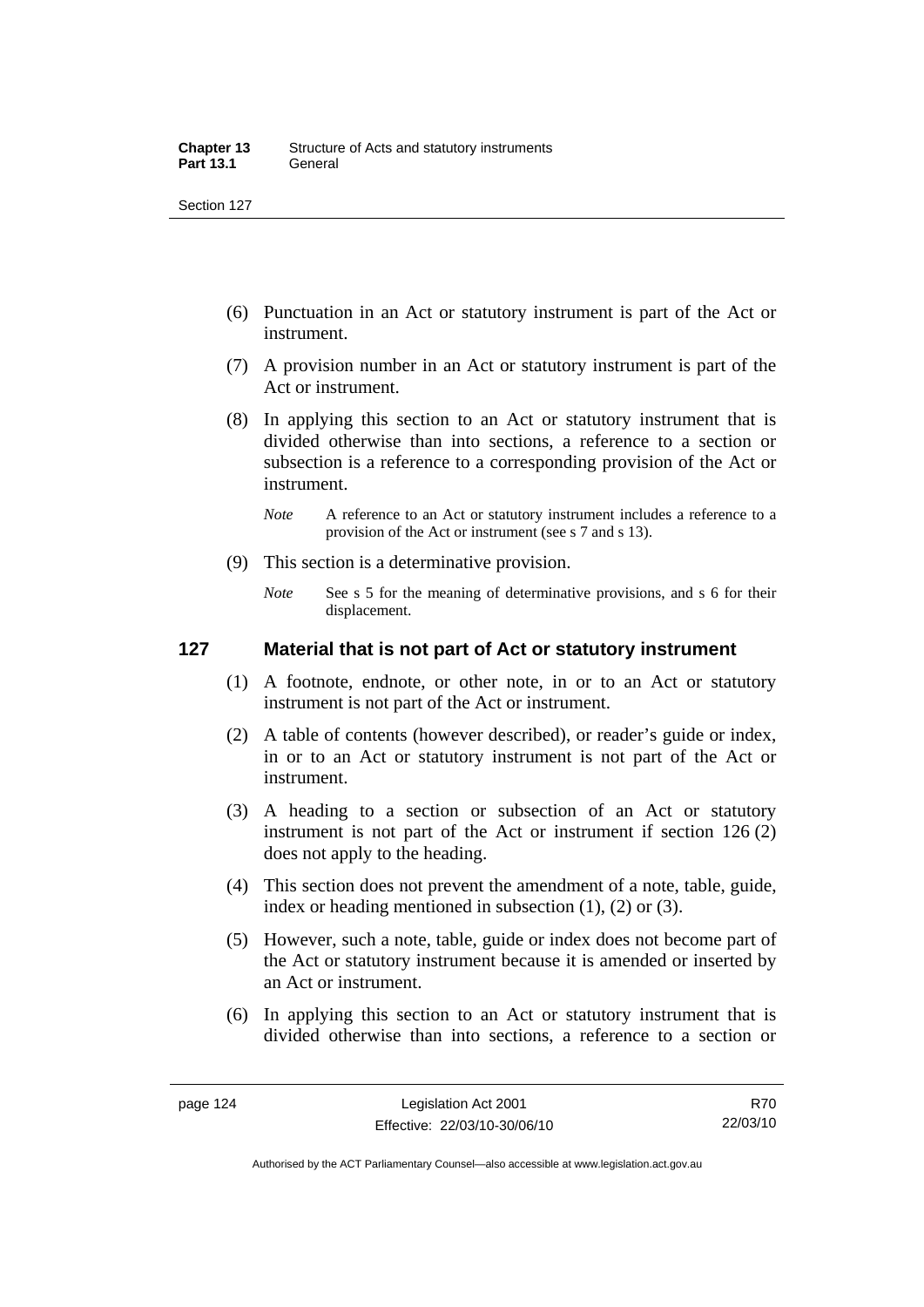subsection is a reference to a corresponding provision of the Act or instrument.

- *Note* A reference to an Act or statutory instrument includes a reference to a provision of the Act or instrument (see s 7 and s 13).
- (7) This section is a determinative provision.
	- *Note* See s 5 for the meaning of determinative provisions, and s 6 for their displacement.

Authorised by the ACT Parliamentary Counsel—also accessible at www.legislation.act.gov.au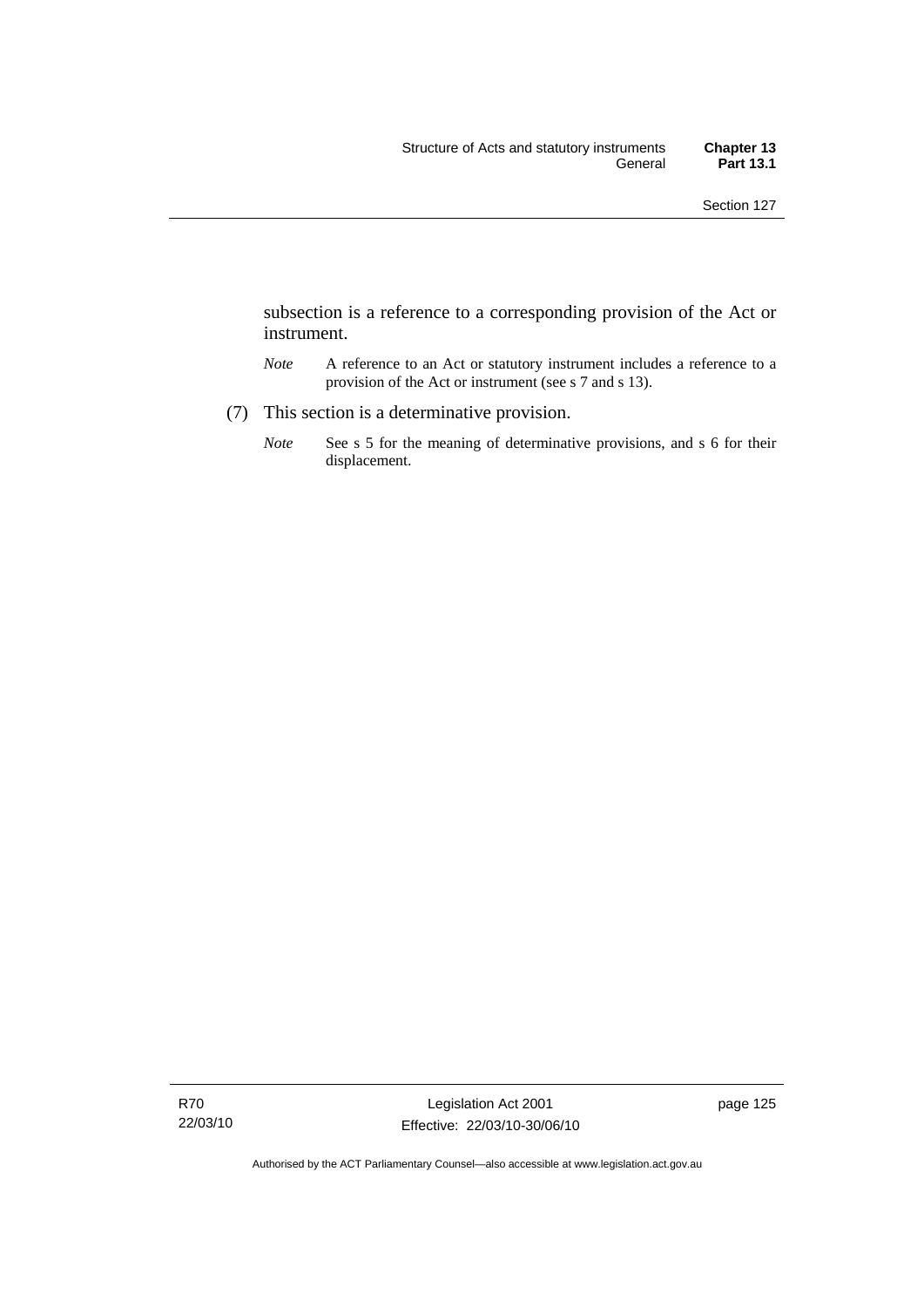## **Part 13.2 Particular kinds of provisions**

#### **130 What is a definition?**

A *definition* is a provision (however expressed) of an Act or statutory instrument that—

- (a) gives a meaning to a term; or
- (b) limits or extends the meaning of a term.

#### **Examples of definitions**

- 1 *X* means Y.
- 2 *X* includes Y.
- 3 *X* means Y, and includes Z.
- 4 A reference to *X* is a reference to Y.
- 5 *X*—see section Y.
- 6 *X*—see the *XYZ Act 1999*, section Y.
- 7 In a proceeding against a person (the *retailer*), it is a defence if the retailer establishes that the goods were bought honestly.
- 8 *excluded*—a claim is *excluded* if the claim is not brought within 1 year after the day the claimant becomes aware of the failure to account to which the claim relates.
- 9 A term used in the *XYZ Act 2003* has the same meaning in this Act.
- 10 A term defined in the *XYZ Act 2003* has the same meaning in this Act.
- *Note 1* Examples 5 and 6 illustrate signpost definitions, that is, definitions that do not themselves directly define a term but point the reader to the place where the term is defined (see s 131).
- *Note 2* Example 7 illustrates a tagged-term definition (*retailer*) that takes its meaning from the context of the provision where the defined term is found.
- *Note 3* Example 8 illustrates a definition that does not begin with the defined term.
- *Note 4* For other provisions about definitions, see pt 15.2.

Authorised by the ACT Parliamentary Counsel—also accessible at www.legislation.act.gov.au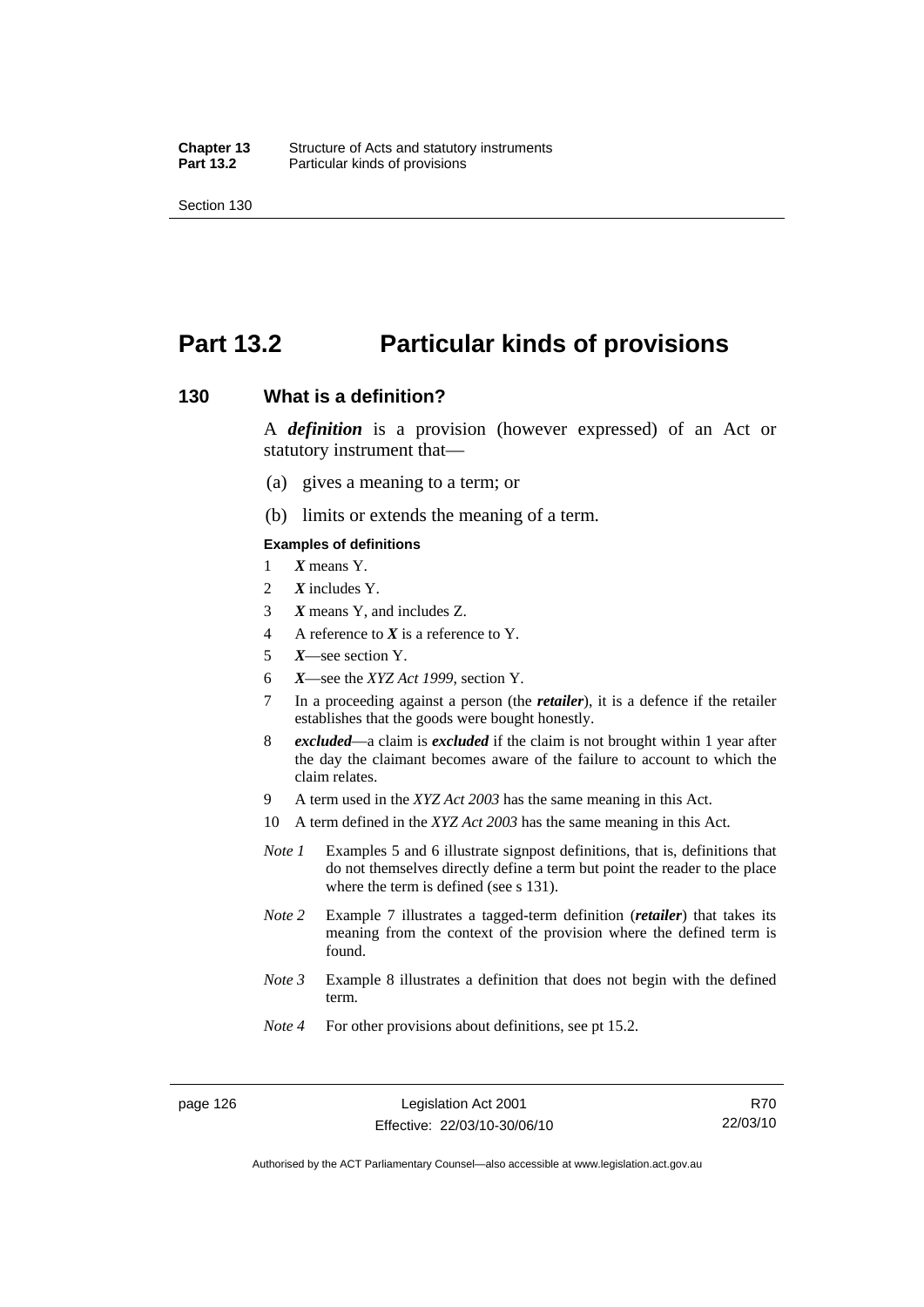*Note* 5 An example is part of the Act, is not exhaustive and may extend, but does not limit, the meaning of the provision in which it appears (see s 126 and s 132).

#### **131 Signpost definitions**

 (1) In an Act or statutory instrument, a definition of a term that includes the word 'see' followed by a reference to a law or instrument (a *signpost definition*) means the term has the same meaning as the term (or, if the reference includes a reference to the definition of another term, that term) has in the law or instrument, as in force from time to time.

#### **Examples**

- 1 A signpost definition '*food*—see section 10.' in the dictionary to an Act means that the word 'food' when used in the Act has the same meaning as it has in section 10, as in force from time to time.
- 2 A signpost definition '*injury*—see the *XYZ Act 2001*, dictionary.' in the dictionary to another Act means that the word 'injury', when used in the other Act, has the same meaning as it has in the definition of *injury* in the *XYZ Act 2001*, dictionary, as in force from time to time.
- 3 A signpost definition 'Work Safety Council—see the *XYZ Act 2000*, dictionary, definition of *council*.' means that the expression 'Work Safety Council' has the same meaning as the word 'council' has in the definition of *council* in the *XYZ Act 2000*, dictionary, as in force from time to time.
- *Note* An example is part of the Act, is not exhaustive and may extend, but does not limit, the meaning of the provision in which it appears (see s 126 and s 132).
- (2) This section is subject to section 47 (Statutory instrument may make provision by applying law or instrument).
- (3) In this section:

*instrument* includes a provision of an instrument.

*law* includes a law, or a provision of a law, of the Commonwealth, a State or another Territory.

*Note* For other provisions about definitions, see pt 15.2.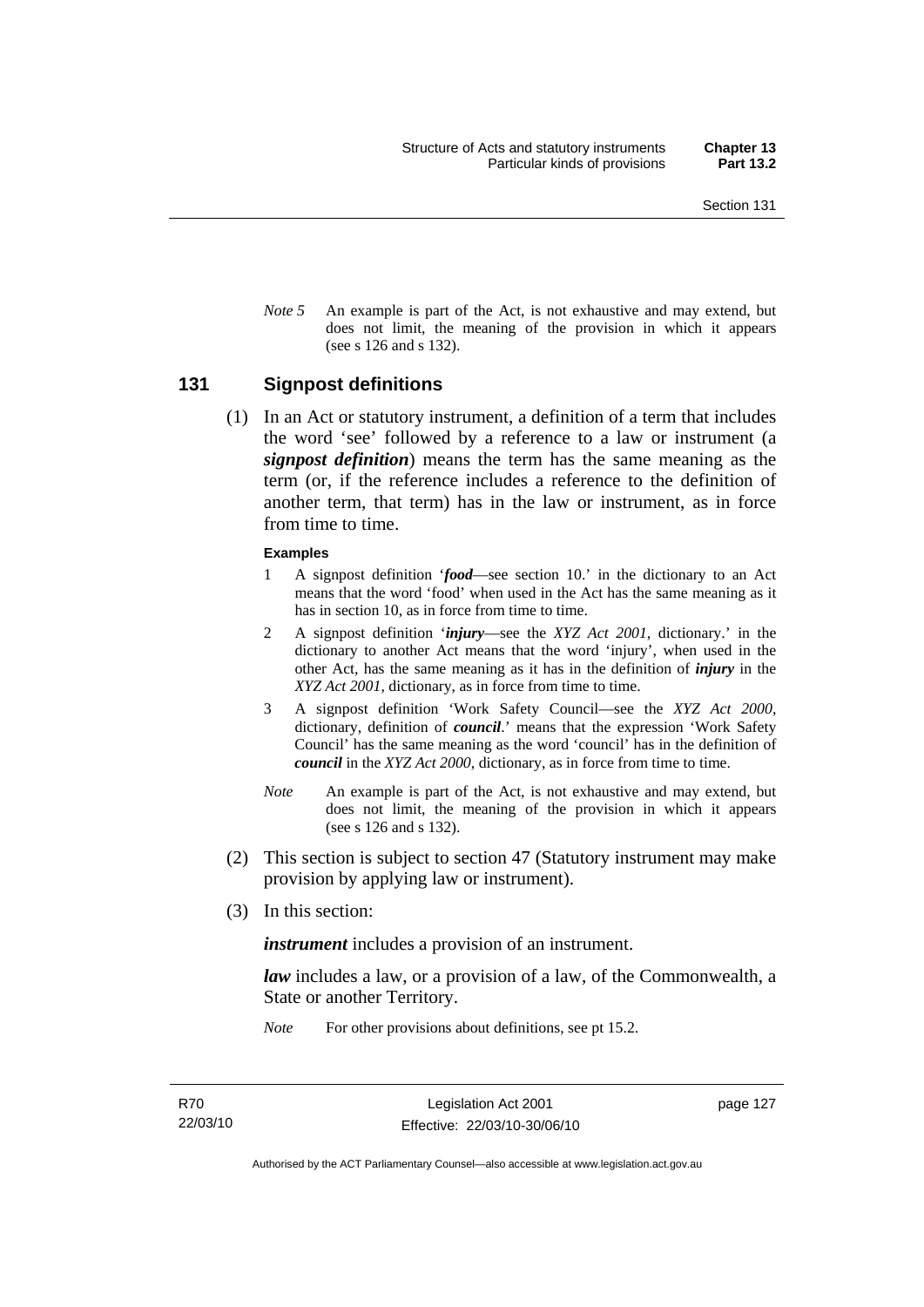| Chapter 13       | Structure of Acts and statutory instruments |
|------------------|---------------------------------------------|
| <b>Part 13.2</b> | Particular kinds of provisions              |

### **132 Examples**

- (1) An example in an Act or statutory instrument—
	- (a) is not exhaustive; and
	- (b) may extend, but does not limit, the meaning of the Act or instrument, or the particular provision to which it relates.

#### **Examples**

- 1 A specific case (which may be fictional) that helps to give meaning to the more abstract language of a provision. See the examples in section 43.
- 2 An example (which may be fictional) that clarifies the scope of a provision by illustrating cases that fall within the provision or cases that fall outside the provision, or both. See the examples in section 86.
- *Note 1* These examples may overlap.
- *Note* 2 An example in an Act or statutory instrument is part of the Act or instrument (see s 126 (4)).
- (2) An example may take either of the following forms:
	- (a) a statement at the end of the provision it illustrates (or at the end of a provision containing the provision it illustrates);
	- (b) a statement forming part of the text of a provision that illustrates the operation of the provision, whether or not the words 'for example' are used.

#### **Examples for par (a)**

the examples in section 130 or this section, subsection (1)

#### **Example for par (b)**

the statement beginning 'for example' in section 36 (1) (a)

- (3) Subsection (2) does not limit the form that an example may take.
- (4) This section is a determinative provision.
	- *Note* See s 5 for the meaning of determinative provisions, and s 6 for their displacement.

R70 22/03/10

Authorised by the ACT Parliamentary Counsel—also accessible at www.legislation.act.gov.au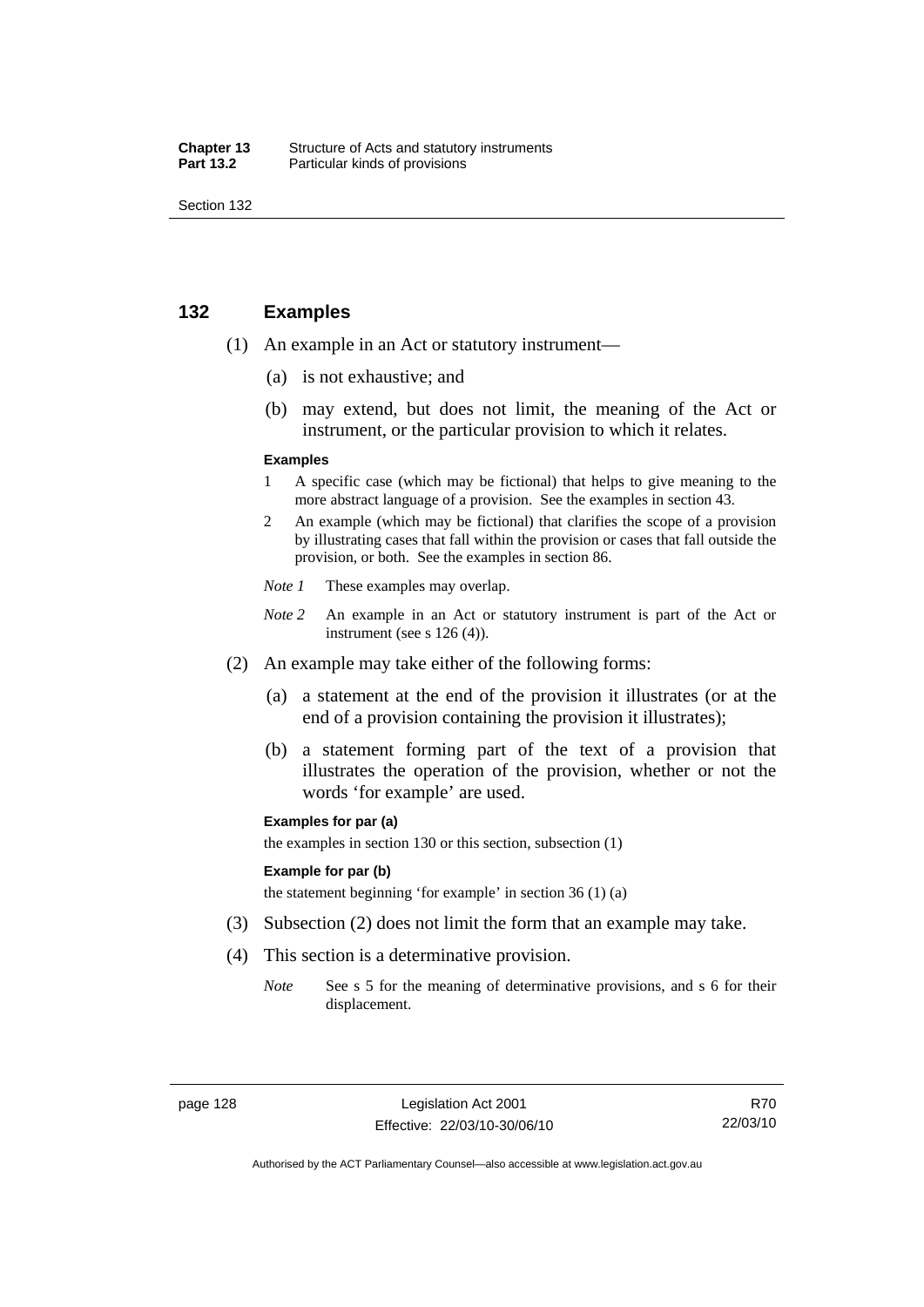## **133 Penalty units**

- (1) In a law, if a penalty for an offence is expressed as a number (whether whole or fractional) of penalty units, the penalty for the offence is a fine of that number of penalty units.
- (2) A *penalty unit* is—
	- (a) for an offence committed by an individual—\$110; or
	- (b) for an offence committed by a corporation—\$550.

### **Example**

'Maximum penalty: 10 penalty units.' means that a person who is convicted of the relevant offence is liable to a maximum fine of 10 penalty units.

- If the person is an individual, the maximum fine is, therefore, \$1 100 (\$110 x 10).
- If the person is a corporation, the maximum fine is, therefore, \$5 500 (\$550 x 10).
- *Note* An example is part of the Act, is not exhaustive and may extend, but does not limit, the meaning of the provision in which it appears (see s 126 and s 132).
- (3) This section is a determinative provision.
	- *Note* See s 5 for the meaning of determinative provisions, and s 6 for their displacement.

## **134 Penalties at end of sections and subsections**

- (1) This section applies if a penalty (however expressed) is stated in a law—
	- (a) at the end of a section (whether or not the section is divided into subsections) and not expressed in a way that indicates that it applies only to a provision of the section; or
	- (b) at the end of a subsection (but not at the end of a section) and not expressed in a way that indicates that it applies only to a provision of the subsection; or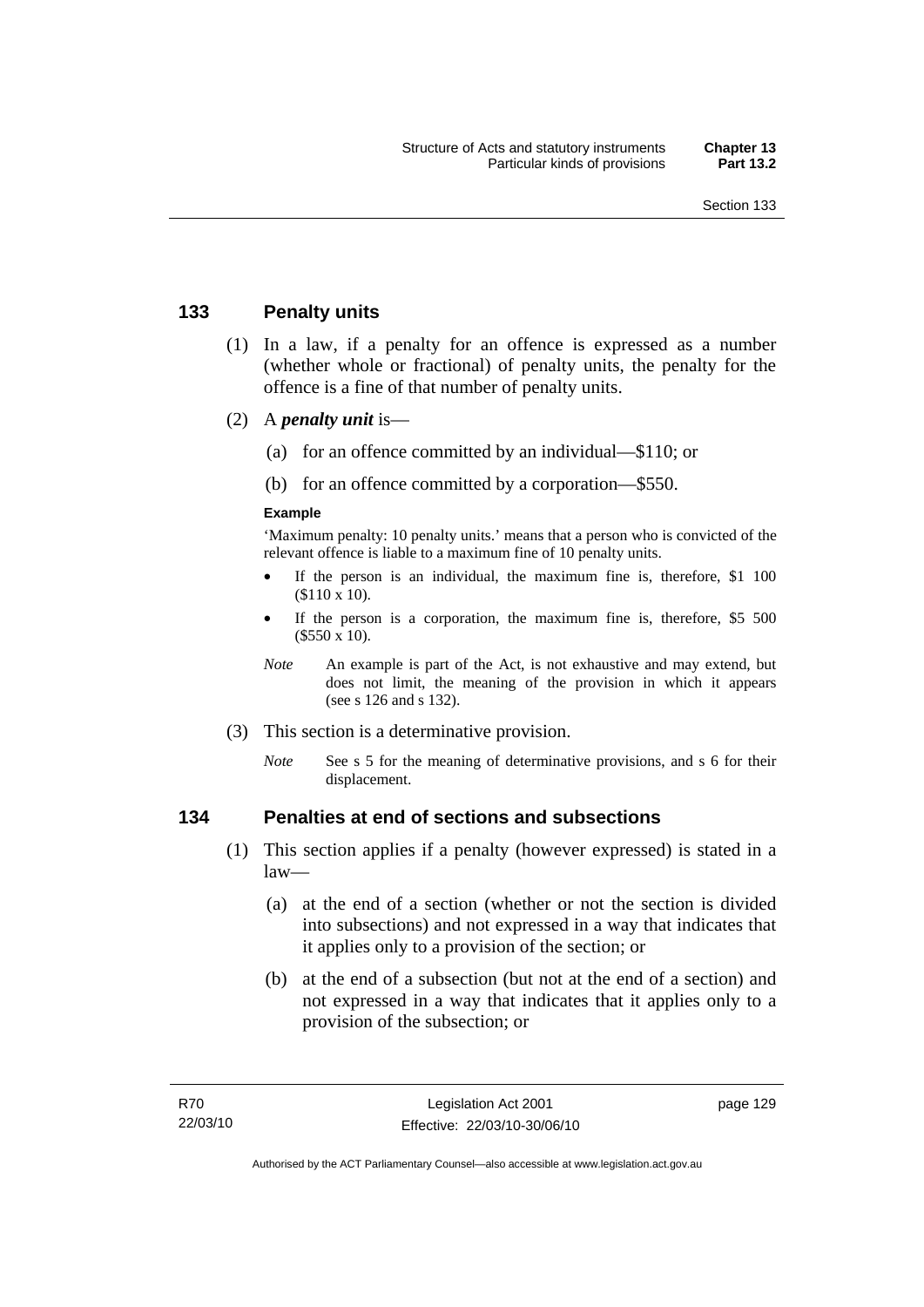(c) at the end of a section or subsection and expressed in a way that indicates that it applies only to a provision of the section or subsection (the *relevant provision*).

#### **Example for par (a)**

the following penalty at the end of a section:

'Maximum penalty: 20 penalty units.'

#### **Example for par (b)**

the following penalty at the end of a subsection, but not at the end of a section: 'Maximum penalty: 20 penalty units.'

#### **Examples for par (c)**

- 1 the following penalty at the end of a section divided into subsections: 'Maximum penalty (subsection (3)): 20 penalty units.'.
- 2 the following penalty at the end of a subsection, but not at the end of a section:

'Maximum penalty:

- (a) for paragraph (b)—20 penalty units; or
- (b) for another paragraph—50 penalty units, imprisonment for 6 months or both.'
- *Note* An example is part of the Act, is not exhaustive and may extend, but does not limit, the meaning of the provision in which it appears (see s 126 and s 132).
- (2) If an offence is not expressly mentioned in the section, subsection or relevant provision, the penalty indicates that contravention of the section, subsection or relevant provision is an offence punishable on conviction as provided by subsection (4).

#### **Example of a penalty applying to entire section or subsection**

A person must not contravene a notice. Maximum penalty: 20 penalty units.

#### **Example of a penalty applying to a stated provision**

- (2) The register of transactions—
	- (a) may be kept in electronic form; and
	- (b) must contain the particulars mentioned in section 91C.

Maximum penalty (paragraph (b)): 20 penalty units.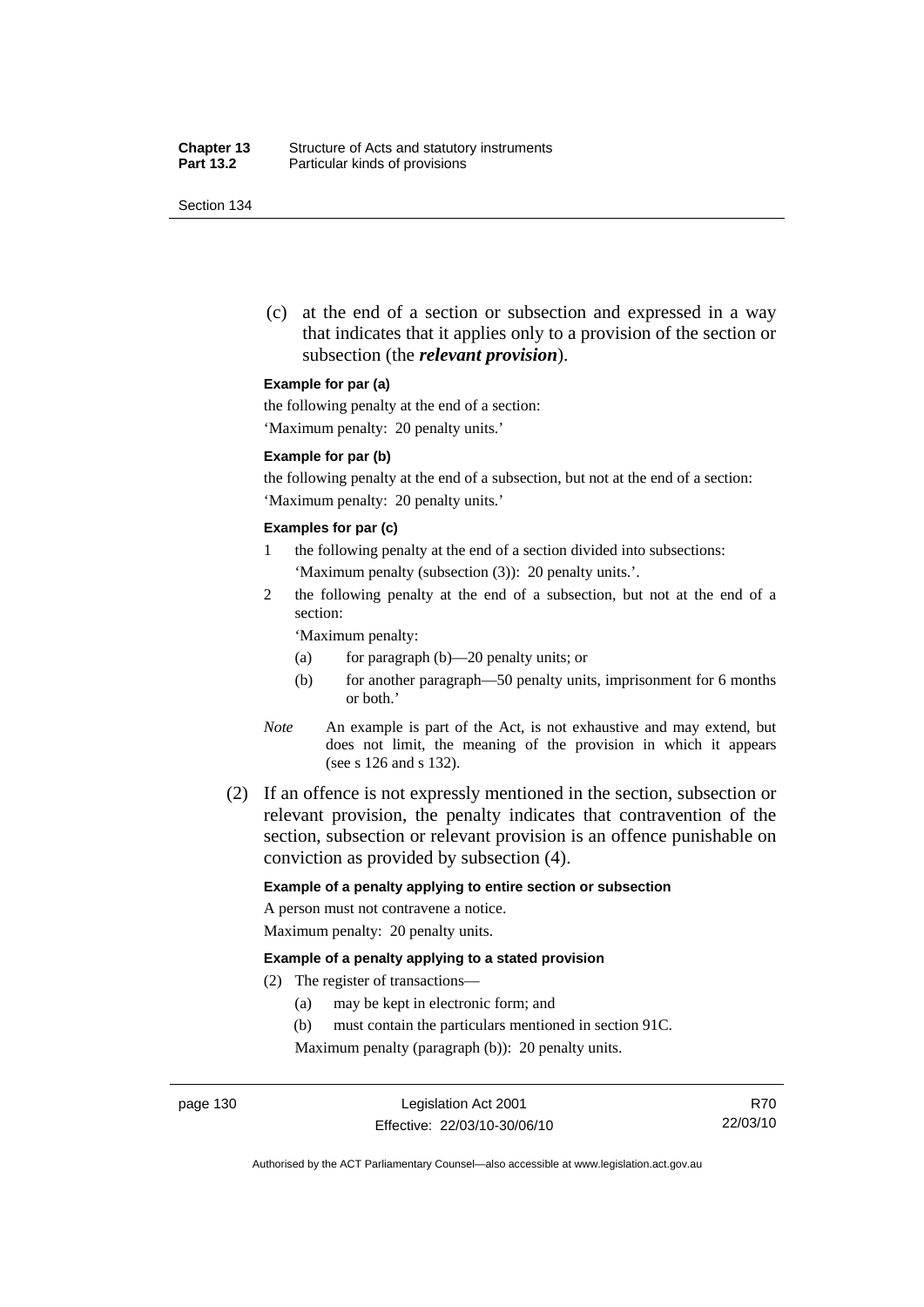(3) If an offence is expressly mentioned in the section, subsection or relevant provision, the penalty indicates that the offence is punishable on conviction as provided by subsection (4).

#### **Example of a penalty applying to entire section or subsection**

A person who contravenes a notice commits an offence.

Maximum penalty: 20 penalty units.

#### **Example of a penalty applying to a stated provision**

- (2) If a person keeps the person's identity card after ceasing to be an officer—
	- (a) the person commits an offence; and
	- (b) the identity card is forfeited to the Territory.

Maximum penalty (paragraph (a)): 20 penalty units.

- (4) The penalty that may be imposed for the offence is—
	- (a) if only a single penalty is stated (whether as a maximum penalty or a penalty)—not more than the stated penalty; or
	- (b) if a minimum as well as a maximum penalty is stated—not less than the minimum and not more than the maximum.
- $(5)$  If—
	- (a) a penalty (however expressed) is stated in a law at the end of a section divided into subsections; and
	- (b) another penalty (however expressed) is stated at the end of another subsection of the section; and
	- (c) the first penalty is not expressed in a way that indicates that it applies only to a particular provision of the last subsection;

the first penalty is taken, for this section, to be expressed in a way that indicates that it applies only to the last subsection.

#### **Example**

In the following example, subsection (4) is the last subsection and the penalty stated at the end applies only to that subsection:

'(2) A permit holder must record all transactions under this Act. Maximum penalty: 20 penalty units.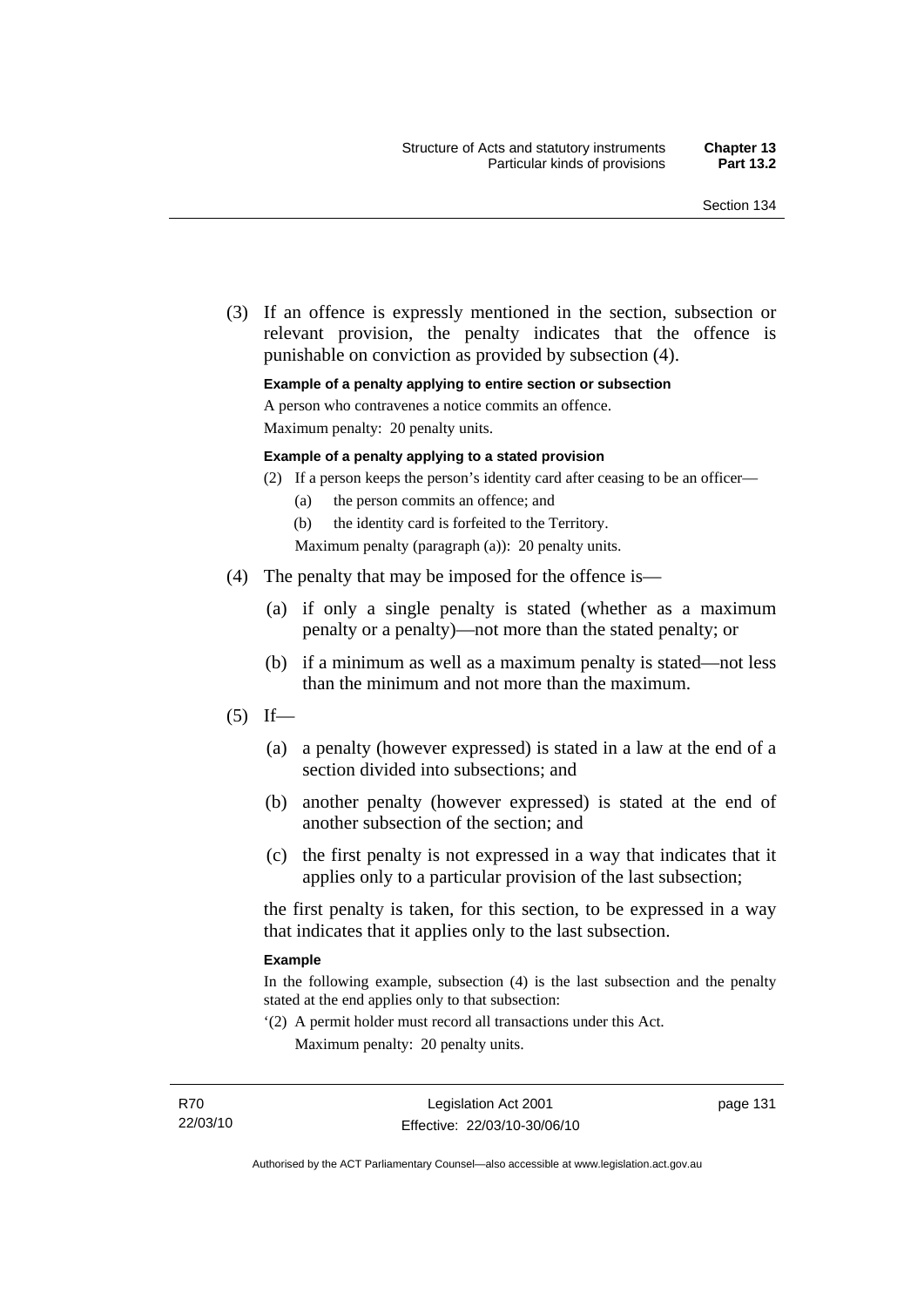- (3) If a permit holder is convicted of an offence against subsection (2), the registrar must cancel the permit.
- (4) A permit holder must not sell a declared substance in contravention of this Act.

Maximum penalty: 100 penalty units, imprisonment for 1 year or both.'.

- (6) In working out for this section whether a penalty is at the end of a section or subsection, the position of any example or note is to be disregarded.
- (7) This section is a determinative provision.
	- *Note* See s 5 for the meaning of determinative provisions, and s 6 for their displacement.

### **135 Penalties not at end of sections and subsections**

- (1) This section applies if a penalty (however expressed) is stated in a provision of a law other than at the end of a section or subsection.
- (2) If an offence is expressly mentioned in the provision, the penalty indicates that the offence is punishable on conviction as provided by subsection (4).

#### **Example**

A person who contravenes subsection (3) commits an offence punishable by a fine of not more than 20 penalty units.

- *Note* An example is part of the Act, is not exhaustive and may extend, but does not limit, the meaning of the provision in which it appears (see s 126 and s 132).
- (3) If an offence is not expressly mentioned in the provision, the penalty indicates that contravention of the provision (or a stated part of the provision) is an offence punishable on conviction as provided by subsection (4).

#### **Example**

A person who contravenes subsection (3) must pay a fine of not more than 20 penalty units.

R70 22/03/10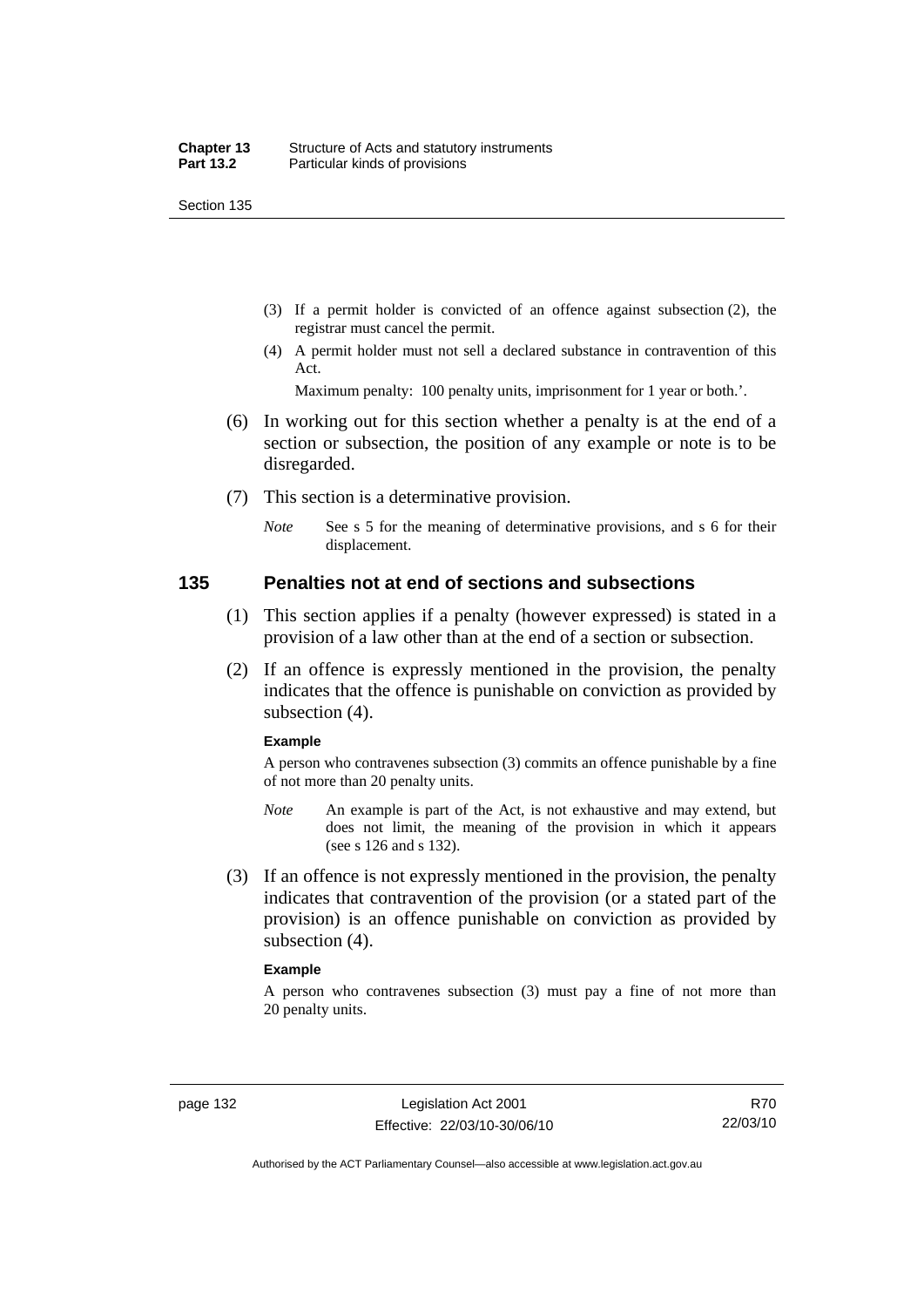- (4) The penalty that may be imposed for the offence is—
	- (a) if only a single penalty is stated (whether as a maximum penalty or a penalty)—not more than the stated penalty; or
	- (b) if a minimum as well as a maximum penalty is stated—not less than the minimum and not more than the maximum.
- (5) In working out for this section whether a penalty is at the end of a section or subsection, the position of any example or note is to be disregarded.
- (6) This section is a determinative provision.
	- *Note* See s 5 for the meaning of determinative provisions, and s 6 for their displacement.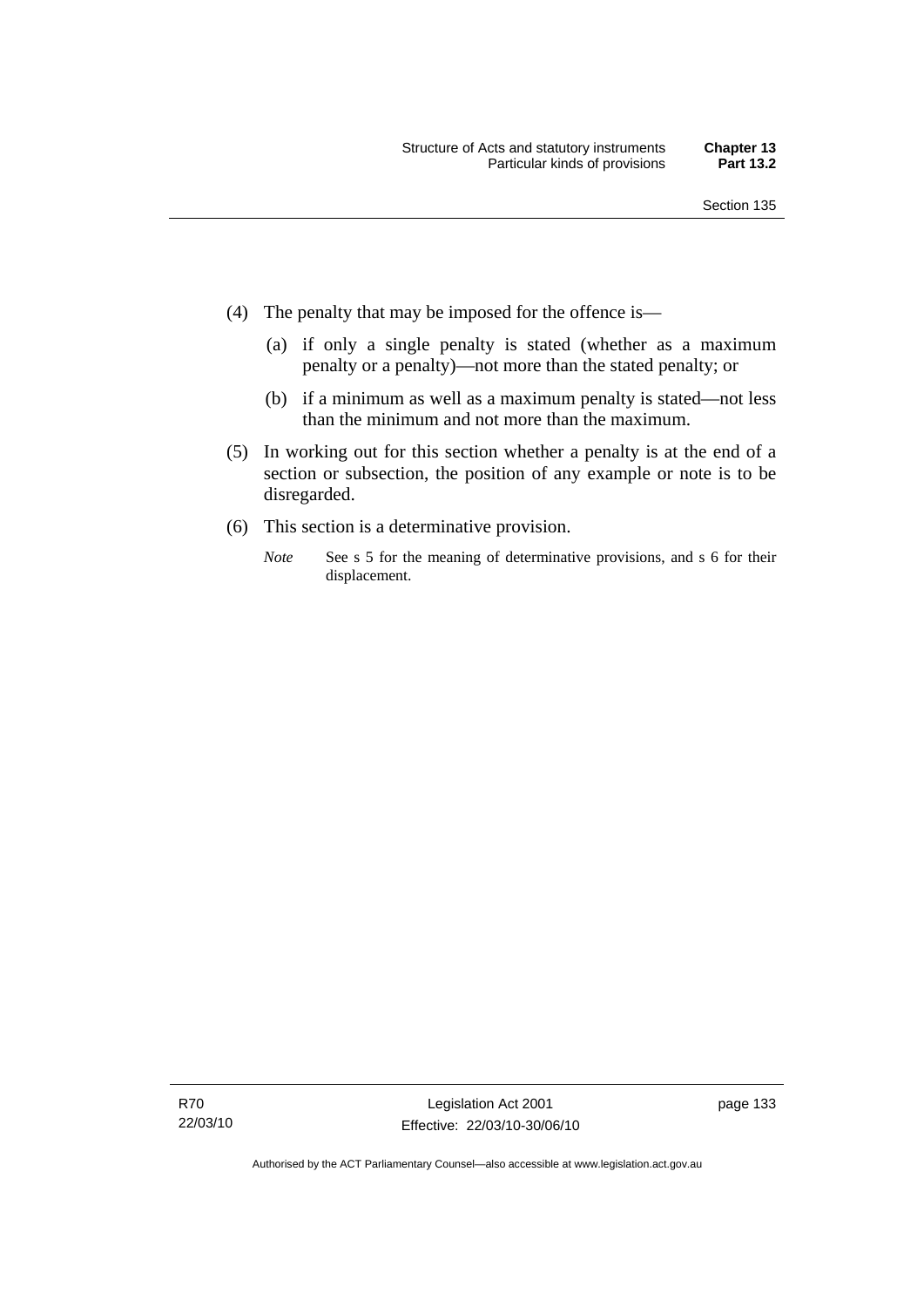**Chapter 14** Interpretation of Acts and statutory instruments<br>**Part 14.1** Purpose and scope Purpose and scope

Section 136

# **Chapter 14 Interpretation of Acts and statutory instruments**

# **Part 14.1 Purpose and scope**

## **136 Meaning of** *Act* **in ch 14**

In this chapter:

*Act* includes a statutory instrument.

*Note* Section 7 (3) provides that a reference to an Act includes a reference to a provision of an Act. Section 13 (3) provides that a reference to a statutory instrument includes a reference to a provision of a statutory instrument.

## **137 Purpose and scope of ch 14**

- (1) The purpose of this chapter is to provide guidance about the interpretation of Acts.
- (2) This chapter is not intended to be a comprehensive statement of the law of interpretation applying to Acts.
- (3) In particular, this chapter assumes that common law presumptions operate in conjunction with this chapter.
- (4) Subsection (3) also applies to common law presumptions that come into existence after the commencement of this chapter.

Authorised by the ACT Parliamentary Counsel—also accessible at www.legislation.act.gov.au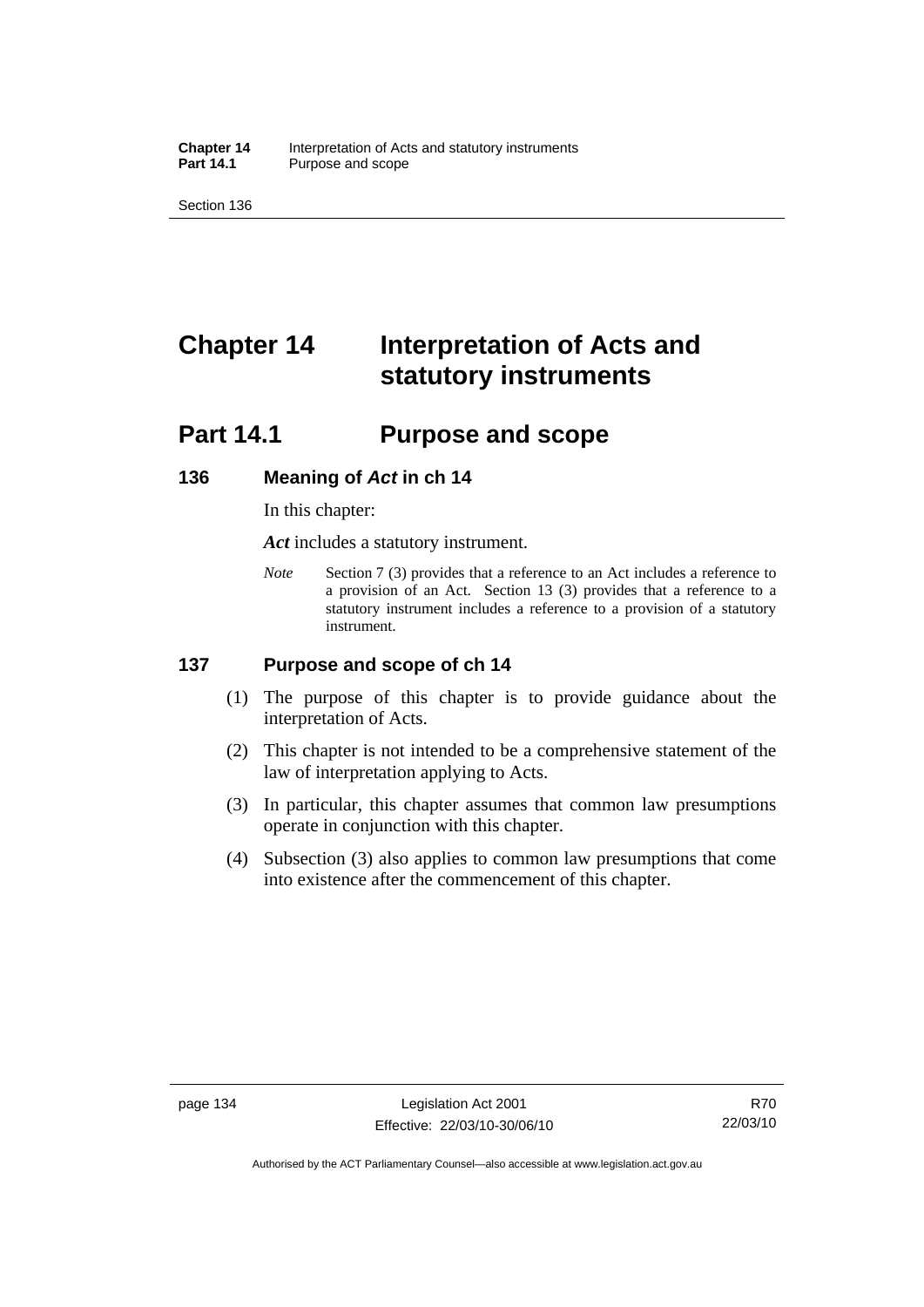# **Part 14.2 Key principles of interpretation**

# **138 Meaning of** *working out the meaning of an Act*

In this part:

*working out the meaning of an Act* means—

- (a) resolving an ambiguous or obscure provision of the Act; or
- (b) confirming or displacing the apparent meaning of the Act; or
- (c) finding the meaning of the Act when its apparent meaning leads to a result that is manifestly absurd or is unreasonable; or
- (d) finding the meaning of the Act in any other case.

## **139 Interpretation best achieving Act's purpose**

- (1) In working out the meaning of an Act, the interpretation that would best achieve the purpose of the Act is to be preferred to any other interpretation.
- (2) This section applies whether or not the Act's purpose is expressly stated in the Act.
	- *Note T*he *Human Rights Act 2004*, s 30 (1) (which is about interpreting legislation to be consistent with human rights) is also relevant to interpreting territory laws.

## **140 Legislative context**

In working out the meaning of an Act, the provisions of the Act must be read in the context of the Act as a whole.

### **Examples**

1 The long title of an Act provides that it is an Act to give certain benefits to the holders of pensioner cards. Section 4 provides 'This Act applies to a holder of a pensioner card'. Section 22 provides that the commissioner may grant 'a person' an exemption from payment of rates. The Act does not contain a definition of 'person'. Section 22 must be read in the context of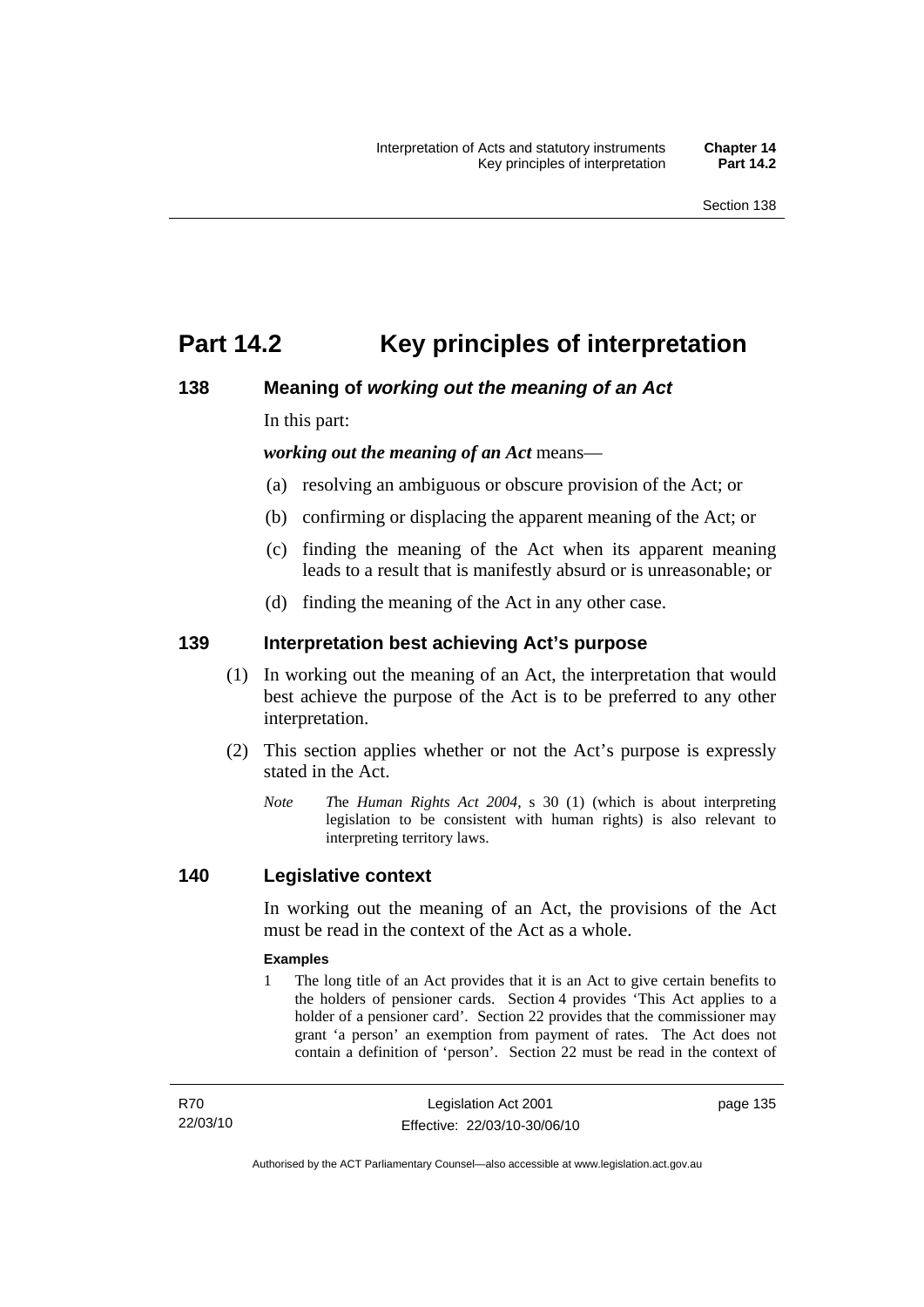the Act as a whole so that the commissioner may only grant exemptions to people who are holders of pensioner cards.

2 The *Drug Testing Regulation 2001* (made under the *Drug Testing Act 2000* (hypothetical)), section 6 contains the following heading:

#### **6 Corresponding law—Act, s 100, def** *corresponding law*

The heading indicates that the section has been made for the definition of *corresponding law* in the *Drug Testing Act 2000*, section 100.

- 3 Section 12 (1) of a subordinate law refers to 'a non-conviction order under the *Crimes (Sentencing) Act 2005*'. No other kind of order is mentioned in the section and the word 'order' is not otherwise defined in the subordinate law. Subsections (2), (4), (7) and (9) of the same section, which only refer to 'the order', are to be understood as referring to the order mentioned in subsection  $(1)$ .
- *Note 1* See s 126 and s 127 for material that is, or is not, part of an Act or statutory instrument.
- *Note 2* An example is part of the Act, is not exhaustive and may extend, but does not limit, the meaning of the provision in which it appears (see s 126 and s 132).

# **141 Non-legislative context generally**

- (1) In working out the meaning of an Act, material not forming part of the Act may be considered.
	- *Note 1* See s 146 for the meaning of *may* and *must*.
	- *Note* 2 See s 126 and s 127 for material that is, or is not, part of an Act or statutory instrument.
	- *Note 3* See s 142 for material that may be considered in working out the meaning of an Act or statutory instrument.
- (2) In deciding whether material not forming part of an Act should be considered in working out the meaning of the Act, and the weight to be given to the material, the following matters must be taken into account:
	- (a) the desirability of being able to rely on the ordinary meaning of the Act, having regard to the purpose of the Act and the provisions of the Act read in the context of the Act as a whole;

R70 22/03/10

Authorised by the ACT Parliamentary Counsel—also accessible at www.legislation.act.gov.au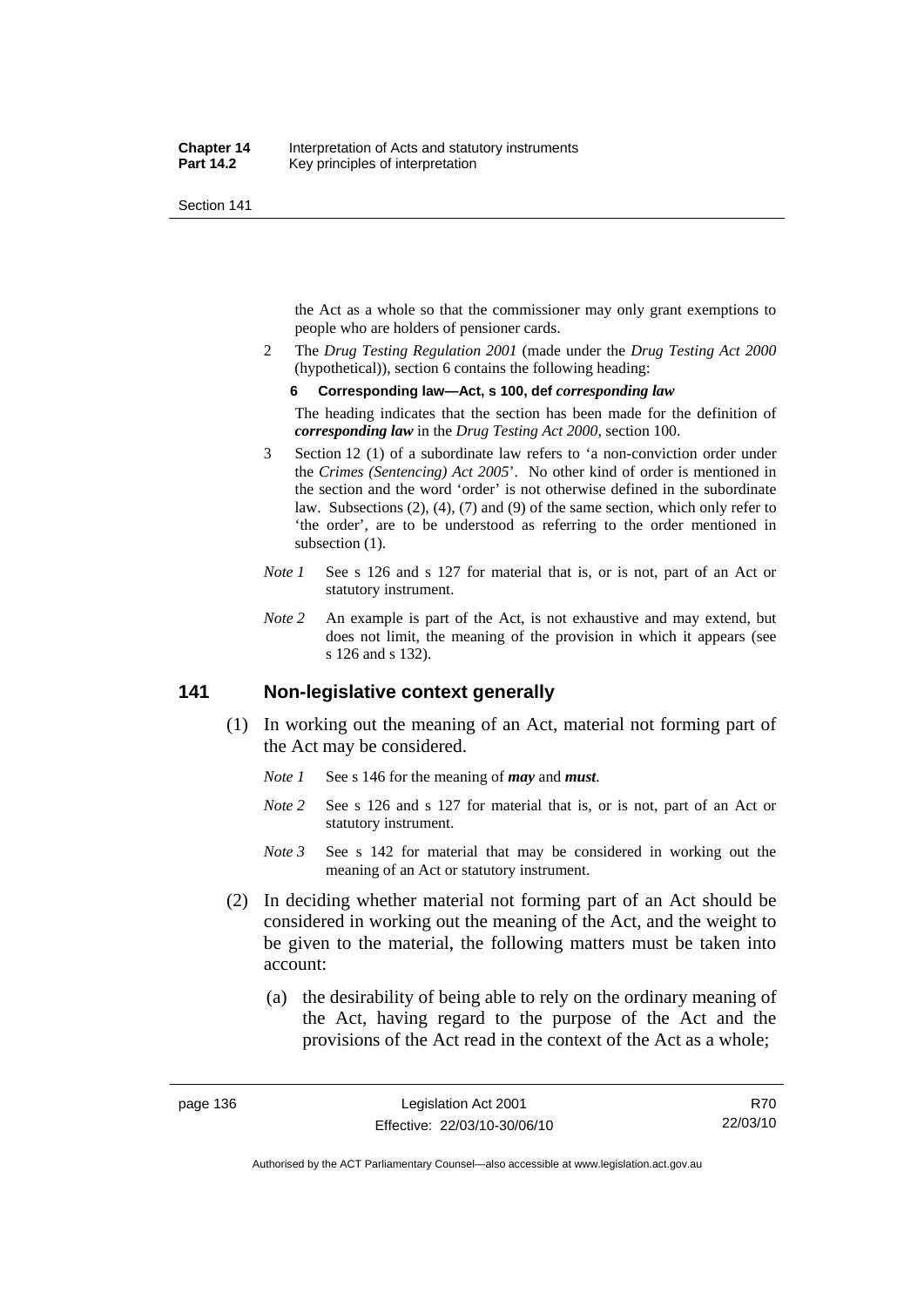- (b) the undesirability of prolonging proceedings without compensating advantage;
- (c) the accessibility of the material to the public.
- (3) Subsection (2) does not limit the matters that may be taken into account.
- (4) For subsection (2) (c), material in the register is taken to be accessible to the public.

*Note* The register is the ACT legislation register (see dict, pt 2, def *register*).

## **142 Non-legislative context—material that may be considered**

- (1) In working out the meaning of an Act, material mentioned in table 142, column 2 may be considered.
- (2) In working out the meaning of a statutory instrument, material mentioned in table 142, column 3 may be considered.
- (3) This section does not limit the material that may be considered in working out the meaning of an Act or statutory instrument.

| column 1<br>item | column 2<br>Act                                                                                          | column 3<br>statutory instrument                                                                                    |
|------------------|----------------------------------------------------------------------------------------------------------|---------------------------------------------------------------------------------------------------------------------|
|                  | material not forming<br>part of the Act contained<br>in an authorised version<br>of the Act              | material not forming part of<br>the statutory instrument<br>contained in an authorised<br>version of the instrument |
|                  | See ch 3 (Authorised<br><b>Note</b><br>versions<br>and<br>evidence of laws and<br>legislative material). | <b>Note</b><br>See ch 3 (Authorised<br>versions and evidence of<br>legislative<br>laws<br>and<br>material).         |

### **Table 142**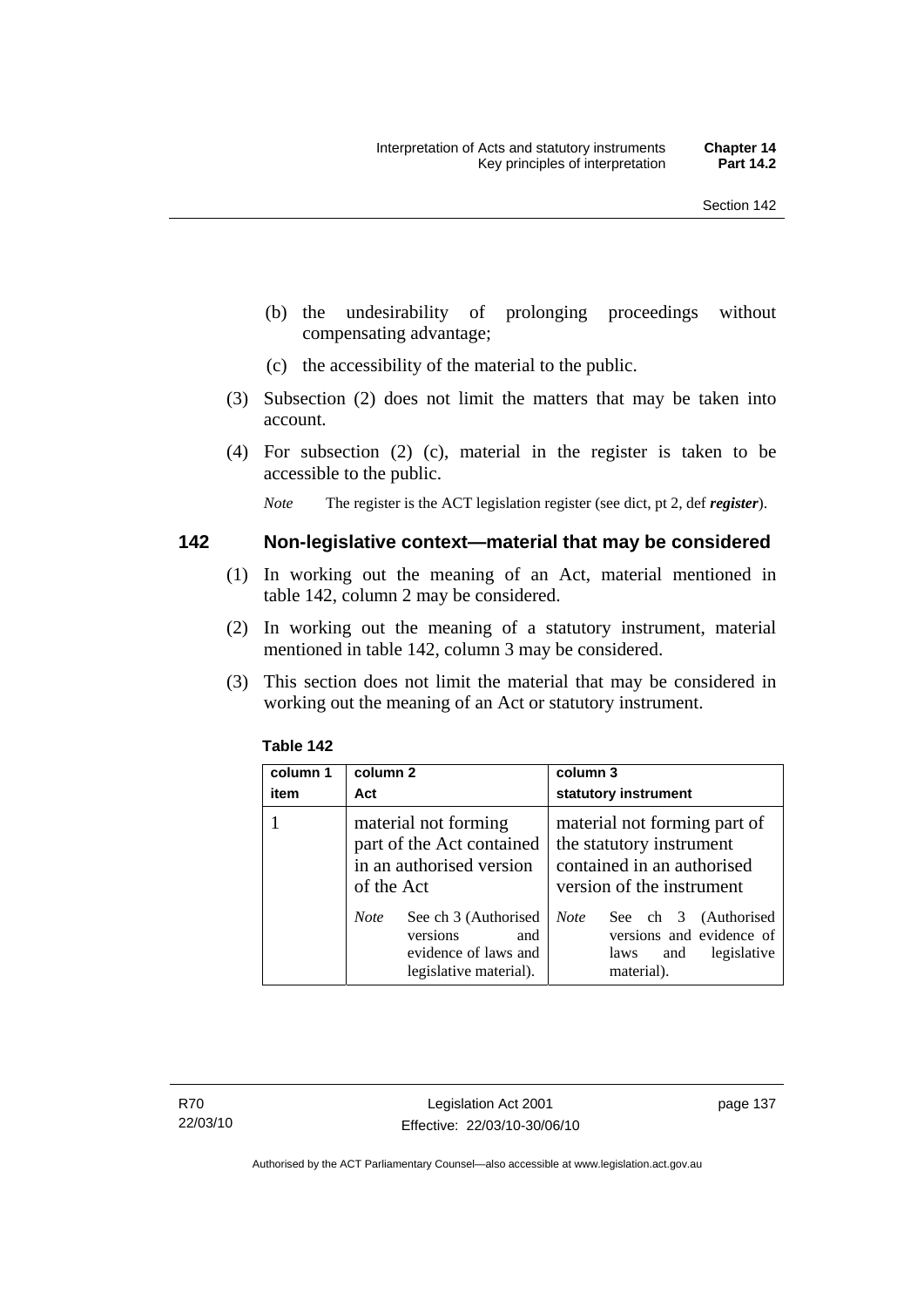#### **Chapter 14** Interpretation of Acts and statutory instruments **Part 14.2** Key principles of interpretation

Section 142

| column 1<br>item | column <sub>2</sub><br>Act                                                                                                                                                                                             | column <sub>3</sub><br>statutory instrument                                                                                                                                                                                                                                                                                                                                   |
|------------------|------------------------------------------------------------------------------------------------------------------------------------------------------------------------------------------------------------------------|-------------------------------------------------------------------------------------------------------------------------------------------------------------------------------------------------------------------------------------------------------------------------------------------------------------------------------------------------------------------------------|
| 2                | any relevant report of a<br>royal commission, law<br>reform commission,<br>committee of inquiry or<br>other similar entity that<br>was presented to the<br><b>Legislative Assembly</b><br>before the Act was<br>passed | any relevant report of a royal<br>commission, law reform<br>commission, committee of<br>inquiry or other similar<br>entity that was presented to<br>the Legislative Assembly—<br>if the statutory<br>(a)<br>instrument was<br>presented to the<br>Assently—<br>before the end of<br>6 sitting days<br>after the day the<br>instrument was<br>presented to the<br>Assembly; or |
|                  |                                                                                                                                                                                                                        | (b)<br>in any other<br>case—before the<br>instrument was<br>made                                                                                                                                                                                                                                                                                                              |

page 138 Legislation Act 2001 Effective: 22/03/10-30/06/10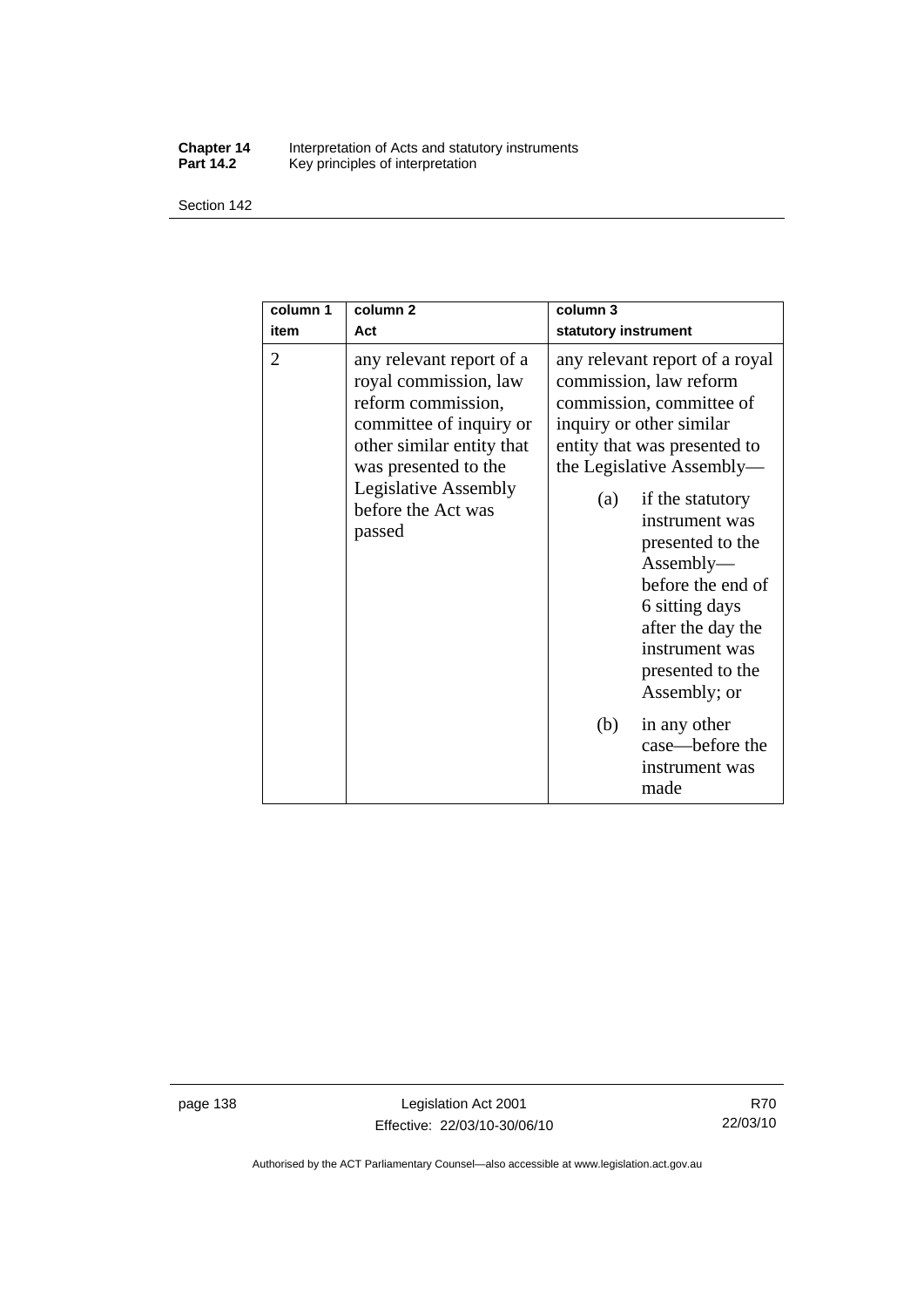#### Interpretation of Acts and statutory instruments **Chapter 14**  Key principles of interpretation **Part 14.2**

| column 1<br>item | column <sub>2</sub><br>Act                                                                                                                                                                                                 | column 3<br>statutory instrument                                                                                                                                                                                                                                                                                                            |
|------------------|----------------------------------------------------------------------------------------------------------------------------------------------------------------------------------------------------------------------------|---------------------------------------------------------------------------------------------------------------------------------------------------------------------------------------------------------------------------------------------------------------------------------------------------------------------------------------------|
| 3                | any relevant report of a<br>committee of the<br><b>Legislative Assembly</b><br>that was made to the<br>Assembly before the<br>Act was passed                                                                               | any relevant report of a<br>committee of the Legislative<br>Assembly that was made to<br>the Assembly-                                                                                                                                                                                                                                      |
|                  |                                                                                                                                                                                                                            | if the statutory<br>(a)<br>instrument was<br>presented to the<br>Assently—<br>before the end of<br>6 sitting days<br>after the day the<br>instrument was<br>presented to the<br>Assembly; or                                                                                                                                                |
|                  |                                                                                                                                                                                                                            | (b)<br>in any other<br>case—before the<br>instrument was<br>made                                                                                                                                                                                                                                                                            |
| 4                | any explanatory<br>statement (however<br>described) for the bill<br>that became the Act, or<br>any other relevant<br>document, that was<br>presented to the<br><b>Legislative Assembly</b><br>before the Act was<br>passed | if the statutory instrument<br>was presented to the<br>Legislative Assembly—any<br>explanatory statement<br>(however described) for the<br>instrument, or any other<br>relevant document, that was<br>presented to the Legislative<br>Assembly before the end of<br>6 sitting days after the<br>instrument was presented to<br>the Assembly |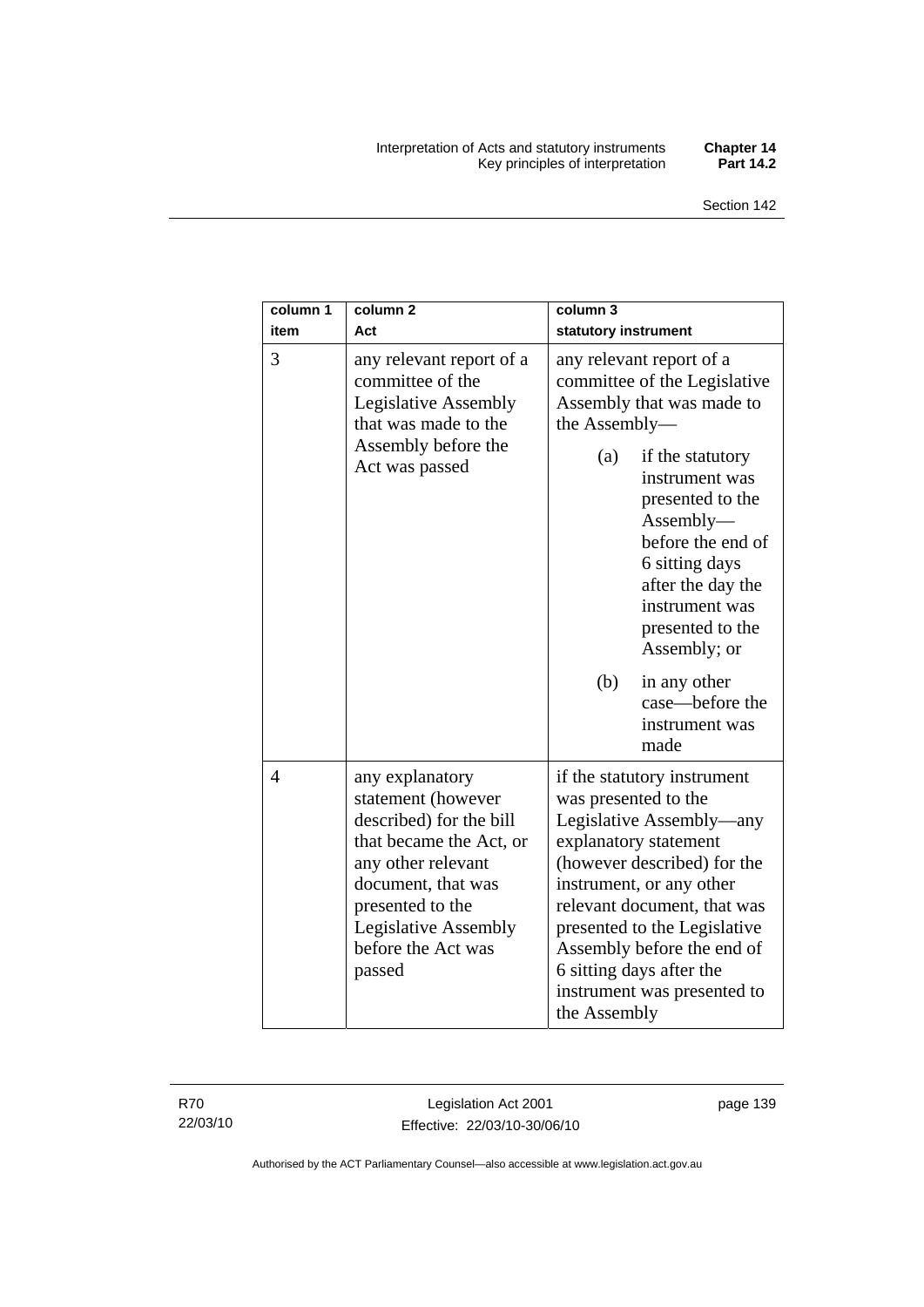#### **Chapter 14** Interpretation of Acts and statutory instruments<br>**Part 14.2** Key principles of interpretation Key principles of interpretation

Section 143

| column 1<br>item | column <sub>2</sub><br>Act                                                                                              | column 3<br>statutory instrument                                                                                                                                                                |
|------------------|-------------------------------------------------------------------------------------------------------------------------|-------------------------------------------------------------------------------------------------------------------------------------------------------------------------------------------------|
| 5                | the presentation speech<br>made to the Legislative<br>Assembly during the<br>passage of the bill that<br>became the Act | if the statutory instrument<br>was presented to the<br>Legislative Assembly by a<br>member of the Assembly-<br>any presentation speech<br>made to the Assembly                                  |
| 6                | official reports of<br>proceedings in the<br>Legislative Assembly in<br>relation to the bill that<br>became the Act     | if the statutory instrument<br>was presented to the<br>Legislative Assembly-<br>official reports of<br>proceedings in the<br>Legislative Assembly in<br>relation to the statutory<br>instrument |
| 7                | any relevant treaty or<br>other international<br>agreement to which<br>Australia is a party                             | any relevant treaty or other<br>international agreement to<br>which Australia is a party                                                                                                        |

## **143 Law stating material for consideration in working out meaning**

 (1) If a relevant law provides that stated material may or must be considered in working out the meaning of an Act or statutory instrument, that does not by implication prevent other material of the same or similar kind being considered in working out the meaning of the Act or instrument.

#### **Example**

The *Computer Crime Act 2000* (hypothetical) contains the following provision:

**4 Report may be used as an aid to interpretation** 

The *Community Law Reform Report on Computer Crime* (CLRC No X) may be considered in working out the meaning of this Act.

page 140 Legislation Act 2001 Effective: 22/03/10-30/06/10

R70 22/03/10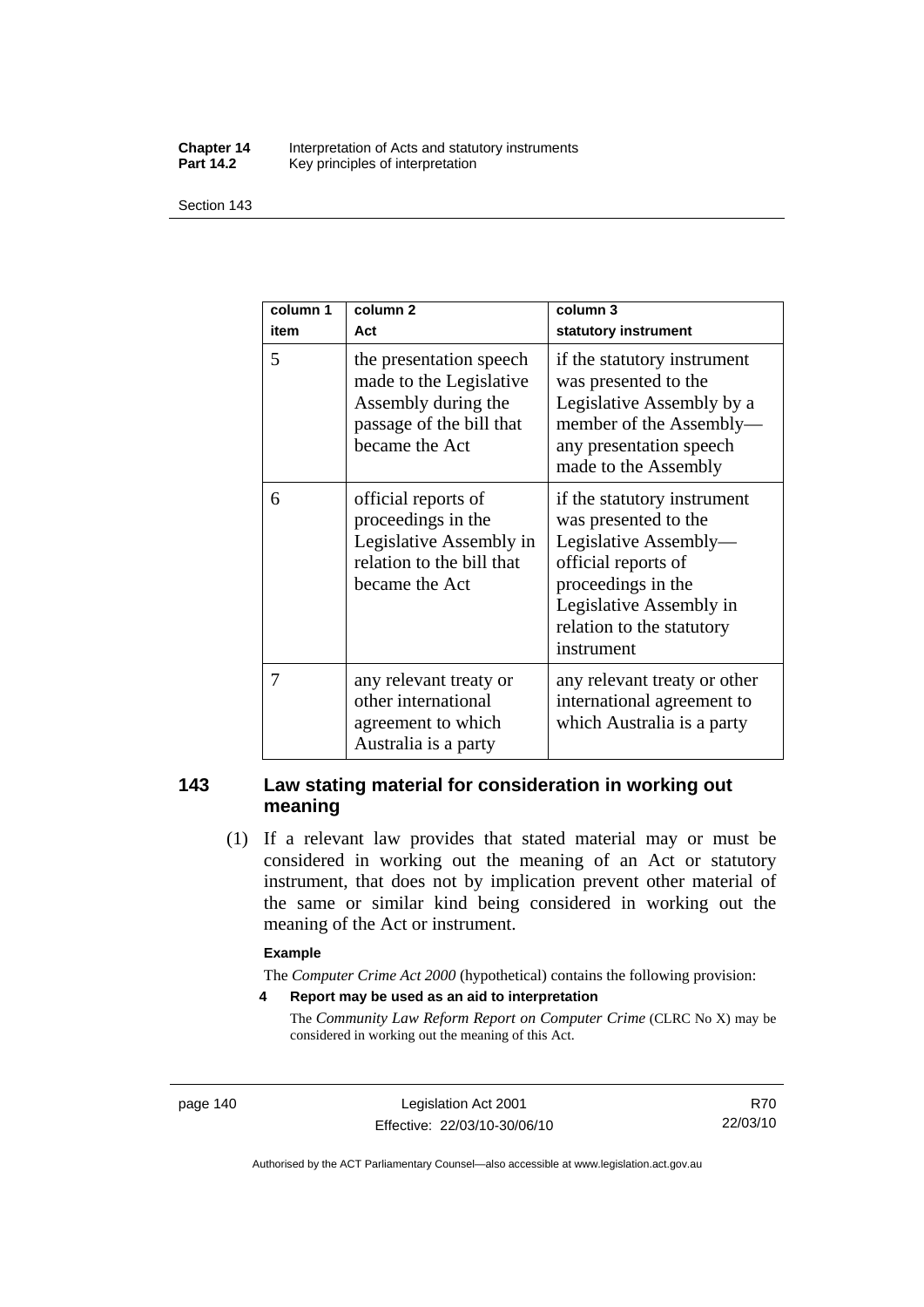This does not limit access to other non-legislative material of the same or a similar kind for working out the meaning of the *Computer Crime Act 2000*.

- *Note* An example is part of the Act, is not exhaustive and may extend, but does not limit, the meaning of the provision in which it appears (see s 126 and s 132).
- (2) In this section:

*relevant law* means—

- (a) in working out the meaning of an Act—the Act or another Act; or
- (b) in working out the meaning of a statutory instrument made under an Act—the Act, another Act or the instrument; or
- (c) in working out the meaning of a statutory instrument made under another statutory instrument—an Act or either instrument.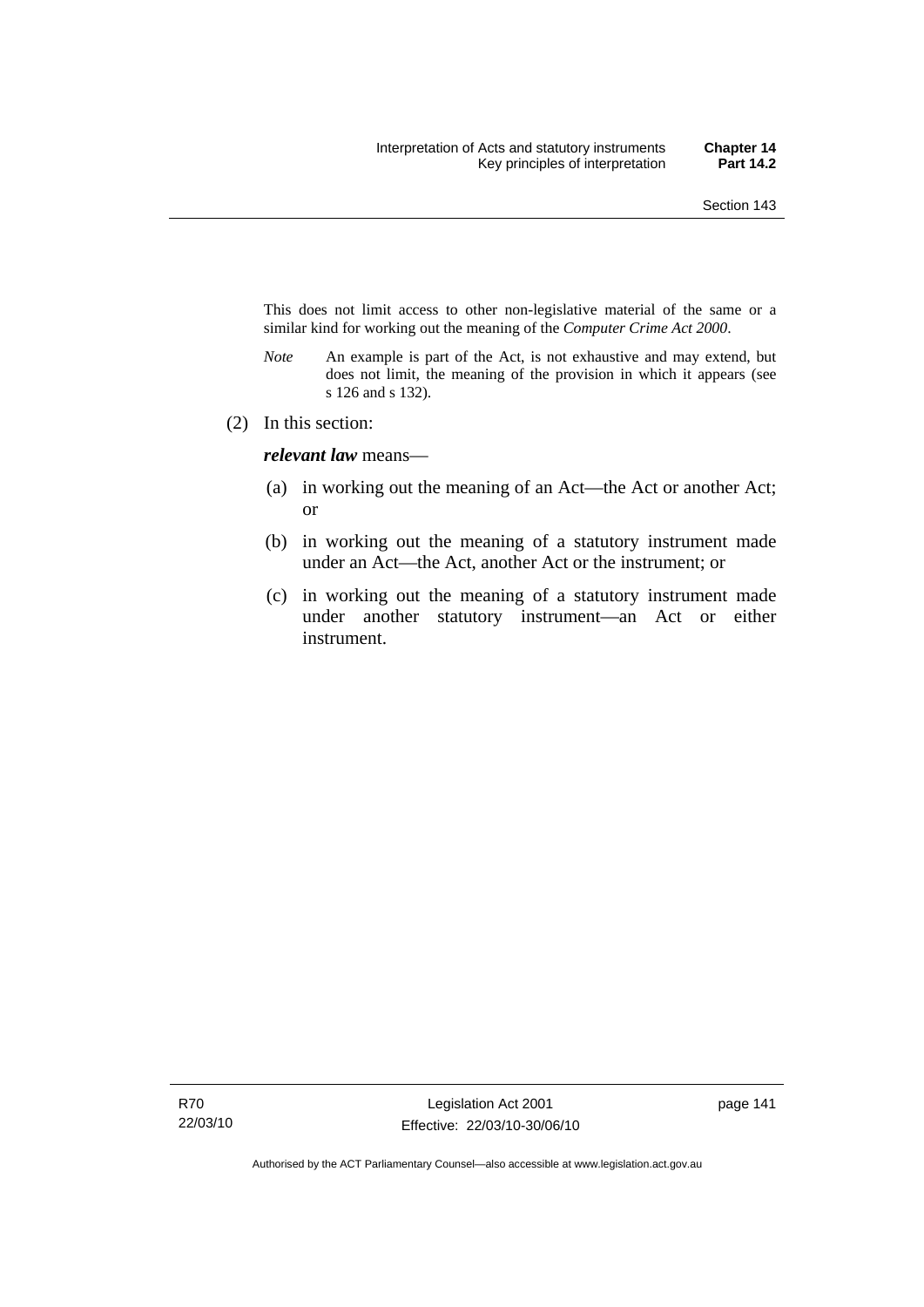**Chapter 15** Aids to interpretation **Part 15.1** General

Section 144

# **Chapter 15 Aids to interpretation**

# **Part 15.1 General**

### **144 Meaning of commonly-used terms**

A definition in the dictionary, part 1 applies to all Acts and statutory instruments.

*Note* See s 130 for the definition of *definition* and s 131 for provisions about signpost definitions.

## **145 Gender and number**

In an Act or statutory instrument—

- (a) words indicating a gender include every other gender; and
- (b) words in the singular number include the plural and words in the plural number include the singular.

## **146 Meaning of** *may* **and** *must*

- (1) In an Act or statutory instrument, the word *may*, or a similar term, used in relation to a function indicates that the function may be exercised or not exercised, at discretion.
	- *Note Function* is defined in the dict, pt 1 to include authority, duty and power.
- (2) In an Act or statutory instrument, the word *must*, or a similar term, used in relation to a function indicates that the function is required to be exercised.
- (3) This section is a determinative provision so far as it applies to an applicable law or an applicable provision.
	- *Note* See s 5 for the meaning of determinative provisions, and s 6 for their displacement.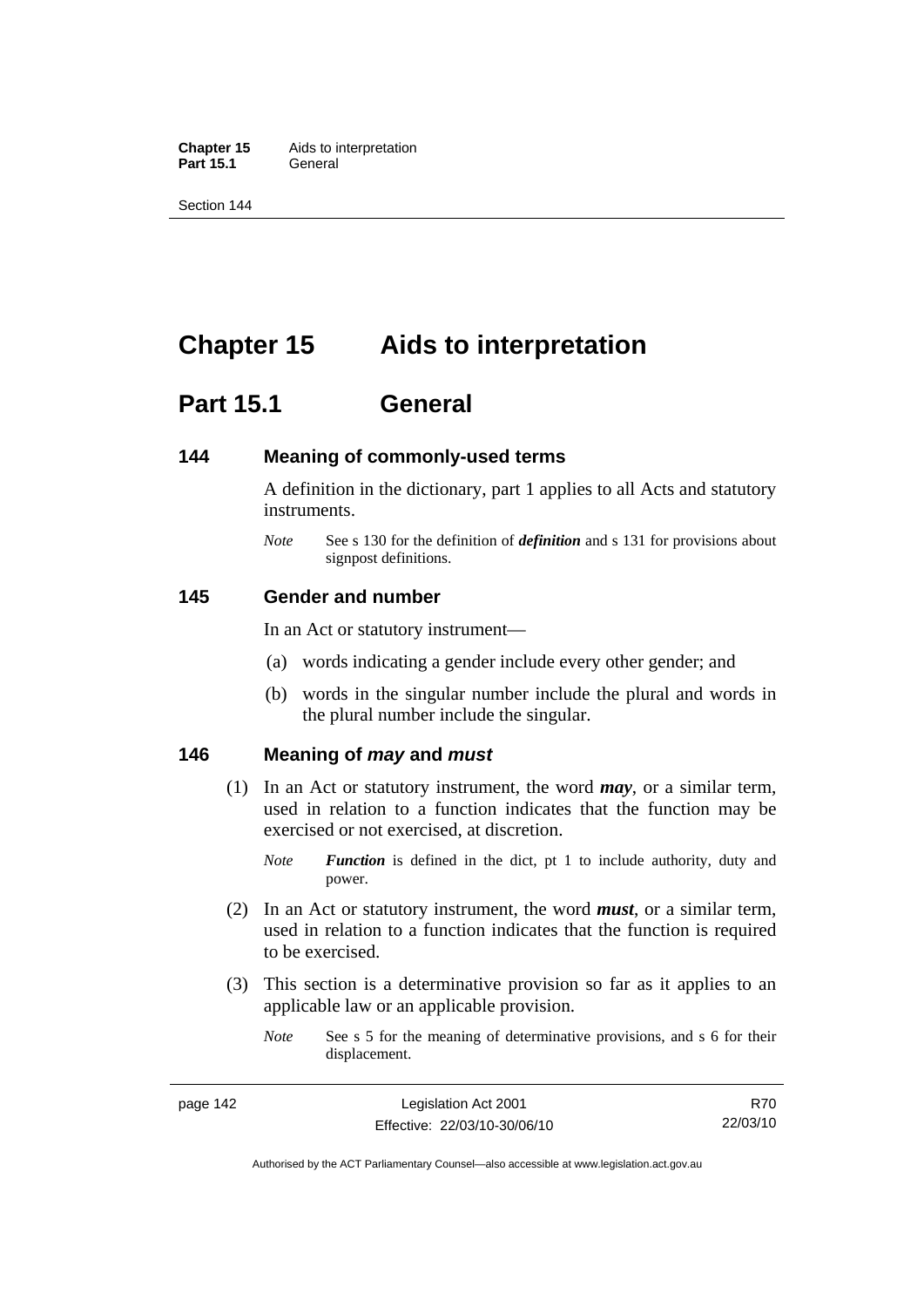(4) In this section:

*applicable law* means an Act enacted, or statutory instrument made, after the application date.

*applicable provision* means a provision inserted after the application date into an Act or statutory instrument that is not an applicable law.

*application date* means—

- (a) for an Act, subordinate law or disallowable instrument— 1 January 2000; and
- (b) for any other statutory instrument—1 January 2006.

*inserted*, for a provision, includes inserted in substitution for another provision.

## **147 Changes of drafting practice not to affect meaning**

 (1) The purpose of this section is to encourage the making of progressive improvements in the form of the statute book without inadvertently changing the substantive effect of the law.

*Note* See also s 96 (Relocated provisions).

- (2) This is to be achieved particularly by updating the language and structure of Acts and statutory instruments to replace older forms of legislative expression with forms reflecting current legislative drafting practice.
- (3) If an Act or statutory instrument is amended so that it contains an older form of legislative expression in a provision and a newer form in another, the ideas in the 2 provisions must not be regarded as different only because different words are used or the provisions are structured in different ways.
- (4) Subsection (3) also applies if the provisions are in different Acts or statutory instruments.

page 143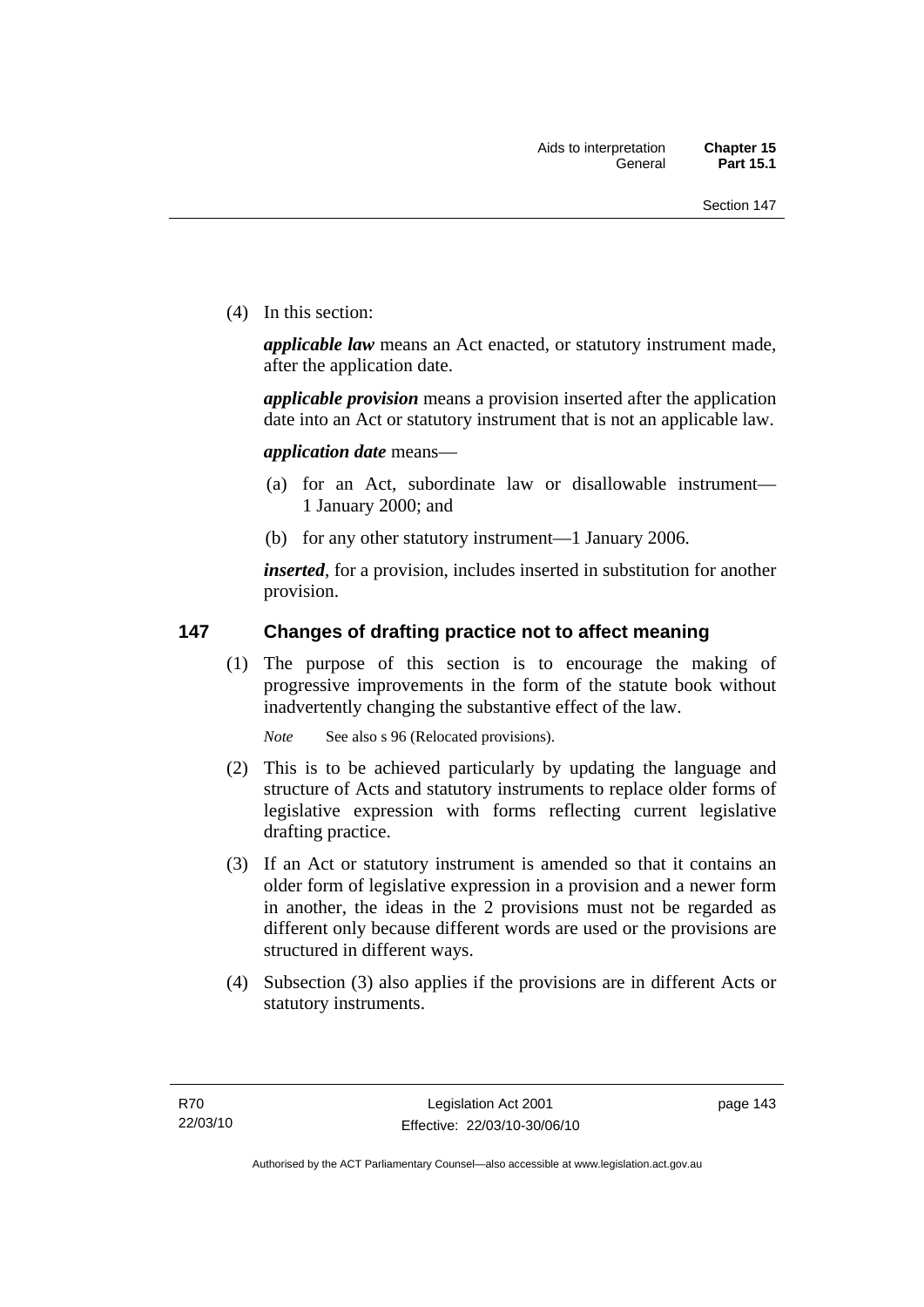- (5) Also, if an Act or statutory instrument is amended so that a provision containing an older form of legislative expression is replaced (whether or not in the same position) by a provision in a newer form, the ideas in the 2 provisions must not be regarded as different only because different words are used or the provisions are structured in different ways.
- (6) In deciding whether the ideas are different, regard must be had to the context and history of the 2 provisions.
- (7) Subsection (6) does not limit the matters to which regard may be had.
- (8) This section is a determinative provision.
	- *Note* See s 5 for the meaning of determinative provisions, and s 6 for their displacement.

## **148 Terms used in instruments have same meanings as in authorising laws**

Terms used in a statutory instrument have the same meanings as they have, from time to time, in the Act or statutory instrument (the *authorising law*), or the relevant provisions of the authorising law, under which the instrument is made or in force.

# **149 Age in years**

For an Act or statutory instrument, a person is an age in years at the beginning of the person's birthday for the age.

## **150 Measurement of distance**

In applying an Act or statutory instrument, distance is to be measured in a straight line on a horizontal plane.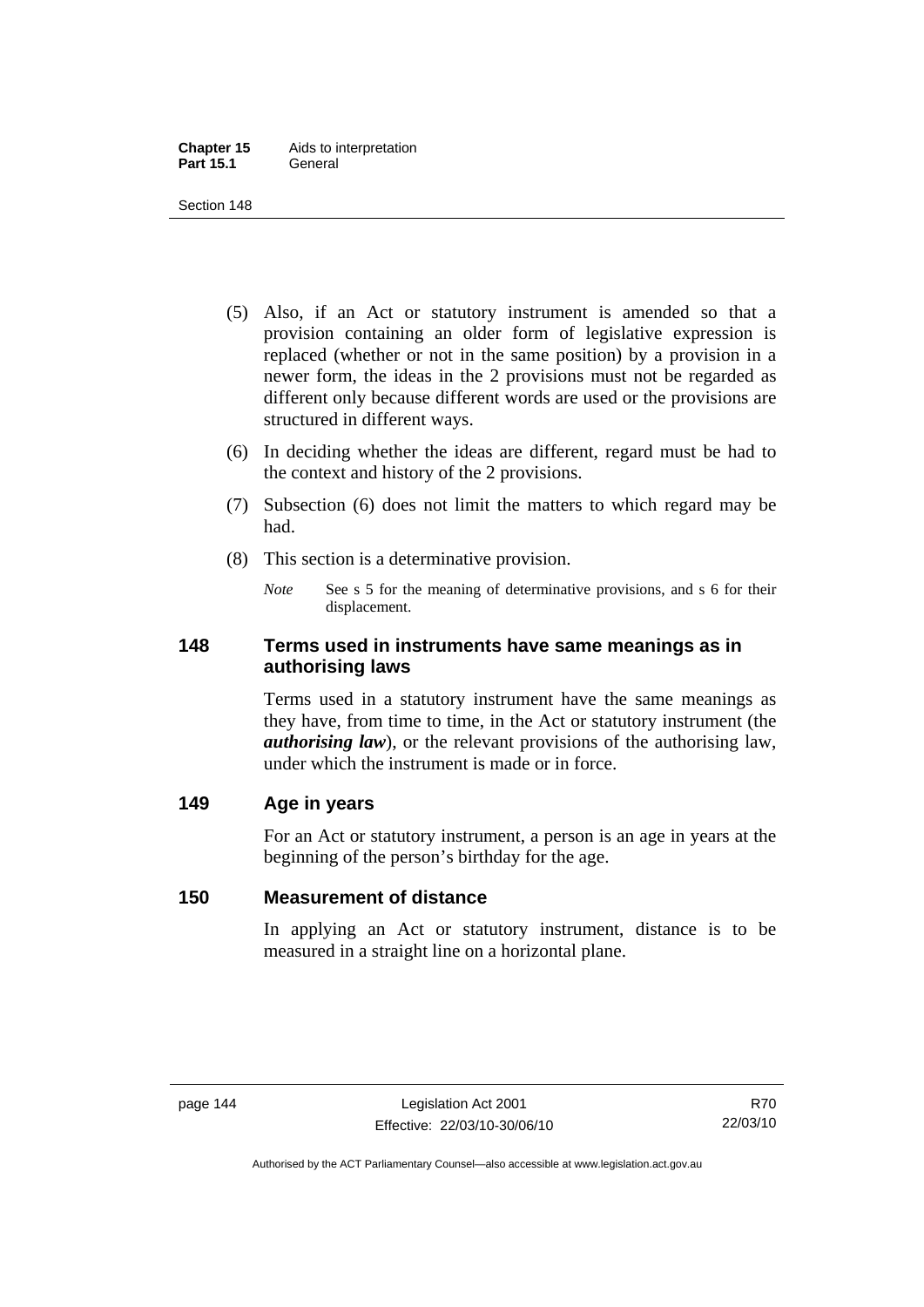# **151 Working out periods of time generally**

- (1) This section applies in working out periods of 1 day or longer for an Act or statutory instrument, whether the period is a period in the future or the past.
	- *Note 1* The following definitions in the dictionary, pt 1 are also relevant to periods of time:
		- *business day*
		- *calendar month*
		- *calendar year*
		- *financial year*
		- *midnight*
		- *month*
		- *named month*
		- *quarter*
		- *working day*
		- *year*.
	- *Note 2* The *Standard Time and Summer Time Act 1972* deals with the meaning of a reference to a time.
- (2) A period of time described as beginning at, on or with a stated day, act or event includes the stated day or the day of the stated act or event.
- (3) A period of time described as beginning from or after a stated day, act or event does not include the stated day or the day of the stated act or event.
- (4) A period of time described as ending at, by, on or with, or as continuing to or until, a stated day, act or event includes the stated day or the day of the stated act or event.
- (5) A period of time described as ending before a stated day, act or event does not include the stated day or the day of the stated act or event.

page 145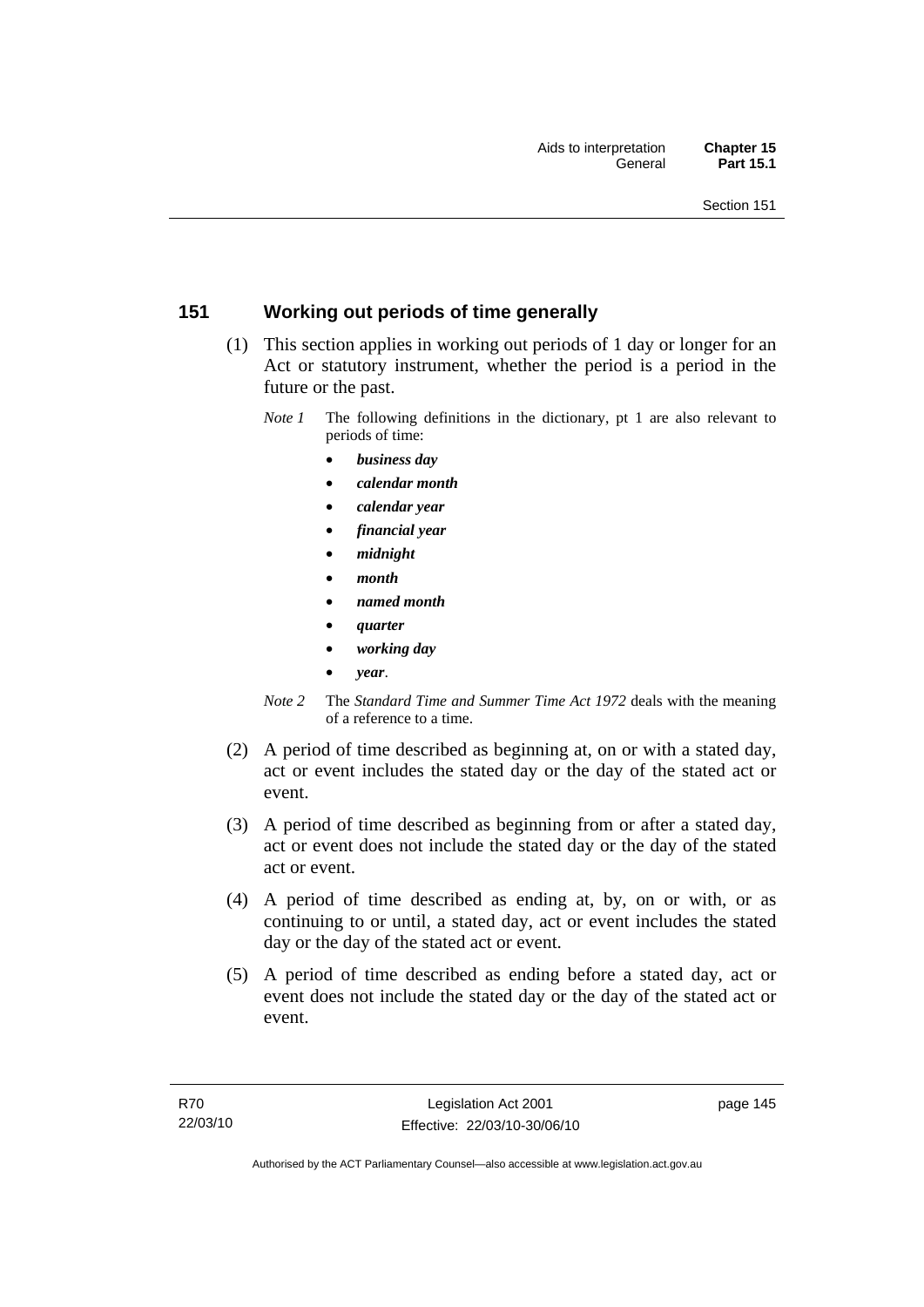#### **Chapter 15** Aids to interpretation **Part 15.1** General

Section 151

 (6) A reference to a number of days between 2 events does not include the days when the events happen.

#### **Example**

A court rule requires a notice of motion to be served 2 days before the return date for the application. If the return date is Friday, that day and the day the application is served are not counted in working out the 2 days. For service to be valid, the application must be served on or before the Tuesday before the return date.

- *Note* An example is part of the Act, is not exhaustive and may extend, but does not limit, the meaning of the provision in which it appears (see Legislation Act, s 126 and s 132).
- (7) Despite subsection (3), if, under an Act or statutory instrument, something must or may be done within a particular period of time after a stated day, the thing may be done on the stated day.
- (8) This section is a determinative provision so far as it applies to an applicable law or applicable provision.
	- *Note* See s 5 for the meaning of determinative provisions, and s 6 for their displacement.
- (9) In this section:

*applicable law* means an Act enacted, or statutory instrument made, after 1 January 2006.

*applicable provision* means a provision inserted after 1 January 2006 into an Act or statutory instrument that is not an applicable law.

*inserted*, for a provision, includes inserted in substitution for another provision.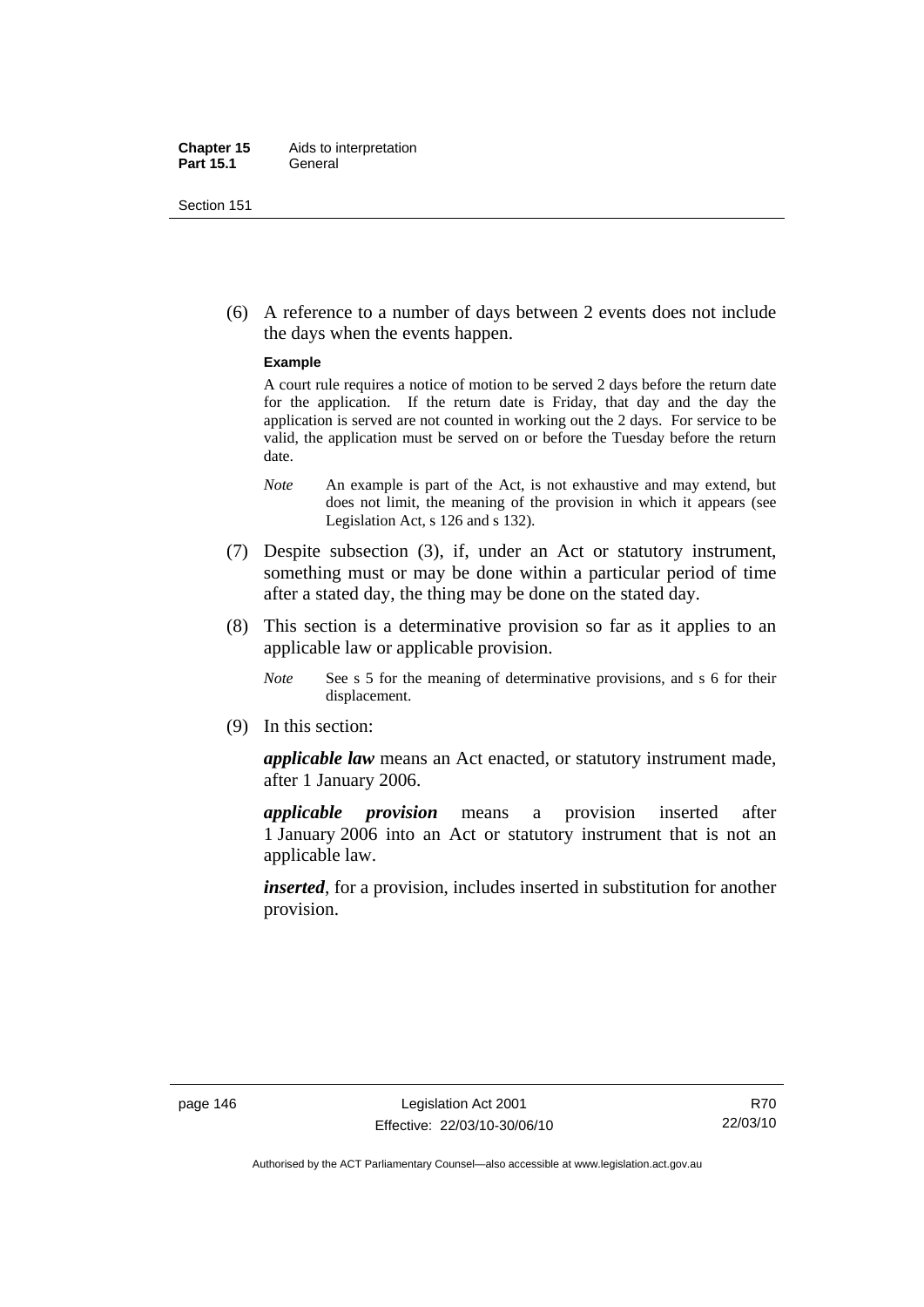# **151A Periods of time ending on non-working days**

- (1) This section applies if—
	- (a) under an Act or statutory instrument, something must or may be done on a particular day or within a particular period of time; and
	- (b) the day, or the last day of the period, is not a working day.
- (2) The thing must or may be done on the next day that is a working day.
- (3) This section is a determinative provision so far as it applies to an applicable law or applicable provision.
	- *Note* See s 5 for the meaning of determinative provisions, and s 6 for their displacement.
- (4) In this section:

*applicable law* means an Act enacted, or statutory instrument made, after 1 January 2006.

*applicable provision* means a provision inserted after 1 January 2006 into an Act or statutory instrument that is not an applicable law.

*inserted*, for a provision, includes inserted in substitution for another provision.

*public entity* means—

- (a) a court or tribunal; or
- (b) an administrative unit; or
- (c) a statutory-office holder; or
- (d) any other entity established for a public purpose under a law.

page 147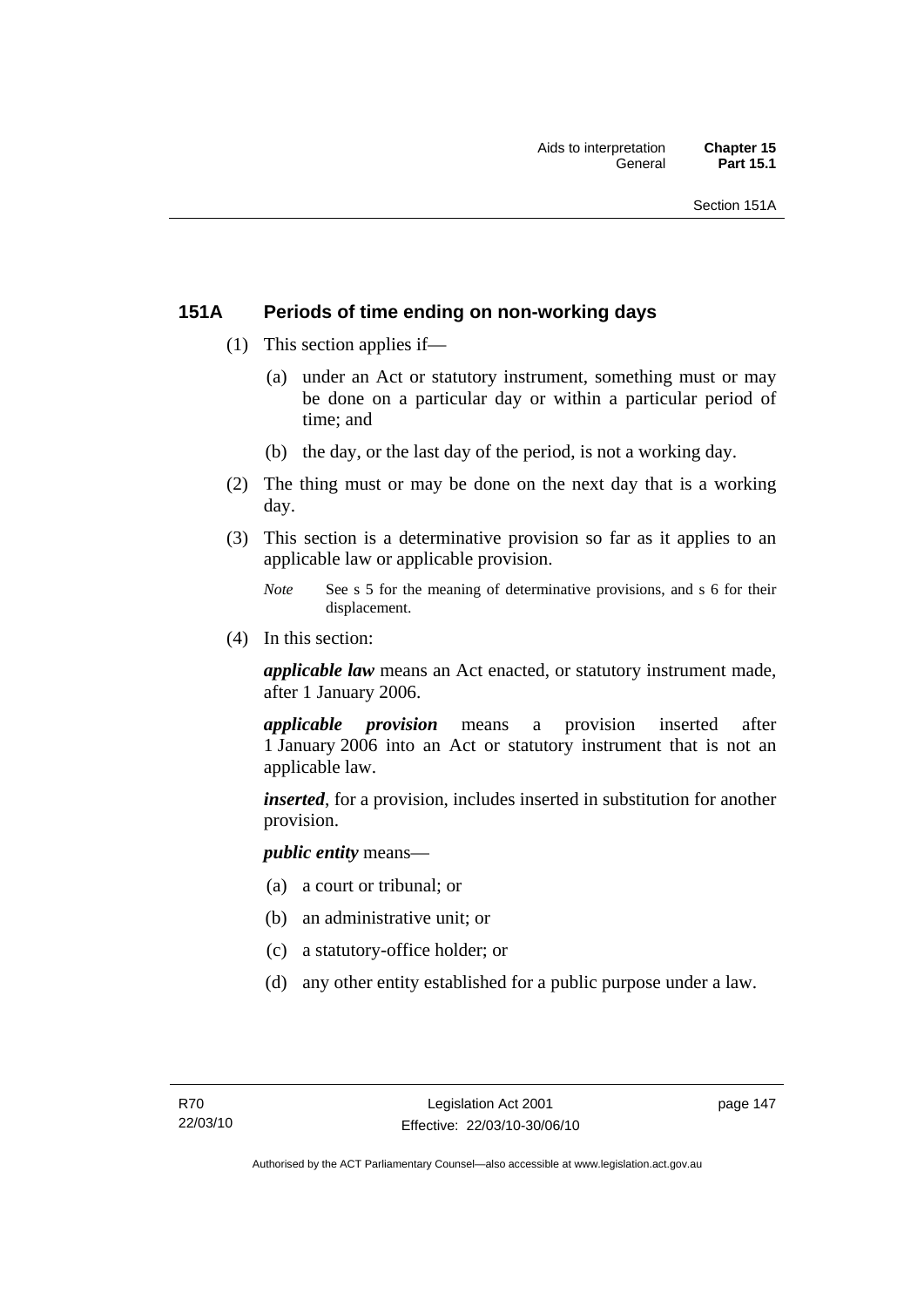Section 151B

### *working day* means—

- (a) for doing something at an office (however described) of a public entity where the thing must or may be done—a day when the office is open; and
- (b) for doing anything else—a day that is not—
	- (i) a Saturday or Sunday; or
	- (ii) a public holiday at the place where the thing must or may be done; or
	- (iii) if the thing is to be done by or in relation to an authorised deposit-taking institution—a day observed by the institution as a bank holiday at the place where the thing must or may be done.

#### **Example for par (a)**

filing a document at a court registry

*Note* An example is part of the Act, is not exhaustive and may extend, but does not limit, the meaning of the provision in which it appears (see Legislation Act, s 126 and s 132).

## **151B Doing things for which no time is fixed**

- (1) This section applies if—
	- (a) under an Act or statutory instrument, something must or may be done; but
	- (b) no time is provided for doing the thing.
- (2) The thing must or may be done as soon as possible and as often as needed.

## **151C Power to extend time**

- (1) This section applies if, under an Act or statutory instrument—
	- (a) something must or may be done on a particular day or within a particular period of time; but

R70 22/03/10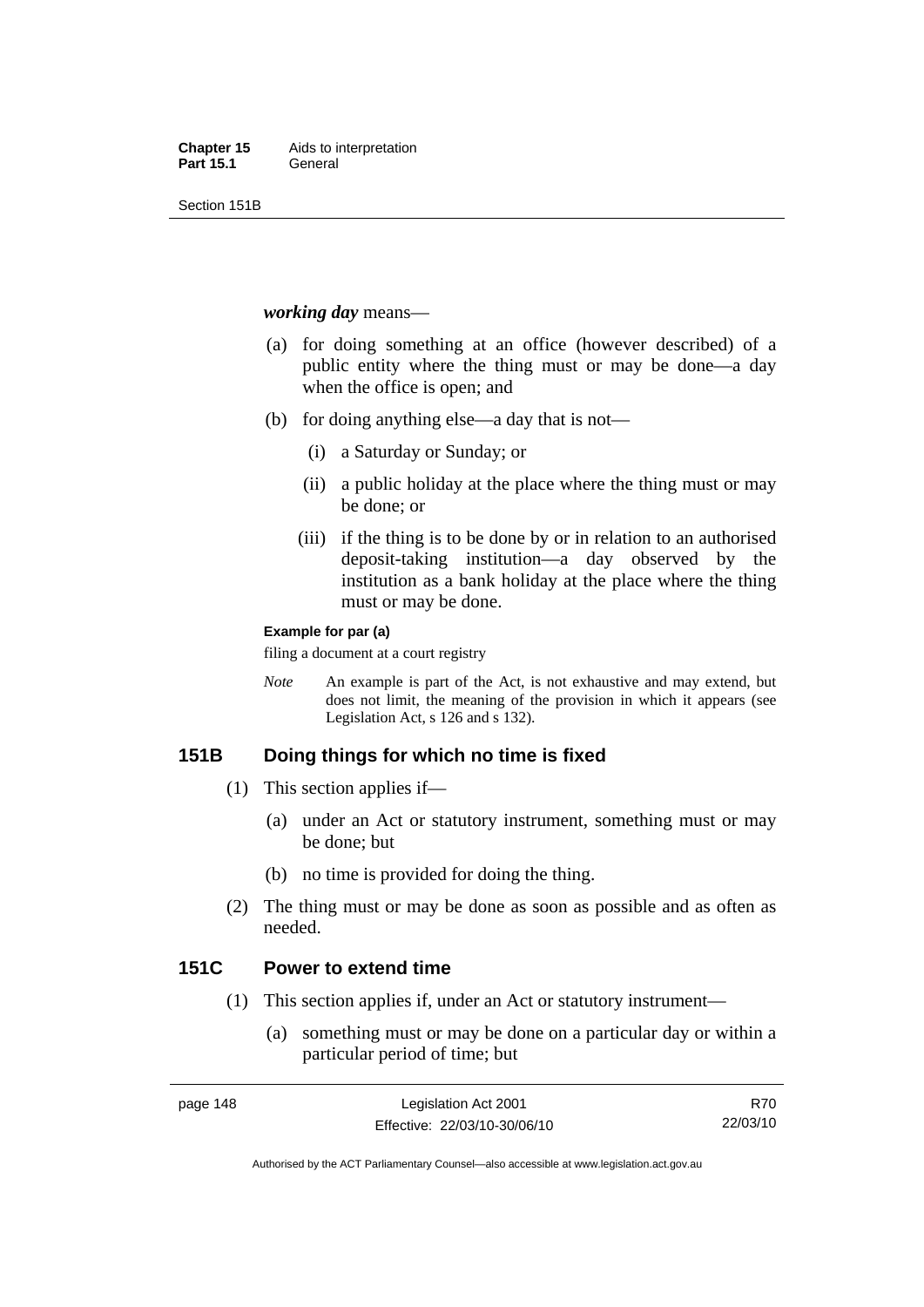- (b) a court or other entity has power to extend the time (the *relevant time*) for doing the thing.
- (2) A person may apply to the court or other entity for the relevant time to be extended even though the relevant time has ended.
- (3) The court or other entity may extend the relevant time even though the relevant time has ended.
- (4) This section is a determinative provision.
	- *Note* See s 5 for the meaning of determinative provisions, and s 6 for their displacement.
- (5) This section applies only to an applicable law or applicable provision.
- (6) In this section:

*applicable law* means an Act enacted, or statutory instrument made, after 1 January 2006.

*applicable provision* means a provision inserted after 1 January 2006 into an Act or statutory instrument that is not an applicable law.

*inserted*, for a provision, includes inserted in substitution for another provision.

## **152 Continuing effect of obligations**

If, under a provision of an Act or statutory instrument, an act is required to be done, the obligation to do the act continues until the act is done even if—

- (a) the provision required the act to be done within a particular period or before a particular time, and the period has ended or the time has passed; or
- (b) someone has been convicted of an offence in relation to failure to do the act.

page 149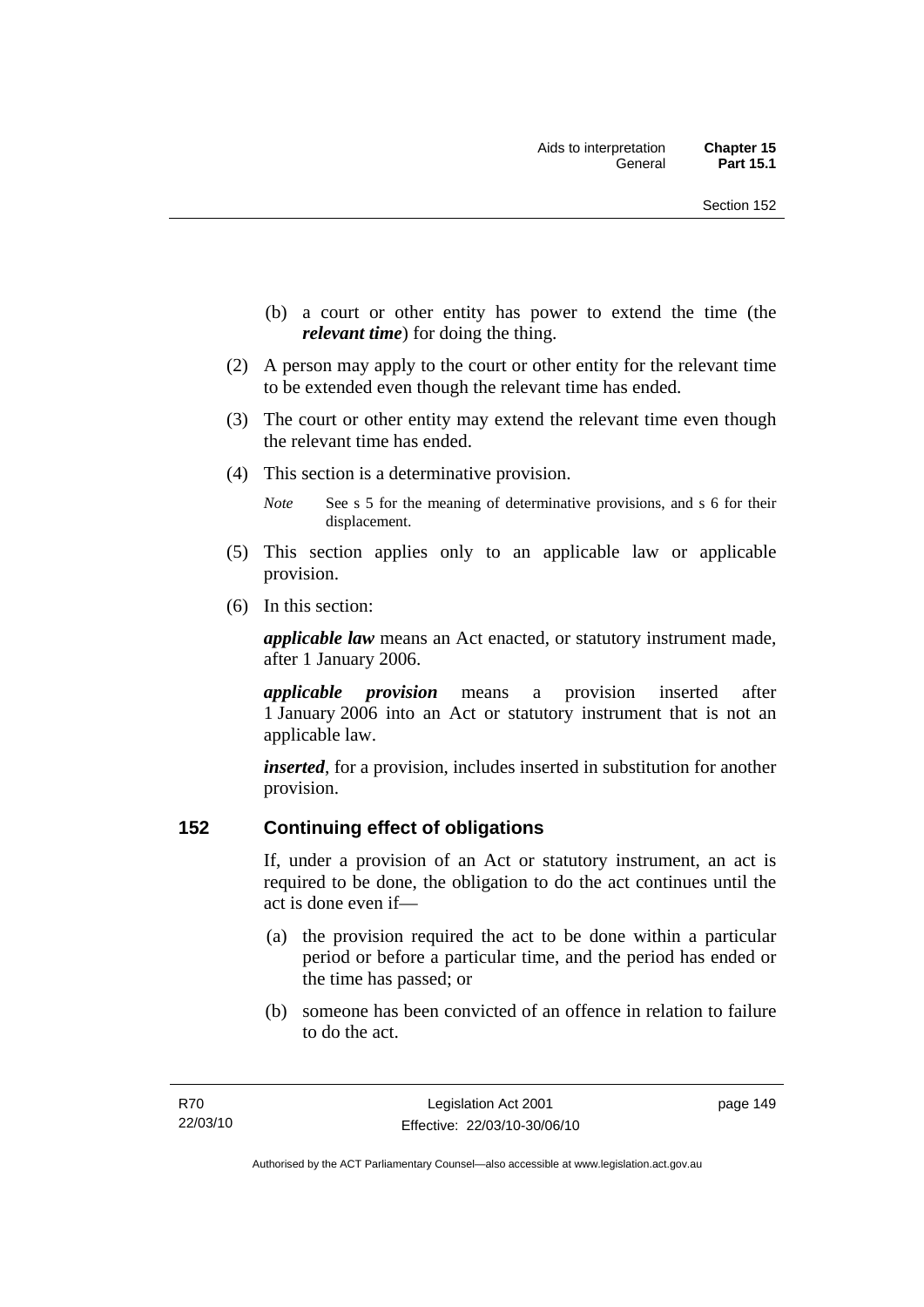**Chapter 15** Aids to interpretation<br>**Part 15.2** Definitions **Definitions** 

Section 155

# **Part 15.2 Definitions**

*Note to pt 15.2* 

See also s 130 (What is a definition?), s 131 (Signpost definitions) and s 148 (Terms used in instruments have same meanings as in authorising laws).

## **155 Definitions apply subject to contrary intention**

- (1) A definition in an Act or statutory instrument applies except so far as the contrary intention appears.
- (2) This section is a determinative provision.
	- *Note* See s 5 for the meaning of determinative provisions, and s 6 for their displacement.

### **156 Application of definitions in dictionaries and sections**

 (1) A definition in the dictionary to an Act or statutory instrument applies to the entire Act or instrument unless the Act or instrument provides for the definition to have a more limited application.

#### **Examples**

- 1 The dictionary to the *ABC Act 1999* includes the signpost definition '*x*—see the *XYZ Act 1998*, section 3.'. There is nothing in the *ABC Act 1999* indicating the intended application of the definition of  $x$ . The definition of  $x$ in the *XYZ Act 1998*, section 3, therefore, applies to the entire *ABC Act 1999*.
- 2 In an Act, the word *z* is defined in the dictionary. The definition provides, in part, that '*z*, in part 4 (Registration of vehicles), means ...'. The definition of *z* applies only to part 4.
- 3 In part 6 of an Act (which is headed 'Part 6 Complaints'), the word *a* is defined in section 50. The section is not divided into subsections but contains a number of definitions. Section 50 begins with the words 'In this part:'. However, the dictionary to the Act contains the following definition:

*a*—see section 50.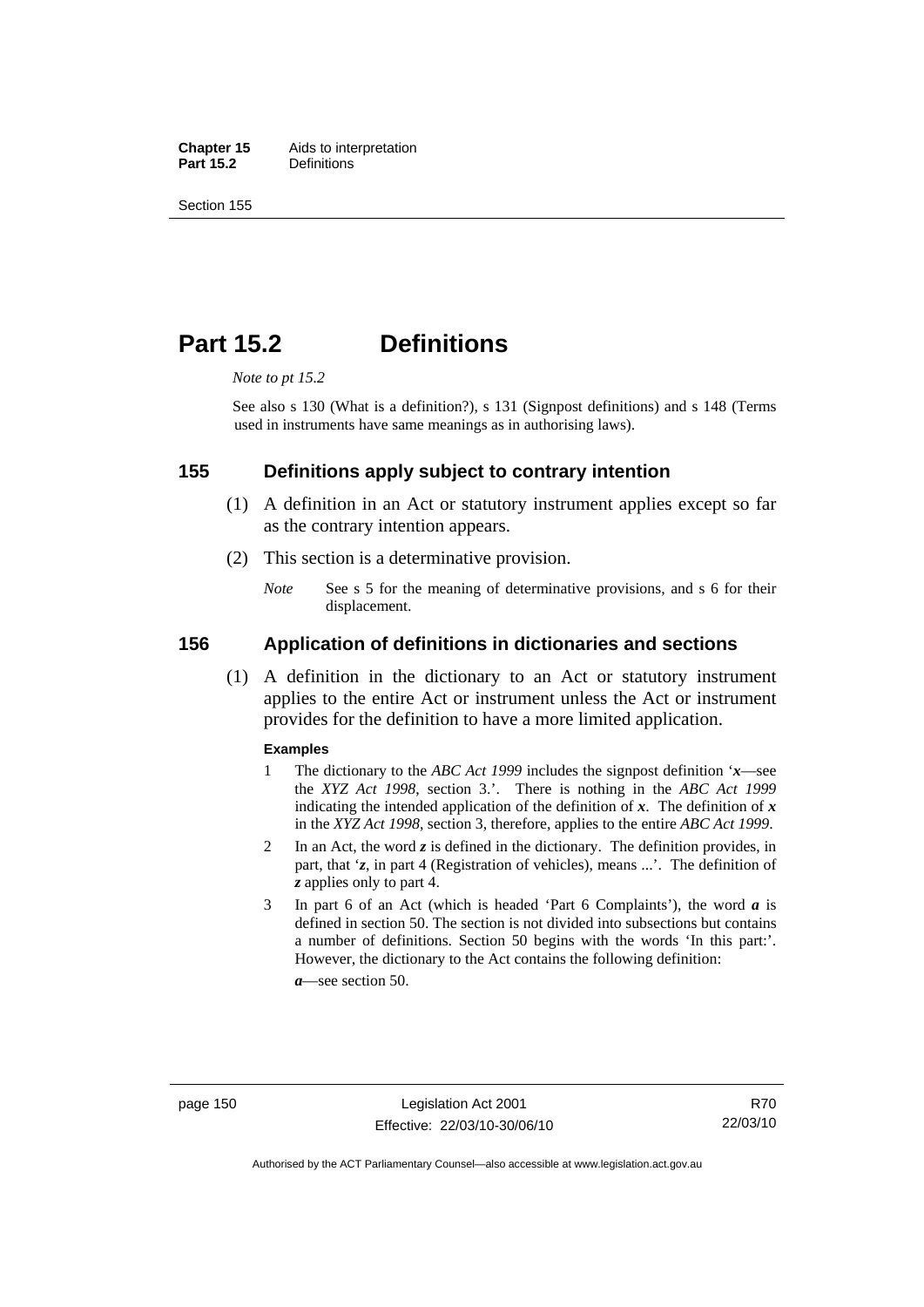The definition of *a* applies to the entire Act (compare s (2) eg 2).

- *Note 1* See s 144 (Meaning of commonly-used terms) for the application of the definitions in this Act, dict, pt 1.
- *Note 2* Section 148 (Terms used in instruments have same meanings as in authorising laws) provides that terms used in a statutory instrument have the same meaning as they have in the Act or statutory instrument under which the statutory instrument is made.
- *Note 3* An example is part of the Act, is not exhaustive and may extend, but does not limit, the meaning of the provision in which it appears (see s 126 and s 132).
- (2) A definition in a section of an Act or statutory instrument applies only to the section unless the Act or instrument provides for the definition to have a broader application.

#### **Examples**

- 1 This Act, section 255 (7) (Forms) contains definitions of *form 1* and *form 2* as tagged terms. There is nothing in this Act indicating that the definitions apply outside section 255. The definitions apply only to section 255.
- 2 In part 6 of an Act (which is headed 'Part 6 Complaints'), the word *a* is defined in section 50. The section is not divided into subsections but contains a number of definitions. Section 50 begins with the words 'In this part:'. However, the dictionary to the Act contains the following definition:

*a*, for part 6 (Complaints)—see section 50.

The definition of *a* applies to all of part 6, but not to provisions of the Act outside part 6 (compare s (1) eg 3).

- 3 In an Act, the word *b* is defined in a section, which is not divided into subsections but contains a number of definitions. The section begins with the words 'In this Act:'. The definition of *b* applies to the entire Act.
- (3) A definition in a section of an Act or statutory instrument applies to the entire section unless the Act or instrument provides for the definition to have a more limited application.

#### **Example**

In a subsection of a section of an Act, the word  $c$  is defined. The subsection begins with the words 'In subsection  $(3)$ :'. The definition of  $c$  applies only to subsection (3) of that section.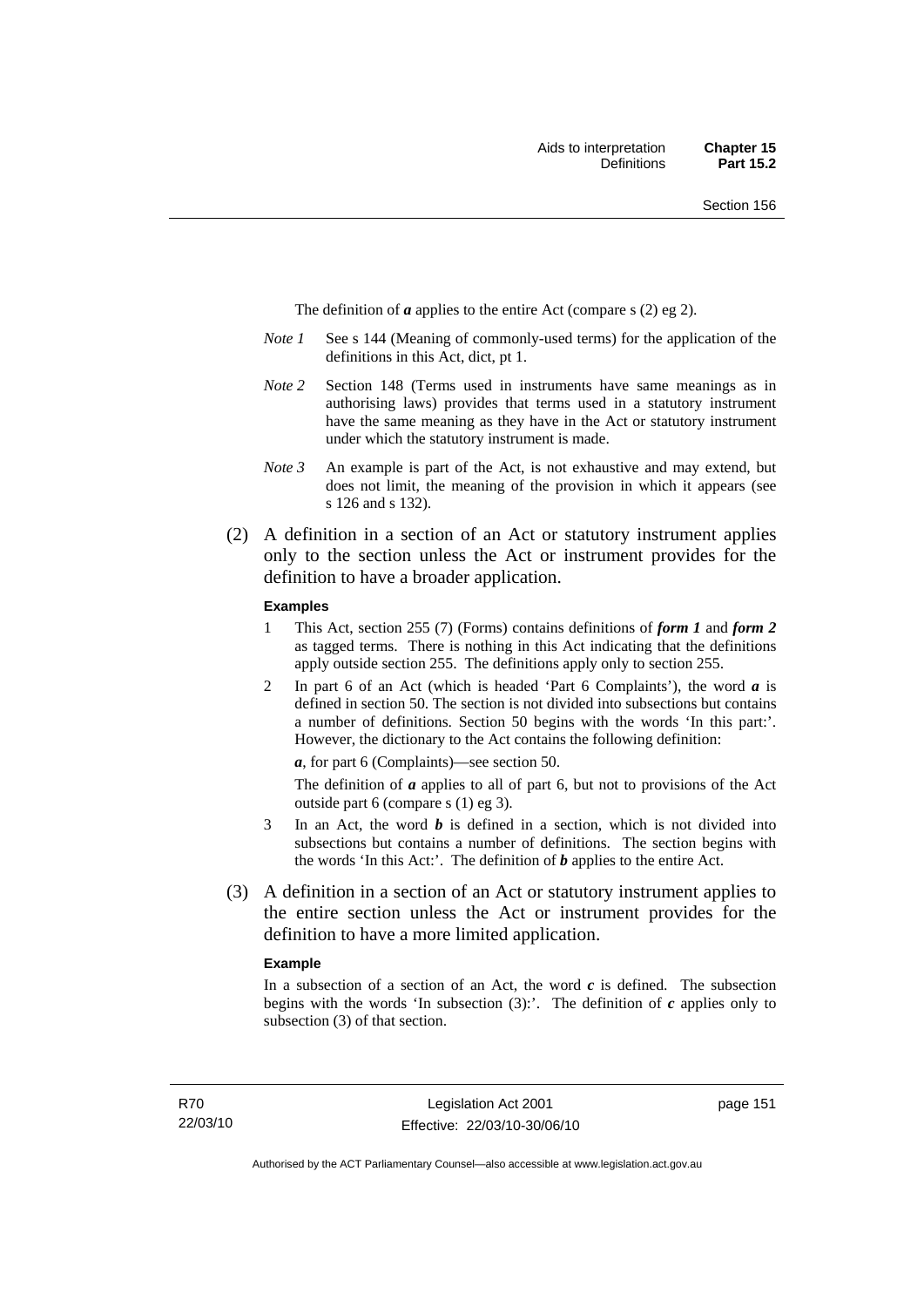- (4) In applying this section to an Act or statutory instrument that is divided otherwise than into sections, a reference to a section is a reference to a corresponding provision of the Act or instrument.
	- *Note* A reference to an Act or statutory instrument includes a reference to a provision of the Act or instrument (see s 7 and s 13).

## **157 Defined terms—other parts of speech and grammatical forms**

If an Act or statutory instrument defines a term, other parts of speech and grammatical forms of the term have corresponding meanings.

#### **Example**

The *Publication (Grants) Act 2001* contains a definition of *publish* and also contains other forms of the same word ('published', 'publisher', 'publishes', 'publishing' and 'publication'). Because of this section, all forms of the word will have the same meaning except so far as the Act otherwise expressly provides or a contrary intention appears (see s 6 (3)).

*Note* An example is part of the Act, is not exhaustive and may extend, but does not limit, the meaning of the provision in which it appears (see s 126 and s 132).

page 152 Legislation Act 2001 Effective: 22/03/10-30/06/10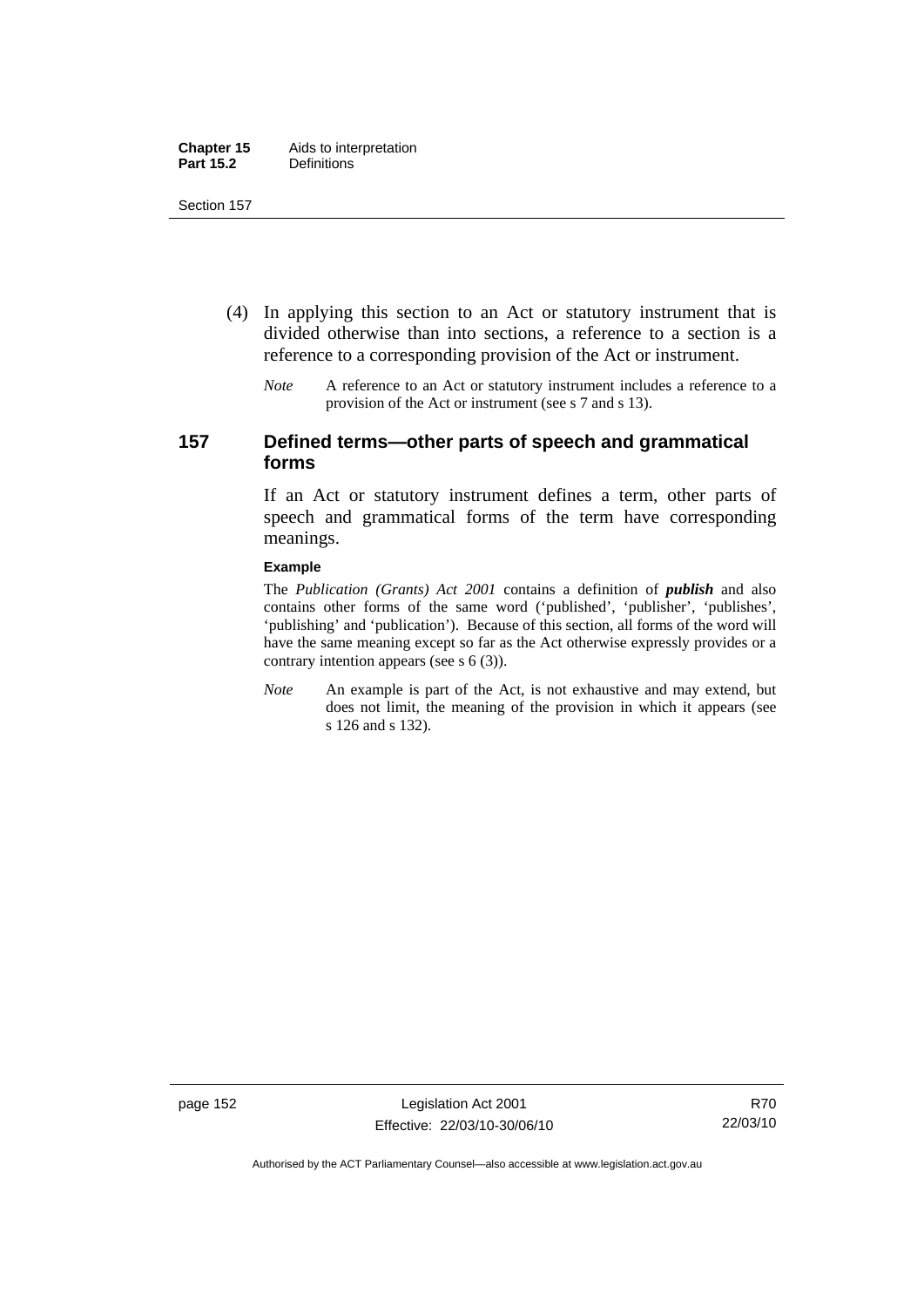# **Part 15.3 References to various entities and things**

*Note to pt 15.3* 

See also ch 10 (Referring to laws).

## **160 References to people generally**

- (1) In an Act or statutory instrument, a reference to a *person* generally includes a reference to a corporation as well as an individual.
- (2) Subsection (1) is not displaced only because there is an express reference to either an individual or a corporation elsewhere in the Act or statutory instrument.

#### **Examples of references to a person generally**

- 1 another person
- 2 anyone else
- 3 party
- 4 someone else
- 5 employer

#### **Examples of express references to a corporation**

- 1 body corporate
- 2 company

#### **Examples of express references to an individual**

- 1 adult
- 2 child
- 3 spouse
- 4 driver
- (3) Subsection (2) does not limit the operation of section 6.

*Note* Section 6 deals with the displacement of a provision of this Act.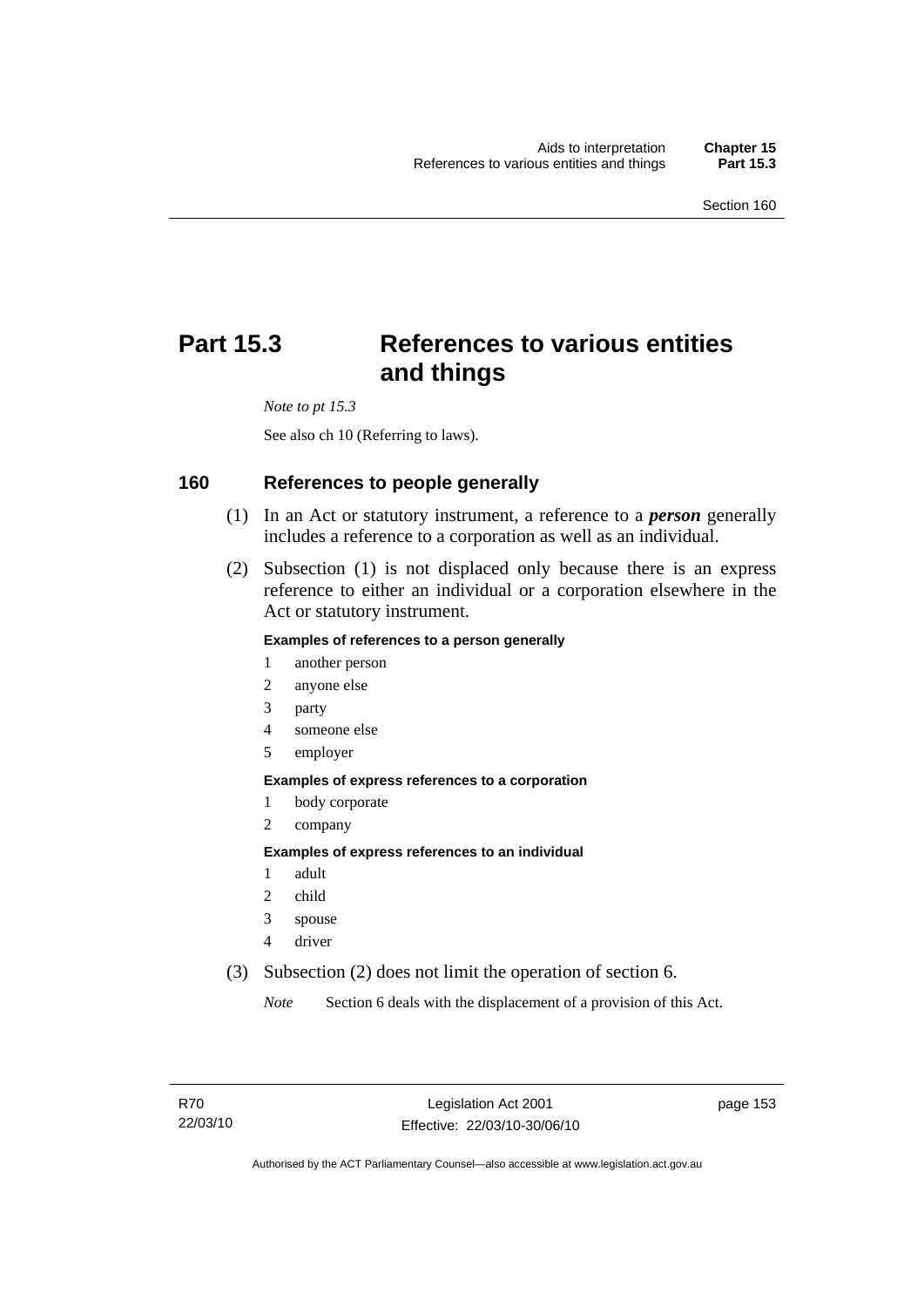## **161 Corporations liable to offences**

- (1) A provision of a law that creates an offence (whether indictable or summary) applies to corporations as well as to individuals.
- (2) A provision of a law that creates an offence can apply to a corporation even though contravention of the provision is punishable by imprisonment (with or without another penalty).

#### **Example**

A provision of an Act contains the following penalty: 'Maximum penalty: 100 penalty units, imprisonment for 1 year or both.' The provision can apply to a corporation.

- (3) If a corporation is convicted of an offence and, apart from this subsection, the penalty for the offence is a period of imprisonment only, the court may impose a maximum penalty of—
	- (a) if the period of imprisonment is not longer than 6 months— 50 penalty units; and
	- (b) if the period of imprisonment is longer than 6 months but not longer than 1 year—100 penalty units; and
	- (c) if the period of imprisonment is longer than 1 year but not longer than 2 years—200 penalty units; and
	- (d) if the period of imprisonment is longer than 2 years but not longer than 5 years—500 penalty units; and
	- (e) if the period of imprisonment is longer than 5 years but not longer than 10 years—1 000 penalty units; and
	- (f) if the period of imprisonment is longer than 10 years—1 500 penalty units.

*Note* Section 133 explains the meaning and value of penalty units.

(4) In this section:

*law* means an Act, subordinate law or disallowable instrument.

R70 22/03/10

Authorised by the ACT Parliamentary Counsel—also accessible at www.legislation.act.gov.au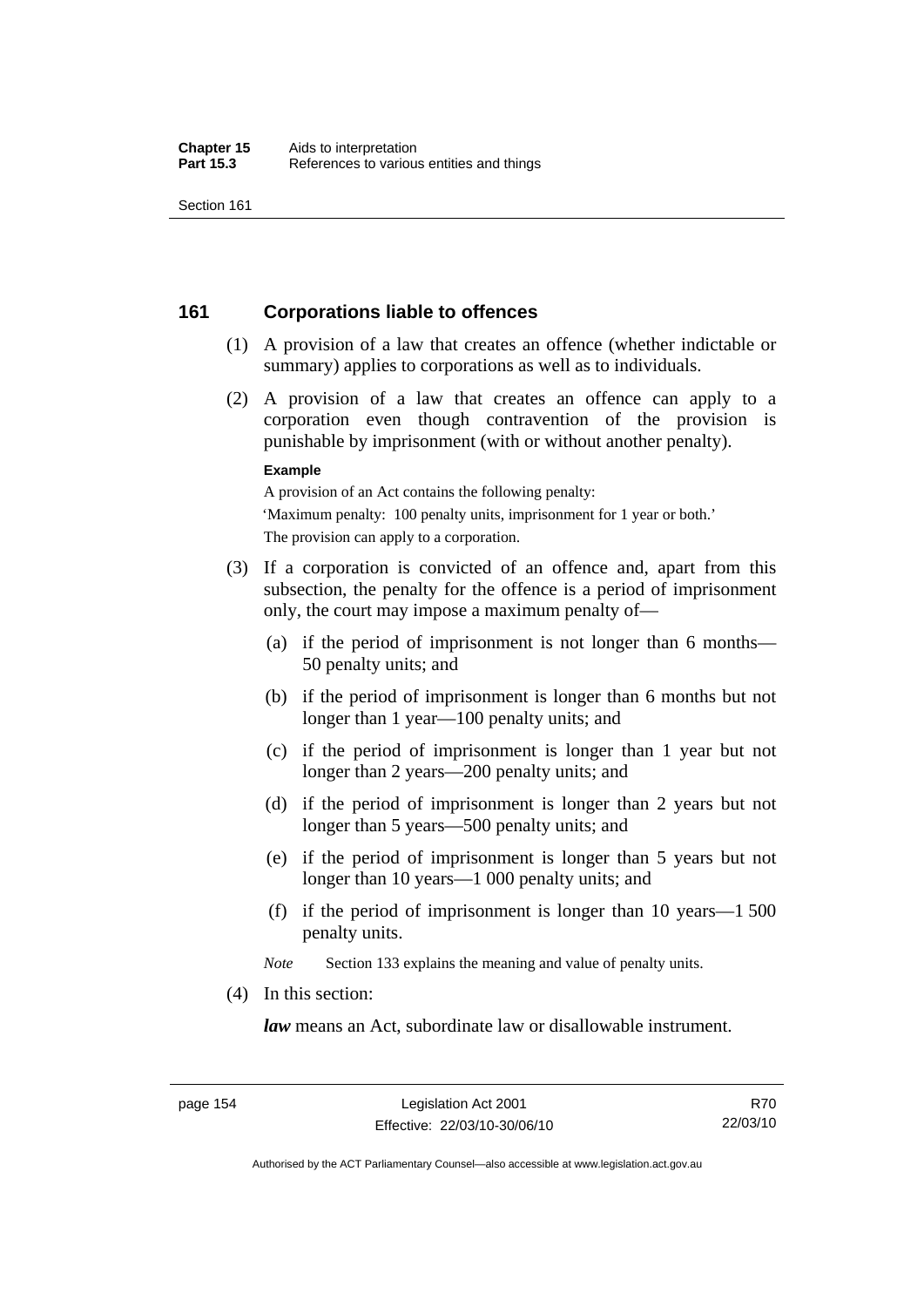## **162 References to** *a Minister* **or** *the Minister*

 (1) In an Act or statutory instrument, a reference to *a Minister* is a reference to the Chief Minister or a Minister appointed under the Self-Government Act, section 41.

*Note* See dict, pt 1, def *Chief Minister*.

- (2) In a provision of an Act or statutory instrument, a reference to *the Minister* without identifying the Minister's title or portfolio is a reference to—
	- (a) the Minister for the time being administering the provision; or
	- (b) if, for the time being, different Ministers administer the provision in relation to different matters—
		- (i) if only 1 Minister administers the provision in relation to the relevant matter—the Minister; or
		- (ii) if 2 or more Ministers administer the provision in relation to the relevant matter—any of the Ministers; or
	- (c) if paragraph (b) does not apply and, for the time being, 2 or more Ministers administer the provision—any of the Ministers.
- (3) In subsection (2):

*Minister* includes a Minister for the time being acting on behalf of the Minister or 2 or more Ministers.

 (4) If an Act or statutory instrument mentions a Minister and identifies the Minister by reference to the fact that the Minister administers a stated Act, statutory instrument or provision, subsection (2) applies as if references in paragraphs (a) to (c) to the provision were references to the stated Act, instrument or provision.

*Note* See also dict, pt 1, defs *Attorney-General* and *Treasurer*.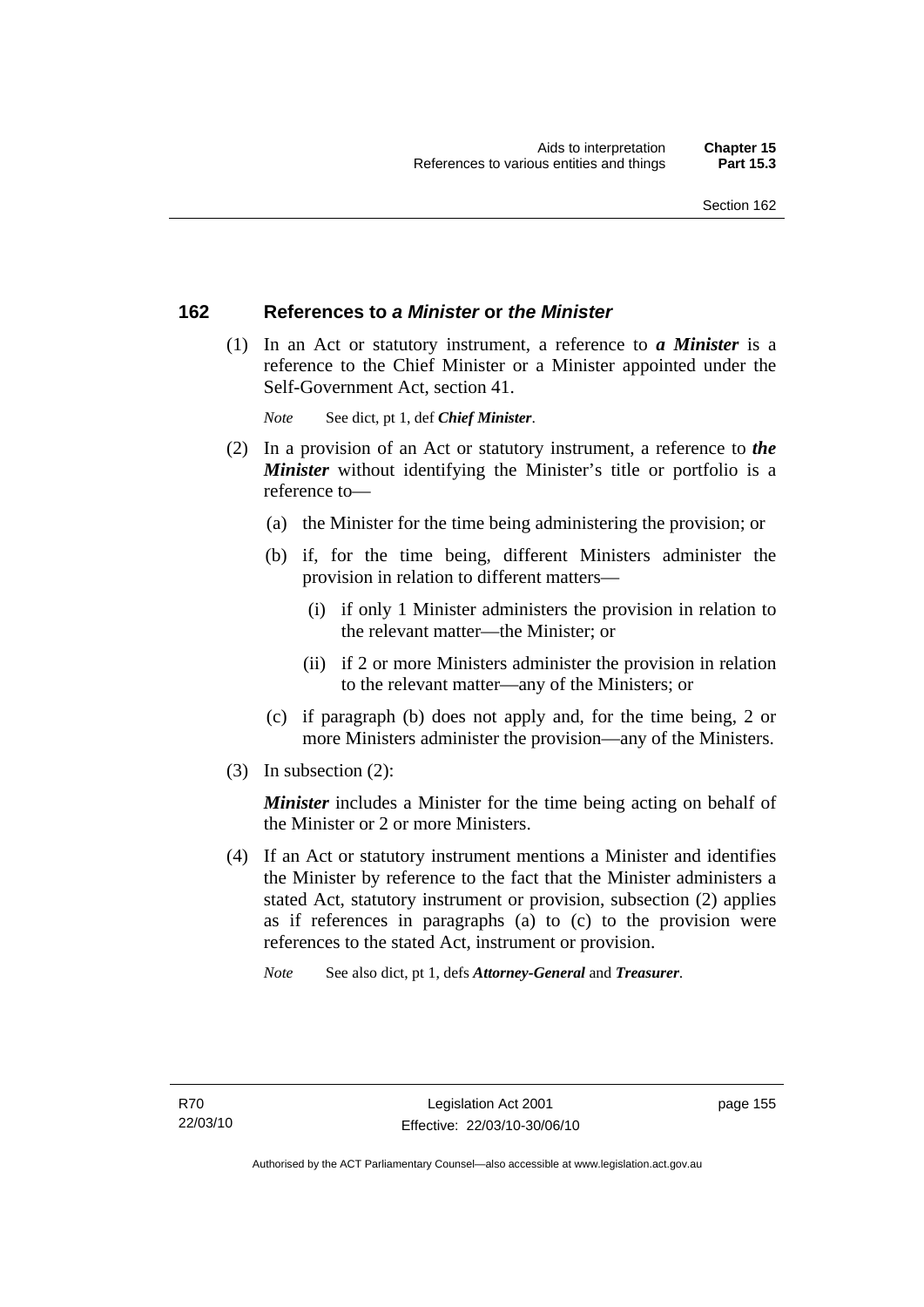## **163 References to** *a chief executive* **or** *the chief executive*

- (1) In an Act or statutory instrument, a reference to *a chief executive* is a reference to a person employed under the Public Sector Management Act, section 28 (Chief executives—engagement) or section 30 (Chief executives—temporary contracts) to perform the duties of an office of chief executive.
- (2) In a provision of an Act or statutory instrument, a reference to *the chief executive* without identifying the chief executive's title is a reference to—
	- (a) the chief executive of the administrative unit responsible for the provision; or
	- (b) if, for the time being, different administrative units are responsible for the provision in relation to different matters—
		- (i) if only 1 administrative unit is responsible for the provision in relation to the relevant matter—the chief executive of the administrative unit; or
		- (ii) if 2 or more administrative units are responsible for the provision in relation to the relevant matter—the chief executive of any of the administrative units; or
	- (c) if paragraph (b) does not apply and, for the time being, 2 or more administrative units are responsible for the provision the chief executive of any of the administrative units.

*Note* See dict, pt 1, def *administrative unit*.

 (3) If an Act or statutory instrument mentions a chief executive and identifies the chief executive by reference to the fact that the chief executive is the chief executive of the administrative unit responsible for a stated Act, statutory instrument or provision, subsection (2) applies as if references in paragraphs (a) to (c) to the provision were references to the stated Act, instrument or provision.

R70 22/03/10

Authorised by the ACT Parliamentary Counsel—also accessible at www.legislation.act.gov.au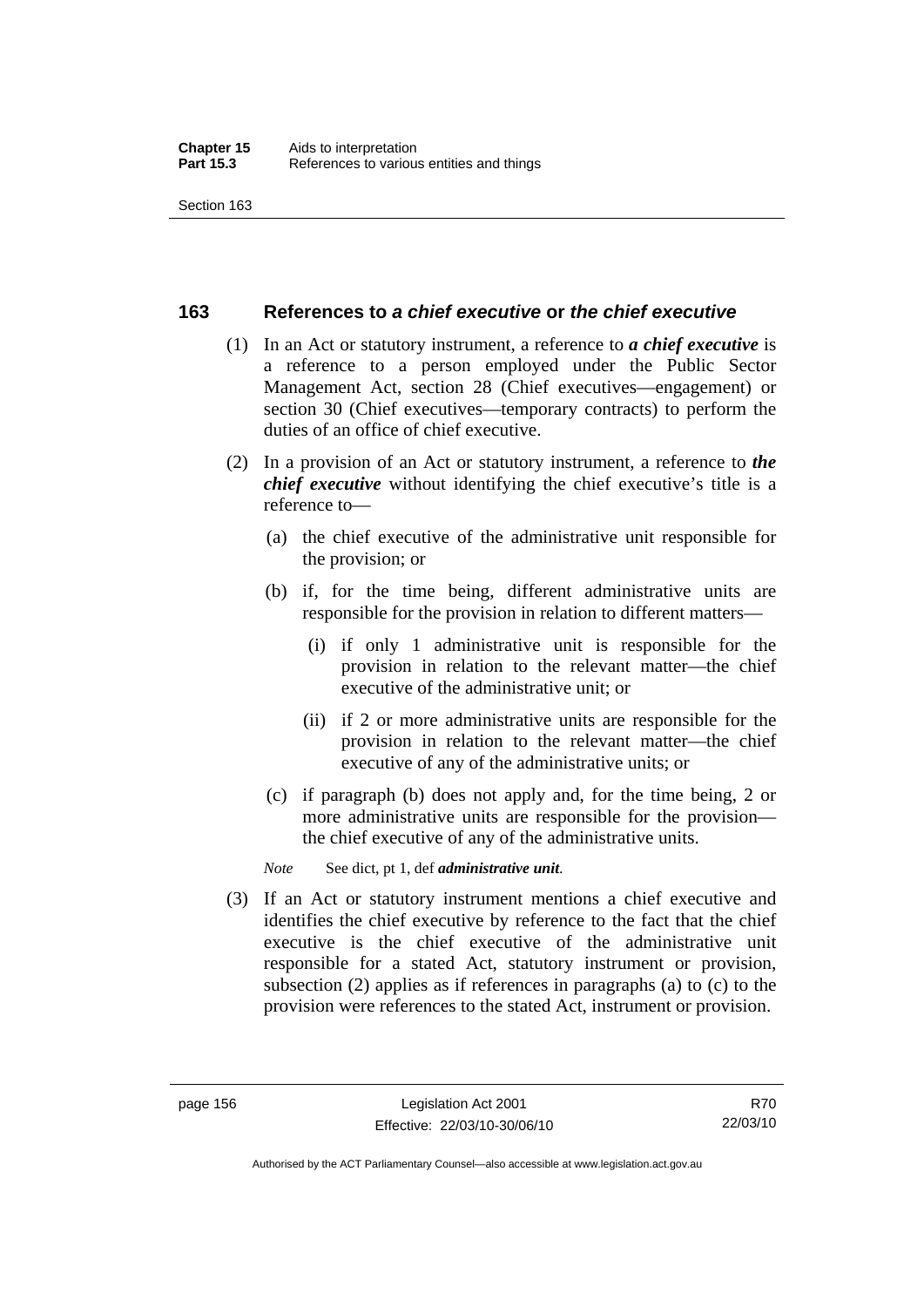(4) In this section:

*chief executive*, of an administrative unit, means the person who is employed under the Public Sector Management Act, section 28 or section 30 to perform the duties of the office of chief executive in the administrative unit.

*Public Sector Management Act* means the *Public Sector Management Act 1994*.

*responsible*, for a provision, means allocated responsibility for the provision under the Public Sector Management Act, section 14 (1) (b) (Ministerial responsibility and functions of administrative units).

## **164 References to Australian Standards etc**

- (1) In an Act or statutory instrument, a reference consisting of the words 'Australian Standard' or 'AS' followed by a number is a reference to the standard so numbered published by or on behalf of Standards Australia.
- (2) In an Act or statutory instrument, a reference consisting of the words 'Australian/New Zealand Standard' or 'AS/NZS' followed by a number is a reference to the standard so numbered published jointly by or on behalf of Standards Australia and Standards New Zealand.

### **Examples for s 164**

1 AS 4608-1999

- 2 AS/NZS 4906: 1994
- *Note* An example is part of the Act, is not exhaustive and may extend, but does not limit, the meaning of the provision in which it appears (see s 126 and s 132).

### **165 References to Assembly committees that no longer exist**

In an Act or statutory instrument, a reference (whether by name or description) to a committee of the Legislative Assembly that no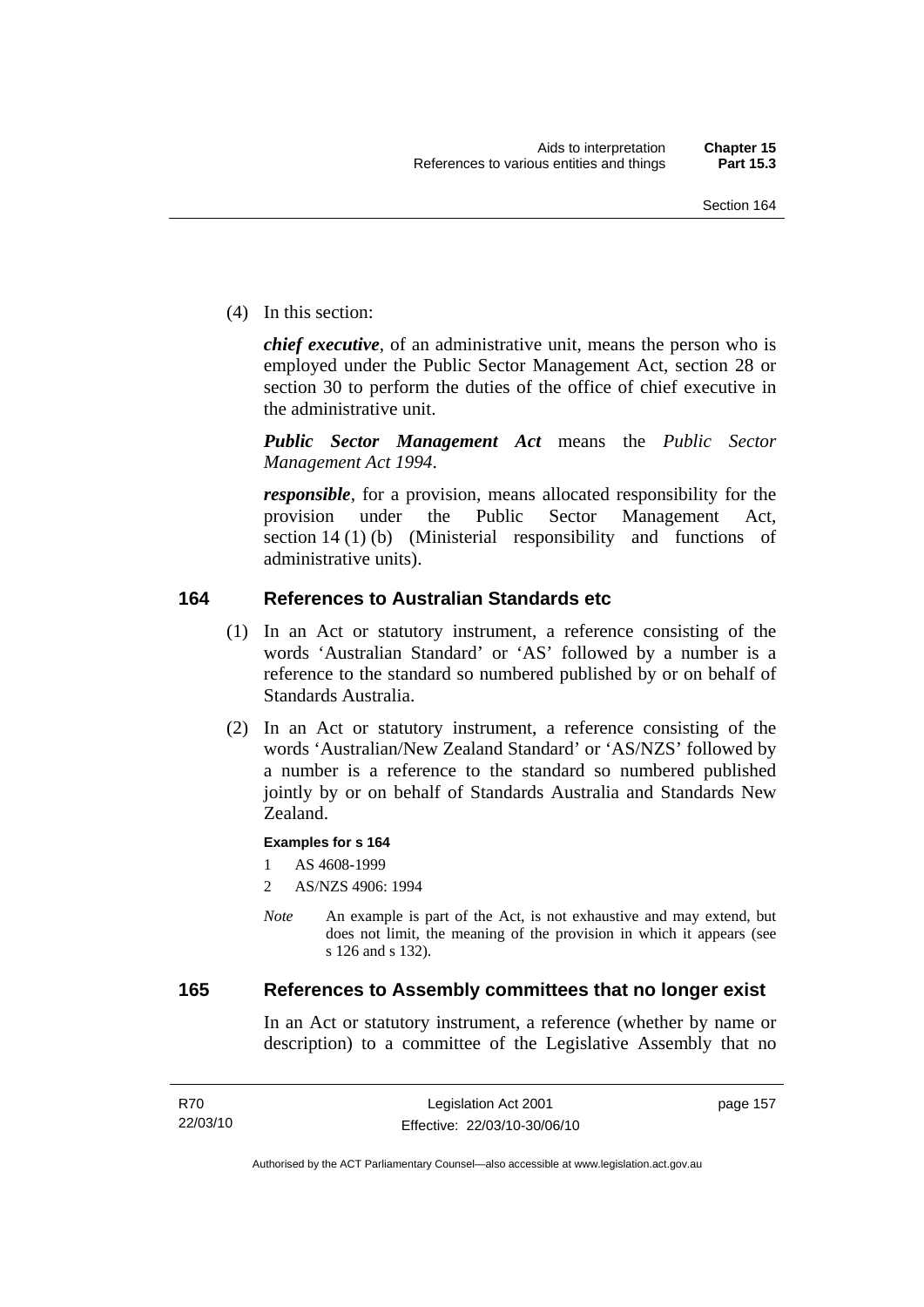| Chapter 15       | Aids to interpretation                    |
|------------------|-------------------------------------------|
| <b>Part 15.3</b> | References to various entities and things |

longer exists is a reference to the committee of the Assembly nominated by the Speaker either generally or for the provision containing the reference.

## **168 References to person with interest in land include personal representative etc**

In an Act or statutory instrument, a reference to a person with an interest in land or other property includes a reference to the person's personal representatives, successors and assigns.

#### **Examples of references to people with interests in land**

- 1 proprietor
- 2 transferor or transferee
- 3 mortgagor or mortgagee
- 4 lessor or lessee
- 5 sublessor or sublessee
- 6 trustee
- *Note* An example is part of the Act, is not exhaustive and may extend, but does not limit, the meaning of the provision in which it appears (see s 126 and s 132).

## **169 References to** *domestic partner* **and** *domestic partnership*

- (1) In an Act or statutory instrument, a reference to a person's *domestic partner* is a reference to someone who lives with the person in a domestic partnership, and includes a reference to a spouse or civil partner of the person.
	- *Note* The Macquarie dictionary, (1997) defines spouse as 'either member of a married pair in relation to the other; one's husband or wife'.
- (2) In an Act or statutory instrument, a *domestic partnership* is the relationship between 2 people, whether of a different or the same sex, living together as a couple on a genuine domestic basis.

#### **Example of indicators to decide whether 2 people are in a domestic partnership**

1 the length of their relationship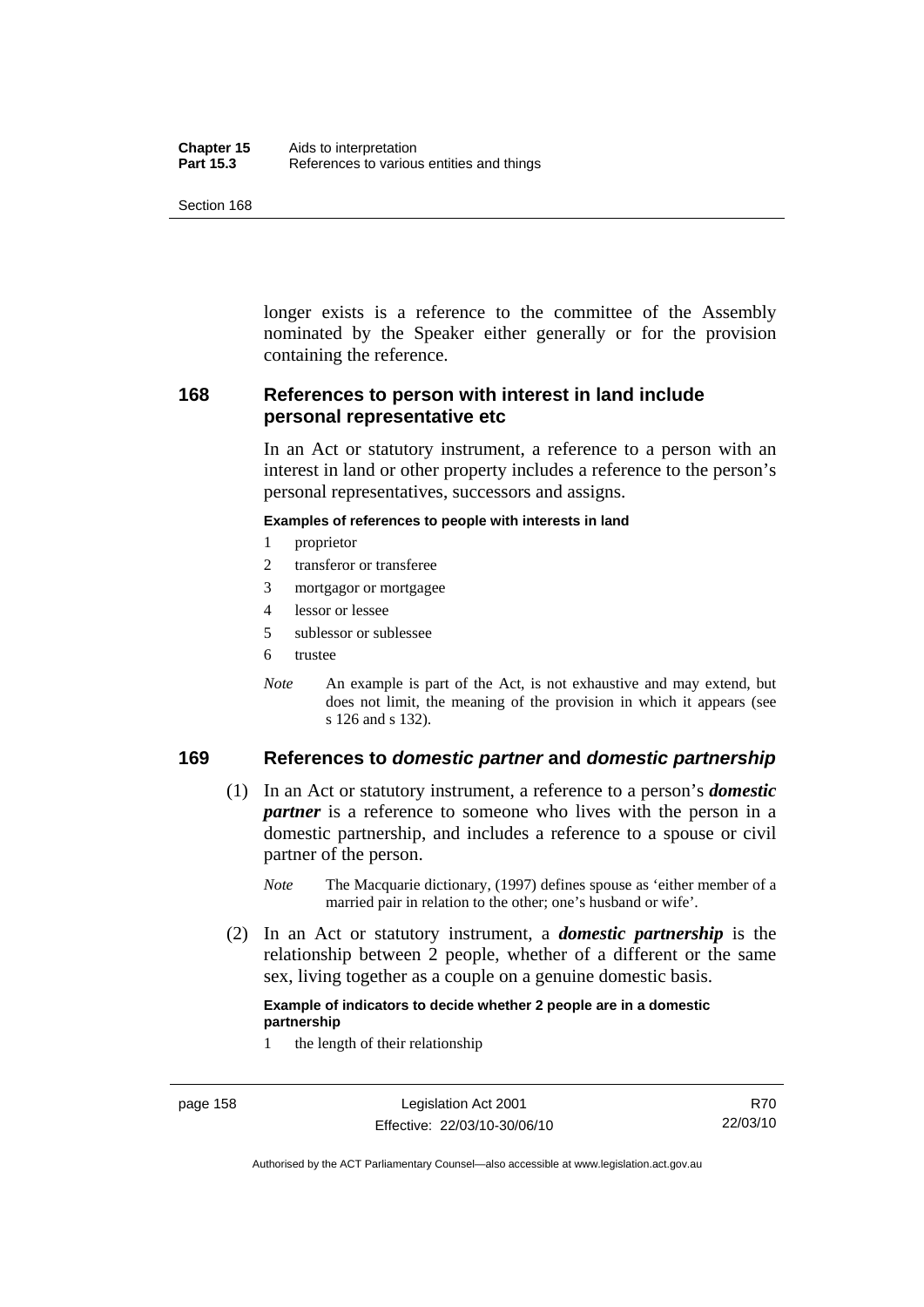- 2 whether they are living together
- 3 if they are living together—how long and under what circumstances they have lived together
- 4 whether there is a sexual relationship between them
- 5 their degree of financial dependence or interdependence, and any arrangements for financial support, between or by them
- 6 the ownership, use and acquisition of their property, including any property that they own individually
- 7 their degree of mutual commitment to a shared life
- 8 whether they mutually care for and support children
- 9 the performance of household duties
- 10 the reputation, and public aspects, of the relationship between them
- *Note* An example is part of the Act, is not exhaustive and may extend, but does not limit, the meaning of the provision in which it appears (see s 126 and s 132).
- (3) In an Act or statutory instrument, a reference to a *domestic partnership* includes a reference to a marriage and a civil partnership.

## **169A References to** *transgender people*

- (1) A *transgender person* is a person who—
	- (a) identifies as a member of a different sex by living, or seeking to live, as a member of that sex; or
	- (b) has identified as a member of a different sex by living as a member of that sex;

whether or not the person is a recognised transgender person.

 (2) A *transgender person* includes a person who is thought of as a transgender person, whether or not the person is a recognised transgender person.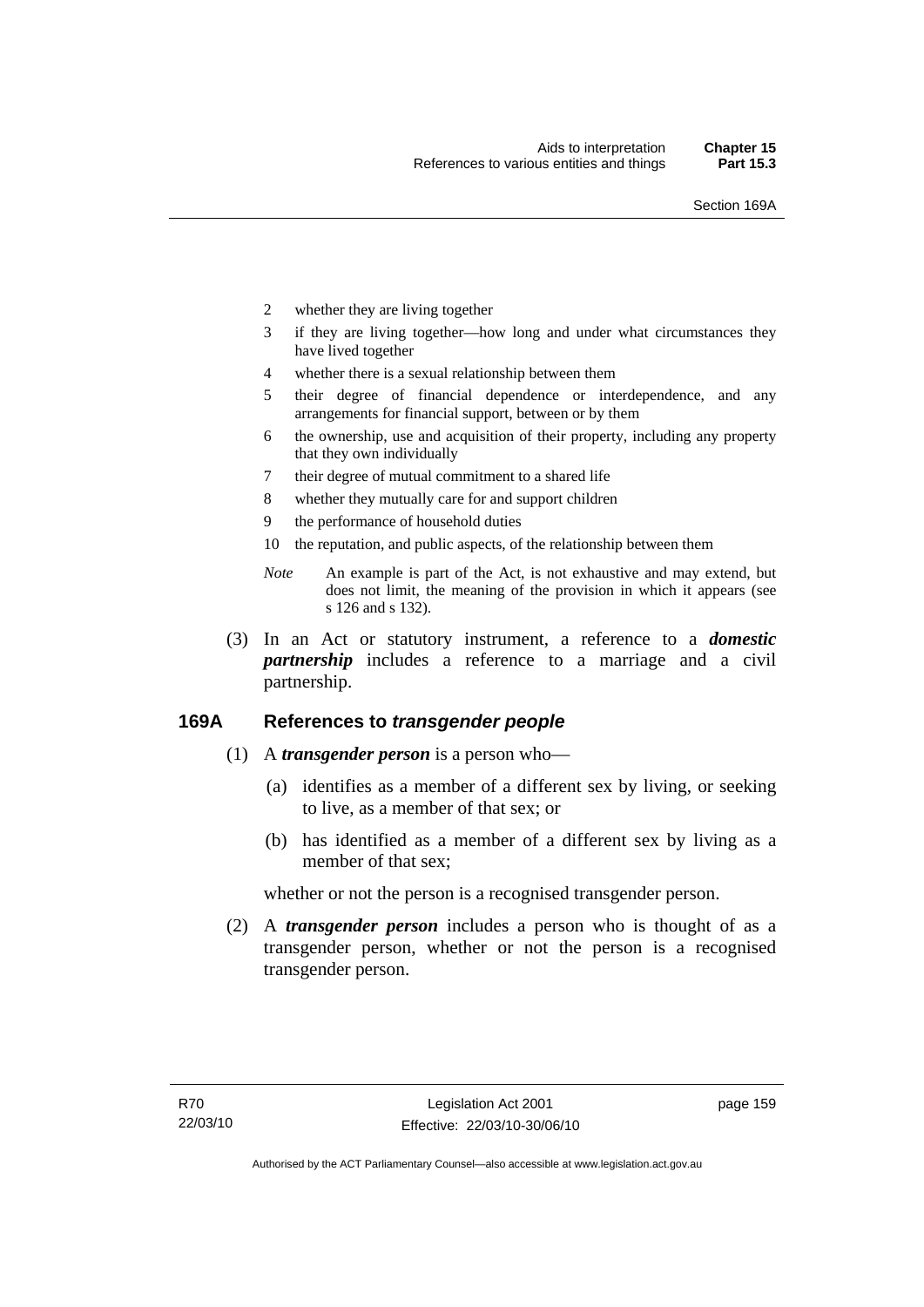Section 169B

 (3) A *recognised transgender person* is a person the record of whose sex is altered under the *Births, Deaths and Marriages Registration Act 1997*, part 4 or the corresponding provisions of a law of a State or another Territory.

## **169B References to** *intersex people*

An *intersex person* is a person who, because of a genetic condition, was born with reproductive organs or sex chromosomes that are not exclusively male or female.

page 160 Legislation Act 2001 Effective: 22/03/10-30/06/10

R70 22/03/10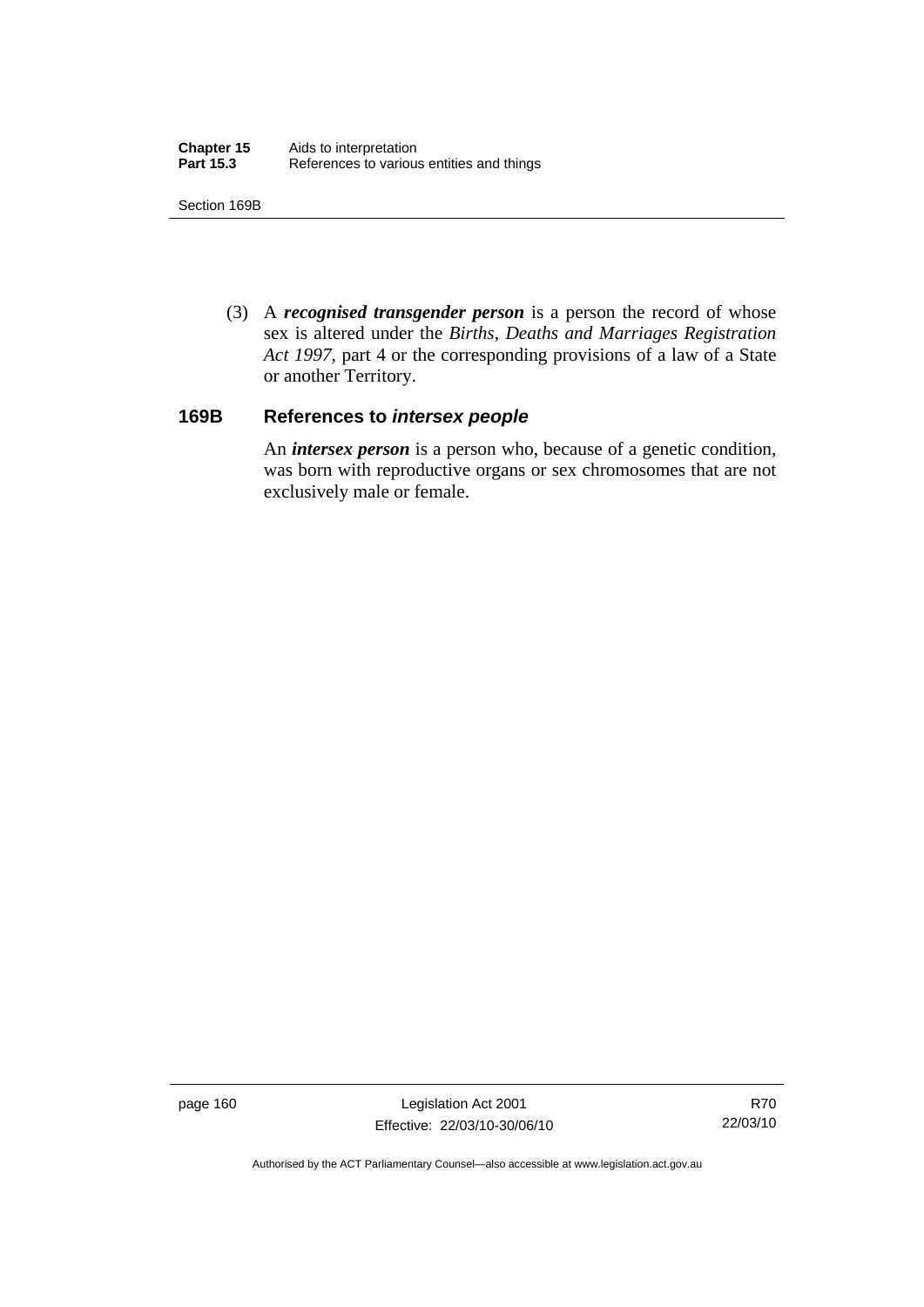# **Part 15.4 Preservation of certain common law privileges**

# **170 Privileges against selfincrimination and exposure to civil penalty**

- (1) An Act or statutory instrument must be interpreted to preserve the common law privileges against selfincrimination and exposure to the imposition of a civil penalty.
- (2) However, this section does not affect the operation of the *Evidence Act 1995* (Cwlth).
	- *Note* The *Evidence Act 1995* (Cwlth), s 128 contains provisions that apply if a witness raises these privileges in a proceeding. The section applies to proceedings in ACT courts (see *Evidence Act 1995* (Cwlth), s 4). However, the privileges have been abolished for bodies corporate (see *Evidence Act 1995* (Cwlth), s 187).
- (3) This section is a determinative provision.
	- *Note* See s 5 for the meaning of determinative provisions, and s 6 for their displacement.

# **171 Client legal privilege**

- (1) An Act or statutory instrument must be interpreted to preserve the common law privilege in relation to client legal privilege (also known as legal professional privilege).
- (2) However, this section does not affect the operation of the *Evidence Act 1995* (Cwlth).
	- *Note* The *Evidence Act 1995* (Cwlth), pt 3.10, div 1 contains provisions about client legal privilege. The provisions apply to proceedings in ACT courts (see *Evidence Act 1995* (Cwlth), s 4).

page 161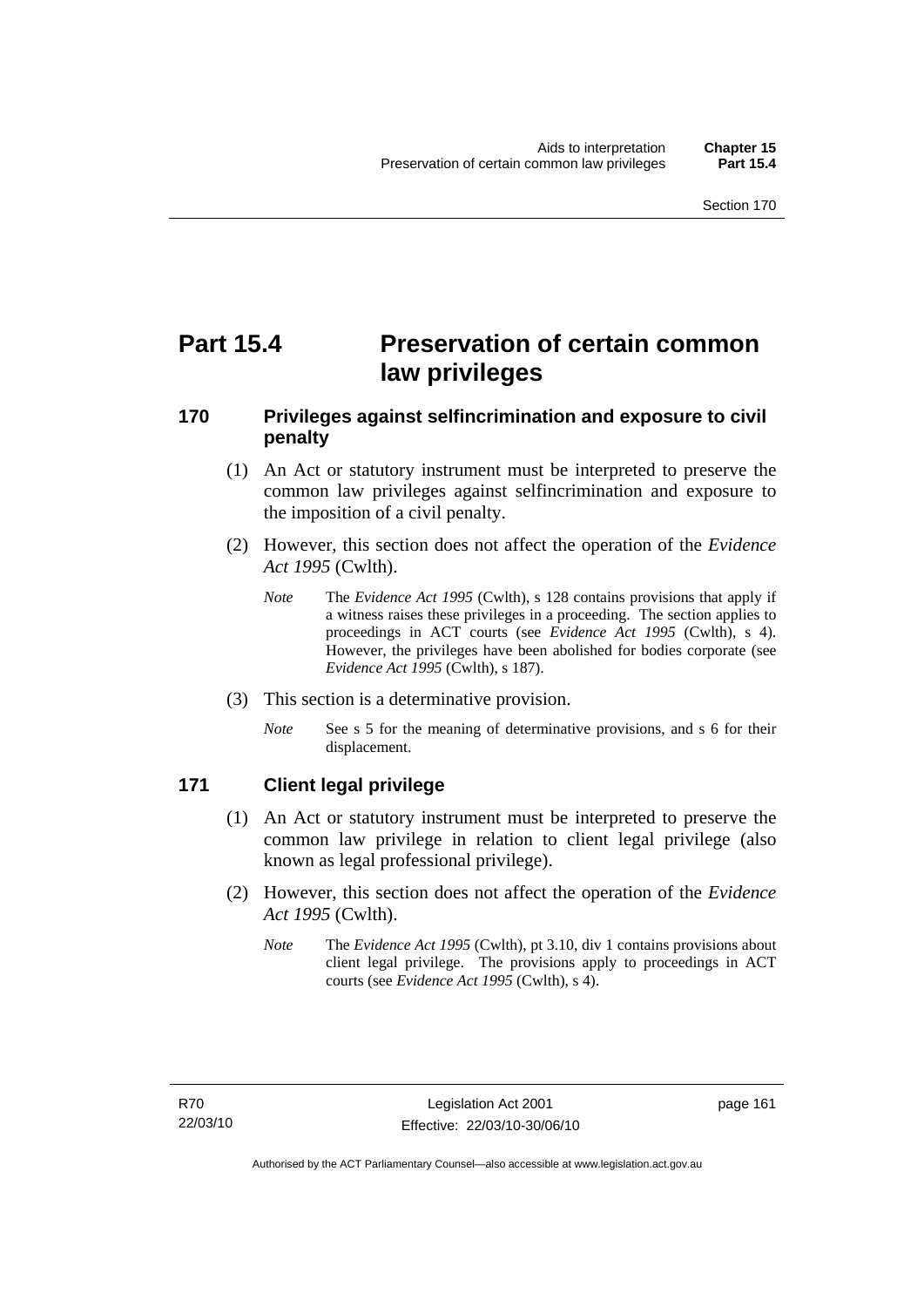- (3) This section is a determinative provision.
	- *Note* See s 5 for the meaning of determinative provisions, and s 6 for their displacement.

page 162 Legislation Act 2001 Effective: 22/03/10-30/06/10

R70 22/03/10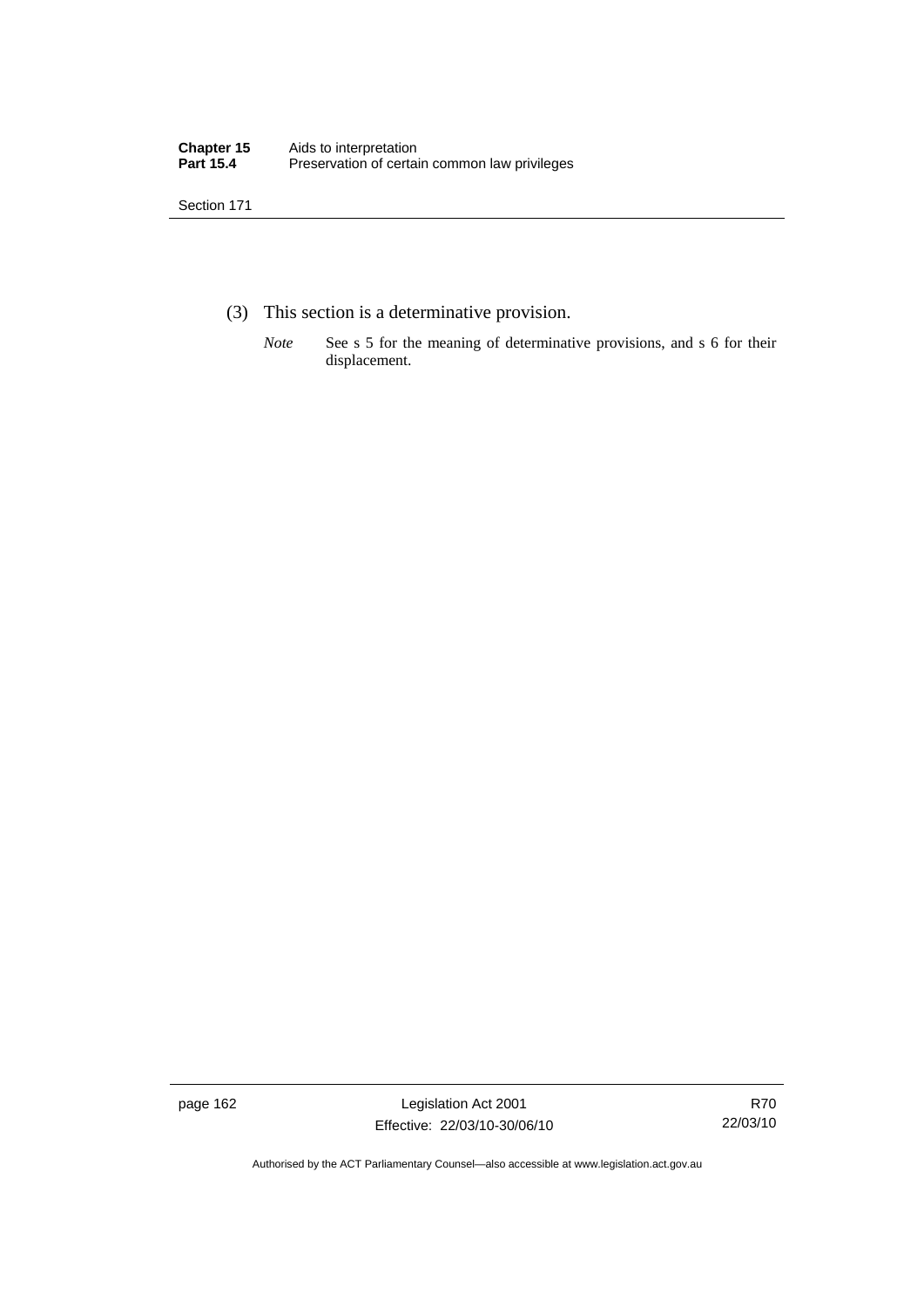# **Chapter 16 Courts, tribunals and other decision-makers**

# **175 Meaning of** *law* **in ch 16**

In this chapter:

*law* means an Act, subordinate law or disallowable instrument.

*Note* A reference to an Act, subordinate law or disallowable instrument includes a reference to a provision of the Act, law or instrument (see s 7, s 8 and s 9).

# **176 Jurisdiction of courts and tribunals**

- (1) This section applies if a law, whether expressly or by implication, authorises a proceeding (whether civil or criminal) to be brought in a particular court or tribunal in relation to a matter.
- (2) The law vests the court or tribunal with jurisdiction in the matter.
- (3) The jurisdiction so vested is not limited by any limits to which any other jurisdiction of the court or tribunal may be subject.
	- *Note* See also s 45 which relates to the making of rules carrying out or giving effect to the jurisdiction of the court or tribunal.

## **177 Recovery of amounts owing under laws**

If an amount is owing under a law to a person (the *creditor*) by another person (the *debtor*), the creditor may recover the amount as a debt owing by the debtor to the creditor in a court of competent jurisdiction or the ACAT.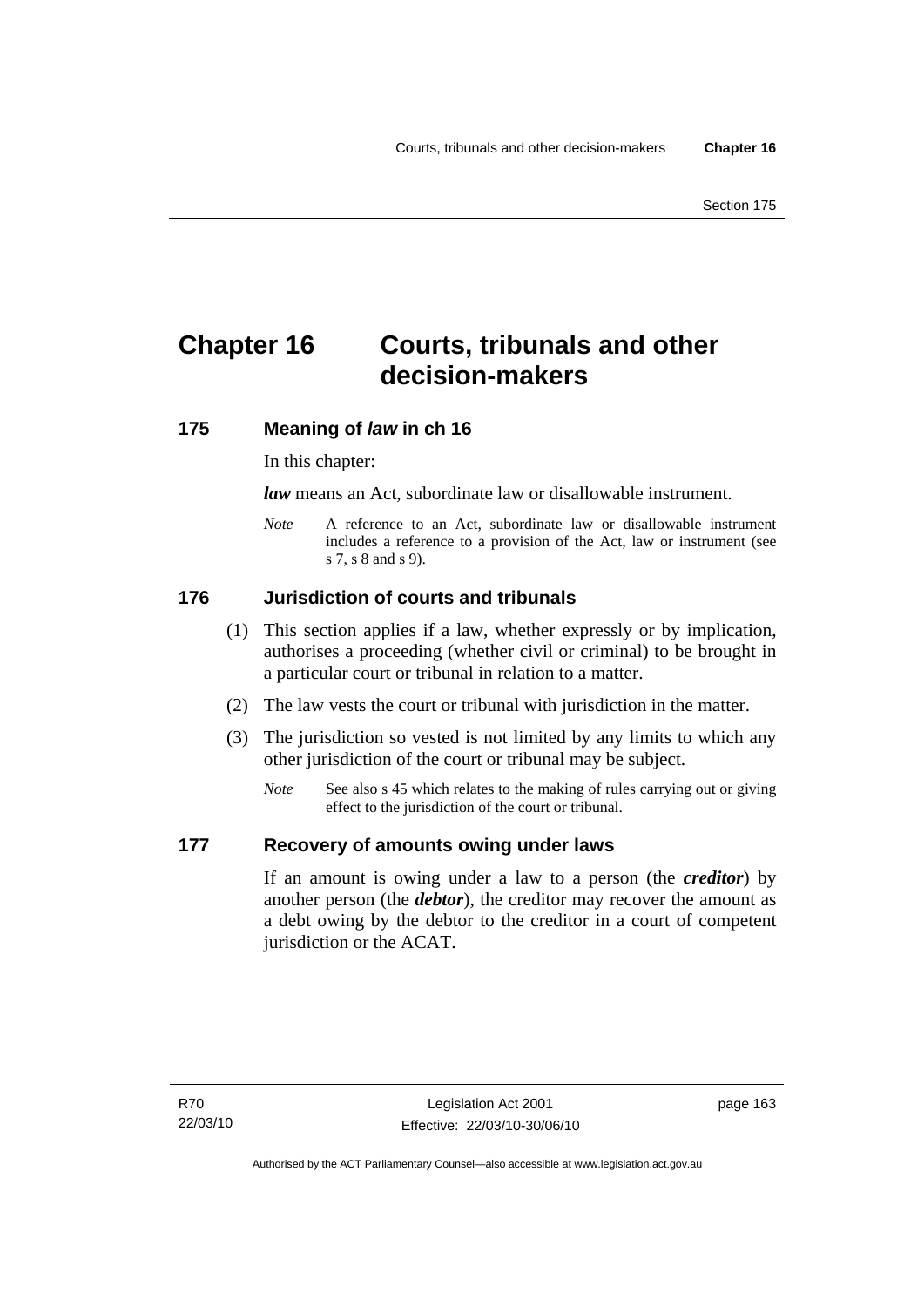## **178 Power to decide includes power to take evidence etc**

- (1) A court, tribunal or other entity authorised by law to hear and decide a matter (however expressed) has power—
	- (a) to take evidence, including evidence on oath; and
	- (b) to examine witnesses; and
	- (c) to administer oaths to witnesses.
- (2) The court, tribunal or other entity may authorise a person to administer an oath to a witness.
- (3) This section does not limit any other power of the court, tribunal or other entity.

## **179 Content of statements of reasons for decisions**

- (1) This section applies if a law requires a tribunal or other entity making a decision to give written reasons for the decision, whether the term 'reasons', 'grounds' or any other term is used.
- (2) The document giving the reasons must also set out the findings on material questions of fact and refer to the evidence or other material on which the findings were based.
- (3) This section is a determinative provision.
	- *Note* See s 5 for the meaning of determinative provisions, and s 6 for their displacement.

## **180 Power to make decision includes power to reverse or change**

 (1) Power given by a law to make a decision includes power to reverse or change the decision.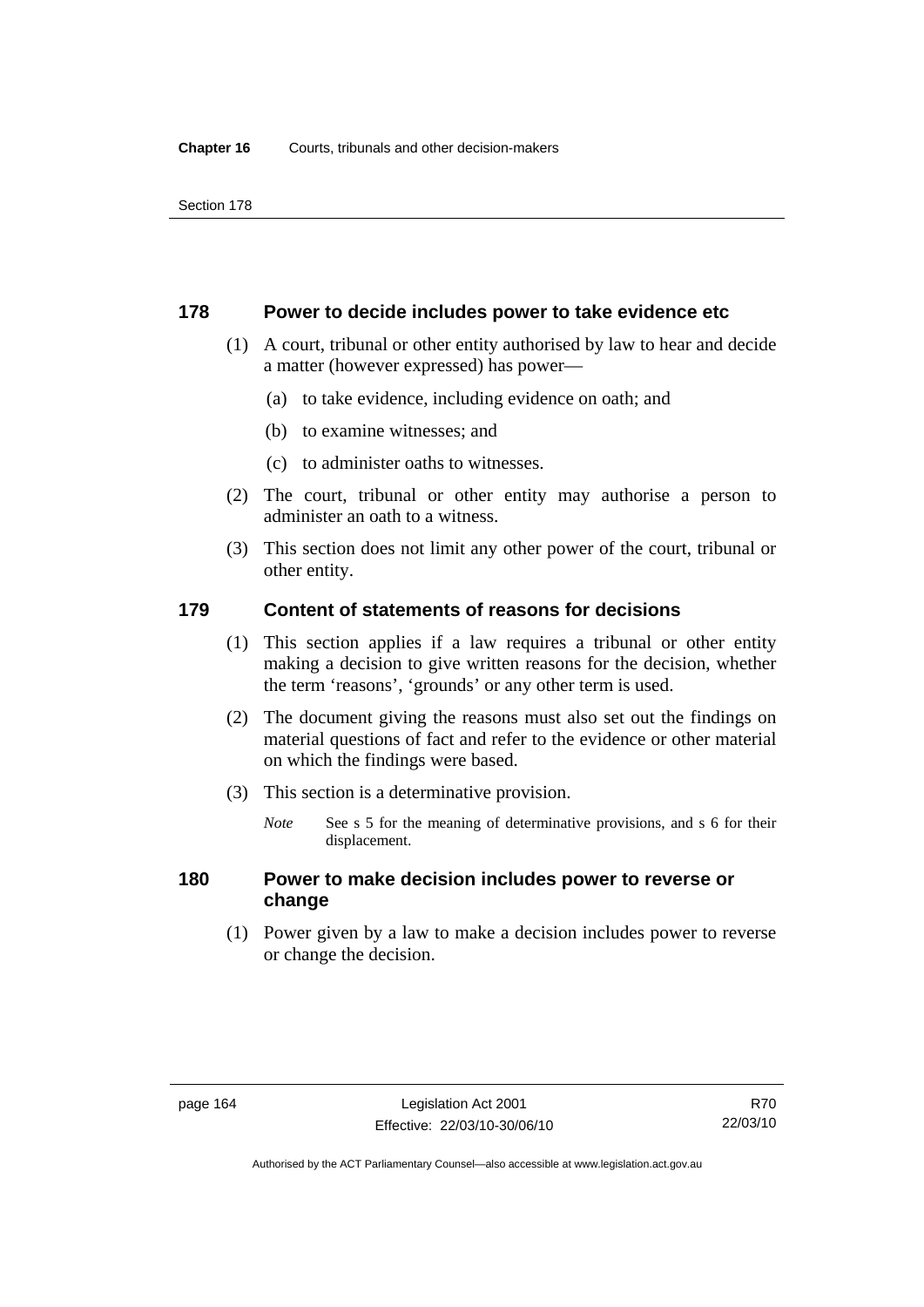(2) The power to reverse or change the decision is exercisable in the same way, and subject to the same conditions, as the power to make the decision.

#### **Example**

If the power to include land in a special reserve is exercisable only on the resolution of the Legislative Assembly, the power to excise land from a special reserve is exercisable only on the resolution of the Assembly.

*Note* An example is part of the Act, is not exhaustive and may extend, but does not limit, the meaning of the provision in which it appears (see s 126 and s 132).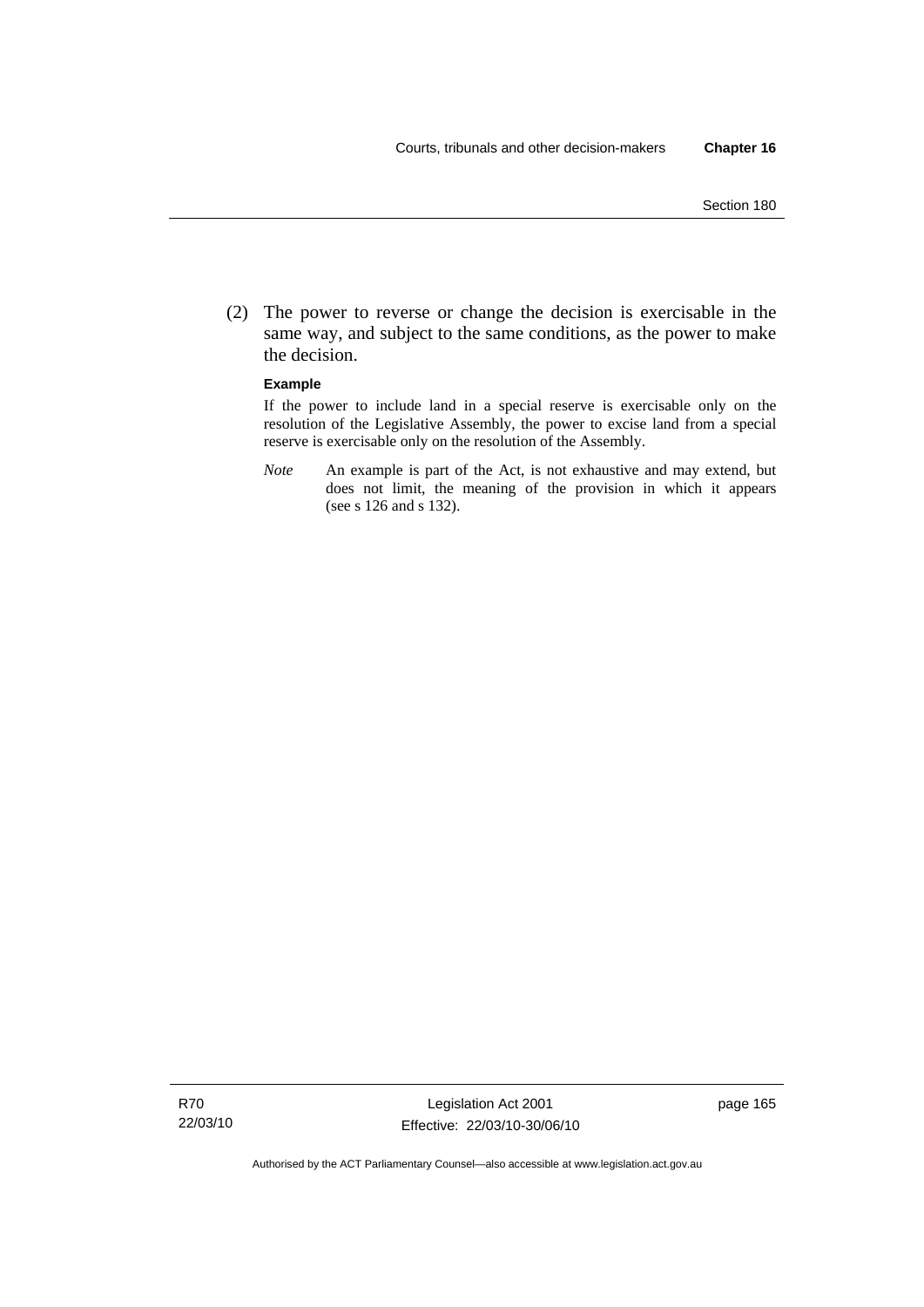# **Chapter 17 Entities and positions**

#### **182 Meaning of** *law* **in ch 17**

In this chapter:

*law* means an Act or statutory instrument.

*Note* A reference to an Act or statutory instrument includes a reference to a provision of the Act or instrument (see s 7 and s 13).

## **183 Change of name of entity**

- (1) If a law changes the name of an entity established under a law, the entity continues in existence under the new name and its identity is not affected by the change.
- (2) If the name of an entity is changed, a reference in a law to the entity by its previous name is taken, after the change, to be a reference to the entity by its new name.
- (3) To remove any doubt, subsection (2) applies to all entities, whether or not in or for the Territory, including entities established under a law of another jurisdiction.
	- *Note Another jurisdiction* means the Commonwealth, a State, another Territory, the United Kingdom or New Zealand (see dict, pt 2).

#### **184 Change in constitution of entity**

- (1) This section applies if a law changes how an entity established under a law is constituted.
- (2) The entity continues in existence as newly constituted and its identity is not affected by the change.

R70 22/03/10

Authorised by the ACT Parliamentary Counsel—also accessible at www.legislation.act.gov.au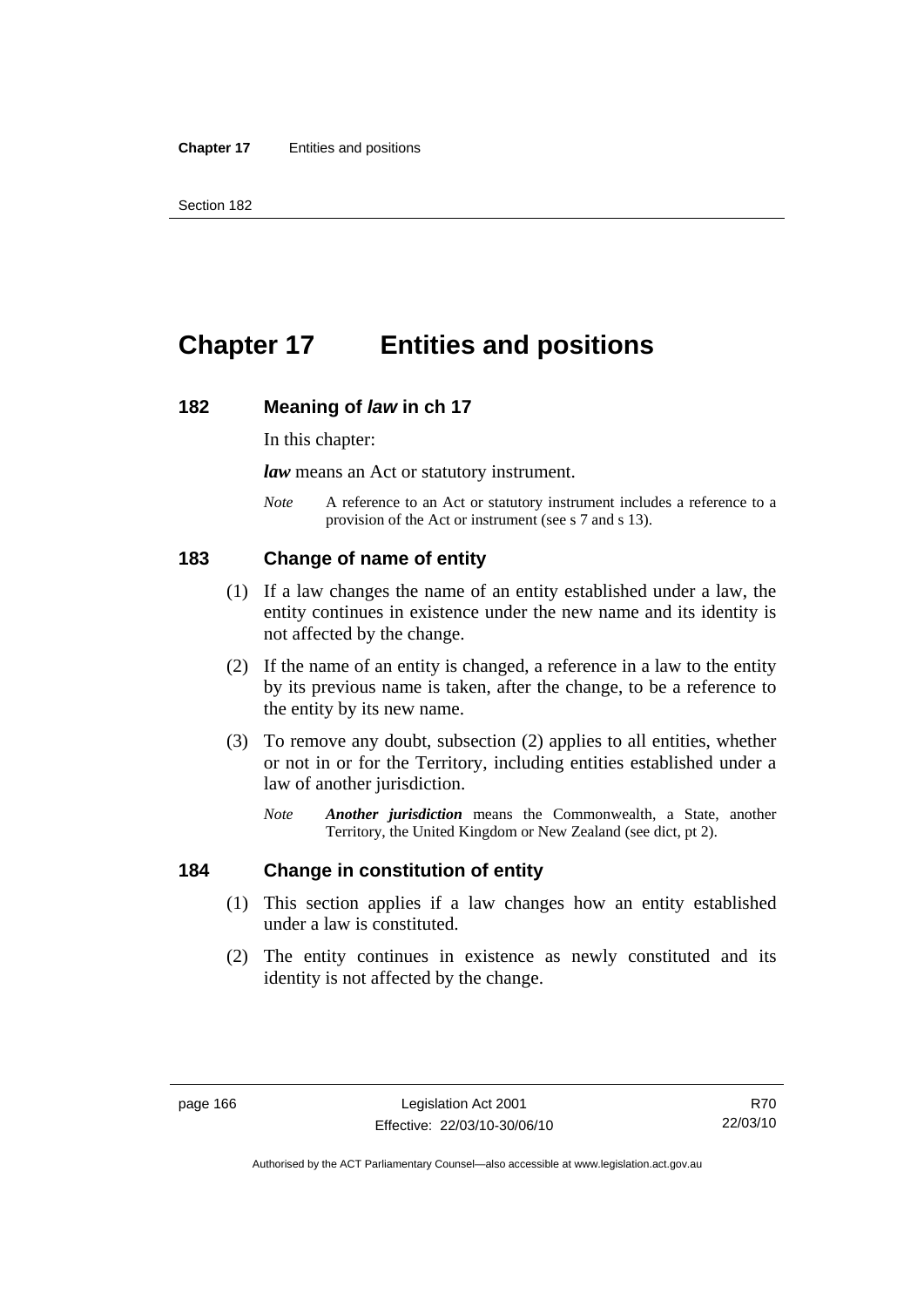- (3) Without limiting subsection (2), the change does not affect—
	- (a) any function, right, privilege, liability or property of the entity; or
	- (b) the bringing of a proceeding, or the continuation of a proceeding, by or against the entity; or
	- (c) the carrying out of an investigation or inquiry, or the continuation of an investigation or inquiry, in relation to anything done or not done by or in relation to the entity.
	- *Note Function* is defined in the dict, pt 1 to include authority, duty and power.

## **184A References to entity**

- (1) In a law, a reference to an entity includes a reference to a person exercising a function of the entity, whether under a delegation, subdelegation or otherwise.
- (2) To remove any doubt, this section applies to all entities, whether or not in or for the Territory, including entities established under a law of another jurisdiction.

## **185 References to occupant of position**

- (1) In a law, a reference to the occupant of a position (however expressed) includes a reference to anyone for the time being occupying the position.
- (2) To remove any doubt, this section applies to all positions, whether or not in or for the Territory, including positions established under a law of another jurisdiction.
	- *Note* See s 200 (1) (Functions of occupants of positions) and the definitions of *occupy* and *position* in the dict, pt 1.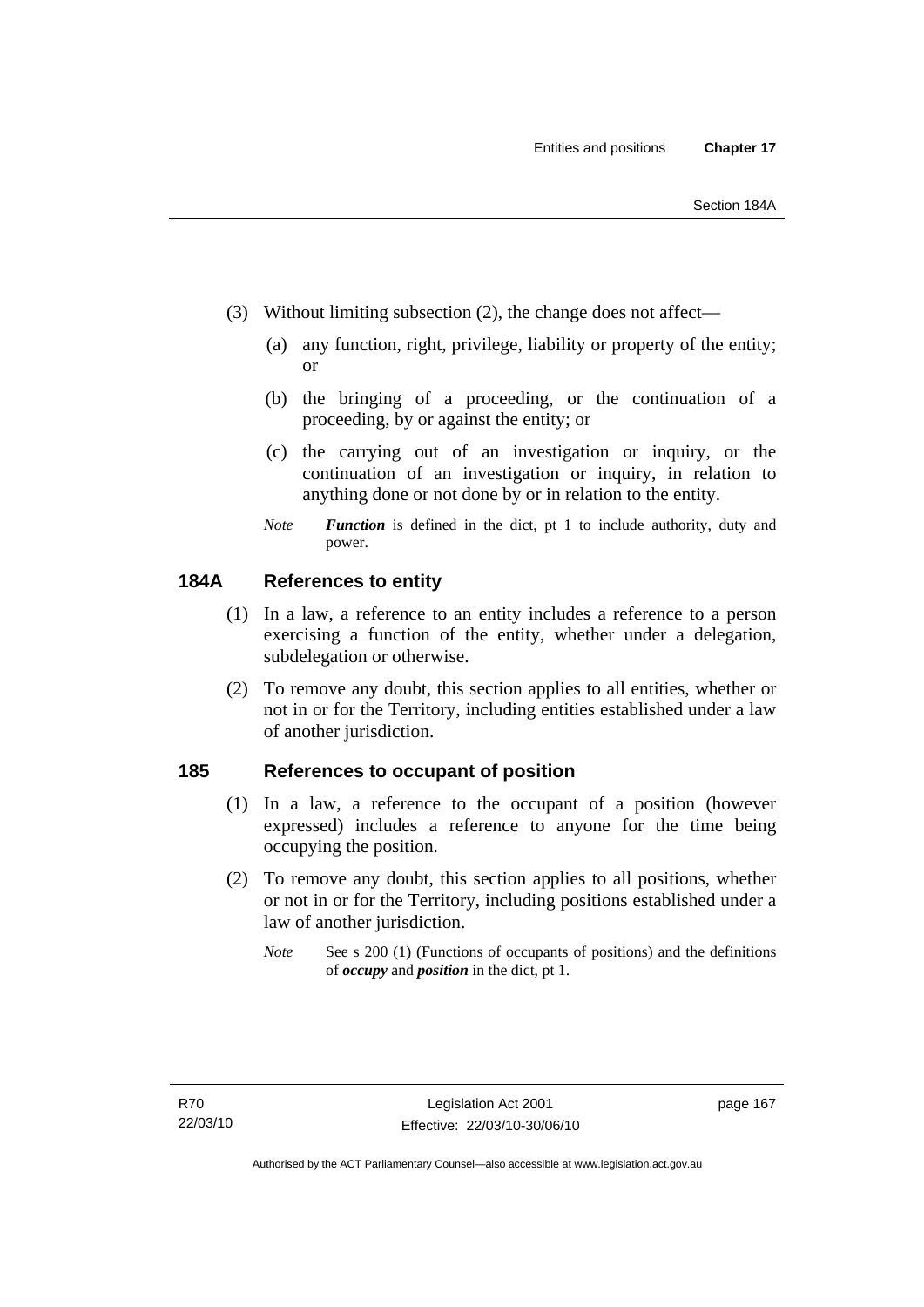# **186 Change of name of position**

- (1) If a law changes the name of a position established under a law, the position continues in existence under the new name and its identity is not affected by the change.
- (2) If the name of a position is changed, a reference in a law to the position by its previous name is taken, after the change, to be a reference to the position by its new name.
- (3) To remove any doubt, subsection (2) applies to all positions, whether or not in or for the Territory, including positions established under a law of another jurisdiction.

# **187 Chair and deputy chair etc**

- (1) If a law establishes a position of chair or chairperson of an entity, the chair or chairperson may be referred to as chairman, chairwoman, chairperson or chair.
- (2) If a law establishes a position of deputy chair or deputy chairperson of an entity, the deputy chair or deputy chairperson may be referred to as deputy chairman, deputy chairwoman, deputy chairperson or deputy chair.

Authorised by the ACT Parliamentary Counsel—also accessible at www.legislation.act.gov.au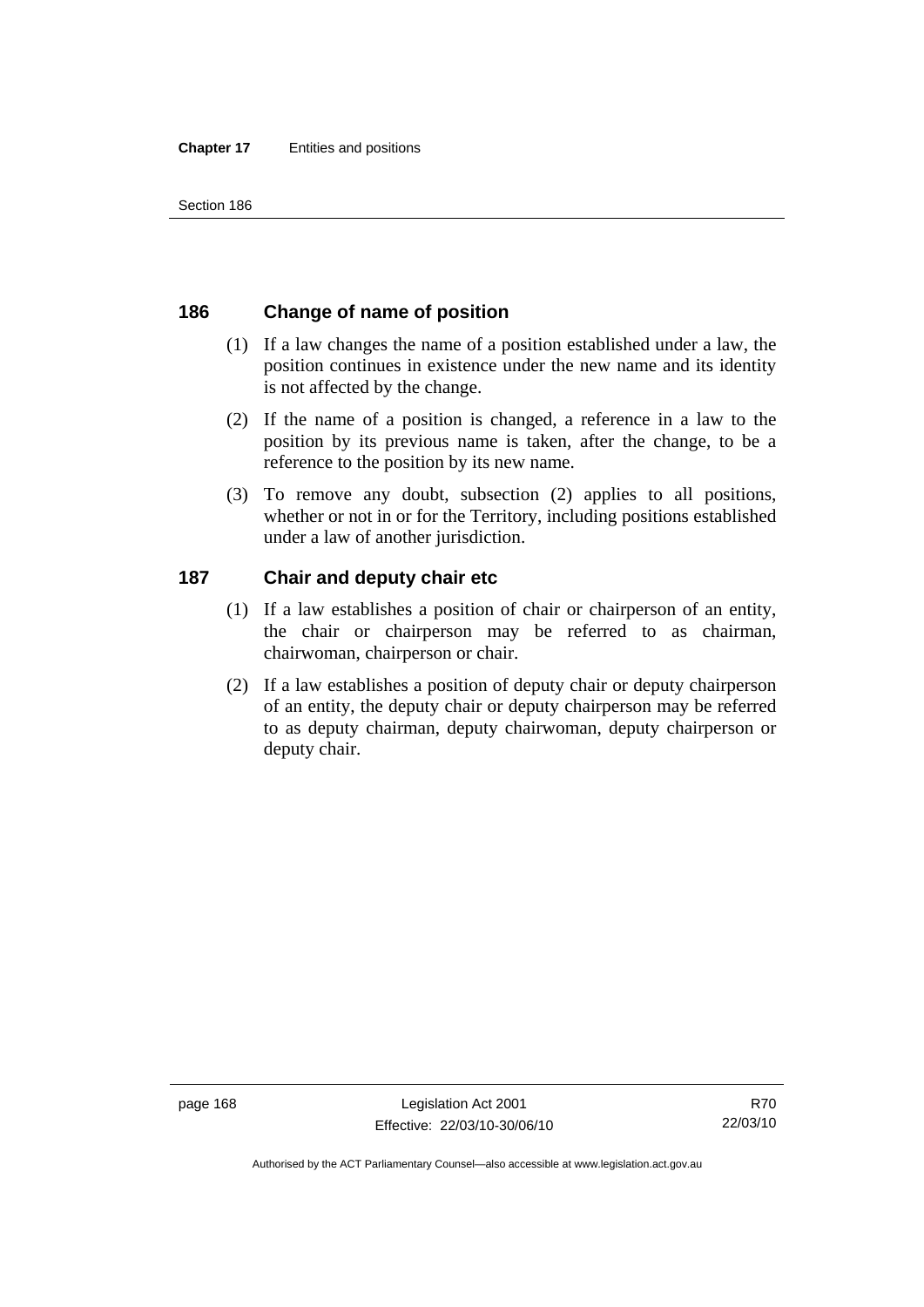# **Chapter 18 Offences**

#### *Note to ch 18*

See also s 133 to s 135 (which relate to penalty units and penalty provisions) and s 161 (Corporations liable to offences).

#### **188 Meaning of** *ACT law* **in ch 18**

In this chapter:

*ACT law* means an Act or subordinate law.

*Note* A reference to an Act or subordinate law includes a reference to a provision of the Act or law (see s 7 and s 8).

## **189 Reference to offence includes reference to related ancillary offences**

A reference to an offence against an ACT law includes a reference to an offence against the Criminal Code, part 2.4 (Extensions of criminal responsibility) or section 717 (Accessory after the fact) that relates to the ACT law.

#### **Example**

X is the holder of a licence under the *Plant Development Act 2001* (hypothetical). The Plant Development Act, section 23 provides for the cancellation of a licence if a licence holder commits an offence against the Act. While his business premises are being inspected, X incites an employee to obstruct the inspector. As a result, the employee obstructs the inspector (which is an offence against the Act). X is later convicted of the offence of incitement against the Criminal Code, section 47 (which is an offence in the Criminal Code, pt 2.4). Because of the Legislation Act, section 189, X is taken to have committed an offence against the Plant Development Act and is therefore liable to have his licence cancelled.

*Note 1* The result would be the same if X had been convicted of conspiracy relating to the offence of obstruction in the Plant Development Act.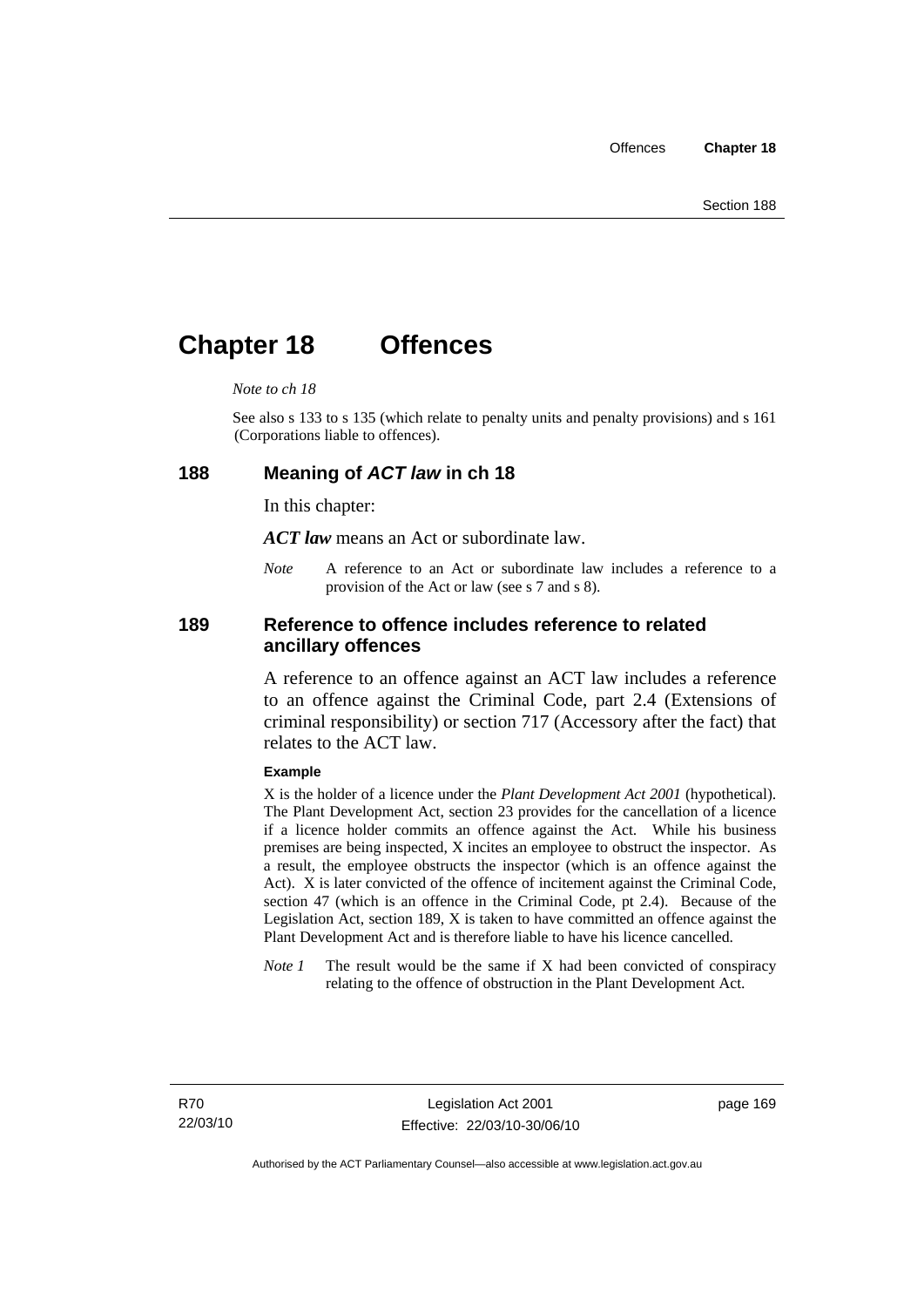Apart from the Legislation Act, section 189, the following offences in the Criminal Code*,* pt 2.4 could also apply to the offence in the Plant Development Act:

- attempt (s 44 (Attempt))
- aiding and abetting (s 45 (Complicity and common purpose)).
- *Note* 2 An example is part of the Act, is not exhaustive and may extend, but does not limit, the meaning of the provision in which it appears (see s 126 and s 132).

#### **190 Indictable and summary offences**

- (1) An offence is an *indictable offence* if—
	- (a) it is punishable by imprisonment for longer than 2 years; or
	- (b) it is declared by an ACT law to be an indictable offence.
- (2) An *indictable offence* includes an indictable offence that is or may be dealt with summarily.
- (3) Any other offence is a *summary offence* and is punishable on summary conviction.

## **191 Offences against 2 or more laws**

- (1) If an act or omission by a person is an offence against 2 or more ACT laws, the person may be prosecuted for and convicted of any of the offences, but is not liable to be punished more than once for the act or omission.
- $(2)$  If—
	- (a) an act or omission by a person is an offence against both an ACT law and a law of another jurisdiction; and
	- (b) the person has been punished for the offence against the law of the other jurisdiction:

the person is not liable to be punished for the offence against the ACT law.

R70 22/03/10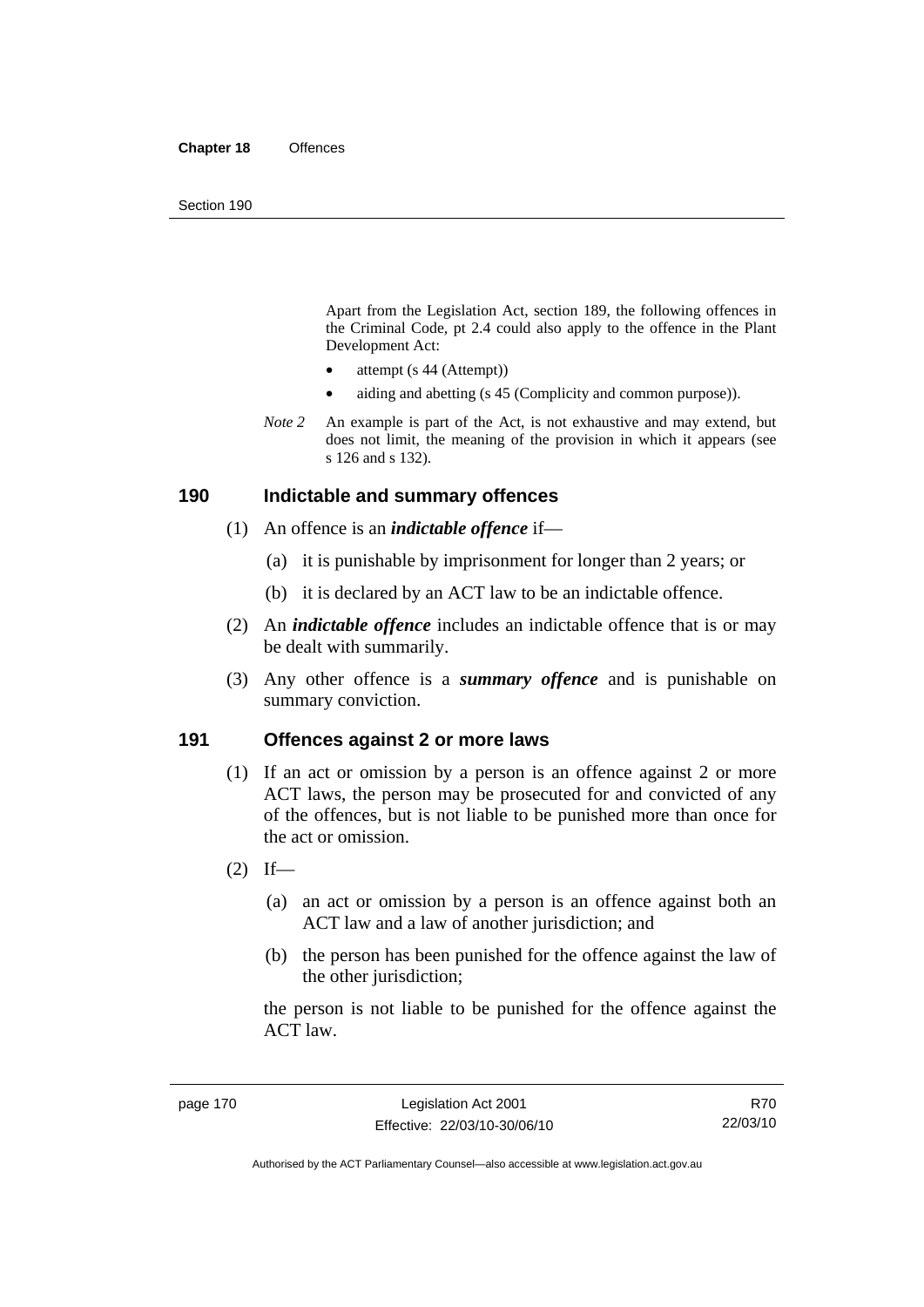# **192 When must prosecutions begin?**

- (1) A prosecution for the following offences against an ACT law may be begun at any time:
	- (a) an offence by an individual punishable by imprisonment for longer than 6 months;
	- (b) an offence by a corporation punishable by a prescribed fine;
		- *Note* See s 161 for the fines that may be imposed on a corporation for offences punishable only by imprisonment.
	- (c) an aiding and abetting offence by an individual in relation to an offence by a corporation punishable by a prescribed fine.
- (2) A prosecution for any other offence against an ACT law must be begun not later than—
	- (a) 1 year after the day of commission of the offence; or
	- (b) if an ACT law provides for another period—that period.
- (3) However, if a coroner's inquest or inquiry, or an inquiry under the *Inquiries Act 1991* or the *Royal Commissions Act 1991*, is held into a matter that discloses or is otherwise found to relate to an offence mentioned in subsection (2), a prosecution for the offence may be begun not later than 1 year after the day when—
	- (a) the coroner's report is made; or
	- (b) the report of the board of inquiry or royal commission is given to the Chief Minister.
- (4) In this section:

*aiding and abetting offence* means an offence against the Criminal Code, section 45 (Complicity and common purpose).

*prescribed fine*, for an offence, means—

 (a) if the penalty for the offence is expressed in penalty units— 100 penalty units or more; or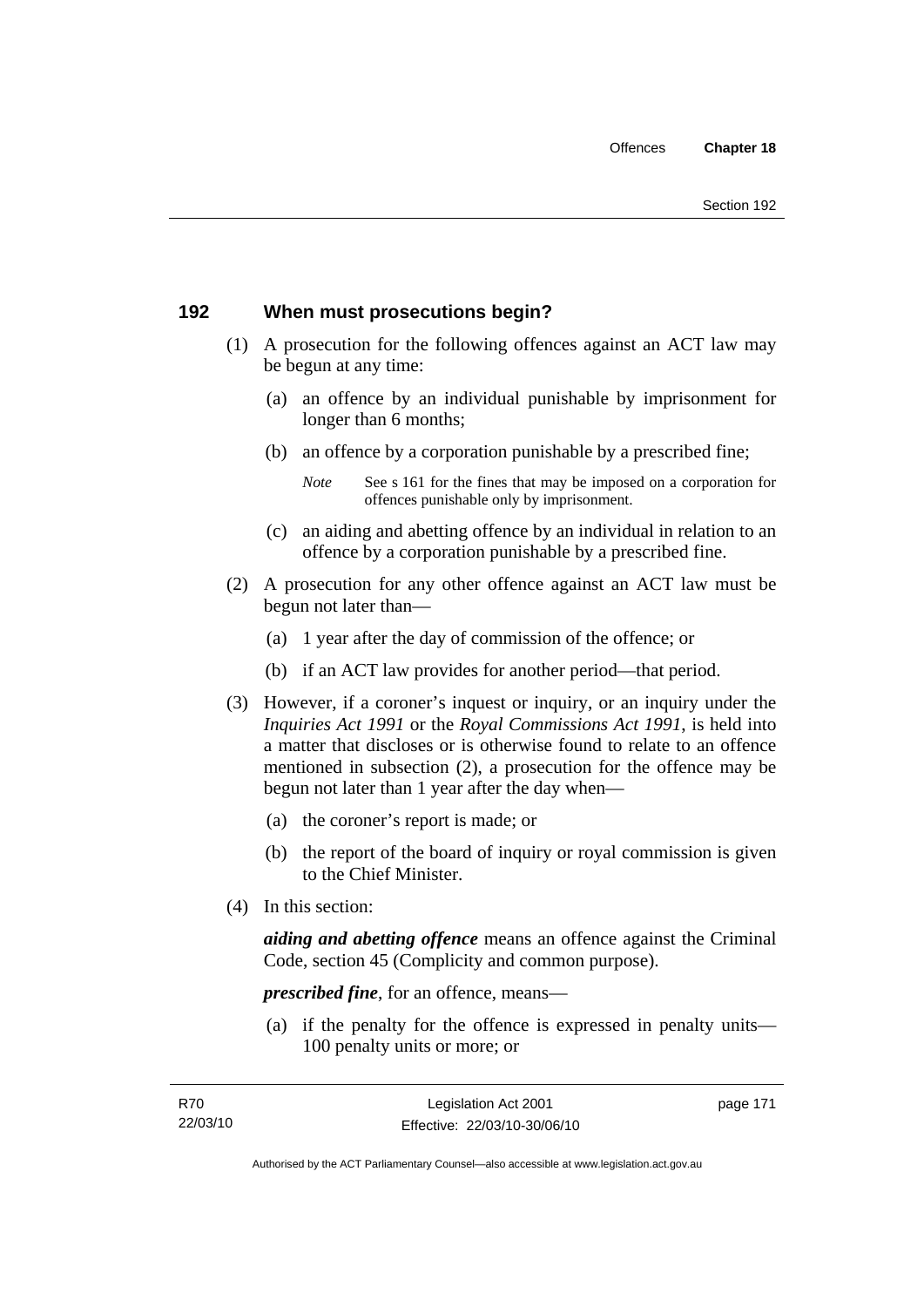(b) if the penalty for the offence is expressed as an amount of money—\$50 000 or more.

## **193 Continuing offences**

- (1) This section applies to a requirement to do an act if—
	- (a) the act is required to be done under an ACT law within a particular period or before a particular time; and
	- (b) failure to comply with the requirement is an offence against the law.
- (2) A person who fails to comply with the requirement commits an offence for each day until the act is done.
- (3) A day mentioned in subsection (2) includes any day of conviction for an offence and any later day.

*Note* See also s 152 (Continuing effect of obligations).

page 172 Legislation Act 2001 Effective: 22/03/10-30/06/10

Authorised by the ACT Parliamentary Counsel—also accessible at www.legislation.act.gov.au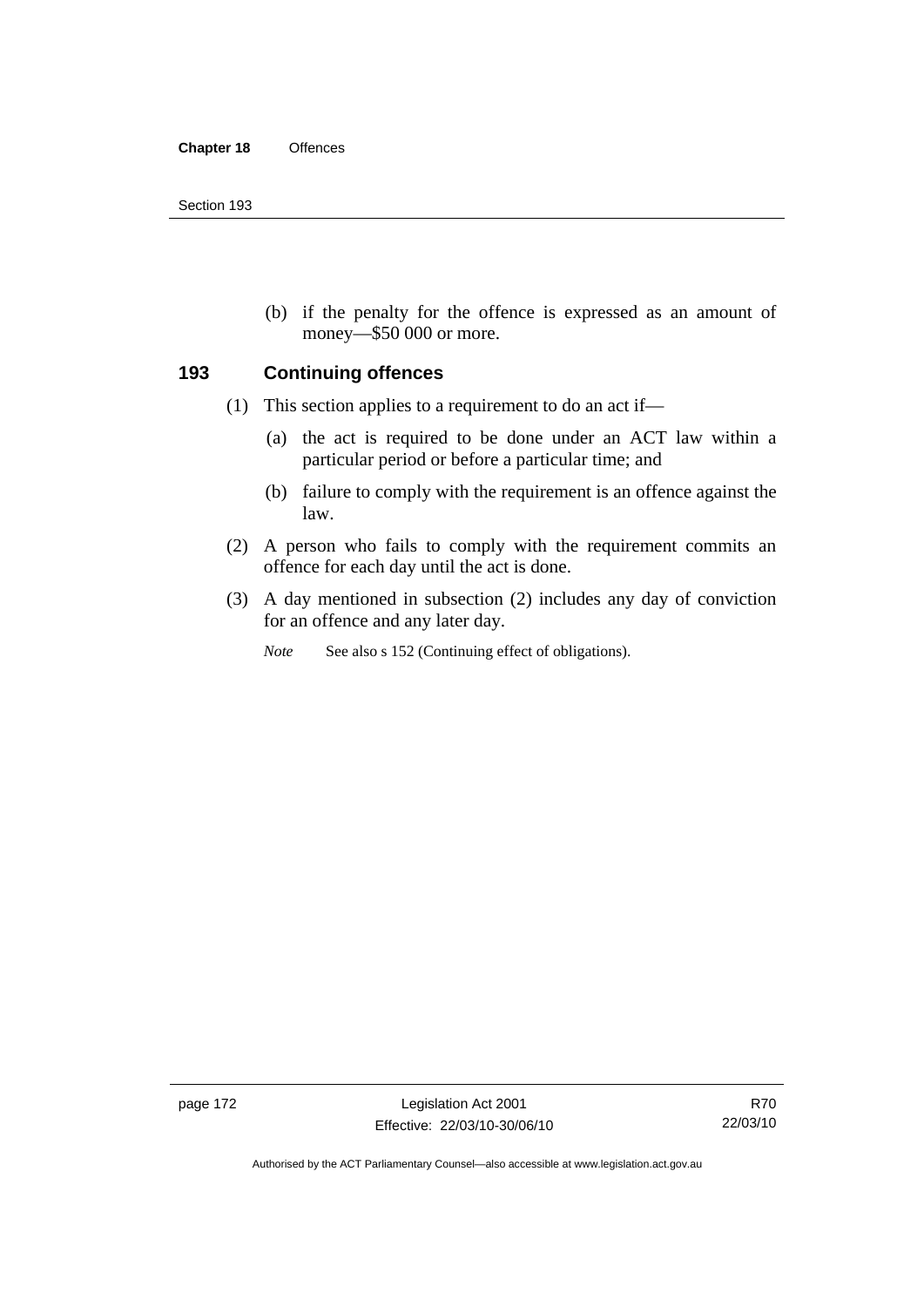# **Chapter 19 Administrative and machinery provisions**

# Part 19.1 **Introductory**

## **195 Meaning of** *law* **in ch 19**

In this chapter:

*law* means an Act, subordinate law or disallowable instrument.

*Note* A reference to an Act, subordinate law or disallowable instrument includes a reference to a provision of the Act, law or instrument (see s 7, s 8 and s 9).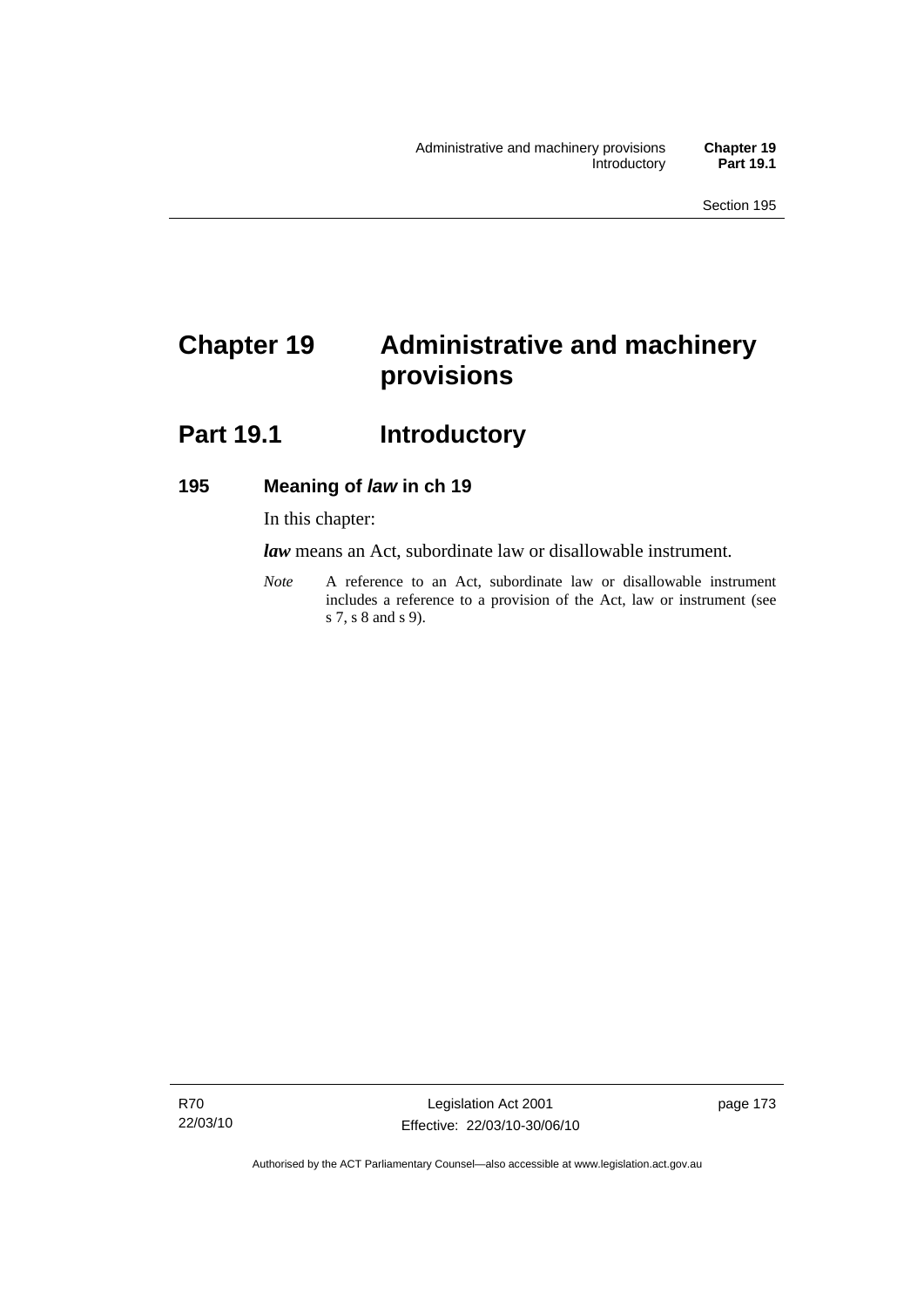# **Part 19.2 Functions**

*Note to pt 19.2* 

*Function* is defined in the dict, pt 1 to include authority, duty and power.

## **196 Provision giving function gives power to exercise function**

 (1) A provision of a law that gives a function to an entity also gives the entity the powers necessary and convenient to exercise the function.

*Note* See dict, pt 1, defs *entity* and *exercise*.

 (2) The powers given to the entity under subsection (1) are in addition to any other powers of the entity under the law.

## **197 Statutory functions may be exercised from time to time**

If a law gives a function to an entity, the function may be exercised from time to time.

*Note* See also s 42 (3) (Power to make statutory instruments).

## **199 Functions of bodies**

 (1) If a law authorises or requires a body to exercise a function, it may do so by resolution.

*Note* See dict, pt 1, def *body*.

- (2) To remove any doubt, subsection (1) applies in relation to a function even though a law authorises or requires the function to be exercised in writing.
- (3) If a law authorises or requires a signature by a person and the person is a body, the signature of a person authorised by the body for the purpose is taken to be the signature of the body.

R70 22/03/10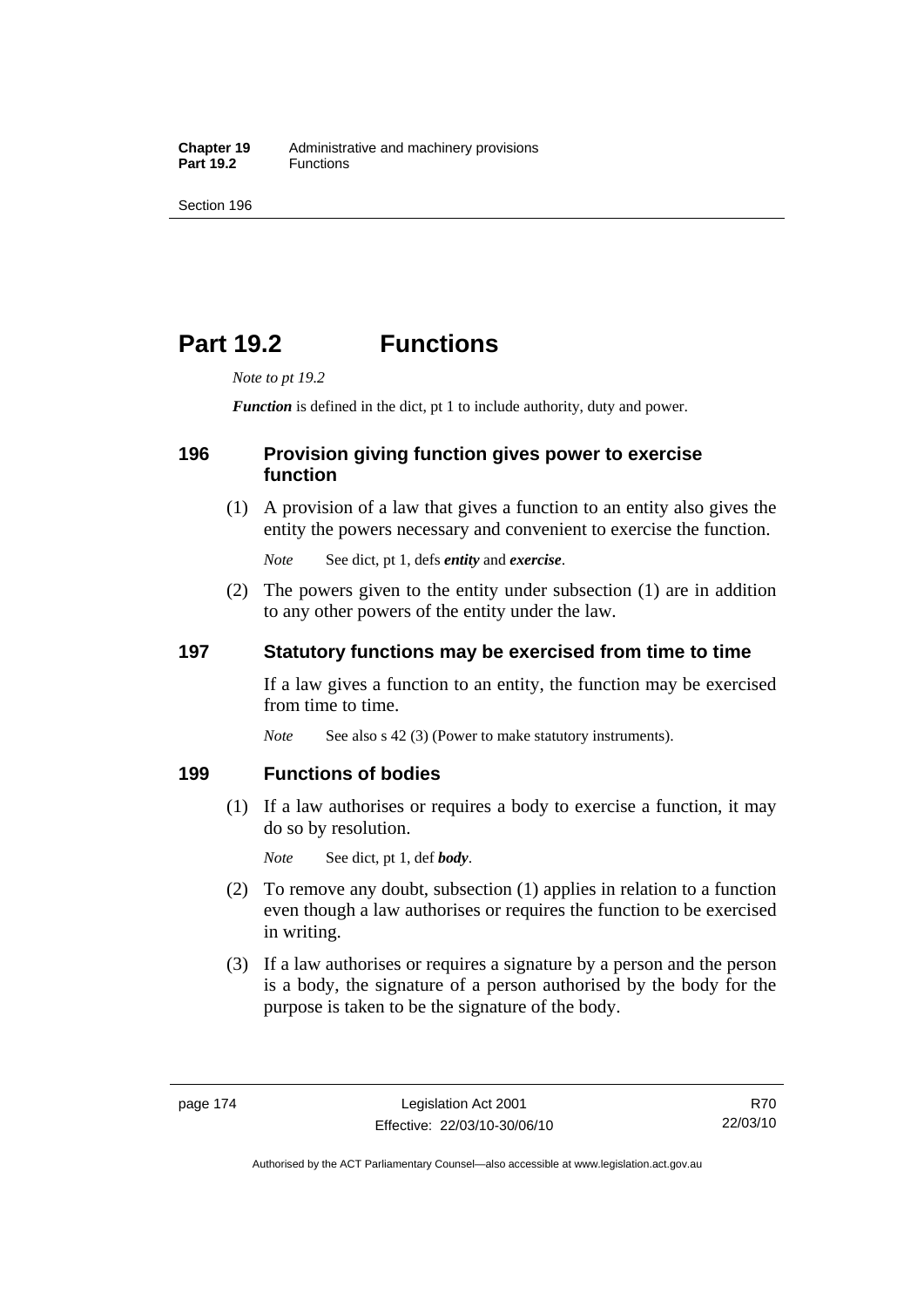(4) If a law gives a function to a body, the function may be exercised by the body as constituted for the time being.

#### **Example**

The ACT Conference Organisers Registration Board is a statutory body consisting of 5 members. At a meeting of the board it is agreed to exempt a conference organiser from registration on certain conditions. On the day after the meeting, 1 of the members of the board (X) resigns and another person (Y) is appointed to the board in  $X$ 's place. At the next meeting of the board, the board considers additional information submitted by the conference organiser and agrees to amend the conditions of exemption. Because of subsection (4), the board's ability to use its power of exemption is not affected by a change in the membership of the board.

- *Note* An example is part of the Act, is not exhaustive and may extend, but does not limit, the meaning of the provision in which it appears (see s 126 and s 132).
- (5) The exercise of the function is not affected only because of vacancies in the body's membership.
- (6) Subsections (4) and (5) do not affect any quorum requirement applying to the body.

#### **Example**

The Act establishing the board mentioned in the example to subsection (4) provides that the quorum for a meeting of the board is the chair or deputy chair and 2 other members. If the quorum requirement was complied with at each meeting mentioned in the example, the result mentioned in the example would be the same whether or not X attended the first meeting and whether or not Y attended the second meeting.

- (7) If a body as constituted for the time being does something in exercise of a function given to the body under a law, the effect of the thing done by the body does not end only because the membership of the body changes.
	- *Note* See also s 211 (Appointment not affected by appointer changes), s 224 (Acting appointment not affected by appointer changes), and s 241 (Delegation not affected by appointer changes).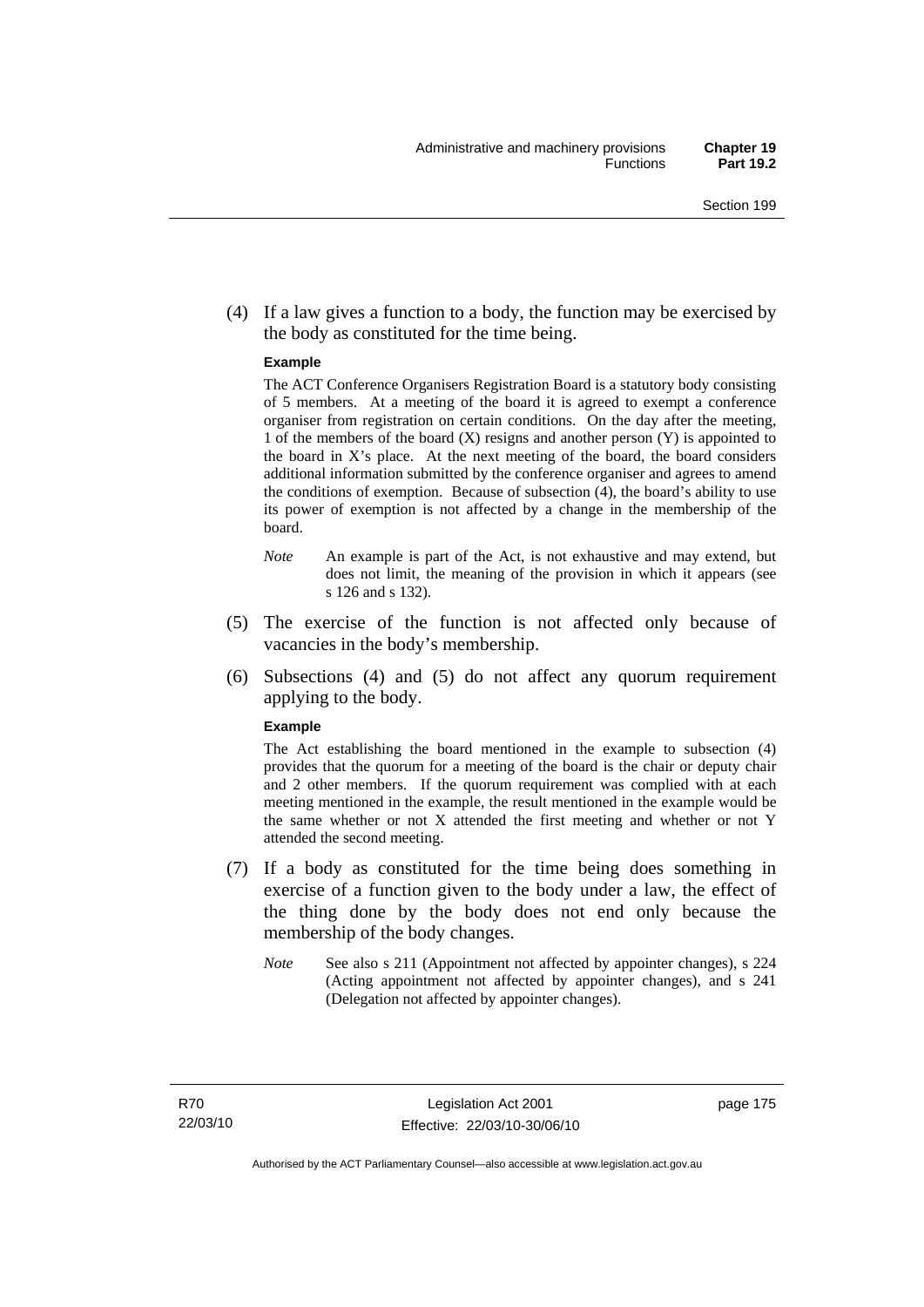#### **Chapter 19** Administrative and machinery provisions Part 19.2 **Functions**

Section 200

 (8) Subsection (7) does not prevent the thing done by the body being ended or changed by the body as subsequently constituted for the time being.

## **200 Functions of occupants of positions**

 (1) If a law gives a function to the occupant of a position, the function may be exercised by the person for the time being occupying the position.

- (2) If the person for the time being occupying a position does something in exercise of a function given to the occupant of the position under a law, the thing done by the person does not end only because the person ceases to be the occupant of the position.
	- *Note* See also s 211 (Appointment not affected by appointer changes), s 224 (Acting appointment not affected by appointer changes), and s 241 (Delegation not affected by appointer changes).
- (3) Subsection (2) does not prevent the thing done by the person being ended or changed by any person subsequently occupying the position for the time being.

*Note* See s 185 (References to occupant of position) and dict, pt 1, defs *occupy* and *position*.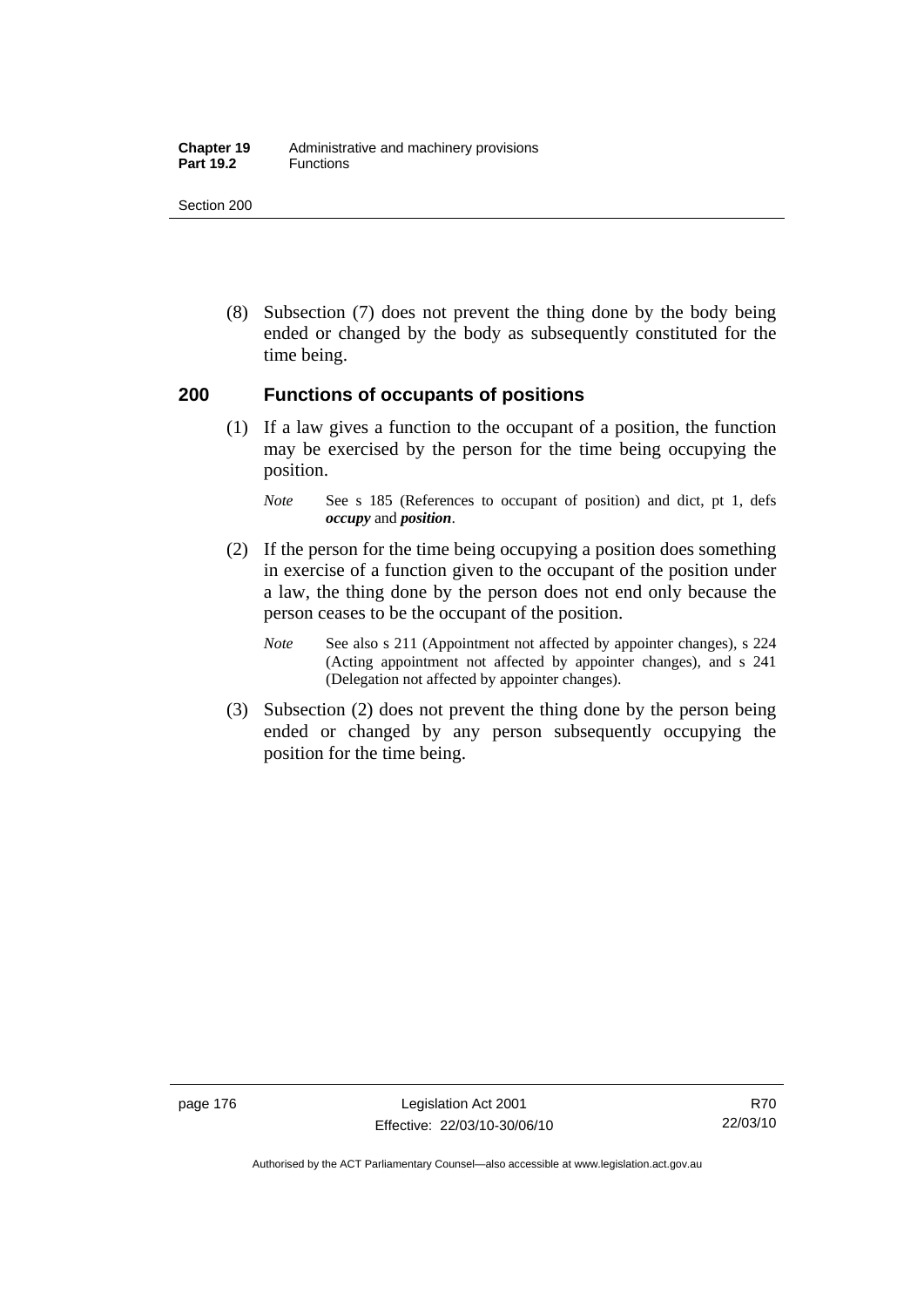# **Part 19.3 Appointments**

# **Division 19.3.1 Appointments—general**

*Note to div 19.3.1* 

Certain statutory appointments made by a Minister require consultation with a Legislative Assembly committee and are disallowable (see div 19.3.3) (Appointments—Assembly consultation)).

# **205 Application of div 19.3.1**

This division applies if a law authorises or requires an entity (the *appointer*) to appoint a person—

- (a) to a position under a law; or
- (b) to exercise a function or do anything else under a law.
- *Note Function* is defined in the dict, pt 1 to include authority, duty and power.

## **206 Appointments must be in writing etc**

- (1) An appointment must be made, or evidenced, by writing (the *instrument of appointment*) signed by the appointer.
- (2) If a law provides for a maximum or minimum period of appointment, the instrument of appointment must state the period for which the appointment is made.

#### **Examples of stated appointment periods**

- 1 2 years
- 2 until age 65
- *Note* An example is part of the Act, is not exhaustive and may extend, but does not limit, the meaning of the provision in which it appears (see s 126 and s 132).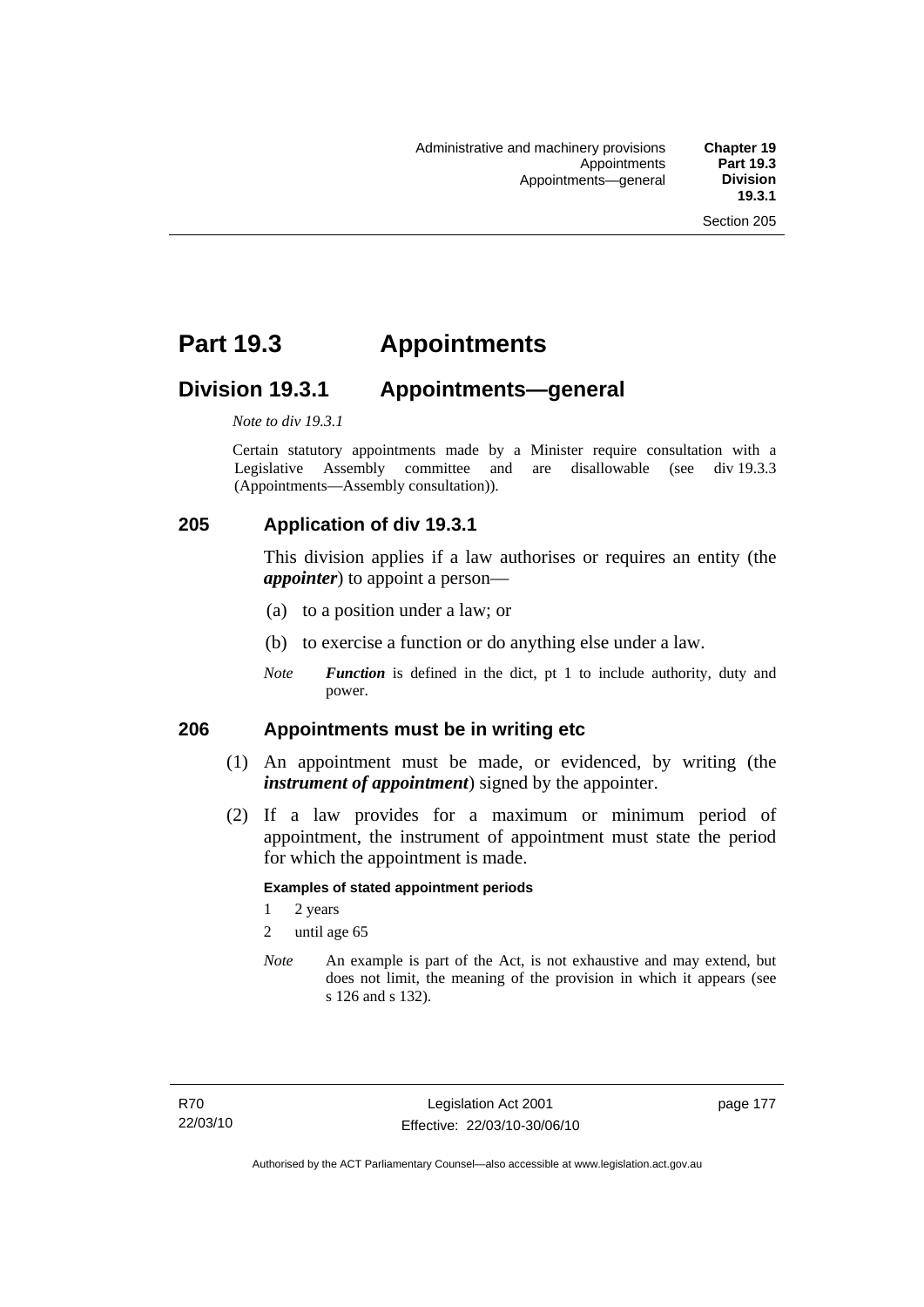## **207 Appointment may be by name or position**

- (1) The appointer may make an appointment by—
	- (a) naming the person appointed; or
	- (b) nominating the occupant of a position (however described), at a particular time or from time to time.
- (2) For this division, the person named, or the occupant of the position nominated, is the *appointee*.

## **208 Power of appointment includes power to suspend etc**

- (1) The appointer's power to make the appointment includes the power—
	- (a) to suspend the appointee, and end the suspension; or
	- (b) to end the appointment, and appoint someone else or reappoint the appointee if the appointee is eligible to be appointed to the position; or
	- (c) to reappoint the appointee if the appointee is eligible to be appointed to the position.
- (2) The power to suspend the appointee, end the appointment or reappoint the appointee is exercisable in the same way, and subject to the same conditions, as the power to make the appointment.

#### **Example**

If the appointment power is exercisable only on the recommendation of a body, the power to suspend, end the appointment or reappoint is exercisable only on the recommendation of the body.

*Note* An example is part of the Act, is not exhaustive and may extend, but does not limit, the meaning of the provision in which it appears (see s 126 and s 132).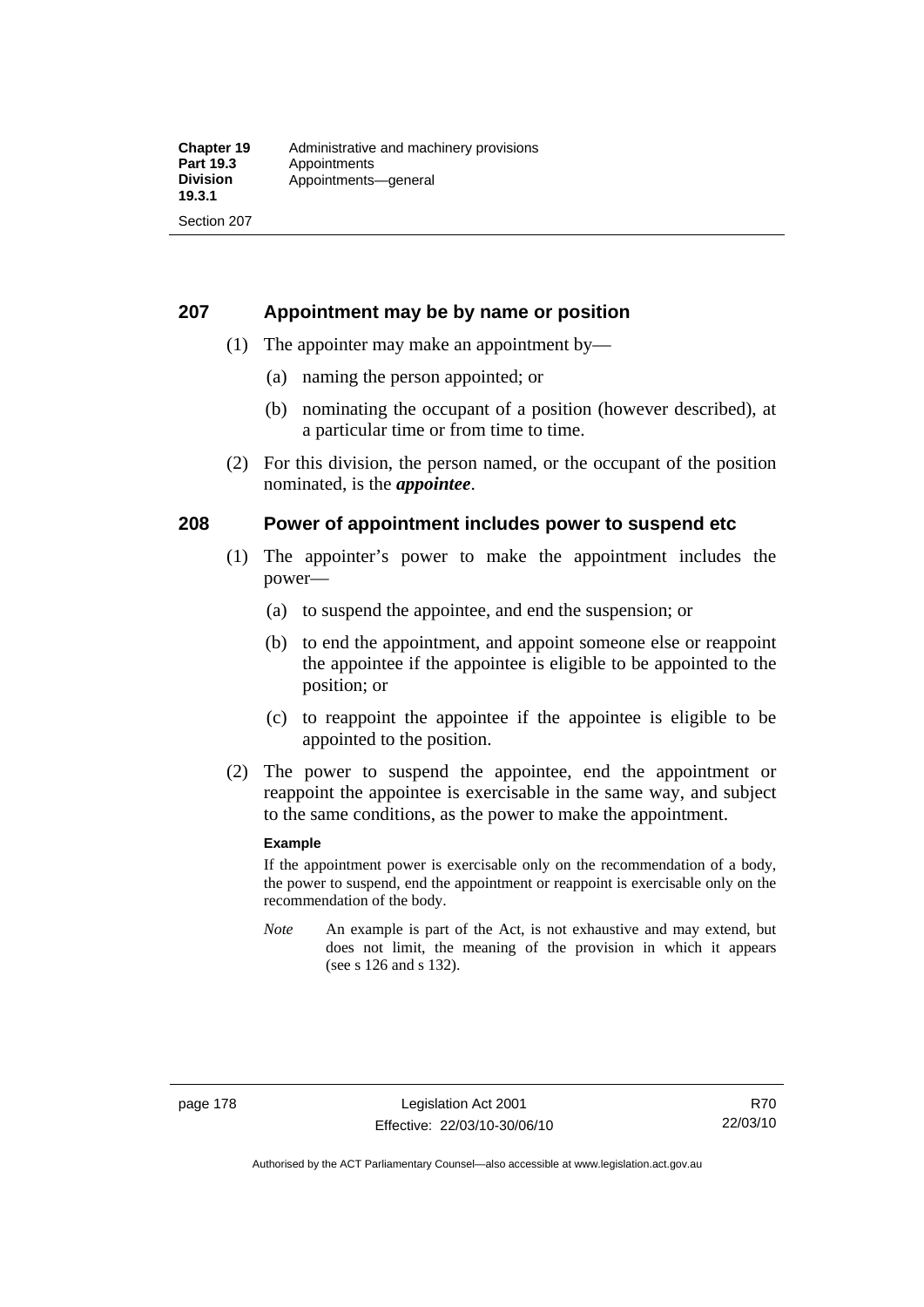## **209 Power of appointment includes power to make acting appointment**

- (1) If the appointer's power is the power to make an appointment to a position, the power to make the appointment also includes power to appoint a person, or 2 or more people, to act in the position—
	- (a) during any vacancy, or all vacancies, in the position, whether or not an appointment has previously been made to the position; or
	- (b) during any period, or all periods, when the appointee cannot for any reason exercise functions of the position.

#### **Examples for par (b)**

- 1 the appointee is ill or on leave
- 2 the appointee is acting in another position
- 3 the appointee is outside the ACT or Australia
- *Note 1 Function* is defined in the dict, pt 1 to include authority, duty and power.
- *Note* 2 An example is part of the Act, is not exhaustive and may extend, but does not limit, the meaning of the provision in which it appears (see s 126 and s 132).
- (2) The power to appoint a person to act is exercisable in the same way, and subject to the same conditions, as the power to make the appointment.

#### **Example**

If the appointment power is exercisable only on the recommendation of a body, the power to appoint a person to act is exercisable only on the recommendation of the body.

- (3) Without limiting subsection (2), if the law (or another law) requires—
	- (a) the appointee to hold a qualification; or
	- (b) the appointer (or someone else) to be satisfied about the appointee's suitability (whether in terms of knowledge,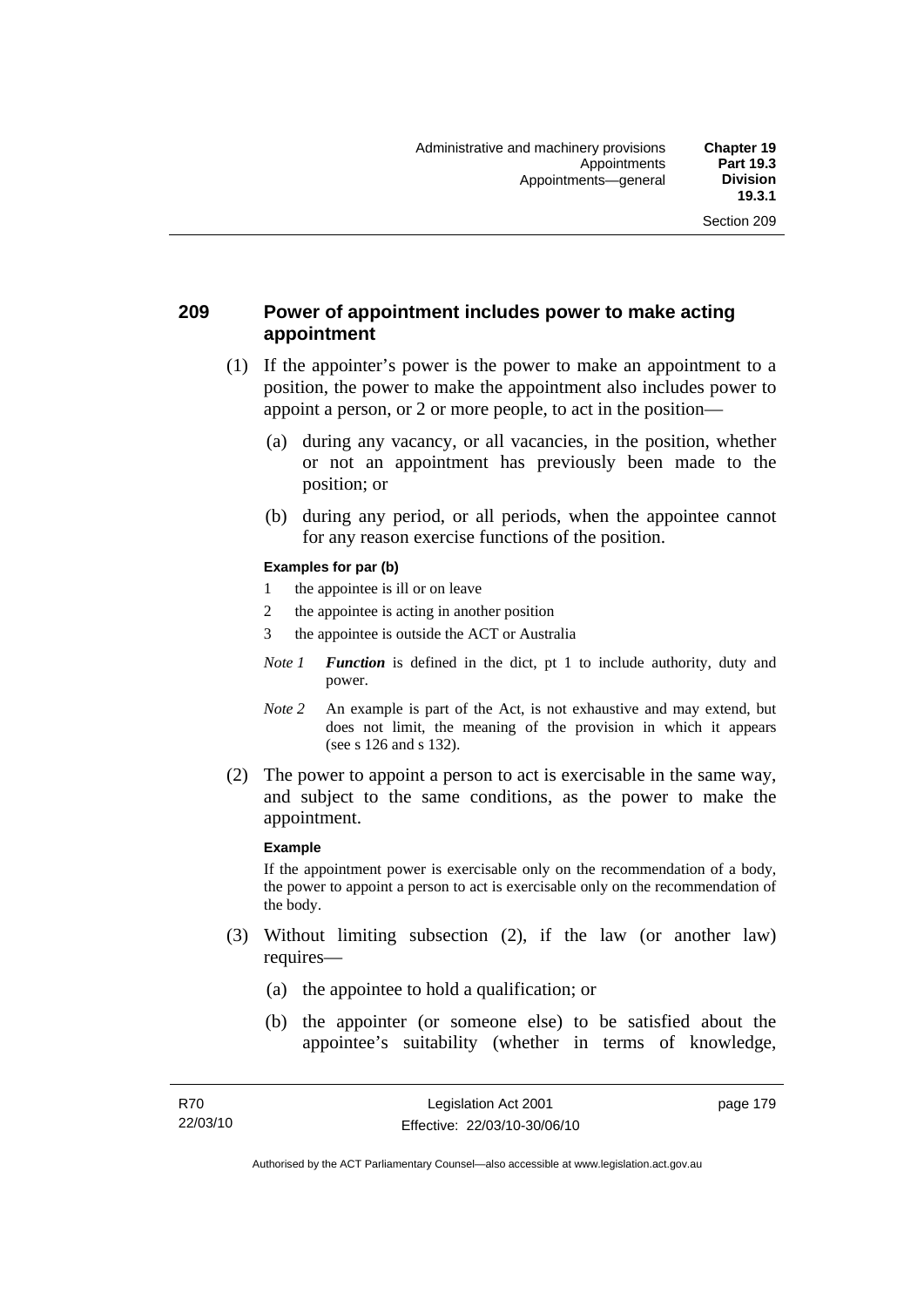experience, character or any other personal quality) before appointing the appointee to the position;

a person may only be appointed to act in the position if the person holds the qualification or the appointer (or other person) is satisfied about the person's suitability.

#### **Examples**

- 1 If an Act requires the appointee to be a magistrate, a person can be appointed to act in the position only if the person is a magistrate.
- 2 If a regulation requires the appointee to be a lawyer of at least 5 years standing, a person can be appointed to act in the position only if the person is a lawyer of at least 5 years standing.
- 3 If an Act requires the appointee to have, in the Executive's opinion, appropriate expertise, training or experience in relation to the needs of a particular group of people, a person can be appointed to act in the position only if the person has, in the Executive's opinion, that expertise, training or experience.

## **210 Resignation of appointment**

- (1) An appointment ends if the appointee resigns by signed notice of resignation given to the appointer.
- (2) However, if the appointer is the Executive, the notice of resignation may be given to a Minister.

## **211 Appointment not affected by appointer changes**

- (1) If the appointer is a body, an appointment made by the body does not end only because the membership of the body changes.
- (2) If the appointer is the person for the time being occupying a position, an appointment made by the person does not end only because the person ceases to be the occupant of the position.
- (3) This section does not limit the following sections:
	- section 199 (Functions of bodies)
	- section 200 (Functions of occupants of positions).

Authorised by the ACT Parliamentary Counsel—also accessible at www.legislation.act.gov.au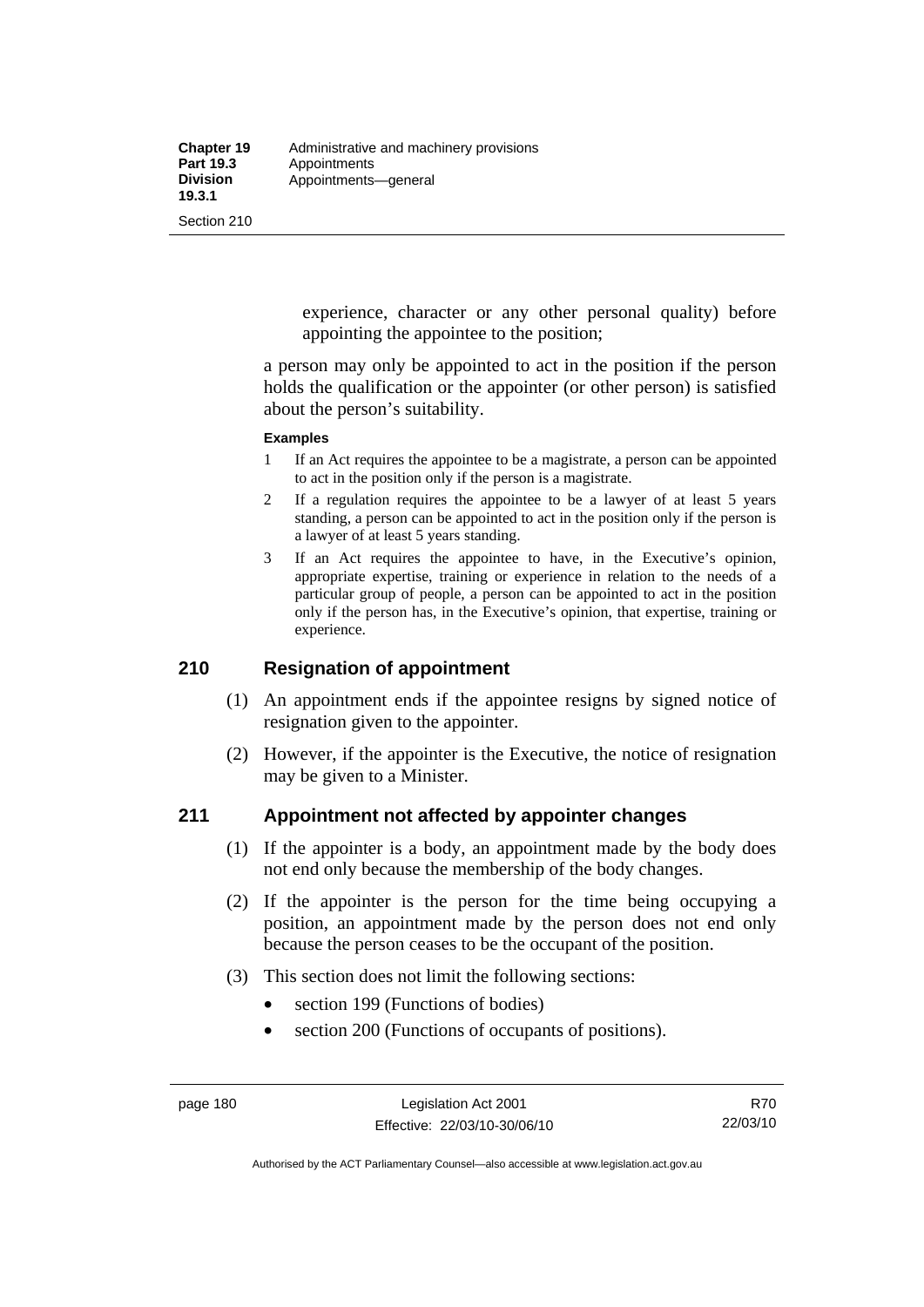# **212 Appointment not affected by defect etc**

An appointment, or anything done under an appointment, is not invalid only because of a defect or irregularity in or in relation to the appointment.

# **Division 19.3.2 Acting appointments**

## **215 Application of div 19.3.2**

This division applies if a law gives an entity (the *appointer*) power to appoint a person to act in a position under a law.

*Note* A power to make an appointment includes power to make an acting appointment (see s 209).

## **216 Acting appointments must be in writing etc**

- (1) An acting appointment must be made, or evidenced, by writing (the *instrument of appointment*) signed by the appointer.
- (2) If a law provides for a maximum or minimum period of appointment, the instrument of appointment must state the period for which the acting appointment is made.

#### **Examples of stated appointment periods**

- 1 1 year
- 2 until 31 December 2002 (a period of 9 months)
- *Note 1* See also s 219 (Appointer may decide terms of acting appointment etc) and s 221 (How long does an acting appointment operate?)
- *Note 2* An example is part of the Act, is not exhaustive and may extend, but does not limit, the meaning of the provision in which it appears (see s 126 and s 132).

## **217 Acting appointment may be made by name or position**

- (1) The appointer may make an acting appointment by—
	- (a) naming the person appointed; or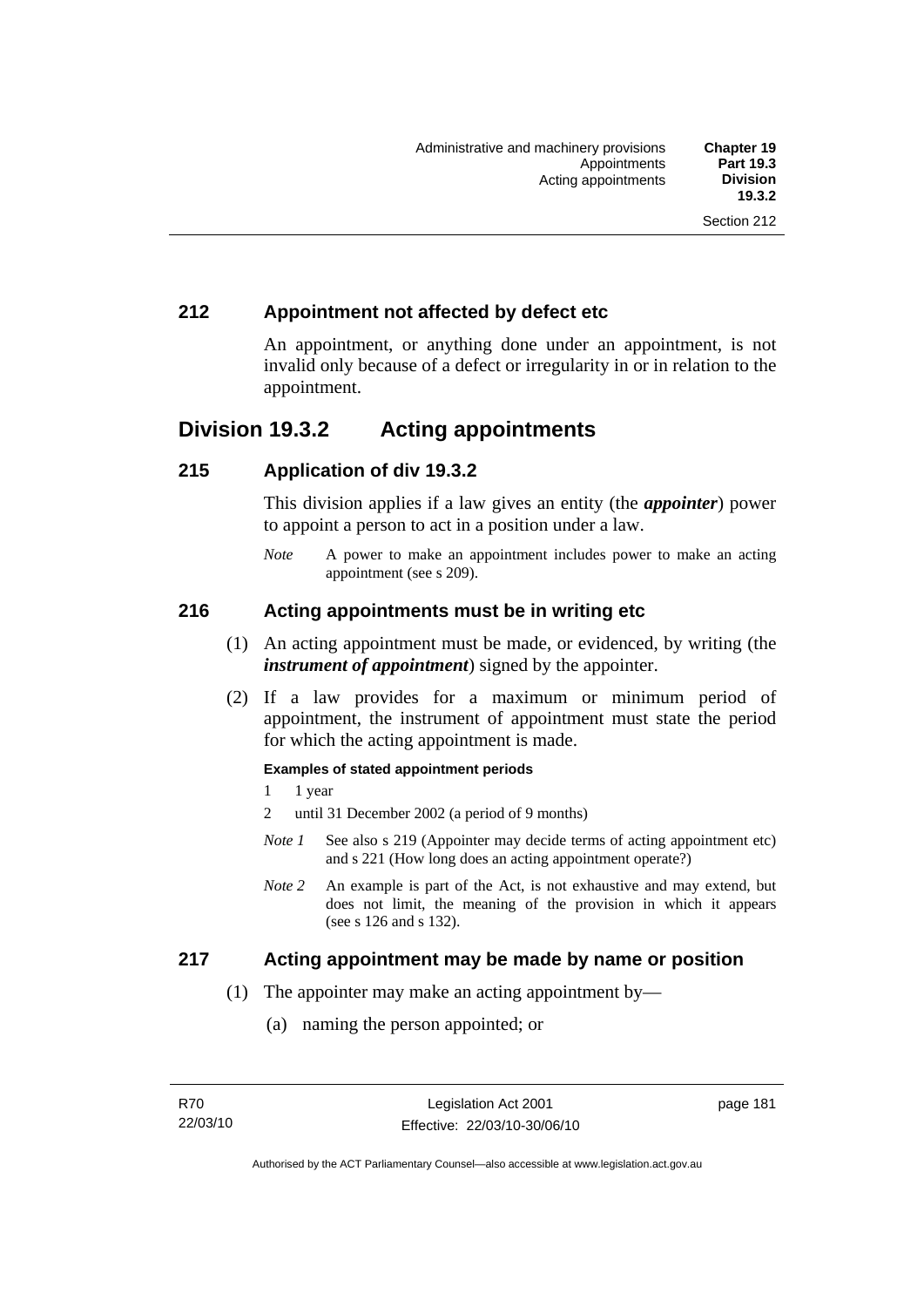- (b) nominating the occupant of a position (however described), at a particular time or from time to time.
- (2) For this division, the person named, or the occupant of the position nominated, is the *appointee*.

#### **218 Instrument may provide when acting appointment has effect etc**

The instrument making or evidencing the acting appointment may provide that the appointment has effect only in stated circumstances or subject to stated conditions or limitations.

#### **Examples**

- 1 The instrument relating to a standing (or dormant) acting appointment for a position provides that when the substantive occupant of the position (Y) is overseas X may act in the position, but may exercise stated powers of the position only with Y's approval.
- 2 X is appointed to act in Y's position if Y is out of the ACT and a declaration of acute fire danger is published under the *ABC Act 2000*.
- *Note* An example is part of the Act, is not exhaustive and may extend, but does not limit, the meaning of the provision in which it appears (see s 126 and s 132).

#### **219 Appointer may decide terms of acting appointment etc**

- (1) The appointer may—
	- (a) decide the terms of the acting appointment, including any remuneration and allowances; and
	- (b) end the appointment at any time.

#### **Example for par (b)**

A appoints  $X$  to act in a position for 10 months. Two months after  $X$  begins to act, A ends the appointment.

- *Note 1* See also s 221 (How long does an acting appointment operate?)
- *Note 2* An example is part of the Act, is not exhaustive and may extend, but does not limit, the meaning of the provision in which it appears (see s 126 and s 132).

R70 22/03/10

Authorised by the ACT Parliamentary Counsel—also accessible at www.legislation.act.gov.au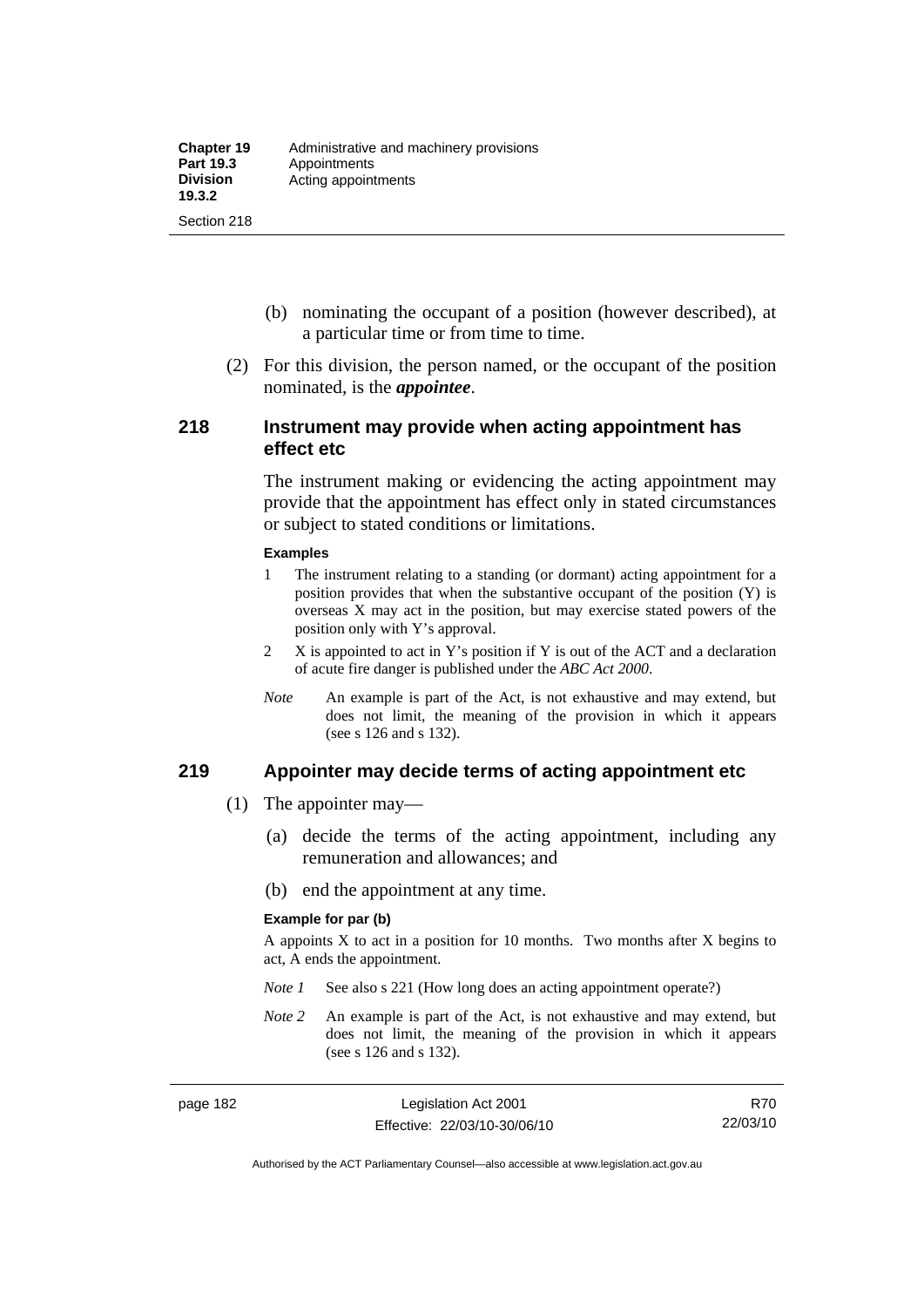(2) The power to end the acting appointment is exercisable in the same way, and subject to the same conditions, as the power to make the acting appointment.

#### **Example**

If the power to make the acting appointment is exercisable only on the recommendation of a body, the power to end the appointment is exercisable only on the recommendation of the body.

#### **220 Appointee may exercise functions under acting appointment etc**

While the appointee is acting in the position—

- (a) the appointee has, subject to the instrument making or evidencing the appointment, all the functions of the occupant of the position; and
- (b) all territory laws apply in relation to the appointee as if the appointee were the occupant of the position.
- *Note Function* is defined in the dict, pt 1 to include authority, duty and power.

#### **221 How long does an acting appointment operate?**

 (1) If the appointee acts in the position because it is vacant, the appointee may not act for more than 1 year after the position became vacant.

*Note* See also s 219 (Appointer may decide terms of acting appointment etc)

- (2) If the appointee is acting in a position that becomes vacant while the appointee is acting, the appointee may continue to act until the first of the following happens:
	- (a) the appointer ends the appointment;
	- (b) the vacancy is filled;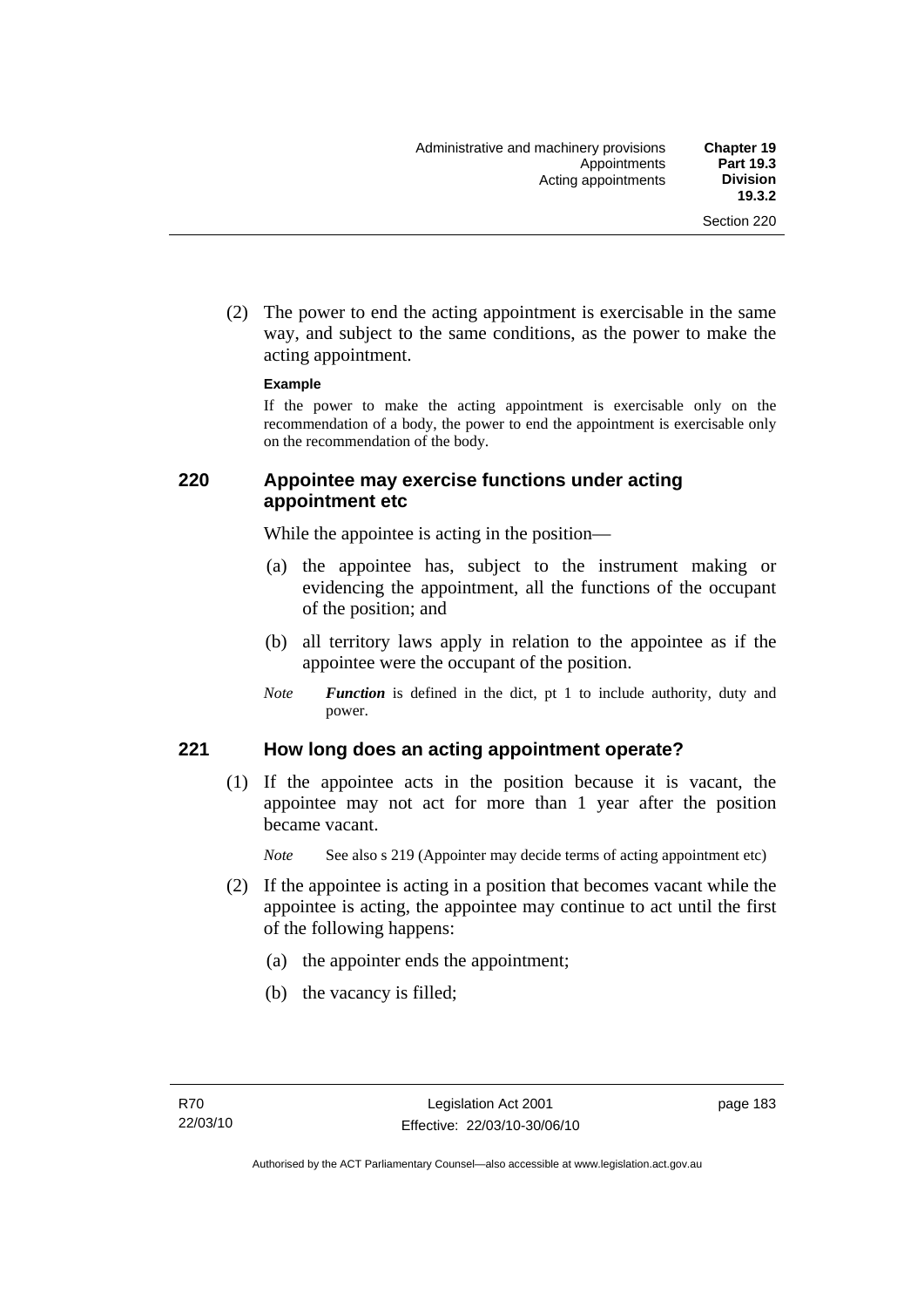#### (c) 1 year after the position became vacant.

#### **Example**

A appoints  $X$  to act in Y's position for a year while Y is on secondment in another agency. Three months after X begins to act, Y is permanently transferred to the other agency. One month later, Z is appointed to the position in which X is acting. The appointment of Z brings X's acting appointment to an end.

- *Note* An example is part of the Act, is not exhaustive and may extend, but does not limit, the meaning of the provision in which it appears (see s 126 and s 132).
- (3) If the appointee acts in the position because the occupant of the position cannot exercise functions and the occupant resumes the exercise of the functions, the appointment no longer authorises the appointee to act on that occasion.
	- *Note Function* is defined in the dict, pt 1 to include authority, duty and power.

#### **222 Resignation of acting appointment**

- (1) An acting appointment ends if the appointee resigns by signed notice of resignation given to the appointer.
- (2) However, if the appointer is the Executive, the notice of resignation may be given to a Minister.

## **223 Effect of acting appointment on substantive appointment etc**

- (1) If the appointee is the occupant of another position under a law (the *substantive position*), the appointee does not cease to occupy the substantive position only because of the appointee's appointment or because the appointee acts under the appointment.
- (2) This section does not prevent an acting appointment being made to the substantive position.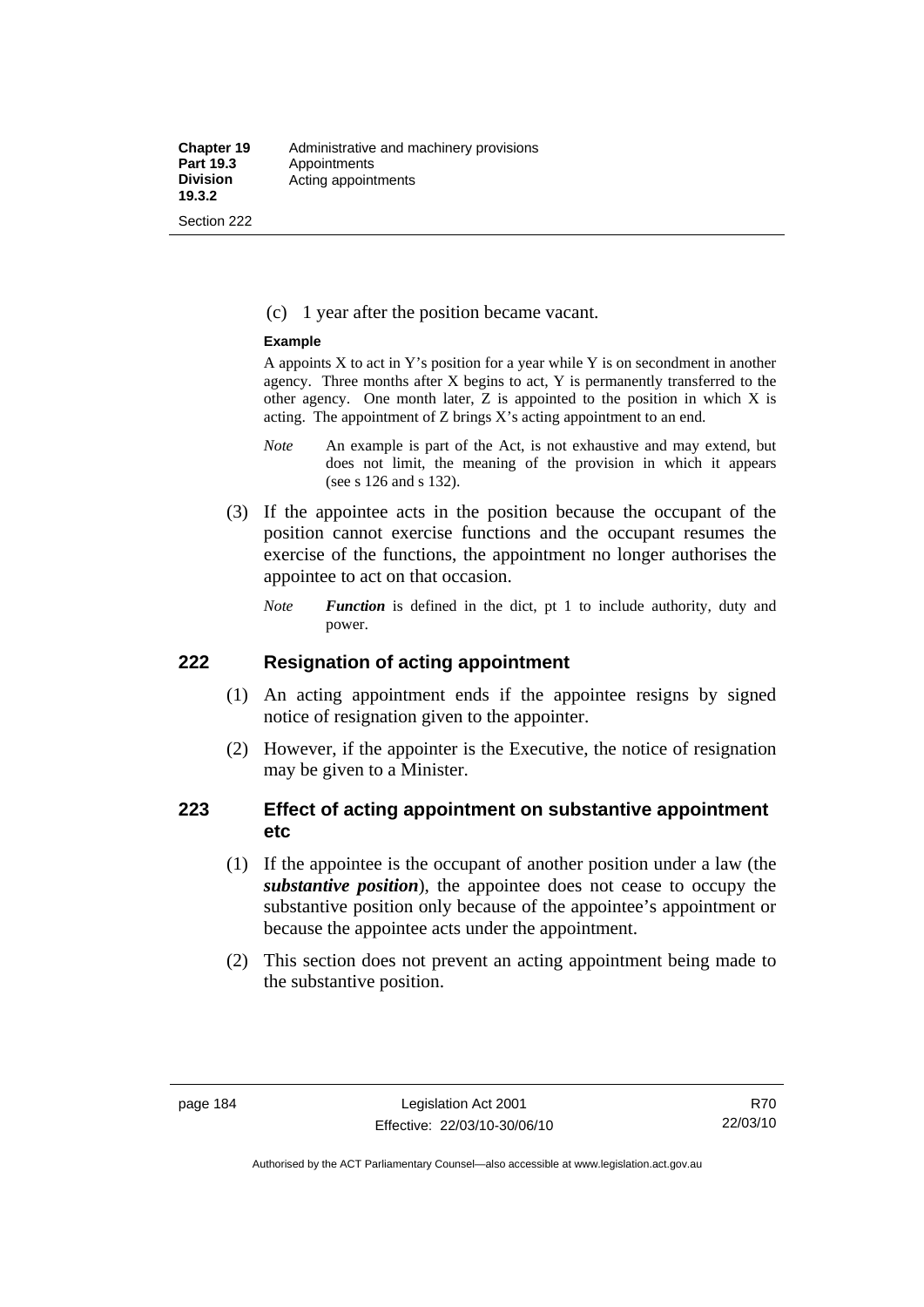## **224 Acting appointment not affected by appointer changes**

- (1) If the appointer is a body, an acting appointment made by the body does not end only because the membership of the body changes.
- (2) If the appointer is the person for the time being occupying a position, an acting appointment made by the person does not end only because the person ceases to be the occupant of the position.
- (3) This section does not limit the following sections:
	- section 199 (Functions of bodies)
	- section 200 (Functions of occupants of positions).

## **225 Acting appointment not affected by defect etc**

- (1) An acting appointment, or anything done under an acting appointment, is not invalid only because of a defect or irregularity in or in relation to the appointment.
- (2) Anything done by or in relation to the appointee while the appointee purports to act in the position is not invalid only because—
	- (a) the occasion for the appointment had not arisen or had ended; or
	- (b) the appointment had ended; or
	- (c) the occasion for the appointee to act had not arisen or had ended.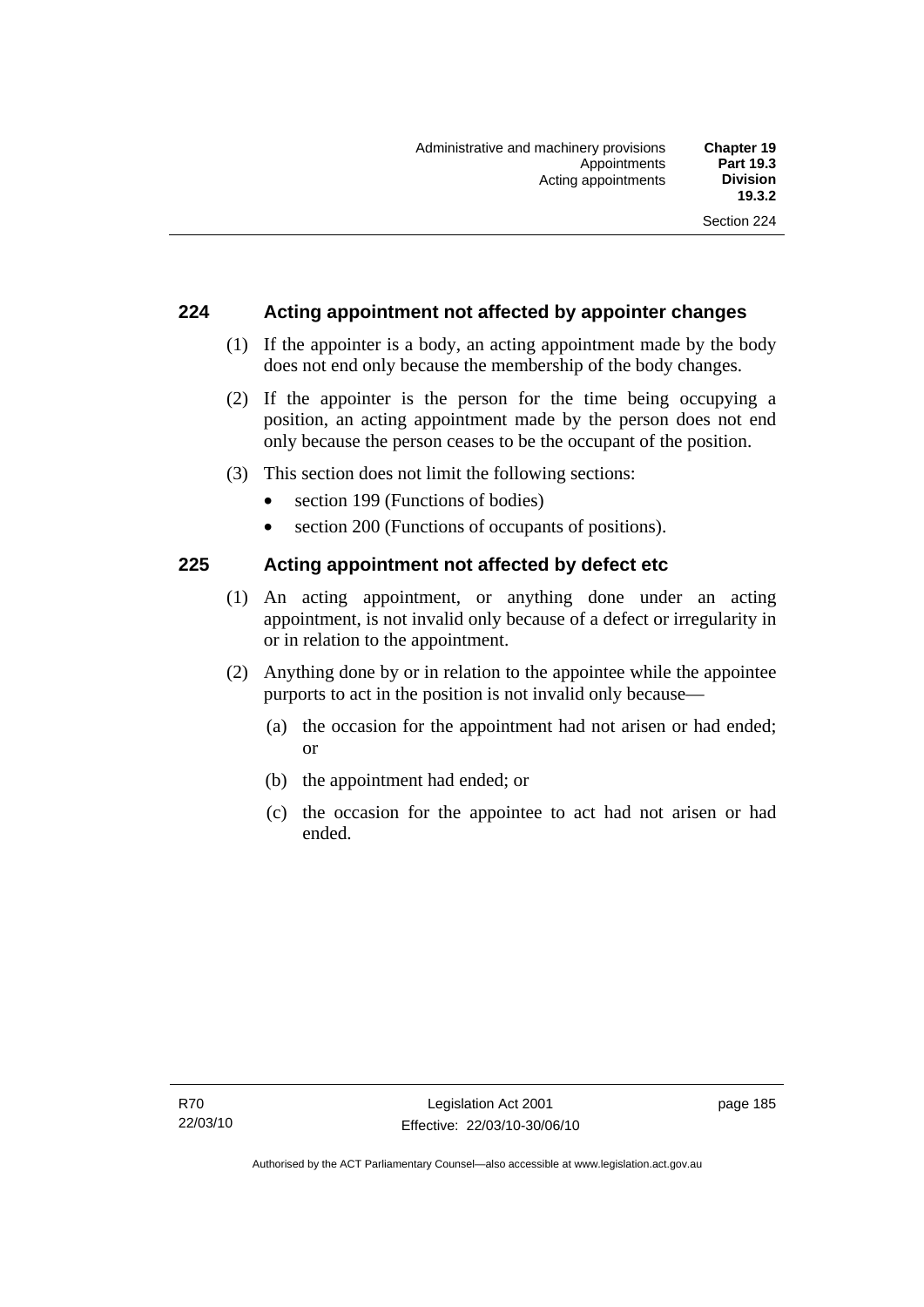Section 225A

# **Division 19.3.2A Standing acting arrangements**

## **225A Application of div 19.3.2A**

This division applies to a position if a law provides that a person acts in the position in stated circumstances.

#### **Example**

The *Hypothetical Act 2003* provides for the deputy director of the hypothetical entity to act in the position of director of the entity if the position is vacant or the director cannot for any reason exercise the functions of the position.

*Note* An example is part of the Act, is not exhaustive and may extend, but does not limit, the meaning of the provision in which it appears (see s 126 and s 132).

## **225B Person acting under standing acting arrangement may exercise functions etc**

- (1) A person acting in the position has, subject to the law providing for the acting or any other law, all the functions of the occupant of the position.
	- *Note Function* is defined in the dict, pt 1 to include authority, duty and power.
- (2) All territory laws apply in relation to the person as if the person were the occupant of the position.

# **Division 19.3.3 Appointments—Assembly consultation**

## **226 Meaning of** *statutory position* **in div 19.3.3**

In this division:

*statutory position* means a position (including as a member of a territory authority) established under an Act.

*Note Position* includes office (see dict, pt 1, def *position*).

R70 22/03/10

Authorised by the ACT Parliamentary Counsel—also accessible at www.legislation.act.gov.au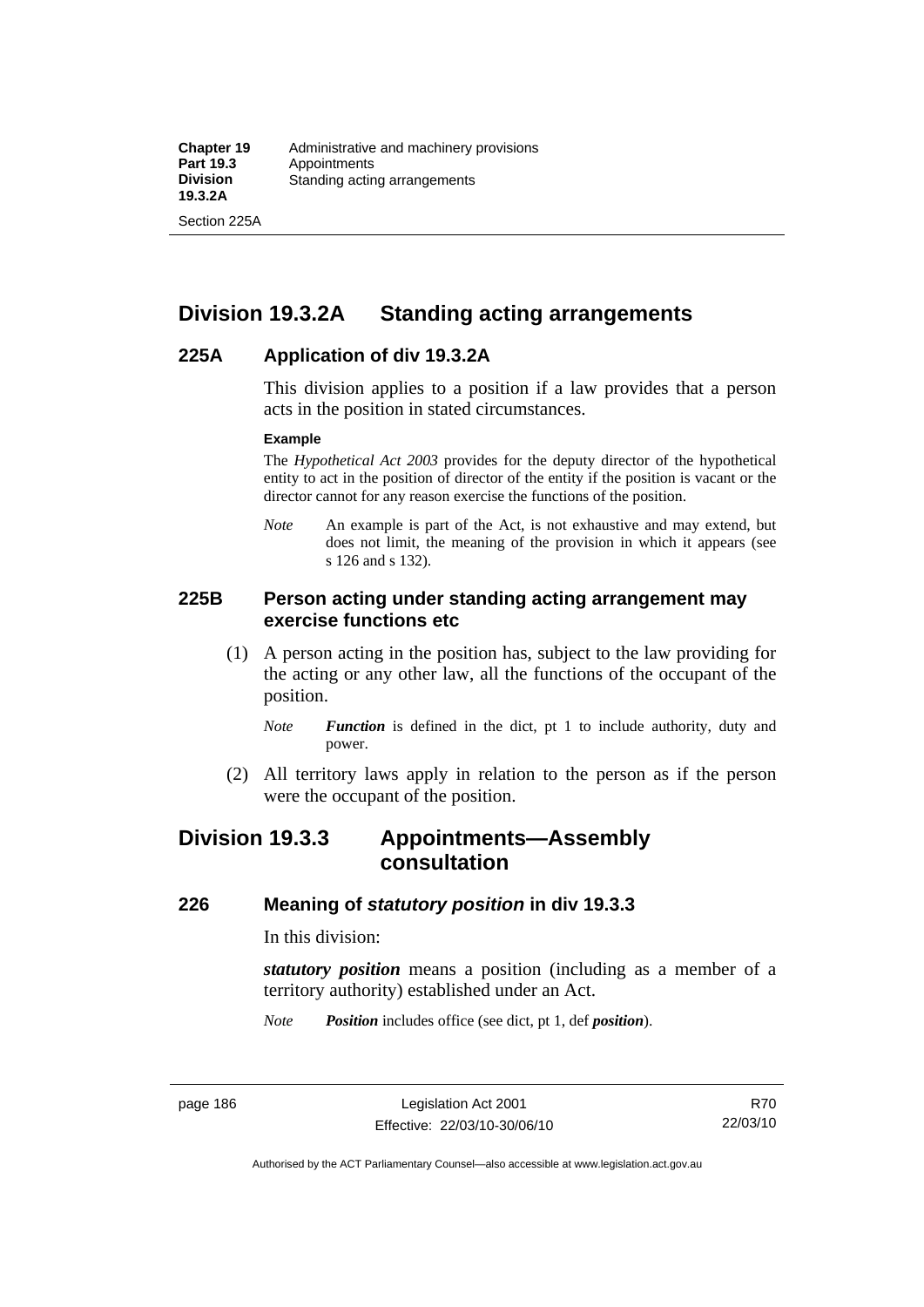# **227 Application of div 19.3.3**

- (1) This division applies if a Minister has the power under an Act to appoint a person to a statutory position.
- (2) However, this division does not apply to an appointment of—
	- (a) a public servant to a statutory position (whether or not the Act under which the appointment is made requires that the appointee be a public servant); or
	- (b) a person to, or to act in, a statutory position for not longer than 6 months, unless the appointment is of the person to, or to act in, the position for a 2nd or subsequent consecutive period; or
	- (c) a person to a statutory position if the only function of the position is to advise the Minister.

## **228 Consultation with appropriate Assembly committee**

- (1) Before making an appointment to a statutory position, a Minister must consult—
	- (a) a standing committee of the Legislative Assembly nominated by the Speaker for the purpose; or
	- (b) if no nomination under paragraph (a) is in force—the standing committee of the Legislative Assembly responsible for the scrutiny of public accounts.
- (2) The committee may make a recommendation to the Minister about the proposed appointment.
- (3) The Minister must not make the appointment until the Minister has received a recommendation or 30 days have passed since the consultation took place, whichever happens first.
- (4) In making the appointment, the Minister must have regard to any recommendation received.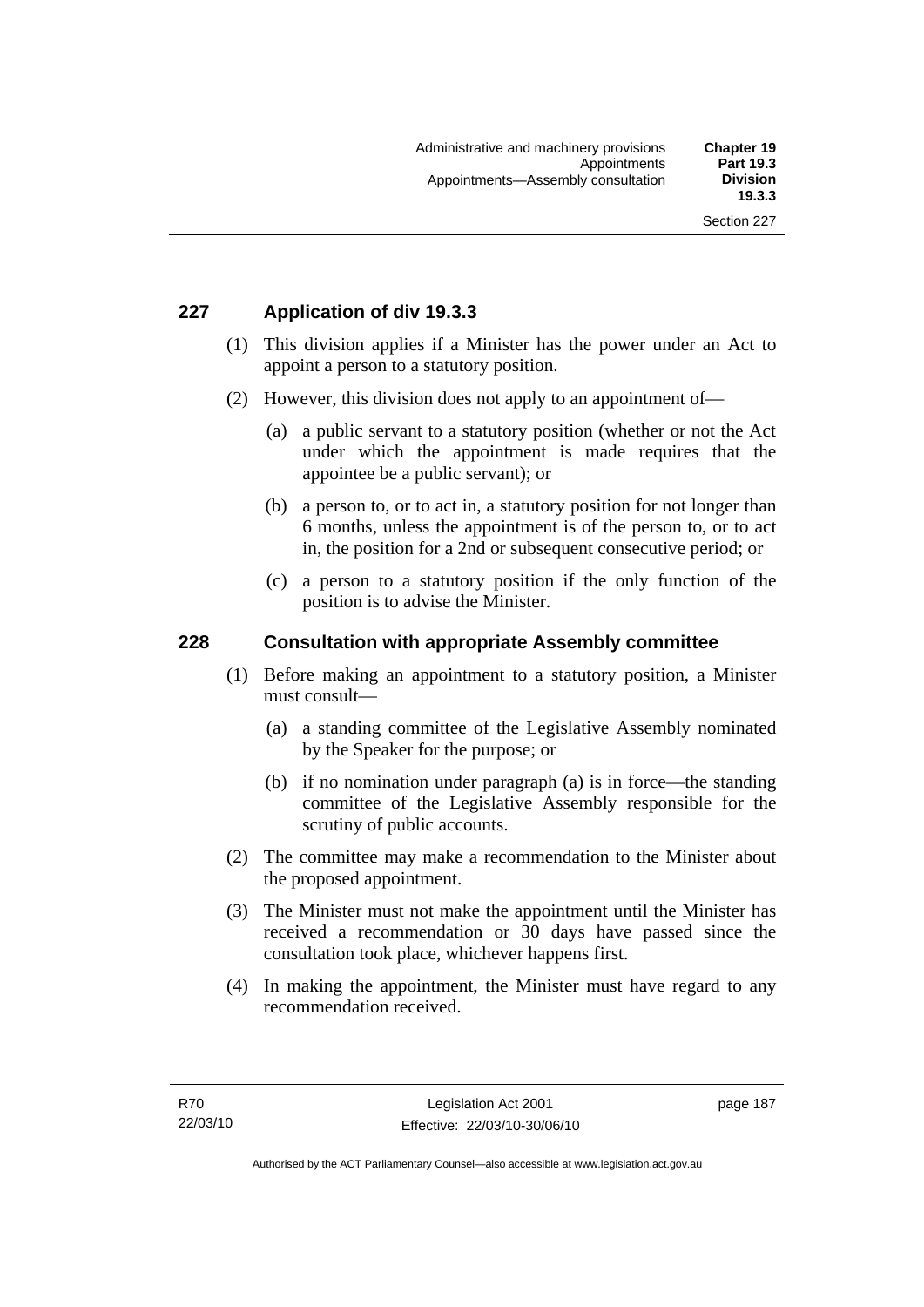# **229 Appointment is disallowable instrument**

The instrument making, or evidencing, an appointment to which this division applies is a disallowable instrument.

*Note* A disallowable instrument must be notified and presented to the Legislative Assembly (see ch 7 (Presentation, amendment and disallowance of subordinate laws and disallowable instruments)).

page 188 Legislation Act 2001 Effective: 22/03/10-30/06/10

Authorised by the ACT Parliamentary Counsel—also accessible at www.legislation.act.gov.au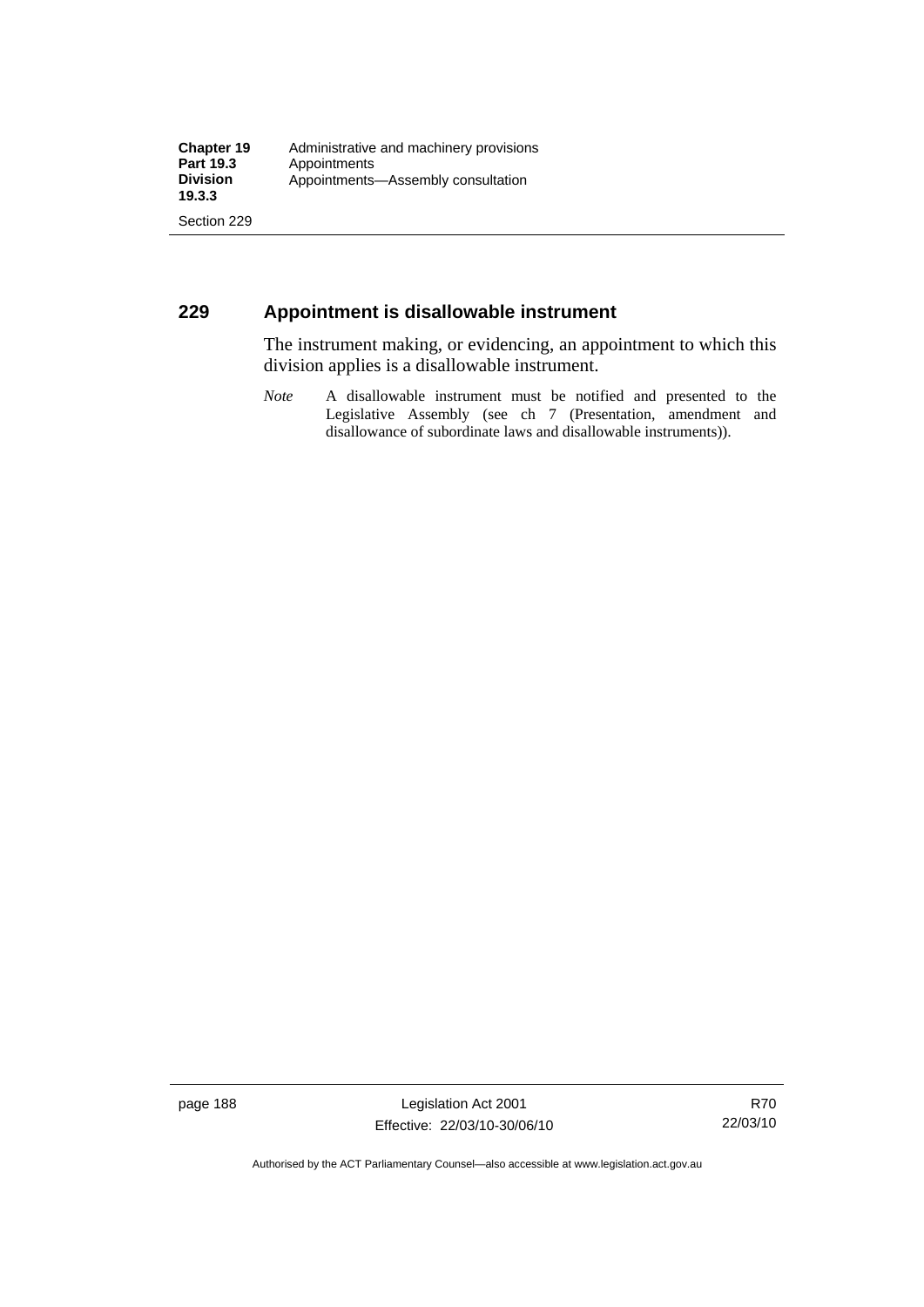# **Part 19.4 Delegations**

#### **230 Application of pt 19.4 generally**

This part applies if a law authorises or requires an entity (the *appointer*) to delegate (or subdelegate) a function.

*Note Function* is defined in the dict, pt 1 to include authority, duty and power.

#### **231 Application of pt 19.4 to subdelegations**

- (1) This part applies to the subdelegation of a function in the same way as it applies to the delegation of the function.
- (2) However, if the appointer delegates a function to a delegate, the delegate may not subdelegate the function.
- (3) Subsection (2) is a determinative provision.

#### **Examples**

- 1 The *ABC Act 2003* provides that an appointer (X) may delegate X's functions to Y. The Act is silent on the subdelegation of the functions. Y may not subdelegate X's functions to Z.
- 2 The *ABC Act 2003* provides that an appointer (X) may delegate X's functions to Y, with authority for Y to subdelegate the functions. Because the Act authorises subdelegation, it expressly displaces this Act, section 231 (2) (see s 6). Y can therefore subdelegate X's functions to  $Z$ (compare s 236, which deals with the subdelegation of a power to delegate)*.*
- *Note 1* See s 5 for the meaning of determinative provisions, and s 6 for their displacement.
- *Note* 2 An example is part of the Act, is not exhaustive and may extend, but does not limit, the meaning of the provision in which it appears (see s 126 and s 132).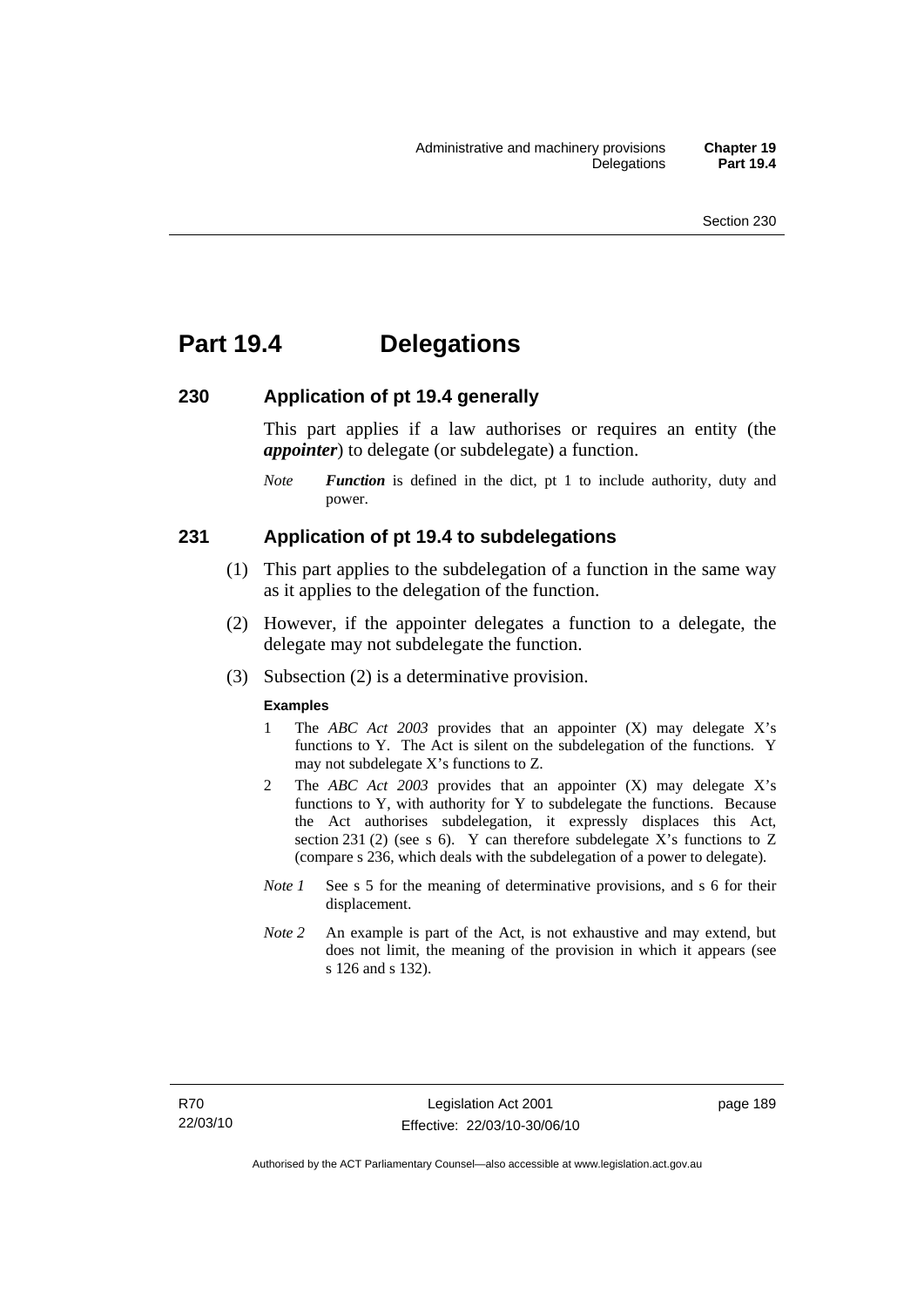## **232 Delegation must be in writing etc**

A delegation must be made, or evidenced, by writing signed by the appointer.

#### **233 Delegation may be made by name or position**

- (1) The appointer may delegate by—
	- (a) naming the person to whom the delegation is made; or
	- (b) nominating the occupant of a position (however described), at a particular time or from time to time.
- (2) For this part, the person named, or the occupant of the position nominated, is the *delegate*.

#### **234 Instrument may provide when delegation has effect etc**

The instrument making or evidencing a delegation may provide—

- (a) that the delegation has effect only in stated circumstances or subject to stated conditions, limitations or directions; or
- (b) that all of a function, or a stated part of the function, is delegated.

#### **Examples**

- 1 The delegation provides that, when the appointer (Y) is outside Australia, the delegate (X) may exercise her functions except that stated functions may only be exercised with Y's approval.
- 2 The delegation provides that X may enter into a contract for the purchase of property of not more than \$50 000 in value.
- 3 The delegation provides that X may grant licences under a stated Act but that, in considering applications, X must take account of the policy of the agency (authorised by the Act) that there should not be more than 100 licences current at any time.
- *Note* An example is part of the Act, is not exhaustive and may extend, but does not limit, the meaning of the provision in which it appears (see s 126 and s 132).

page 190 Legislation Act 2001 Effective: 22/03/10-30/06/10

R70 22/03/10

Authorised by the ACT Parliamentary Counsel—also accessible at www.legislation.act.gov.au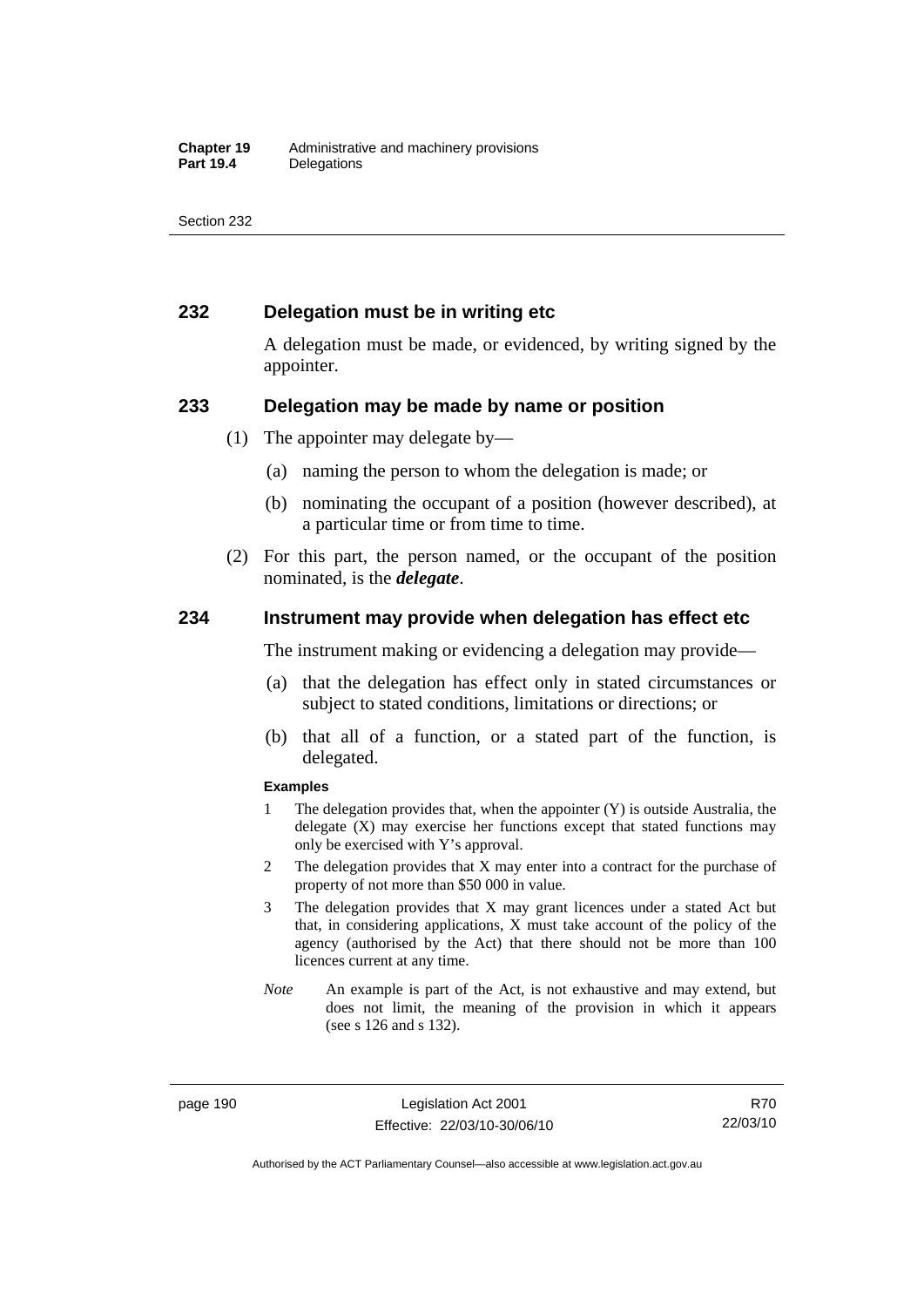## **235 Delegation may be made to 2 or more delegates**

The appointer may delegate the appointer's function, or any part of the function, to 2 or more delegates.

#### **236 Power to delegate may not be delegated**

- (1) The appointer may not delegate the appointer's power to delegate.
- (2) Subsection (1) is a determinative provision.
	- *Note* See s 5 for the meaning of determinative provisions, and s 6 for their displacement.

#### **Examples**

- 1 The *ABC Act 2003* provides that an appointer (X) may delegate X's functions to Y. The Act is silent on X's power to delegate the power to delegate. X may not delegate X's power to delegate to Y.
- 2 The *ABC Act 2003* provides that an appointer (X) may delegate X's functions to Y, with authority for X to delegate  $X$ 's power to delegate. Because the Act authorises the delegation of the power to delegate, it expressly displaces this Act, section 236 (1) (see s 6). X can therefore delegate X's power to delegate to Y (compare s 231, which deals with the subdelegation of a delegated function)*.*
- *Note* An example is part of the Act, is not exhaustive and may extend, but does not limit, the meaning of the provision in which it appears (see s 126 and s 132).

## **237 Delegation may be amended or revoked**

 (1) The appointer may amend a delegation or revoke it completely or partly.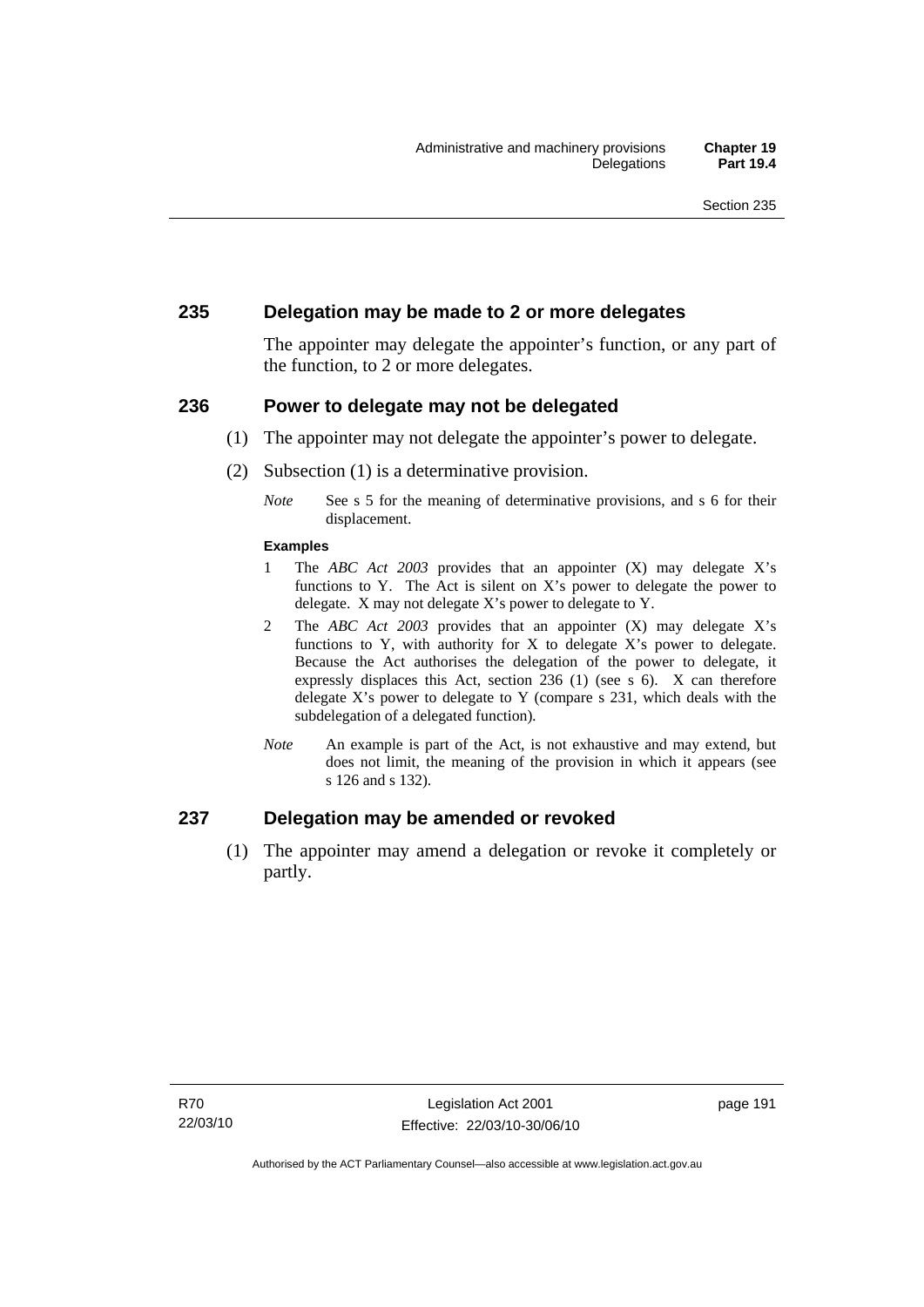(2) The power to amend or revoke a delegation is exercisable in the same way, and subject to the same conditions, as the power to delegate.

#### **Example**

If the power to delegate is exercisable only with the Minister's approval, the power to revoke the delegation is exercisable only with the Minister's approval.

*Note* An example is part of the Act, is not exhaustive and may extend, but does not limit, the meaning of the provision in which it appears (see s 126 and s 132).

#### **238 Appointer responsible for delegated function**

The delegation of a function, or a part of a function, does not relieve the appointer of the appointer's obligation to ensure that the function is properly exercised.

## **239 Exercise of delegation by delegate**

- (1) A delegate must exercise the delegation subject to any conditions, limitations or directions in the instrument making or evidencing the delegation.
- (2) All territory laws apply to the delegate in the exercise of the delegation as if the delegate were the appointer.
- (3) Without limiting subsection (2), if the exercise of a function by the appointer is dependent on the appointer's state of mind and the function is delegated, the function may be exercised by the delegate on the delegate's state of mind.
- (4) Anything done by or in relation to the delegate in the exercise of the delegation is taken to have been done by or in relation to the appointer.
	- *Note 1* Section 94 provides that a delegation under a law that is in force immediately before an amendment of the law continues to have effect as if made under the amended law.
	- *Note* 2 Section 196 gives a delegate the powers necessary or convenient to exercise a delegated function.

Authorised by the ACT Parliamentary Counsel—also accessible at www.legislation.act.gov.au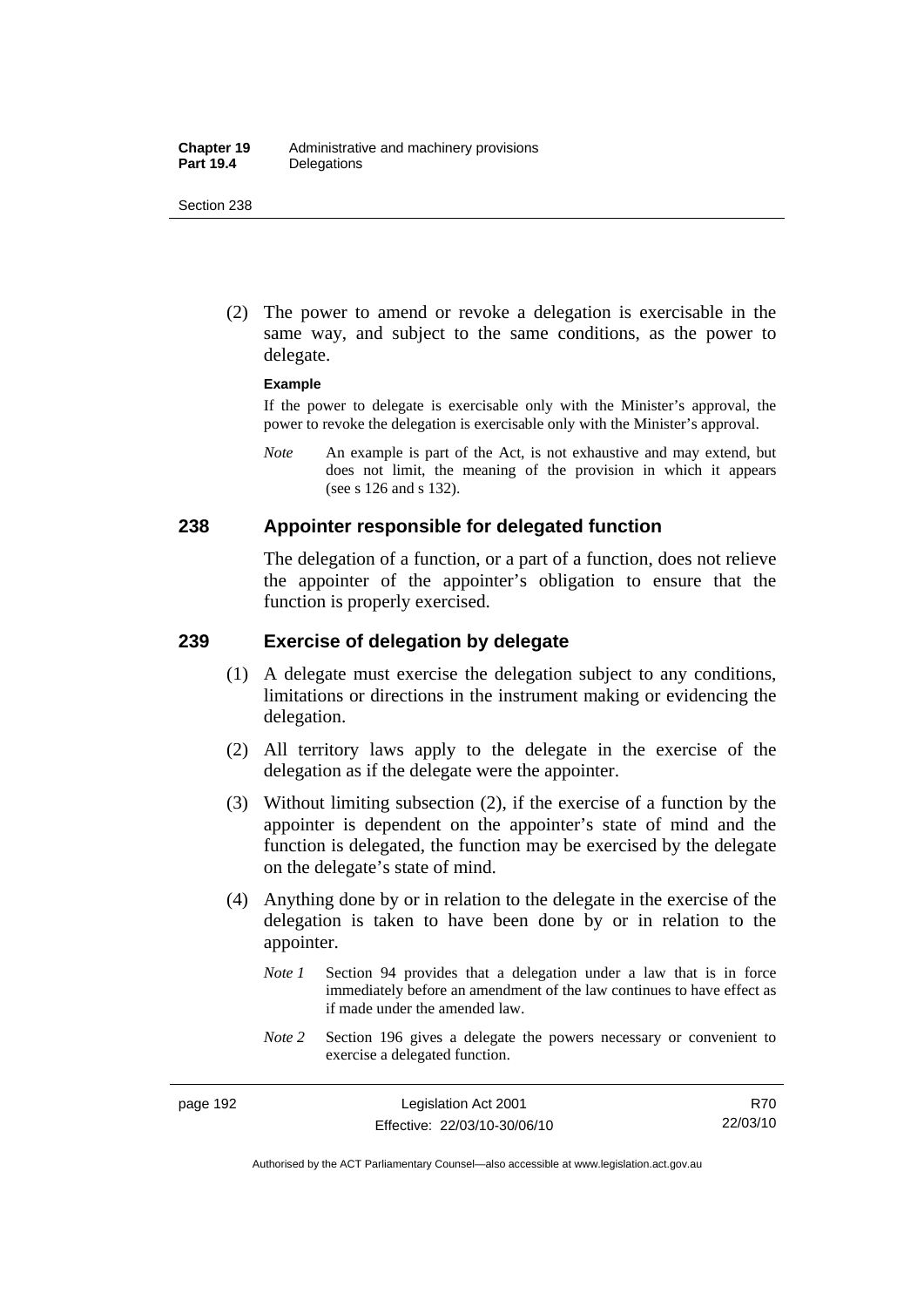(5) In this section:

*state of mind* includes knowledge, intention, opinion, belief or purpose.

# **240 Appointer may exercise delegated function**

A function that has been delegated may, despite the delegation, be exercised by the appointer.

# **241 Delegation not affected by appointer changes**

- (1) If the appointer is a body, a delegation made by the body does not end only because the membership of the body changes.
- (2) If the appointer is the person for the time being occupying a position, a delegation made by the person does not end only because the person ceases to be the occupant of the position.
- (3) This section does not limit the following sections:
	- section 199 (Functions of bodies)
	- section 200 (Functions of occupants of positions).

# **242 Delegation not affected by defect etc**

- (1) A delegation, or anything done under a delegation, is not invalid only because of a defect or irregularity in or in relation to the delegation.
- (2) Anything done by or in relation to the delegate while the delegate purports to exercise the delegation is not invalid only because—
	- (a) the delegation had been amended or revoked; or
	- (b) the occasion for the delegate to exercise the delegation had not arisen or had ended.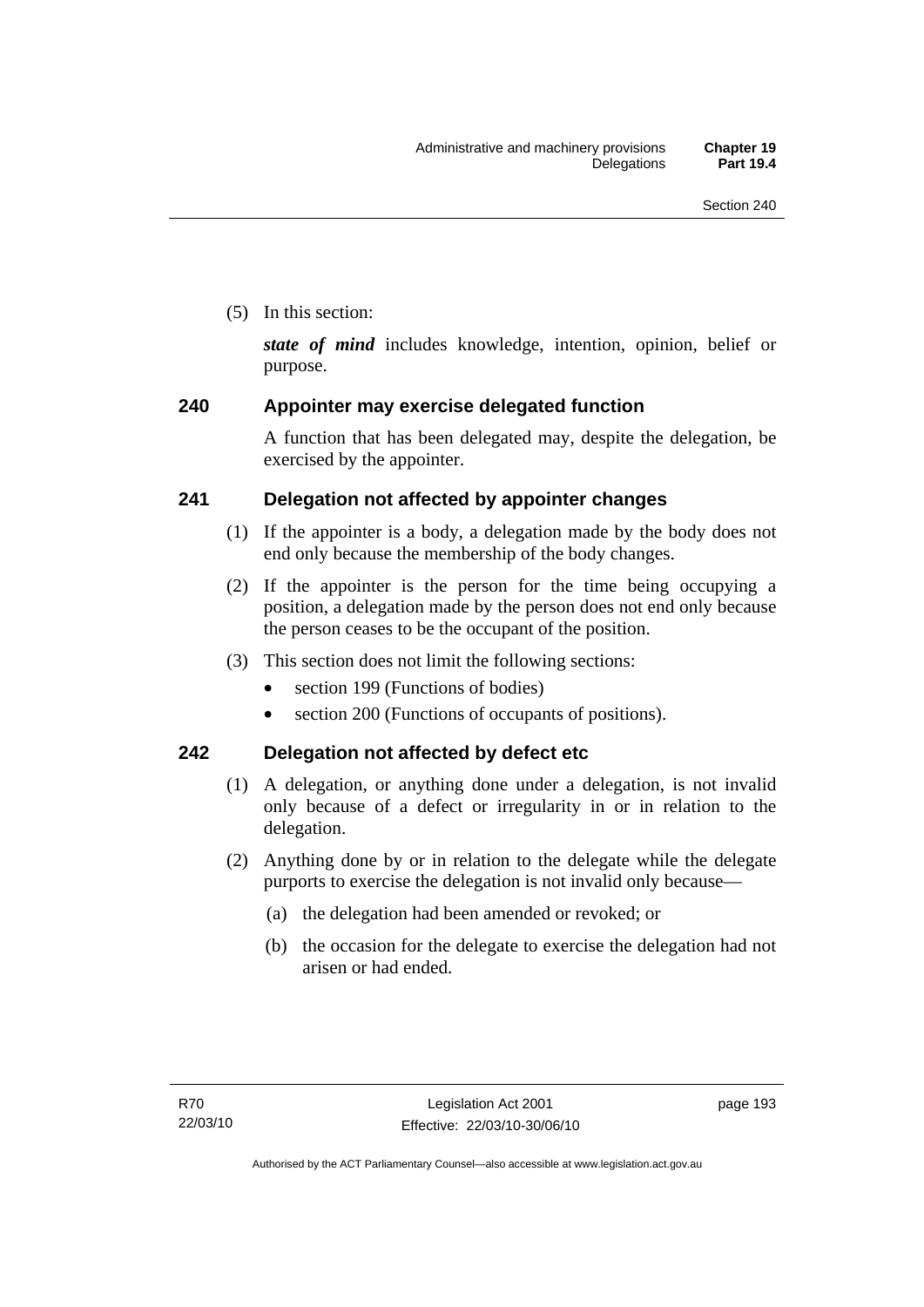# **Part 19.5 Service of documents**

## **245 Application of pt 19.5**

This part applies to a document that is authorised or required under a law to be served (whether the word 'serve', 'give', 'notify', 'send' or 'tell' or any other word is used).

# **246 Definitions for pt 19.5**

In this part:

*administrator*, of a law, means the entity administering or responsible for the law.

#### *agency* means—

- (a) an administrative unit; or
- (b) a statutory office-holder; or
- (c) any other entity established for a public purpose under a law;

and includes a member of, or a member of the staff of, the agency.

*business address*, of an individual, corporation or agency in relation to anything done or to be done under a law, includes the latest business address, or address for service of notices (however described), of the individual, corporation or agency (if any) recorded in a register or other records kept by the administrator of the law.

*corporation* does not include an agency.

*document* includes a notice, an article that may be sent by post or anything else.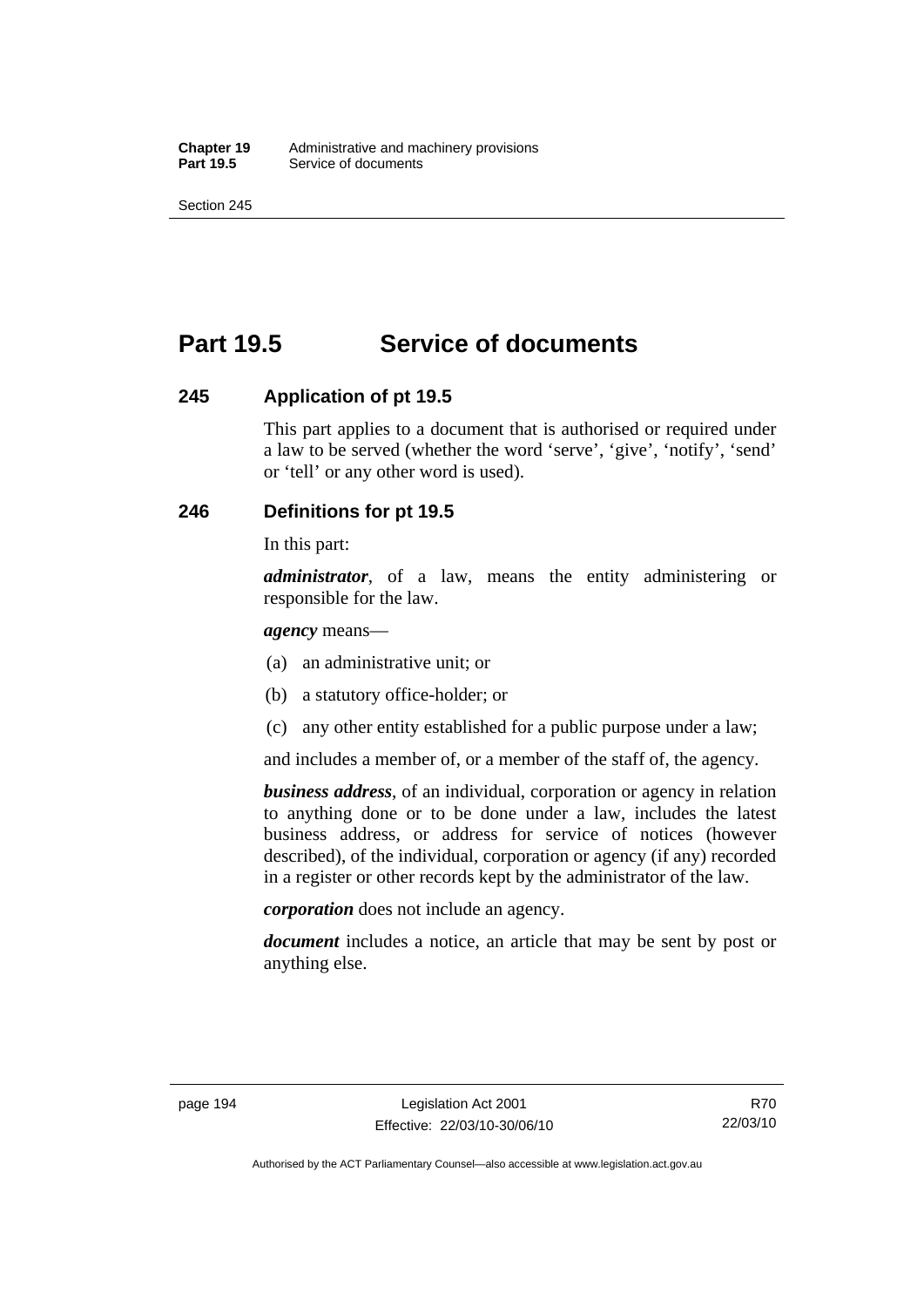*email address*, of an individual, corporation or agency in relation to anything done or to be done under a law, includes the latest email address of the individual, corporation or agency (if any) recorded in a register or other records kept by the administrator of the law.

*executive officer* means—

- (a) for a corporation—a person (however described and whether or not the person is a director of the corporation) who is concerned with, or takes part in, the corporation's management; or
- (b) for an agency that is an administrative unit—the chief executive of the administrative unit; or
- (c) for an agency that is a statutory office-holder—the occupant of the position; or
- (d) for an agency constituted by 2 or more people—the person who is entitled, because of the position occupied by the person, to preside at any meeting of the agency at which the person is present; or
- (e) for any other agency—the chief executive officer (however described) of the agency; or
- (f) for any agency—a person (however described) who is concerned with, or takes part in, the agency's management.

*fax number*, of an individual, corporation or agency in relation to anything done or to be done under a law, includes the latest fax number of the individual, corporation or agency (if any) recorded in a register or other records kept by the administrator of the law.

*home address*, of an individual in relation to anything done or to be done under a law, includes the latest home address, or address for service of notices (however described), of the person (if any) recorded in a register or other records kept by the administrator of the law.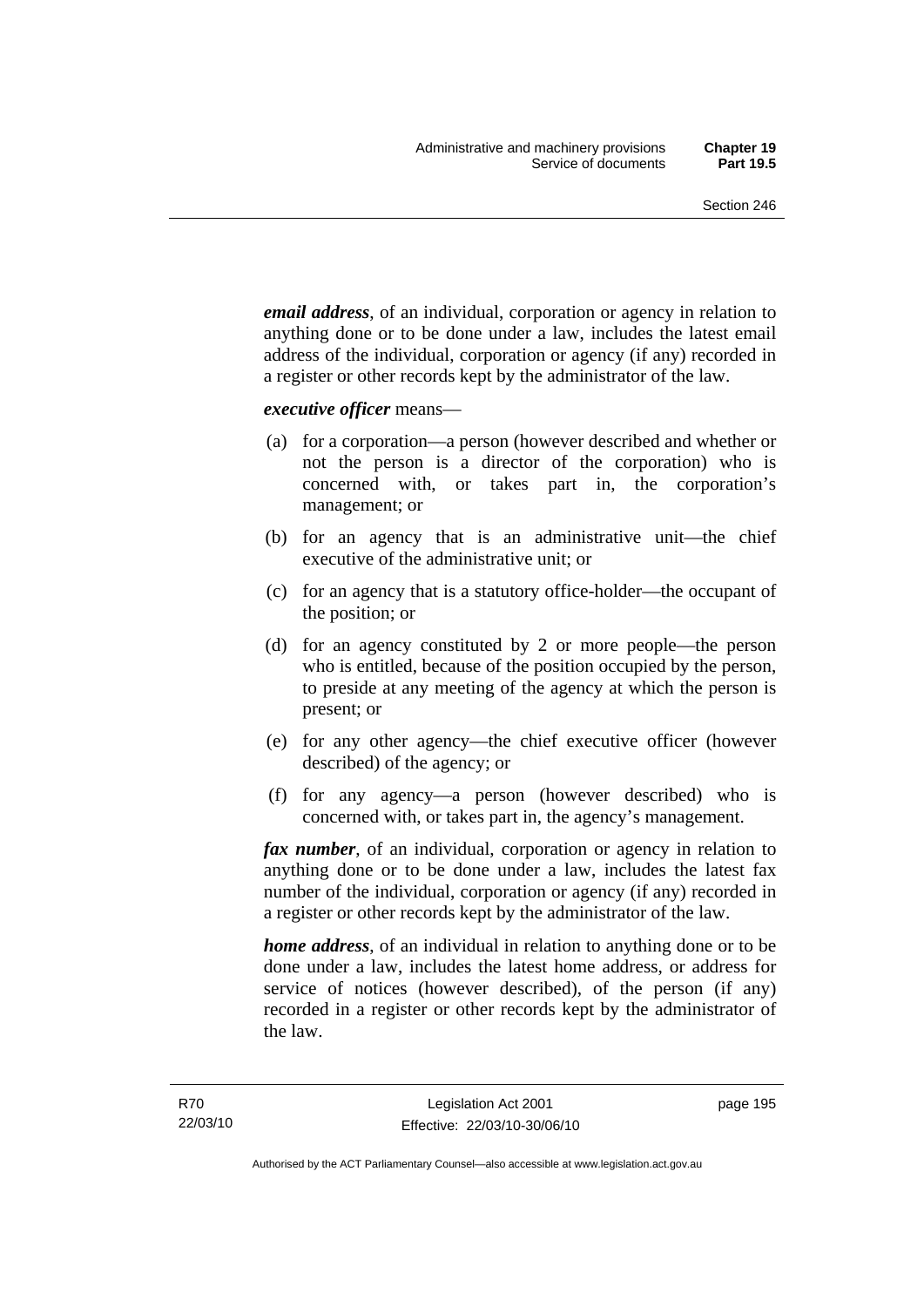#### **Chapter 19** Administrative and machinery provisions<br>**Part 19.5** Service of documents **Service of documents**

Section 247

*responsible*, for a law, means allocated responsibility for the law under the *Public Sector Management Act 1994*, section 14 (1) (b) (Ministerial responsibility and functions of administrative units).

## **247 Service of documents on individuals**

- (1) A document may be served on an individual—
	- (a) by giving it to the individual; or
	- (b) by sending it by prepaid post, addressed to the individual, to a home or business address of the individual; or
	- (c) by faxing it to a fax number of the individual; or
	- (d) by emailing it to an email address of the individual; or
	- (e) by leaving it, addressed to the individual, at a home or business address of the individual with someone who appears to be at least 16 years old and to live or be employed at the address.

*Note* See s 251 for service of documents under other laws.

 (2) This section applies to service of a document outside the ACT in the same way as it applies to service of the document in the ACT.

## **248 Service of documents on corporations**

- (1) A document may be served on a corporation—
	- (a) by giving it to an executive officer of the corporation; or
	- (b) by sending it by prepaid post, addressed to the corporation (or an executive officer of the corporation), to the address of any of its registered offices or any other business address of the corporation; or
	- (c) by faxing it to a fax number of the corporation; or
	- (d) by emailing it to an email address of the corporation; or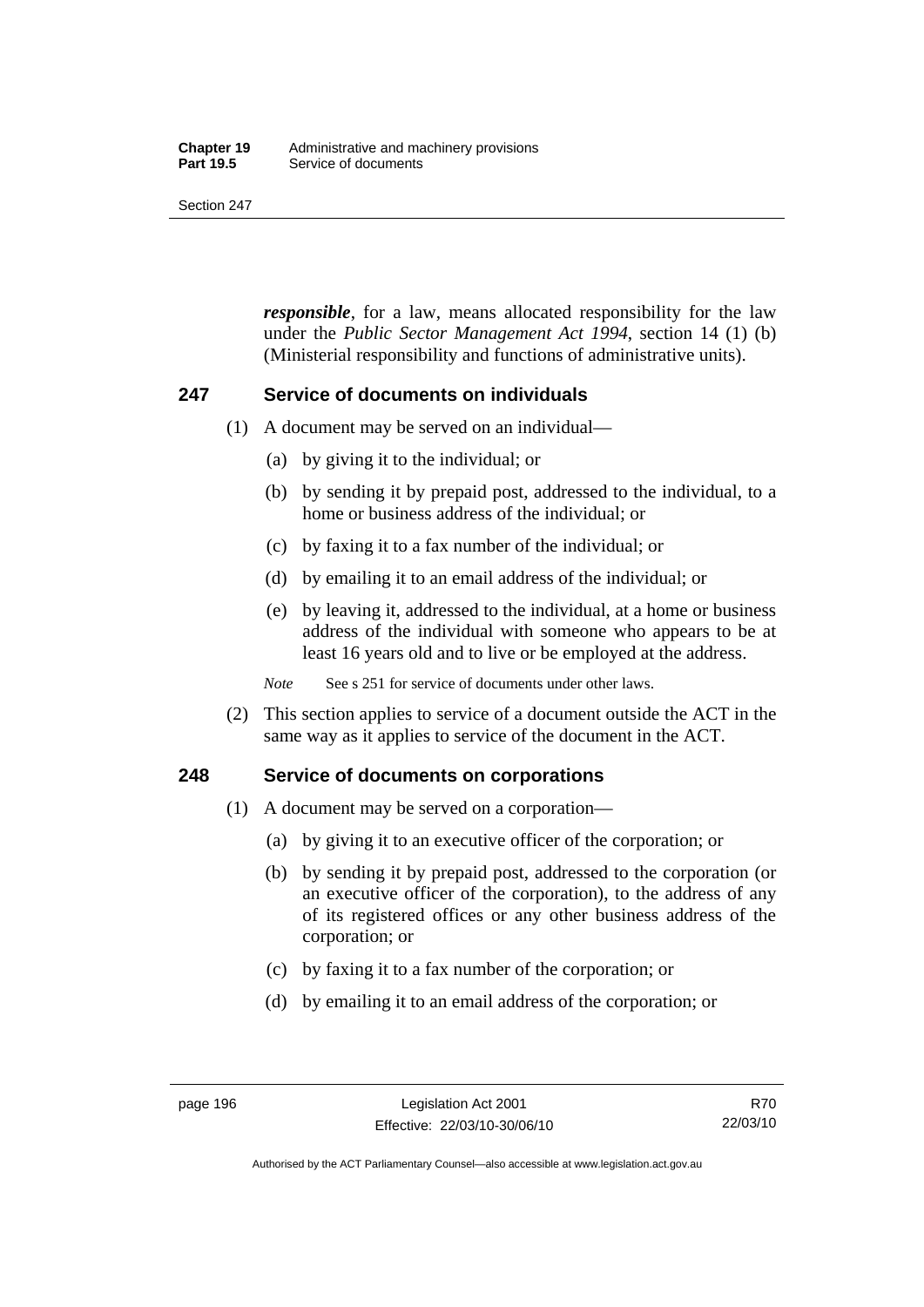(e) by leaving it, addressed to the corporation (or an executive officer of the corporation), at the address of any of the corporation's registered offices, or any other business address of the corporation, with someone who appears to be at least 16 years old and to be employed at the address.

*Note* See s 251 for service of documents under other laws.

 (2) This section applies to service of a document outside the ACT in the same way as it applies to service of the document in the ACT.

#### **249 Service of documents on agencies**

A document may be served on an agency—

- (a) by giving it to an executive officer of the agency; or
- (b) by sending it by prepaid post, addressed to the agency (or an executive officer of the agency), to the address of any office of the agency or any other business address of the agency; or
- (c) by faxing it to a fax number of the agency; or
- (d) by emailing it to an email address of the agency; or
- (e) by leaving it, addressed to the agency (or an executive officer of the agency), at the address of any of the agency's offices or any other business address of the agency with someone who appears to be employed at the agency.
- *Note* See s 251 for service of documents under other laws.

#### **250 When document taken to be served**

 (1) A document served by post under this part is taken to be served when the document would have been delivered in the ordinary course of post.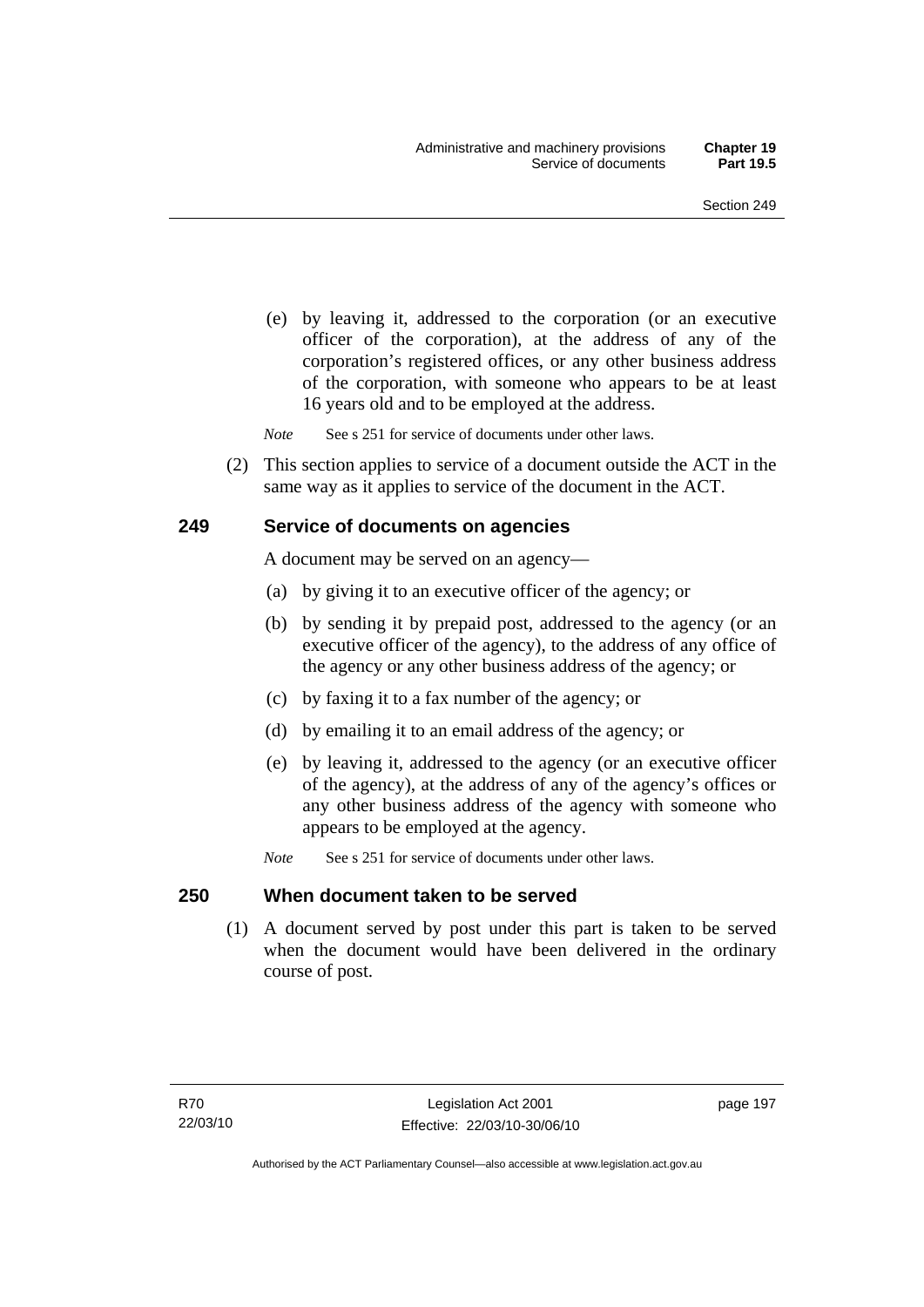- (2) However, subsection (1) does not affect the operation of the *Evidence Act 1995* (Cwlth), section 160.
	- *Note* The *Evidence Act 1995* (Cwlth), s 160 provides a rebuttable presumption that a postal article sent by prepaid post addressed to a person at an address in Australia or an external territory was received on the 4th working day after posting.
- (3) If the sender has no reason to suspect that a document served by fax or email under this part was not received by the recipient when sent, the document is presumed to be served when sent unless evidence sufficient to raise doubt about the presumption is given.
- (4) For subsection (3), the sender has reason to suspect that a document served by fax or email under this part was not received by the recipient when sent only if, on the day the document was sent or on the next working day, the equipment the sender used to send the document indicated by way of a signal or other message that—
	- (a) the equipment did not send the document when the equipment was used to send the document; or
	- (b) for a fax—the number to which the fax was sent to the recipient was not a fax number of the recipient; or
	- (c) for an email—the address to which the email was sent was not an email address of the recipient.
- (5) A document addressed to the recipient, and left for the recipient as mentioned in section 247 (e), section 248 (e) or section 249 (e), is taken to be served when it was left.
- (6) In this section:

*recipient*, for a document, means the individual, corporation or agency on whom the document is intended to be served.

*sender*, for a document served, or to be served, by fax or email, means the person sending, or seeking to send, the document.

Authorised by the ACT Parliamentary Counsel—also accessible at www.legislation.act.gov.au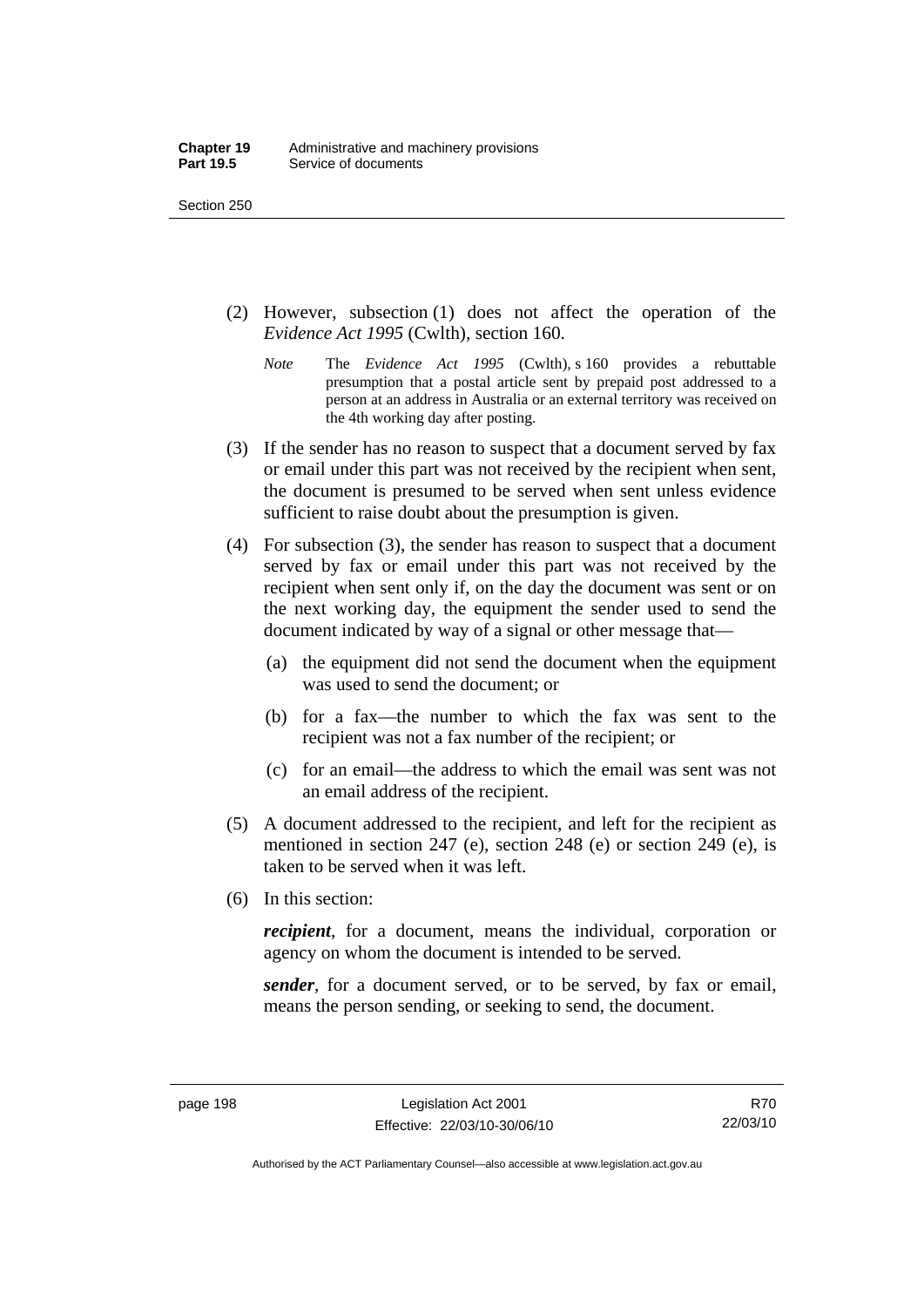## **251 Other laws not affected etc**

- (1) This part does not affect the operation of any other law that authorises or requires service of a document otherwise than as provided under this part.
- (2) Despite this part, a law (or, if the law is an Act, a regulation under the Act) may provide—
	- (a) that a document of a particular kind may or must be served (however described) only in a particular way or to a particular address or number; or
	- (b) for the date (or date and time) when service (however described) of a document is taken to have been made.

## **252 Powers of courts and tribunals not affected**

This part does not affect the power of a court or tribunal to authorise or require service of a document otherwise than as provided under this part.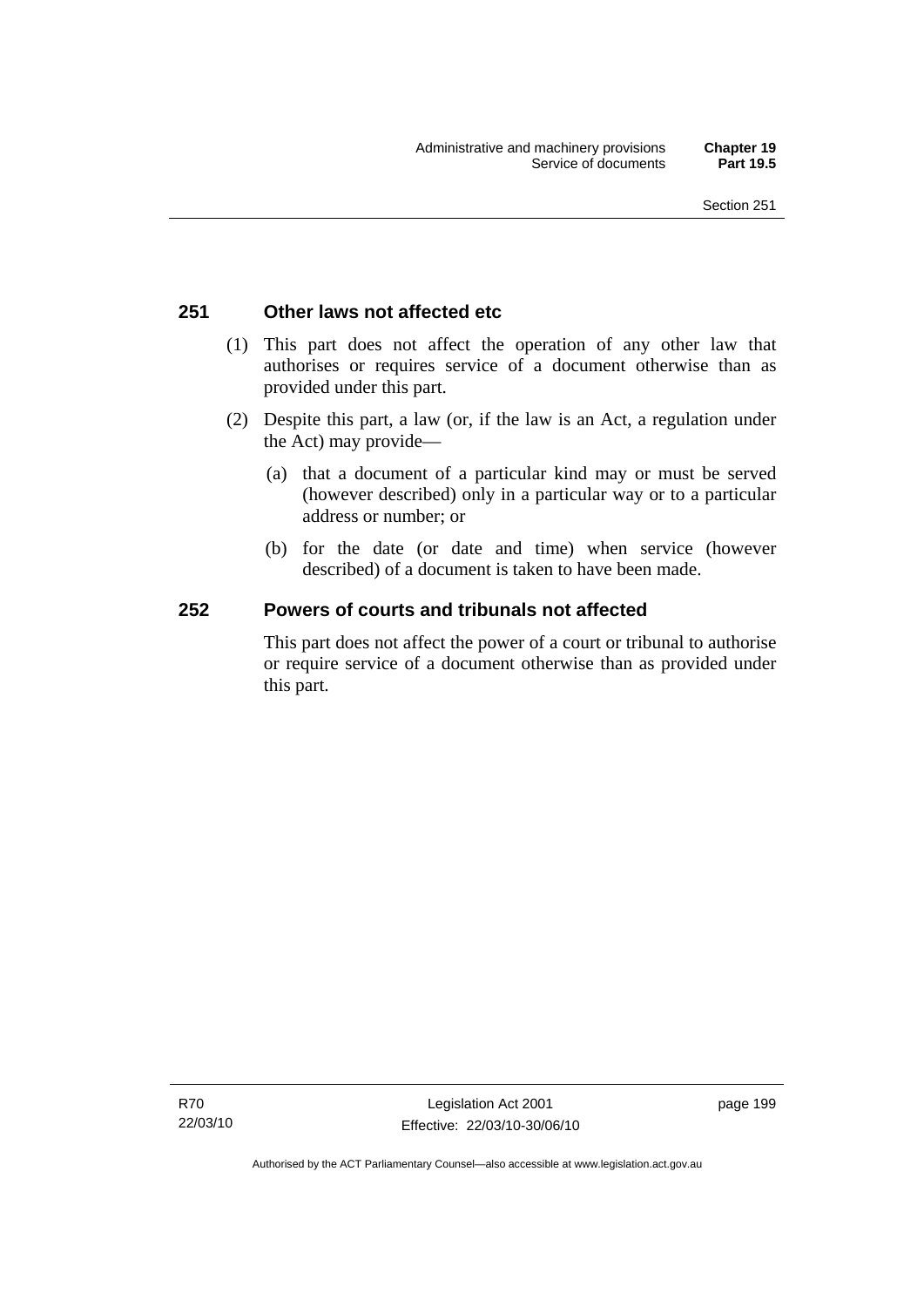# **Part 19.6 Functions of Executive and Ministers**

#### **253 Exercise of functions of Executive**

- (1) A function given to the Executive under an Act may be exercised by any 2 Ministers acting in concert.
- (2) The exercise of a function under subsection (1) is taken to be the exercise of the function by the Executive.
- (3) A statutory instrument (other than a subordinate law or disallowable instrument) is taken to be made by the Executive if it is signed by 2 or more Ministers who are members of the Executive.
- (4) A statutory instrument mentioned in subsection (3) made in accordance with the subsection is taken to be made when it is signed by the second Minister signing.
- (5) This section is subject to section 41 (Making of certain statutory instruments by Executive).
- (6) In this section:

*Act* includes an Act of the Commonwealth.

*statutory instrument* includes an instrument (whether or not legislative in nature) made under—

- (a) an Act of the Commonwealth; or
- (b) another statutory instrument of the Commonwealth ; or
- (c) power given by an Act or statutory instrument of the Commonwealth and also power given otherwise by law.

Authorised by the ACT Parliamentary Counsel—also accessible at www.legislation.act.gov.au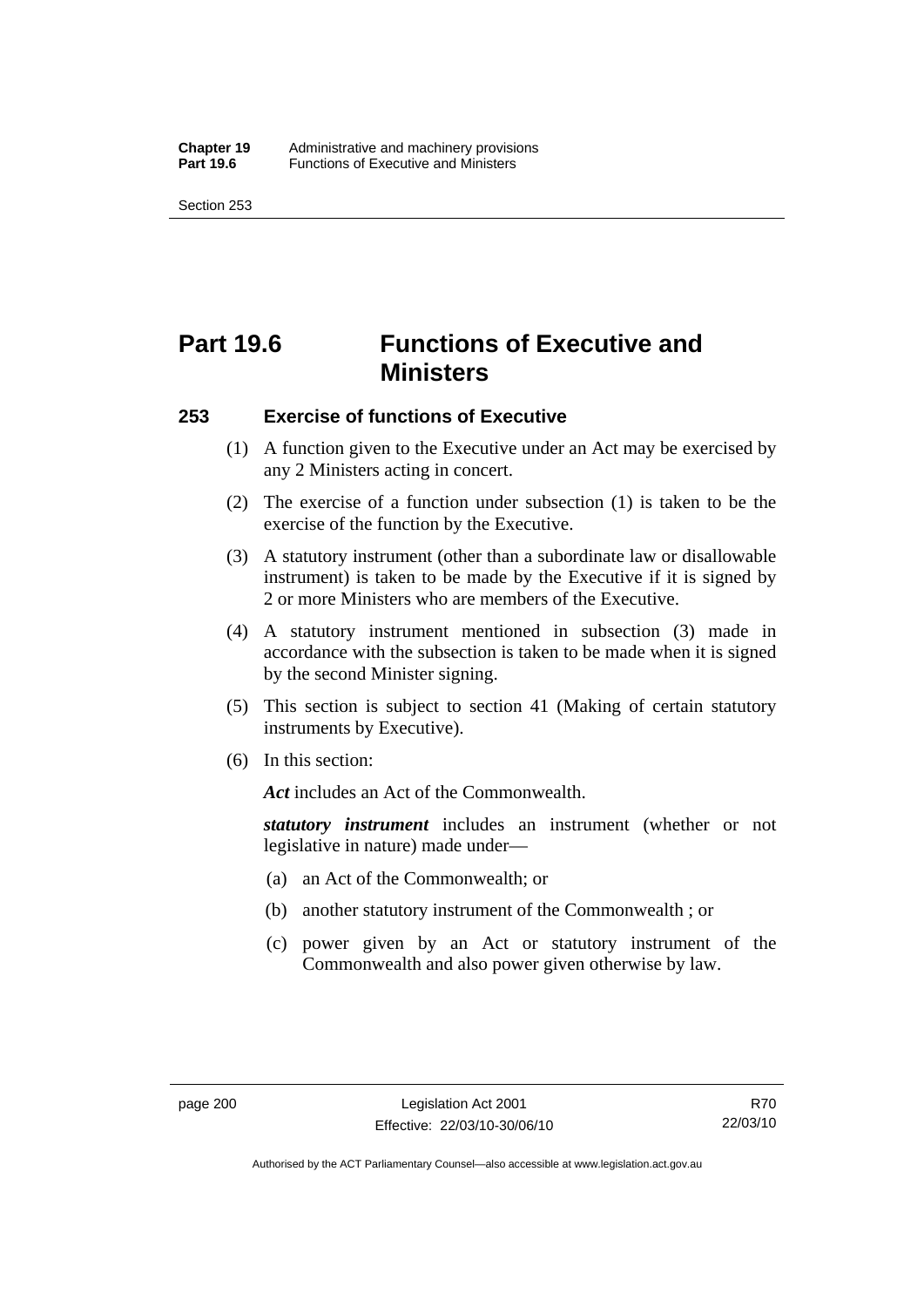## **254 Administration of matters not allocated**

If a matter relating to the Executive's functions is not allocated under the Self-Government Act, section 43 (1), the Chief Minister administers the matter.

### **254A Delegation by Minister**

A Minister may delegate the Minister's functions under an Act or statutory instrument to anyone else.

*Note* For the making of delegations and the exercise of delegated functions, see pt 19.4.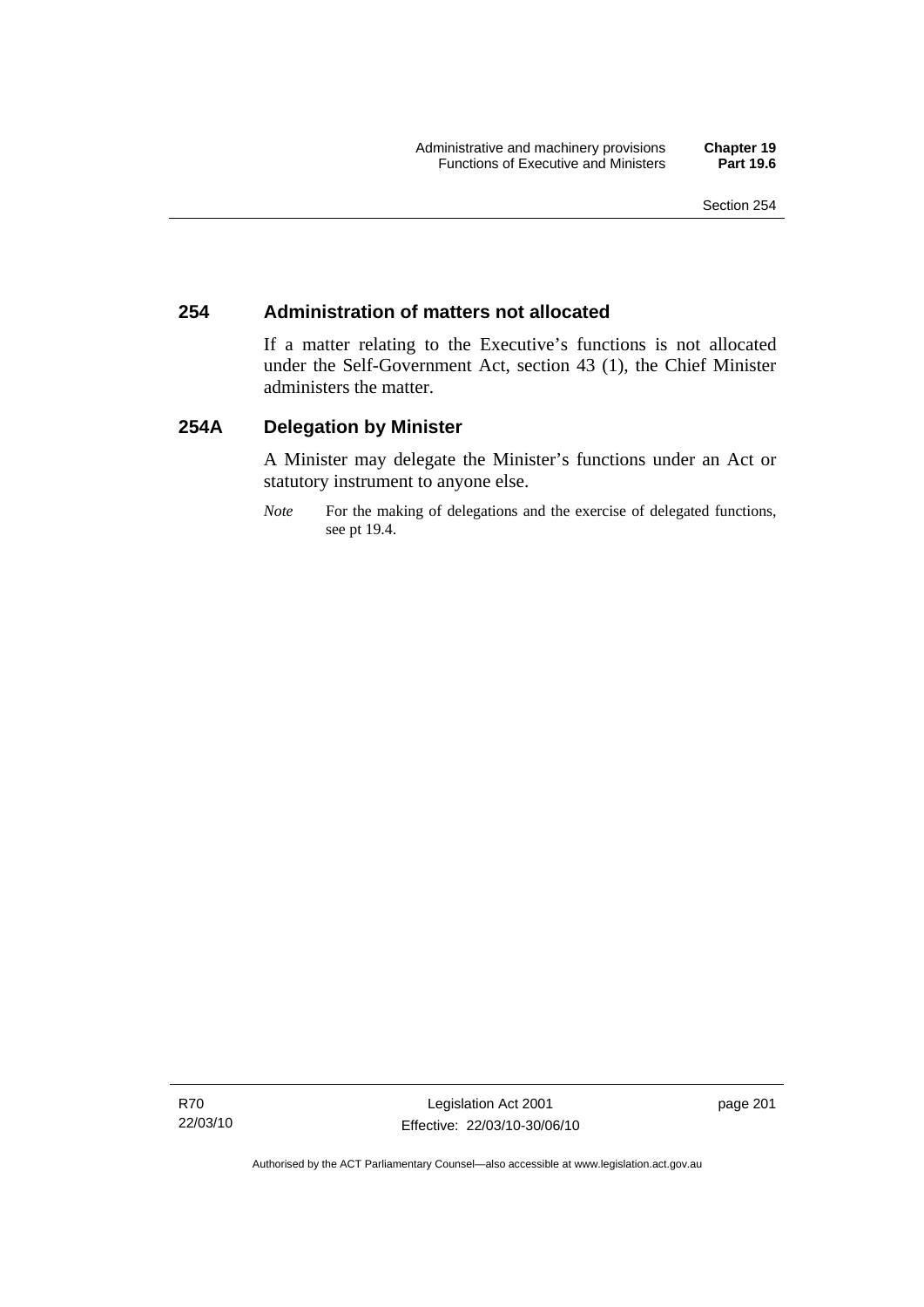**Chapter 19** Administrative and machinery provisions<br>**Part 19.7** Other matters **Other matters** 

Section 255

## **Part 19.7 Other matters**

### **255 Forms**

- (1) This section applies if an Act, subordinate law or disallowable instrument (the *authorising law*) authorises or requires a form to be approved or prescribed under an Act or statutory instrument (the *relevant law*).
	- *Note* See also s 46 (3), which deals with the repeal and replacement of forms that are legislative instruments and prevents their amendment.
- (2) The authorising law authorises a form to be approved or prescribed in relation to any matter under or in relation to the relevant law.
- (3) To remove any doubt, a form may be approved or prescribed for a provision of the relevant law even though the provision does not mention a form.

#### **Example**

The X Act, section 23 provides for a person to apply for registration but makes no mention of a form for the application. However, the Act, section 80 (1) provides:

(1) The Minister may approve forms for this Act.

Section 80 (3) provides that the approval of a form is a notifiable instrument.

Because section 80 (1) permits a form to be approved 'for this Act', this Act, section 255 applies in relation to section 23 and the Minister may, in writing, approve a form for the application.

- *Note 1* Because the approval is a notifiable instrument, it must be in writing (see s 42 (2)).
- *Note 2* An example is part of the Act, is not exhaustive and may extend, but does not limit, the meaning of the provision in which it appears (see s 126 and s 132).
- (4) Substantial compliance with a form is sufficient.

Authorised by the ACT Parliamentary Counsel—also accessible at www.legislation.act.gov.au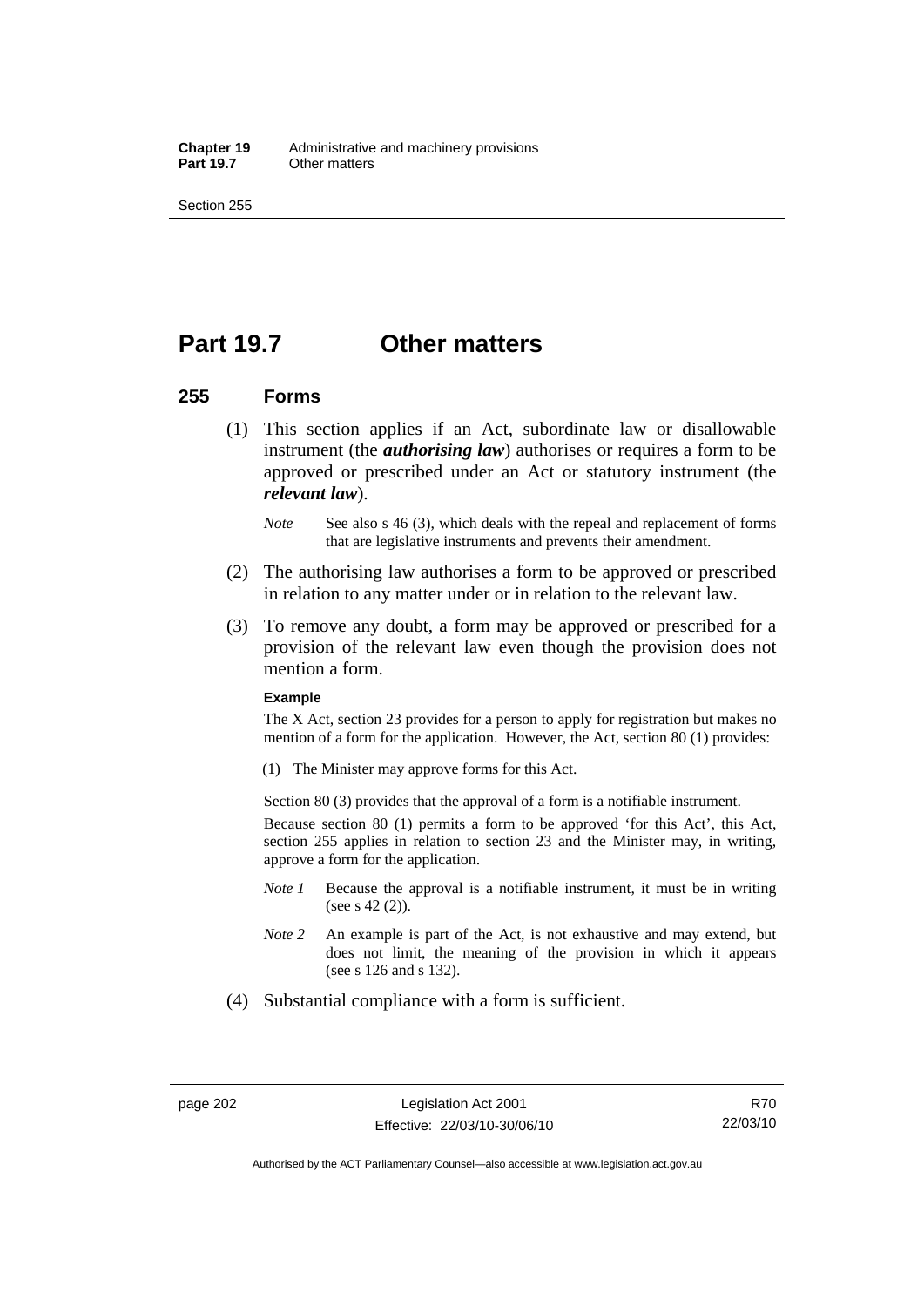- (5) However, if a form requires—
	- (a) the form to be signed; or
	- (b) the form to be prepared in a particular way (for example, on paper of a particular size or quality or in a particular electronic form); or
	- (c) the form to be completed in a particular way; or
	- (d) particular information to be included in the form, or a particular document to be attached to or given with the form; or
	- (e) the form, information in the form, or a document attached to or given with the form, to be verified in a particular way (for example, by statutory declaration);

the form is properly completed only if the requirement is complied with.

- (6) Despite subsection (5), the person need not comply with the requirement mentioned in subsection (5) (d) (and the form is taken to be properly completed despite the noncompliance) if—
	- (a) the form is approved or prescribed for a purpose; and
	- (b) the information or document is not reasonably necessary for the purpose.

### **Examples**

- 1 A person need not comply with a requirement of an approved form to include personal information (eg marital status) irrelevant to a purpose for which the form is required.
- 2 A person need not comply with a requirement of an approved form that has some relevance to a purpose for which the form is required, but intrudes to an unreasonable extent on personal privacy.
- $(7)$  If—
	- (a) a form (*form 1*) may be approved or prescribed for a purpose; and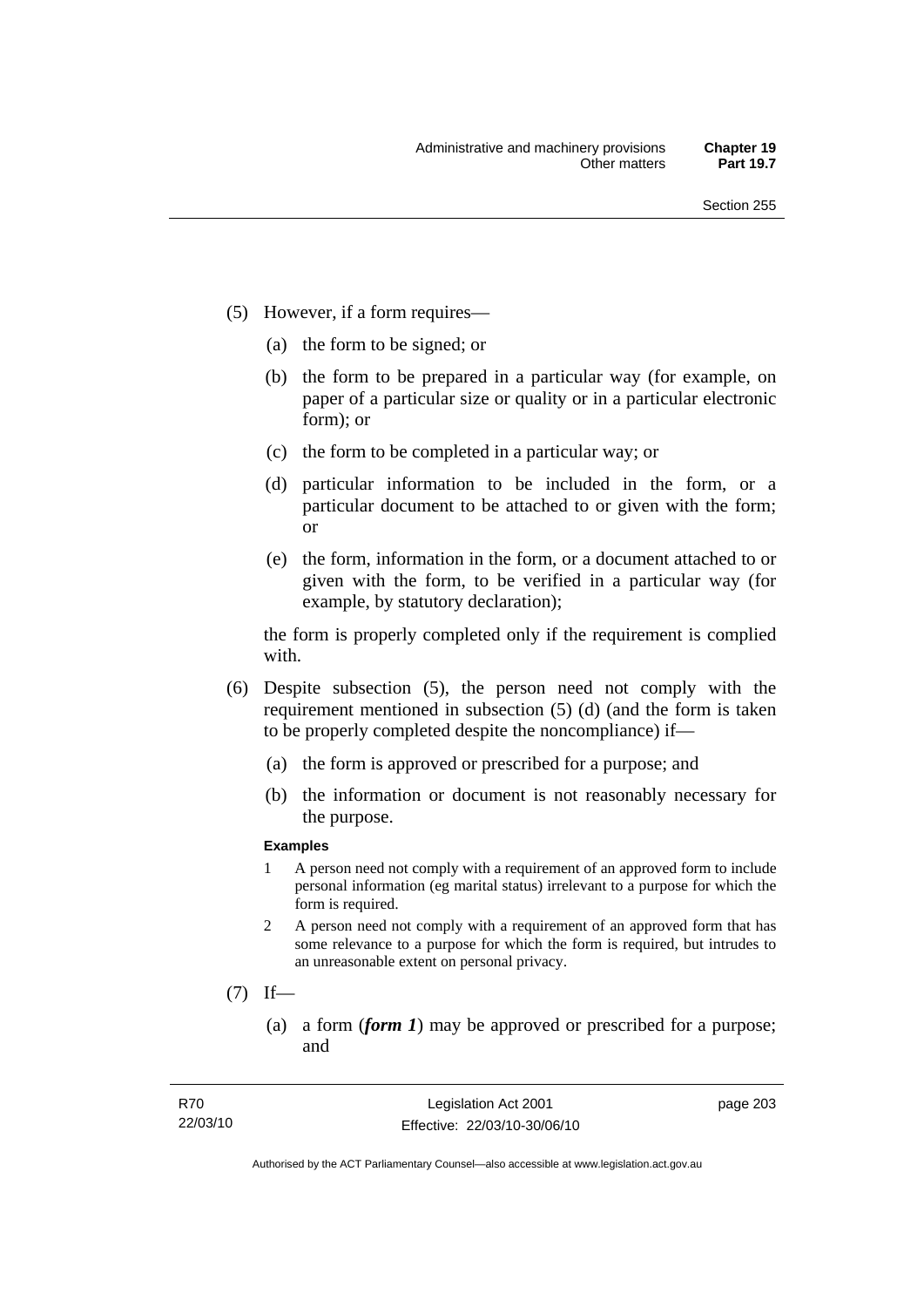Section 256

- (b) another form (*form 2*) may be approved or prescribed for the same or another purpose; and
- (c) separate forms 1 and 2 are approved or prescribed;

a combination form, consisting of forms 1 and 2, may be approved or prescribed and used for the purpose or purposes.

- (8) If, under a law, a form is authorised or required to be filed with (however described), or served on (however described), a person, the form may be filed with, or served on, someone else under arrangements made between them.
- (9) This section is a determinative provision.
	- *Note* See s 5 for the meaning of determinative provisions, and s 6 for their displacement.

### **256 Production of records kept in computers etc**

- (1) This section applies if—
	- (a) a person uses an electronic or other device to keep a record of information; and
	- (b) the person is required under a law (however the law is expressed) to give the information, or a document containing the information, to an authority.
- (2) The requirement obliges the person to give to the authority a document that accurately reproduces or contains the information in a form that can be understood by the authority.
- (3) In this section:

*authority* means a court, tribunal or other entity.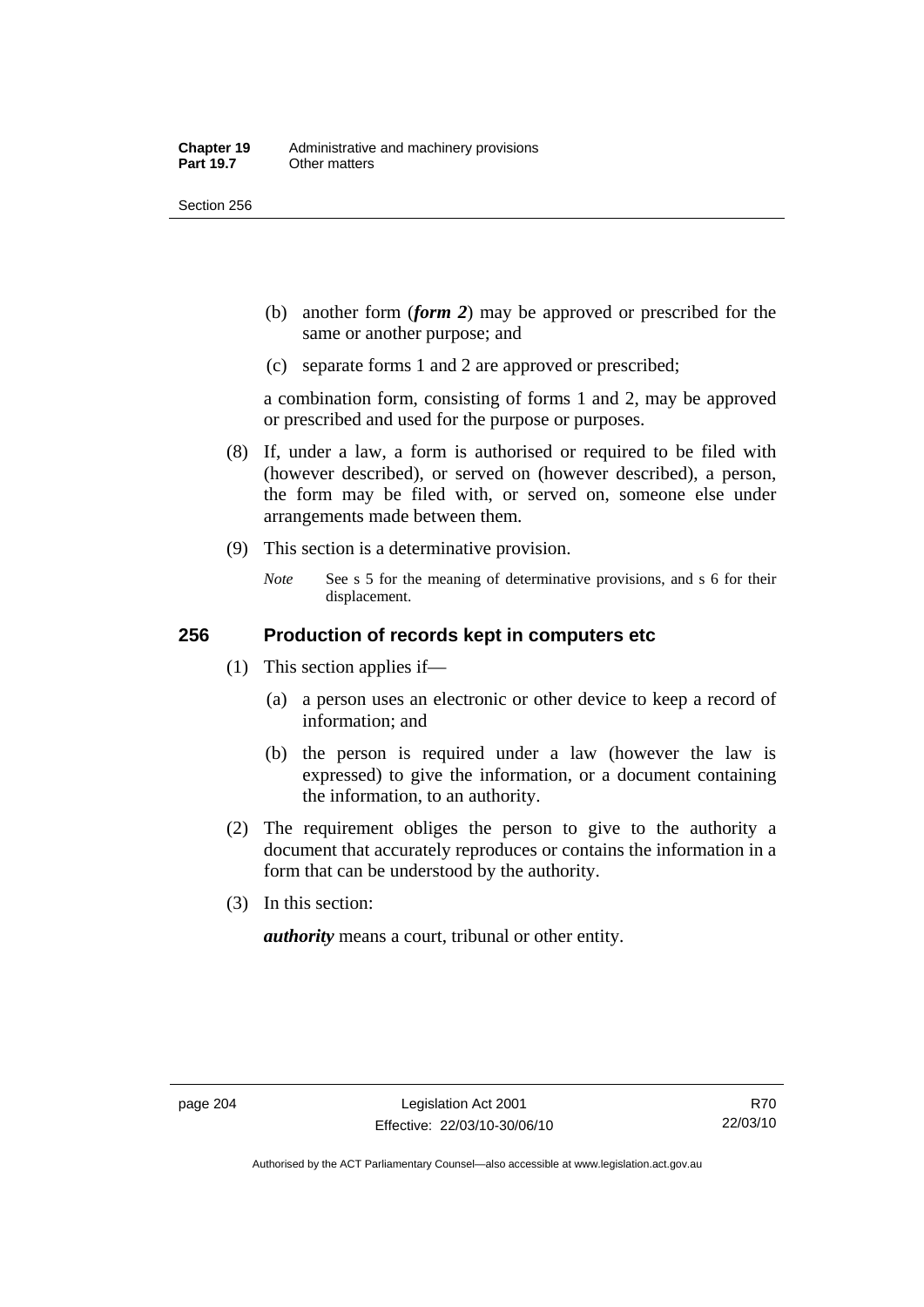## **Chapter 20 Miscellaneous**

### **300 Delegation by parliamentary counsel**

 (1) The parliamentary counsel may delegate the parliamentary counsel's functions under this Act or another territory law to a public servant.

- (2) However, the parliamentary counsel may only delegate a function under part 11.3 (Editorial changes) to—
	- (a) a person performing the duties of deputy parliamentary counsel in the public service; or
	- (b) a public servant prescribed by regulation.

### **301 References to Administration Act 1989 etc**

- (1) In any Act, statutory instrument or document, a reference to the *Administration Act 1989*, the *Interpretation Act 1967*, the *Legislation* (*Republication*) *Act 1996* or the *Subordinate Laws Act 1989* is, in relation to anything dealt with in this Act, a reference to this Act.
- (2) In any Act, statutory instrument or document, a reference to a particular provision of the *Administration Act 1989*, the *Interpretation Act 1967*, the *Legislation (Republication) Act 1996* or the *Subordinate Laws Act 1989* is, in relation to anything dealt with in this Act, a reference to the corresponding provision of this Act.

### **302 Regulation-making power**

- (1) The Executive may make regulations for this Act.
	- *Note* A regulation must be notified, and presented to the Legislative Assembly, under this Act.

*Note* For the making of delegations and the exercise of delegated functions, see pt 19.4.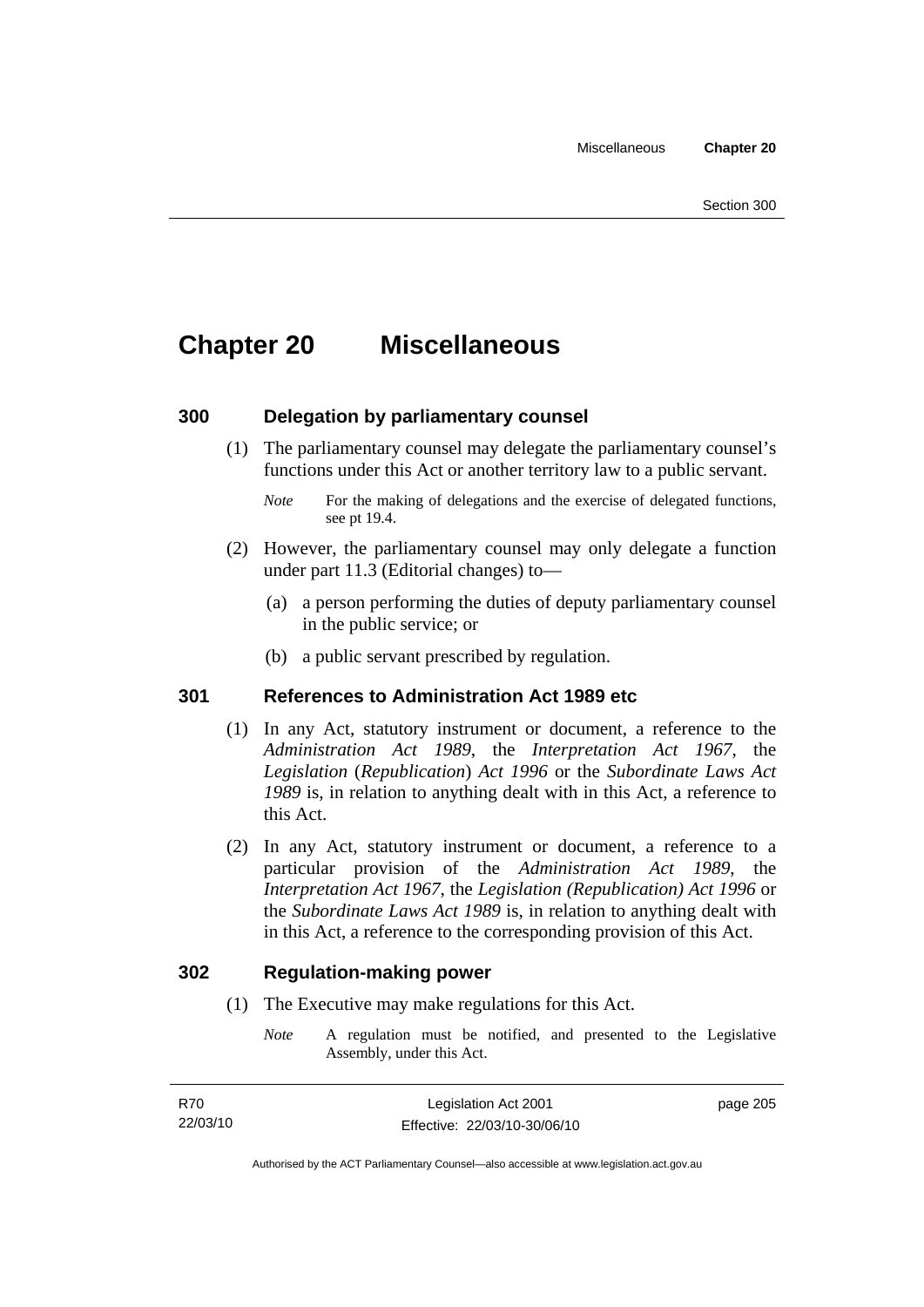#### **Chapter 20** Miscellaneous

- (2) A regulation may make provision in relation to notification in the gazette under the following sections:
	- (a) section 28 (Notification of Acts);
	- (b) section 61 (Notification of legislative instruments):
	- (c) section 65A (Notification of disallowance by resolution of Assembly);
	- (d) section 69 (Notification of amendments made by resolution of Assembly).
- (3) In particular, a regulation may make provision in relation to the form of the gazette and its publication, including how it may or must be published.

page 206 Legislation Act 2001 Effective: 22/03/10-30/06/10

Authorised by the ACT Parliamentary Counsel—also accessible at www.legislation.act.gov.au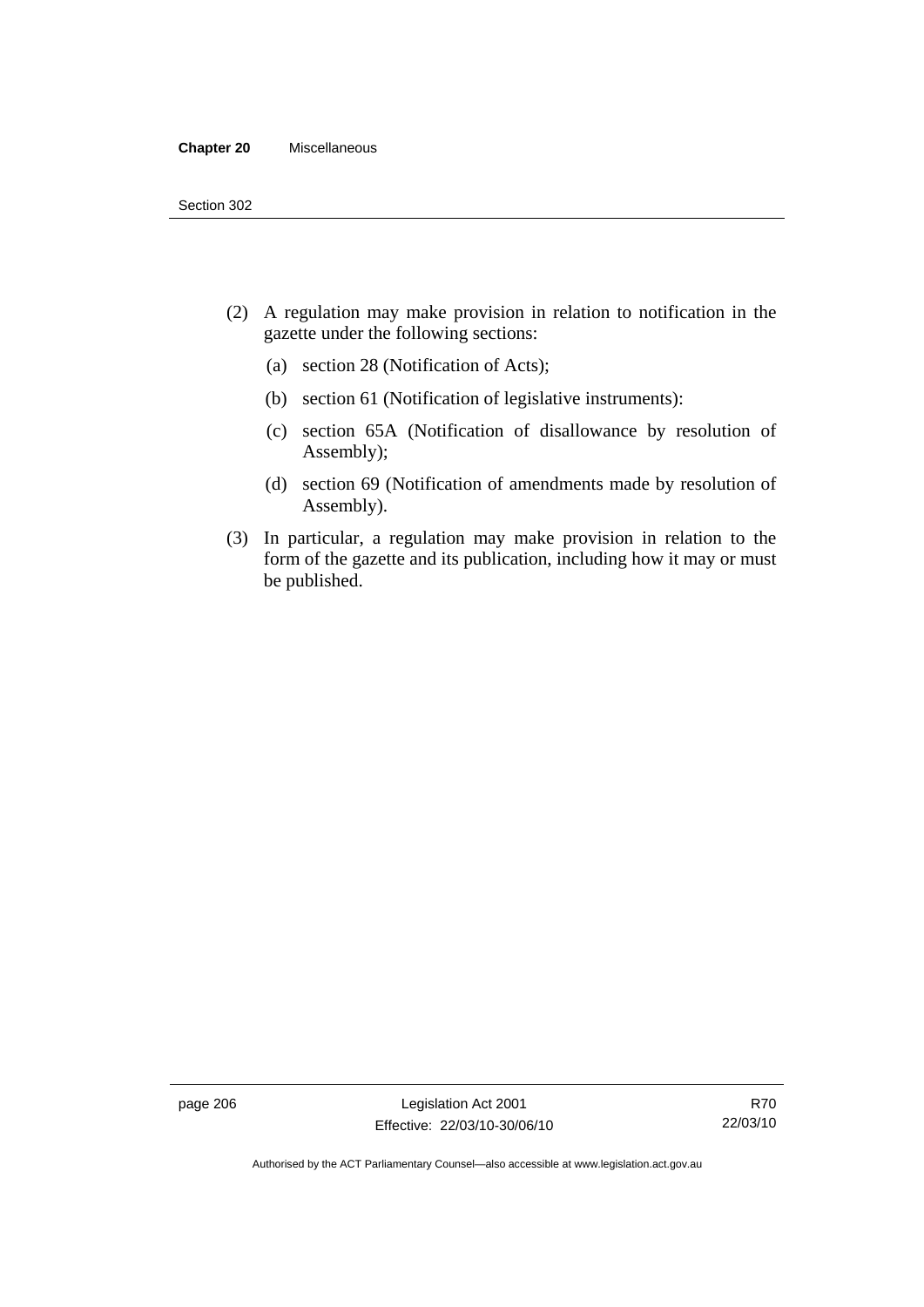## **Schedule 1 Acts included in sources of law in the ACT**

(see s 17)

# **U** Part 1.1 Former NSW and UK Acts in force **before establishment of Territory**

| column 1       | column 2                          | column 3               |
|----------------|-----------------------------------|------------------------|
| item           | name of Act                       | number or date of      |
|                |                                   | assent and original    |
|                |                                   | jurisdiction           |
| $\mathbf{1}$   | Magna Carta                       | (1297) 25 Edw 1 c 29   |
|                |                                   | (UK)                   |
| $\overline{2}$ | Criminal and Civil Justice Act    | 25 Edw 3 St 5 c 4 (UK) |
|                | 1351                              |                        |
| 3              | Due Process of Law Act 1354       | 28 Edw 3 c 3 (UK)      |
| $\overline{4}$ | Due Process of Law Act 1368       | 42 Edw 3 c 3 (UK)      |
| 5              | Free Access to Courts Act 1400    | 2 Hen 4 c 1 (UK)       |
| 6              | Petition of Right 1627            | 3 Chas 1 c 1 (UK)      |
|                | Bill of Rights 1688               | 1 Will and Mary sess 2 |
|                |                                   | $c$ 2 (UK)             |
| 8              | Act of Settlement 1700            | 12 and 13 Will 3 c 2   |
|                |                                   | (UK)                   |
| 9              | Royal Marriages Act 1772          | 12 Geo 3 c 11 (UK)     |
| 10             | <b>Contractors Debts Act 1897</b> | 1897 No 29 (NSW)       |
| 11             | Crimes Act 1900                   | 1900 No 40 (NSW)       |
| 12             | Truck Act 1900                    | 1900 No 55 (NSW)       |
| 13             | Pawnbrokers Act 1902              | 1902 No 66 (NSW)       |
| 14             | Public Roads Act 1902             | 1902 No 95 (NSW)       |
| 15             | Anglican Church of Australia      | 24 December 1902       |
|                | <b>Constitutions Act 1902</b>     | (NSW)                  |
|                |                                   |                        |

| R70      | Legislation Act 2001         | page 207 |
|----------|------------------------------|----------|
| 22/03/10 | Effective: 22/03/10-30/06/10 |          |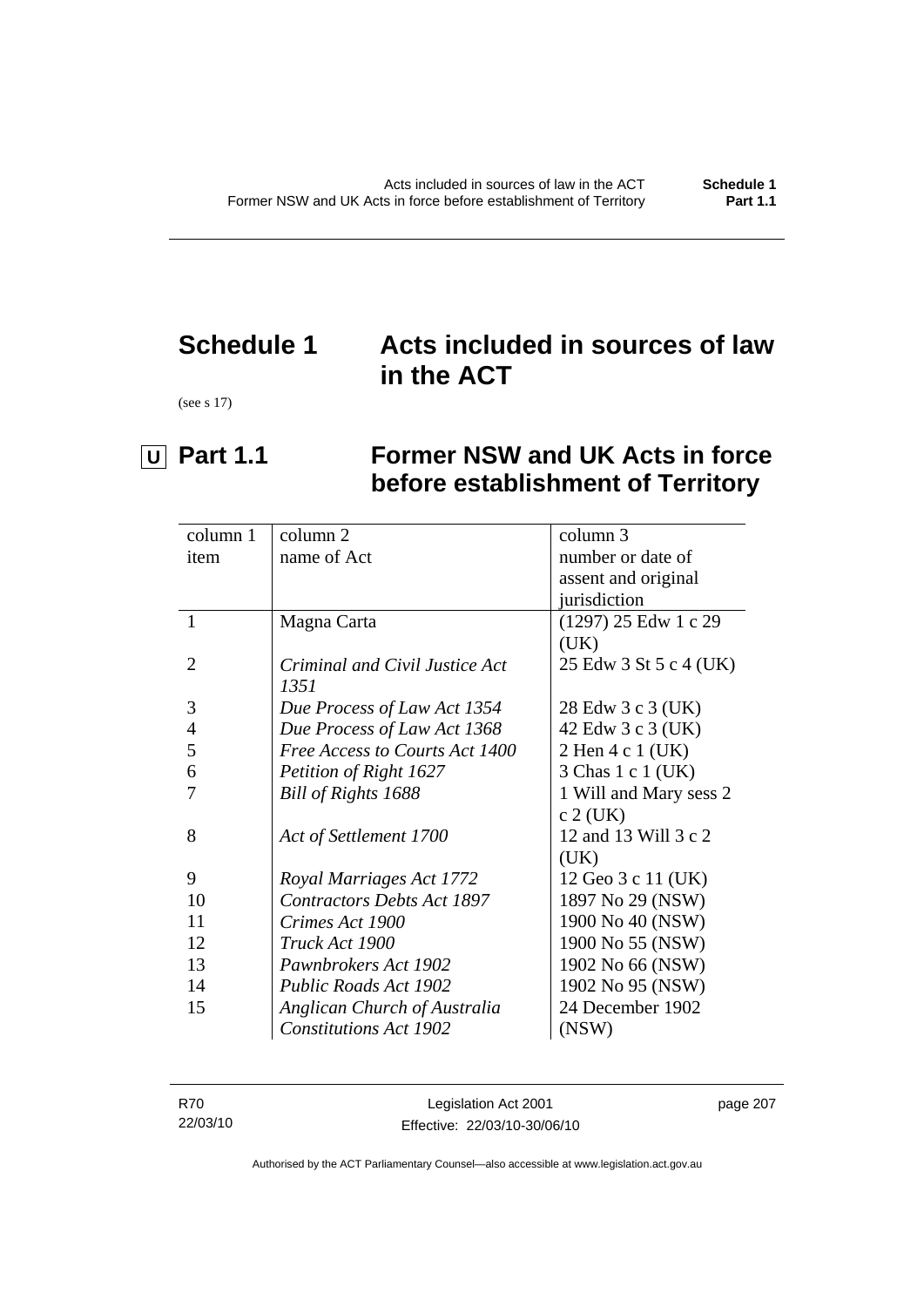| Schedule 1      | Acts included in sources of law in the ACT                        |
|-----------------|-------------------------------------------------------------------|
| <b>Part 1.1</b> | Former NSW and UK Acts in force before establishment of Territory |

| column 1 | column 2                         | column 3            |  |
|----------|----------------------------------|---------------------|--|
| item     | name of Act                      | number or date of   |  |
|          |                                  | assent and original |  |
|          |                                  | jurisdiction        |  |
| 16       | Fertilisers (Labelling and Sale) | 1904 No 33 (NSW)    |  |
|          | Act 1904                         |                     |  |
|          | Second-hand Dealers Act 1906     | 1906 No 30 (NSW)    |  |

page 208 Legislation Act 2001 Effective: 22/03/10-30/06/10

R70 22/03/10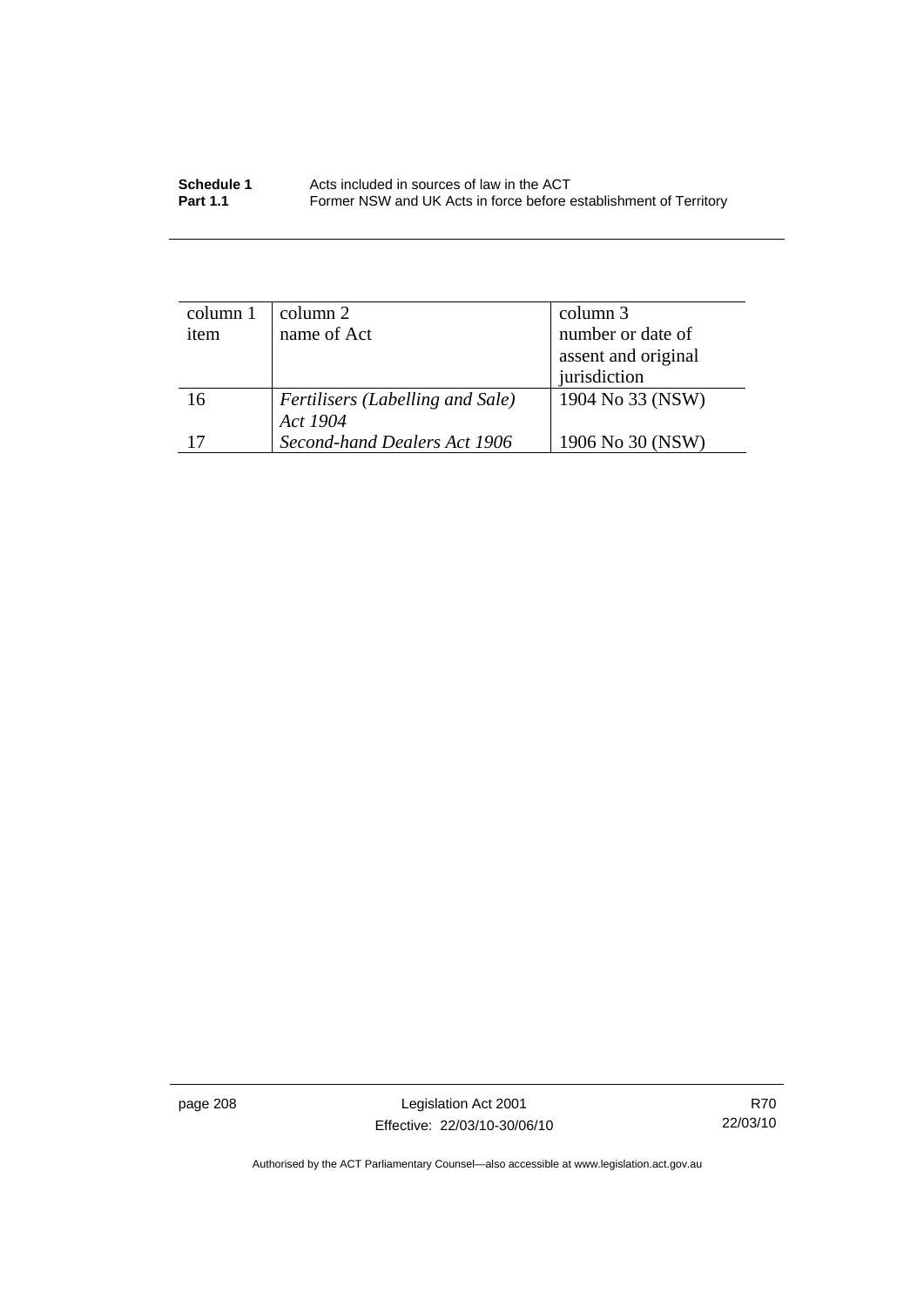## **Part 1.2 Former NSW Acts applied after establishment of Territory**

*Note to pt 1.2* 

The former NSW Acts mentioned in this part are in force in the ACT as Acts of the Legislative Assembly

| column 1 | column <sub>2</sub>                                            | column 3                                                       |
|----------|----------------------------------------------------------------|----------------------------------------------------------------|
| item     | name of NSW Act                                                | applying Territory Act                                         |
|          | Scaffolding and Lifts Act                                      | Scaffolding and Lifts Act                                      |
|          | 1912                                                           | 1957 (repealed)                                                |
|          | Anglican Church of Australia<br><b>Trust Property Act 1917</b> | Anglican Church of Australia<br><b>Trust Property Act 1928</b> |
|          | Trustee Act 1925                                               | <i>Trustee Act 1957</i> (repealed)                             |
| 4        | Anglican Church of Australia<br><b>Constitution Act 1961</b>   | Anglican Church of Australia<br><b>Trust Property Act 1928</b> |

| <b>Note</b> | The written law of the ACT also includes the following Acts that may<br>not be amended or repealed by the Assembly (see Self-Government Act,<br>$s\,34$ : |
|-------------|-----------------------------------------------------------------------------------------------------------------------------------------------------------|
|             | Life, Fire and Marine Insurance Act 1902 (NSW)                                                                                                            |
|             | Demise of the Crown Act 1760 (UK)                                                                                                                         |
|             | <i>Naval Prize Act 1864</i> (UK)                                                                                                                          |
|             | Naval Prize (Procedure) Act 1916 (UK)                                                                                                                     |
|             | <i>Prize Act (1939)</i> (UK)                                                                                                                              |

 *Prize Courts Act 1894* (UK)

- *Prize Courts Act 1915* (UK)
- *Prize Courts (Procedure) Act 1914* (UK)

 *Territorial Waters Jurisdiction Act 1878* (UK).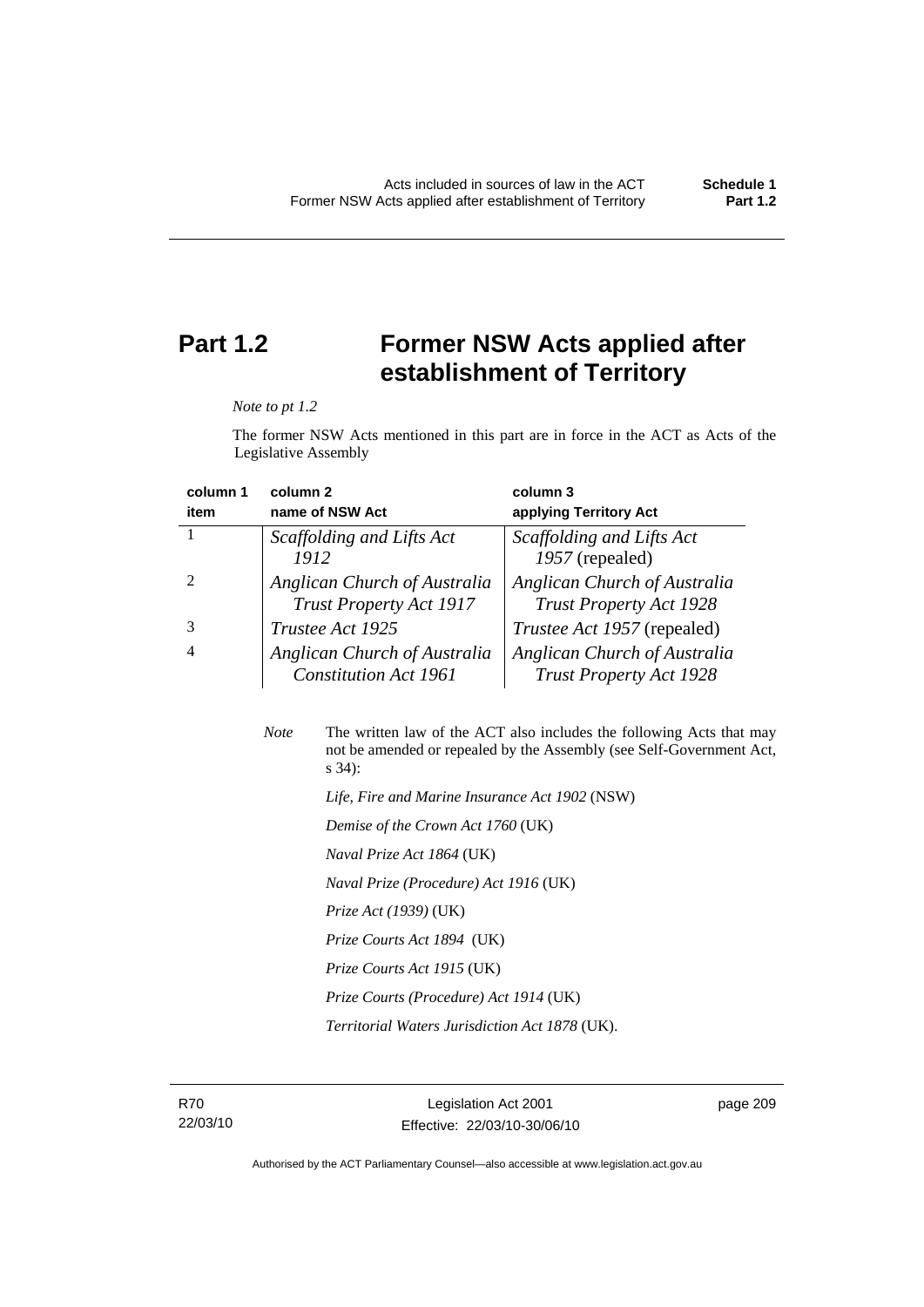## **Dictionary**

(see s 2)

## **Part 1 Meaning of commonly-used terms**

(see s 144)

### *Note for pt 1*

Terms that are defined only for this Act are set out in pt 2.

*ACAT* means the ACT Civil and Administrative Tribunal established under the *ACT Civil and Administrative Tribunal Act 2008*.

*Act*—see the following sections:

- (a) section 7 (Meaning of *Act* generally);
- (b) section 17 (References to Acts include references to former Cwlth enactments etc).
- *Note* See also s 102 (References to laws include references to laws as in force from time to time) and s 104 (References to laws include references to instruments under laws).

*ACT* means the Australian Capital Territory.

*ADI*—see the definition of *authorised deposit-taking institution*.

*administrative unit* means an administrative unit for the time being established under the *Public Sector Management Act 1994*, section 13 (1).

*adult* means an individual who is at least 18 years old.

*ambulance service* means the ACT Ambulance Service established under the *Emergencies Act 2004*.

R70 22/03/10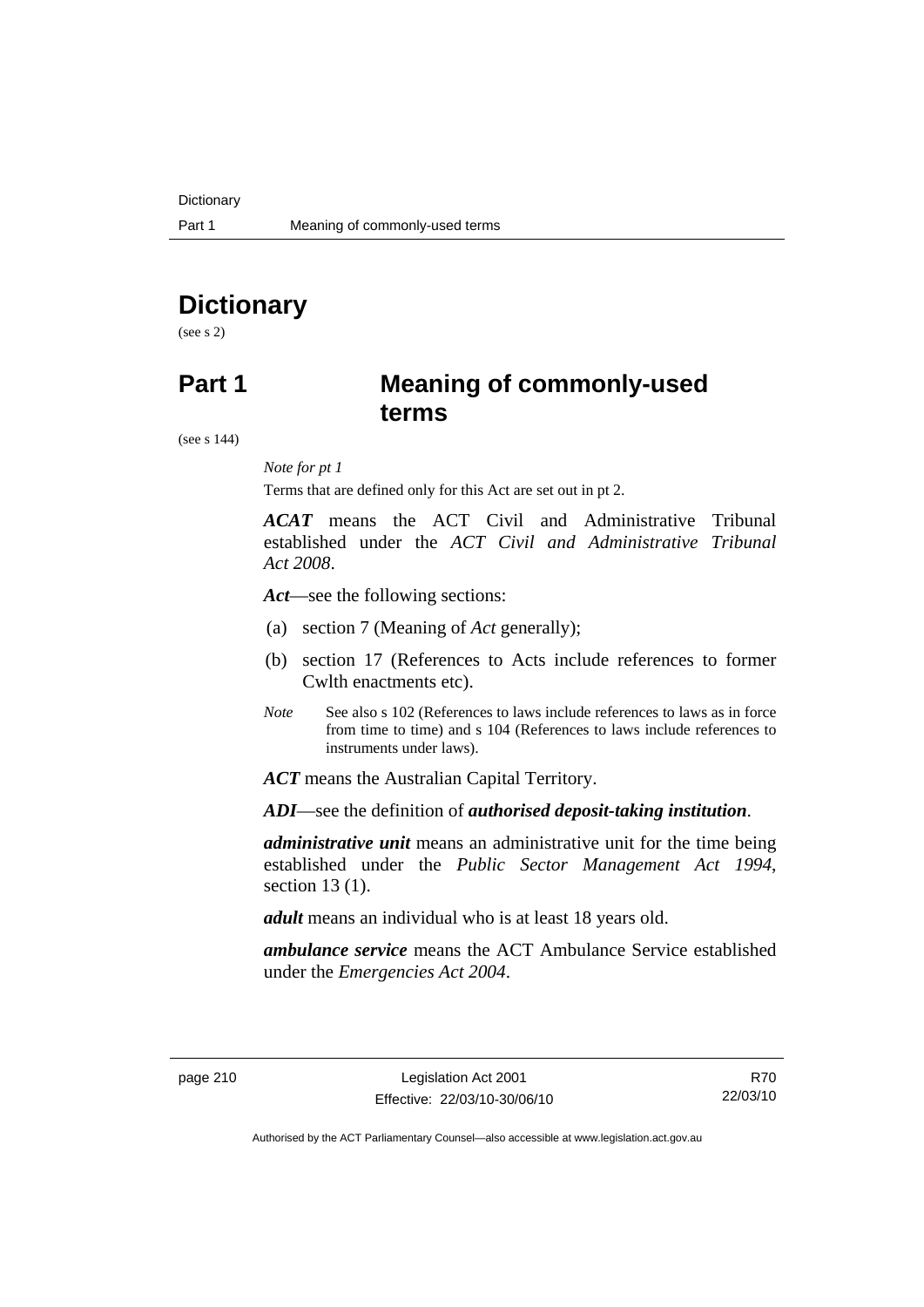*amend* includes—

- (a) for an Act or statutory instrument—omit, insert, substitute, renumber or relocate a provision of the Act or instrument; and
- (b) for an Act or statutory instrument (or a provision of it)—amend by implication; and
- (c) for a provision of an Act or statutory instrument—omit the provision (or a part of it), substitute another provision for the provision (or a part of it), renumber the provision (or a part of it) or relocate the provision (or a part of it); and
- (d) for any other instrument, a provision of an instrument or a decision—change or alter.

*appoint* includes reappoint.

*AS*—see section 164 (1) (References to Australian Standards etc).

*AS/NZS*—see section 164 (2) (References to Australian Standards etc).

*asset* includes property of any kind.

*Attorney-General* means the Minister designated Attorney-General by the Chief Minister, and includes a Minister authorised by the Chief Minister to act on behalf of the Attorney-General.

*auditor-general* means the Auditor-General for the Territory under the *Auditor-General Act 1996*.

*Australia* means the Commonwealth of Australia and, when used in a geographical sense, does not include an external territory.

*Australian driver licence* means an Australian driver licence under the *Road Transport (Driver Licensing) Act 1999*.

*Note Australian driver licence* is defined in that Act, dictionary to mean a driver licence of any kind issued under the law of the Commonwealth or a State or Territory. It includes a driver licence issued under ACT law (see also def *driver licence*).

R70 22/03/10 page 211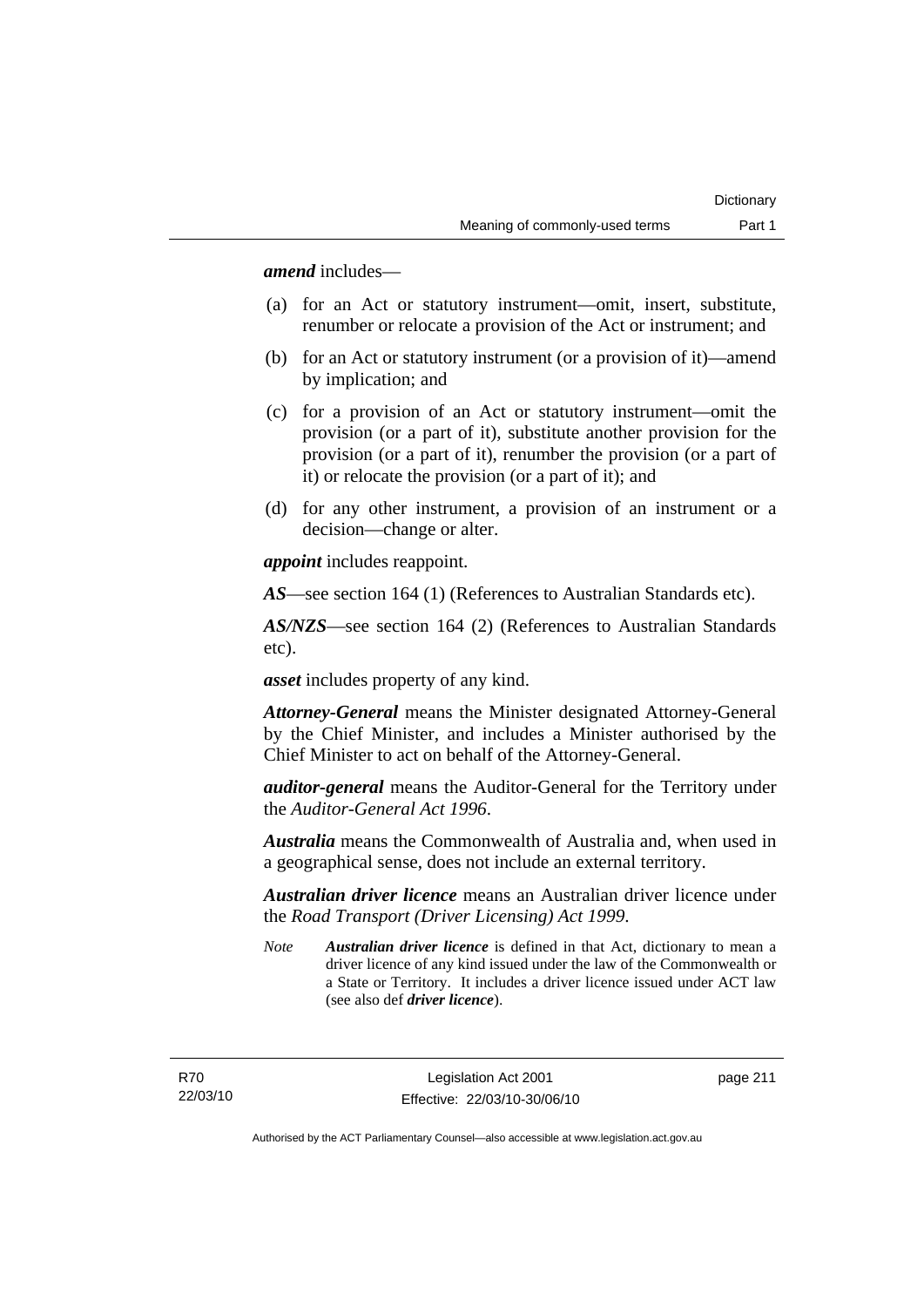*Australian/New Zealand Standard*—see section 164 (2) (References to Australian Standards etc).

*Australian Standard*—see section 164 (1) (References to Australian Standards etc).

*Australian statistician* means the Australian Statistician under the *Australian Bureau of Statistics Act 1975* (Cwlth).

*authorised deposit-taking institution* (or *ADI*) means an authorised deposit-taking institution under the *Banking Act 1959* (Cwlth).

*bank* means an authorised deposit-taking institution that is permitted under the *Banking Act 1959* (Cwlth) to assume or use—

- (a) the word 'bank', 'banker' or 'banking'; or
- (b) any other word (whether or not in English) similar in meaning to a word mentioned in paragraph (a).

*bankrupt or personally insolvent*—an individual is *bankrupt or personally insolvent* if the individual—

- (a) under the *Bankruptcy Act 1966* (Cwlth)—
	- (i) is bankrupt; or
	- (ii) is a party to a debt agreement as a debtor; or
	- (iii) is a party to a personal insolvency agreement as a debtor and the obligations created by the agreement remain undischarged; or
	- (iv) authorises a controlling trustee to control the individual's property, whether or not the individual has entered into a personal insolvency agreement as a debtor; or
- (b) has a status under a law of a foreign country substantially similar to an individual mentioned in paragraph (a); or
- (c) otherwise applies to take the benefit of any law for the relief of bankrupt or insolvent debtors.

R70 22/03/10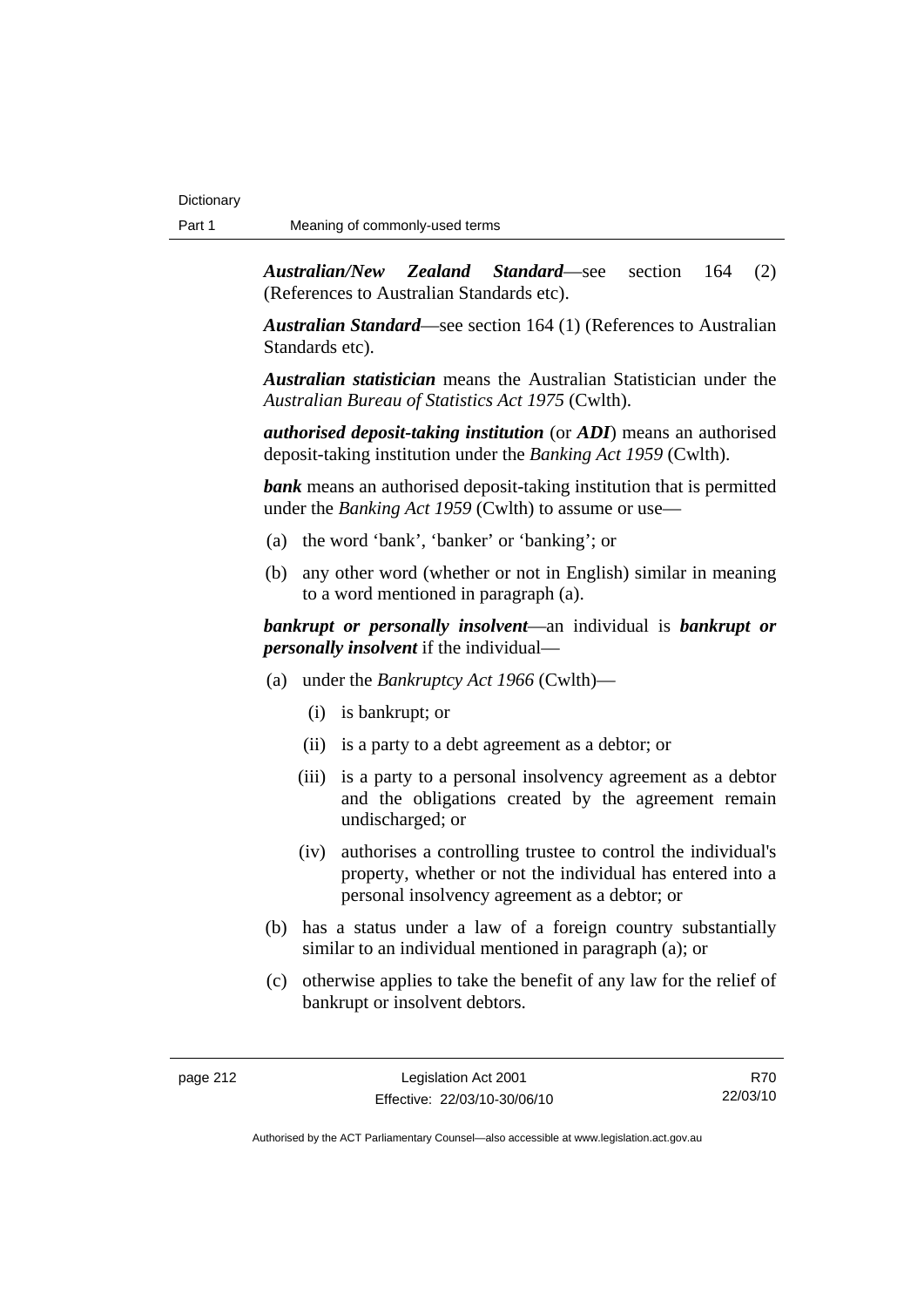*barrister* means a lawyer who practises as a barrister.

*body* includes any group of people joined together for a common purpose, whether or not incorporated.

#### **Examples**

- 1 a company
- 2 a statutory corporation, whether or not it has members
- 3 an association, club or society
- 4 a partnership
- 5 a joint venture
- 6 a corporation sole
- *Note* An example is part of the Act, is not exhaustive and may extend, but does not limit, the meaning of the provision in which it appears (see s 126 and s 132).

*breach* includes contravene.

*building code* means the building code under the *Building Act 2004*, section 136.

*Note* The building code is the Building Code of Australia, as amended from time to time by the Australian Building Codes Board and the Australian Capital Territory Appendix to the Building Code of Australia.

*building society* means an authorised deposit-taking institution that is permitted under the *Banking Act 1959* (Cwlth) to assume or use—

- (a) the term 'building society'; or
- (b) any other term (whether or not in English) similar in meaning.

*business day* means a day that is not—

- (a) a Saturday or Sunday; or
- (b) a public holiday or bank holiday in the ACT under the *Holidays Act 1958*.

*by* regulation includes under a regulation.

*Note* See also def *under*, in relation to an Act or statutory instrument.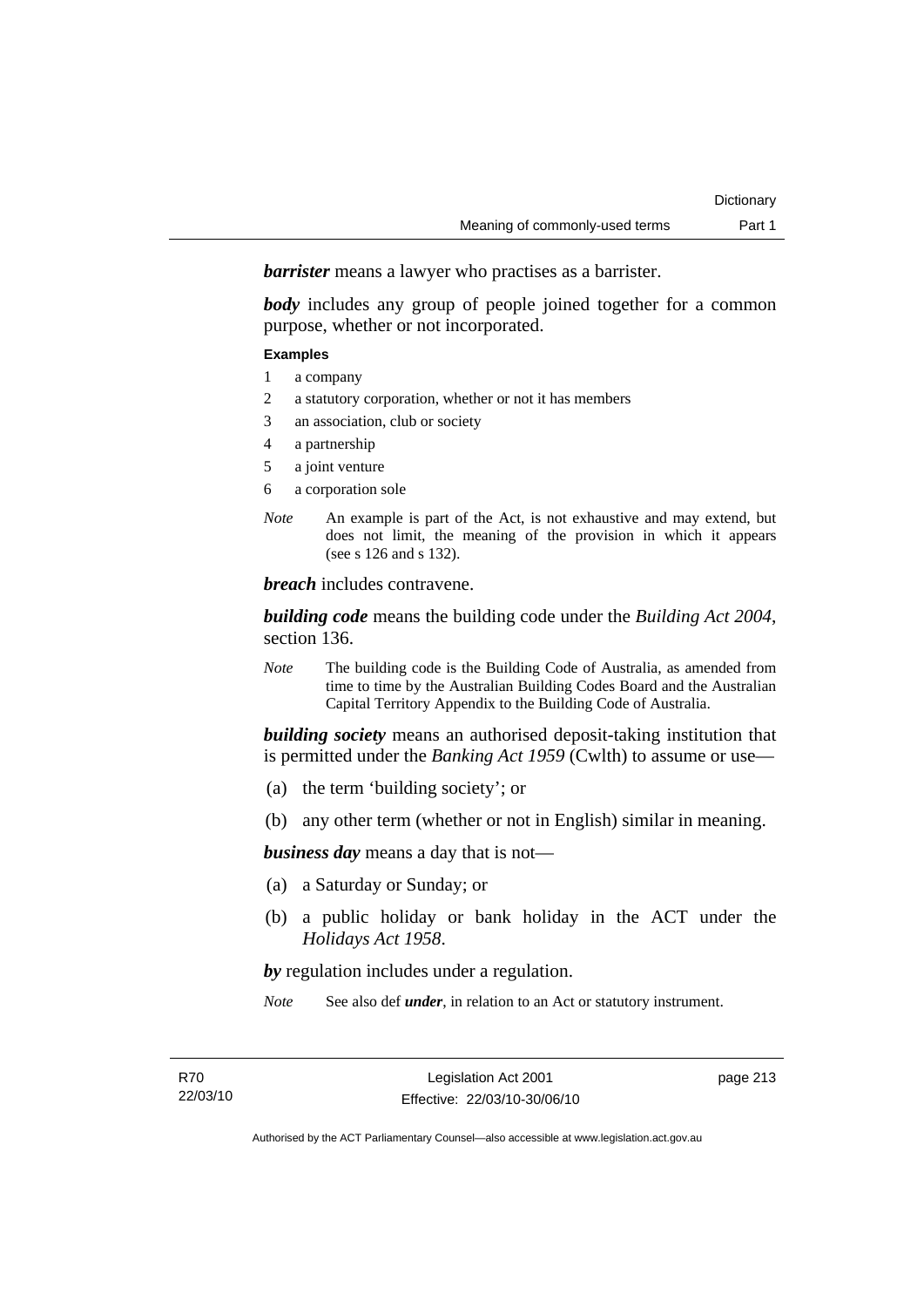*by-law*, in relation to an Act, means a by-law made or in force under the Act.

*calendar month* means a period beginning at the start of any day of a named month and ending—

- (a) at the end of the day before the corresponding day of the next named month; or
- (b) if there is no such corresponding day—at the end of the last day of the next named month.

#### **Examples**

- 1 The period beginning at the start of 5 July 2000 and ending at midnight on 4 August 2000 is a calendar month.
- 2 The period beginning at the start of 30 January 2001 and ending at midnight on 28 February 2001 is a calendar month. The calendar month ends on the last day of February because in that year February does not have a day corresponding to 29 January (because 2001 is not a leap year). If the period began at the start of 30 January 2004 (ie a leap year), the calendar month would end at midnight on 29 February 2004.
- *Note* An example is part of the Act, is not exhaustive and may extend, but does not limit, the meaning of the provision in which it appears (see s 126 and s 132).

*calendar year* means a period of 12 months beginning on 1 January.

*change* includes change by alteration, omission, substitution or addition.

*chief executive*—see section 163.

*chief health officer* means the Chief Health Officer under the *Public Health Act 1997*.

*Chief Justice* means the Chief Justice of the Supreme Court.

*Chief Magistrate* means the Chief Magistrate of the Magistrates Court.

*Chief Minister* means the Chief Minister for the Territory.

*Note* The Chief Minister is elected under the Self-Government Act, s 40.

page 214 Legislation Act 2001 Effective: 22/03/10-30/06/10

R70 22/03/10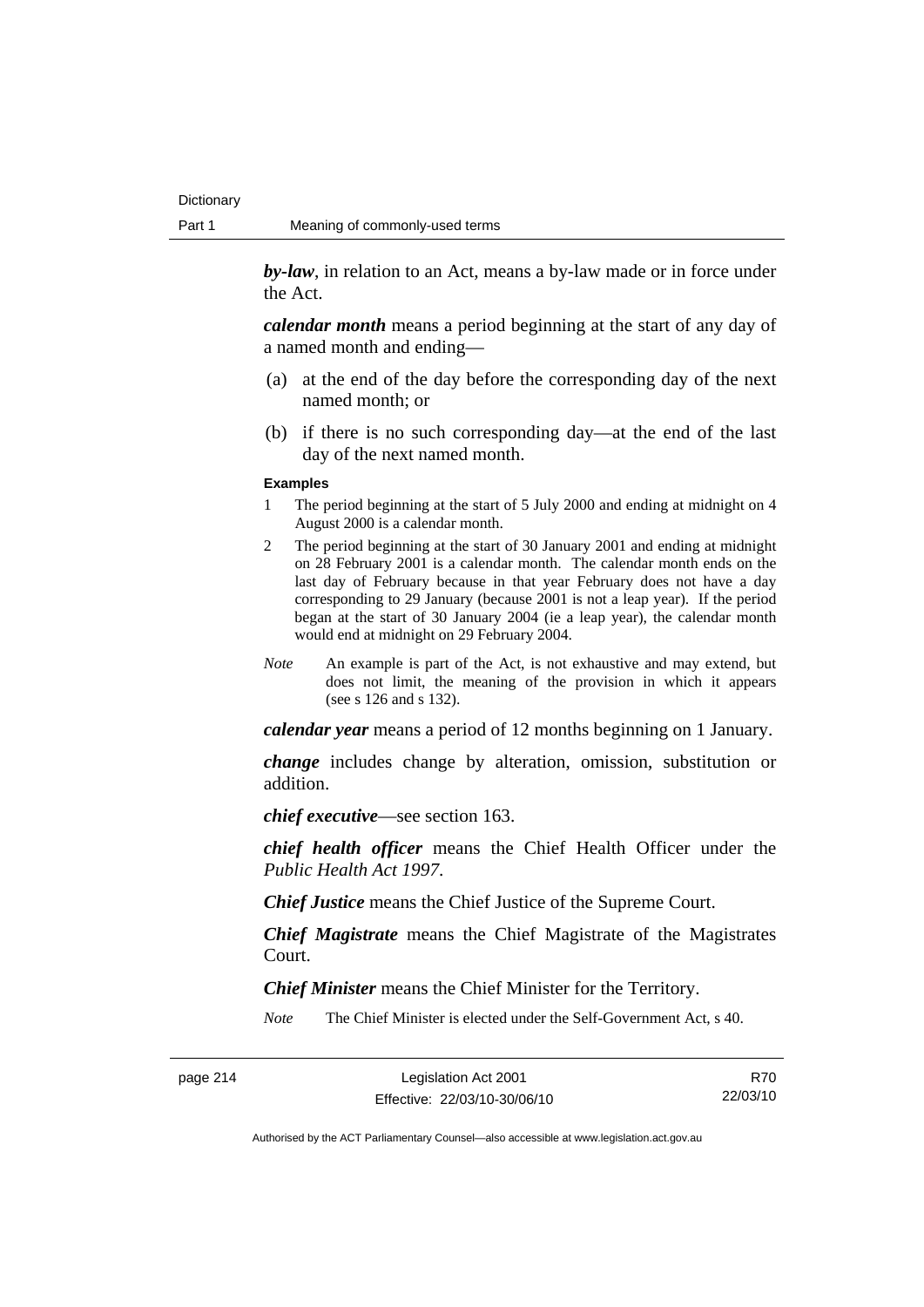*chief officer (ambulance service)* means the chief officer (ambulance service) under the *Emergencies Act 2004*.

*chief officer (fire brigade)* means the chief officer (fire brigade) under the *Emergencies Act 2004*.

*chief officer (rural fire service)* means the chief officer (rural fire service) under the *Emergencies Act 2004*.

*chief officer (SES)* means the chief officer (SES) under the *Emergencies Act 2004*.

*chief planning executive* means the Chief Planning Executive under the *Planning and Development Act 2007*.

*chief police officer* means the police officer responsible to the commissioner of police for the day-to-day administration and control of police services in the ACT.

*chief solicitor* means the chief solicitor under the *Government Solicitor Act 1989*.

*child*, if age rather than descendancy is relevant, means an individual who is under 18 years old.

*children and young people commissioner* means the Children and Young People Commissioner under the *Human Rights Commission Act 2005*.

*Childrens Court* means the Childrens Court under the *Magistrates Court Act 1930*, section 287.

*city area* means the area that was *the City Area* under the *City Area Leases Act 1936* (repealed).

*Note* See s 103 for the meaning of references to repealed laws.

*civil partner*—a person who is in a civil partnership with someone else is the *civil partner* of the other person.

*civil partnership* means a civil partnership under the *Civil Partnerships Act 2008*.

page 215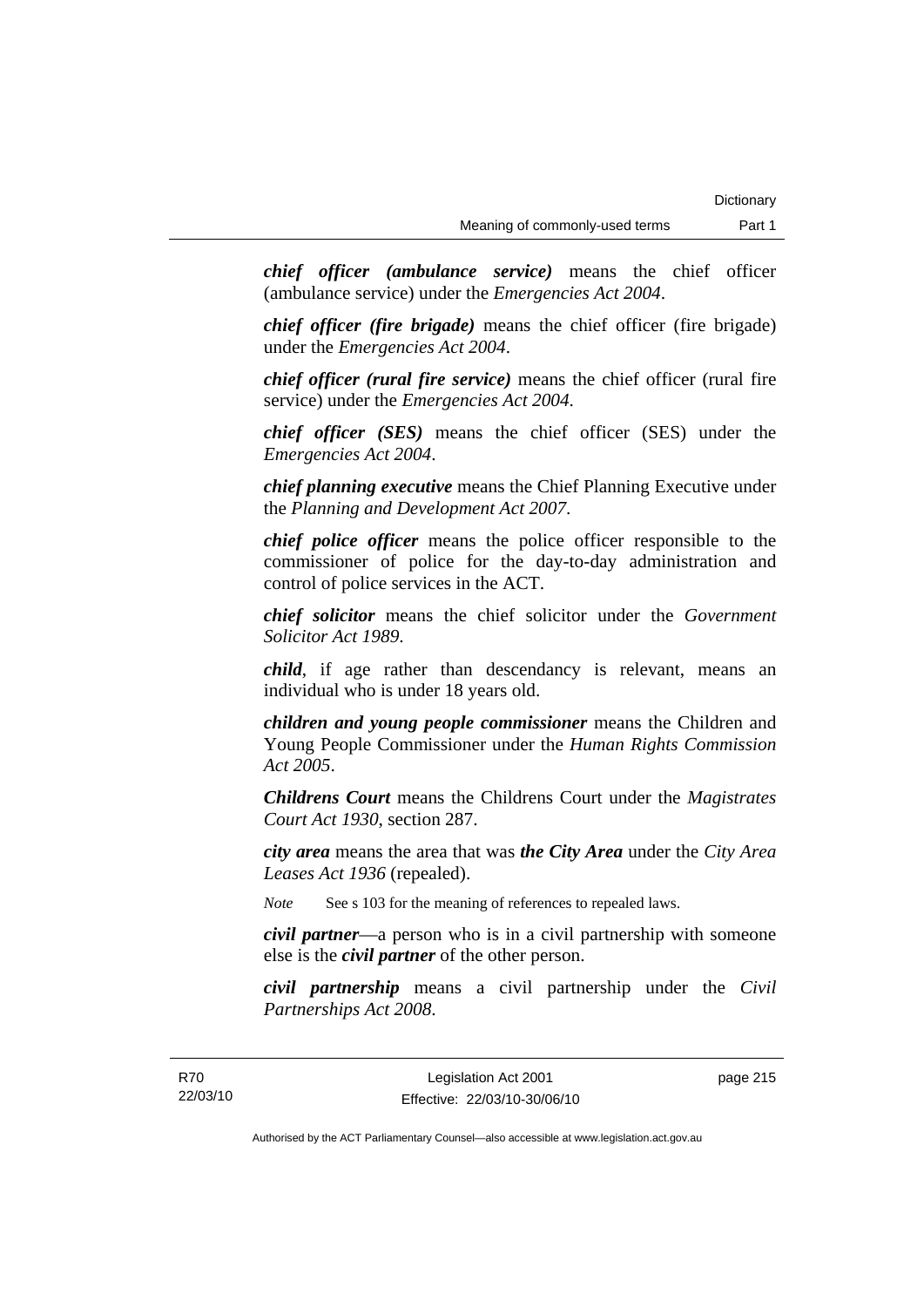*clerk*, in relation to the Legislative Assembly, means the Clerk of the Legislative Assembly.

*Note* The office of Clerk is established under the *Public Sector Management Act 1994*.

*commencement*, of an Act or statutory instrument—see section 80.

*commencement notice*—see section 11.

*commissioner for fair trading* means the Commissioner for Fair Trading of the Australian Capital Territory under the *Fair Trading (Consumer Affairs) Act 1973*.

*commissioner for public administration* means the Commissioner for Public Administration under *the Public Sector Management Act 1994*.

*commissioner for revenue* means the Commissioner for Australian Capital Territory Revenue under the *Taxation Administration Act 1999*.

*commissioner for the environment* means the Commissioner for the Environment under the *Commissioner for the Environment Act 1993.* 

*commissioner of police* means the Commissioner of Police of the Australian Federal Police.

*commit*, a person for trial, means—

- (a) to order that the person be remanded in custody until tried by the Supreme Court; or
- (b) to grant bail to the person to appear and be tried by the Supreme Court.

*Commonwealth* means the Commonwealth of Australia and, when used in a geographical sense, does not include an external territory.

*Commonwealth country* means a country that forms part of the Commonwealth of Nations, and includes a territory for the

R70 22/03/10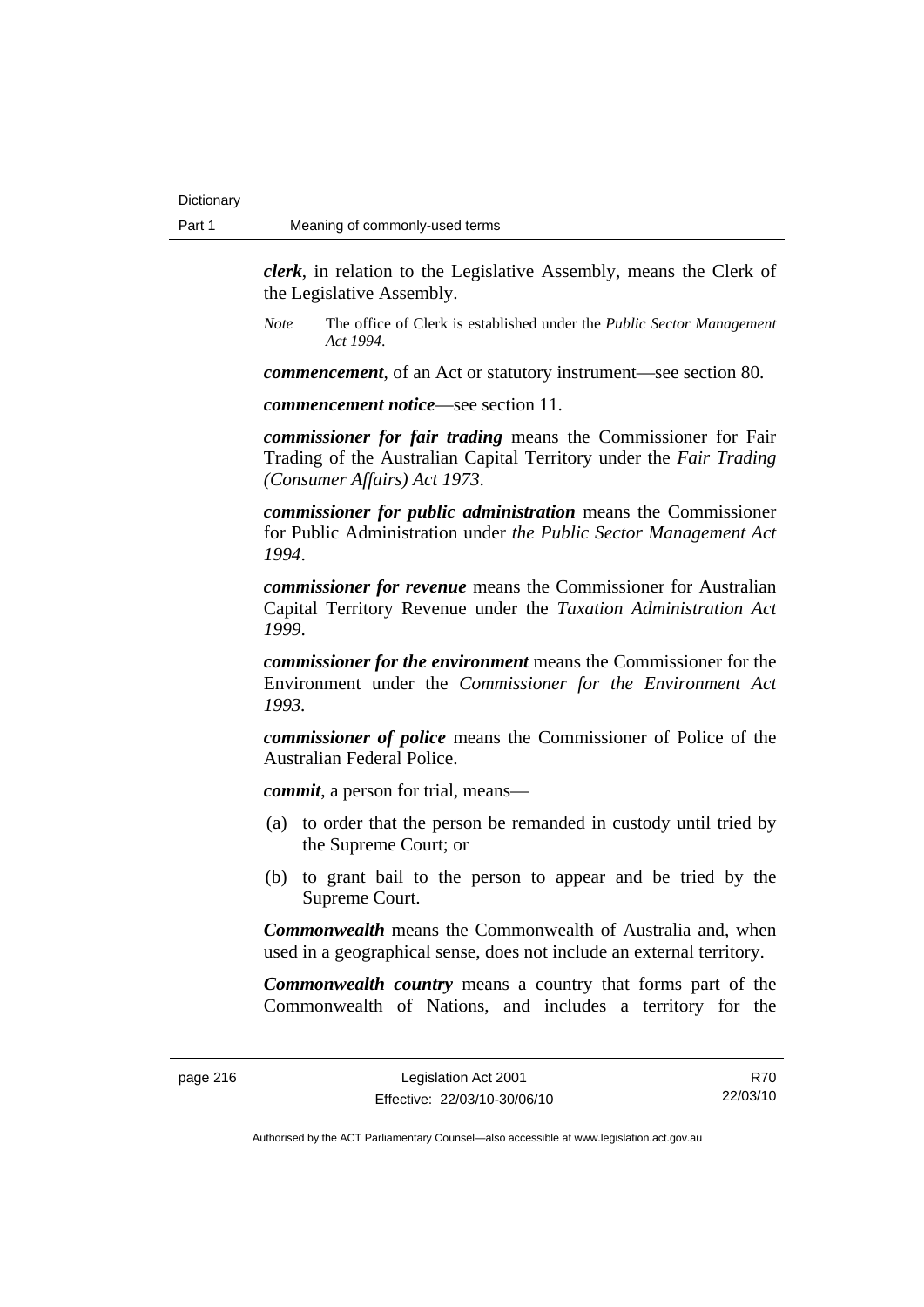international relations of which a Commonwealth country is responsible.

*Commonwealth DPP* means the Director of Public Prosecutions under the *Director of Public Prosecutions Act 1983* (Cwlth).

*Commonwealth gazette* means the *Commonwealth of Australia Gazette* or the *Australian Government Gazette*.

*Note* The *Australian Government Gazette* was published from 1 July 1973 to 30 June 1976.

*confer*, in relation to a function, includes impose.

*conservator of flora and fauna* means the Conservator of Flora and Fauna under the *Nature Conservation Act 1980*.

*construction occupations registrar* means the Australian Capital Territory Construction Occupations Registrar under the *Construction Occupations (Licensing) Act 2004*.

*Consumer Credit (Australian Capital Territory) Code* means the provisions applying because of the *Consumer Credit Act 1995*, section 4.

*Consumer Credit (Australian Capital Territory) Regulations* means the provisions applying because of the *Consumer Credit Act 1995*, section 5.

*contravene* includes fail to comply with.

*converted ordinance* means an enactment that was an ordinance immediately before self-government day.

*Coroner's Court* means the Coroner's Court under the *Coroners Act 1997*.

*corporation* includes a body politic or corporate.

*Corporations Act* means the *Corporations Act 2001* (Cwlth).

*correctional centre* means a correctional centre under the *Corrections Management Act 2007*.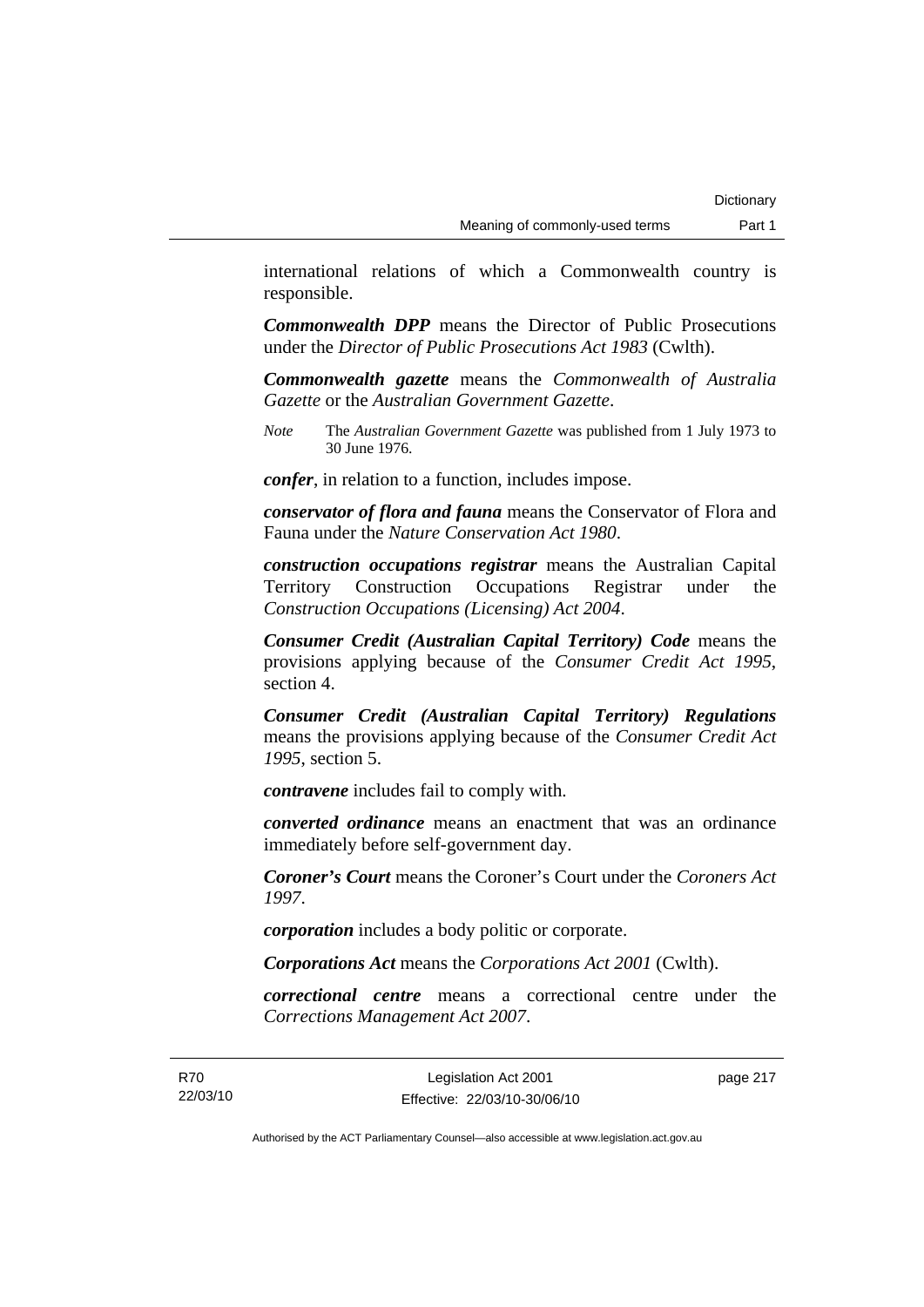*corrections officer* means a corrections officer under the *Corrections Management Act 2007*.

*Court of Appeal* means the Court of Appeal constituted under the *Supreme Court Act 1933*.

*court of summary jurisdiction* means the Magistrates Court.

*credit union* means an authorised deposit-taking institution that is permitted under the *Banking Act 1959* (Cwlth) to assume or use—

- (a) the term 'credit union'; or
- (b) any other term (whether or not in English) similar in meaning.

*Criminal Code* means the *Criminal Code 2002*.

*daily newspaper* means a daily newspaper circulating generally in the ACT.

*daylight* means the period in a day from sunrise to sunset.

*definition*—see section 130.

*dental prosthetist* means a person registered as a dental prosthetist under the *Health Professionals Act 2004*.

*dental technician* means a person registered as a dental technician under the *Health Professionals Act 2004*.

*dentist***—**

- (a) means a person unconditionally registered as a dentist under the *Health Professionals Act 2004*; and
- (b) for an activity, includes a person conditionally registered as a dentist under the *Health Professionals Act 2004* to the extent that the person is allowed to do the activity under the person's conditional registration.

R70 22/03/10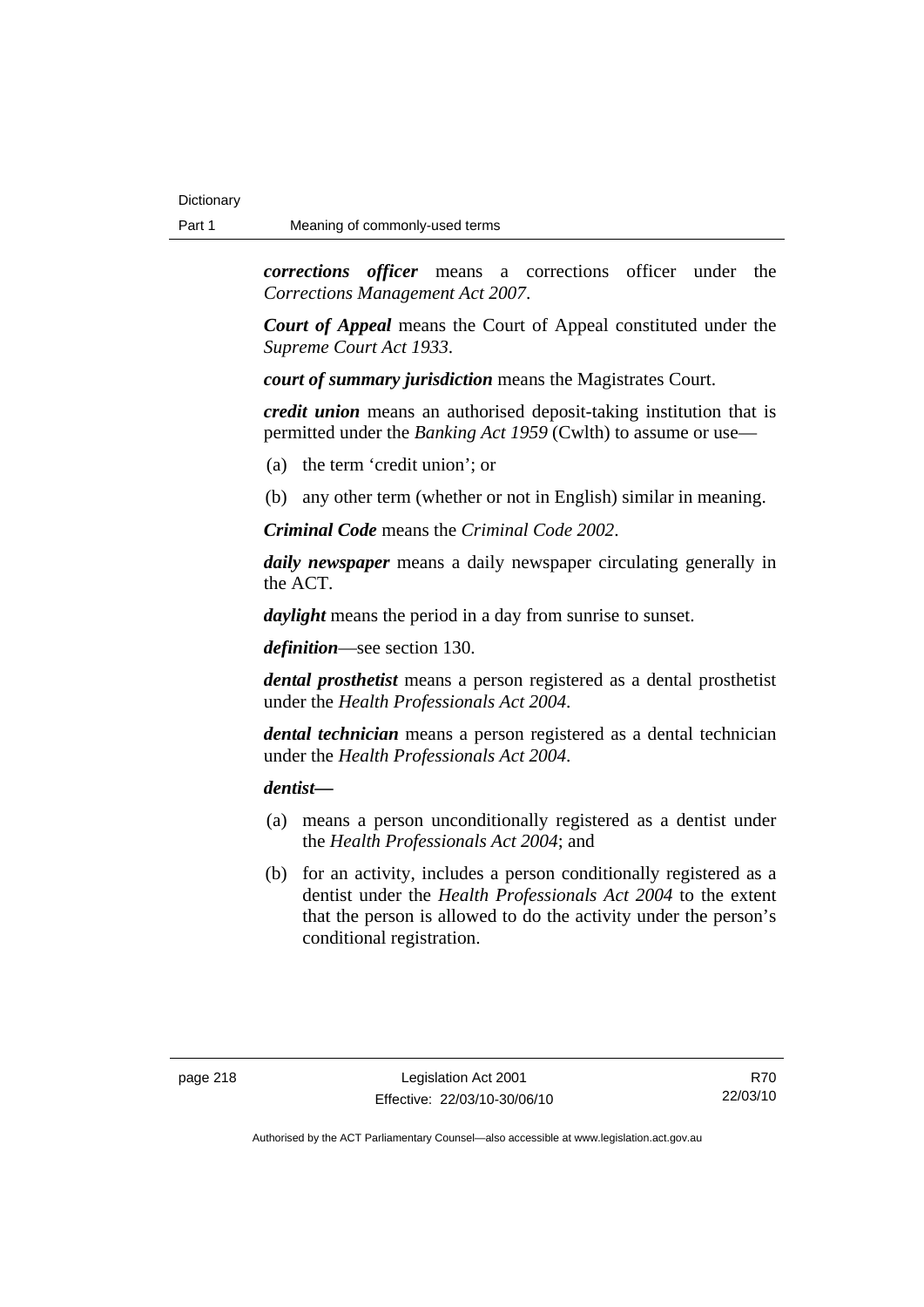*Deputy Speaker* means the Deputy Presiding Officer of the Legislative Assembly.

*Note* The Deputy Presiding Officer is elected under the Self-Government Act, s 21 (2).

*designation*, of a position under the *Public Sector Management Act 1994*, includes a designation given under that Act.

*detention place*—see the *Children and Young People Act 2008*, section 142.

*director of public prosecutions* **(**or *DPP***)** means the Director of Public Prosecutions under the *Director of Public Prosecutions Act 1990*.

*disability and community services commissioner* means the Disability and Community Services Commissioner under the *Human Rights Commission Act 2005*.

*disallowable instrument*—see section 9.

*discrimination commissioner* means the Discrimination Commissioner under the *Human Rights Commission Act 2005*.

*doctor*—

- (a) means a person unconditionally registered as a medical practitioner under the *Health Professionals Act 2004*; and
- (b) for an activity, includes a person conditionally registered as a medical practitioner under the *Health Professionals Act 2004*  to the extent that the person is allowed to do the activity under the person's conditional registration.

*document* means any record of information, and includes—

- (a) anything on which there is writing; or
- (b) anything on which there are figures, marks, numbers, perforations, symbols or anything else having a meaning for people qualified to interpret them; or

page 219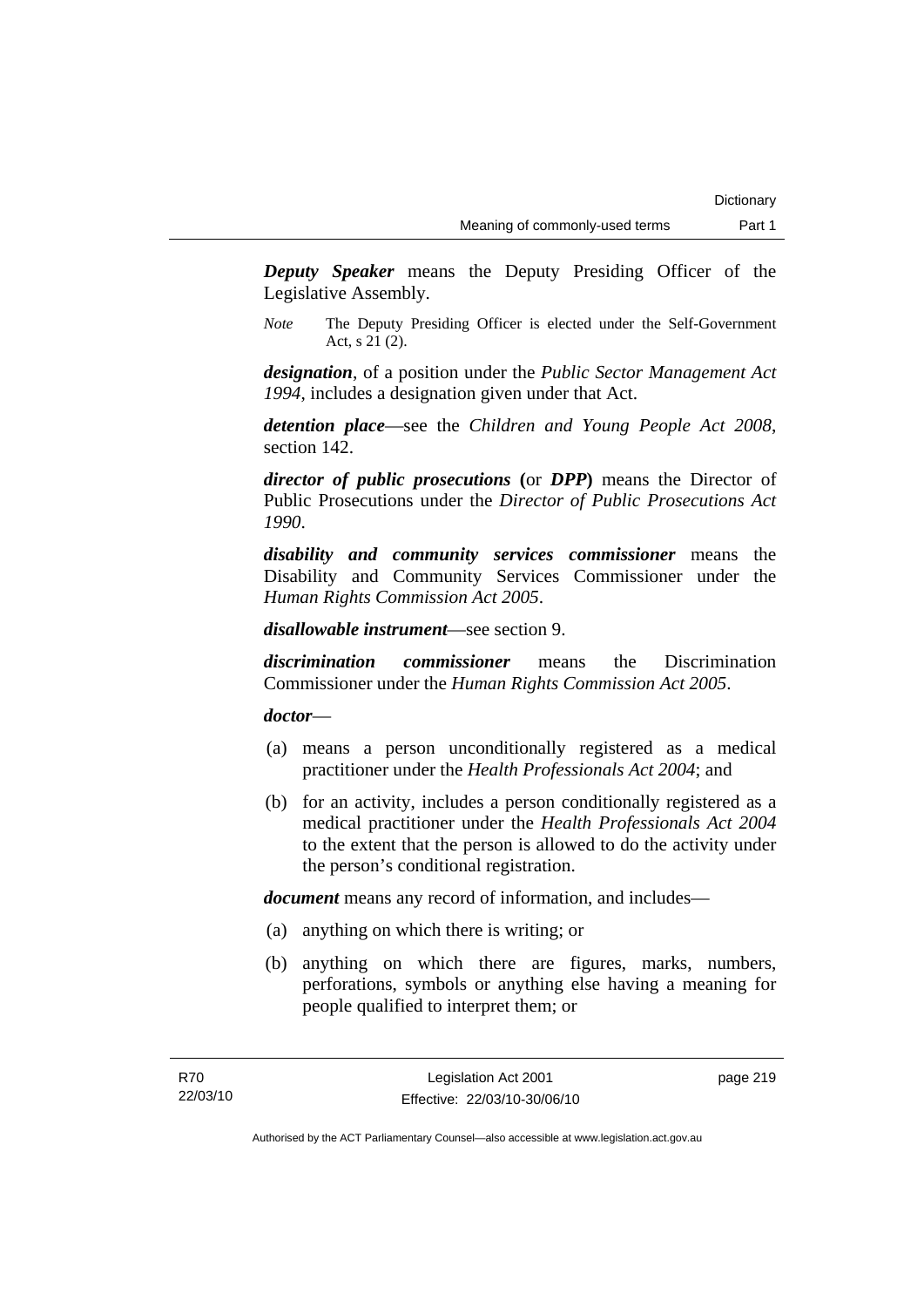- (c) anything from which images, sounds, messages or writings can be produced or reproduced, whether with or without the aid of anything else; or
- (d) a drawing, map, photograph or plan.

*domestic partner*—see section 169 (1).

*domestic partnership*—see section 169 (2).

*DPP*—see the definition of *director of public prosecutions*.

*driver licence* means a driver licence under the *Road Transport (Driver Licensing) Act 1999*.

*Note Driver licence* is defined in that Act, dictionary to mean a driver licence of any kind issued under that Act (see also def *Australian driver licence*).

*electoral commission* means the Australian Capital Territory Electoral Commission established under the *Electoral Act 1992*.

*electoral commissioner* means the Electoral Commissioner under the *Electoral Act 1992*.

*emergency service* means the ambulance service, the fire brigade, the rural fire service or the SES.

*emergency services commissioner* means the ACT Emergency Services Commissioner under the *Emergencies Act 2004*.

*enactment*, of an Act—see section 29 (References to *enactment* or *passing* of Acts).

### *enrolled nurse*—

- (a) means a person unconditionally enrolled as a nurse under the *Health Professionals Act 2004*; and
- (b) for an activity, includes a person conditionally enrolled as a nurse under the *Health Professionals Act 2004* to the extent that the person is allowed to do the activity under the person's conditional registration.

R70 22/03/10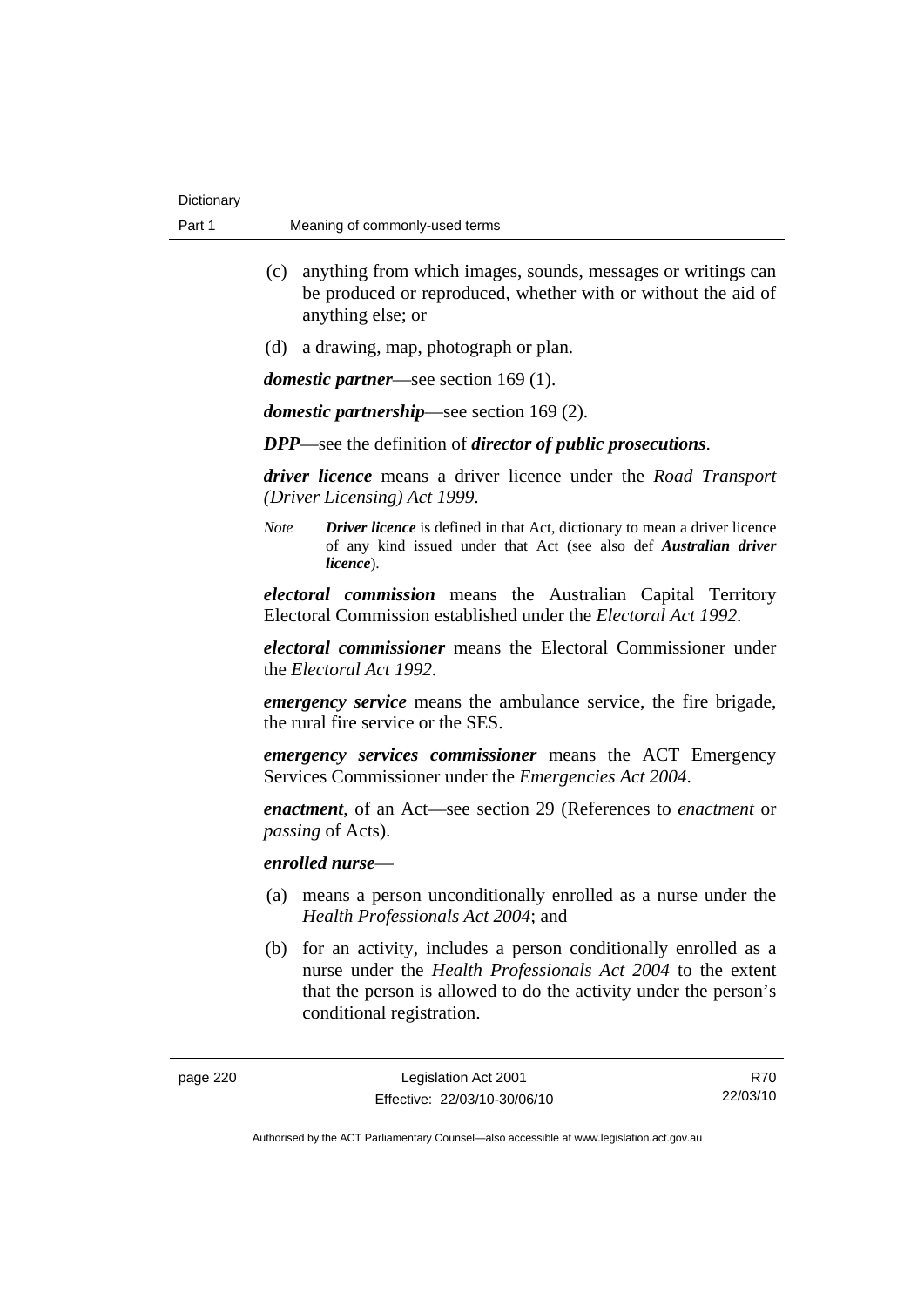*entity* includes an unincorporated body and a person (including a person occupying a position).

*environment protection authority* means the Environment Protection Authority established under the *Environment Protection Act 1997*.

*establish* includes constitute and continue in existence.

*estate* includes any charge, claim, demand, easement, encumbrance, lien, right and title, whether at law or in equity.

*Executive* means the Australian Capital Territory Executive.

*Note* The Executive is established by the Self-Government Act, s 36.

*exercise* a function includes perform the function.

*expire* includes lapse or otherwise cease to have effect.

*external territory* means a Commonwealth territory, other than an internal territory.

*fail* includes refuse.

*Federal Court* means the Federal Court of Australia.

*file* includes lodge.

*financial year* means a period of 12 months beginning on 1 July.

*fire brigade* means the ACT Fire Brigade established under the *Emergencies Act 2004*.

*for*, in relation to an Act or statutory instrument, includes for the purposes of the Act or statutory instrument.

*Note* Under s 7 (3) and s 13 (3) a reference to an Act or statutory instrument includes a reference to a provision of an Act or statutory instrument.

*foreign country* means a country (whether or not an independent sovereign country) outside Australia and the external territories, and includes a state, province or other part of such a country.

R70 22/03/10 page 221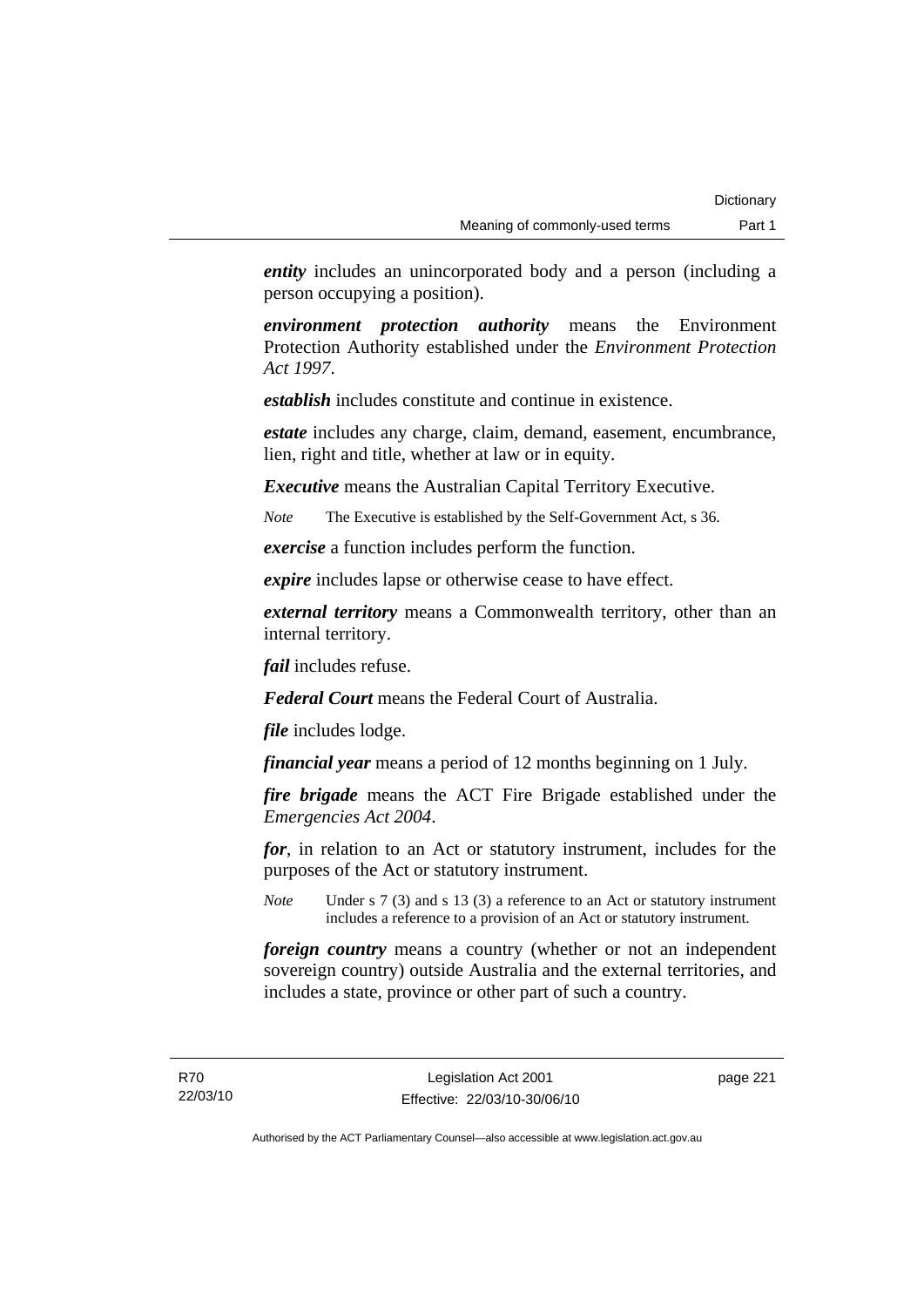*former NSW Act* means an Act corresponding to a NSW Act mentioned in schedule 1.

- *Note 1* The *Crimes Act 1900* is taken to have been enacted by the Legislative Assembly because of the *Crimes Legislation (Status and Citation) Act 1992*. The 1992 Act was repealed by the *Law Reform (Miscellaneous Provisions) Act 1999*, but its previous operation was saved (see s 5 (2)).
- *Note 2* The other former NSW Acts are taken to have been enacted by the Legislative Assembly because of the *Interpretation Act 1967*, s 65. Section 65 has expired, but its previous operation was saved (see s 65 (3)).

*former UK Act* means an Act corresponding to a UK Act mentioned in schedule 1.

*Note* Former UK Acts are also taken to have been enacted by the Legislative Assembly because of the *Interpretation Act 1967*, s 65. Section 65 has expired, but its previous operation was saved (see s 65 (3)).

*found guilty*, of an offence, includes—

- (a) having an order made for the offence under the *Crimes (Sentencing) Act 2005*, section 17 (Non-conviction orders general); and
- (b) having the offence taken into account under the *Crimes (Sentencing) Act 2005*, section 57 (Outstanding additional offences taken into account in sentencing).

*function* includes authority, duty and power.

*gambling and racing commission* means the Gambling and Racing Commission established under the *Gambling and Racing Control Act 1999*.

*gazette* means—

- (a) the Australian Capital Territory Gazette; or
- (b) for a notice or other information that must or may be notified or published in the gazette under the *Public Sector Management Act 1994*—an internet site approved by the commissioner for public administration.

| page 222 | Legislation Act 2001         | R70      |
|----------|------------------------------|----------|
|          | Effective: 22/03/10-30/06/10 | 22/03/10 |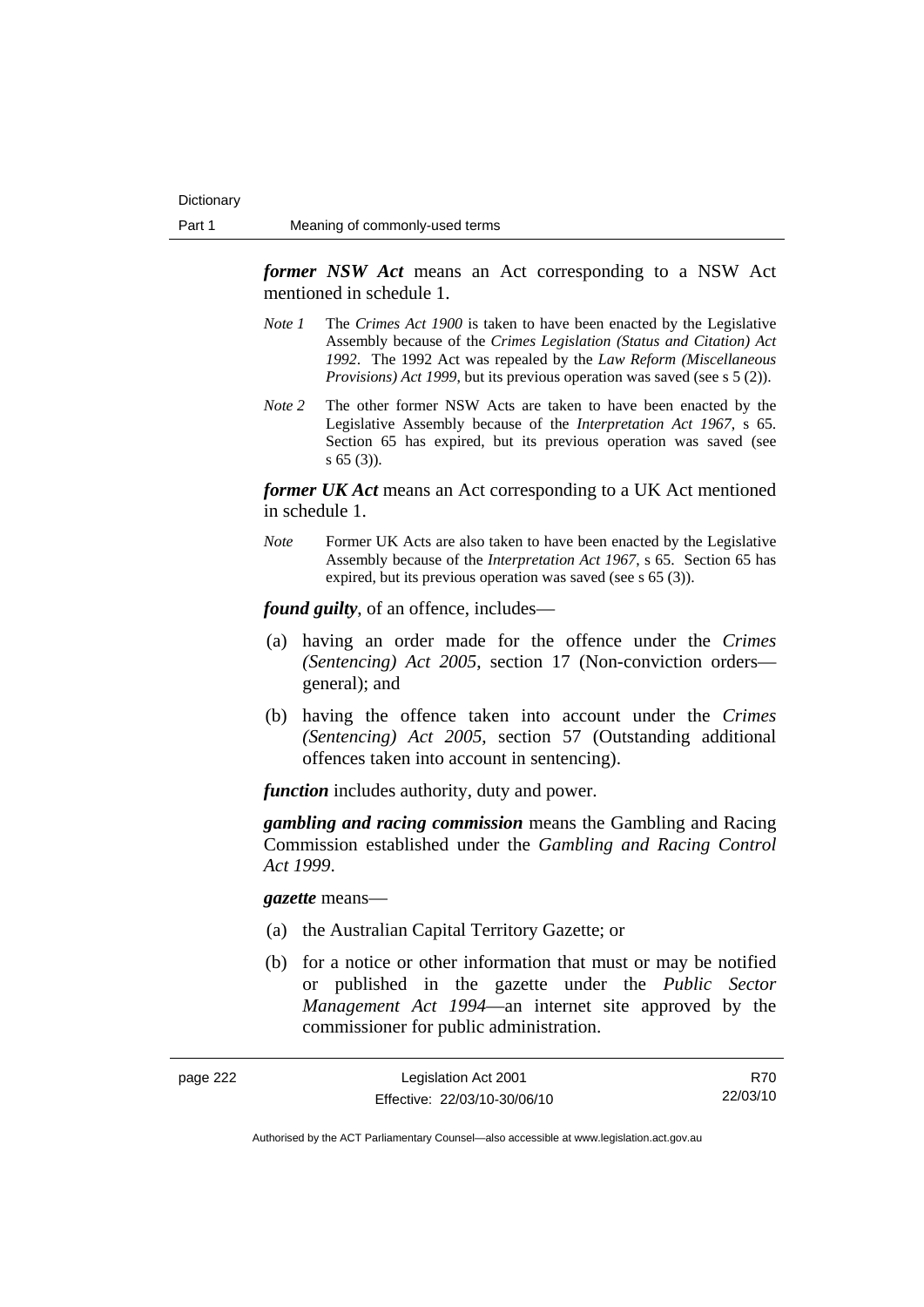*give*, in relation to a function, includes impose.

*government printer* includes anyone printing for or by the authority of the Executive.

*government solicitor* means the Government Solicitor under the *Government Solicitor Act 1989*.

*Governor* means—

- (a) for a State (other than the Northern Territory)—the Governor of the State, and includes a person administering the Government of the State; or
- (b) for the Northern Territory—the Administrator of the Northern Territory, and includes a person administering the Government of the Northern Territory.

*Governor-General* means the Governor-General of the Commonwealth, and includes a person administering the Government of the Commonwealth.

*GST*—see the *A New Tax System (Goods and Services Tax) Act 1999* (Cwlth), dictionary.

*health services commissioner* means the Health Services Commissioner under the *Human Rights Commission Act 2005*.

*heritage council* means the Australian Capital Territory Heritage Council under the *Heritage Act 2004*.

*heritage register* means the heritage register under the *Heritage Act 2004*.

*High Court* means the High Court of Australia.

*Note* The High Court is established by the Commonwealth Constitution, s 71 and provided for under the *High Court of Australia Act 1979* (Cwlth).

*home address*, for an individual, means the address of the place where the individual usually lives.

page 223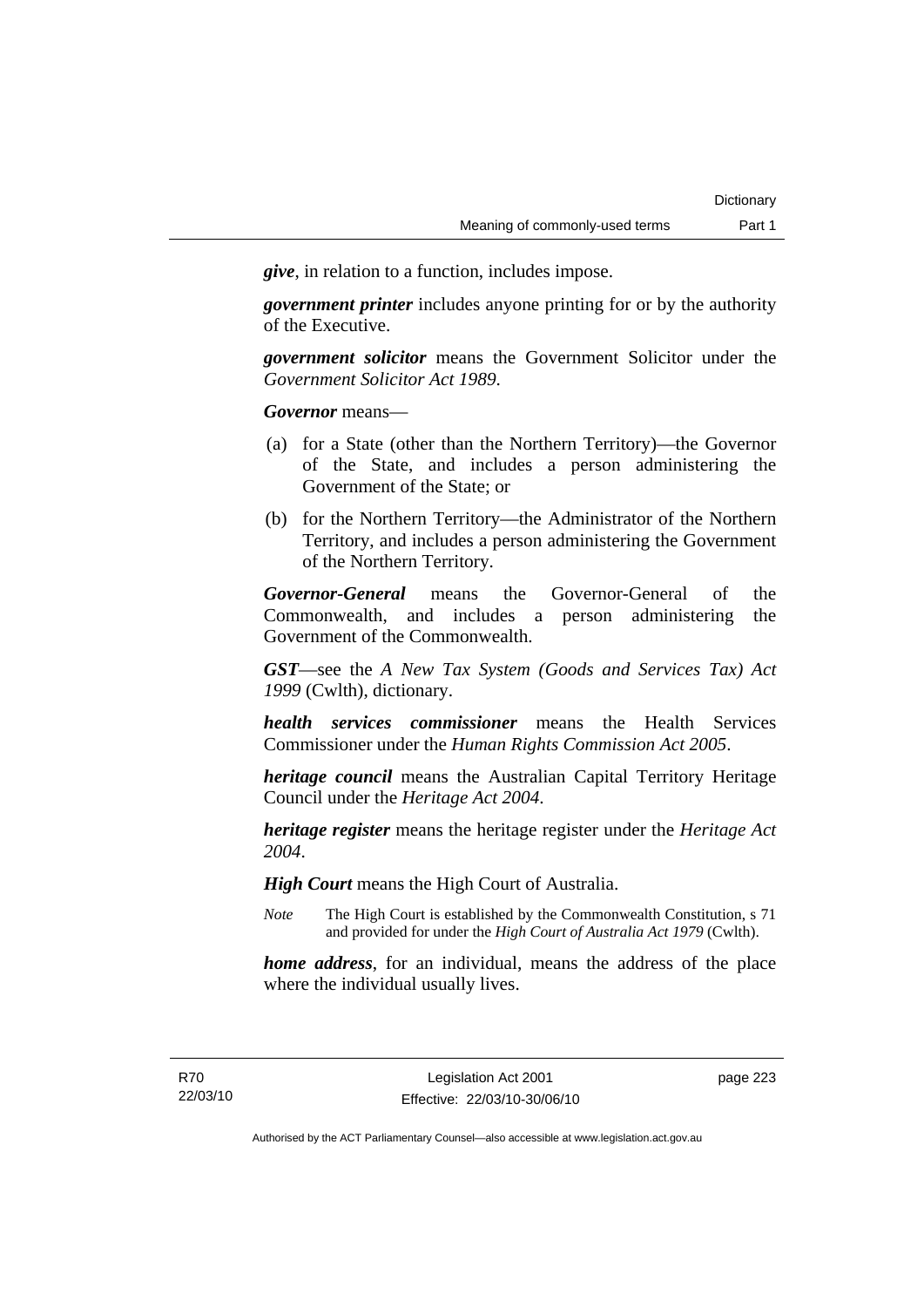*housing commissioner* means the Commissioner for Social Housing under the *Housing Assistance Act 2007*.

*human rights commission* means the Human Rights Commission established under the *Human Rights Commission Act 2005*.

*human rights commissioner* means the Human Rights Commissioner under the *Human Rights Commission Act 2005*.

*Imperial Act* means an Act of the United Kingdom Parliament.

*independent competition and regulatory commission* means the Independent Competition and Regulatory Commission for the Australian Capital Territory established under the *Independent Competition and Regulatory Commission Act 1997*.

*indictable offence*—see section 190.

*indictment* includes information.

*individual* means a natural person.

*infringement notice* includes an infringement notice under the *Magistrates Court Act 1930* or the *Road Transport (General) Act 1999*.

*in relation to* includes the following:

- (a) in respect of;
- (b) with respect to;
- (c) in connection with;
- (d) in regard to;
- (e) with reference to;
- (f) relating to;
- (g) for or with respect to.

*institute of technology* means the Canberra Institute of Technology under the *Canberra Institute of Technology Act 1987*.

page 224 Legislation Act 2001 Effective: 22/03/10-30/06/10

R70 22/03/10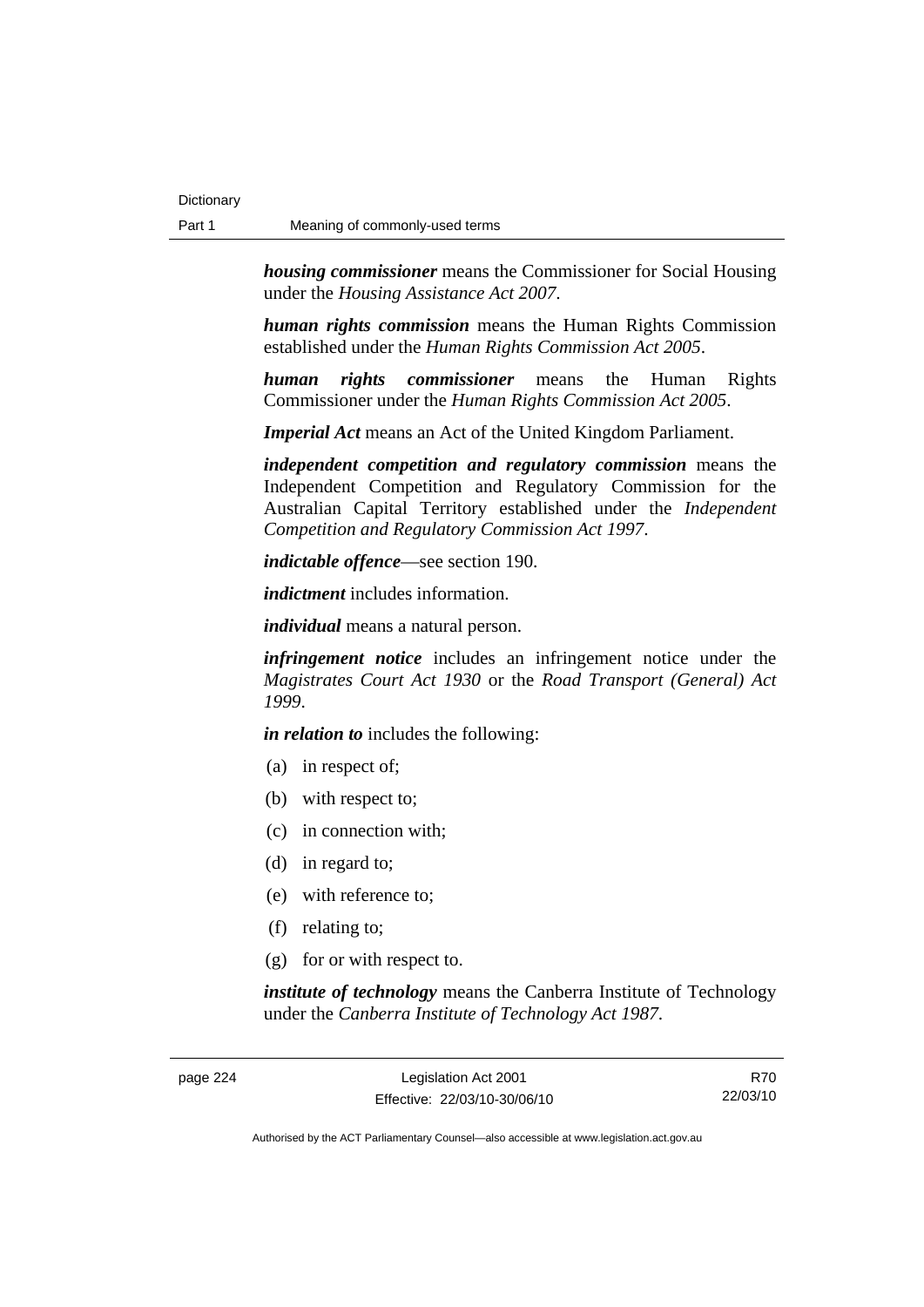*instrument*—see section 14.

*interest*, in relation to land or other property, means—

- (a) a legal or equitable estate in the land or other property; or
- (b) a right, power or privilege over, or in relation to, the land or other property.

*internal territory* means the Australian Capital Territory, the Jervis Bay Territory or the Northern Territory.

*intersex person*—see section 169B.

*Jervis Bay Territory* means the Territory accepted by the Commonwealth under the *Jervis Bay Territory Acceptance Act 1915* (Cwlth).

*Note* The Jervis Bay Territory is described in the agreement set out in that Act, sch.

*judge* means a resident judge, additional judge or acting judge under the *Supreme Court Act 1933*.

*Lake Burley Griffin* means Lake Burley Griffin as defined in the *Lakes Act 1976*.

*Lake Ginninderra* means Lake Ginninderra as defined in the *Lakes Act 1976*.

*land* includes messuages, tenements and hereditaments, corporeal or incorporeal, of any tenure or description, whatever the interest in the land.

*Note* A number of the terms mentioned in the definition of *land* have a technical meaning at law. A *messuage* is a house together with its gardens, orchards and outbuildings. The term *tenement* signifies land capable of being held in freehold. *Hereditament* refers to real property that can be inherited. Hereditaments may be *corporeal*, that is, tangible things such as lands and buildings, or *incorporeal*, that is, intangible rights attaching to land such as rents, easements, tithes and profits a prendre. (Profits a prendre are the right to take some product of, or part of the soil from, the land of someone else.)

page 225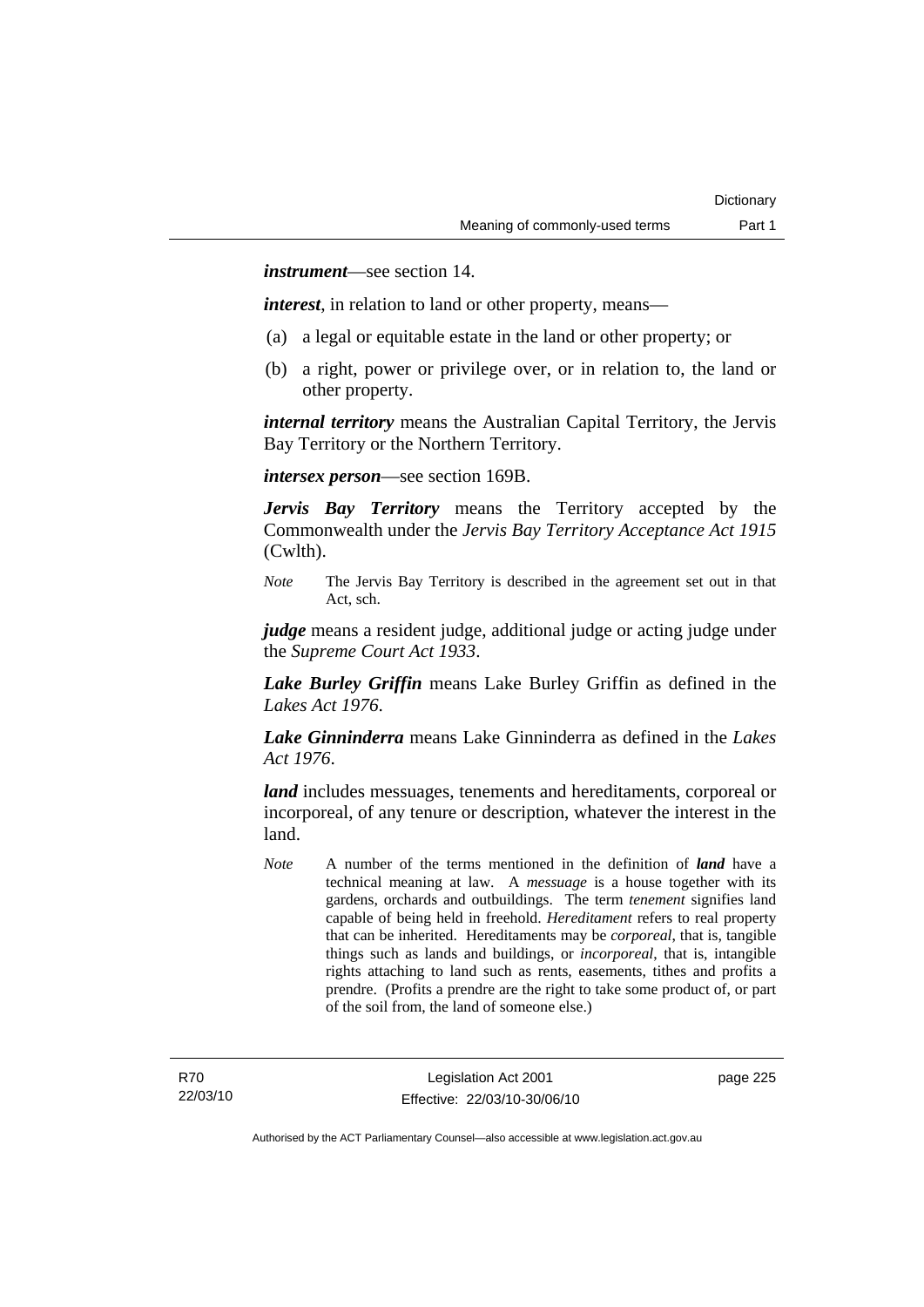*land development agency* means the Land Development Agency established under the *Planning and Development Act 2007*.

*law*, of the Territory, means—

- (a) an Act; or
- (b) a subordinate law; or
- (c) any other statutory instrument of a legislative nature; or
- (d) the common law.

*lawyer* means a legal practitioner.

*legal aid commission* means the Legal Aid Commission (A.C.T.) established under the *Legal Aid Act 1977*.

*legal practitioner* means a person who is admitted to the legal profession under the *Legal Profession Act 2006* or a law that is a corresponding law for that Act.

*Legislation Act* means the *Legislation Act 2001*.

*Legislative Assembly* means the Legislative Assembly for the Australian Capital Territory.

*Note* The Assembly is established by the Self-Government Act, s 8 (1).

*legislative instrument*—see section 12.

*liability* means any liability or obligation (whether liquidated or unliquidated, certain or contingent, or accrued or accruing).

*magistrate* means a Magistrate under the *Magistrates Court Act 1930*.

*Magistrates Court* means the Magistrates Court established under the *Magistrates Court Act 1930*.

*make* an instrument includes issue and grant the instrument.

*making*, of a statutory instrument, means the signing, sealing, approval or other endorsement of the instrument by the entity authorised or required to make it.

| page 226 | Legislation Act 2001         | R70      |
|----------|------------------------------|----------|
|          | Effective: 22/03/10-30/06/10 | 22/03/10 |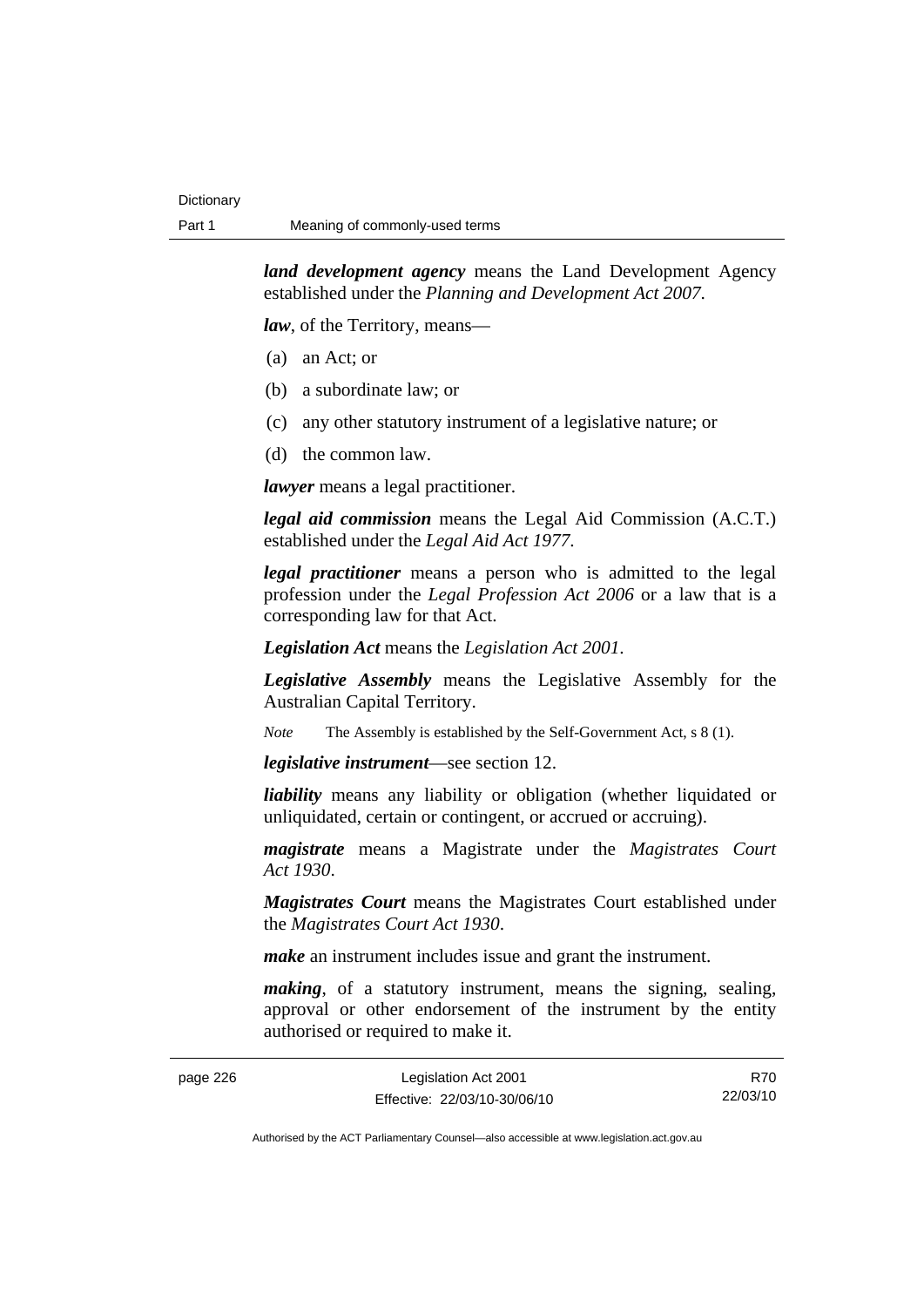*master*, in relation to the Supreme Court, means the Master of the Supreme Court.

*Note* The office of master is established under the *Supreme Court Act 1933*.

*may*—see section 146.

*medical practitioner* means a doctor.

*midnight*, in relation to a particular day, means the time when the day ends.

*midwife*—

- (a) means a person unconditionally registered as a midwife under the *Health Professionals Act 2004*; and
- (b) for an activity, includes a person conditionally registered as a midwife under the *Health Professionals Act 2004* to the extent that the person is allowed to do the activity under the person's conditional registration.

*Minister*—see section 162.

*modification* includes modification by alteration, omission, substitution and addition.

*month* means calendar month.

*must*—see section 146.

*name* includes—

- (a) for an Act—the Act's short title; and
- (b) for an instrument—the instrument's citation; and
- (c) for a position—the position's title or designation.

*named month* means one of the 12 months of the year.

*national capital authority* means the National Capital Authority established under the *Australian Capital Territory (Planning and Land Management) Act 1988* (Cwlth).

page 227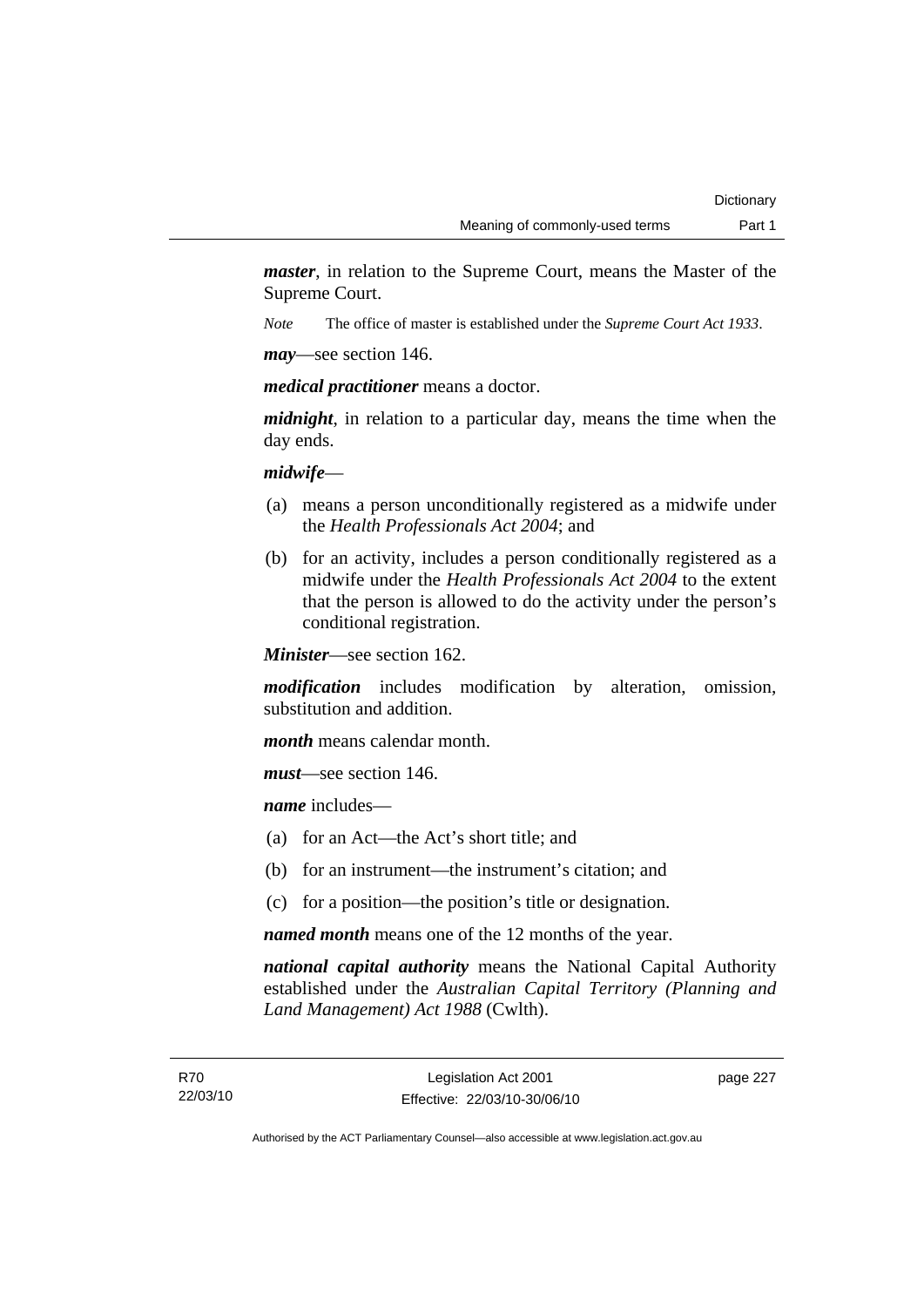*national capital plan* means the National Capital Plan under the *Australian Capital Territory (Planning and Land Management) Act 1988* (Cwlth).

*National Gas (ACT) Law* means the provisions applying because of the *National Gas (ACT) Act 2008*, section 8 (Application in the ACT of National Gas Law).

*National Gas (ACT) Regulation* means the provisions applying because of the *National Gas (ACT) Act 2008*, section 9 (Application in the ACT of regulations under National Gas Law).

*national land* means National Land under the *Australian Capital Territory (Planning and Land Management) Act 1988* (Cwlth).

*Note* If an area of land in the ACT is, or is intended to be, used by or on behalf of the Commonwealth, it may be declared National Land under the *Australian Capital Territory (Planning and Land Management) Act 1988* (Cwlth), s 27.

*night* means the period between sunset on one day and sunrise on the next day.

*Northern Territory* means the Northern Territory of Australia.

*notifiable instrument*—see section 10.

### *notification*—

- (a) of an Act—see section 30; and
- (b) of a legislative instrument—see section 63.

*notification day*, for an Act or statutory instrument, means the day the Act or instrument is notified.

*NSW Act* means an Act of the New South Wales Parliament.

*NSW correctional centre* means a correctional centre (however described) under the *Crimes (Administration of Sentences) Act 1999* (NSW).

R70 22/03/10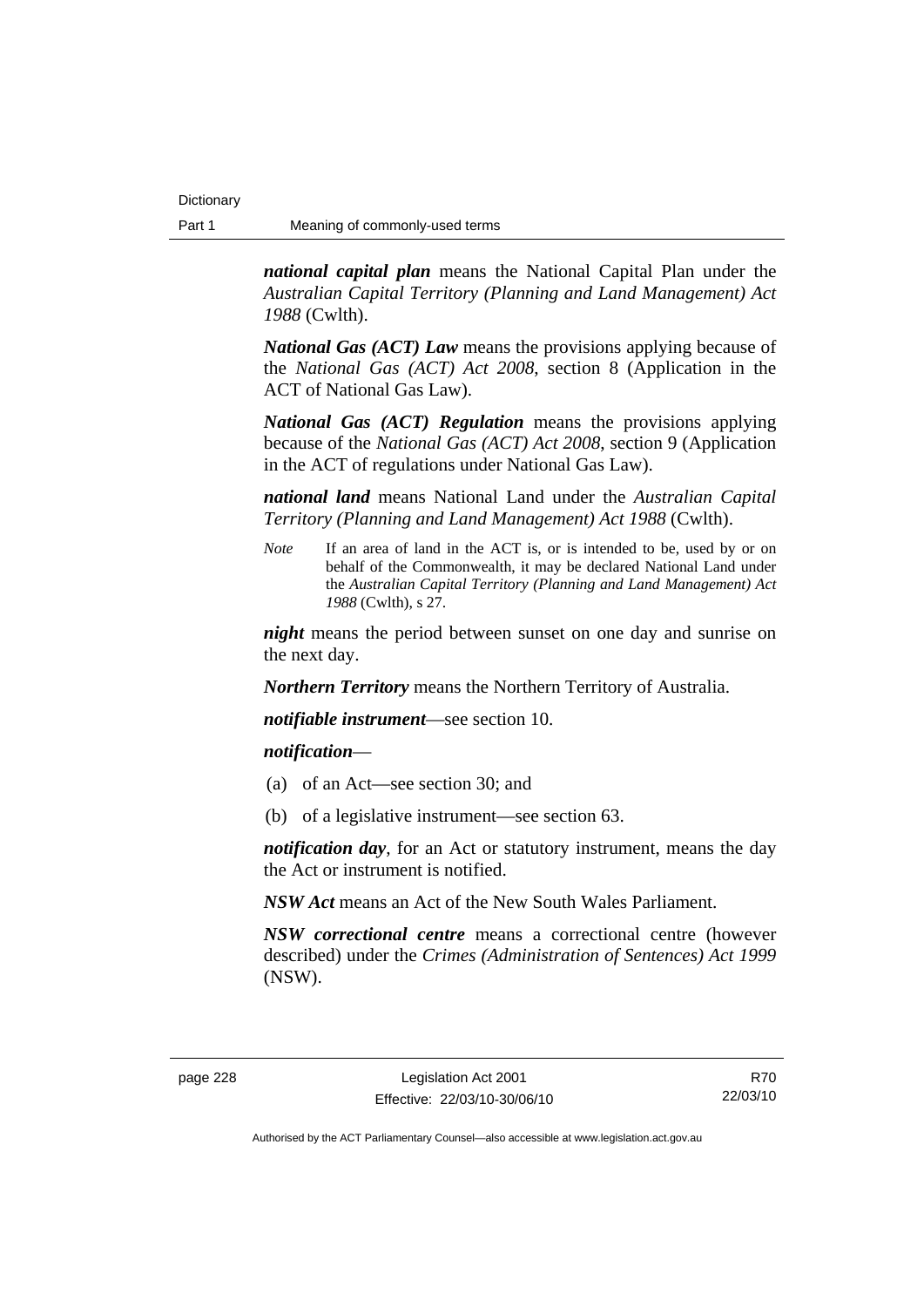### *number* means—

- (a) a number expressed in figures or words; or
- (b) a combination of a number expressed in figures or words and of a letter of the alphabet.

### *nurse***—**

- (a) means a person unconditionally registered as a nurse under the *Health Professionals Act 2004*; and
- (b) for an activity, includes a person conditionally registered as a nurse under the *Health Professionals Act 2004* to the extent that the person is allowed to do the activity under the person's conditional registration; but
- (c) does not include an enrolled nurse.
- *Note* Under the *Mutual Recognition Act 1992* (Cwlth), s 25 people registered as nurses in a State may be deemed to be registered in the ACT.

*nurse practitioner* means a person registered as a nurse under the *Health Professionals Act 2004* in the specialist area of nurse practitioner.

*Note* Under the *Mutual Recognition Act 1992* (Cwlth), s 25 people registered as nurses in a specialty in a State may be deemed to be registered in the specialty in the ACT.

*oath* includes affirmation.

*Note* The *Evidence Act 1995* (Cwlth), ch 2, pt 2.1, div 2 and the *Oaths and Affirmations Act 1984* make provision in relation to oaths and affirmations.

*occupational discipline order* means an order for occupational discipline made by the ACAT.

*Note* Occupational discipline orders are made under the *ACT Civil and Administrative Tribunal Act 2008*, s 66 and under authorising laws (*authorising law*—see *ACT Civil and Administrative Tribunal Act 2008*, dict).

page 229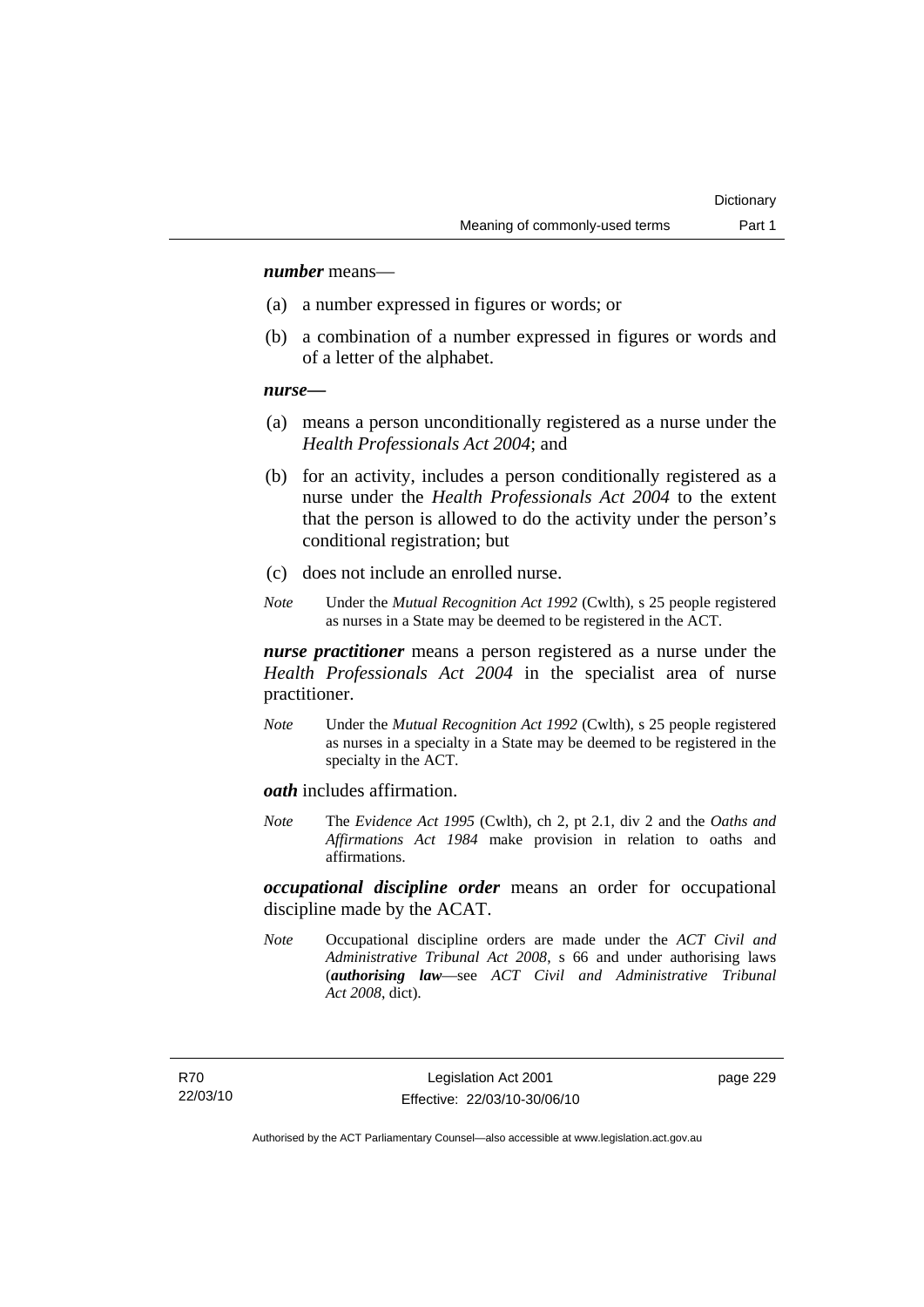*occupy* a position includes hold the position, act in the position or exercise functions of the position (including under a delegation or subdelegation).

*office* includes position.

*office of fair trading* means the Office of Fair Trading of the Australian Capital Territory established under the *Fair Trading (Consumer Affairs) Act 1973*.

*ombudsman* means the Ombudsman under the *Ombudsman Act 1989*.

*omit*, in relation to a provision of an Act or statutory instrument, includes repeal.

*optometrist* means a person registered as an optometrist under the *Health Professionals Act 2004*.

*ordinance* means an ordinance made under the *Seat of Government (Administration) Act 1910* (Cwlth), section 12.

*parent*, of a child, means—

- (a) the child's mother; or
- (b) the child's father; or
- (c) someone else who is presumed under the *Parentage Act 2004*, part 2 to be a parent of the child.
- *Note* A child cannot have more than 2 parents at any one time (see *Parentage Act 2004*, s 14).

*parliamentary counsel* means the person performing the duties of Parliamentary Counsel in the public service.

*passing*, of an Act—see section 29.

*penalty unit*—see section 133.

*person—*see section 160 (References to people generally).

R70 22/03/10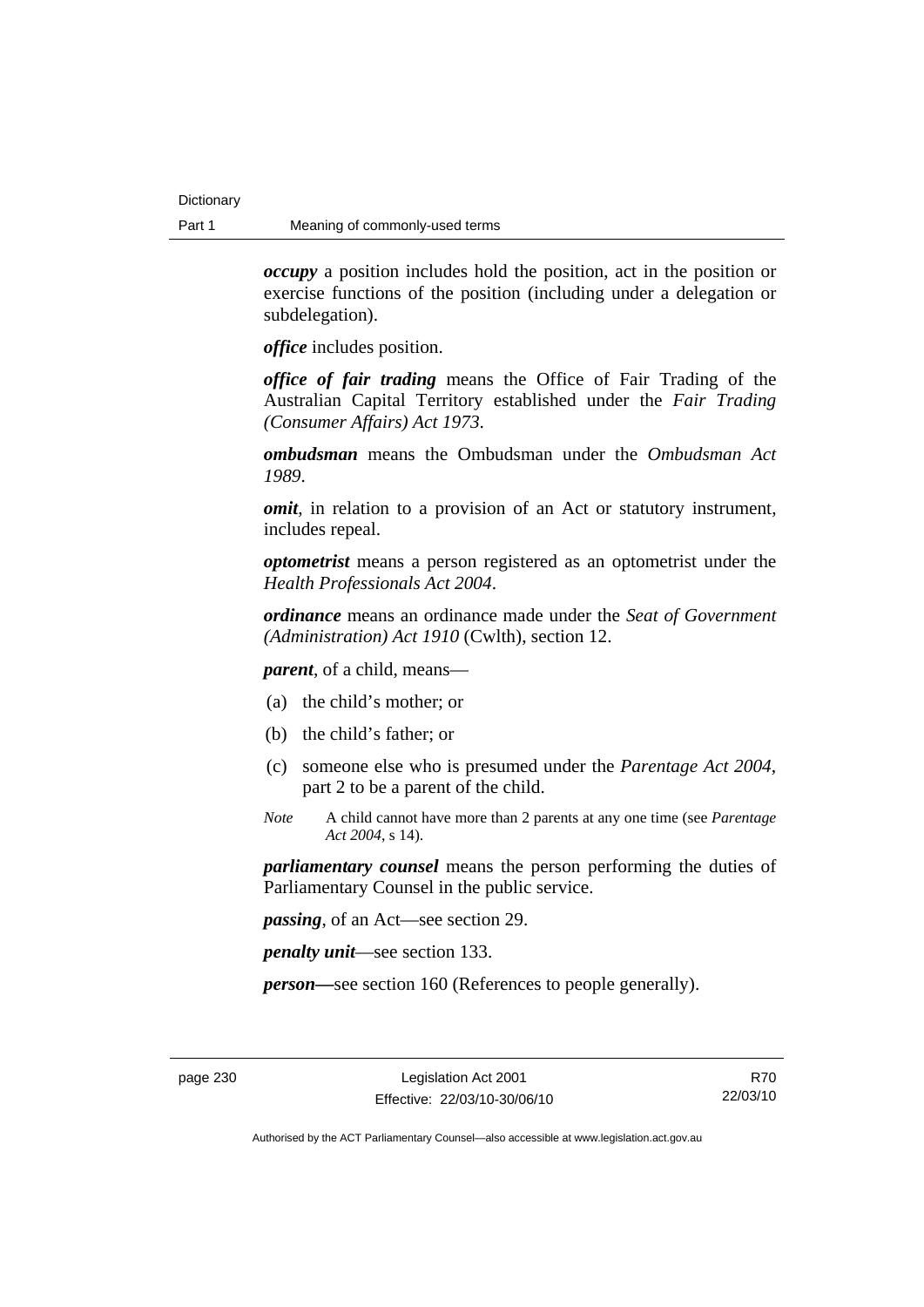### *pharmacist***—**

- (a) means a person unconditionally registered as a pharmacist under the *Health Professionals Act 2004*; and
- (b) for an activity, includes a person conditionally registered as a pharmacist under the *Health Professionals Act 2004* to the extent that the person is allowed to do the activity under the person's conditional registration.

*planning and land authority* means the Planning and Land Authority established under the *Planning and Development Act 2007*.

*police officer* means a member or special member of the Australian Federal Police.

*position* includes office.

*power* includes authority.

*prescribed*, in an Act, means prescribed by the Act or by regulation under the Act.

*present* an indictment includes lay an information.

*privacy commissioner* means the Privacy Commissioner under the *Privacy Act 1998* (Cwlth).

*proceeding* means a legal or other action or proceeding.

*property* means any legal or equitable estate or interest (whether present or future, vested or contingent, or tangible or intangible) in real or personal property of any description (including money), and includes a thing in action.

*Note* A *thing in action* is an intangible personal property right recognised and protected by the law. Examples include debts, money held in a bank, shares, rights under a trust, copyright and right to sue for breach of contract.

*provision*, of an Act or instrument—see section 16.

R70 22/03/10 page 231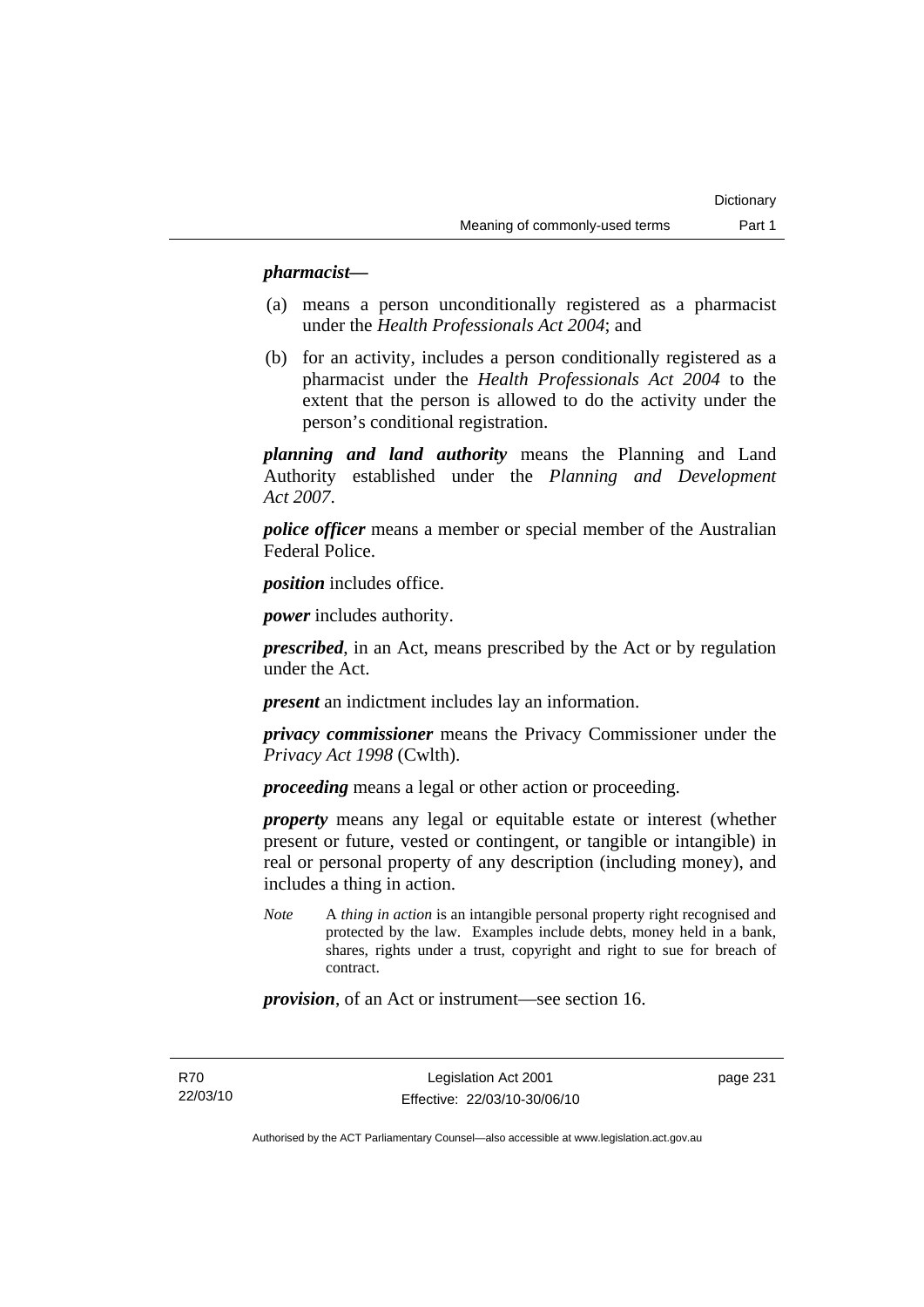*public advocate* means the Public Advocate under the *Public Advocate Act 2005*.

*public employee* means—

- (a) a public servant; or
- (b) a person employed by a territory instrumentality; or
- (c) a statutory office-holder or a person employed by a statutory office-holder.

*public health officer* means a public health officer under the *Public Health Act 1997.*

*public money*, of the Territory, means revenues, loans and other money received by the Territory.

*public servant* means a person employed in the public service.

*public service* means the Australian Capital Territory Public Service.

*Note* The *Public Sector Management Act 1994*, s 12 deals with the constitution of the public service.

*public trustee* means the Public Trustee for the Australian Capital Territory under the *Public Trustee Act 1985*.

*quarter* means a period of 3 months beginning on 1 January, 1 April, 1 July or 1 October in any year.

*recognised transgender person*—see section 169A (3).

*registered surveyor* means a surveyor under the *Surveyors Act 2007*.

*registrar* means—

- (a) in relation to the Supreme Court—the Registrar of the Supreme Court; or
- (b) in relation to the Magistrates Court—the Registrar of the Magistrates Court; or
- (c) in relation to a tribunal—the registrar of the tribunal.

page 232 Legislation Act 2001

R70 22/03/10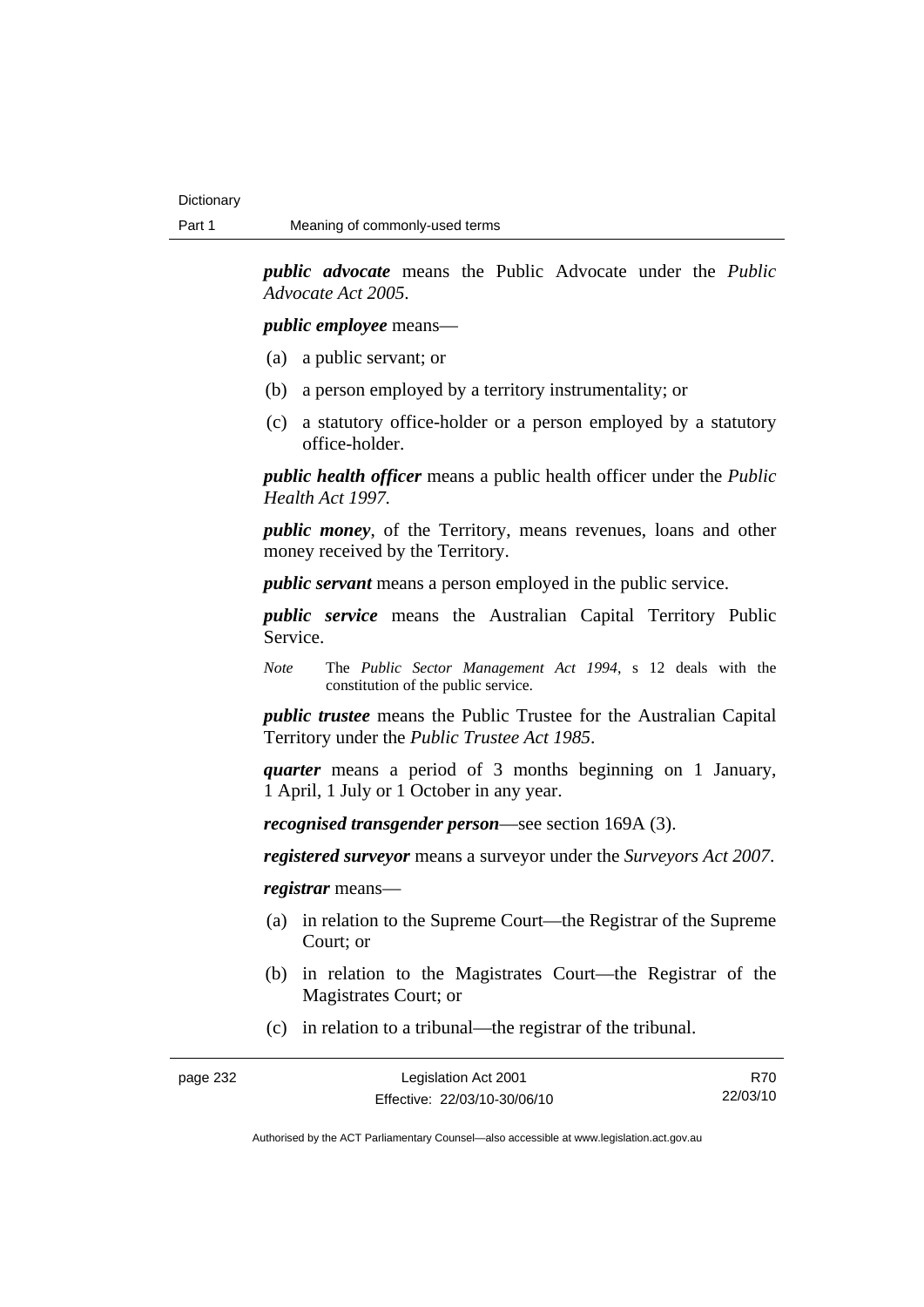*registrar-general* means the Registrar-General under the *Registrar-General Act 1993*.

*registrar of firearms* means the Registrar of Firearms under the *Firearms Act 1996*.

*regulation*, in relation to an Act, means a regulation made or in force under the Act.

*remuneration tribunal* means the Remuneration Tribunal established under the *Remuneration Tribunal Act 1995*.

### *repeal* includes—

- (a) for an Act or statutory instrument—omit a provision of the Act or instrument; and
- (b) for a provision of an Act or statutory instrument—omit the provision (or a part of it); and
- (c) for an Act or statutory instrument (or a provision of it) abrogate or limit its effect, or exclude from its application any circumstance, matter, person, place or purpose; and
- (d) for an Act or statutory instrument (or a provision of it)—any other implied repeal; and
- (e) for a statutory instrument—revoke the instrument (or part of it); and
- (f) for a decision—revoke it or cancel it.

*resident judge* means a resident judge under the *Supreme Court Act 1933*.

*retrospectively*, for the commencement of legislation—see section 75A.

*reviewable decision notice*—see the *ACT Civil and Administrative Tribunal Act* 2008, section 67A.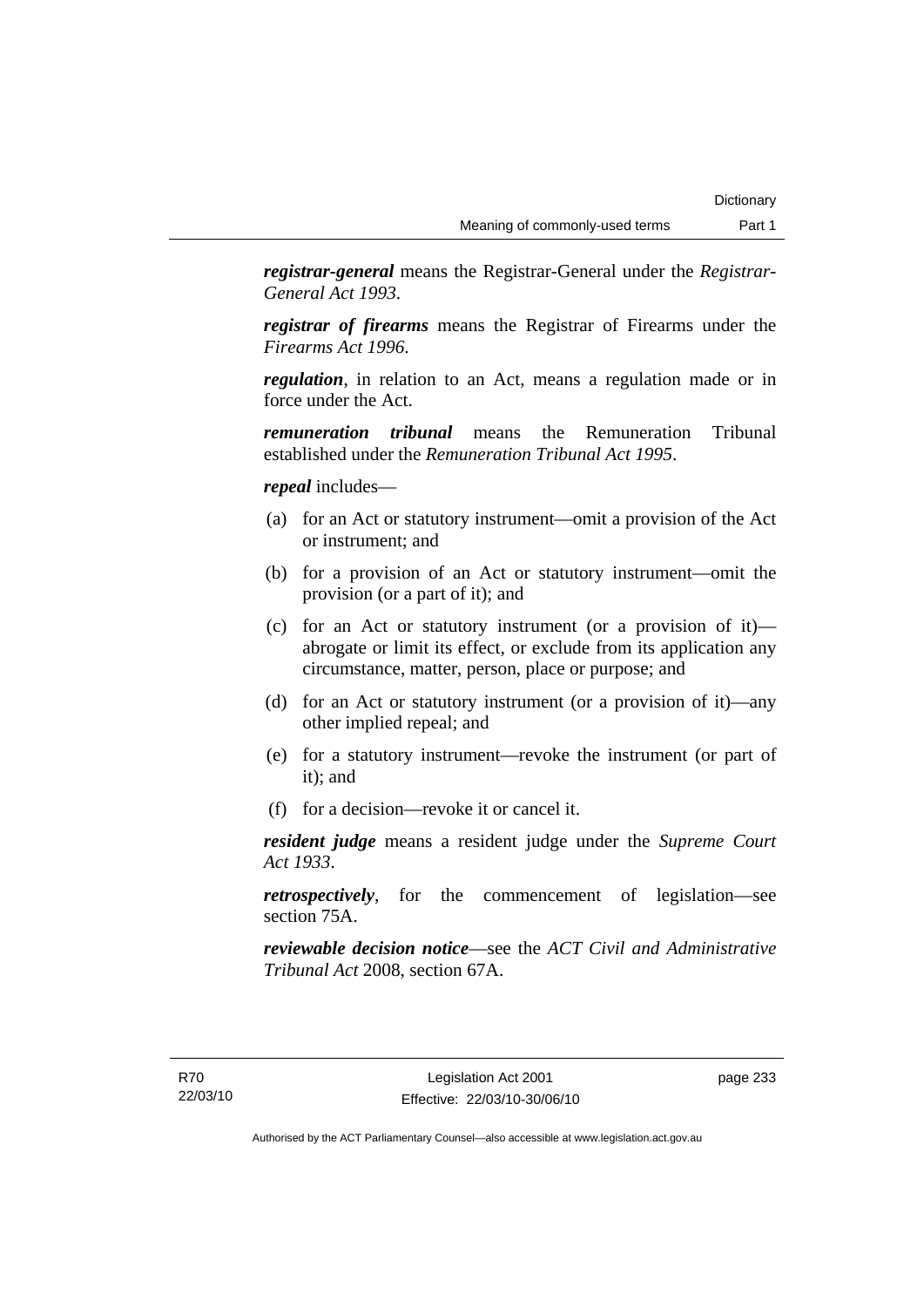*road transport authority* means the Australian Capital Territory Road Transport Authority.

*Note* The chief executive of the department responsible for the *Road Transport (General) Act 1999* is the road transport authority (see *Road Transport (General) Act 1999*, s 16).

*rules* means—

- (a) of a court or tribunal—rules made by the entity having power to make rules (however described) regulating the practice and procedure of the court or tribunal; and
- (b) in relation to an Act—rules made or in force under the Act.

*rural fire service* means the ACT Rural Fire Service under the *Emergencies Act 2004*.

*Self-Government Act* means the *Australian Capital Territory (Self-Government) Act 1988* (Cwlth).

*self-government day* means 11 May 1989.

*Note* This is the day when the remaining provisions of the Self-Government Act commenced and, in particular, the Australian Capital Territory was established as a body politic, the Legislative Assembly was empowered to make laws for the ACT and the Executive was established.

*sentence administration board* means the Sentence Administration Board under the *Crimes (Sentence Administration) Act 2005*.

*SES* means the ACT State Emergency Service established under the *Emergencies Act 2004*.

*sign* includes attach a seal and make a mark.

*signpost definition*—see section 131 (Signpost definition).

*sitting day*, of the Legislative Assembly, means a period that commences on a day the Assembly meets and continues until the Assembly next adjourns.

*Note* A sitting day may continue for 1 or more days.

*solicitor* means a lawyer who practises as a solicitor.

page 234 Legislation Act 2001 Effective: 22/03/10-30/06/10

R70 22/03/10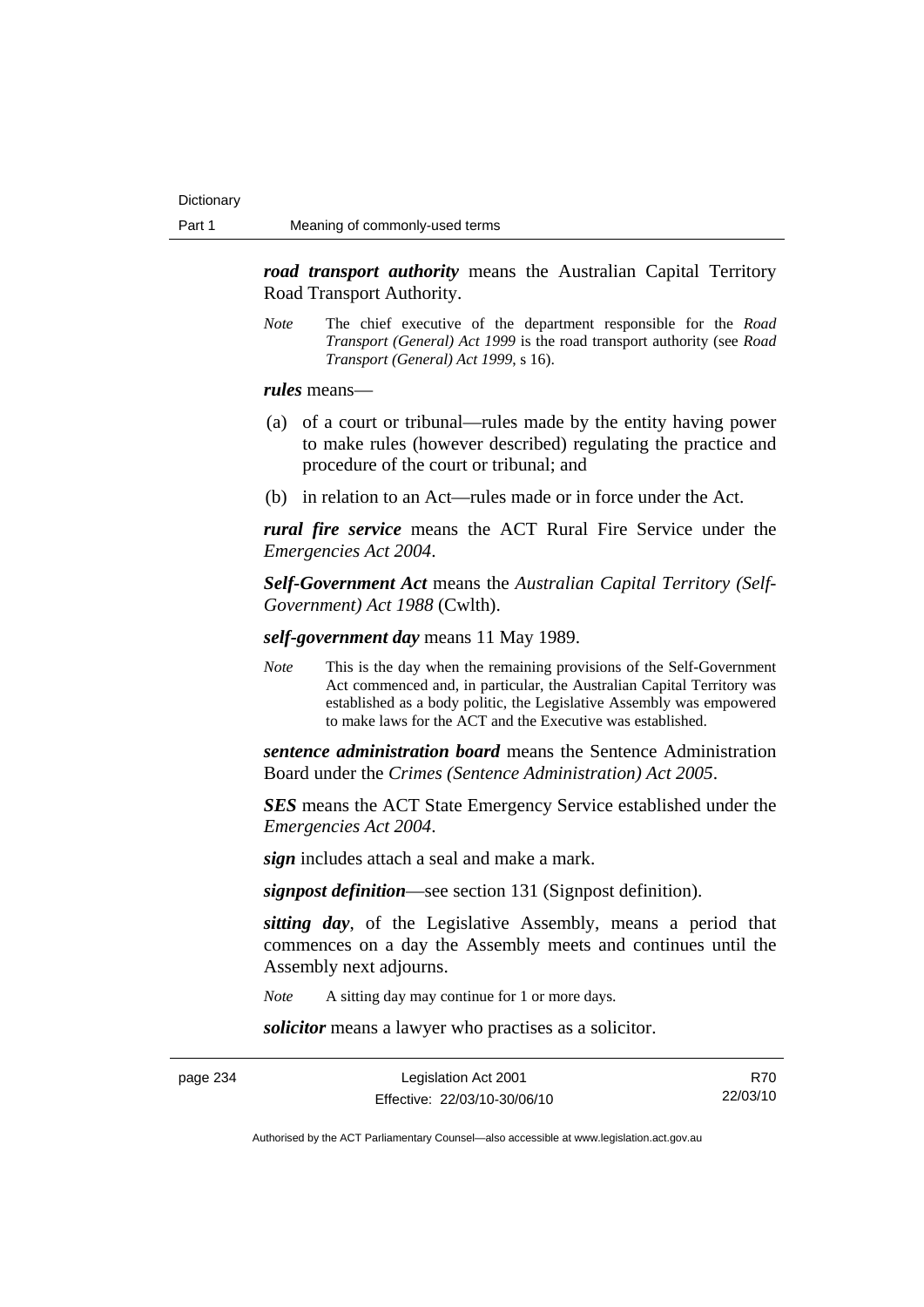*Speaker* means the Presiding Officer of the Legislative Assembly.

*Note* The Presiding Officer is elected under the Self-Government Act, s 11.

*Standards Australia* means the company named Standards Australia International Limited (ACN 087 326 690).

*State* means a State of the Commonwealth, and includes the Northern Territory.

*statutory declaration* means a statutory declaration made under the *Statutory Declarations Act 1959* (Cwlth).

*statutory instrument*—see section 13.

*statutory office-holder* means a person occupying a position under an Act or statutory instrument (other than a position in the public service).

*subordinate law*—see section 8.

*summary offence*—see section 190.

*Supreme Court* means the Supreme Court of the Australian Capital Territory.

*Note* The Supreme Court is established by the *Supreme Court Act 1933*, s 3. The Self-Government Act, s 48A deals with the jurisdiction and powers of the court.

*surveyor-general* means the surveyor-general under the *Surveyors Act 2007*.

*swear* an oath includes make an affirmation.

*take* an oath includes make an affirmation.

*territory authority* means a body established for a public purpose under an Act, but does not include a body declared by regulation not to be a territory authority.

*territory instrumentality* means a corporation that—

 (a) is established under an Act or statutory instrument, or under the Corporations Act; and

| R70      | Legislation Act 2001         | page 235 |
|----------|------------------------------|----------|
| 22/03/10 | Effective: 22/03/10-30/06/10 |          |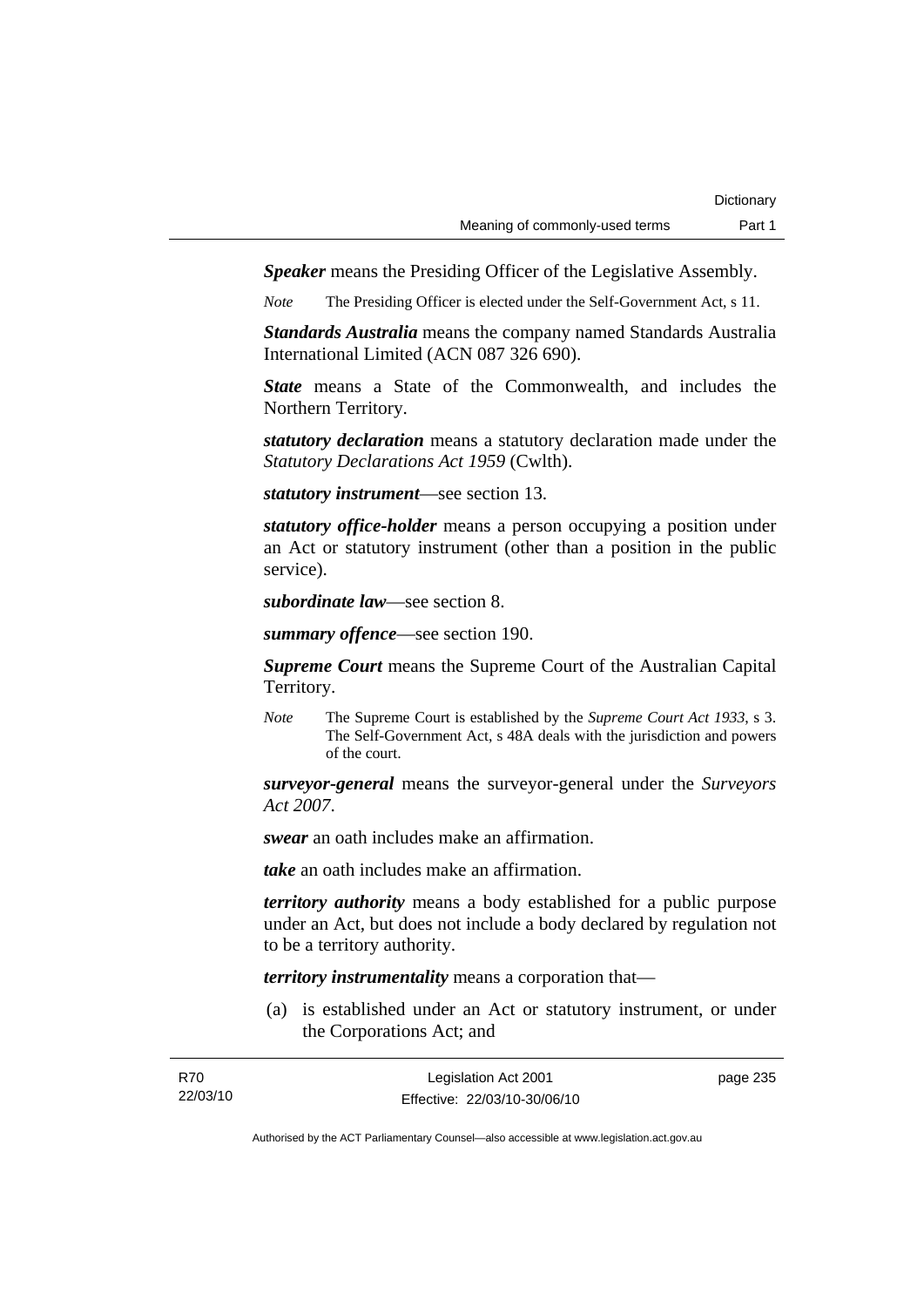- (b) is a territory instrumentality under the *Public Sector Management Act 1994*.
- *Note Territory instrumentality* is defined in the *Public Sector Management Act 1994*, dict.

*territory land* means Territory Land under the *Australian Capital Territory (Planning and Land Management) Act 1988* (Cwlth).

*Note* The *Australian Capital Territory (Planning and Land Management) Act 1988* (Cwlth), s 28 provides that if land in the ACT is not national land it is territory land.

*territory law—*see *law*, of the Territory.

#### *territory lease*—

- (a) means—
	- (i) a lease granted under the *Planning and Development Act 2007*; or
	- (ii) a lease under the *Unit Titles Act 2001*; but
- (b) does not include a sublease.

*territory-owned corporation* means a Territory owned corporation under the *Territory-owned Corporations Act 1990*.

*territory plan* means the territory plan under the *Planning and Development Act 2007*.

*the Territory* means—

- (a) when used in a geographical sense—the Australian Capital Territory; or
- (b) in any other case—the body politic established by the Self-Government Act, section 7.

*transgender person*—see section 169A (1) and (2).

*transitional* includes application and saving.

R70 22/03/10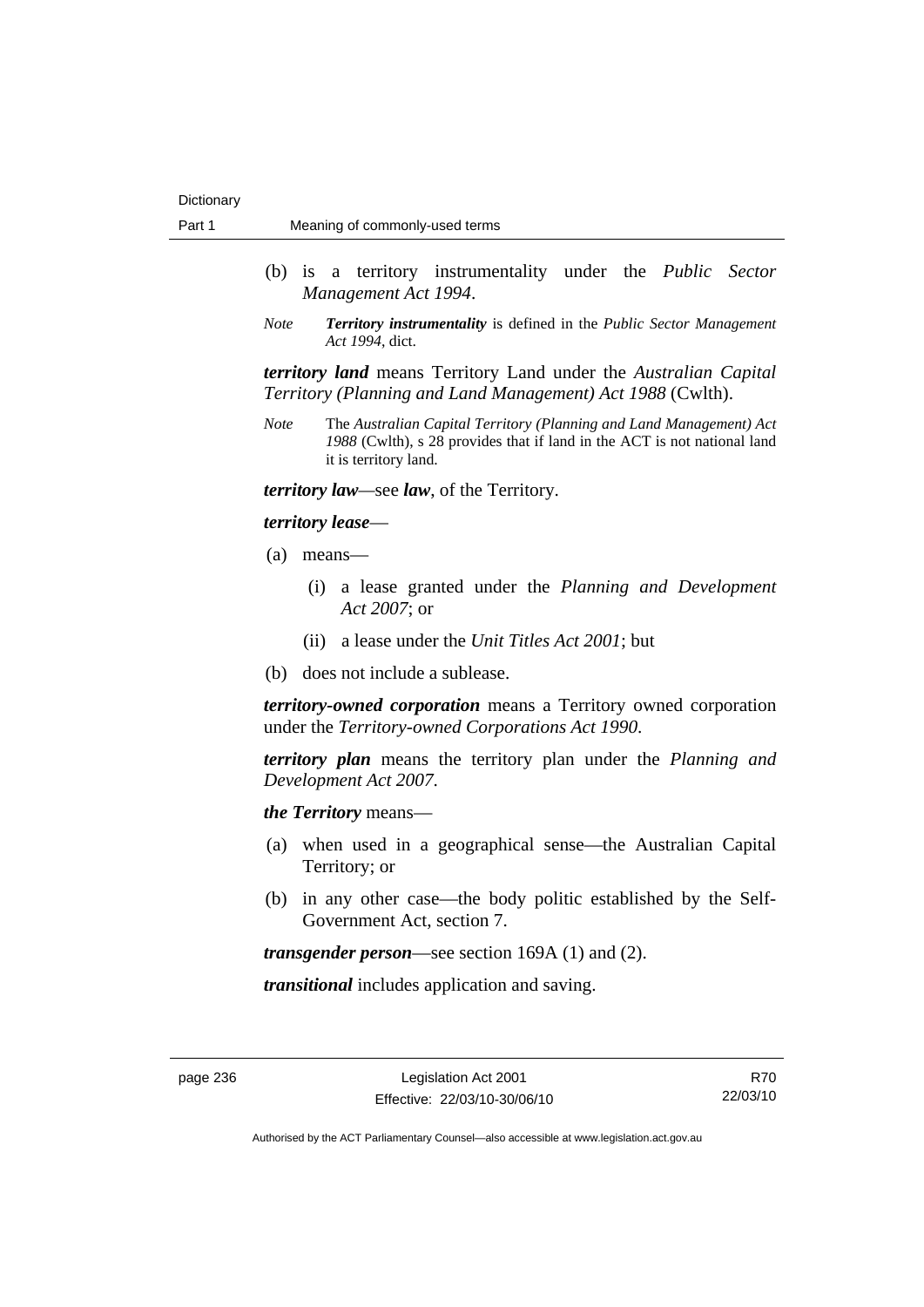*Treasurer* means the Minister designated Treasurer by the Chief Minister, and includes a Minister authorised by the Chief Minister to act on behalf of the Treasurer.

*tribunal* includes any entity that is authorised to hear, receive and examine evidence.

*UK Act* means an Act of the United Kingdom Parliament.

*under*, in relation to an Act or statutory instrument, includes the following:

- $(a)$  by;
- (b) by virtue of;
- (c) for or for the purposes of;
- (d) in accordance with;
- (e) in pursuance of;
- (f) pursuant to;
- (g) within the meaning of.
- *Note* A reference to an Act or statutory instrument includes a reference to a provision of the Act or instrument (see s 7 and s 13).

*United Kingdom* means the United Kingdom of Great Britain and Northern Ireland.

### *United Kingdom Parliament* means—

- (a) the Parliament of England; or
- (b) the Parliament of Great Britain; or
- (c) the Parliament of the United Kingdom of Great Britain and Ireland; or
- (d) the Parliament of the United Kingdom of Great Britain and Northern Ireland.

page 237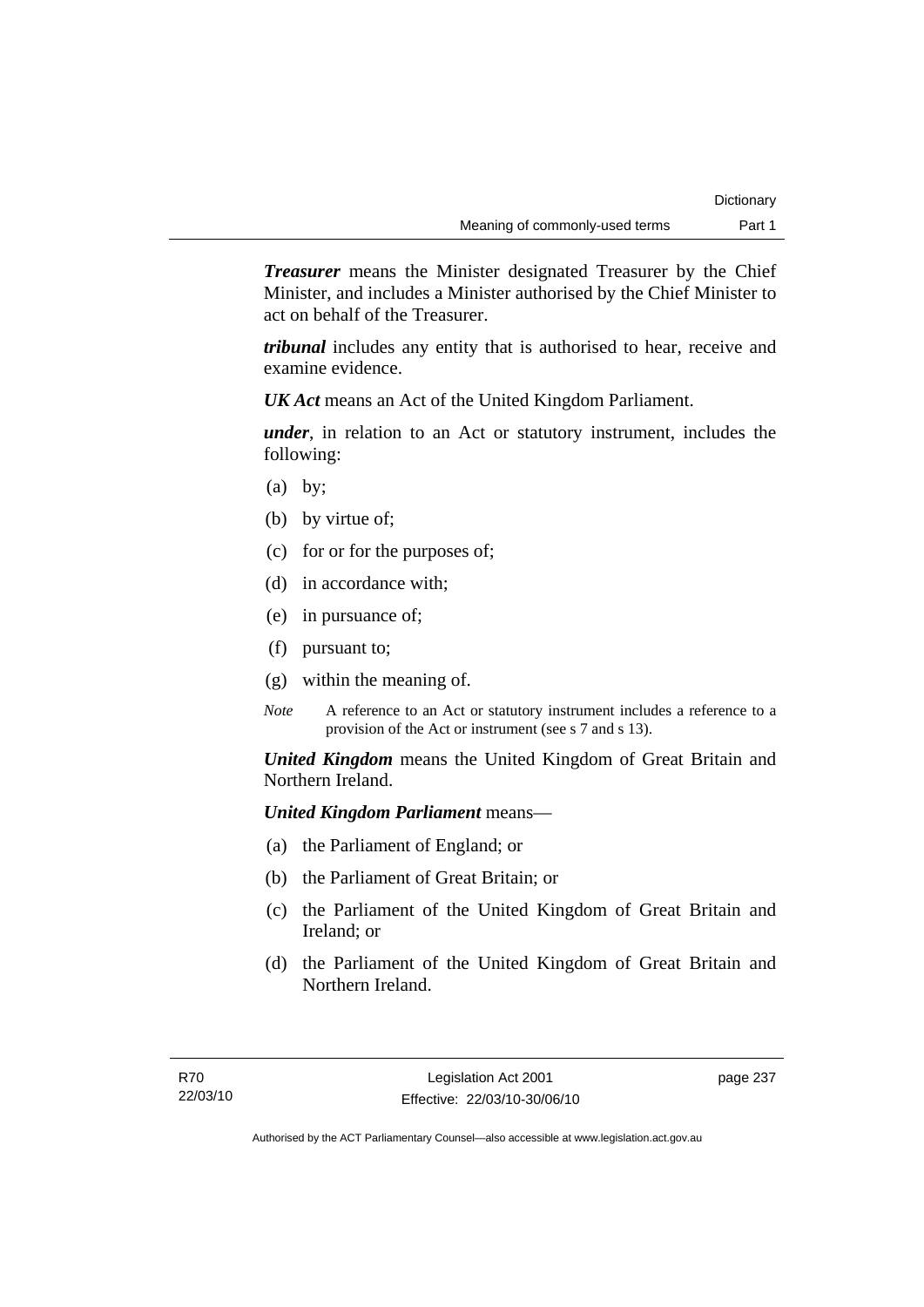#### *veterinary surgeon*—

- (a) means a person unconditionally registered as a veterinary surgeon under the *Health Professionals Act 2004*; and
- (b) for an activity, includes a person conditionally registered as a veterinary surgeon under the *Health Professionals Act 2004* to the extent that the person is allowed to do the activity under the person's conditional registration.

*will* includes a codicil.

*word* includes any drawing, figure, number and symbol.

*working day* means a day that is not—

- (a) a Saturday or Sunday; or
- (b) a public holiday in the ACT under the *Holidays Act 1958*.

*work safety commissioner* means the Work Safety Commissioner under the *Work Safety Act 2008*.

*writing* includes any way of representing or reproducing words in visible form.

#### **Examples**

printing, photocopying, photography, typewriting

*Note* An example is part of the Act, is not exhaustive and may extend, but does not limit, the meaning of the provision in which it appears (see s 126 and s 132).

*year*, without specifying the kind of year, means calendar year.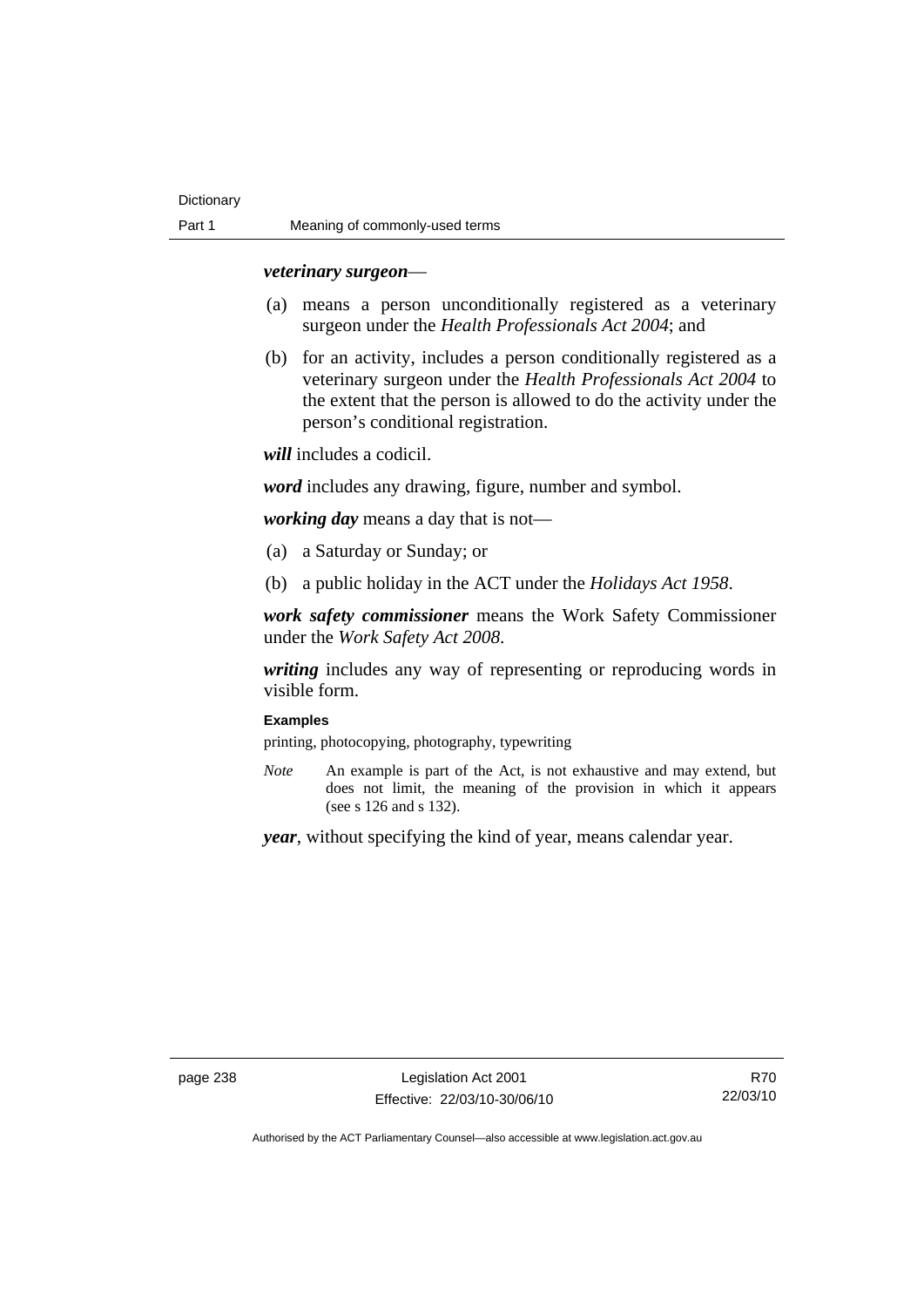## **Part 2 Terms for Legislation Act 2001 only**

*Note for pt 2* 

Terms that apply to all Acts and statutory instruments are set out in pt 1.

*Act*, for chapter 14 (Interpretation of Acts and statutory instruments)—see section 136.

*Note* See also def *Act* in dict, pt 1.

### *ACT law*—

- (a) for chapter 10 (Referring to laws)—see section 97 (1); and
- (b) for chapter 18 (Offences)—see section 188.

*administrator*, for part 19.5 (Service of documents)—see section 246.

*agency*, for part 19.5 (Service of documents)—see section 246.

*amend*, for chapter 9 (Repeal and amendment of laws)—see section 82.

*another jurisdiction* means the Commonwealth, a State, another Territory, the United Kingdom or New Zealand.

### *appointee*—

- (a) for division 19.3.1 (Appointments—general)—see section 207 (2); and
- (b) for division 19.3.2 (Acting appointments)—see section 217 (2).

### *appointer*—

- (a) for division 19.3.1 (Appointments—general)—see section 205; and
- (b) for division 19.3.2 (Acting appointments)—see section 215; and

| R70      | Legislation Act 2001         | page 239 |
|----------|------------------------------|----------|
| 22/03/10 | Effective: 22/03/10-30/06/10 |          |

Authorised by the ACT Parliamentary Counsel—also accessible at www.legislation.act.gov.au

**Dictionary**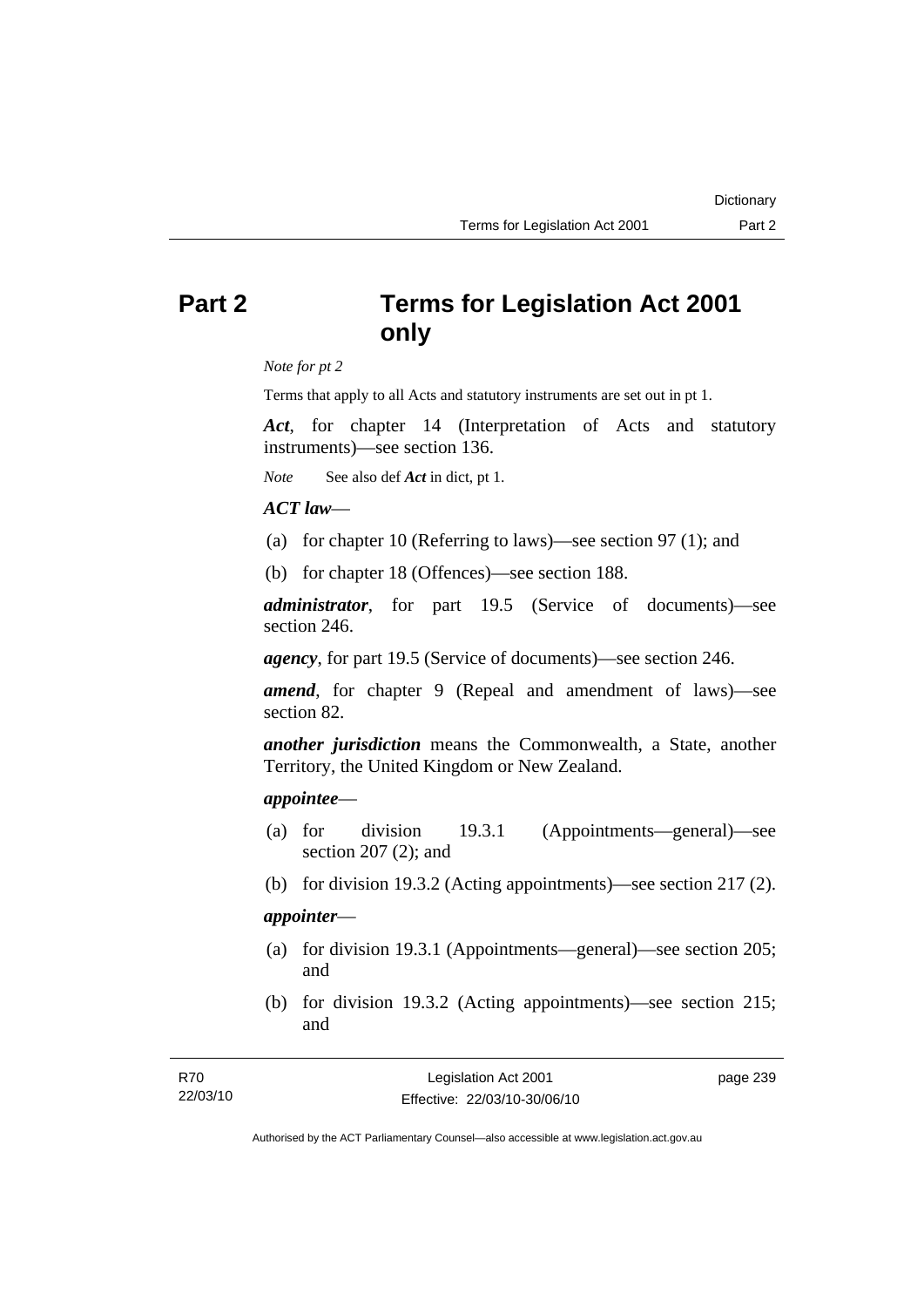(c) for part 19.4 (Delegations)—see section 230 (1).

*approved web site* means an internet site approved under section 21.

*authorised republication*—see section 15.

*authorising law*, for chapter 5 (Regulatory impact statements for subordinate laws and disallowable instruments)—see section 31.

*benefits*, for chapter 5 (Regulatory impact statements for subordinate laws and disallowable instruments)—see section 31.

*business address*, for part 19.5 (Service of documents)—see section 246.

*corporation*, for part 19.5 (Service of documents)—see section 246.

*costs*, for chapter 5 (Regulatory impact statements for subordinate laws and disallowable instruments)—see section 31.

*current legislative drafting practice* means the legislative drafting practices from time to time used in the Parliamentary Counsel's Office.

*delegate*, for part 19.4 (Delegations)—see section 233 (2).

*determinative provision*—see section 5 (2).

*document*, for part 19.5 (Service of documents)—see section 246.

*Note* See also def of *document* in dict, pt 1

*editorial amendment*, of a law—see section 116.

*email address*, for part 19.5 (Service of documents)—see section 246.

*executive officer*, for part 19.5 (Service of documents)—see section 246.

*fax number*, for part 19.5 (Service of documents)—see section 246.

*fee*, for part 6.3 (Making of certain statutory instruments about fees)—see section 55.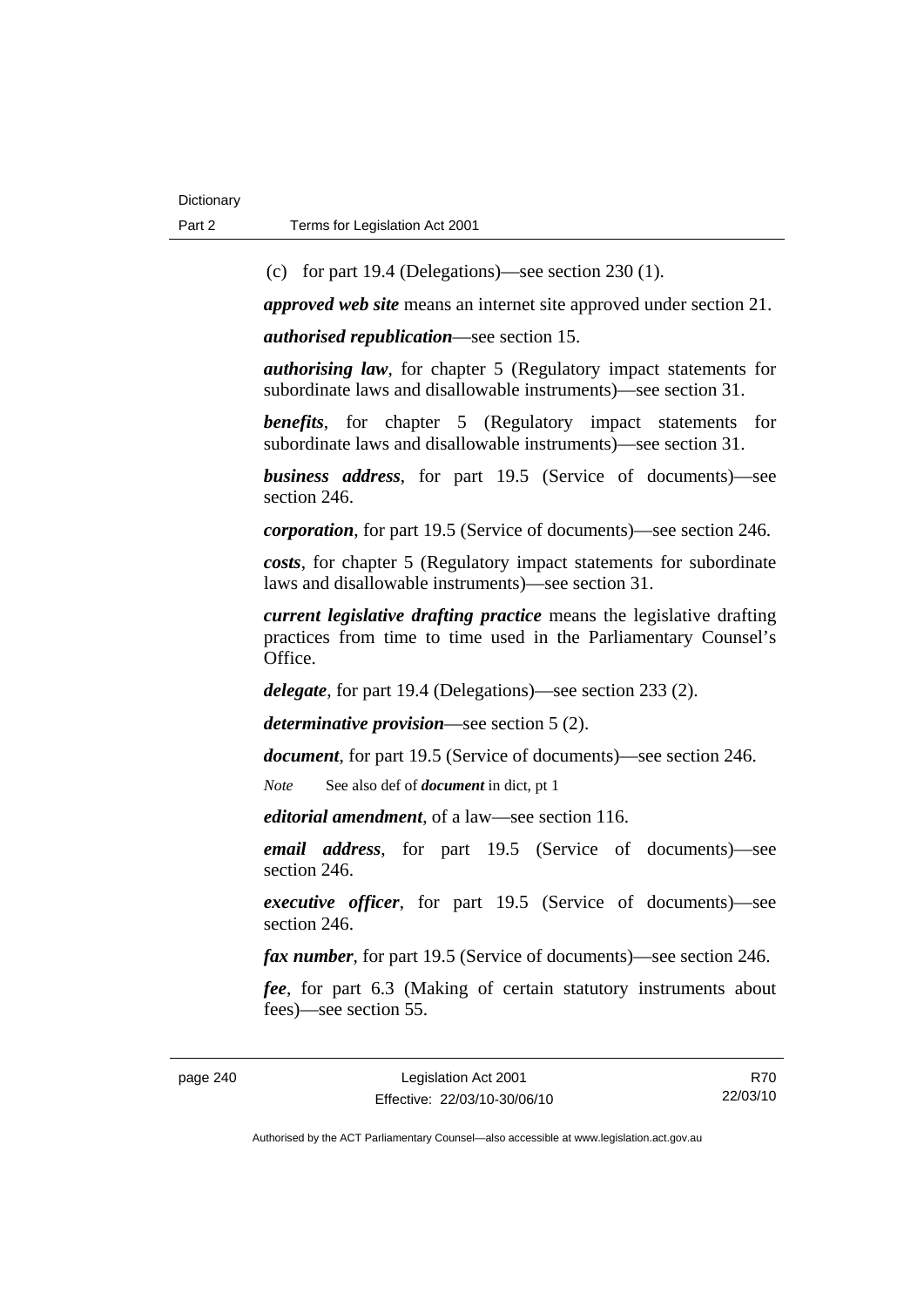*home address*, for part 19.5 (Service of documents)—see section 246.

### *law*—

- (a) for chapter 3 (Authorised versions and evidence of laws and legislative material)—see section 22A; and
- (b) for chapter 8 (Commencement and exercise of powers before commencement)—see section 72; and
- (c) for chapter 9 (Repeal and amendment of laws)—see section 82; and
- (d) for chapter 10 (Referring to laws)—see section 97 (1); and
- (e) for chapter 11 (Republication of Acts and statutory instruments)—see section 107; and
- (f) for chapter 13 (Structure of Acts and statutory instruments) see section 125; and
- (g) for chapter 16 (Courts, tribunals and other decision-makers) see section 175; and
- (h) for chapter 17 (Entities and positions)—see section 182; and
- (i) for chapter 19 (Administrative and machinery provisions)—see section 195.

*law of another jurisdiction*, for chapter 10 (Referring to laws)—see section 97 (1).

*legislative material*, for chapter 3 (Authorised versions and evidence of laws and legislative material)—see section 22A.

*non-determinative provision*—see section 5 (3).

*provide* a service, for part 6.3 (Making of certain statutory instruments about fees)—see section 55.

*register* means the ACT legislation register.

page 241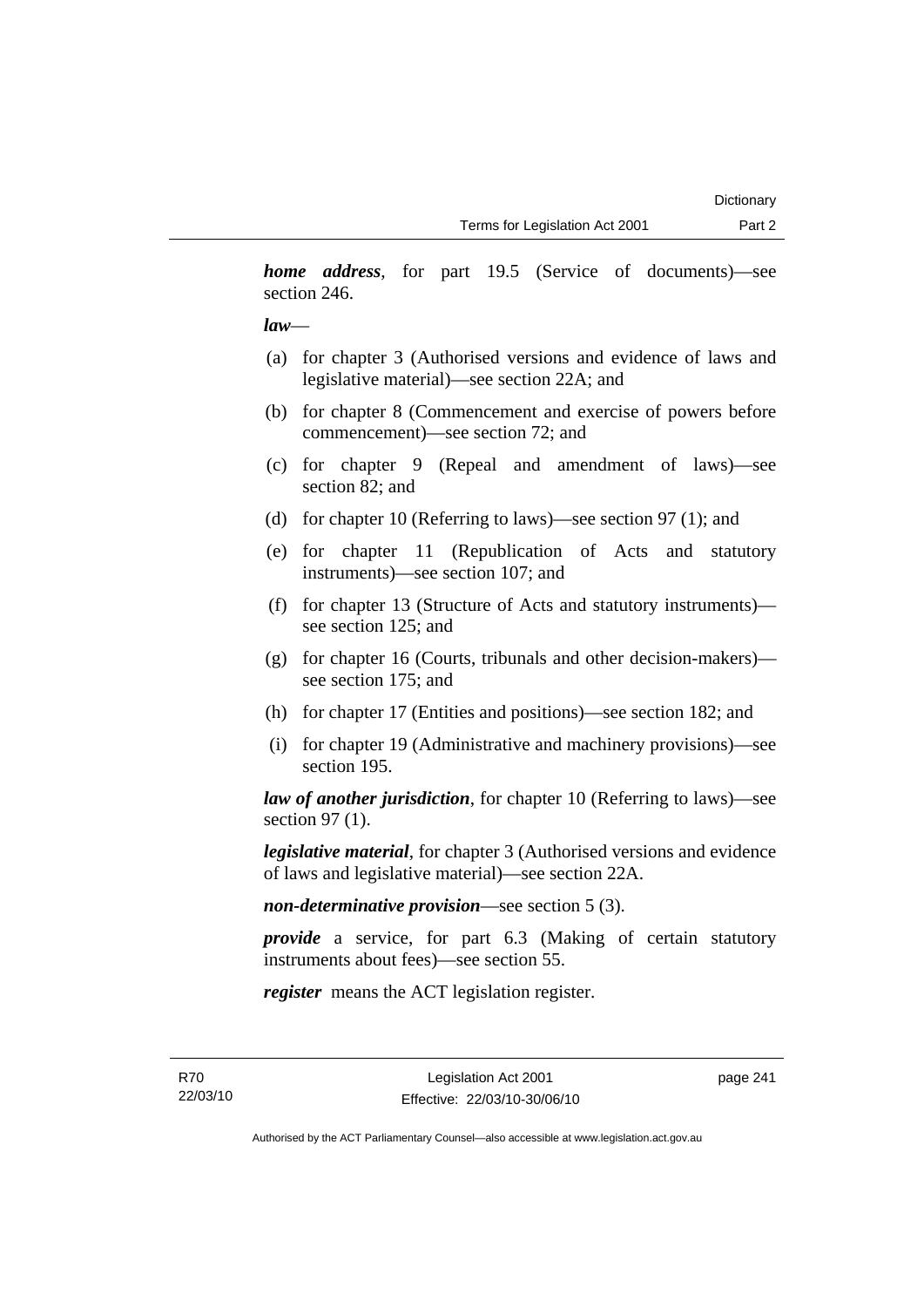*repeal*, for chapter 9 (Repeal and amendment of laws)—see section 82.

### *republication—*

- (a) for chapter 3 (Authorised versions and evidence of laws and legislative material)—see section 22A; and
- (b) for chapter 11 (Republication of Acts and statutory instruments)—see section 107.

*republication date*, for an authorised republication, means the date stated in the republication as the republication date.

*responsible*, for part 19.5 (Service of documents)—see section 246.

*scrutiny committee principles*, for chapter 5 (Regulatory impact statements for subordinate laws and disallowable instruments)—see section 31.

*service*, for part 6.3 (Making of certain statutory instruments about fees)—see section 55.

*working out the meaning of an Act*, for part 14.2 (Key principles of interpretation)—see section 138.

page 242 Legislation Act 2001 Effective: 22/03/10-30/06/10

R70 22/03/10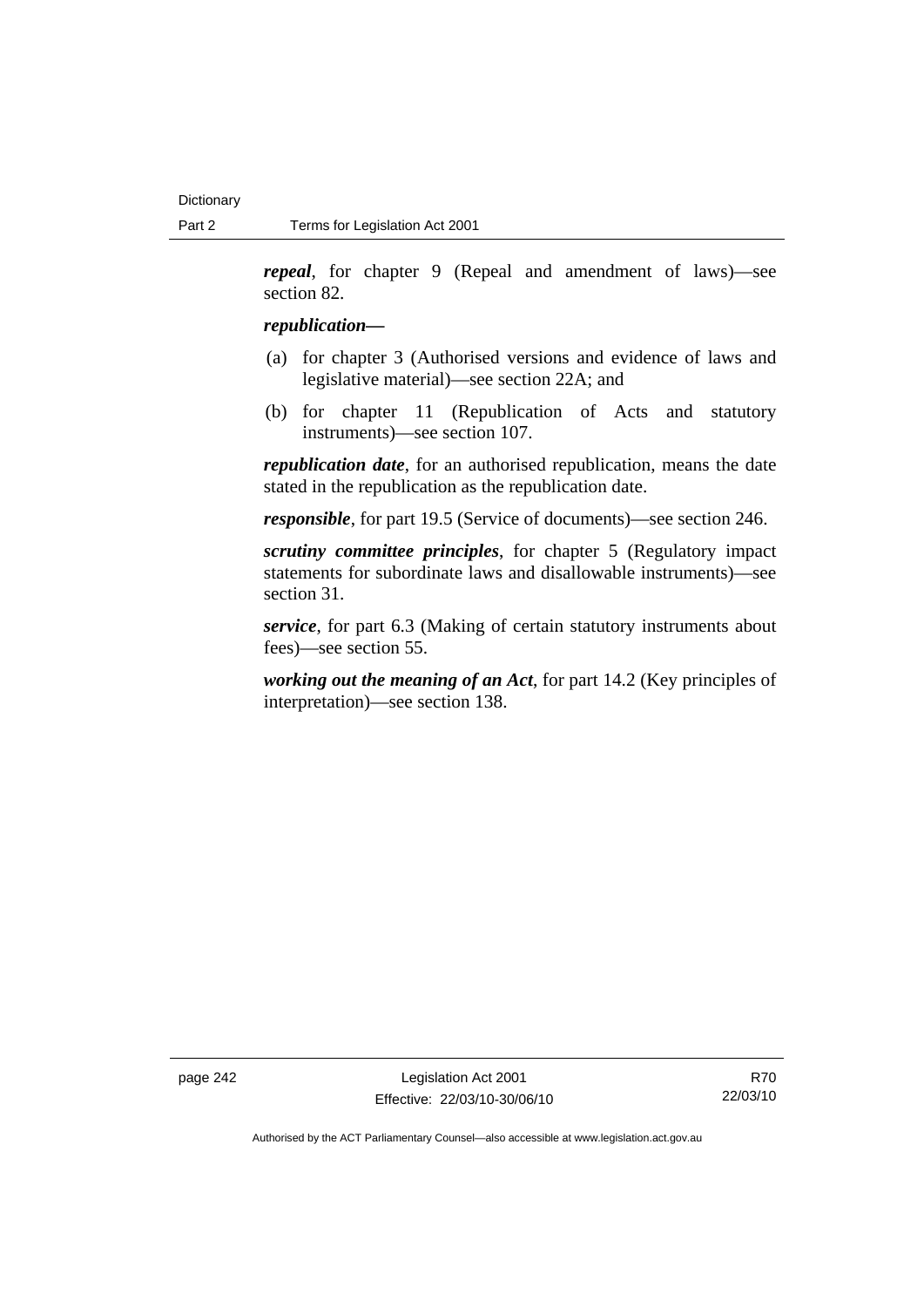## **Endnotes**

### **1 About the endnotes**

Amending and modifying laws are annotated in the legislation history and the amendment history. Current modifications are not included in the republished law but are set out in the endnotes.

Not all editorial amendments made under the *Legislation Act 2001*, part 11.3 are annotated in the amendment history. Full details of any amendments can be obtained from the Parliamentary Counsel's Office.

Uncommenced amending laws and expiries are listed in the legislation history and the amendment history. These details are underlined. Uncommenced provisions and amendments are not included in the republished law but are set out in the last endnote.

If all the provisions of the law have been renumbered, a table of renumbered provisions gives details of previous and current numbering.

The endnotes also include a table of earlier republications.

| $am = amended$                               | $ord = ordinance$                         |
|----------------------------------------------|-------------------------------------------|
| $amdt = amendment$                           | $orig = original$                         |
| $ch = chapter$                               | par = paragraph/subparagraph              |
| $def = definition$                           | $pres = present$                          |
| $dict = dictionary$                          | $prev = previous$                         |
| $disallowed = disallowed by the Legislative$ | $(\text{prev}) = \text{previously}$       |
| Assembly                                     | $pt = part$                               |
| $div = division$                             | $r = rule/subrule$                        |
| $exp = expires/expired$                      | $renum = renumbered$                      |
| $Gaz = gazette$                              | $reloc = relocated$                       |
| $hdg =$ heading                              | $R[X]$ = Republication No                 |
| $IA = Interpretation Act 1967$               | $RI = reissue$                            |
| $ins = inserted/added$                       | $s = section/subsection$                  |
| $LA =$ Legislation Act 2001                  | $sch = schedule$                          |
| $LR =$ legislation register                  | $sdiv = subdivision$                      |
| $LRA =$ Legislation (Republication) Act 1996 | $sub =$ substituted                       |
| $mod = modified/modification$                | SL = Subordinate Law                      |
| $o = order$                                  | underlining = whole or part not commenced |
| $om = omitted/report$                        | or to be expired                          |
|                                              |                                           |

### **2 Abbreviation key**

R70 22/03/10

Legislation Act 2001 Effective: 22/03/10-30/06/10 page 243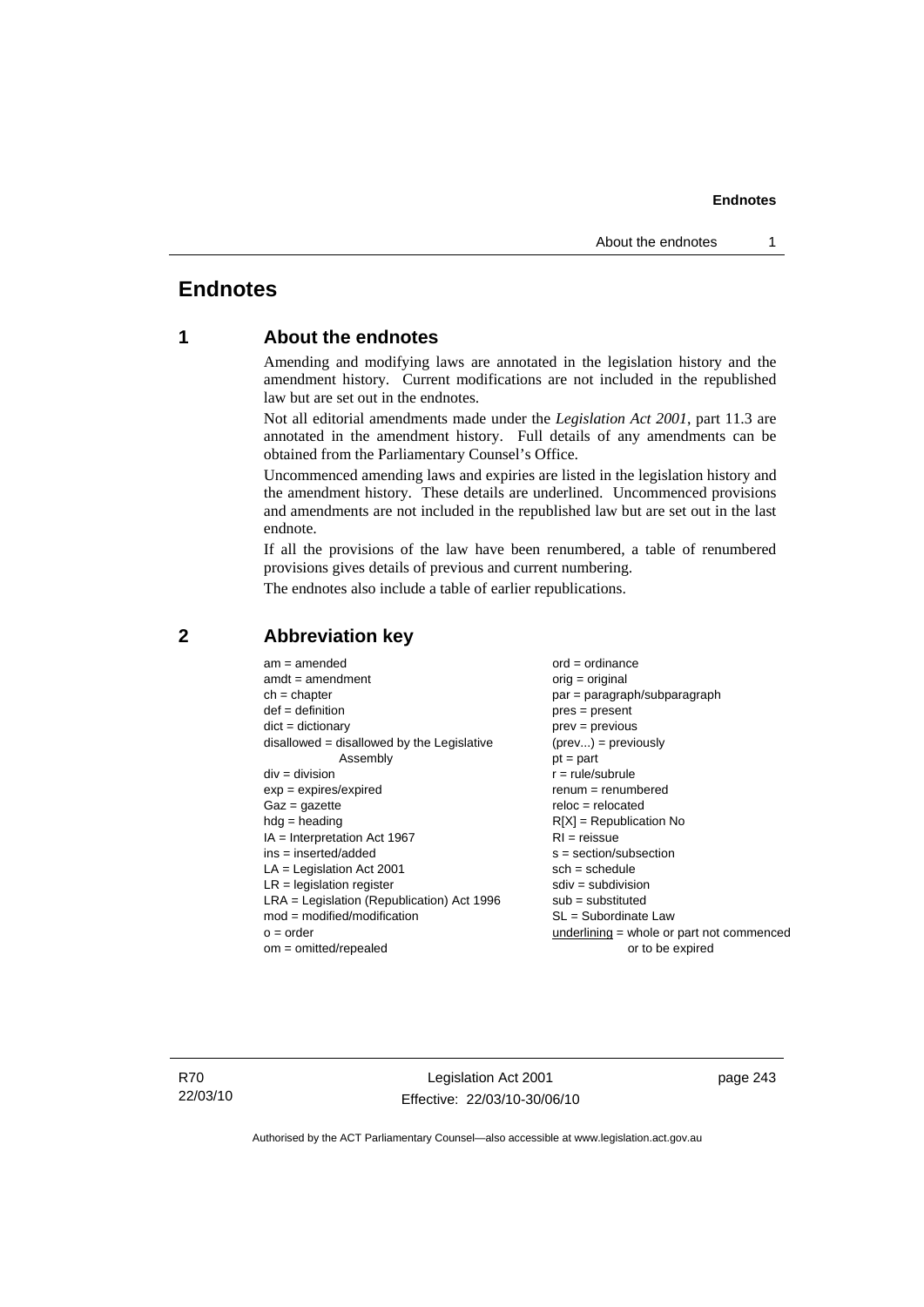3 Legislation history

### **3 Legislation history**

#### **Legislation Act 2001 No 14**

notified 5 April 2001 (Gaz 2001 No 14) s 1, s 2 commenced 5 April 2001 (IA s 10B) remainder commenced 12 September 2001 (s 2 and Gaz 2001 No S65)

as amended by

### **Legislation (Consequential Amendments) Act 2001 No 44 pt 220**

notified 26 July 2001 (Gaz 2001 No 30) s 1, s 2 commenced 26 July 2001 (IA s 10B) pt 220 commenced 12 September 2001 (s 2 and see Gaz 2001 No S65)

### **Statute Law Amendment Act 2001 (No 2) 2001 No 56 pt 2.2**

notified 5 September 2001 (Gaz 2001 No S65) s 1, s 2 commenced 5 September 2001 (IA s 10B) amdts 2.67, 2.69, 2.78, 2.81 commenced 12 September 2001 (s 2 (2)) pt 2.2 remainder commenced 5 September 2001 (s 2 (1))

as modified by

### **Legislation Regulations 2001 SL 2001 No 34 reg 6**

notified LR 13 September 2001 commenced 13 September 2001 (reg 2)

as amended by

### **Justice and Community Safety Legislation Amendment Act 2001 No 70 sch 1**

notified LR 14 September 2001 amdt commenced 14 September 2001 (s 2 (5))

### **Defamation Act 2001 No 88 s 43 (2)**

notified LR 24 September 2001 s 1, s 2 commenced 24 September 2001 (LA s 75)

s 43 (2) commenced 1 July 2002 (s 2)

page 244 Legislation Act 2001 Effective: 22/03/10-30/06/10

R70 22/03/10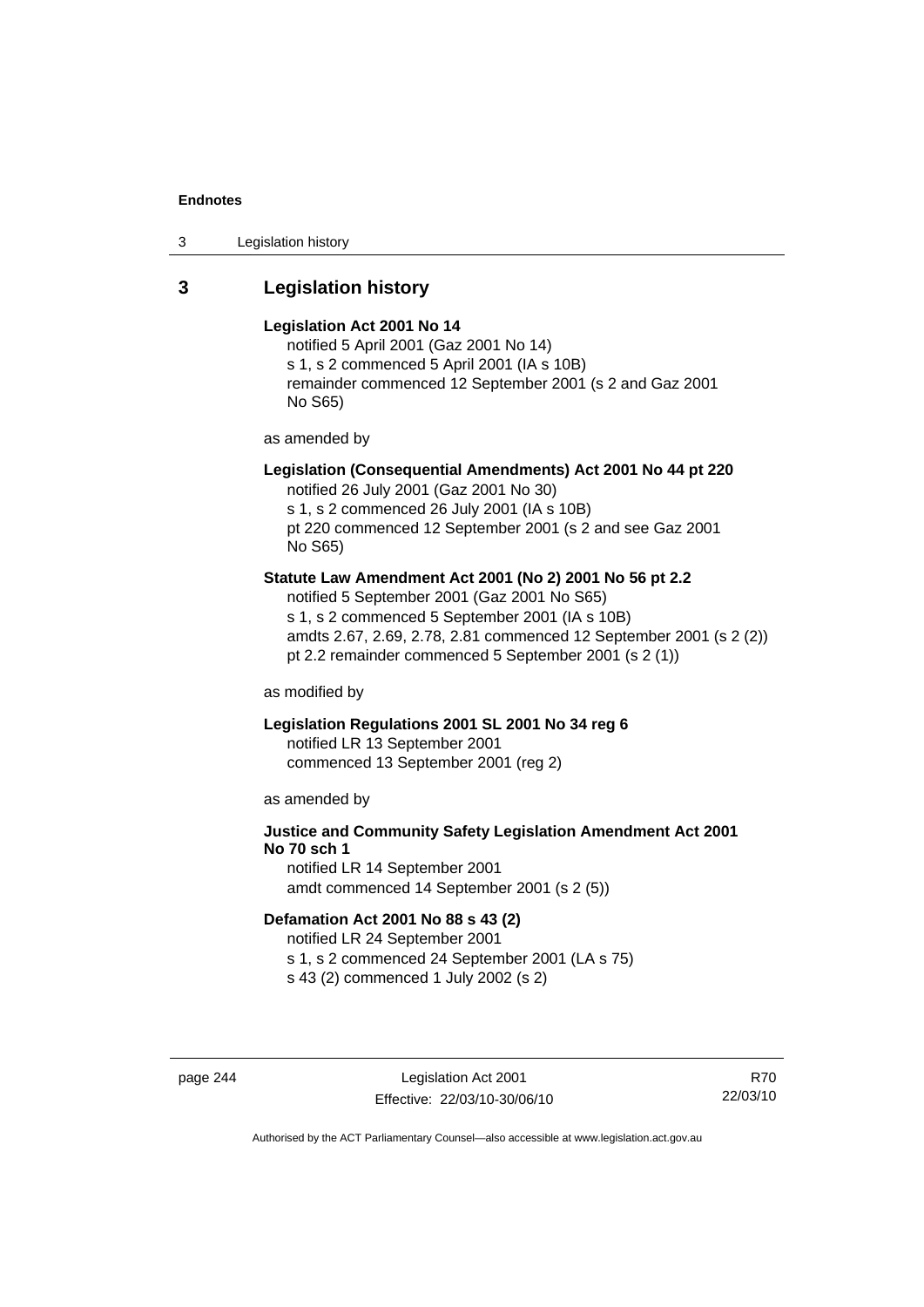#### **Legislation Amendment Act 2002 No 11 ss 3-29, sch 1, pt 2.29**

notified LR 27 May 2002 s 1, s 2 commenced 27 May 2002 (LA s 75) ss 3-29, sch 1, pt 2.29 commenced 28 May 2002 (s 2 (1))

#### **Justice and Community Safety Legislation Amendment Act 2002 No 27 pt 8**

notified LR 9 September 2002 s 1, s 2 commenced 9 September 2002 (LA s 75)

pt 8 commenced 7 October 2002 (s 2 (2))

### **Statute Law Amendment Act 2002 No 30 pt 2.1**

notified LR 16 September 2002 s 1, s 2 taken to have commenced 19 May 1997 (LA s 75 (2)) amdt 2.3 taken to have commenced 12 September 2001 (s 2 (2))

pt 2.1 remainder commenced 17 September 2002 (s 2 (1))

### **Civil Law (Wrongs) Act 2002 No 40 div 3.2.8**

notified LR 10 October 2002 s 1, s 2 commenced 10 October 2002 (LA s 75 (1)) div 3.2.8 commenced 1 November 2002 (s 2 (2) and CN2002-13)

### **Statute Law Amendment Act 2002 (No 2) No 49 pt 2.1**

notified LR 20 December 2002

s 1, s 2 taken to have commenced 7 October 1994 (LA s 75 (2)) pt 2.1 commenced 17 January 2003 (s 2 (1))

### **Criminal Code 2002 No 51 pt 1.12**

notified LR 20 December 2002

s 1, s 2 commenced 20 December 2002 (LA 75 (1))

pt 1.12 commenced 1 January 2003 (s 2 (1))

### **Planning and Land (Consequential Amendments) Act 2002 No 56 pt 3.13**

#### notified LR 20 December 2002

s 1, s 2 commenced 20 December 2002 (LA s 75 (1)) sch 3 pt 3.13 commences 1 July 2003 (s 2 and see Planning and Land

Act 2002 A2002-55, s 2)

page 245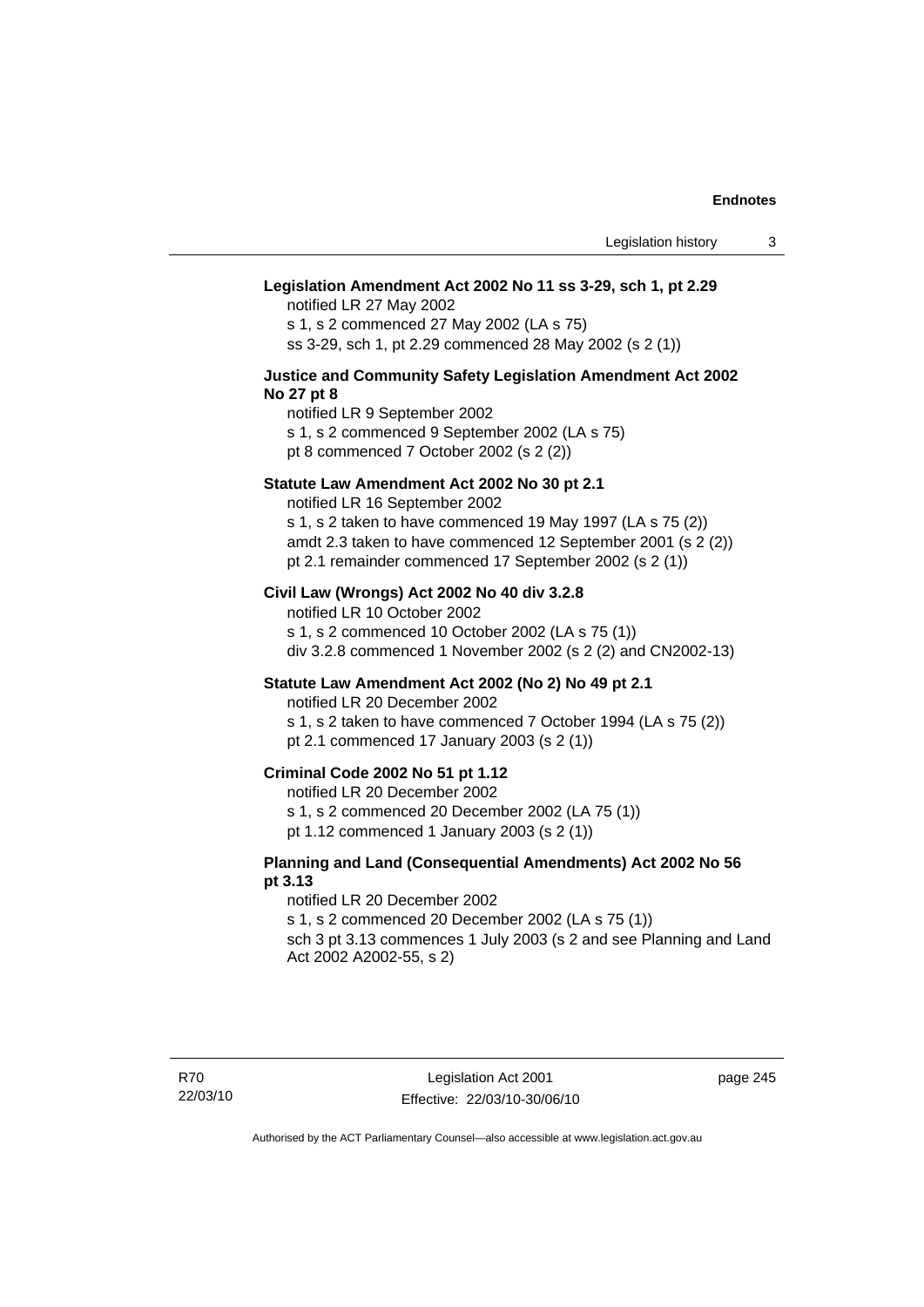| -3 | Legislation history |
|----|---------------------|
|----|---------------------|

### **Legislation (Gay, Lesbian and Transgender) Amendment Act 2003 A2003-14 pt 2**

notified LR 27 March 2003 s 1, s 2 commenced 27 March 2003 (LA s 75 (1)) pt 2 commenced 28 March 2003 (s 2)

#### **Consumer and Trader Tribunal Act 2003 A2003-16 s 70**

notified LR 9 April 2003

s 1, s 2 commenced 9 April 2003 (LA s 75 (1))

s 70 commenced 9 October 2003 (s 2 and LA s 79)

### **Legislation (Statutory Interpretation) Amendment Act 2003 A2003-18**

notified LR 9 April 2003 s 1, s 2 commenced 9 April 2003 (LA s 75 (1)) remainder commenced 10 April 2003 (s 2)

#### **Statute Law Amendment Act 2003 A2003-41 sch 2 pt 2.1**

notified LR 11 September 2003 s 1, s 2 commenced 11 September 2003 (LA s 75 (1)) sch 2 pt 2.1 commenced 9 October 2003 (s 2 (1))

### **Statute Law Amendment Act 2003 (No 2) A2003-56 sch 2 pt 2.1**

notified LR 5 December 2003 s 1, s 2 commenced 5 December 2003 (LA s 75 (1)) sch 2 pt 2.1 commenced 19 December 2003 (s 2)

#### **Parentage Act 2004 A2004-1 sch 1 pt 1.7**

notified LR 18 February 2004 s 1, s 2 commenced 18 February 2004 (LA s 75 (1)) sch 1 pt 1.7 commenced 22 March 2004 (s 2 and CN2004-3)

#### **Human Rights Act 2004 A2004-5 sch 2 pt 2.3**

notified LR 10 March 2004 s 1, s 2 commenced 10 March 2004 (LA s 75 (1)) sch 2 pt 2.3 commenced 1 July 2004 (s 2)

#### **Dangerous Substances Act 2004 A2004-7 sch 1 pt 1.4**

notified LR 19 March 2004 s 1, s 2 commenced 19 March 2004 (LA s 75 (1)) sch 1 pt 1.4 commenced 5 April 2004 (s 2 and CN2004-6)

page 246 Legislation Act 2001 Effective: 22/03/10-30/06/10

R70 22/03/10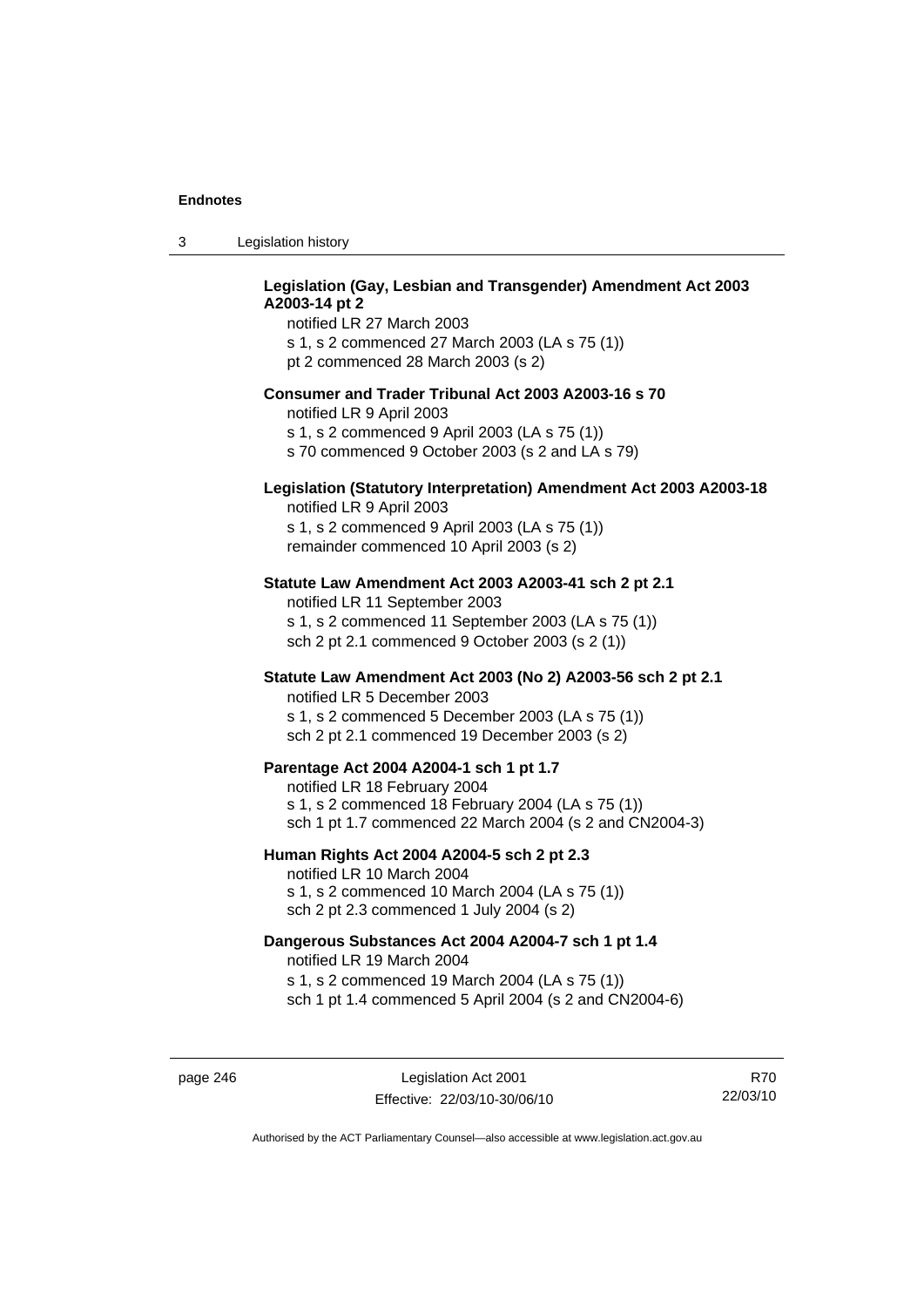### **Nurse Practitioners Legislation Act 2004 A2004-10 pt 3**

notified LR 19 March 2004 s 1, s 2 commenced 19 March 2004 (LA s 75 (1)) pt 3 commenced 27 May 2004 (s 2 and CN2004-9)

#### **Construction Occupations Legislation Amendment Act 2004 A2004-13 sch 2 pt 2.20**

notified LR 26 March 2004 s 1, s 2 commenced 26 March 2004 (LA s 75 (1)) sch 2 pt 2.20 commenced 1 September 2004 (s 2 and see Construction Occupations (Licensing) Act 2004 A2004-12, s 2 and CN2004-8)

#### **Education Act 2004 A2004-17 sch 2 pt 2.5**

notified LR 8 April 2004 s 1, s 2 commenced 8 April 2004 (LA s 75 (1)) sch 2 pt 2.5 commenced 1 January 2005 (s 2)

#### **Emergencies Act 2004 A2004-28 sch 3 pt 3.12**

notified LR 29 June 2004

s 1, s 2 commenced 29 June 2004 (LA s 75 (1)) sch 3 pt 3.12 commenced 1 July 2004 (s 2 (1) and CN2004-11)

#### **Justice and Community Safety Legislation Amendment Act 2004 (No 2) A2004-32 pt 13**

notified LR 29 June 2004 s 1, s 2 commenced 29 June 2004 (LA s 75 (1)) pt 13 commenced 13 July 2004 (s 2 (3))

#### **Health Professionals Legislation Amendment Act 2004 A2004-39 sch 3 pt 3.1, sch 4 pt 4.3, sch 5 pt 5.9, sch 6 pt 6.6, sch 8 pt 8.2, sch 11A pt 11A.1 (as am by A2005-28 amdt 1.61)**

notified LR 8 July 2004 s 1, s 2 commenced 8 July 2004 (LA s 75 (1)) sch 5 pt 5.9 commenced 7 July 2005 (s 2 and see Health Professionals Act 2004 A2004-38, s 2 and CN2005-11) sch 6 pt 6.6 commenced 17 January 2006 (s 2 and see Health Professionals Act 2004 A2004-38, s 2 (as am by A2005-28 amdt 1.1) and CN2006-2) sch 3 pt 3.1, sch 4 pt 4.3, sch 8 pt 8.2, sch 11A pt 11A.1 commenced 9 January 2007 (s 2 and see Health Professionals Act 2004 A2004-38,

s 2 (as am by A2005-28 amdt 1.1; A2006-27 s 12))

R70 22/03/10 page 247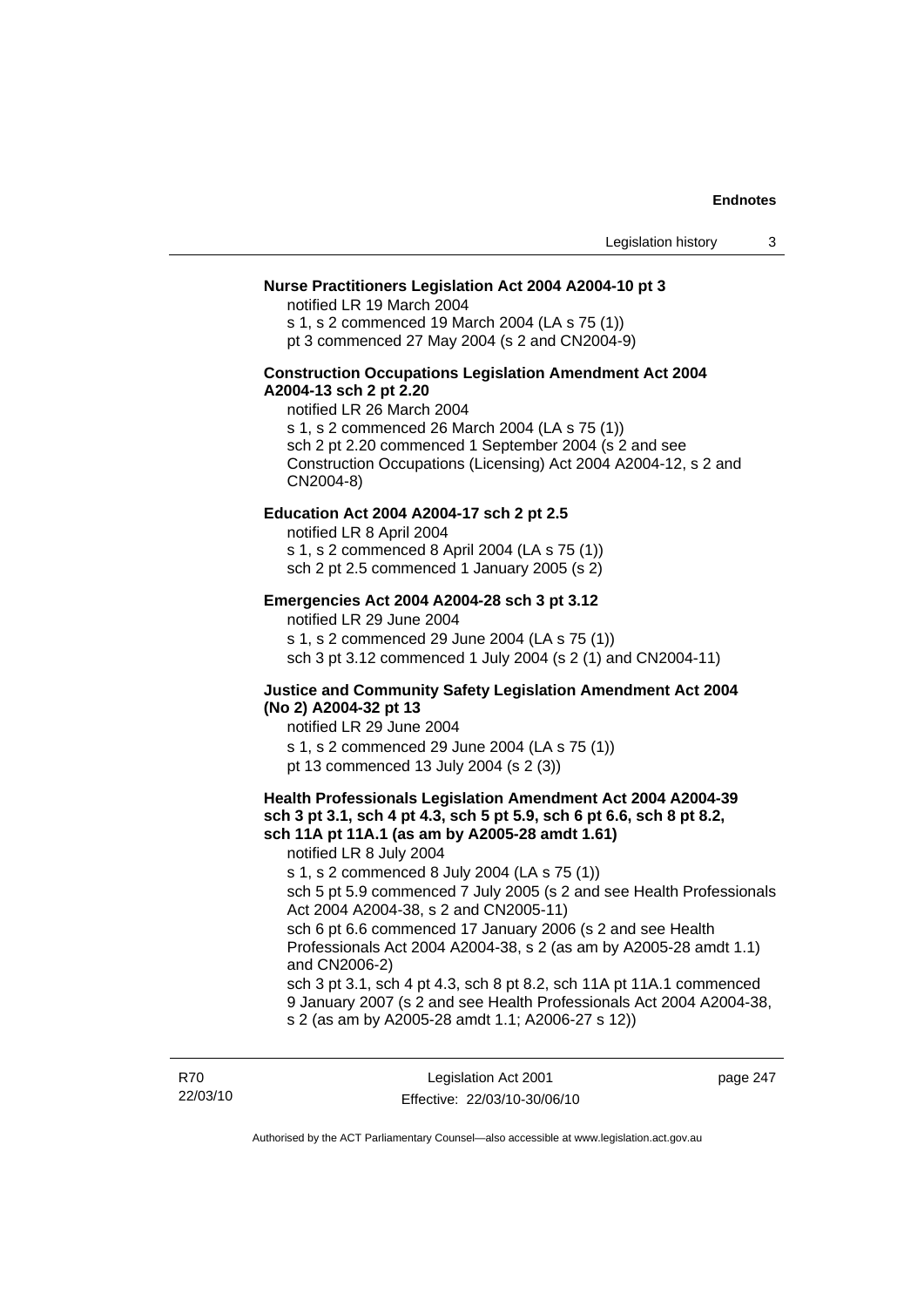3 Legislation history

### **Statute Law Amendment Act 2004 A2004-42 sch 2 pt 2.1**

notified LR 11 August 2004 s 1, s 2 commenced 11 August 2004 (LA s 75 (1)) sch 2 pt 2.1 commenced 25 August 2004 (s 2 (1))

#### **Heritage Act 2004 A2004-57 sch 1 pt 1.8**

notified LR 9 September 2004

s 1, s 2 commenced 9 September 2004 (LA s 75 (1))

sch 1 pt 1.8 commenced 9 March 2005 (s 2 and LA s 79)

### **Court Procedures (Consequential Amendments) Act 2004 A2004-60 sch 1 pt 1.37**

notified LR 2 September 2004 s 1, s 2 commenced 2 September 2004 (LA s 75 (1)) sch 1 pt 1.37 commenced 10 January 2005 (s 2 and see Court Procedures Act 2004 A2004-59, s 2 and CN2004-29)

### **Justice and Community Safety Legislation Amendment Act 2005 A2005-5 pt 7**

notified LR 23 February 2005

s 1, s 2 commenced 23 February 2005 (LA s 75 (1))

pt 7 commenced 24 February 2005 (s 2 (2))

### **Optometrists Legislation Amendment Act 2005 A2005-9 sch 1 pt 1.1**

notified LR 14 March 2005 s 1, s 2 commenced 14 March 2005 (LA s 75 (1)) sch 1 pt 1.1 commenced 14 September 2005 (s 2 and LA s 79)

#### **Statute Law Amendment Act 2005 A2005-20 sch 2 pt 2.1**

notified LR 12 May 2005 s 1, s 2 taken to have commenced 8 March 2005 (LA s 75 (2)) sch 2 pt 2.1 commenced 2 June 2005 (s 2 (1))

#### **Health Legislation Amendment Act 2005 A2005-28 amdt 1.61**  notified LR 6 July 2005

s 1, s 2 commenced 6 July 2005 (LA s 75 (1))

amdt 1.61 commenced 9 January 2007 (LA s 79A)

*Note* This Act only amends the Health Professionals Legislation Amendment Act 2004 A2004-39.

page 248 Legislation Act 2001 Effective: 22/03/10-30/06/10

R70 22/03/10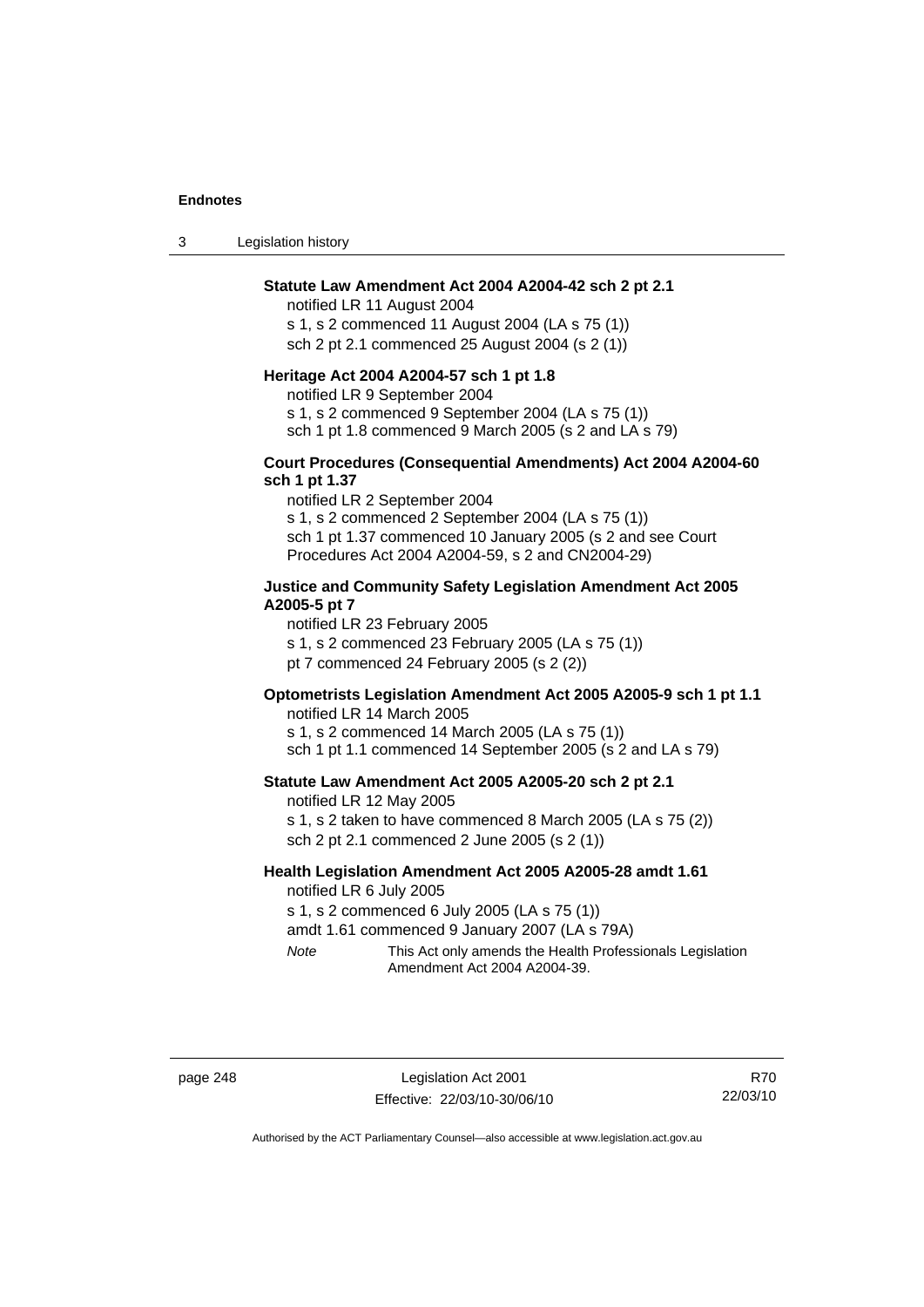### **Human Rights Commission Legislation Amendment Act 2005 A2005-41 sch 1 pt 1.8 (as am by A2006-3 amdt 1.3)**

notified LR 1 September 2005

s 1, s 2 commenced 1 September 2005 (LA s 75 (1)) sch 1 pt 1.8 commenced 1 November 2006 (s 2 (3) (as am by A2006-3 amdt 1.3) and see Human Rights Commission Act 2005 A2005-40, s 2 (as am by A2006-3 s 4) and CN2006-21)

#### **Public Sector Management Amendment Act 2005 (No 2) A2005-44 sch 1 pt 1.4**

notified LR 30 August 2005

s 1, s 2 commenced 30 August 2005 (LA s 75 (1))

sch 1 pt 1.4 commenced 8 September 2005 (s 2 and CN2005-19)

### **Human Rights Commission (Children and Young People Commissioner) Amendment Act 2005 A2005-46 sch 1 pt 1.1 (as am by A2006-3 amdt 1.2)**

notified LR 2 September 2005

s 1, s 2 commenced 2 September 2005 (LA s 75 (1)) sch 1 pt 1.1 commenced 1 November 2006 (s 2 (as am by A2006-3 amdt 1.2) and see Human Rights Commission Act 2005 A2005-40, s 2 (as am by A2006-3 s 4) and CN2006-21)

### **Public Advocate Act 2005 A2005-47 sch 1 pt 1.6 (as am by A2006-3 amdt 1.8)**

notified LR 2 September 2005 s 1, s 2 commenced 2 September 2005 (LA s 75 (1)) sch 1 pt 1.6 commenced 1 March 2006 (s 2 (1) as am by A2006-3 amdt 1.8)

### **Criminal Code (Administration of Justice Offences) Amendment Act 2005 A2005-53 sch 1 pt 1.18**

notified LR 26 October 2005 s 1, s 2 commenced 26 October 2005 (LA s 75 (1)) sch 1 pt 1.18 commenced 23 November 2005 (s 2)

**Statute Law Amendment Act 2005 (No 2) A2005-62 sch 2 pt 2.1**  notified LR 21 December 2005

s 1, s 2 commenced 21 December 2005 (LA s 75 (1)) sch 2 pt 2.1 commenced 11 January 2006 (s 2 (1))

R70 22/03/10 page 249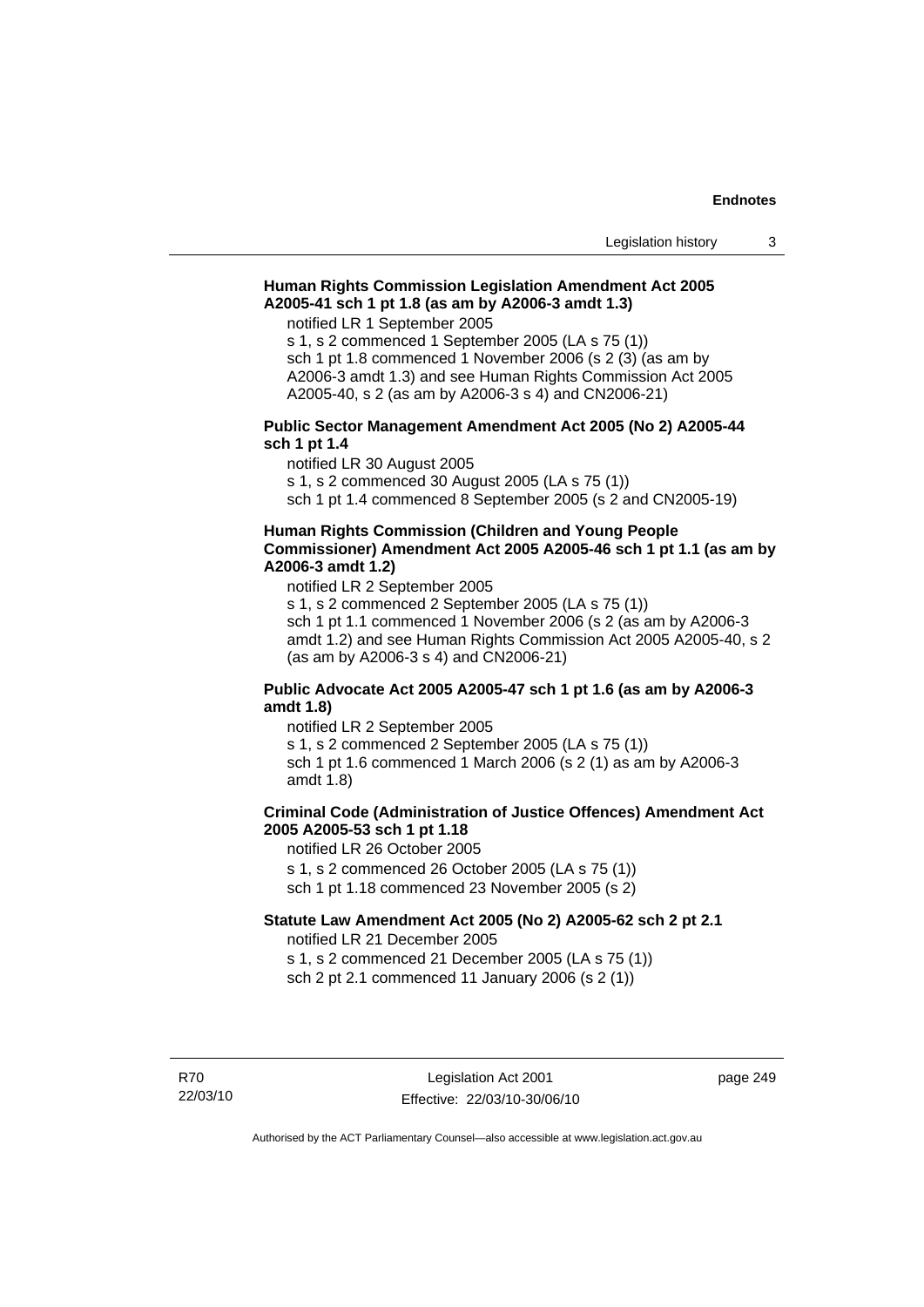3 Legislation history

### **Human Rights Commission Legislation Amendment Act 2006 A2006-3 amdts 1.2, 1.3, 1.8**

notified LR 22 February 2006

s 1, s 2 commenced 22 February 2006 (LA s 75 (1))

amdts 1.2, 1.3, 1.8 commenced 23 February 2006 (s 2)

*Note* This Act only amends the Human Rights Commission Legislation Amendment Act 2005 A2005-41, Human Rights Commission (Children and Young People Commissioner) Amendment Act 2005 A2005-46 and the Public Advocate Act 2005 A2005-47

### **Civil Unions Act 2006 A2006-22 sch 1 pt 1.21**

notified LR 19 May 2006

s 1, s 2 commenced 19 May 2006 (LA s 75 (1))

sch 1 pt 1.21 never commenced

*Note* Act repealed by disallowance 14 June 2006 (see Cwlth Gaz 2006 No S93)

#### **Sentencing Legislation Amendment Act 2006 A2006-23 sch 1 pt 1.26**  notified LR 18 May 2006

s 1, s 2 commenced 18 May 2006 (LA s 75 (1))

sch 1 pt 1.26 commenced 2 June 2006 (s 2 (1) and see Crimes (Sentence Administration) Act 2005 A2005-59 s 2, Crimes (Sentencing) Act 2005 A2005-58, s 2 and LA s 79)

### **Legal Profession Act 2006 A2006-25 sch 2 pt 2.8**

notified LR 21 June 2006 s 1, s 2 commenced 21 June 2006 (LA s 75 (1)) sch 2 pt 2.8 commenced 1 July 2006 (s 2)

### **Administrative (Miscellaneous Amendments) Act 2006 A2006-30 sch 1 pt 1.7**

notified LR 16 June 2006 s 1, s 2 commenced 16 June 2006 (LA s 75 (1)) sch 1 pt 1.7 commenced 1 July 2006 (s 2 (1))

### **Civil Law (Property) Act 2006 A2006-38 sch 1 pt 1.6**  notified LR 28 September 2006

s 1, s 2 commenced 28 September 2006 (LA s 75 (1)) sch 1 pt 1.6 commenced 28 March 2007 (s 2 and LA s 79)

page 250 Legislation Act 2001 Effective: 22/03/10-30/06/10

R70 22/03/10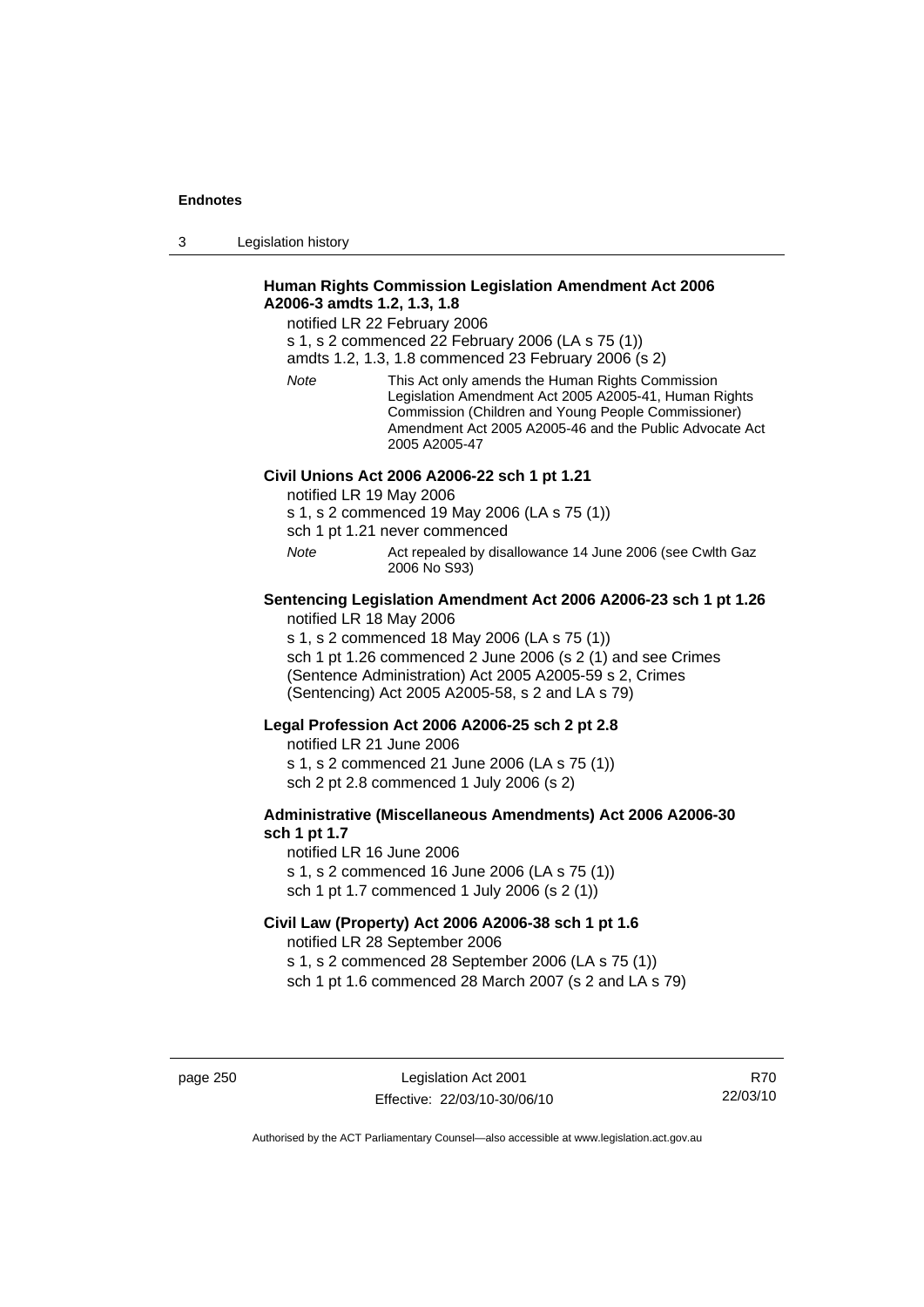#### **Statute Law Amendment Act 2006 A2006-42 sch 2 pt 2.1**

notified LR 26 October 2006

s 1, s 2 taken to have commenced 12 November 2005 (LA s 75 (2)) sch 2 pt 2.1 commenced 16 November 2006 (s 2 (1))

#### **Health Legislation Amendment Act 2006 (No 2) A2006-46 sch 2 pt 2.11**

notified LR 17 November 2006

s 1, s 2 commenced 17 November 2006 (LA s 75 (1))

sch 2 pt 2.11 commenced 18 November 2006 (s 2 (1))

### **Statute Law Amendment Act 2007 A2007-3 sch 2 pt 2.1**

notified LR 22 March 2007

s 1, s 2 taken to have commenced 1 July 2006 (LA s 75 (2)) sch 2 pt 2.1 commenced 12 April 2007 (s 2 (1))

#### **Housing Assistance Act 2007 A2007-8 sch 1 pt 1.6**

notified LR 10 May 2007

s 1, s 2 commenced 10 May 2007 (LA s 75 (1)) sch 1 pt 1.6 commenced 10 November 2007 (s 2 and LA s 79)

### **Statute Law Amendment Act 2007 (No 2) A2007-16 sch 2**

notified LR 20 June 2007

s 1, s 2 taken to have commenced 12 April 2007 (LA s 75 (2)) sch 2 commenced 11 July 2007 (s 2 (1))

#### **Planning and Development (Consequential Amendments) Act 2007 A2007-25 sch 1 pt 1.22**

notified LR 13 September 2007

s 1, s 2 commenced 13 September 2007 (LA s 75 (1)) sch 1 pt 1.22 commenced 31 March 2008 (s 2 and see Planning and Development Act 2007 A2007-24, s 2 and CN2008-1)

### **Surveyors Act 2007 A2007-33 sch 1 pt 1.4**

notified LR 25 October 2007

s 1, s 2 commenced 25 October 2007 (LA s 75 (1))

sch 1 pt 1.4 commenced 14 November 2007 (s 2 and CN2007-15)

### **Civil Partnerships Act 2008 A2008-14 sch 1 pt 1.17**

notified LR 15 May 2008

s 1, s 2 commenced 15 May 2008 (LA s 75 (1))

sch 1 pt 1.17 commenced 19 May 2008 (s 2 and CN2008-8)

R70 22/03/10

Legislation Act 2001 Effective: 22/03/10-30/06/10 page 251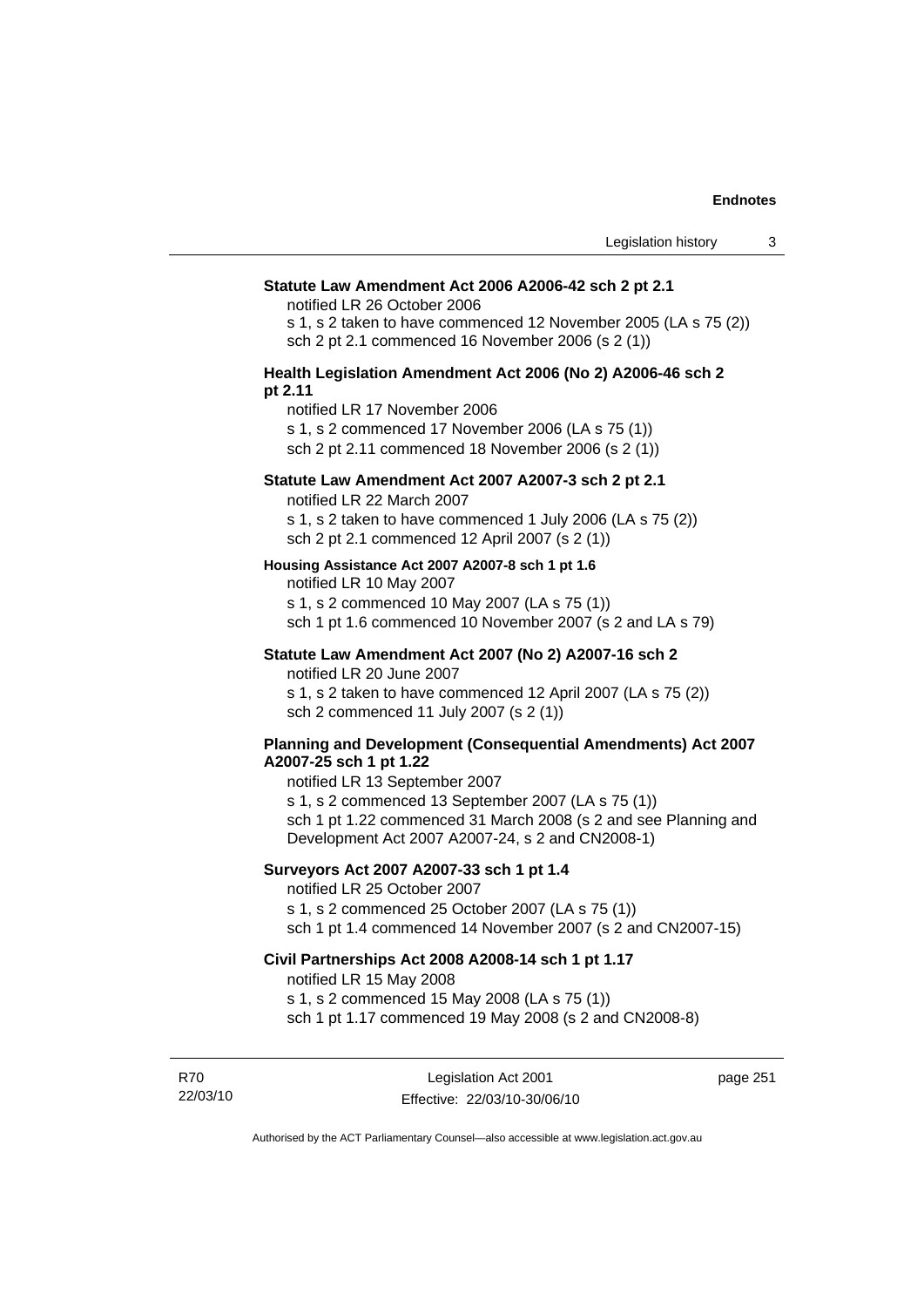3 Legislation history

### **National Gas (ACT) Act 2008 A2008-15 sch 2 pt 2.3**

notified LR 30 June 2008

s 1, s 2 commenced 30 June 2008 (LA s 75 (1))

sch 2 pt 2.3 commenced 1 July 2008 (s 2 (1) and see National Gas (South Australia) Act 2008 (SA), s 7)

### **Children and Young People (Consequential Amendments) Act 2008 A2008-20 sch 2 pt 2.11, sch 4 pt 4.18**

notified LR 17 July 2008

s 1, s 2 commenced 17 July 2008 (LA s 75 (1))

s 3 commenced 18 July 2008 (s 2 (1))

sch 2 pt 2.11 commenced 9 September 2008 (s 2 (3) and see Children and Young People Act 2008 A2008-19, s 2 and CN2008-13) sch 4 pt 4.18 commenced 27 February 2009 (s 2 (5) and see Children and Young People Act 2008 A2008-19, s 2 and CN2008-17 (and see CN2008-13))

### **Statute Law Amendment Act 2008 A2008-28 sch 2**

notified LR 12 August 2008 s 1, s 2 commenced 12 August 2008 (LA s 75 (1)) sch 2 commenced 26 August 2008 (s 2)

#### **ACT Civil and Administrative Tribunal Legislation Amendment Act 2008 A2008-36 sch 1 pt 1.34**

notified LR 4 September 2008

s 1, s 2 commenced 4 September 2008 (LA s 75 (1)) sch 1 pt 1.34 commenced 2 February 2009 (s 2 (1) and see ACT Civil and Administrative Tribunal Act 2008 A2008-35, s 2 (1) and CN2009-2)

### **ACT Civil and Administrative Tribunal Legislation Amendment Act 2008 (No 2) A2008-37 sch 1 pt 1.66**

notified LR 4 September 2008

s 1, s 2 commenced 4 September 2008 (LA s 75 (1))

sch 1 pt 1.66 commenced 2 February 2009 (s 2 (1) and see ACT Civil and Administrative Tribunal Act 2008 A2008-35, s 2 (1) and CN2009-2)

## **Crimes Legislation Amendment Act 2008 A2008-44 sch 1 pt 1.10**

notified LR 9 September 2008

s 1, s 2 commenced 9 September 2008 (LA s 75 (1))

sch 1 pt 1.10 commenced 30 May 2009 (s 2 and CN2009-4)

page 252 Legislation Act 2001 Effective: 22/03/10-30/06/10

R70 22/03/10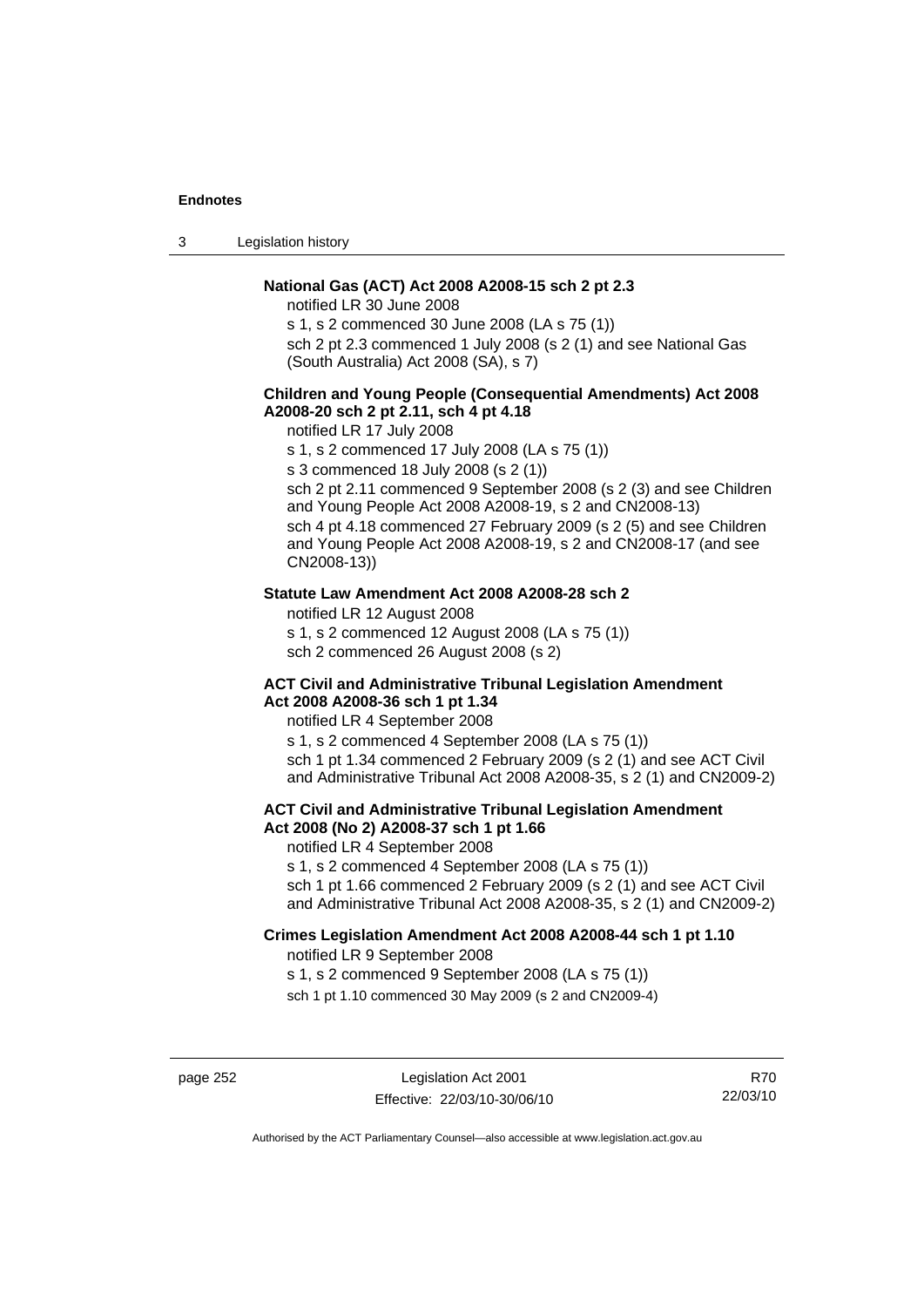#### **Statute Law Amendment Act 2009 A2009-20 sch 2**

notified LR 1 September 2009 s 1, s 2 commenced 1 September 2009 (LA s 75 (1)) sch 2 commenced 22 September 2009 (s 2)

## **Work Safety Legislation Amendment Act 2009 A2009-28 sch 2 pt 2.8**

notified LR 9 September 2009 s 1, s 2 commenced 9 September 2009 (LA s 75 (1)) sch 2 pt 2.8 commenced 1 October 2009 (s 2 and see Work Safety Act 2008 A2008-51 s 2 (1) (b) and CN2009-11)

### **Legislation (Penalty Units) Amendment Act 2009 A2009-35**

notified LR 20 October 2009 s 1, s 2 commenced 20 October 2009 (LA s 75 (1)) remainder commenced 21 October 2009 (s 2)

### **Unlawful Gambling Act 2009 A2009-39 sch 2 pt 2.2**

notified LR 17 November 2009 s 1, s 2 commenced 17 November 2009 (LA s 75 (1)) sch 2 pt 2.2 commenced 22 March 2010 (s 2 and CN2010-2)

### **Statute Law Amendment Act 2009 (No 2) A2009-49 sch 2**

notified LR 26 November 2009 s 1, s 2 commenced 26 November 2009 (LA s 75 (1)) sch 2 commenced 17 December 2009 (s 2)

#### **Building and Construction Industry (Security of Payment) Act 2009 A2009-50 s 50**

notified LR 15 October 2009

s 1, s 2 commenced 15 October 2009 (LA s 75 (1))

s 50 commences 1 July 2010 (s 2)

### **Surveyors Amendment Act 2010 A2010-6 sch 1 pt 1.4**

notified LR 2 March 2010

s 1, s 2 commenced 2 March 2010 (LA s 75 (1)) sch 1 pt 1.4 commenced 3 March 2010 (s 2)

page 253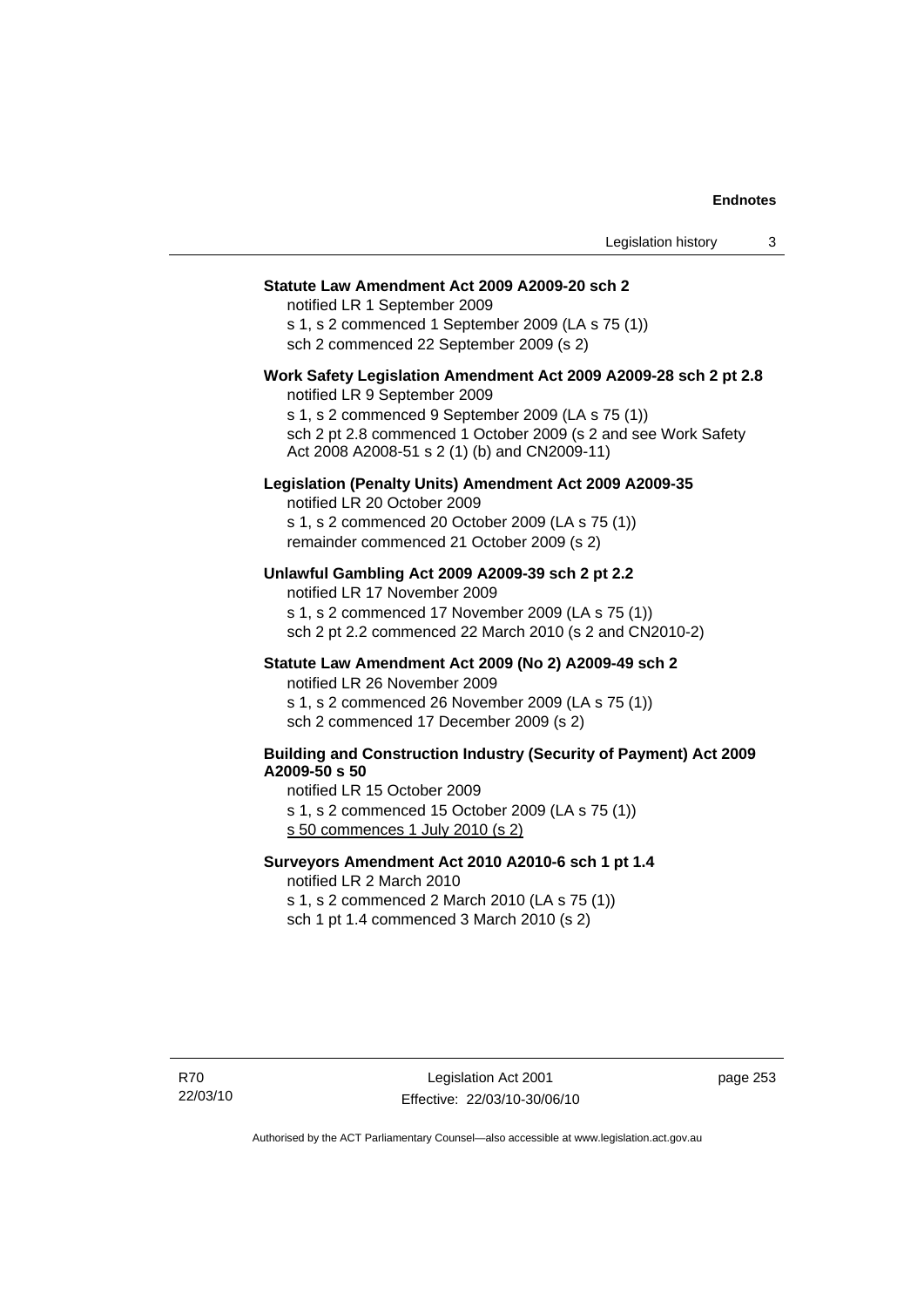| 4 | Amendment history |
|---|-------------------|
|---|-------------------|

## **4 Amendment history**

|          | <b>Dictionary</b>                                 |                                                                                                                                                                                                                                                                                                                          |          |
|----------|---------------------------------------------------|--------------------------------------------------------------------------------------------------------------------------------------------------------------------------------------------------------------------------------------------------------------------------------------------------------------------------|----------|
|          | s 2                                               | orig s 2 om LA s 89 (4)<br>(prev s 3) am 2001 No 56 amdt 2.18<br>renum 2002 No 11 s 5<br>am A2003-56 amdt 2.1                                                                                                                                                                                                            |          |
|          | <b>Notes</b>                                      |                                                                                                                                                                                                                                                                                                                          |          |
|          | s 2A                                              | (prev s 4) am 2001 No 56 amdt 2.19; 2002 No 11 amdt 1.1<br>renum 2002 No 11 s 5<br>(2), (3) exp 2 September 2003 (s 2A (3))                                                                                                                                                                                              |          |
|          | <b>Objects</b>                                    |                                                                                                                                                                                                                                                                                                                          |          |
|          | s 3                                               | orig s 3 renum as s 2<br>(prev s 5) am 2002 No 11 s 4<br>renum 2002 No 11 s 5                                                                                                                                                                                                                                            |          |
|          | <b>Application of Act</b>                         |                                                                                                                                                                                                                                                                                                                          |          |
|          | s 4                                               | orig s 4 renum as s 2A<br>ins 2002 No 11 s 6<br>am A2006-42 amdt 2.1, amdt 2.2                                                                                                                                                                                                                                           |          |
|          |                                                   | Determinative and non-determinative provisions                                                                                                                                                                                                                                                                           |          |
|          | s 5                                               | orig s 5 renum as s 3<br>ins 2002 No 11 s 6                                                                                                                                                                                                                                                                              |          |
|          | s 6                                               | Legislation Act provisions must be applied<br>sub 2002 No 11 s 6                                                                                                                                                                                                                                                         |          |
|          | <b>Meaning of Act generally</b><br>s <sub>7</sub> | am A2005-20 amdt 2.1                                                                                                                                                                                                                                                                                                     |          |
|          | s 12                                              | <b>Meaning of legislative instrument</b><br>sub A2006-42 amdt 2.3                                                                                                                                                                                                                                                        |          |
|          | <b>Meaning of instrument</b><br>s 14              | am 2001 No 56 amdt 2.20                                                                                                                                                                                                                                                                                                  |          |
|          | <b>Meaning of provision</b><br>s 16               | am 2001 No 56 amdt 2.21                                                                                                                                                                                                                                                                                                  |          |
|          |                                                   |                                                                                                                                                                                                                                                                                                                          |          |
|          | <b>ACT legislation register</b><br>s 18           | am 2001 No 56 amdt 2.22                                                                                                                                                                                                                                                                                                  |          |
|          | <b>Contents of register</b>                       |                                                                                                                                                                                                                                                                                                                          |          |
|          | s 19                                              | sub 2001 No 56 amdt 2.23<br>am 2002 No 11 s 7; 2002 No 11 amdt 1.2; ss renum R5 LA<br>(see 2002 No 11 amdt 1.3); 2002 No 49 amdt 2.1, amdt 2.1;<br>pars renum R13 LA (see 2002 No 49 amdt 2.3); A2003-41<br>amdt 2.1, amdt 2.2; A2004-5 amdt 2.6; A2004-42 amdt 2.1;<br>A2005-20 amdt 2.2; A2006-42 amdt 2.18, amdt 2.19 |          |
| page 254 |                                                   | Legislation Act 2001                                                                                                                                                                                                                                                                                                     | R70      |
|          |                                                   | Effective: 22/03/10-30/06/10                                                                                                                                                                                                                                                                                             | 22/03/10 |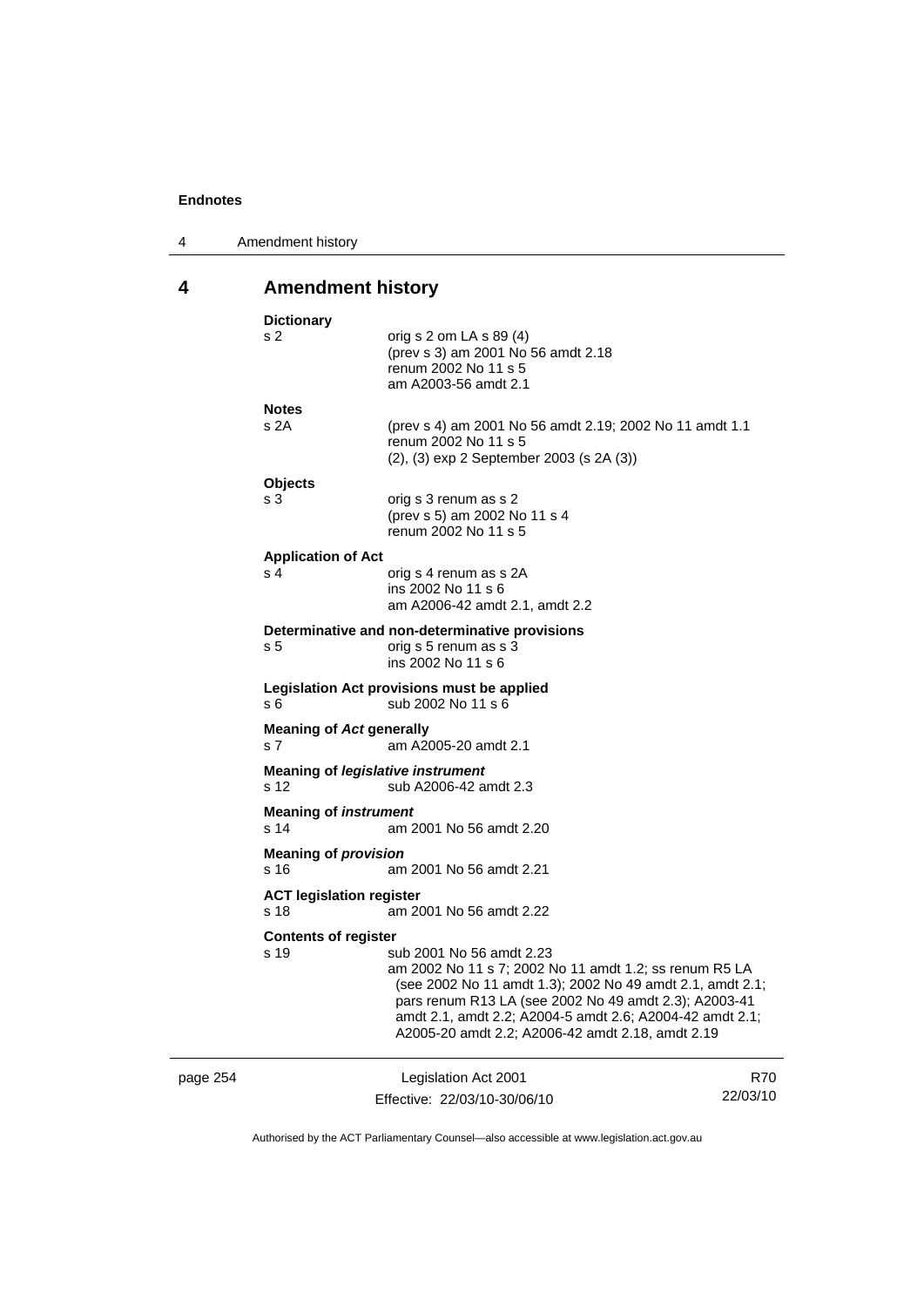|                 | s 22                                                  | Access to registered material at approved web site<br>am 2001 No 56 amdt 2.24                                                                                                             |          |
|-----------------|-------------------------------------------------------|-------------------------------------------------------------------------------------------------------------------------------------------------------------------------------------------|----------|
|                 | ch 3 hda                                              | Authorised versions and evidence of laws and legislative material<br>sub A2003-41 amdt 2.3                                                                                                |          |
|                 | Definitions for ch 3<br>s 22A                         | ins A2003-41 amdt 2.4<br>def <i>law</i> ins A2003-41 amdt 2.4<br>def <i>legislative material</i> ins A2003-41 amdt 2.4<br>am A2005-20 amdt 2.3<br>def republication ins A2003-41 amdt 2.4 |          |
|                 | s 23                                                  | Authorisation of versions by parliamentary counsel<br>sub A2003-41 amdt 2.5                                                                                                               |          |
|                 | <b>Authorised electronic versions</b><br>s 24         | am 2001 No 56 amdt 2.25, amdt 2.26; 2002 No 11 amdt 1.4<br>sub A2003-41 amdt 2.6                                                                                                          |          |
|                 | <b>Authorised written versions</b><br>s <sub>25</sub> | sub A2003-41 amdt 2.7                                                                                                                                                                     |          |
|                 | Judicial notice of certain matters<br>s 26            | am A2003-41 amdt 2.8, amdt 2.9; A2005-20 amdt 2.4                                                                                                                                         |          |
|                 | <b>Notification of Acts</b><br>s 28                   | am 2001 No 56 amdts 2.27-2.29; 2002 No 11 amdt 1.5;<br>A2003-41 amdt 2.10, amdt 2.11; ss renum R20 LA (see<br>A2003-41 amdt 2.12); A2005-62 amdt 2.1, amdt 2.2                            |          |
|                 | References to <i>notification</i> of Acts<br>s 30     | am 2001 No 56 amdt 2.30, amdt 2.31                                                                                                                                                        |          |
|                 | instruments<br>s 33                                   | Guidelines about costs of proposed subordinate laws and disallowable<br>$(3)$ , $(4)$ exp 12 March 2002 (s 33 $(4)$ )<br>am A2005-20 amdt 2.5, amdt 2.6                                   |          |
|                 | s 34                                                  | Preparation of regulatory impact statements<br>am A2005-20 amdts 2.7-2.9; A2005-62 amdt 2.3                                                                                               |          |
|                 | s 36                                                  | When is preparation of regulatory impact statement unnecessary?<br>am 2002 No 30 amdt 2.1; A2005-20 amdt 2.10                                                                             |          |
|                 | s 37                                                  | When must regulatory impact statement be presented?<br>am A2005-20 amdt 2.11                                                                                                              |          |
|                 | s 41 hdg                                              | Making of certain statutory instruments by Executive<br>sub 2001 No 56 amdt 2.32<br>sub 2002 No 11 s 8                                                                                    |          |
|                 | s 41                                                  | am 2001 No 56 amdts 2.33-2.36<br>sub 2002 No 11 s 8                                                                                                                                       |          |
| R70<br>22/03/10 |                                                       | Legislation Act 2001<br>Effective: 22/03/10-30/06/10                                                                                                                                      | page 255 |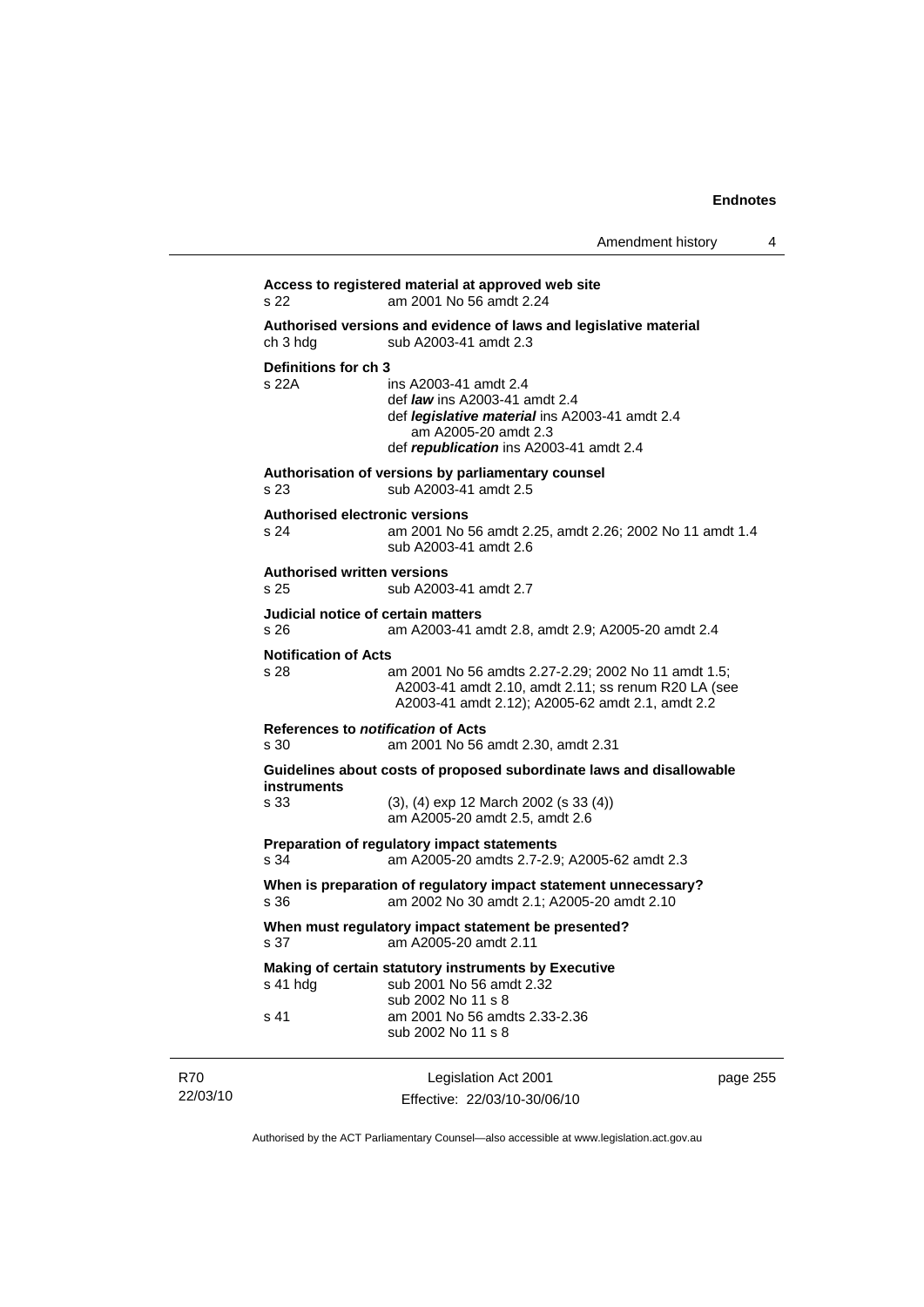4 Amendment history **Power to make statutory instruments**  s 42 am 2002 No 11 amdt 1.6; A2005-20 amdt 2.12, amdt 2.13; A2006-42 amdt 2.18 **Statutory instruments to be interpreted not to exceed powers under authorising law**  s 43 am 2002 No 11 amdt 1.7; A2003-56 amdt 2.2, amdt 2.3 **Power to make statutory instruments for Act etc**  s 44 am 2002 No 11 amdt 1.8, amdt 1.9; 2002 No 49 amdt 2.54; A2005-20 amdt 2.14 **Power to make court rules**  s 45 sub 2002 No 11 s 9 am 2002 No 49 amdt 2.4, amdt 2.54; A2005-20 amdt 2.15, amdt 2.16 **Power to make instrument includes power to amend or repeal**  s 46 am 2002 No 11 s 10; A2006-42 amdt 2.18 **Statutory instrument may make provision by applying law or instrument**  s 47 sub 2002 No 11 s 11 am 2002 No 49 amdt 2.5; A2003-56 amdt 2.4; A2005-20 amdts 2.17-2.19 **Power to make instrument includes power to make different provision for different categories etc**  s 48 am 2002 No 11 amdt 1.10; 2002 No 49 amdt 2.54 **Single instrument may exercise several powers or satisfy several requirements**  s 49 am 2002 No 11 amdt 1.11 **Relationship between authorising law and instrument dealing with same matter**  s 50 am 2002 No 11 amdt 1.12, amdt 1.13; 2002 No 49 amdt 2.54 **Instrument may make provision in relation to land by reference to map etc**  s 51 am A2005-20 amdt 2.20 **Instrument may authorise determination of matter etc**  s 52 am 2002 No 11 amdt 1.14; ss renum R5 LA (see 2002 No 11 amdt 1.15) **Instrument may prohibit**  s 53 am 2002 No 11 amdt 1.16, amdt 1.17 **Instrument may require making of statutory declaration**  s 54 am 2002 No 11 amdt 1.18; 2002 No 30 amdt 2.2

page 256 Legislation Act 2001 Effective: 22/03/10-30/06/10

R70 22/03/10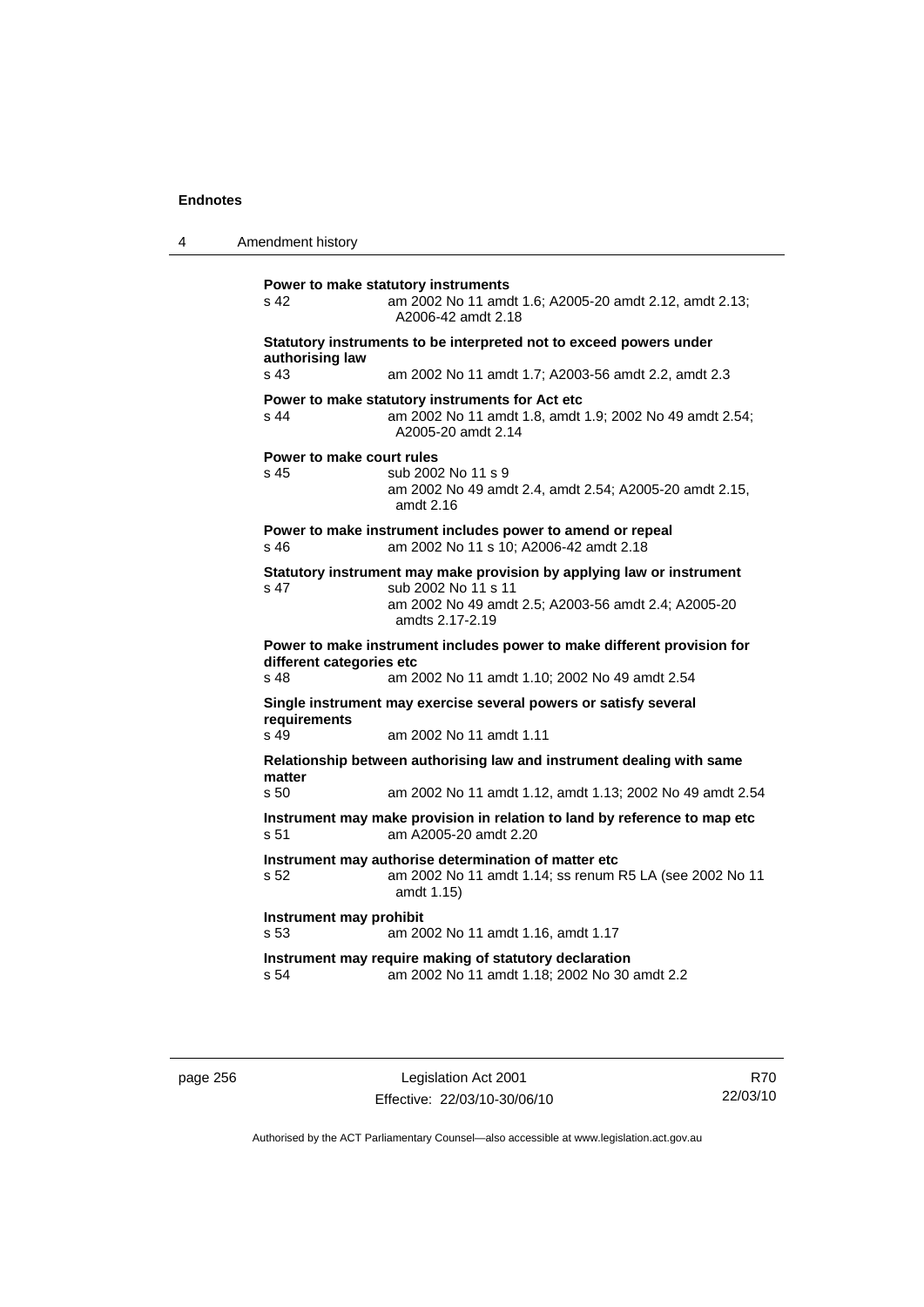### **Determination of fees by disallowable instrument**  s 56 am 2001 No 56 amdt 2.37, amdt 2.38; ss renum R1 LA (see 2001 No 56 amdt 2.39); 2002 No 11 amdt 1.19, amdt 1.20; 2002 No 49 amdt 2.54; A2005-20 amdts 2.21-2.27; A2006-42 amdt 2.4 **Fees payable in accordance with determination etc**  s 57 am 2002 No 11 amdt 1.21 **Regulations may make provision about fees**  s 58 am 2001 No 56 amdt 2.40; 2002 No 11 amdt 1.22; ss renum R5 LA (see 2002 No 11 amdt 1.23); A2005-20 amdt 2.28 **Numbering and notification of legislative instruments**  am A2006-42 amdt 2.19 **Numbering**  s 59 am 2001 No 56 amdt 2.41; A2003-41 amdt 2.13; A2005-20 amdt 2.29; A2006-42 amdt 2.18, amdt 2.19 **Correction etc of name of instrument**  s 60 hdg sub A2003-41 amdt 2.14 am A2006-42 amdt 2.18 sub A2009-20 amdt 2.1<br>S 60 am 2001 No 56 amdt 2. am 2001 No 56 amdt 2.42, amdt 2.43; 2001 No 70 amdt 1.8; 2002 No 49 amdt 2.6, amdt 2.7; A2003-41 amdt 2.15; A2004-42 amdt 2.2, amdt 2.3; A2006-42 amdt 2.18, amdt 2.19; A2009-20 amdts 2.1-2.5 **Correction of name of explanatory statement etc**  s 60A ins A2004-42 amdt 2.4 am A2006-42 amdt 2.18 **Notification of legislative instruments**  s 61 hdg am A2006-42 amdt 2.19 s 61 sub 2001 No 56 amdt 2.44 am 2002 No 11 s 12, amdt 1.24; ss renum R5 LA (see 2002 No 11 amdt 1.25) ; A2003-41 amdts 2.16-2.19; A2004-60 amdt 1.173; pars renum R31 LA (see A2004-60 amdt 1.174); A2005-20 amdts 2.30-2.33; A2005-62 amdt 2.4, amdt 2.5; A2006-42 amdt 2.18 **Effect of failure to notify legislative instrument**  s 62 hdg am A2006-42 amdt 2.18 s 62 am 2002 No 11 amdt 1.26, amdt 1.27; A2006-42 amdt 2.18 **References to** *notification* **of legislative instruments**  s 63 hdg am A2006-42 amdt 2.19 s 63 am 2001 No 56 amdt 2.45, amdt 2.46; A2006-42 amdt 2.18

R70 22/03/10

Legislation Act 2001 Effective: 22/03/10-30/06/10 page 257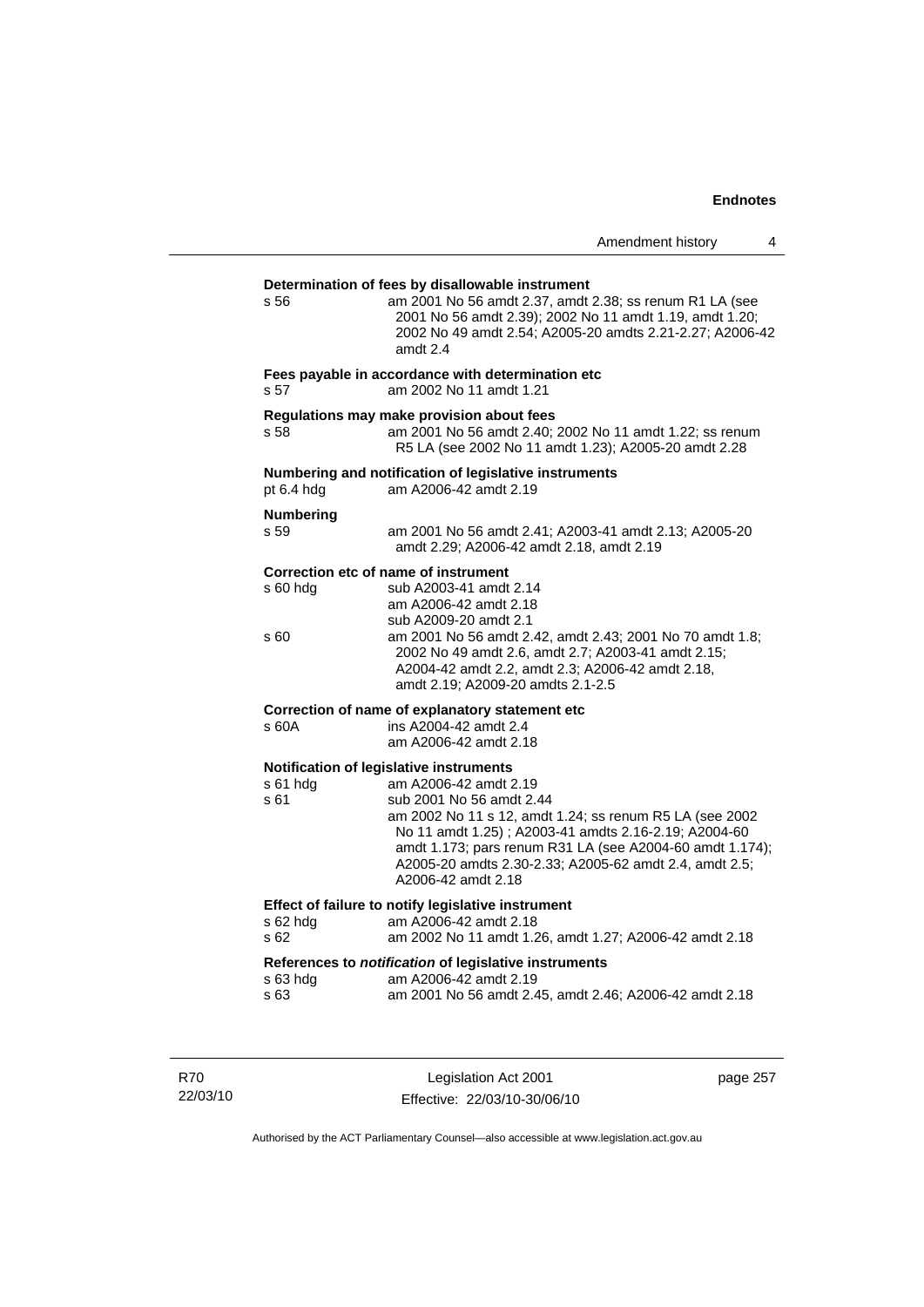| 4 | Amendment history                       |                                                                                                                                                                                                                                                                         |
|---|-----------------------------------------|-------------------------------------------------------------------------------------------------------------------------------------------------------------------------------------------------------------------------------------------------------------------------|
|   | s 64 hdg<br>s 64                        | Presentation of subordinate laws and disallowable instruments<br>sub 2002 No 11 amdt 1.28<br>am 2002 No 11 amdt 1.29; A2005-20 amdt 2.34; A2005-62<br>amdt 2.6                                                                                                          |
|   | $s$ 65 hdg<br>s 65                      | Disallowance by resolution of Assembly<br>sub 2001 No 56 amdt 2.47<br>am 2001 No 56 amdt 2.48, amdt 2.49; 2002 No 11 amdt 1.30;<br>A2003-56 amdt 2.5; ss renum R21 LA (see A2003-56<br>amdt 2.6); A2004-42 amdt 2.5, amdt 2.6; A2005-20<br>amdt 2.35; A2005-62 amdt 2.7 |
|   | s 65A                                   | Notification of disallowance by resolution of Assembly<br>ins 2001 No 56 amdt 2.50<br>am 2002 No 11 amdt 1.31; A2003-41 amdt 2.20; A2005-62<br>amdt 2.8                                                                                                                 |
|   | <b>Revival of affected laws</b><br>s 66 | am 2002 No 11 amdt 1.32                                                                                                                                                                                                                                                 |
|   | s 67                                    | Making of instrument same in substance within 6 months after disallowance<br>am 2002 No 11 amdt 1.33; A2005-20 amdt 2.36; A2005-62<br>amdt 2.9                                                                                                                          |
|   | s 68                                    | Amendment by resolution of Assembly<br>am 2001 No 56 amdts 2.51-2.53; ss renum R1 LA (see 2001<br>No 56 amdt 2.54); 2002 No 11 amdt 1.34; A2004-42<br>amdt 2.7, amdt 2.8; A2005-20 amdt 2.37; A2005-62<br>amdt 2.10                                                     |
|   | s 69                                    | Notification of amendments made by resolution of Assembly<br>am 2001 No 56 amdt 2.55, amdt 2.56; 2002 No 11 amdt 1.35;<br>2002 No 49 amdt 2.8; A2005-62 amdt 2.11                                                                                                       |
|   | amendment                               | Making of amendment restoring effect of law within 6 months after                                                                                                                                                                                                       |
|   | s 70                                    | am 2002 No 11 amdt 1.36; A2005-20 amdt 2.38; A2005-62<br>amdt 2.12                                                                                                                                                                                                      |
|   | s 71                                    | Effect of dissolution or expiry of Assembly on notice of motion<br>am 2002 No 11 amdt 1.37; A2005-20 amdt 2.39, amdt 2.40;<br>A2005-62 amdt 2.13                                                                                                                        |
|   | Meaning of law in ch 8<br>s 72          | am A2004-42 amdt 2.9; A2005-20 amdt 2.41                                                                                                                                                                                                                                |
|   | s 73                                    | General rules about commencement<br>am 2002 No 11 s 13, s 14, amdt 1.38, amdt 1.39; A2003-41<br>amdt 2.21; A2003-56 amdts 2.7-2.9; A2004-42 amdt 2.10;<br>A2005-20 amdt 2.42; A2006-42 amdt 2.18                                                                        |

| page | $\overline{E}$ |
|------|----------------|
|      |                |

Legislation Act 2001 Effective: 22/03/10-30/06/10

R70 22/03/10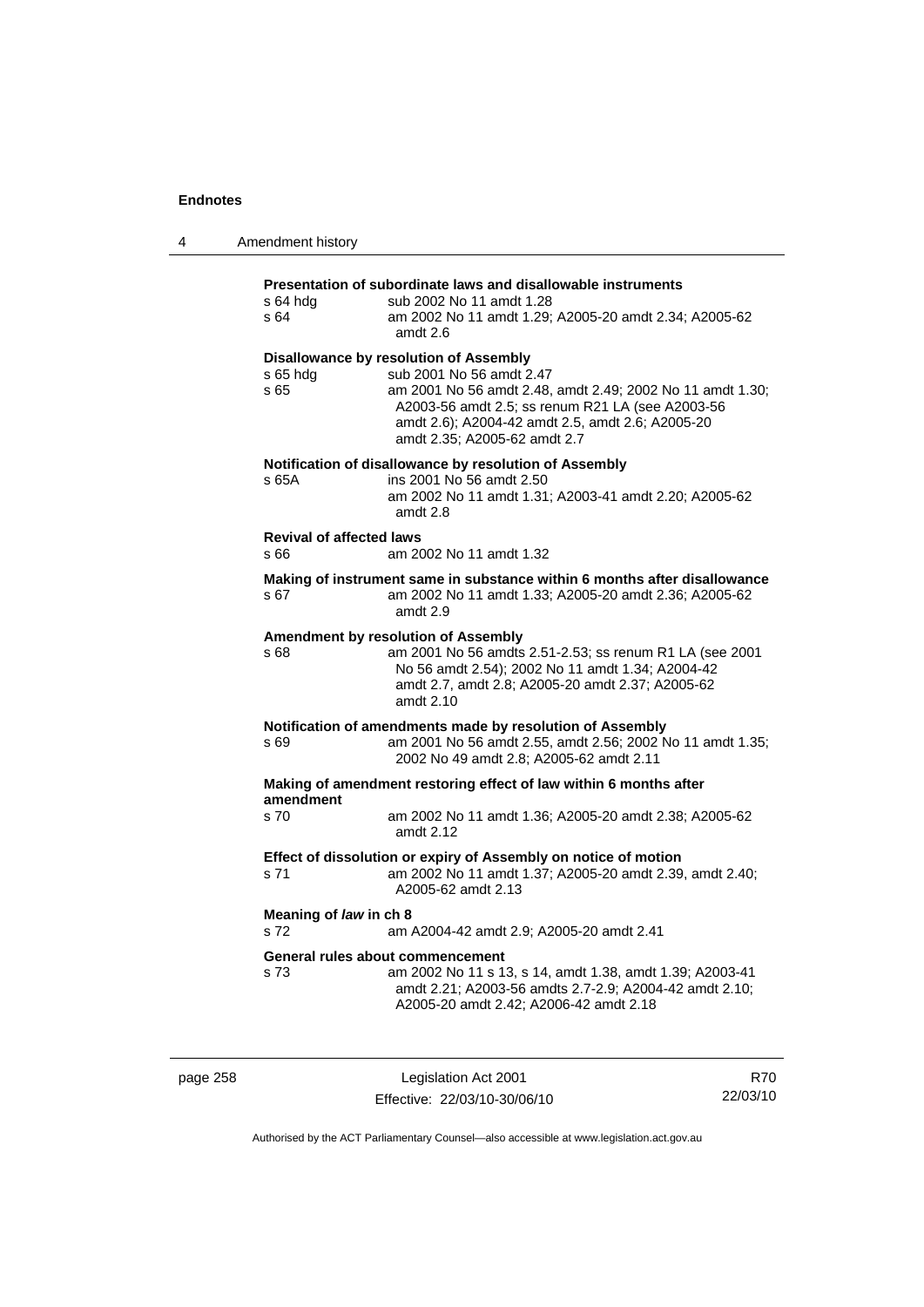## **Time of commencement**<br>s 74 sub 20

sub 2002 No 11 s 15

#### **Commencement of naming and commencement provisions**

s 75 hdg sub A2004-42 amdt 2.11 s 75 am 2002 No 11 s 16; 2002 No 49 amdt 2.9, amdt 2.10; A2003-56 amdt 2.10, amdt 2.11; A2004-42 amdt 2.12; ss renum R27 LA (see A2004-42 amdt 2.13) ; A2006-42 amdt 2.18 **Commencement of provisions identifying amended laws**  s 75AA ins A2006-42 amdt 2.5 **Meaning of commences** *retrospectively*  s 75A ins A2003-56 amdt 2.12 am A2006-42 amdt 2.18 **Retrospective commencement requires clear indication**  s 75B ins A2003-56 amdt 2.12 am A2004-42 amdt 2.14; ss renum R27 LA (see A2004-42 amdt 2.15) **Non-prejudicial provision may commence retrospectively**  s 76 am 2002 No 11 amdt 1.40; ss renum R5 LA (see 2002 No 11 amdt 1.41); A2003-56 amdt 2.13, amdt 2.14; A2005-20 amdt 2.46 **Commencement by commencement notice**  s 77 am 2002 No 11 s 17, amdt 1.42; 2002 No 49 amdt 2.11; A2004-42 amdts 2.16-2.18 **Separate commencement of amendments**  s 78 sub 2002 No 11 amdt 1.43 **Automatic commencement of postponed law**  s 79 am 2002 No 11 amdt 1.44; 2002 No 49 amdt 2.12; A2003-41 amdt 2.22; A2003-56 amdt 2.15, amdt 2.16; ss renum R21 LA (see A2003-56 amdt 2.17); A2004-42 amdt 2.19; A2005-20 amdt 2.44, amdt 2.45 **Commencement of amendment of uncommenced law**  s 79A ins A2003-41 amdt 2.23 **References to** *commencement* **of law** 

s 80 am 2002 No 49 amdt 2.13

page 259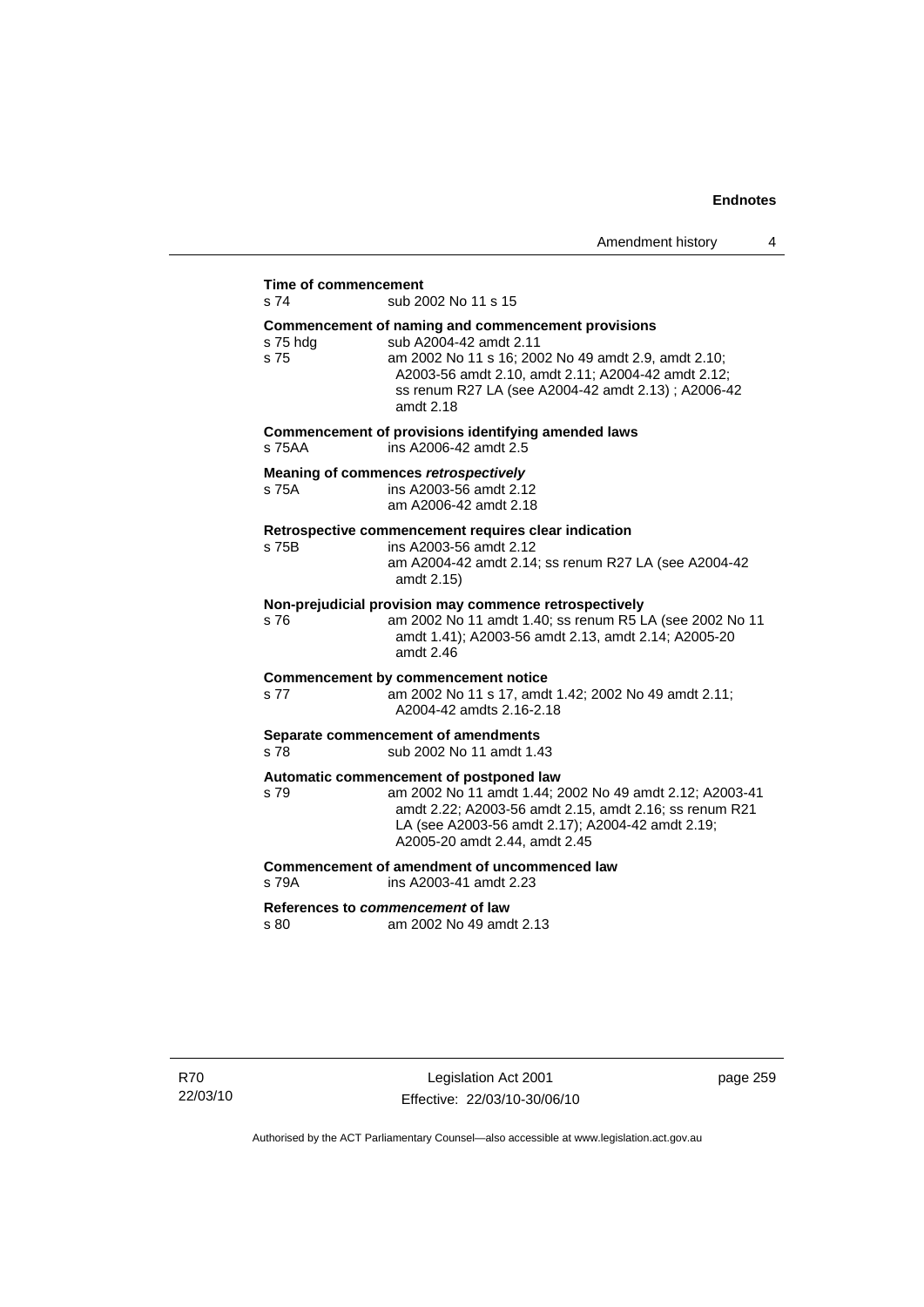4 Amendment history **Exercise of powers between notification and commencement**  s 81 am 2002 No 11 amdts 1.45-1.47; A2004-42 amdt 2.20, amdt 2.21; ss renum R27 LA (see A2004-42 amdt 2.22); A2005-5 s 25; ss renum R32 LA (see A2005-5 s 26); A2005-20 amdt 2.46; A2006-42 amdt 2.18 **Definitions for ch 9**  s 82 def *law* sub A2004-42 amdt 2.23; A2005-20 amdt 2.47 def *repeal* sub 2002 No 49 amdt 2.14 am A2004-42 amdt 2.24 **Consequences of amendment of statutory instrument by Act**  s 83 am 2002 No 11 amdt 1.48, amdt 1.49 **Saving of operation of repealed and amended laws**  s 84 am 2002 No 11 amdt 1.50; ss renum R5 LA (see 2002 No 11 amdt 1.51); A2005-20 amdt 2.48 **Creation of offences and changes in penalties**  s 84A ins 2001 No 56 amdt 2.57 am 2002 No 11 amdt 1.52; A2004-42 amdt 2.25; ss renum R27 LA (see A2004-42 amdt 2.26); A2005-20 amdt 2.49 **When repeal takes effect**  s 85 sub 2002 No 11 s 18 **Repealed and amended laws not revived on repeal of repealing and amending laws**  s 86 am 2002 No 11 amdt 1.53; ss renum R5 LA (see 2002 No 11 amdt 1.54) **Commencement not undone if repealed**  s 87 am 2002 No 11 amdt 1.55 **Repeal does not end effect of transitional laws etc**  s 88 hdg sub 2002 No 49 amdt 2.15 s 88 am 2002 No 11 amdt 1.56; A2003-56 amdt 2.18; A2005-20 amdt 2.50, amdt 2.51; ss renum R34 LA (see A2005-20 amdt 2.52); A2006-42 amdt 2.6, amdt 2.7 **Automatic repeal of certain laws and provisions**  s 89 am 2002 No 11 amdts 1.57-1.59; ss renum R5 LA (see 2002 No 11 amdt 1.60); 2002 No 30 amdt 2.3; 2002 No 49 amdts 2.16-2.18, 2.20-2.23; ss renum R13 LA (see 2002 No 49 amdt 2.19); A2003-56 amdts 2.19-2.23; ss renum R21 LA (see A2003-56 amdt 2.24); A2004-42 amdt 2.27, amdt 2.28, amdts 2.30-2.32; ss renum R27 LA (see A2004-42 amdt 2.29); A2005-20 amdts 2.53-2.56; A2006-42 amdt 2.8, amdt 2.18

page 260 Legislation Act 2001 Effective: 22/03/10-30/06/10

R70 22/03/10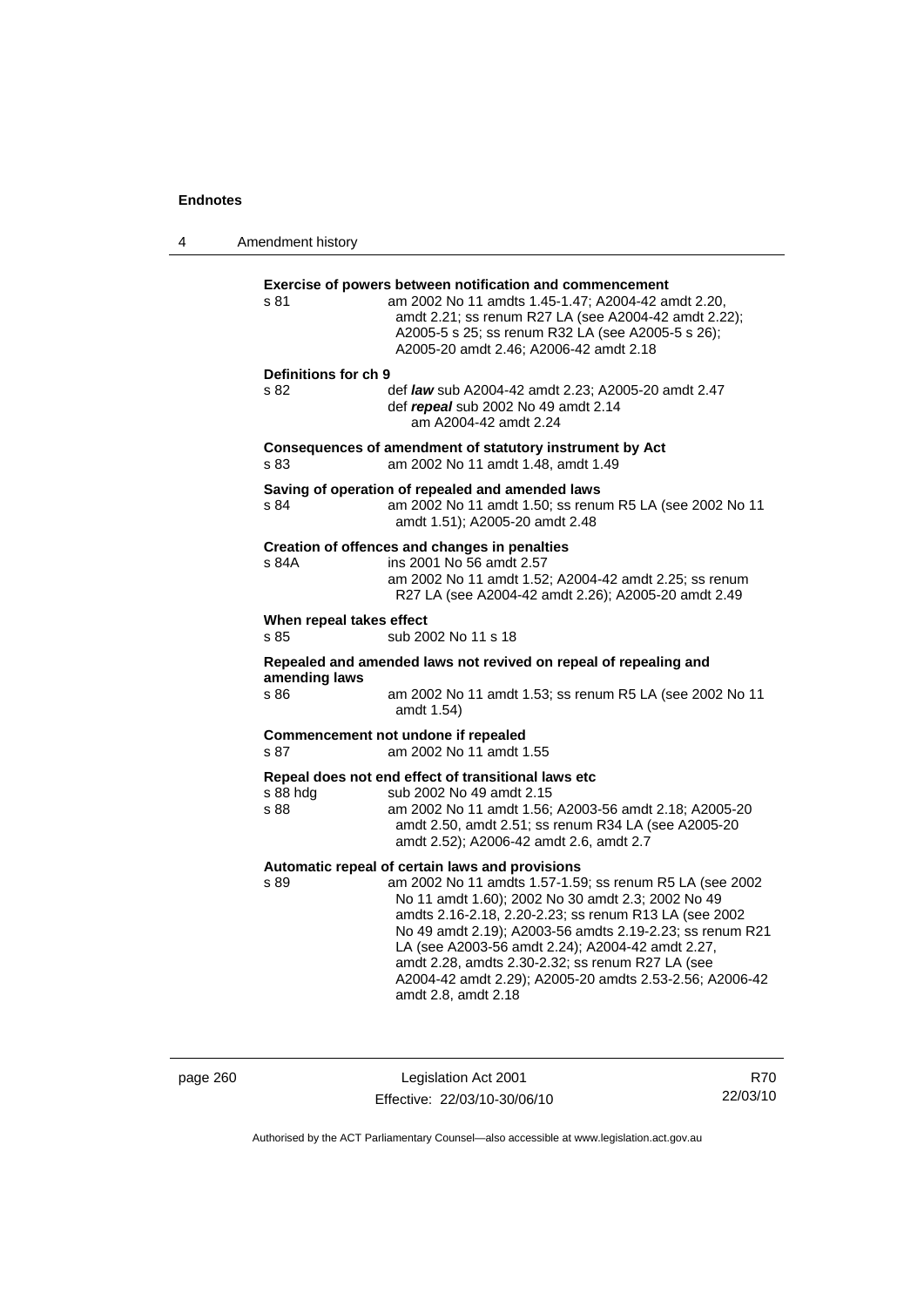| Amendment history |  |  |
|-------------------|--|--|
|-------------------|--|--|

| Insertion of provisions by amending law<br>s 91 | am 2001 No 56 amdt 2.58; 2002 No 11 amdts 1.61-1.63;<br>ss renum R5 LA (see 2002 No 11 amdt 1.64) ; A2003-41<br>amdt 2.24; A2004-42 amdt 2.33, amdt 2.34; A2005-20<br>amdt 2.57; A2009-20 amdt 2.6                     |
|-------------------------------------------------|------------------------------------------------------------------------------------------------------------------------------------------------------------------------------------------------------------------------|
| s 92                                            | Amendment to be made whenever possible<br>am 2002 No 11 amdts 1.65-1.68; A2005-20 amdt 2.58                                                                                                                            |
| s 93                                            | Provisions included in another provision for amendment purposes<br>am 2001 No 56 amdt 2.59, amdt 2.60; 2002 No 11 amdt 1.69;<br>A2004-42 amdt 2.35, amdt 2.36; A2005-20 amdt 2.59                                      |
| s 94                                            | Continuance of appointments etc made under amended provisions<br>am 2002 No 11 amdt 1.70; ss renum R5 LA (see 2002 No 11<br>amdt 1.71); 2002 No 49 amdt 2.24; A2003-41 amdt 2.25                                       |
| <b>Status of modifications</b><br>s 95          | am 2002 No 11 amdt 1.72, amdt 1.73                                                                                                                                                                                     |
| <b>Relocated provisions</b><br>s 96             | am 2002 No 11 amdt 1.74; A2005-20 amdt 2.60                                                                                                                                                                            |
| <b>Referring to laws</b><br>ch 10 hdg           | sub A2005-20 amdt 2.61                                                                                                                                                                                                 |
| Definitions for ch 10<br>s 97 hdg<br>s 97       | sub 2001 No 56 amdt 2.61<br>am 2001 No 56 amdt 2.62<br>sub A2005-20 amdt 2.61<br>def ACT law ins A2005-20 amdt 2.61<br>def <i>law</i> ins A2005-20 amdt 2.61<br>def law of another jurisdiction ins A2005-20 amdt 2.61 |
| s 98                                            | References to ACT law include law containing reference<br>am 2002 No 11 amdt 1.75<br>sub A2005-20 amdt 2.61                                                                                                            |
| s 99                                            | References in ACT statutory instruments to the Act<br>am A2003-56 amdt 2.25<br>sub A2005-20 amdt 2.61                                                                                                                  |
| s 100                                           | <b>Referring to particular ACT laws</b><br>am A2003-56 amdt 2.26<br>sub A2005-20 amdt 2.61                                                                                                                             |
| s 101                                           | Referring to particular laws of other jurisdictions etc<br>am 2002 No 49 amdt 2.25<br>sub A2005-20 amdt 2.61                                                                                                           |
|                                                 |                                                                                                                                                                                                                        |

R70 22/03/10

Legislation Act 2001 Effective: 22/03/10-30/06/10 page 261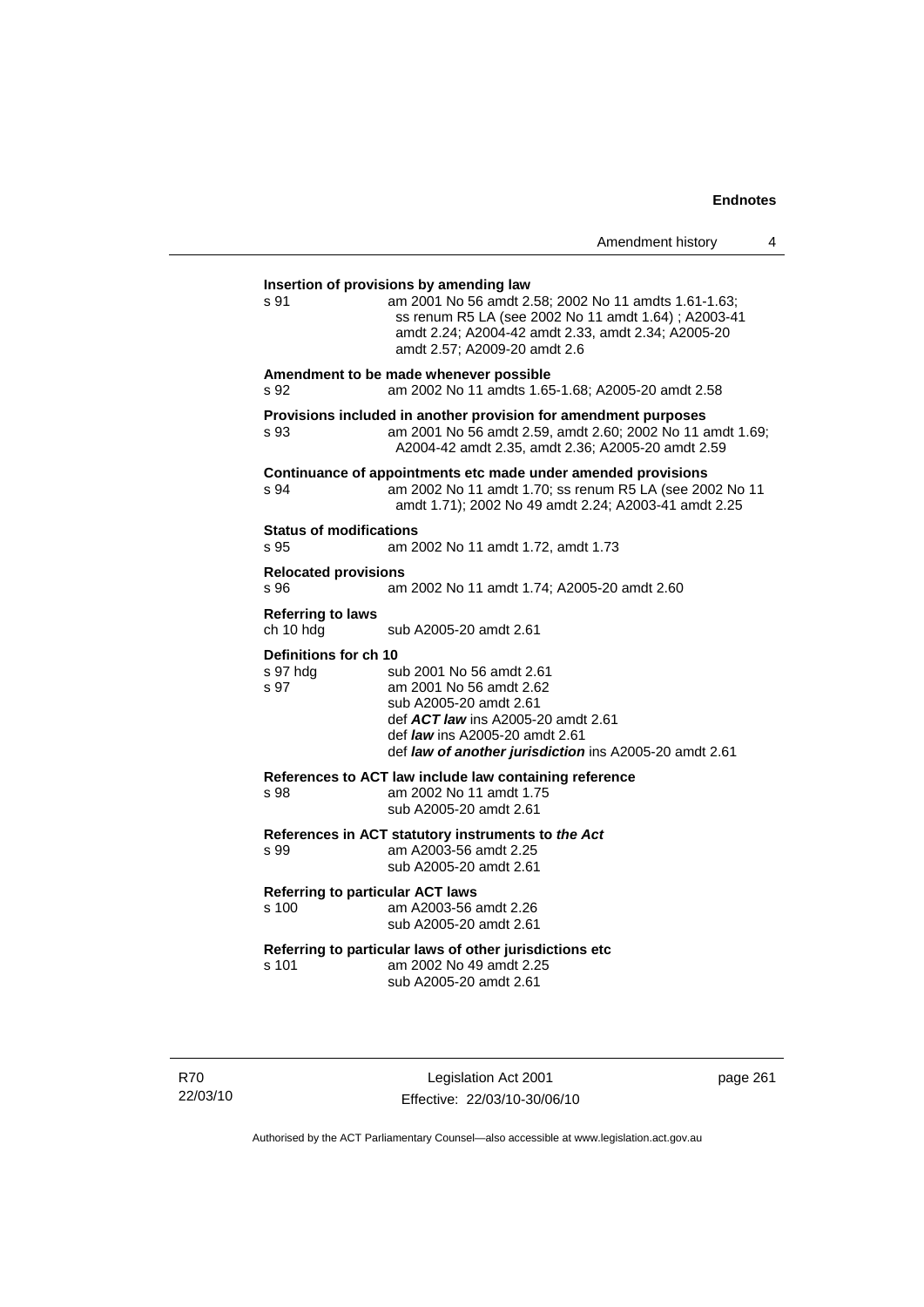| 4 | Amendment history                             |                                                                                                                                                                                                              |
|---|-----------------------------------------------|--------------------------------------------------------------------------------------------------------------------------------------------------------------------------------------------------------------|
|   | s 101A                                        | Reference to provisions of law or instrument is inclusive<br>ins 2001 No 56 amdt 2.63<br>om A2005-20 amdt 2.61                                                                                               |
|   | References to paragraphs etc<br>s 101B        | ins 2001 No 56 amdt 2.63<br>om A2005-20 amdt 2.61                                                                                                                                                            |
|   | s 102                                         | References to laws include references to laws as in force from time to time<br>am 2002 No 11 amdt 1.76, amdt 1.77; A2003-56 amdt 2.27;<br>ss renum R21 LA (see A2003-56 amdt 2.28)<br>sub A2005-20 amdt 2.61 |
|   | References to repealed laws<br>s 103          | sub A2005-20 amdt 2.61                                                                                                                                                                                       |
|   | s 104                                         | References to laws include references to instruments under laws<br>am 2001 No 56 amdt 2.64<br>sub A2005-20 amdt 2.61                                                                                         |
|   | Referring to provisions of laws<br>s 105      | am 2002 No 11 amdt 1.78, amdt 1.79<br>sub A2005-20 amdt 2.61                                                                                                                                                 |
|   | s 106                                         | References to provisions of laws are inclusive<br>am 2002 No 30 amdt 2.4<br>sub A2005-20 amdt 2.61                                                                                                           |
|   | s 106A                                        | References to paragraphs etc of laws<br>ins A2005-20 amdt 2.61                                                                                                                                               |
|   | Meaning of law in ch 11<br>s 107 hdg<br>s 107 | sub A2004-42 amdt 2.37<br>def <i>law</i> am A2003-41 amdt 2.26; A2005-20 amdt 2.62<br>def republication ins A2004-42 amdt 2.38                                                                               |
|   | <b>Republication in register</b><br>$s$ 108   | am 2001 No 56 amdt 2.65                                                                                                                                                                                      |
|   | s 109                                         | Republications may be published with other information<br>am A2003-41 amdt 2.27                                                                                                                              |
|   | <b>Incorporation of amendments</b><br>s 111   | am A2005-20 amdt 2.63, amdt 2.64                                                                                                                                                                             |
|   | s 114                                         | Authorisation for parliamentary counsel<br>am 2001 No 70 amdt 1.8                                                                                                                                            |
|   | Ambit of editorial amendments<br>s 116        | am A2003-56 amdt 2.29; A2005-20 amdts 2.65-2.68,<br>amdt 2.146                                                                                                                                               |

page 262 Legislation Act 2001 Effective: 22/03/10-30/06/10

R70 22/03/10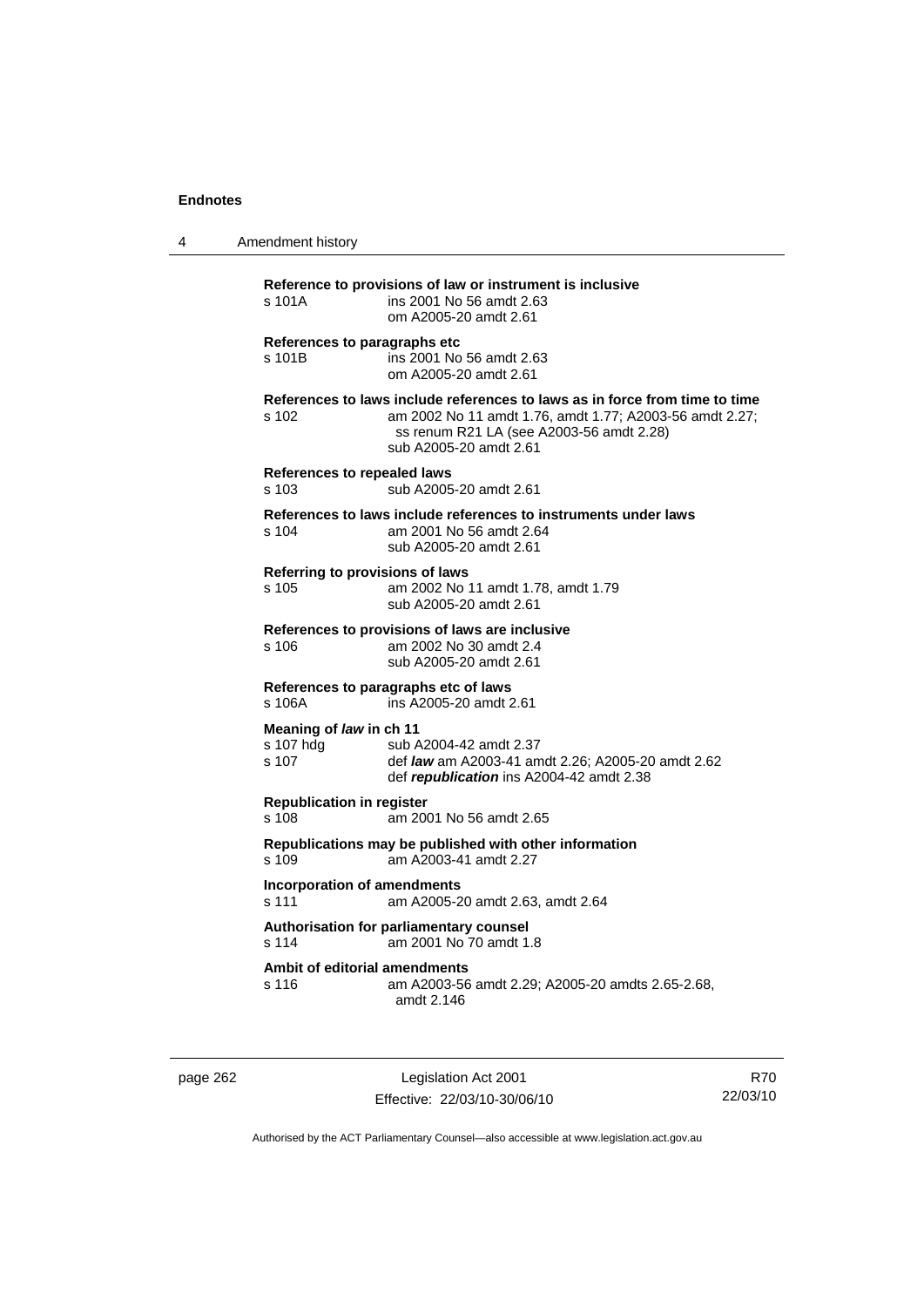| s 119                                     | renum as s 260                                                                                                                                                                                                                                                       |
|-------------------------------------------|----------------------------------------------------------------------------------------------------------------------------------------------------------------------------------------------------------------------------------------------------------------------|
| ch 12 hdg                                 | Scope of Acts and statutory instruments<br>orig ch 12 hdg renum as ch 19 hdg and then ch 20 hdg<br>ins 2001 No 56 amdt 2.68                                                                                                                                          |
| s 120                                     | Act to be interpreted not to exceed legislative powers of Assembly<br>orig s 120 renum as s 261<br>ins 2001 No 56 amdt 2.68<br>am 2002 No 11 amdt 1.80                                                                                                               |
| <b>Binding effect of Acts</b><br>s 121    | orig s 121 renum as s 262 and then s 302<br>ins 2002 No 11 s 19<br>am A2006-38 amdt 1.8                                                                                                                                                                              |
| <b>Application to Territory</b><br>s 122  | orig s 122 renum as s 263<br>ins 2001 No 56 amdt 2.68<br>am 2002 No 11 amdt 1.81                                                                                                                                                                                     |
| Application of s 47 (2) and (3)<br>s 122A | renum as s 264 and then s 304                                                                                                                                                                                                                                        |
| Application of s 61 and s 62<br>s 123     | renum as s 265 and then s 305                                                                                                                                                                                                                                        |
| <b>Application of s 69</b><br>s 124       | renum as s 266                                                                                                                                                                                                                                                       |
| ch 13 hdg                                 | <b>Structure of Acts and statutory instruments</b><br>orig ch 13 hdg renum as ch 20 hdg and then ch 21 hdg<br>ins 2001 No 56 amdt 2.68                                                                                                                               |
| General<br>pt 13.1 hdg                    | ins 2001 No 56 amdt 2.68                                                                                                                                                                                                                                             |
| Meaning of law in ch 13<br>s 125          | orig s 125 renum as s 267 and then s 306<br>ins 2001 No 56 amdt 2.68<br>am A2005-20 amdt 2.69                                                                                                                                                                        |
| s 126                                     | Material that is part of Act or statutory instrument<br>orig s 126 renum as s 268 and then s 307<br>ins 2001 No 56 amdt 2.68<br>am 2002 No 11 amdt 1.82; 2002 No 30 amdt 2.5; A2003-56<br>amdt 2.30; ss renum R21 LA (see A2003-56 amdt 2.31);<br>A2005-20 amdt 2.70 |

R70 22/03/10

Legislation Act 2001 Effective: 22/03/10-30/06/10 page 263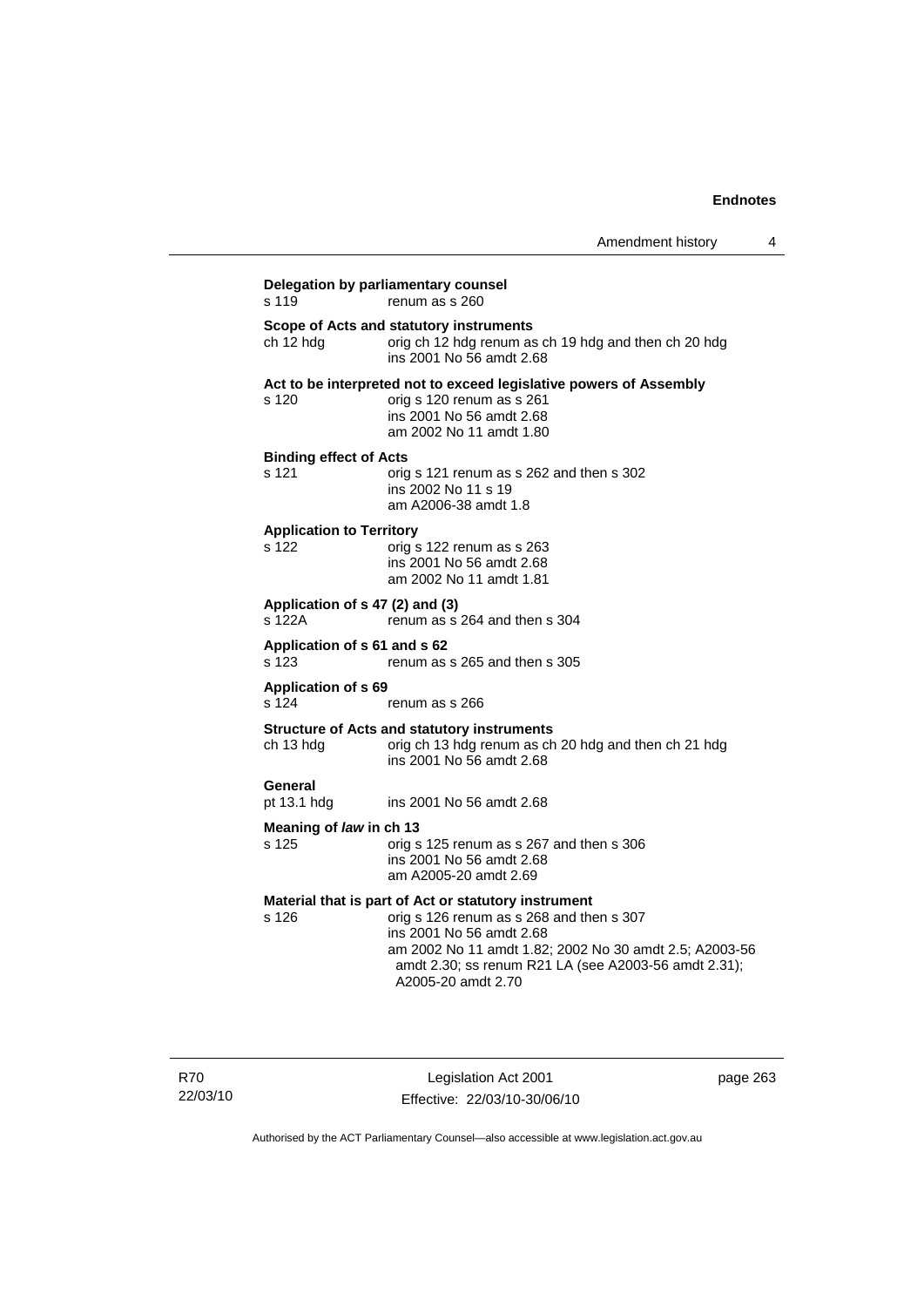| 4 | Amendment history                                    |                                                                                                                                                                                      |
|---|------------------------------------------------------|--------------------------------------------------------------------------------------------------------------------------------------------------------------------------------------|
|   | s 127                                                | Material that is not part of Act or statutory instrument<br>orig s 127 renum as s 269 and then s 308<br>ins 2001 No 56 amdt 2.68<br>am 2002 No 11 amdt 1.83; A2005-20 amdt 2.71      |
|   | s 128                                                | Status of certain instruments as notifiable instruments<br>renum as s 270 and then s 309                                                                                             |
|   | gazette<br>s 129                                     | Compliance with authorisation or requirement to do something by notice in<br>renum as s 271 and then s 310                                                                           |
|   | <b>Particular kinds of provisions</b><br>pt 13.2 hdg | ins 2001 No 56 amdt 2.68                                                                                                                                                             |
|   | What is a definition?<br>s 130                       | orig s 130 renum as s 272 and then s 313<br>ins 2001 No 56 amdt 2.68<br>am A2003-56 amdts 2.32-2.34                                                                                  |
|   | <b>Signpost definitions</b><br>s 131                 | ins 2001 No 56 amdt 2.68<br>am 2002 No 49 amdt 2.26, amdt 2.27; A2003-56 amdt 2.35,<br>amdt 2.36; ss renum R21 LA (see A2003-56 amdt 2.37);<br>A2009-20 amdt 2.7; A2009-28 amdt 2.20 |
|   | <b>Examples</b><br>s 132                             | ins 2001 No 56 amdt 2.68<br>am 2002 No 11 amdt 1.84                                                                                                                                  |
|   | <b>Penalty units</b><br>s 133                        | ins 2001 No 56 amdt 2.68<br>am 2002 No 11 amdt 1.85; A2009-35 s 4; ss renum R67 LA                                                                                                   |
|   | s 134                                                | Penalties at end of sections and subsections<br>ins 2001 No 56 amdt 2.68<br>am 2002 No 11 amdt 1.86; 2002 No 49 amdt 2.28; A2005-20<br>amdt 2.72; amdt 2.73                          |
|   | s 135                                                | Penalties not at end of sections and subsections<br>ins 2001 No 56 amdt 2.68<br>am 2002 No 11 amdt 1.87; 2002 No 49 amdt 2.29; A2005-20<br>amdt 2.74, amdt 2.75                      |
|   | ch 14 hdg                                            | Interpretation of Acts and statutory instruments<br>ins 2002 No 11 s 20<br>sub A2003-18 s 4                                                                                          |
|   | <b>Purpose and scope</b><br>pt 14.1 hdg              | ins A2003-18 s 4                                                                                                                                                                     |
|   |                                                      |                                                                                                                                                                                      |

page 264 Legislation Act 2001 Effective: 22/03/10-30/06/10

R70 22/03/10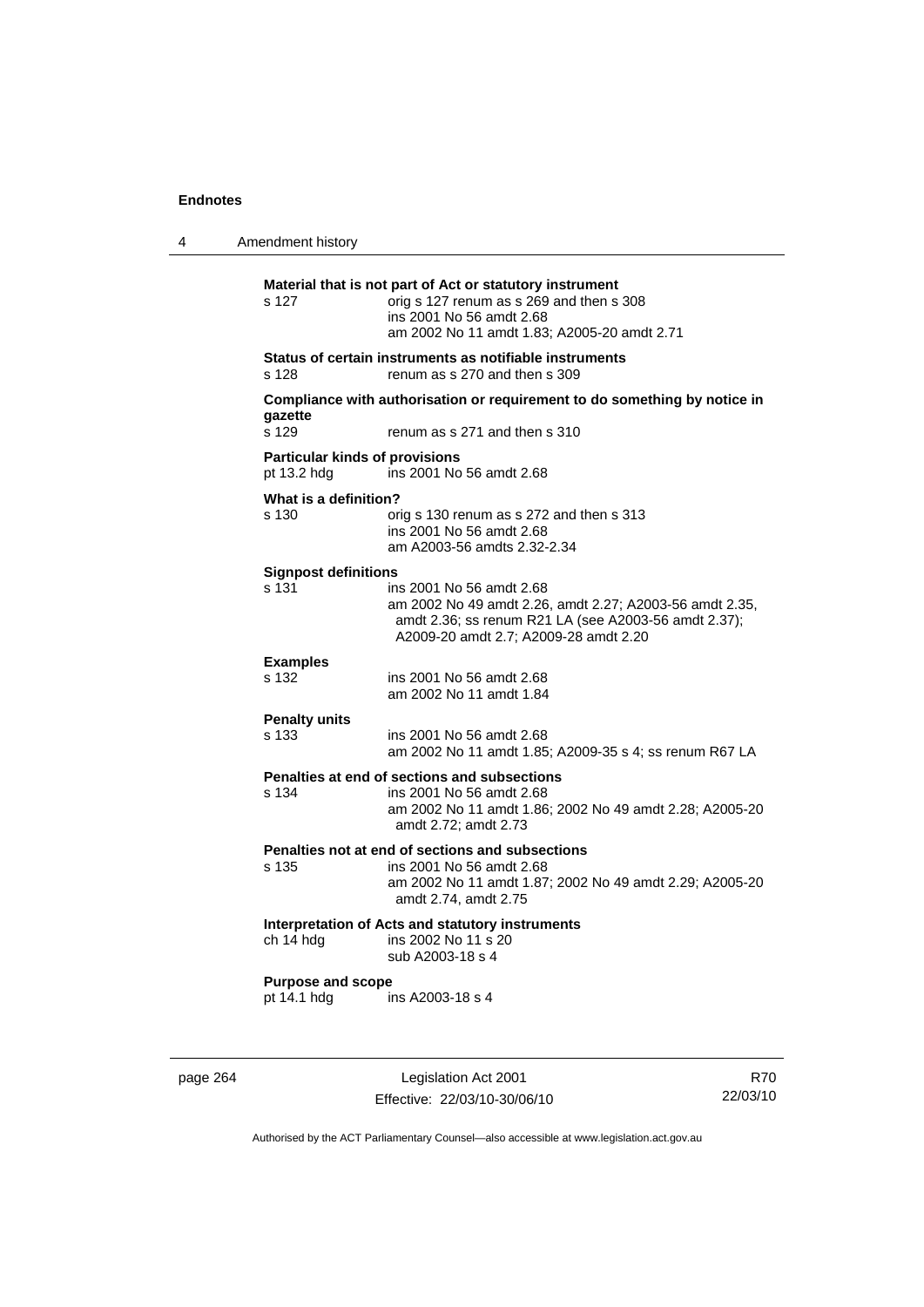| Meaning of Act in ch 14<br>s 136<br>Purpose and scope of ch 14<br>s 137<br>Key principles of interpretation<br>pt 14.2 hdg<br>s 138<br>s 139<br>Legislative context<br>$s$ 140<br>Non-legislative context generally<br>s 141 | ins 2001 No 56 amdt 2.68<br>om 2002 No 11 amdt 1.88<br>ins A2003-18 s 4<br>ins 2002 No 11 s 20<br>sub A2003-18 s 4<br>ins A2003-18 s 4<br>Meaning of working out the meaning of an Act<br>reloc from IA 2002 No 11 amdt 2.63<br>sub A2003-18 s 4<br>Interpretation best achieving Act's purpose<br>reloc from IA 2002 No 11 amdt 2.63 |
|------------------------------------------------------------------------------------------------------------------------------------------------------------------------------------------------------------------------------|---------------------------------------------------------------------------------------------------------------------------------------------------------------------------------------------------------------------------------------------------------------------------------------------------------------------------------------|
|                                                                                                                                                                                                                              |                                                                                                                                                                                                                                                                                                                                       |
|                                                                                                                                                                                                                              |                                                                                                                                                                                                                                                                                                                                       |
|                                                                                                                                                                                                                              |                                                                                                                                                                                                                                                                                                                                       |
|                                                                                                                                                                                                                              |                                                                                                                                                                                                                                                                                                                                       |
|                                                                                                                                                                                                                              |                                                                                                                                                                                                                                                                                                                                       |
|                                                                                                                                                                                                                              | pars renum R5 LA<br>am 2002 No 49 amdt 2.30<br>sub A2003-18 s 4<br>am A2004-5 amdt 2.7                                                                                                                                                                                                                                                |
|                                                                                                                                                                                                                              | ins A2003-18 s 4<br>am A2006-23 amdt 1.211                                                                                                                                                                                                                                                                                            |
|                                                                                                                                                                                                                              | ins A2003-18 s 4<br>am A2003-41 amdt 2.28                                                                                                                                                                                                                                                                                             |
| s 142                                                                                                                                                                                                                        | Non-legislative context-material that may be considered<br>ins A2003-18 s 4<br>am A2003-41 amdt 2.29; table renum R22 LA; A2005-20<br>amdt 2.76                                                                                                                                                                                       |
| s 143                                                                                                                                                                                                                        | Law stating material for consideration in working out meaning<br>ins A2003-18 s 4                                                                                                                                                                                                                                                     |
| Aids to interpretation<br>ch 15 hdg<br>ch 15 hdg<br>ch 15 hdg note                                                                                                                                                           | ins 2001 No 56 amdt 2.68<br>om 2002 No 11 amdt 1.89                                                                                                                                                                                                                                                                                   |
| General<br>pt 15.1 hdg                                                                                                                                                                                                       | ins 2001 No 56 amdt 2.68                                                                                                                                                                                                                                                                                                              |
| s 144 hda<br>s 144                                                                                                                                                                                                           | <b>Meaning of commonly-used terms</b><br>sub A2003-56 amdt 2.38                                                                                                                                                                                                                                                                       |

R70 22/03/10

Legislation Act 2001 Effective: 22/03/10-30/06/10 page 265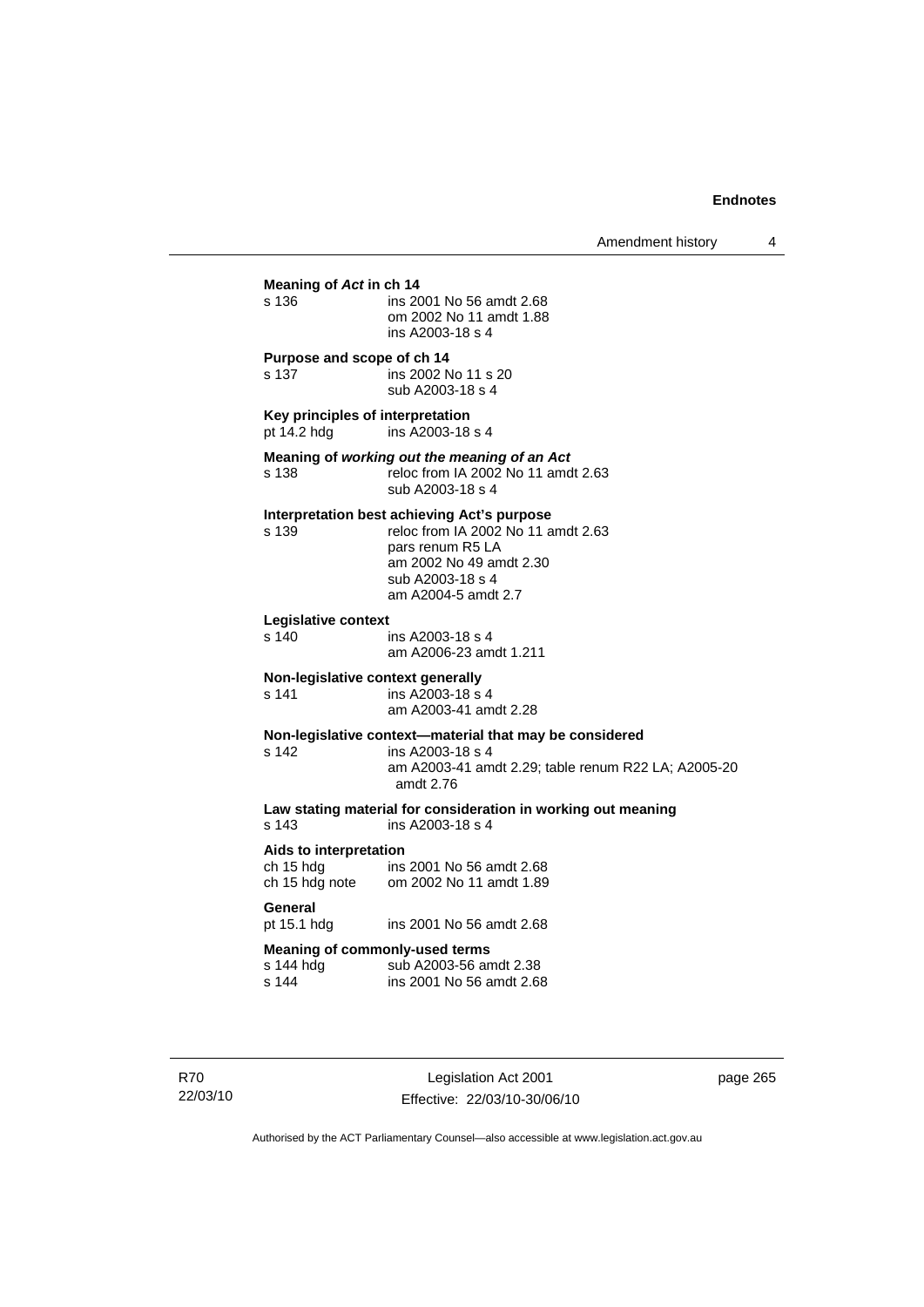4 Amendment history

| Gender and number<br>s 145<br>ins 2001 No 56 amdt 2.68<br>am 2002 No 11 amdt 1.90                                                                                                                                                                  |  |
|----------------------------------------------------------------------------------------------------------------------------------------------------------------------------------------------------------------------------------------------------|--|
| Meaning of may and must<br>s 146<br>ins 2001 No 56 amdt 2.68<br>am 2002 No 11 amdt 1.91, amdt 1.92; 2002 No 30 amdt 2.6;<br>A2003-56 amdt 2.39; A2005-20 amdt 2.77                                                                                 |  |
| Changes of drafting practice not to affect meaning<br>s 147<br>ins 2001 No 56 amdt 2.68<br>am 2002 No 11 amdt 1.93                                                                                                                                 |  |
| Terms used in instruments have same meanings as in authorising laws<br>s 148<br>ins 2001 No 56 amdt 2.68<br>am 2002 No 11 amdt 1.94; A2003-56 amdt 2.40                                                                                            |  |
| Age in years<br>s 149<br>ins 2001 No 56 amdt 2.68<br>am 2002 No 11 amdt 1.95                                                                                                                                                                       |  |
| <b>Measurement of distance</b><br>ins 2001 No 56 amdt 2.68<br>s 150<br>am 2002 No 11 amdt 1.96                                                                                                                                                     |  |
| Working out periods of time generally<br>$s$ 151<br>ins 2002 No 11 s 21<br>am 2002 No 49 amdt 2.31; A2003-56 amdt 2.41<br>sub A2005-62 amdt 2.14<br>am A2006-42 amdt 2.9, amdt 2.10; ss renum R47 LA<br>(10)-(12) exp 11 January 2007 (s 151 (12)) |  |
| Periods of time ending on non-working days<br>ins A2005-62 amdt 2.14<br>s 151A<br>am A2006-42 amdt 2.11<br>(5)-(7) exp 11 January 2007 (s 151A (7))                                                                                                |  |
| Doing things for which no time is fixed<br>s 151B<br>ins A2005-62 amdt 2.14                                                                                                                                                                        |  |
| Power to extend time<br>s 151C<br>ins A2005-62 amdt 2.14                                                                                                                                                                                           |  |
| <b>Continuing effect of obligations</b><br>ins 2002 No 11 s 21<br>s 152<br>sub 2002 No 49 amdt 2.32                                                                                                                                                |  |
| <b>Definitions</b><br>pt 15.2 hdg<br>ins 2001 No 56 amdt 2.68                                                                                                                                                                                      |  |

page 266 Legislation Act 2001 Effective: 22/03/10-30/06/10

R70 22/03/10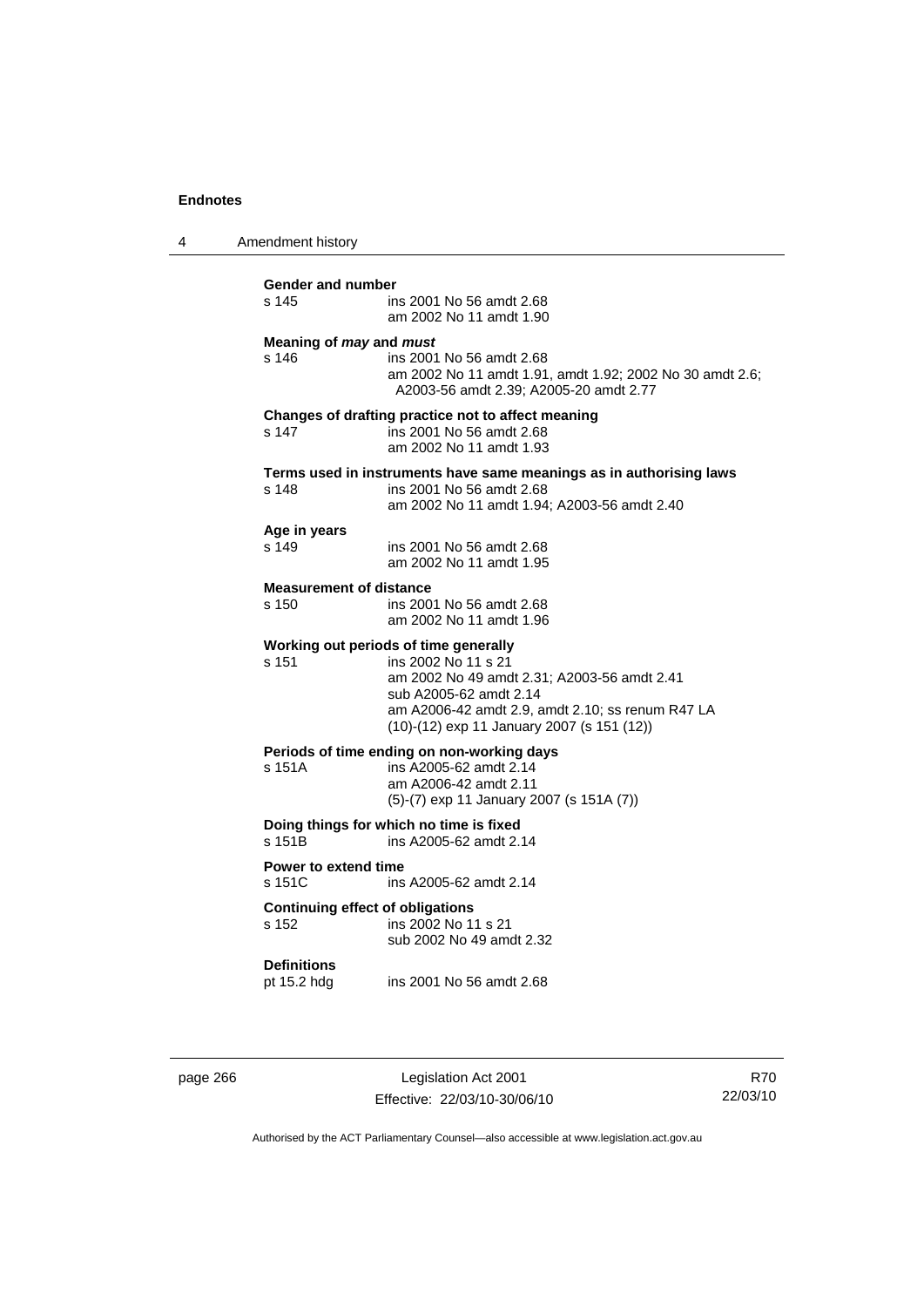Amendment history 4

### **Definitions apply subject to contrary intention**  s 155 ins 2001 No 56 amdt 2.68 am 2002 No 11 amdt 1.97, amdt 1.98 **Application of definitions in dictionaries and sections**  s 156 ins 2001 No 56 amdt 2.68 am A2003-56 amdt 2.42; A2005-20 amdts 2.78-2.80 **Defined terms—other parts of speech and grammatical forms**  s 157 ins 2001 No 56 amdt 2.68 sub 2002 No 11 amdt 1.99 am A2003-56 amdt 2.43 **References to various entities and things**  pt 15.3 hdg ins 2001 No 56 amdt 2.68 **References to people generally**  s 160 ins 2001 No 56 amdt 2.68 am 2002 No 11 amdt 1.100, amdt 1.101; A2009-20 amdt 2.8 **Corporations liable to offences**  s 161 ins 2001 No 56 amdt 2.68 am 2002 No 11 amdt 1.102; 2002 No 51 amdt 1.23; 2002 No 49 amdt 2.33 **References to** *a Minister* **or** *the Minister* s 162 ins 2001 No 56 amdt 2.68 **References to** *a chief executive* **or** *the chief executive* s 163 ins 2001 No 56 amdt 2.68 am A2005-44 amdt 1.5 **References to Australian Standards etc**  s 164 ins 2001 No 56 amdt 2.68 sub A2003-56 amdt 2.44 **References to Assembly committees that no longer exist**  s 165 ins 2001 No 56 amdt 2.68 **References to person with interest in land include personal representative etc**  ins 2001 No 56 amdt 2.68 am 2002 No 11 amdt 1.103 **References to** *domestic partner* **and** *domestic partnership*  s 169 ins A2003-14 s 4 am A2006-22 amdt 1.72, amdt 1.73 (A2006-22 rep before commenced by disallowance (see Cwlth Gaz 2006 No S93)); A2008-14 amdt 1.42, amdt 1.43 **References to** *transgender people*  s 169A ins A2003-14 s 4

R70 22/03/10

Legislation Act 2001 Effective: 22/03/10-30/06/10 page 267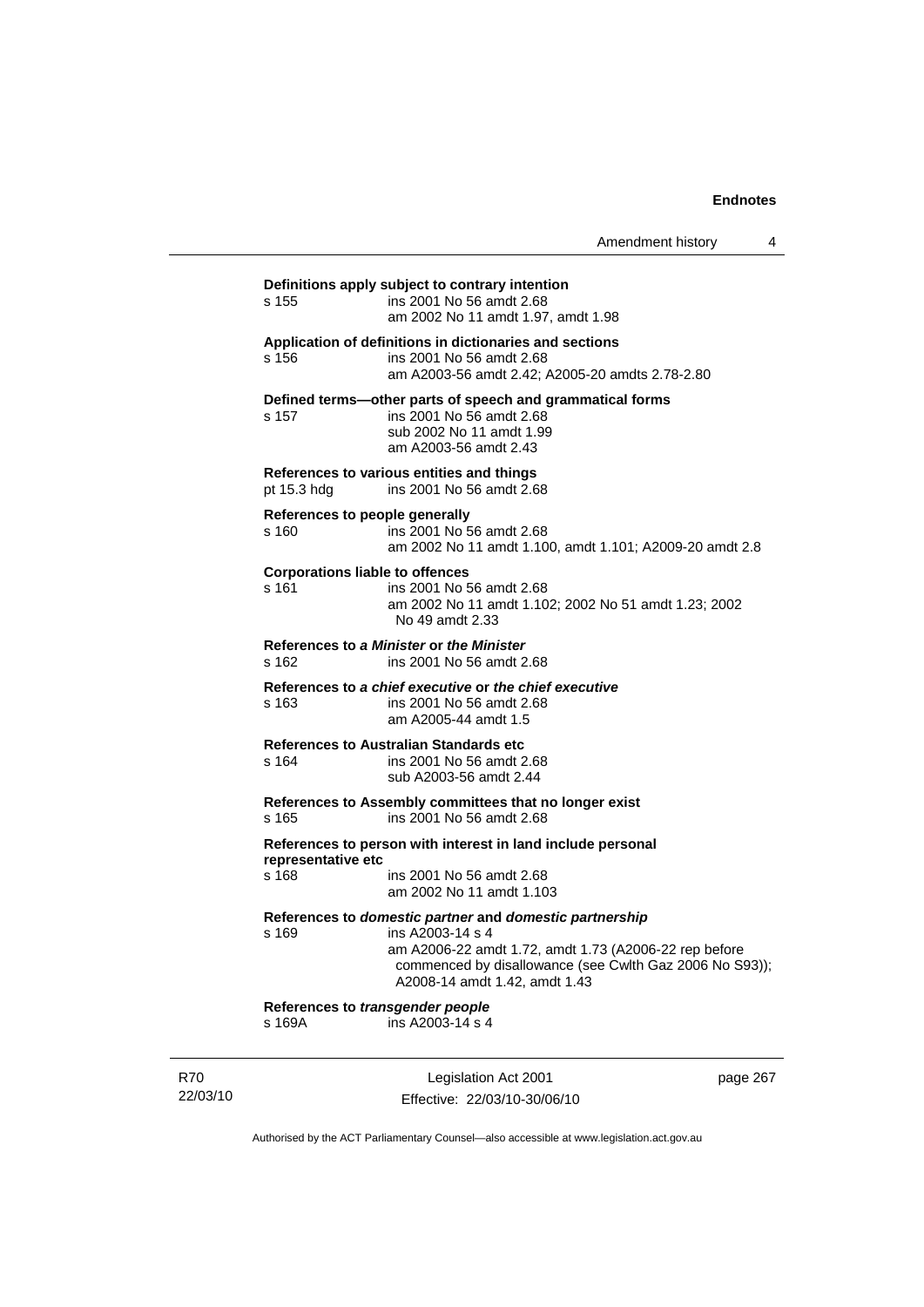| 4 | Amendment history                                                                                                                                                                                                    |
|---|----------------------------------------------------------------------------------------------------------------------------------------------------------------------------------------------------------------------|
|   | References to intersex people<br>ins A2003-14 s 4<br>s 169B                                                                                                                                                          |
|   | Preservation of certain common law privileges<br>ins 2002 No 11 s 22<br>pt 15.4 hdg                                                                                                                                  |
|   | Privileges against selfincrimination and exposure to civil penalty<br>s 170<br>ins 2002 No 11 s 22                                                                                                                   |
|   | <b>Client legal privilege</b><br>s 171<br>ins 2002 No 11 s 22                                                                                                                                                        |
|   | Courts, tribunals and other decision-makers<br>ch 16 hdg<br>ins 2001 No 56 amdt 2.68                                                                                                                                 |
|   | Meaning of law in ch 16<br>s 175<br>ins 2001 No 56 amdt 2.68<br>am A2005-20 amdt 2.81                                                                                                                                |
|   | Jurisdiction of courts and tribunals<br>s 176<br>ins 2001 No 56 amdt 2.68<br>am 2002 No 11 amdt 1.104                                                                                                                |
|   | Recovery of amounts owing under laws<br>s 177<br>ins 2001 No 56 amdt 2.68<br>am 2002 No 11 amdt 1.105<br>sub A2008-37 amdt 1.296                                                                                     |
|   | Power to decide includes power to take evidence etc<br>am A2003-41 amdt 2.30<br>s 178 hdg<br>s 178<br>ins 2001 No 56 amdt 2.68<br>am 2002 No 11 amdt 1.106, amdt 1.107; A2003-41 amdt 2.31<br>sub A2005-53 amdt 1.92 |
|   | Content of statements of reasons for decisions<br>s 179<br>ins 2001 No 56 amdt 2.68<br>am 2002 No 11 amdt 1.108; A2003-56 amdt 2.45                                                                                  |
|   | Power to make decision includes power to reverse or change<br>s 180<br>ins 2001 No 56 amdt 2.68<br>am 2002 No 11 amdt 1.109                                                                                          |
|   | <b>Entities and positions</b><br>ch 17 hdg<br>ins 2001 No 56 amdt 2.68                                                                                                                                               |
|   | Meaning of law in ch 17<br>s 182<br>(prev s 185) ins 2001 No 56 amdt 2.68<br>renum 2002 No 11 amdt 1.110<br>sub A2003-56 amdt 2.46<br>am A2005-20 amdt 2.81                                                          |

page 268 Legislation Act 2001 Effective: 22/03/10-30/06/10

R70 22/03/10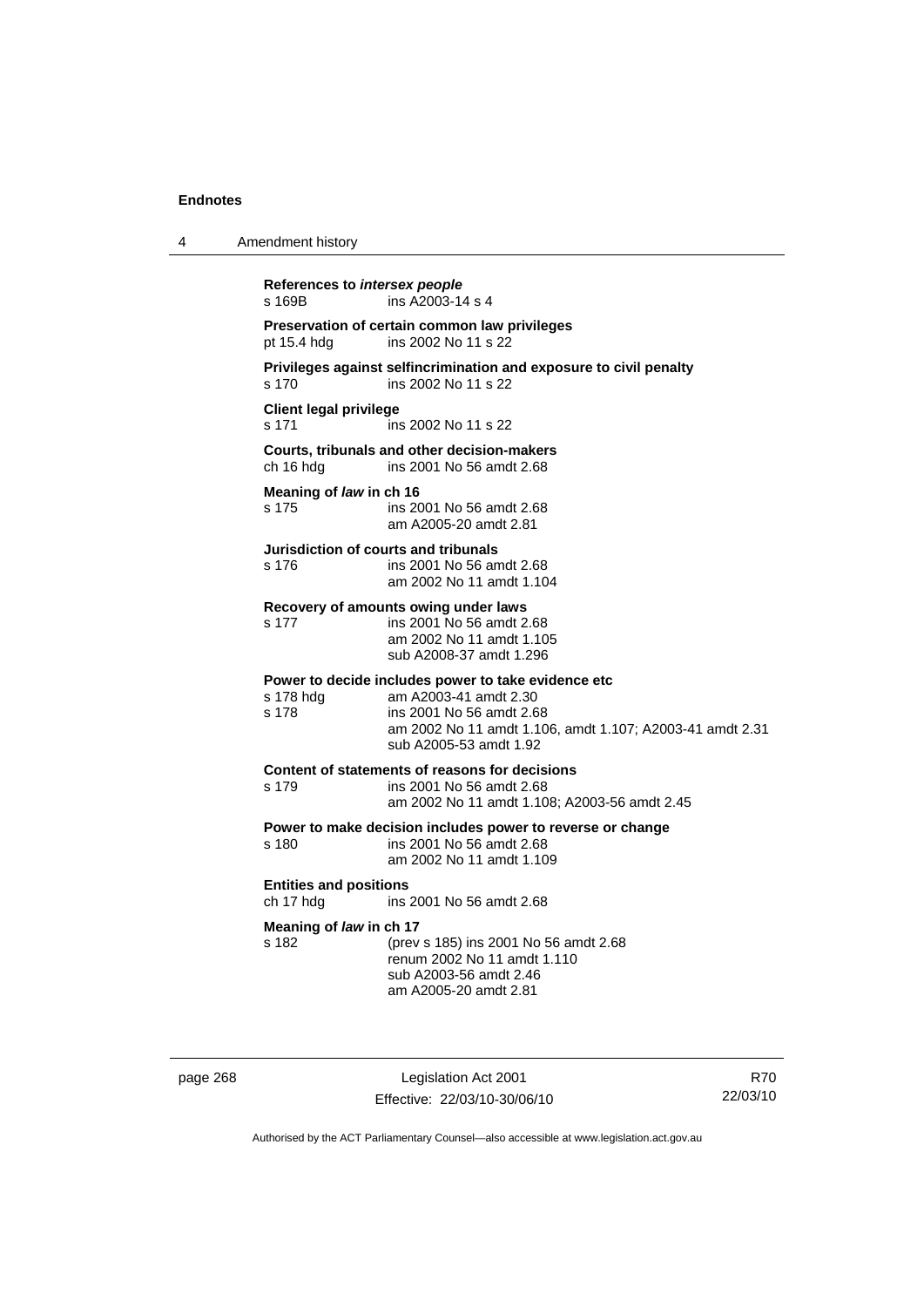| Change of name of entity<br>s 183            | (prev s 187) ins 2001 No 56 amdt 2.68                                                                                                                                                        |
|----------------------------------------------|----------------------------------------------------------------------------------------------------------------------------------------------------------------------------------------------|
|                                              | renum 2002 No 11 amdt 1.112<br>am A2003-56 amdt 2.47<br>sub A2005-20 amdt 2.83                                                                                                               |
| Change in constitution of entity<br>s 184    | (prev s 188) ins 2001 No 56 amdt 2.68<br>renum 2002 No 11 amdt 1.112                                                                                                                         |
| <b>References to entity</b><br>s 184A        | ins A2005-20 amdt 2.84                                                                                                                                                                       |
| References to occupant of position<br>s 185  | orig s 185 renum as s 182<br>(prev s 189) ins 2001 No 56 amdt 2.68<br>renum 2002 No 11 amdt 1.112<br>am A2003-56 amdt 2.48; A2005-20 amdt 2.85, amdt 2.86                                    |
| Change of name of position<br>s 186          | (orig s 186) ins 2001 No 56 amdt 2.68<br>om 2002 No 11 amdt 1.111<br>(prev s 190) ins 2001 No 56 amdt 2.68<br>renum 2002 No 11 amdt 1.112<br>am A2003-56 amdt 2.49<br>sub A2005-20 amdt 2.87 |
| Chair and deputy chair etc<br>s 187          | orig s 187 renum as s 183<br>(prev s 191) ins 2001 No 56 amdt 2.68<br>renum 2002 No 11 amdt 1.112<br>sub A2005-20 amdt 2.88                                                                  |
| <b>Offences</b><br>ch 18 hdg                 | orig ch 18 hdg renum as ch 19 hdg<br>ins 2002 No 11 s 23                                                                                                                                     |
| <b>Introductory</b><br>pt 18.1 hdg           | renum as pt 19.1 hdg                                                                                                                                                                         |
| <b>Functions</b><br>pt 18.2 hdg              | renum as pt 19.2 hdg                                                                                                                                                                         |
| <b>Appointments</b><br>pt 18.3 hdg           | renum as pt 19.3 hdg                                                                                                                                                                         |
| div 18.3.1 hdg                               | Appointments-other than acting appointments<br>renum as div 19.3.1.hdg                                                                                                                       |
| <b>Acting appointments</b><br>div 18.3.2 hdg | renum as div 19.3.2 hdg                                                                                                                                                                      |
|                                              |                                                                                                                                                                                              |

R70 22/03/10

Legislation Act 2001 Effective: 22/03/10-30/06/10 page 269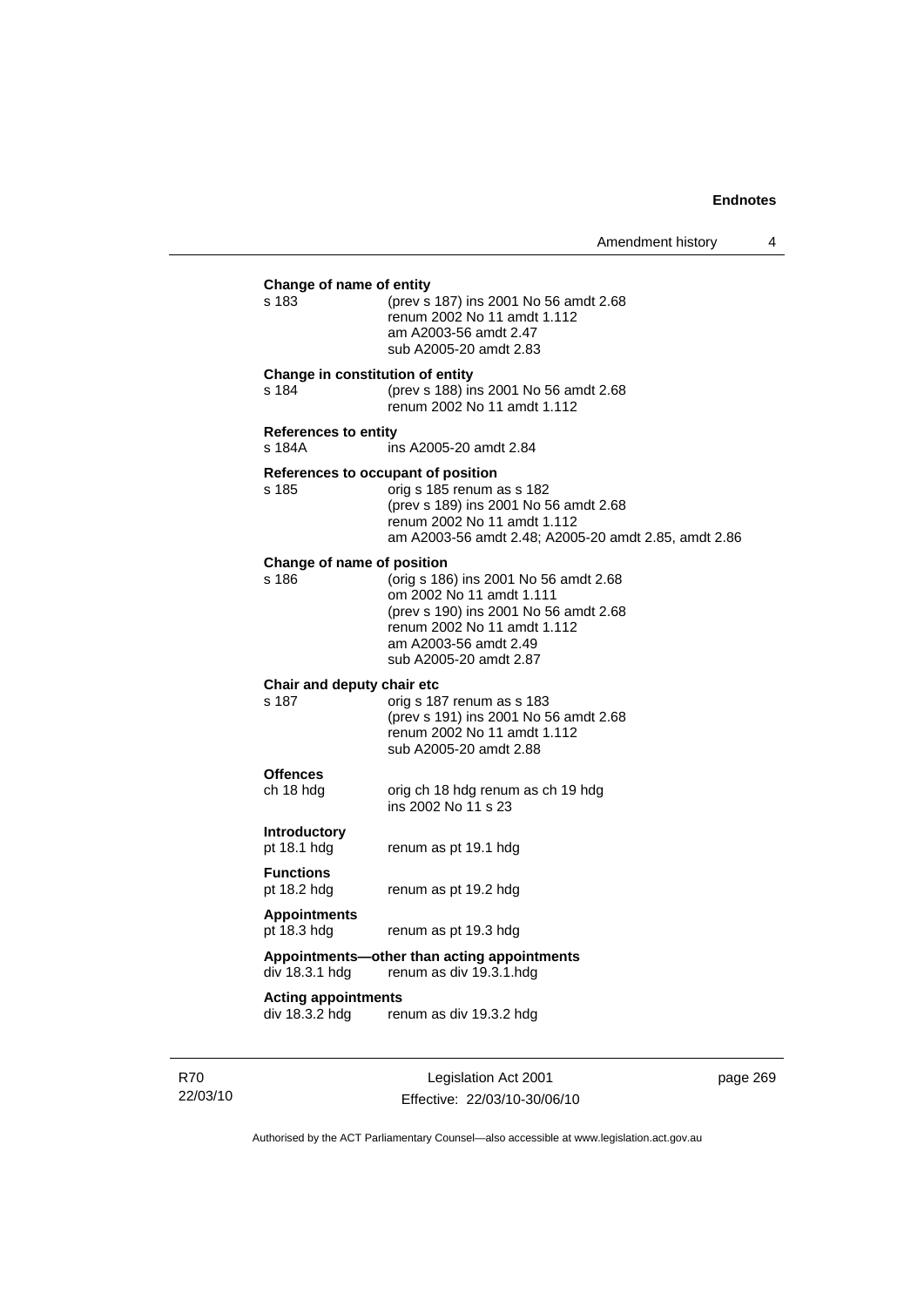| 4 | Amendment history |
|---|-------------------|
|---|-------------------|

# **Delegations**

**Service of documents** 

pt 18.5 hdg renum as pt 19.5 hdg

**Other matters** 

pt 18.6 hdg renum as pt 19.7 hdg

#### **Meaning of** *ACT law* **in ch 18**

s 188 orig s 188 renum as s 184 ins 2002 No 11 s 23 sub A2005-20 amdt 2.89

renum as pt 19.4 hdg

## **Reference to offence includes reference to related ancillary offences**

orig s 189 renum as s 185 ins 2002 No 11 s 23 am 2002 No 51 amdt 1.24, amdt 1.25; A2005-20 amdt 2.90, amdt 2.91; A2005-53 amdt 1.93

## **Indictable and summary offences**

orig s 190 renum as s 186 ins 2002 No 11 s 23 am A2003-56 amdt 2.50; ss renum R21 LA (see A2003-56 amdt 2.51); A2005-20 amdt 2.92; A2008-44 amdt 1.62

#### **Offences against 2 or more laws**

s 191 orig s 191 renum as s 187 ins 2002 No 11 s 23 am A2005-20 amdts 2.93-2.96

#### **When must prosecutions begin?**

s 192 ins 2002 No 11 s 23 am 2002 No 51 amdt 1.26; A2004-32 s 90; A2005-5 s 27; A2005-20 amdt 2.97; A2005-53 amdt 1.94; A2005-62 amdt 2.15, amdt 2.16; A2007-16 amdt 2.1, amdt 2.2

# **Continuing offences**

ins 2002 No 11 s 23 am A2005-20 amdt 2.98

#### **Administrative and machinery provisions**

ch 19 hdg (prev ch 12 hdg) renum as ch 19 hdg and then ch 20 hdg (prev ch 18 hdg) ins 2001 No 56 amdt 2.68 renum as ch 19 hdg 2002 No 11 s 24

### **Introductory**

pt 19.1 hdg (prev pt 18.1 hdg) ins 2001 No 56 amdt 2.68 renum 2002 No 11 s 24

page 270 Legislation Act 2001 Effective: 22/03/10-30/06/10

R70 22/03/10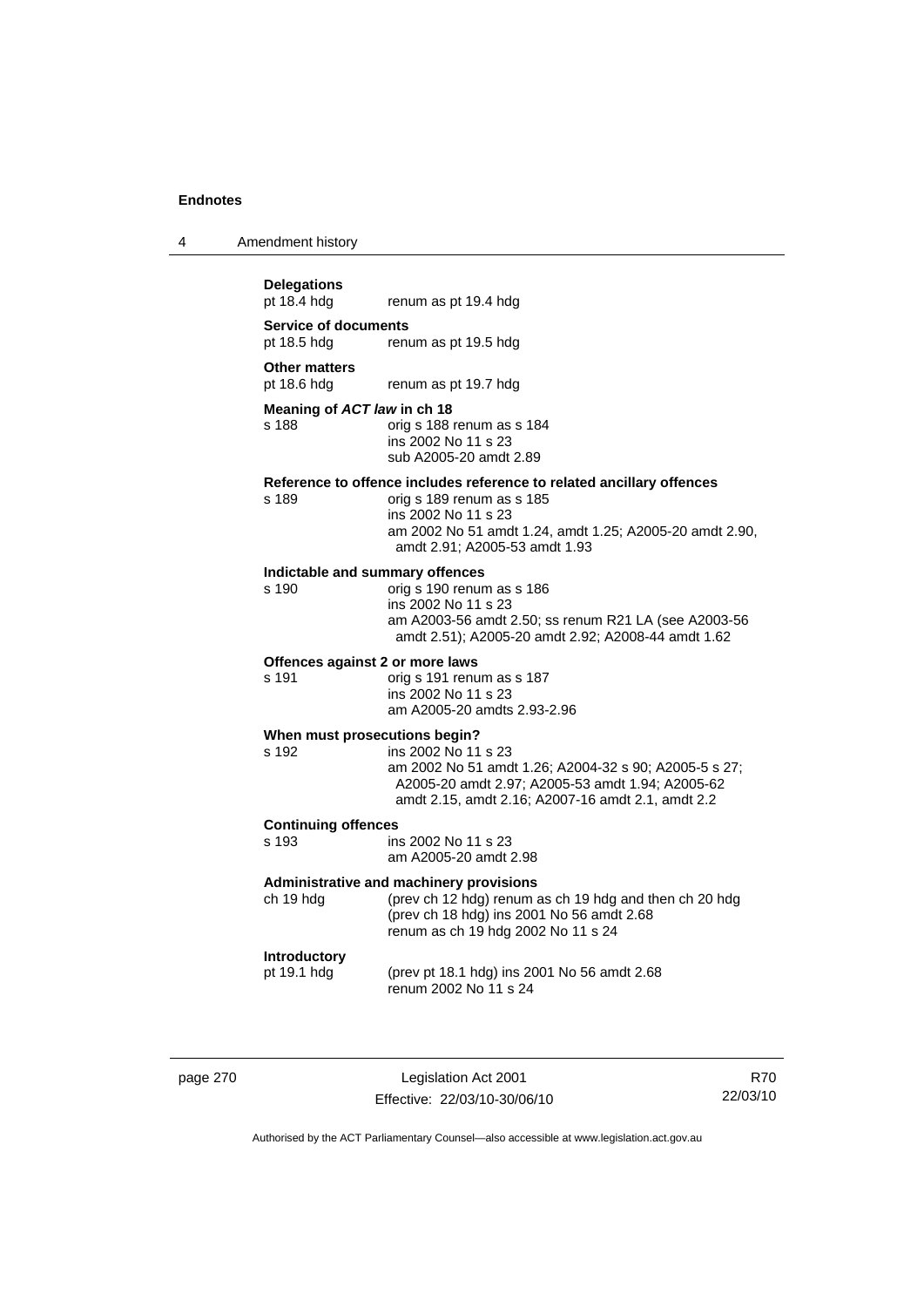|                                                           |                                                                                                                                                                                             | Amendment history | 4 |
|-----------------------------------------------------------|---------------------------------------------------------------------------------------------------------------------------------------------------------------------------------------------|-------------------|---|
| Meaning of law in ch 19<br>s 195                          | ins 2001 No 56 amdt 2.68<br>am A2005-20 amdt 2.99                                                                                                                                           |                   |   |
| <b>Functions</b><br>pt 19.2 hdg                           | (prev pt 18.2 hdg) ins 2001 No 56 amdt 2.68<br>renum 2002 No 11 s 24                                                                                                                        |                   |   |
| s 196                                                     | Provision giving function gives power to exercise function<br>ins 2001 No 56 amdt 2.68                                                                                                      |                   |   |
| s 197                                                     | Statutory functions may be exercised from time to time<br>ins 2001 No 56 amdt 2.68<br>am 2002 No 11 amdt 1.113, amdt 1.114; A2005-20<br>amdt 2.100                                          |                   |   |
| <b>Functions of bodies</b><br>s 199                       | ins 2001 No 56 amdt 2.68<br>am 2002 No 11 amdt 1.115, amdt 1.116; ss renum R5 LA<br>(see 2002 No 11 amdt 1.117); A2003-41 amdt 2.32,<br>amdt 2.33; ss renum R20 LA (see A2003-41 amdt 2.34) |                   |   |
| s 200                                                     | <b>Functions of occupants of positions</b><br>ins 2001 No 56 amdt 2.68                                                                                                                      |                   |   |
| <b>Appointments</b><br>pt 19.3 hdg                        | (prev pt 18.3 hdg) ins 2001 No 56 amdt 2.68<br>renum 2002 No 11 s 24                                                                                                                        |                   |   |
| Appointments-general<br>div 19.3.1 hdg<br>div 19.3.1 note | (prev div 18.3.1 hdg) ins 2001 No 56 amdt 2.68<br>renum 2002 No 11 s 24<br>sub A2003-56 amdt 2.52<br>ins 2002 No 11 amdt 1.118                                                              |                   |   |
| Application of div 19.3.1<br>s 205                        | ins 2001 No 56 amdt 2.68<br>am 2002 No 11 amdt 1.119, amdt 1.120                                                                                                                            |                   |   |
| s 206                                                     | Appointments must be in writing etc<br>ins 2001 No 56 amdt 2.68<br>sub 2002 No 11 s 25                                                                                                      |                   |   |
| s 207                                                     | Appointment may be by name or position<br>ins 2001 No 56 amdt 2.68                                                                                                                          |                   |   |
| s 208                                                     | Power of appointment includes power to suspend etc<br>ins 2001 No 56 amdt 2.68<br>am A2005-20 amdt 2.101                                                                                    |                   |   |
| s 209                                                     | Power of appointment includes power to make acting appointment<br>ins 2001 No 56 amdt 2.68                                                                                                  |                   |   |
|                                                           |                                                                                                                                                                                             |                   |   |

R70 22/03/10

Legislation Act 2001 Effective: 22/03/10-30/06/10 page 271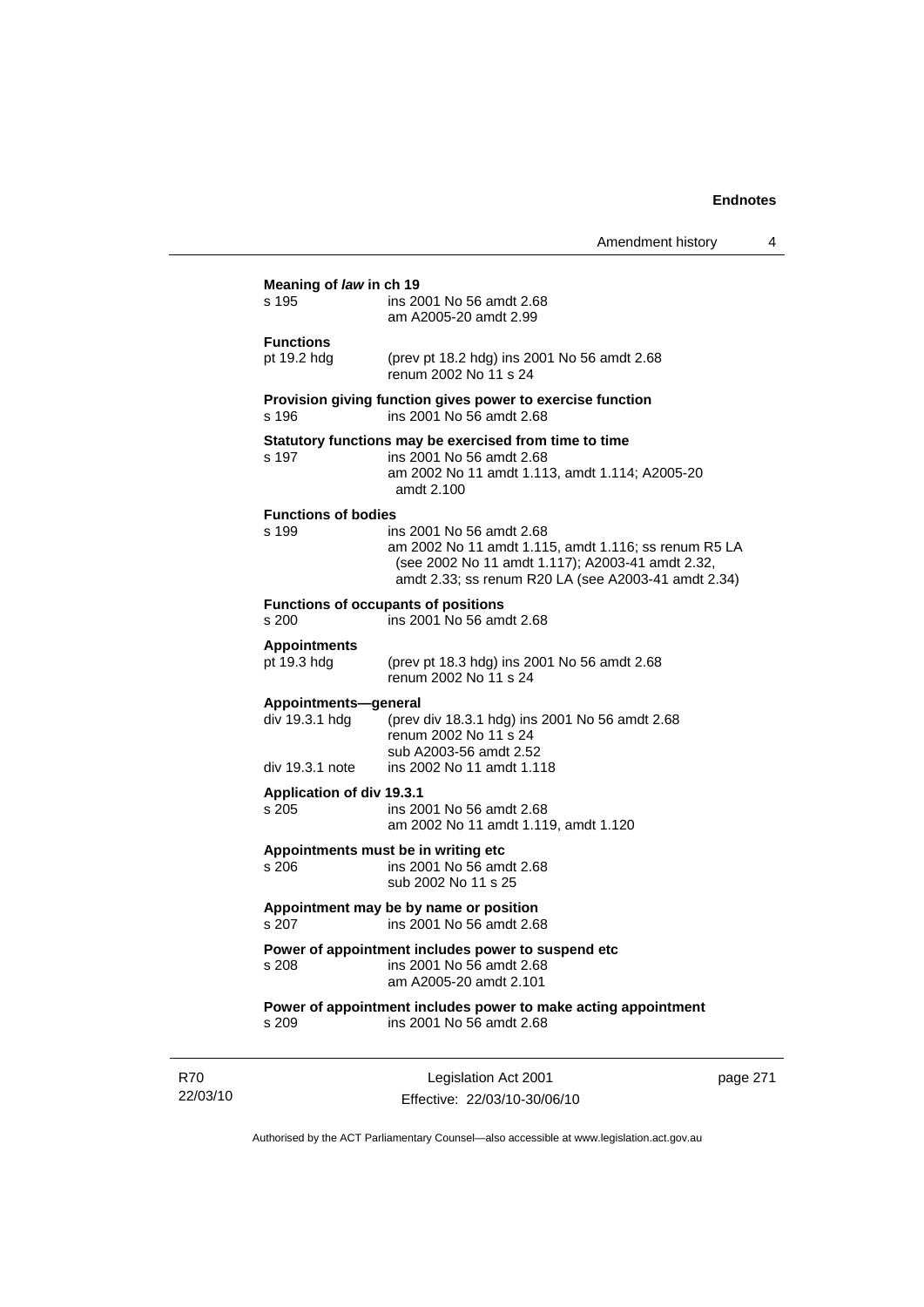| 4 | Amendment history                                                                                                       |
|---|-------------------------------------------------------------------------------------------------------------------------|
|   | <b>Resignation of appointment</b><br>s 210<br>ins 2001 No 56 amdt 2.68                                                  |
|   | Appointment not affected by appointer changes<br>ins 2001 No 56 amdt 2.68<br>s 211                                      |
|   | Appointment not affected by defect etc<br>ins 2001 No 56 amdt 2.68<br>s 212                                             |
|   | <b>Acting appointments</b><br>div 19.3.2 hdg<br>(prev div 18.3.2 hdg) ins 2001 No 56 amdt 2.68<br>renum 2002 No 11 s 24 |
|   | Application of div 19.3.2<br>s 215<br>ins 2001 No 56 amdt 2.68<br>am 2002 No 11 amdt 1.121, amdt 1.122                  |
|   | Acting appointments must be in writing etc<br>ins 2001 No 56 amdt 2.68<br>s <sub>216</sub><br>sub 2002 No 11 s 26       |
|   | Acting appointment may be made by name or position<br>s 217<br>ins 2001 No 56 amdt 2.68                                 |
|   | Instrument may provide when acting appointment has effect etc<br>ins 2001 No 56 amdt 2.68<br>s 218                      |
|   | Appointer may decide terms of acting appointment etc<br>s 219<br>ins 2001 No 56 amdt 2.68<br>am 2002 No 11 amdt 1.123   |
|   | Appointee may exercise functions under acting appointment etc<br>ins 2001 No 56 amdt 2.68<br>s 220                      |
|   | How long does an acting appointment operate?<br>ins 2001 No 56 amdt 2.68<br>s 221<br>am 2002 No 11 amdt 1.124           |
|   | <b>Resignation of acting appointment</b><br>s 222<br>ins 2001 No 56 amdt 2.68                                           |
|   | Effect of acting appointment on substantive appointment etc<br>s.223<br>ins 2001 No 56 amdt 2.68                        |
|   | Acting appointment not affected by appointer changes<br>s 224<br>ins 2001 No 56 amdt 2.68                               |
|   | Acting appointment not affected by defect etc<br>s 225<br>ins 2001 No 56 amdt 2.68                                      |
|   | <b>Standing acting arrangements</b><br>div 19.3.2A hdg<br>ins A2003-41 amdt 2.35                                        |

page 272 Legislation Act 2001 Effective: 22/03/10-30/06/10

R70 22/03/10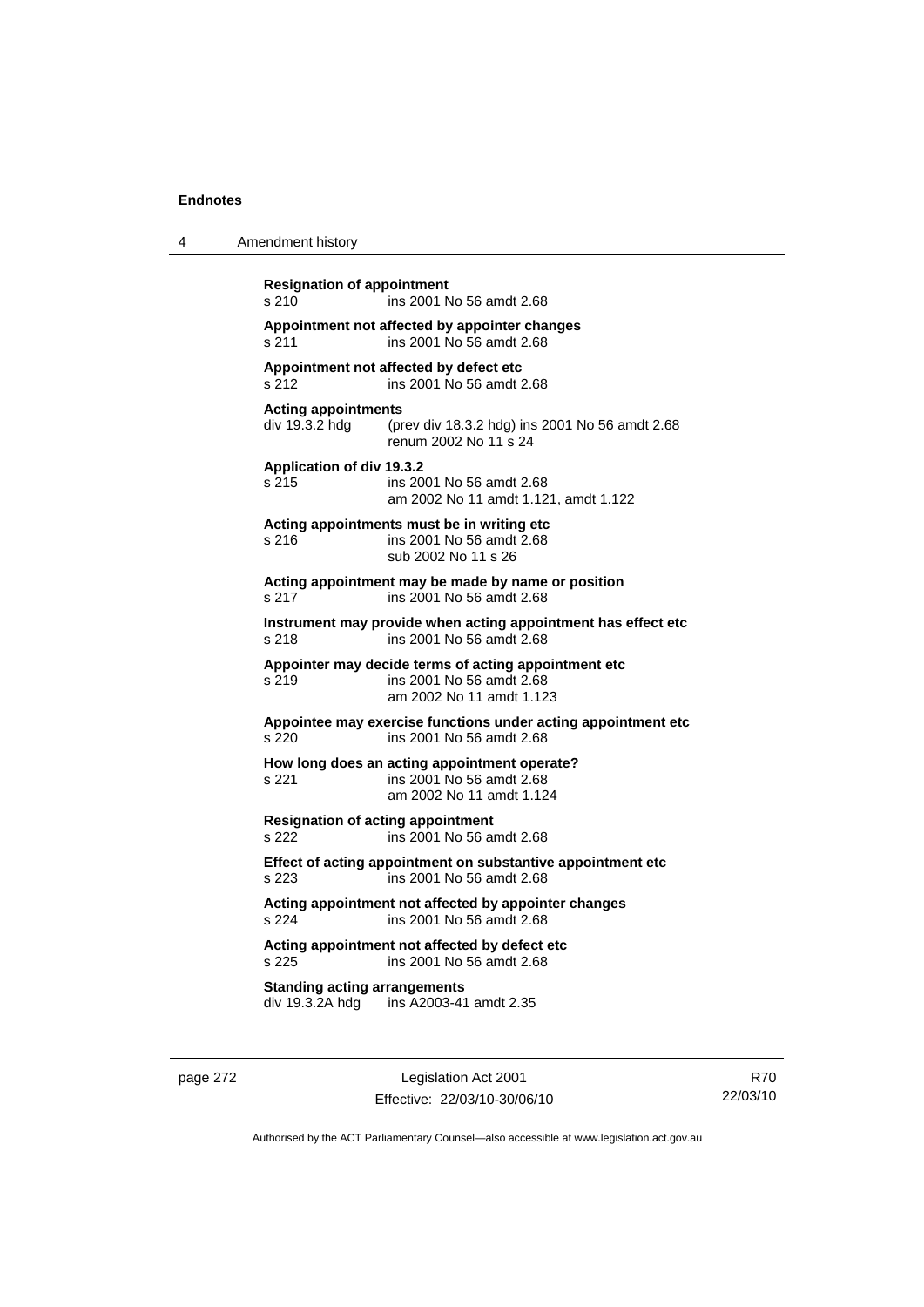# **Application of div 19.3.2A**

ins A2003-41 amdt 2.35

#### **Person acting under standing acting arrangement may exercise functions etc**

s 225B hdg sub A2005-20 amdt 2.102 s 225B ins A2003-41 amdt 2.35

#### **Appointments—Assembly consultation**

div 19.3.3 hdg ins 2002 No 11 s 27

#### **Meaning of** *statutory position* **in div 19.3.3**  s 226 ins 2002 No 11 s 27

#### **Application of div 19.3.3**

#### s 227 ins 2002 No 11 s 27 am 2002 No 49 amdt 2.34; A2004-28 amdt 3.32 (3), (4) exp 22 December 2004 (s 227 (4) and see A2004-28, s 211 (1) and NI2004-486) am A2007-3 amdt 2.1

#### **Consultation with appropriate Assembly committee**

s 228 ins 2002 No 11 s 27

#### **Appointment is disallowable instrument**

s 229 hdg sub 2002 No 49 amdt 2.35 s 229 ins 2002 No 11 s 27

# **Delegations**

pt 19.4 hdg (prev pt 18.4 hdg) ins 2001 No 56 amdt 2.68 renum 2002 No 11 s 24

#### **Application of pt 19.4 generally**

### s 230 ins 2001 No 56 amdt 2.68

 am 2002 No 11 amdt 1.125; A2005-20 amdt 2.103, amdt 2.104

#### **Application of pt 19.4 to subdelegations**

s 231 ins 2001 No 56 amdt 2.68 am 2002 No 11 amdt 1.126; A2003-56 amdt 2.53, amdt 2.54

### **Delegation must be in writing etc**

s 232 ins 2001 No 56 amdt 2.68

#### **Delegation may be made by name or position**  s 233 ins 2001 No 56 amdt 2.68

# **Instrument may provide when delegation has effect etc**

s 234 ins 2001 No 56 amdt 2.68 am A2003-41 amdt 2.36

# **Delegation may be made to 2 or more delegates**

s 235 ins 2001 No 56 amdt 2.68

R70 22/03/10

Legislation Act 2001 Effective: 22/03/10-30/06/10 page 273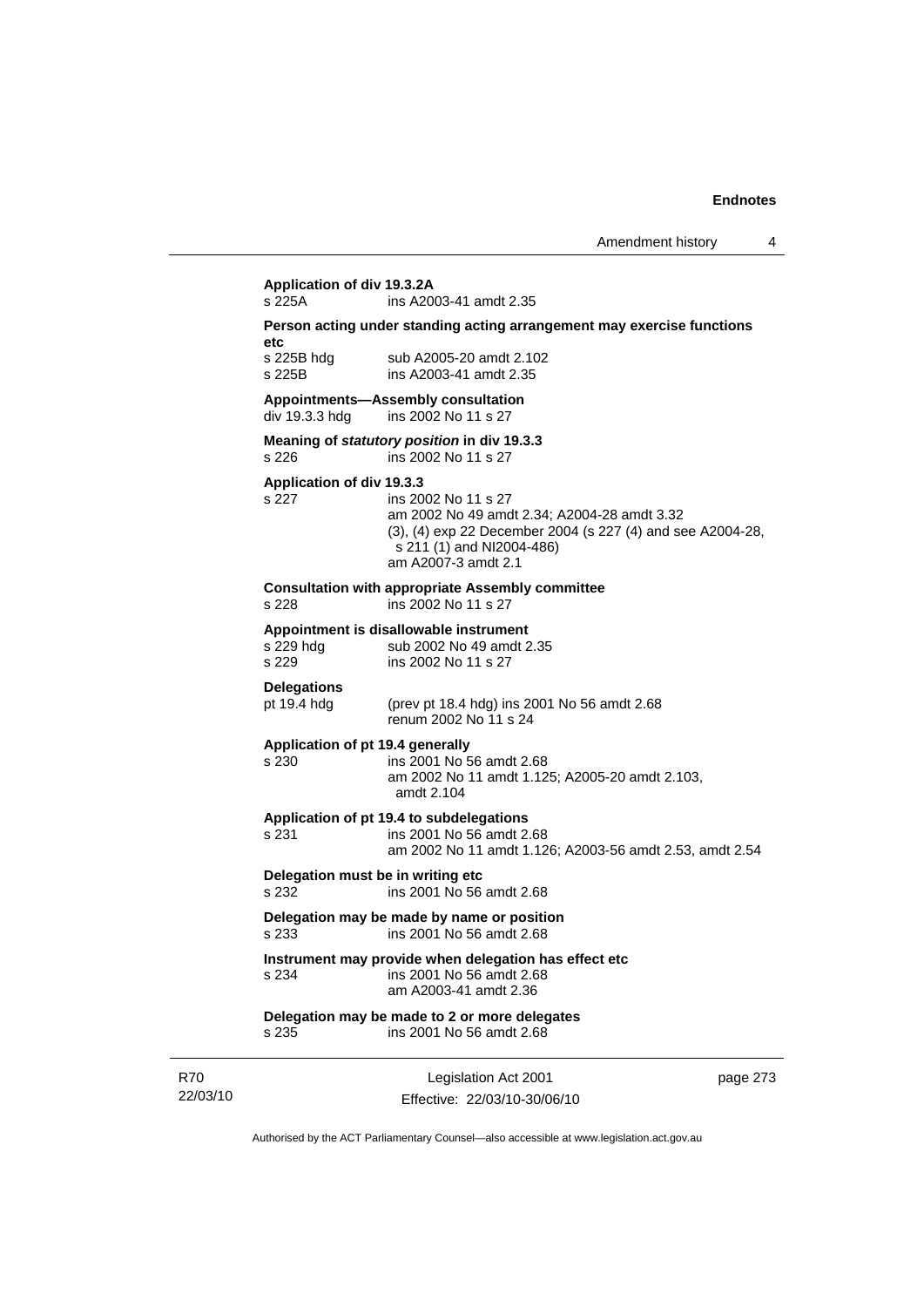4 Amendment history

**Power to delegate may not be delegated**  s 236 ins 2001 No 56 amdt 2.68 am 2002 No 11 amdt 1.127 sub A2003-56 amdt 2.55 **Delegation may be amended or revoked**  s 237 ins 2001 No 56 amdt 2.68 am A2005-20 amdt 2.105 **Appointer responsible for delegated function**  s 238 ins 2001 No 56 amdt 2.68 **Exercise of delegation by delegate**  s 239 ins 2001 No 56 amdt 2.68 am 2002 No 49 amdt 2.36, amdt 2.37; A2003-56 amdt 2.56 **Appointer may exercise delegated function**  s 240 ins 2001 No 56 amdt 2.68 **Delegation not affected by appointer changes**  s 241 ins 2001 No 56 amdt 2.68 **Delegation not affected by defect etc**  s 242 ins 2001 No 56 amdt 2.68 **Service of documents**<br>pt 19.5 hdg (pre (prev pt 18.5 hdg) ins 2001 No 56 amdt  $2.68$ renum 2002 No 11 s 24 **Application of pt 19.5**  s 245 ins 2001 No 56 amdt 2.68 **Definitions for pt 19.5**  ins 2001 No 56 amdt 2.68 def *home address* am 2002 No 30 amdt 2.7 **Service of documents on individuals**<br>s 247 **ins 2001 No 56 am** ins 2001 No 56 amdt 2.68 am 2002 No 49 amdt 2.38, amdt 2.39 **Service of documents on corporations**  s 248 ins 2001 No 56 amdt 2.68 am 2002 No 49 amdt 2.40, amdt 2.41 **Service of documents on agencies**  s 249 ins 2001 No 56 amdt 2.68 **When document taken to be served**  s 250 hdg sub A2005-20 amdt 2.106 s 250 ins 2001 No 56 amdt 2.68 am 2002 No 11 amdt 1.128

page 274 Legislation Act 2001 Effective: 22/03/10-30/06/10

R70 22/03/10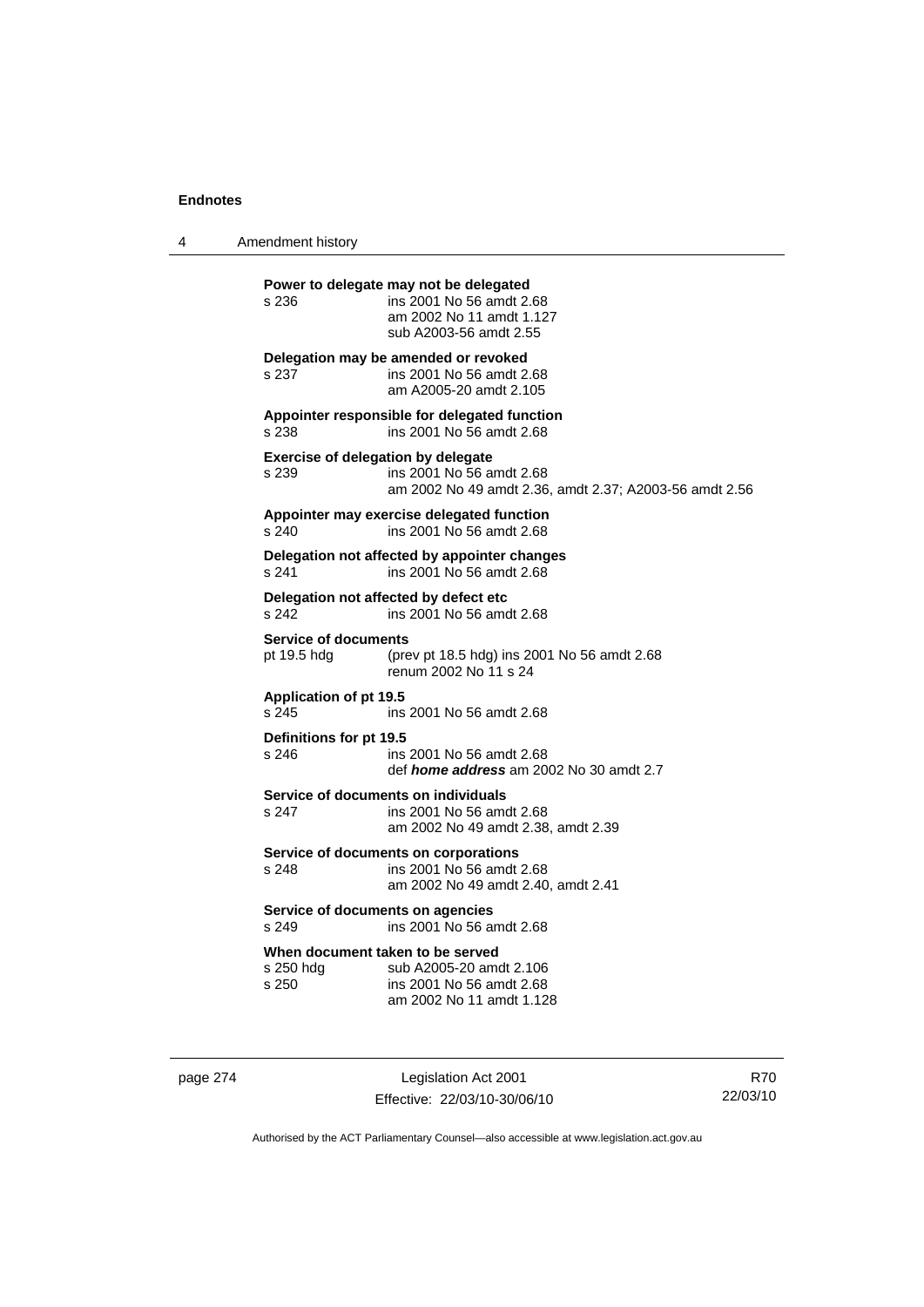# **Other laws not affected etc**<br>s 251 ins 2001 ins 2001 No 56 amdt 2.68 am 2002 No 11 amdt 1.129 **Powers of courts and tribunals not affected**  s 252 ins 2001 No 56 amdt 2.68 **Functions of Executive and Ministers**  pt 19.6 hdg ins 2002 No 11 s 29 **Exercise of functions of Executive**  s 253 ins 2002 No 11 s 29 am A2003-41 amdt 2.37; A2005-62 amdt 2.17 **Administration of matters not allocated**  s 254 ins 2002 No 11 s 29 **Delegation by Minister**  s 254A ins 2002 No 11 s 29 **Other matters**  pt 19.7 hdg (prev pt 18.6 hdg) ins 2001 No 56 amdt 2.68 sub 2002 No 11 s 28 **Forms**  s 255 ins 2001 No 56 amdt 2.68 am 2002 No 11 amdt 1.130, amdt 1.131; 2002 No 49 amdt 2.42; A2003-41 amdt 2.38; A2005-20 amdt 2.107, amdt 2.108; A2006-42 amdt 2.12, amdt 2.19 **Production of records kept in computers etc**  s 256 ins 2001 No 56 amdt 2.68 am A2005-20 amdt 2.109 **Delegation by parliamentary counsel**  s 260 (prev s 119) renum 2001 No 56 amdt 2.67 om 2002 No 11 amdt 1.132 **References to Administration Act 1989 etc**  s 261 (prev s 120) renum 2001 No 56 amdt 2.67 om 2002 No 11 amdt 1.132 **Regulation-making power**  s 262 (prev s 121) renum as s 262 and then s 302 **Application of s 28**  s 263 (prev s 122) renum 2001 No 56 amdt 2.67 exp 12 March 2002 (s 263 (2)) **Application of s 47 (2) to (6)**  s 264 (prev s 122A) renum as s 264 and then s 304

R70 22/03/10

Legislation Act 2001 Effective: 22/03/10-30/06/10 page 275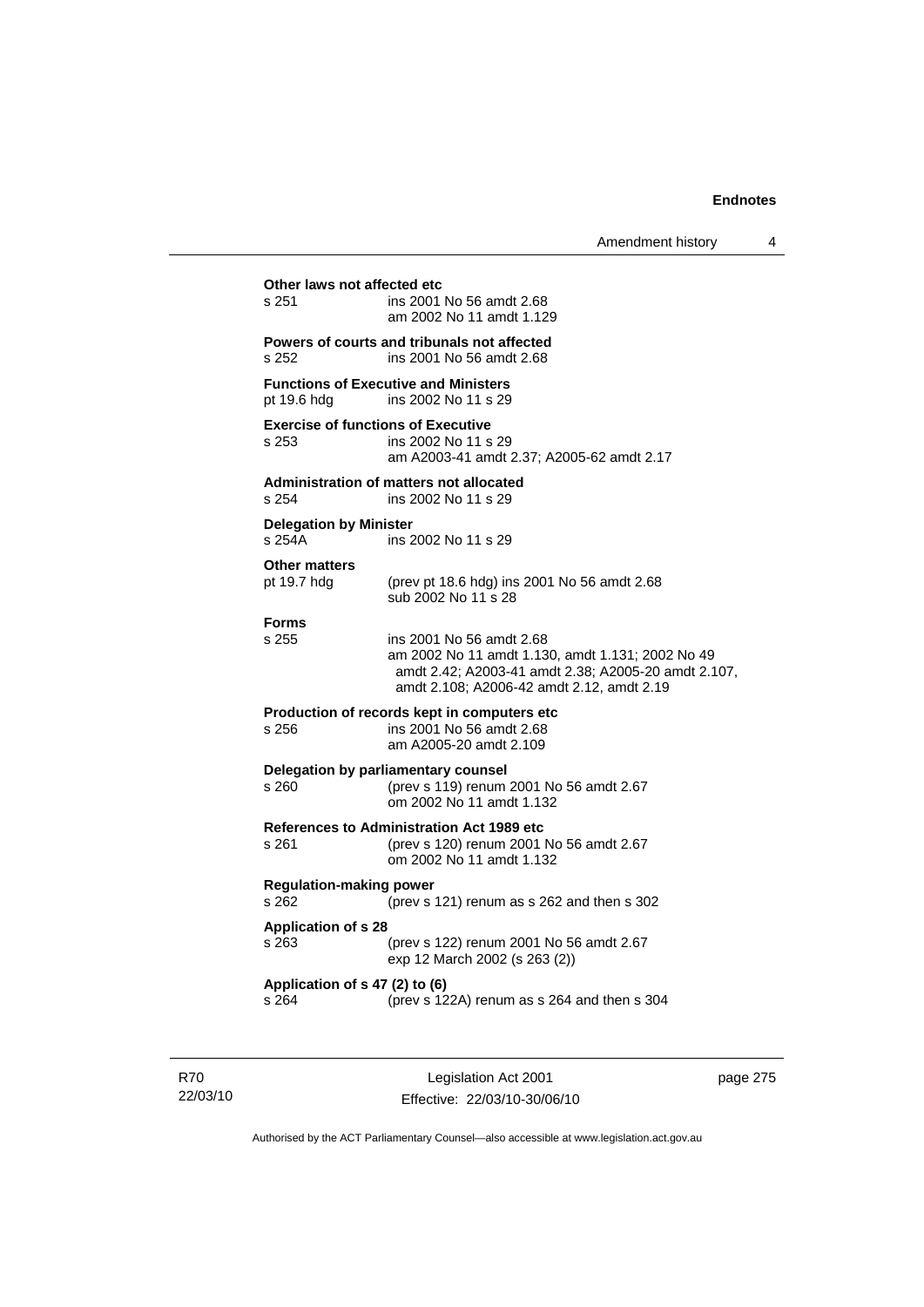| Amendment history<br>4 |  |
|------------------------|--|
|------------------------|--|

```
Application of s 61 and s 62 
s 265 (prev s 123) renum as s 265 and then s 305 
Application of s 69 
s 266 (prev s 124) renum 2001 No 56 amdt 2.67 
                  exp 12 March 2002 (s 266 (2)) 
Transitional regulations 
s 267 (prev s 125) renum as s 267 and then s 306 
Modification of ch 20's operation 
s 268 (prev s 126) renum as s 268 and then s 307 
Status of certain instruments as disallowable instruments 
s 269 (prev s 127) renum as s 269 and then s 308 
Status of certain instruments as notifiable instruments 
s 270 (prev s 128) renum as s 270 and then s 309 
Compliance with authorisation or requirement to do something by notice in 
gazette 
s 271 (prev s 129) renum as s 271 and then s 310 
Commencement of Acts that refer to notification or notice in the gazette 
s 271B renum as s 311
Commencement of registrable instruments that refer to notification or notice 
in the gazette 
s 271C renum as s 312
Status of republications under Legislation (Republication) Act 1996 
s 272 (prev s 130) renum as s 272 and then s 313 
Transitional provisions about penalties
s 273 renum as s 314 
Status of certain determinations 
s 274 renum as s 315
Miscellaneous 
ch 20 hdg (prev ch 13 hdg) renum as ch 20 hdg and then ch 21 hdg 
                  (prev ch 12 hdg) renum as ch 19 hdg 2001 No 56 amdt 2.66 
                  renum as ch 20 hdg 2002 No 11 s 24 
Delegation by parliamentary counsel 
s 300 ins 2002 No 11 amdt 1.132 
                  am A2004-60 amdt 1.175 
References to Administration Act 1989 etc 
                 ins 2002 No 11 amdt 1.132
```
page 276 Legislation Act 2001 Effective: 22/03/10-30/06/10

R70 22/03/10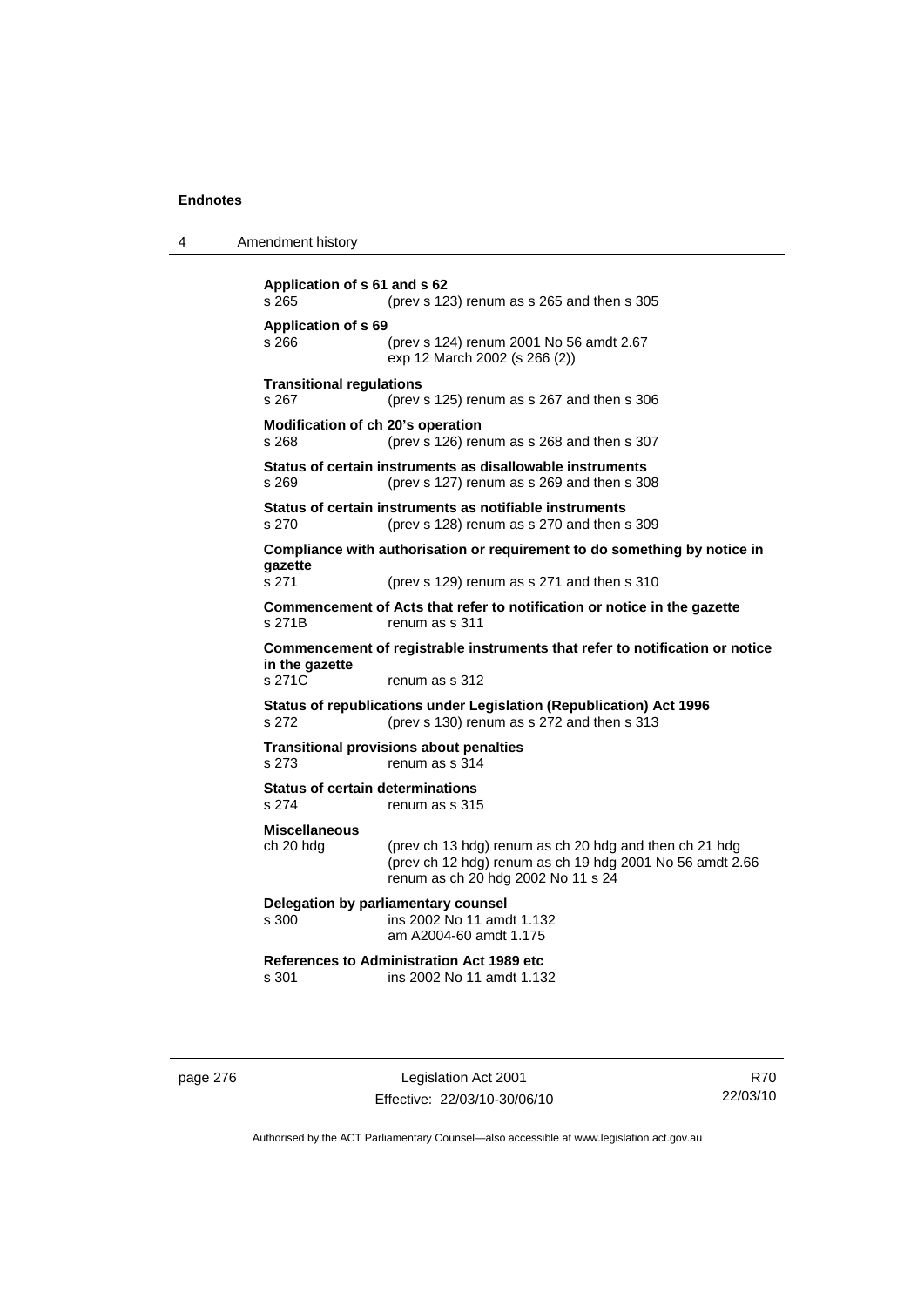|                                                         |                                                                                                                                                                                                                                                                                              | Amendment history | 4 |
|---------------------------------------------------------|----------------------------------------------------------------------------------------------------------------------------------------------------------------------------------------------------------------------------------------------------------------------------------------------|-------------------|---|
| <b>Regulation-making power</b><br>s 302                 | (prev s 121) renum as s 262 2001 No 56 amdt 2.67<br>renum as s 302 R5 LA (see 2002 No 11 amdt 1.133)<br>sub A2003-41 amdt 2.39<br>am A2006-42 amdt 2.19                                                                                                                                      |                   |   |
| Transitional<br>ch 21 hdg                               | (prev ch 13 hdg) renum as ch 20 hdg 2001 No 56 amdt 2.66<br>renum as ch 21 hdg 2002 No 11 s 24<br>om R29 LA                                                                                                                                                                                  |                   |   |
| s 303                                                   | Transitional-meaning of optometrist<br>ins A2005-9 amdt 1.1<br>exp 9 January 2007 (see the Health Professionals Act 2004<br>s 136 (1) (h)) (s 303 (2))                                                                                                                                       |                   |   |
| Application of s 47 (2) to (6)<br>s 304 hdg<br>s 304    | (prev s 122A hdg) renum as s 264 hdg and then s 304 hdg<br>sub 2002 No 11 amdt 1.134<br>(prev s 122A) ins 2001 No 44 amdt 1.2623<br>renum as s 264 2001 No 56 amdt 2.67<br>am 2002 No 11 amdt 1.135<br>renum as s 304 R5 LA (see 2002 No 11 amdt 1.136)<br>exp 12 September 2004 (s 304 (4)) |                   |   |
| Application of s 61 and s 62<br>s 305                   | (prev s 123) renum as s 265 2001 No 56 amdt 2.67<br>renum as s 305 R5 LA (see 2002 No 11 amdt 1.136)<br>exp 12 September 2002 (s 305 (3))                                                                                                                                                    |                   |   |
| <b>Transitional regulations</b><br>s 306                | (prev s 125) am 2001 No 44 amdt 1.2624<br>renum as s 267 2001 No 56 amdt 2.67<br>am 2001 No 56 amdts 2.69-2.71; 2002 No 11<br>amdts 1.137-1.140<br>renum as s 306 R5 LA (see 2002 No 11 amdt 1.136)<br>exp 28 May 2003 (s 306 (5))                                                           |                   |   |
| Modification of ch 20's operation<br>s 307 hdg<br>s 307 | (prev s 268 hdg) sub 2001 No 56 amdt 2.72<br>(prev s 126) renum as s 268 2001 No 56 amdt 2.67<br>am 2002 No 11 amdt 1.141<br>renum as s 307 R5 LA (see 2002 No 11 amdt 1.13)<br>am 2002 No 49 amdt 2.54<br>exp 28 May 2003 (s 307 (2))                                                       |                   |   |
| s 308                                                   | Status of certain instruments as disallowable instruments<br>(prev s 127) renum as s 269 2001 No 56 amdt 2.67<br>renum as s 308 R5 LA (see 2002 No 11 amdt 1.136)<br>exp 12 September 2004 (s 308 (4))                                                                                       |                   |   |

22/03/10

R70

Legislation Act 2001 Effective: 22/03/10-30/06/10 page 277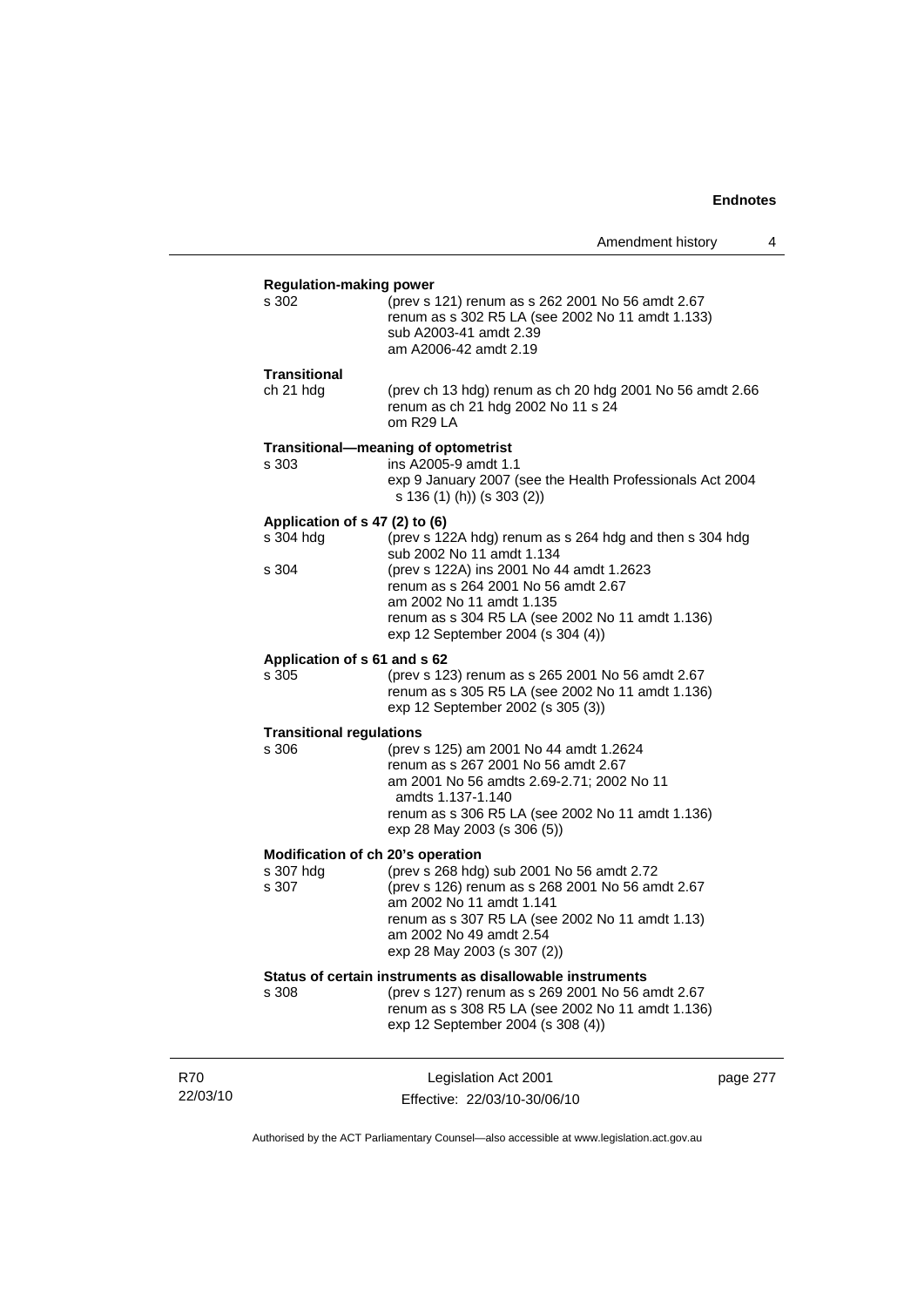| 4 | Amendment history |                                                                                                                                                                                                                  |
|---|-------------------|------------------------------------------------------------------------------------------------------------------------------------------------------------------------------------------------------------------|
|   | s 309             | Status of certain instruments as notifiable instruments<br>(prev s 128) renum as s 270 2001 No 56 amdt 2.67<br>renum as s 309 R5 LA (see 2002 No 11 amdt 1.136)<br>exp 12 September 2004 (s 309 (7))             |
|   |                   | Compliance with authorisation or requirement to do something by notice in                                                                                                                                        |
|   | qazette<br>s 310  | (prev s 129) renum as s 271 2001 No 56 amdt 2.67<br>am 2001 No 56 amdt 2.73<br>renum as s 310 R5 LA (see 2002 No 11 amdt 1.136)<br>exp 12 September 2004 (s 310 (5))                                             |
|   | s 310A            | Application of s 89 to registrable instrument<br>ins A2003-56 amdt 2.57<br>exp 12 September 2004 (s 310A (2))                                                                                                    |
|   | s 311             | Commencement of Acts that refer to notification or notice in the gazette<br>(prev s 271B) ins as mod SL 2001 No 34 reg 6<br>renum R5 LA (see 2002 No 11 amdt 1.136)<br>exp 13 September 2002 (s 311 (5))         |
|   | in the gazette    | Commencement of registrable instruments that refer to notification or notice                                                                                                                                     |
|   | s 312             | (prev s 271C) ins as mod SL 2001 No 34 reg 6<br>renum R5 LA (see 2002 No 11 amdt 1.136)<br>exp 13 September 2002 (s 312 (5))                                                                                     |
|   | s 313             | Status of republications under Legislation (Republication) Act 1996<br>(prev s 130) renum as s 272 2001 No 56 amdt 2.67<br>renum as s 313 R5 LA (see 2002 No 11 amdt 1.136)<br>exp 12 September 2004 (s 313 (3)) |
|   | s 314             | <b>Transitional provisions about penalties</b><br>(prev s 273) ins 2001 No 56 amdt 2.74<br>renum R5 LA (see 2002 No 11 amdt 1.136)<br>exp 12 September 2003 (s 314 (5))                                          |
|   | s 315             | <b>Status of certain determinations</b><br>(prev s 274) ins 2001 No 56 amdt 2.74<br>renum R5 LA (see 2002 No 11 amdt 1.136)<br>exp 12 September 2003 (s 315 (6))                                                 |
|   | s 316             | <b>Delegations under Administration Act 1989</b><br>ins A2003-56 amdt 2.58<br>exp 12 September 2004 (s 316 (3))                                                                                                  |

page 278 Legislation Act 2001 Effective: 22/03/10-30/06/10

R70 22/03/10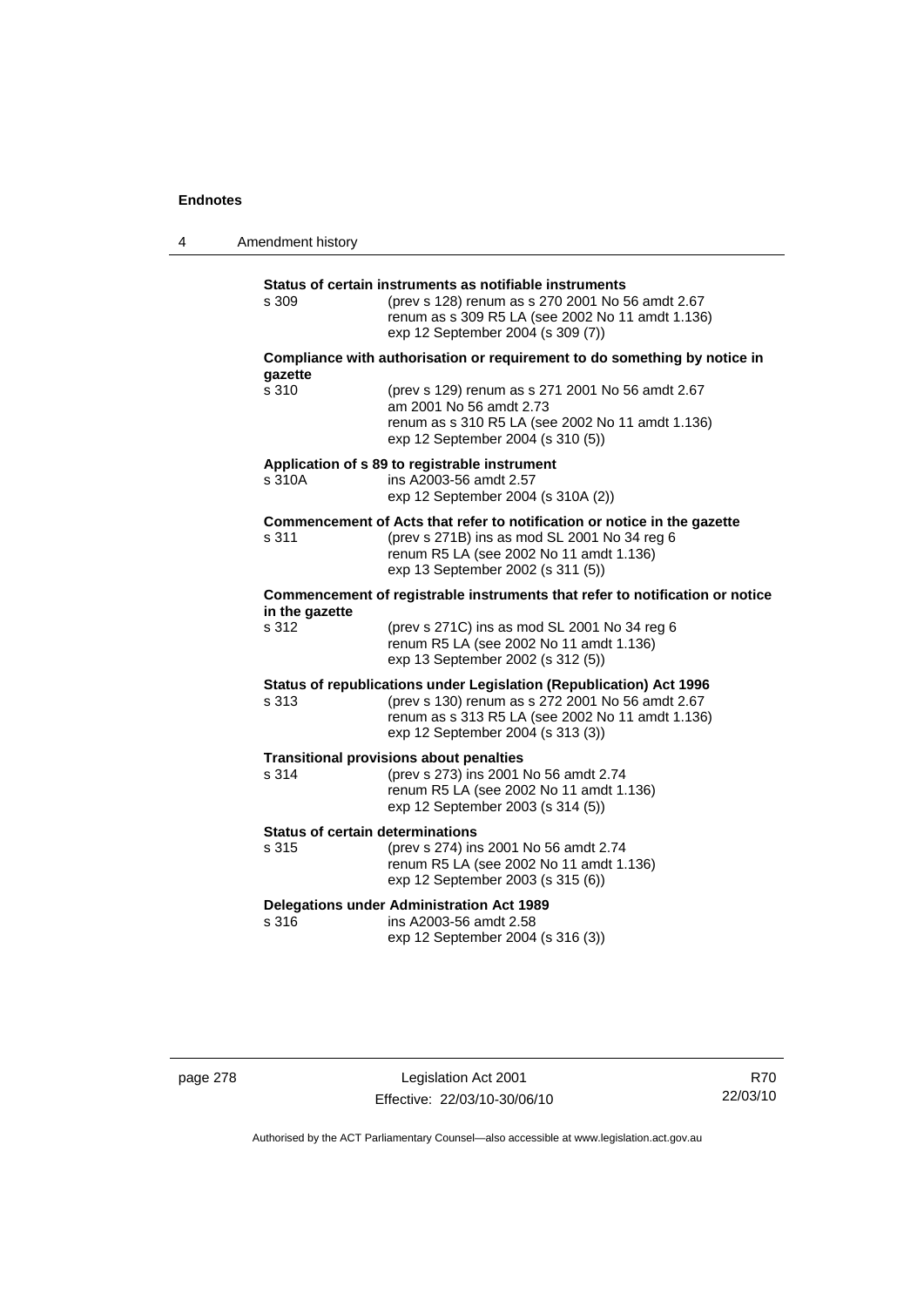## **Former NSW and UK Acts in force before establishment of Territory**

| sch 1 pt 1.1 hdg                      | Former NSW and UK ACts in force before establishment of Territory<br>(prev sch 1 pt 1 hdg) sub and renum 2001 No 56 amdt 2.75                                                                                                                                                                                                               |
|---------------------------------------|---------------------------------------------------------------------------------------------------------------------------------------------------------------------------------------------------------------------------------------------------------------------------------------------------------------------------------------------|
| sch 1 pt 1.1                          | am 2001 No 44 amdt 1.2625; 2001 No 56 amdts 2.76-2.79;<br>2001 No 88 s 43 (2); 2002 No 40 amdt 3.28; items renum<br>R <sub>11</sub> LA (see 2002 No 40 amdt 3.29)                                                                                                                                                                           |
|                                       | sub 2002 No 49 amdt 2.43                                                                                                                                                                                                                                                                                                                    |
|                                       | am A2003-56 amdt 2.59; items renum R21 LA (see A2003-56<br>amdt 2.60); A2004-17 amdt 2.10; items renum R30 LA (see<br>A2004-17 amdt 2.11); A2004-60 amdt 1.176; items renum<br>R31 LA (see A2004-60 amdt 1.177); A2006-38 amdt 1.9;<br>items renum R52 LA (see A2006-38 amdt 1.10); A2009-39<br>amdt 2.5; items renum R70 LA; A2009-50 s 50 |
|                                       | Former NSW Acts applied after establishment of Territory                                                                                                                                                                                                                                                                                    |
| sch 1 pt 1.2 hdg<br>sch 1 pt 1.2      | (prev sch 1 pt 2 hdg) sub and renum 2001 No 56 amdt 2.80<br>am 2001 No 44 amdt 1.2626, amdt 1.2627; 2001 No 56<br>amdt 2.81; A2004-7 amdt 1.5; A2006-38 amdt 1.11; items<br>renum R52 LA (see A2006-38 amdt 1.12)                                                                                                                           |
| <b>Meaning of commonly-used terms</b> |                                                                                                                                                                                                                                                                                                                                             |
| dict pt 1 hdg                         | sub A2003-56 amdt 2.61                                                                                                                                                                                                                                                                                                                      |
| dict pt 1 note                        | sub A2003-56 amdt 2.61                                                                                                                                                                                                                                                                                                                      |
| dict pt 1                             | def $AAT$ ins 2002 No 49 amdt 2.44                                                                                                                                                                                                                                                                                                          |
|                                       | om A2008-37 amdt 1.297                                                                                                                                                                                                                                                                                                                      |
|                                       | def $ACAT$ ins A2008-36 amdt 1.409                                                                                                                                                                                                                                                                                                          |
|                                       | def Act sub 2001 No 56 amdt 2.82                                                                                                                                                                                                                                                                                                            |
|                                       | am A2005-20 amdt 2.110                                                                                                                                                                                                                                                                                                                      |
|                                       | def $ACT$ reloc from IA 2001 No 56 amdt 2.16                                                                                                                                                                                                                                                                                                |
|                                       | def $ADI$ reloc from IA 2001 No 56 amdt 2.16<br>sub 2002 No 49 amdt 2.45                                                                                                                                                                                                                                                                    |
|                                       | def <i>administrative appeals tribunal</i> reloc from IA 2001 No 56                                                                                                                                                                                                                                                                         |
|                                       | amdt 2.16<br>om A2008-37 amdt 1.297                                                                                                                                                                                                                                                                                                         |
|                                       | def <i>administrative unit</i> reloc from IA 2001 No 56 amdt 2.16                                                                                                                                                                                                                                                                           |
|                                       | def <b>adult</b> reloc from IA 2001 No 56 amdt 2.16                                                                                                                                                                                                                                                                                         |
|                                       | def <b>affidavit</b> reloc from IA 2001 No 56 amdt 2.16                                                                                                                                                                                                                                                                                     |
|                                       | om A2005-53 amdt 1.95                                                                                                                                                                                                                                                                                                                       |
|                                       | def <b>ambulance service</b> reloc from IA 2001 No 56 amdt 2.16                                                                                                                                                                                                                                                                             |
|                                       | sub A2004-28 amdt 3.33                                                                                                                                                                                                                                                                                                                      |
|                                       |                                                                                                                                                                                                                                                                                                                                             |

- def *amend* sub 2001 No 56 amdt 2.82
- am A2005-20 amdt 2.111, amdt 2.112
- def *appoint* reloc from IA 2001 No 56 amdt 2.16
	- def *AS* ins A2009-20 amdt 2.9
	- def *AS/NZS* ins A2009-20 amdt 2.9
	- def *asset* reloc from IA 2001 No 56 amdt 2.16
	- def *Attorney-General* ins 2001 No 56 amdt 2.82
	- def *auditor-general* reloc from IA 2001 No 56 amdt 2.16 sub A2005-20 amdt 2.113

R70 22/03/10

Legislation Act 2001 Effective: 22/03/10-30/06/10 page 279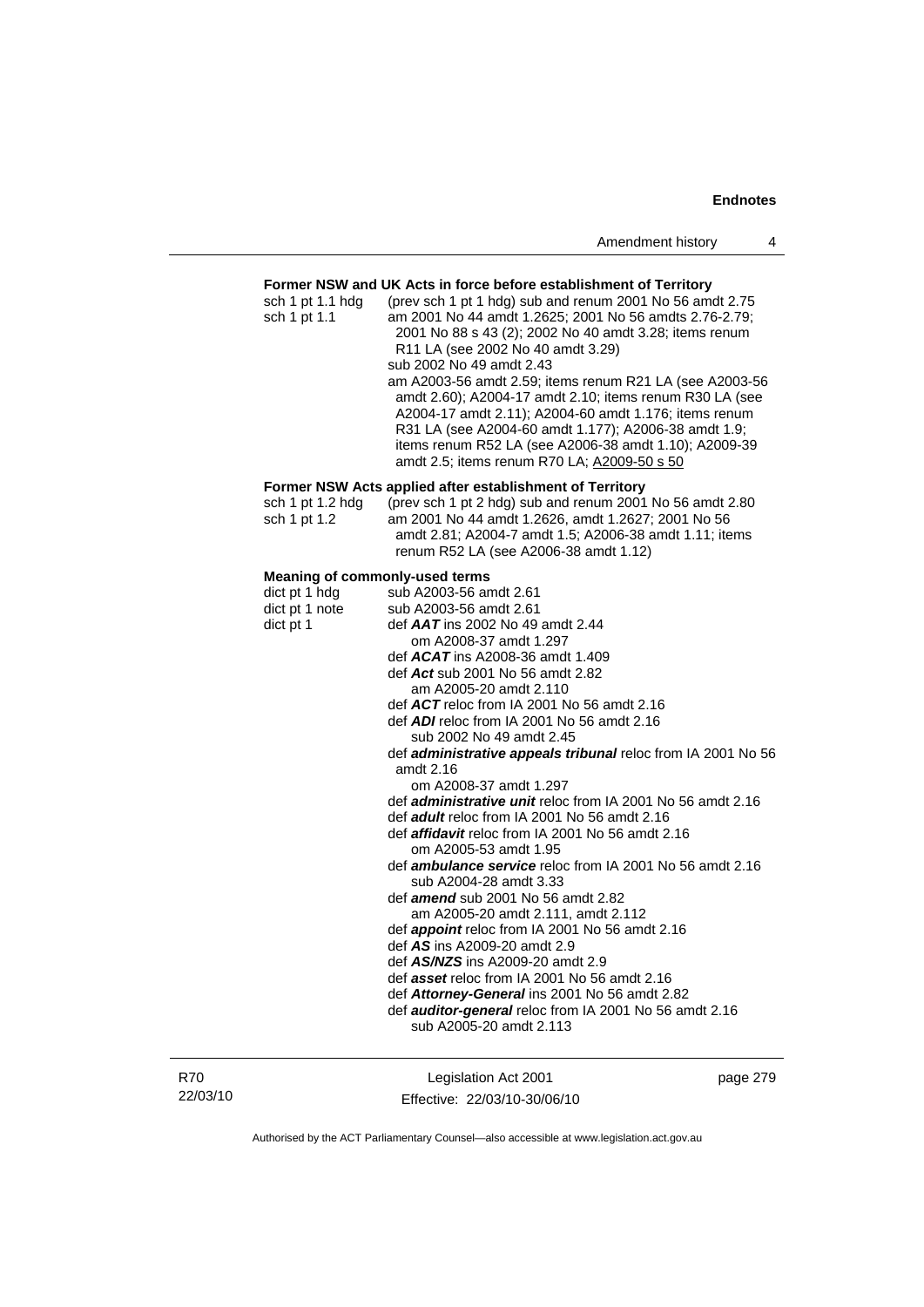4 Amendment history

 def *Australia* reloc from IA 2001 No 56 amdt 2.16 def *Australian driver licence* reloc from IA 2001 No 56 amdt 2.16 def *Australian/New Zealand Standard* ins A2009-20 amdt 2.9 def *Australian Standard* ins A2009-20 amdt 2.9 def *Australian Statistician* ins A2005-20 amdt 2.114 def *authorised deposit-taking institution* reloc from IA 2001 No 56 amdt 2.16 sub 2002 No 49 amdt 2.46 def *bank* reloc from IA 2001 No 56 amdt 2.16 def *bankrupt or personally insolvent* ins A2009-49 amdt 2.1 def *barrister* reloc from IA 2001 No 56 amdt 2.16 def *body* reloc from IA 2001 No 56 amdt 2.16 def *breach* reloc from IA 2001 No 56 amdt 2.16 def *building code* ins A2004-13 amdt 2.79 def *building society* reloc from IA 2001 No 56 amdt 2.16 sub A2003-56 amdt 2.62 def *business day* reloc from IA 2001 No 56 amdt 2.16 def *by* ins A2005-20 amdt 2.115 def *by-laws* ins 2002 No 11 amdt 1.142 om A2005-20 amdt 2.116 def *by-law* ins A2005-20 amdt 2.116 def *calendar month* reloc from IA 2001 No 56 amdt 2.16 def *calendar year* reloc from IA 2001 No 56 amdt 2.16 def *change* reloc from IA 2001 No 56 amdt 2.16 sub A2006-42 amdt 2.13 def *chief executive* ins 2001 No 56 amdt 2.82 def *chief fire control officer* ins 2001 No 56 amdt 2.82 om A2004-28 amdt 3.34 def *chief health officer* reloc from IA 2001 No 56 amdt 2.16 def *Chief Justice* reloc from IA 2001 No 56 amdt 2.16 def *Chief Magistrate* reloc from IA 2001 No 56 amdt 2.16 def *Chief Minister* reloc from IA 2001 No 56 amdt 2.16 def *chief officer (ambulance service)* ins A2004-28 amdt 3.35 def *chief officer (fire brigade)* ins A2004-28 amdt 3.35 def *chief officer (rural fire service)* ins A2004-28 amdt 3.35 def *chief officer (SES)* ins A2004-28 amdt 3.35 def *chief planning executive* ins 2002 No 56 amdt 3.43 sub A2005-20 amdt 2.117; A2007-25 amdt 1.96 def *chief police officer* reloc from IA 2001 No 56 amdt 2.16 def *chief solicitor* ins A2004-42 amdt 2.39 def *chief surveyor* ins A2007-33 amdt 1.9

om A2010-6 amdt 1.10

page 280 Legislation Act 2001 Effective: 22/03/10-30/06/10

R70 22/03/10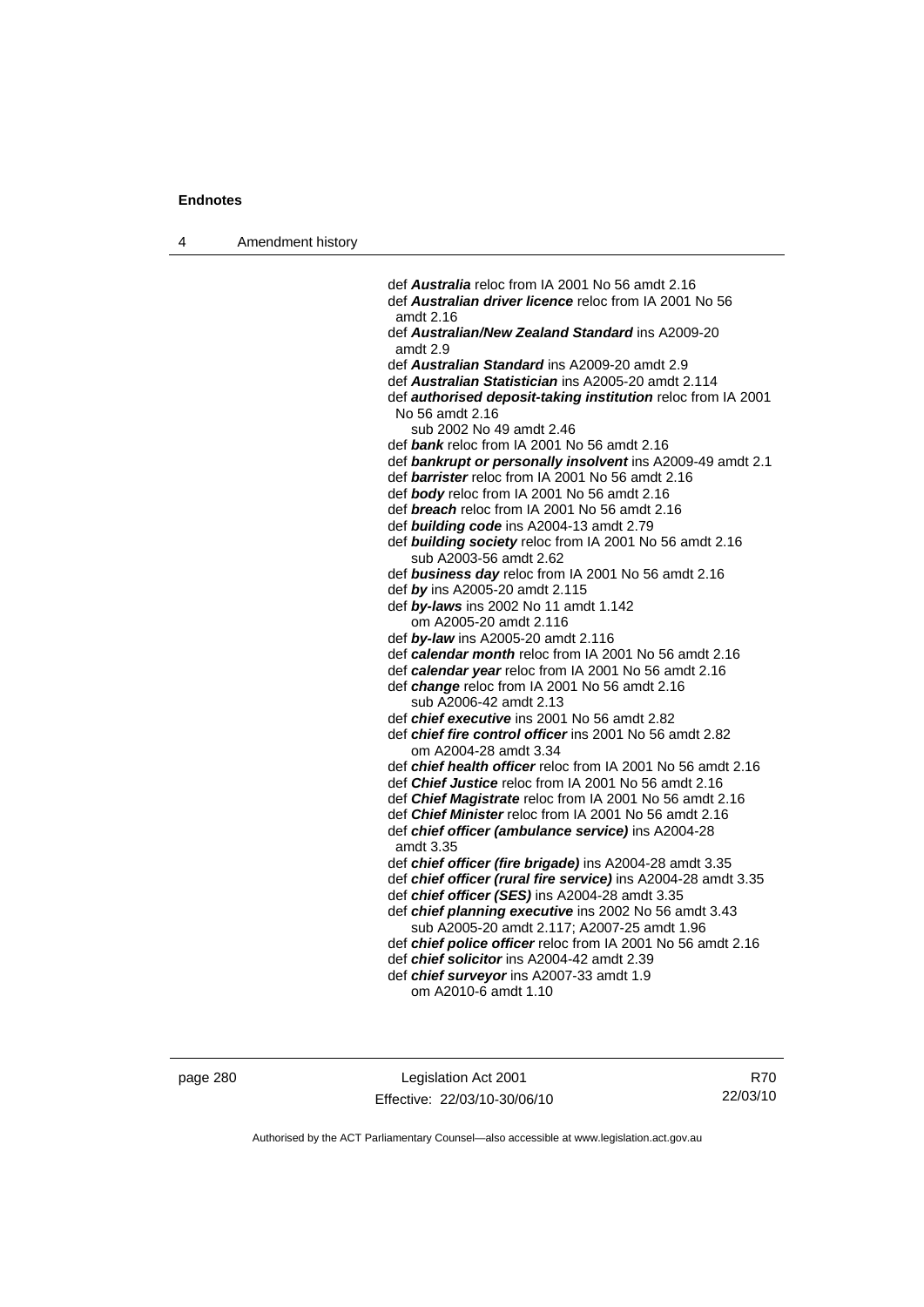def *child* reloc from IA 2001 No 56 amdt 2.16 def *children and young people commissioner* ins A2005-46 amdt 1.1 def *Childrens Court* reloc from IA 2001 No 56 amdt 2.16 sub A2008-20 amdt 4.42 def *city area* reloc from IA 2001 No 56 amdt 2.16 am A2005-20 amdt 2.118 def *civil partner* ins A2008-14 amdt 1.44 def *civil partnership* ins A2008-14 amdt 1.44 def *civil union* ins A2006-22 amdt 1.74 (A2006-22 rep before commenced by disallowance (see Cwlth Gaz 2006 No S93)) def *clerk* reloc from IA 2001 No 56 amdt 2.16 def *commencement* sub 2001 No 56 amdt 2.82 def *commencement notice* sub 2001 No 56 amdt 2.82 def *commissioner for fair trading* reloc from IA 2001 No 56 amdt 2.16 sub A2005-20 amdt 2.119 def *commissioner for health complaints* ins 2001 No 56 amdt 2.82 om A2005-41 amdt 1.110 def *commissioner for housing* reloc from IA 2001 No 56 amdt 2.16 om A2007-8 amdt 1.12 def *commissioner for land and planning* reloc from IA 2001 No 56 amdt 2.16 om 2002 No 56 amdt 3.44 def *commissioner for public administration* reloc from IA 2001 No 56 amdt 2.16 def *commissioner for revenue* reloc from IA 2001 No 56 amdt 2.16 def *commissioner for surveys* reloc from IA 2001 No 56 amdt 2.16 om A2007-33 amdt 1.10 def *commissioner for the environment* ins 2001 No 56 amdt 2.82 def *commissioner of police* reloc from IA 2001 No 56 amdt 2.16 def *commit* ins A2006-23 amdt 1.212 def *committed for trial* reloc from IA 2001 No 56 amdt 2.16 om A2006-23 amdt 1.212 def *Commonwealth* reloc from IA 2001 No 56 amdt 2.16 def *Commonwealth country* reloc from IA 2001 No 56 amdt 2.16 def *Commonwealth DPP* ins A2005-20 amdt 2.120 def *Commonwealth gazette* reloc from IA 2001 No 56 amdt 2.16 def *community advocate* reloc from IA 2001 No 56 amdt 2.16

R70 22/03/10

Legislation Act 2001 Effective: 22/03/10-30/06/10 page 281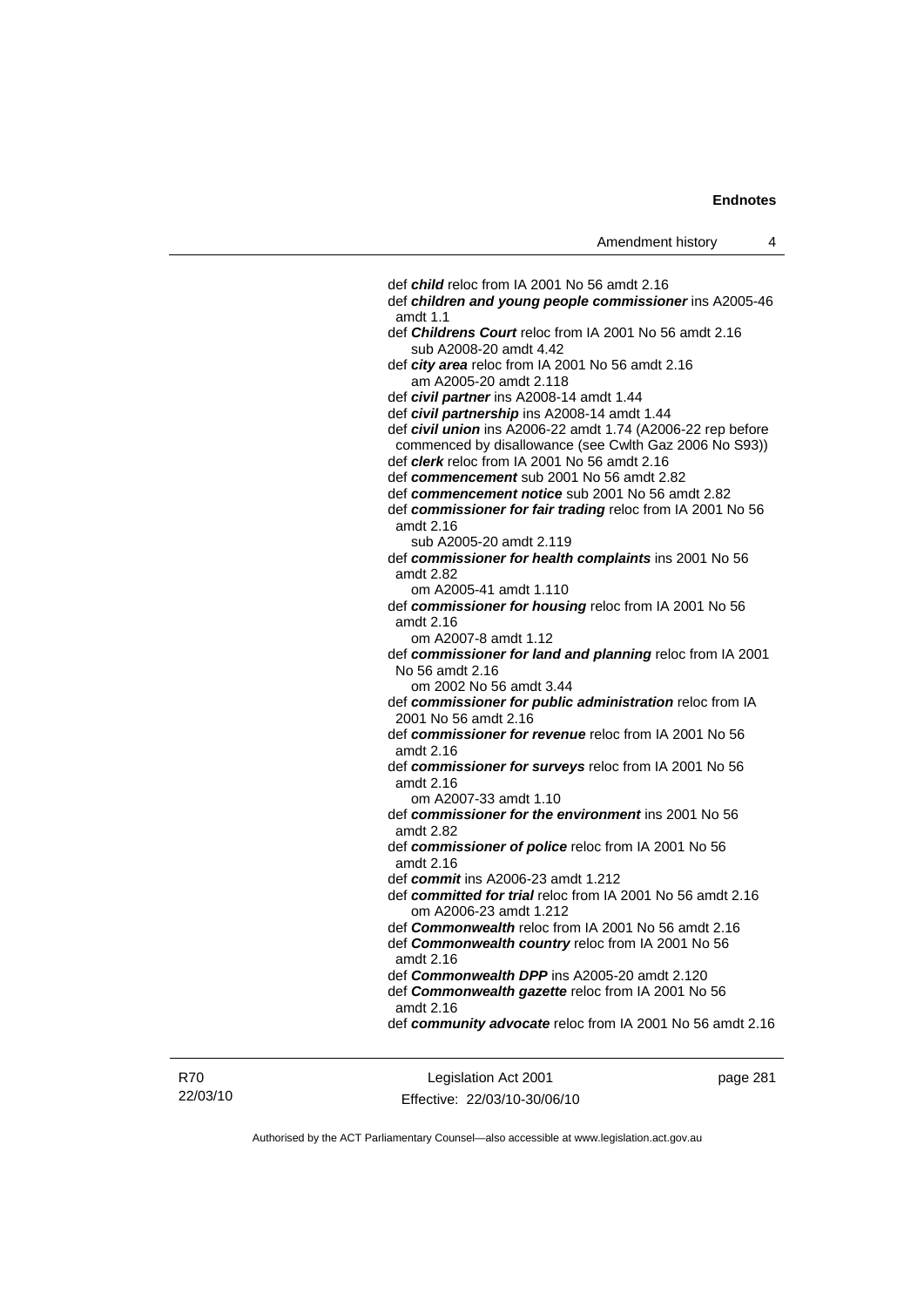4 Amendment history

 om A2005-47 amdt 1.12 def *confer* reloc from IA 2001 No 56 amdt 2.16 def *conservator of flora and fauna* reloc from IA 2001 No 56 amdt 2.16 def *construction occupations registrar* ins A2004-13 amdt 2.80 sub A2005-20 amdt 2.121 def *consumer and trader tribunal* ins A2003-16 s 70 om A2008-36 amdt 1.410 def *Consumer Credit (Australian Capital Territory) Code* reloc from IA 2001 No 56 amdt 2.16 def *Consumer Credit (Australian Capital Territory) Regulations* reloc from IA 2001 No 56 amdt 2.16 def *contravene* reloc from IA 2001 No 56 amdt 2.16 def *converted ordinance* reloc from IA 2001 No 56 amdt 2.16 def *Coroner's Court* reloc from IA 2001 No 56 amdt 2.16 def *corporation* reloc from IA 2001 No 56 amdt 2.16 def *Corporations Act* ins in IA 2001No 56 amdt 2.14 reloc from IA 2001 No 56 amdt 2.16 def *correctional centre* ins A2006-23 amdt 1.213 def *corrections officer* ins A2006-23 amdt 1.213 def *Court of Appeal* ins A2004-42 amdt 2.39 def *court of summary jurisdiction* reloc from IA 2001 No 56 amdt 2.16 def *credit tribunal* reloc from IA 2001 No 56 amdt 2.16 sub A2005-20 amdt 2.122 om A2008-36 amdt 1.410 def *credit union* reloc from IA 2001 No 56 amdt 2.16 sub A2003-56 amdt 2.63 def *Criminal Code* ins 2002 No 51 amdt 1.27 def *custodial escort* ins 2002 No 30 amdt 2.8 om A2006-23 amdt 1.214 def *daily newspaper* ins A2009-20 amdt 2.10 def *daylight* reloc from IA 2001 No 56 amdt 2.16 def *definition* ins 2001 No 56 amdt 2.82 def *dental prosthetist* reloc from IA 2001 No 56 amdt 2.16 sub A2004-39 amdt 3.1 def *dental technician* reloc from IA 2001 No 56 amdt 2.16 sub A2004-39 amdt 3.2 def *dentist* reloc from IA 2001 No 56 amdt 2.16 sub A2004-39 amdt 4.3 def *Deputy Speaker* ins A2005-20 amdt 2.123 def *designation* reloc from IA 2001 No 56 amdt 2.16 def *detention place* ins A2008-20 amdt 2.22 def *director of corrective services* ins 2002 No 30 amdt 2.8

page 282 Legislation Act 2001 Effective: 22/03/10-30/06/10

R70 22/03/10

Authorised by the ACT Parliamentary Counsel—also accessible at www.legislation.act.gov.au

om A2006-23 amdt 1.215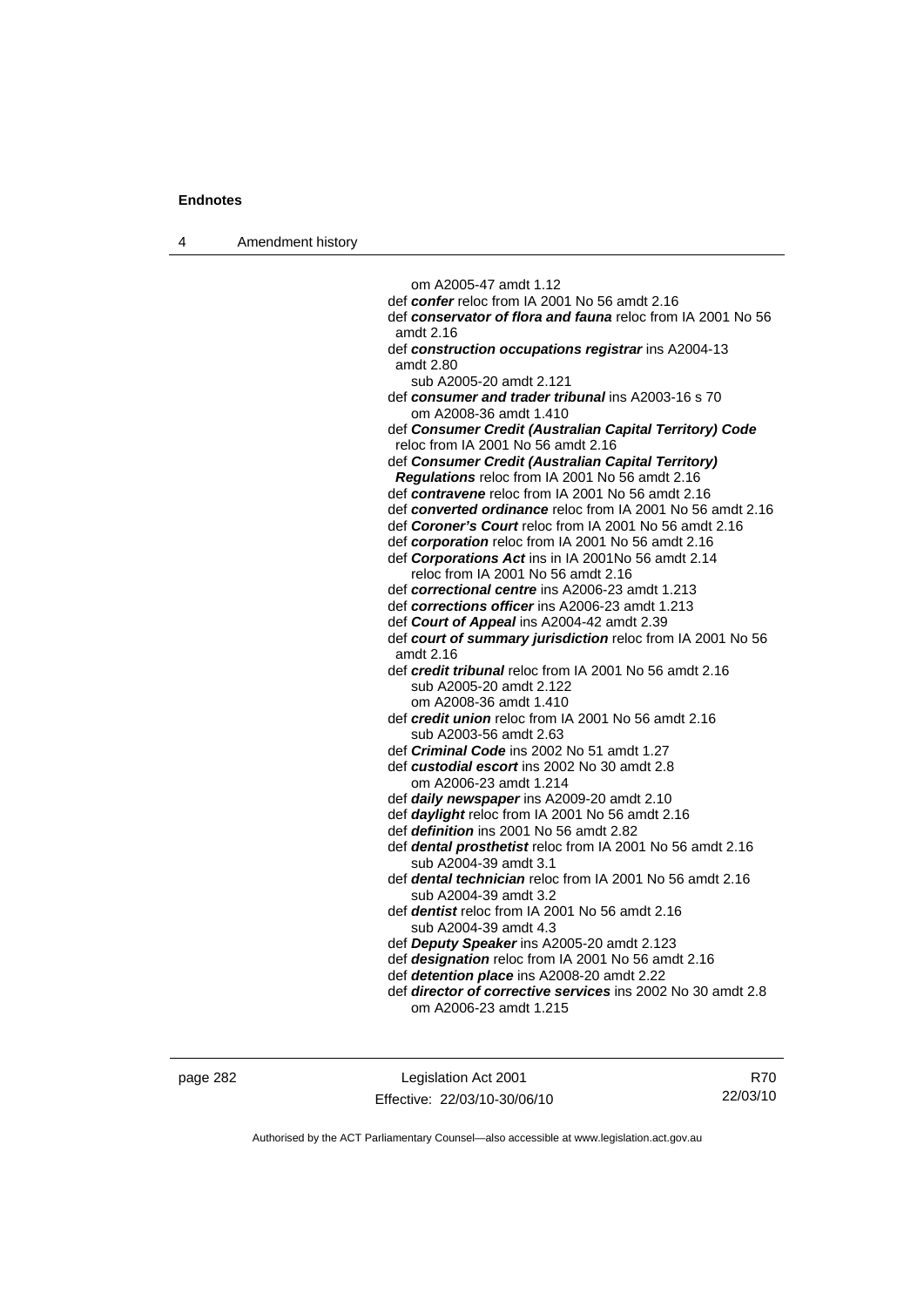def *director of public prosecutions* (or *DPP*) reloc from IA 2001 No 56 amdt 2.16 def *disability and community services commissioner* ins A2005-41 amdt 1.111 def *disallowable instrument* sub 2001 No 56 amdt 2.82 def *discrimination commissioner* reloc from IA 2001 No 56 amdt 2.16 sub A2005-41 amdt 1.112 def *discrimination tribunal* reloc from IA 2001 No 56 amdt 2.16 om A2008-36 amdt 1.410 def *doctor* reloc from IA 2001 No 56 amdt 2.16 sub A2004-39 amdt 5.13 def *document* reloc from IA 2001 No 56 amdt 2.16 am A2003-56 amdt 2.64 def *domestic partner* ins A2003-14 s 5 def *domestic partnership* ins A2003-14 s 5 def *DPP* ins 2002 No 49 amdt 2.47 def *driver licence* reloc from IA 2001 No 56 amdt 2.16 def *electoral commission* reloc from IA 2001 No 56 amdt 2.16 def *electoral commissioner* reloc from IA 2001 No 56 amdt 2.16 def *emergency service* ins A2004-28 amdt 3.35 def *emergency services authority* ins A2004-28 amdt 3.35 om A2007-3 amdt 2.2 def *emergency services commissioner* ins A2004-28 amdt 3.35 def *enactment* sub 2001 No 56 amdt 2.82 def *enrolled nurse* ins A2006-46 amdt 2.28 def *entity* ins 2001 No 56 amdt 2.82 def *environment protection authority* ins 2002 No 11 amdt 1.142 def *establish* reloc from IA 2001 No 56 amdt 2.16 def *estate* reloc from IA 2001 No 56 amdt 2.16 def *Executive* reloc from IA 2001 No 56 amdt 2.16 def *exercise* reloc from IA 2001 No 56 amdt 2.16 def *expire* reloc from IA 2001 No 56 amdt 2.16 def *external territory* reloc from IA 2001 No56 amdt 2.16 def *fail* reloc from IA 2001 No 56 amdt 2.16 def *Federal Court* reloc from IA 2001 No 56 amdt 2.16 def *file* reloc from IA 2001 No 56 amdt 2.16 def *financial year* reloc from IA 2001 No 56 amdt 2.16 def *fire brigade* reloc from IA 2001 No 56 amdt 2.16 sub A2004-28 amdt 3.36 def *fire commissioner* reloc from IA 2001 No 56 amdt 2.16 om A2004-28 amdt 3.37

R70 22/03/10

Legislation Act 2001 Effective: 22/03/10-30/06/10 page 283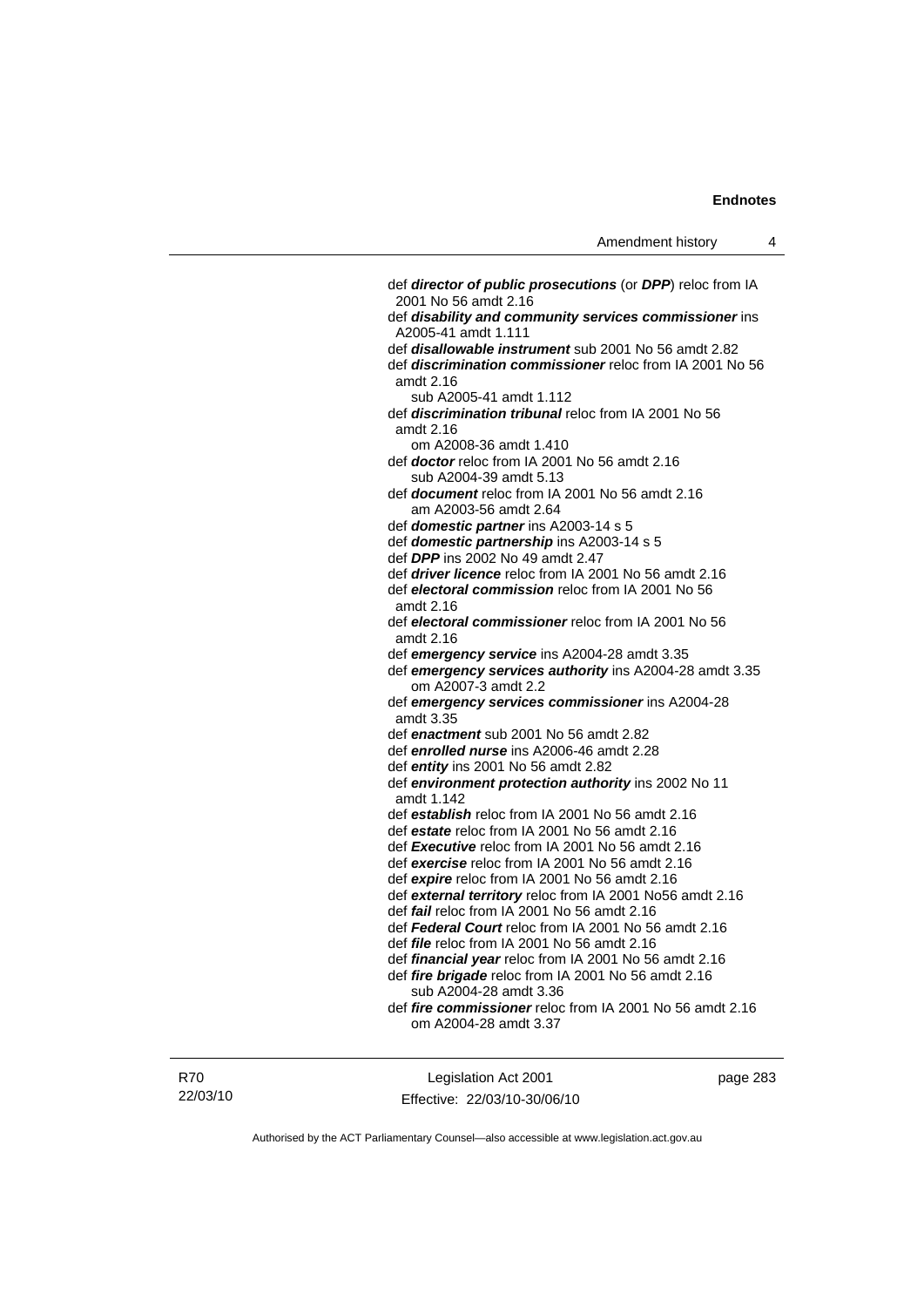4 Amendment history

 def *for* ins 2002 No 11 amdt 1.142 def *foreign country* reloc from IA 2001 No 56 amdt 2.16 sub A2006-42 amdt 2.14 def *former NSW Act* sub 2001 No 56 amdt 2.82; 2002 No 11 amdt 1.143 def *former UK Act* sub 2001 No 56 amdt 2.82; 2002 No 11 amdt 1.143 def *found guilty* reloc from IA 2001 No 56 amdt 2.16 sub 2002 No 49 amdt 2.48; A2006-23 amdt 1.216 am A2008-20 amdt 4.43 def *function* reloc from IA 2001 No 56 amdt 2.16 def *gambling and racing commission* reloc from IA 2001 No 56 amdt 2.16 def *gazette* reloc from IA 2001 No 56 amdt 2.16 sub A2009-49 amdt 2.2 def *give* reloc from IA 2001 No 56 amdt 2.16 def *government printer* reloc from IA 2001 No 56 amdt 2.16 def *government solicitor* reloc from IA 2001 No 56 amdt 2.16 def *Governor* ins 2001 No 56 amdt 2.82 def *Governor-General* ins 2001 No 56 amdt 2.82 def *GST* ins 2002 No 27 s 27 def *guardianship tribunal* reloc from IA 2001 No 56 amdt 2.16 om A2008-36 amdt 1.410 def *health services commissioner* ins A2005-41 amdt 1.113 def *heritage council* ins A2004-57 amdt 1.53 def *heritage register* ins A2004-57 amdt 1.53 def *High Court* reloc from IA 2001 No 56 amdt 2.16 def *home address* ins A2009-49 amdt 2.3 def *housing commissioner* ins A2007-8 amdt 1.13 def *human rights commission* ins A2005-41 amdt 1.113 def *human rights commissioner* ins A2005-41 amdt 1.113 def *Imperial Act* reloc from IA 2001 No 56 amdt 2.16 def *independent competition and regulatory commission*  ins A2004-42 amdt 2.39 def *indictable offence* ins 2001 No 56 amdt 2.82 sub 2002 No 11 amdt 1.144; A2003-56 amdt 2.65 def *indictment* reloc from IA 2001 No 56 amdt 2.16 def *individual* reloc from IA 2001 No 56 amdt 2.16 def *infringement notice* ins A2004-42 amdt 2.39 def *in relation to* ins 2002 No 49 amdt 2.49

- def *insolvent under administration* ins A2003-56 amdt 2.66 om A2005-20 amdt 2.124
- def *institute of technology* ins A2007-3 amdt 2.3
- def *instrument* sub 2001 No 56 amdt 2.82
- def *interest* reloc from IA 2001 No 56 amdt 2.16

page 284 Legislation Act 2001 Effective: 22/03/10-30/06/10

R70 22/03/10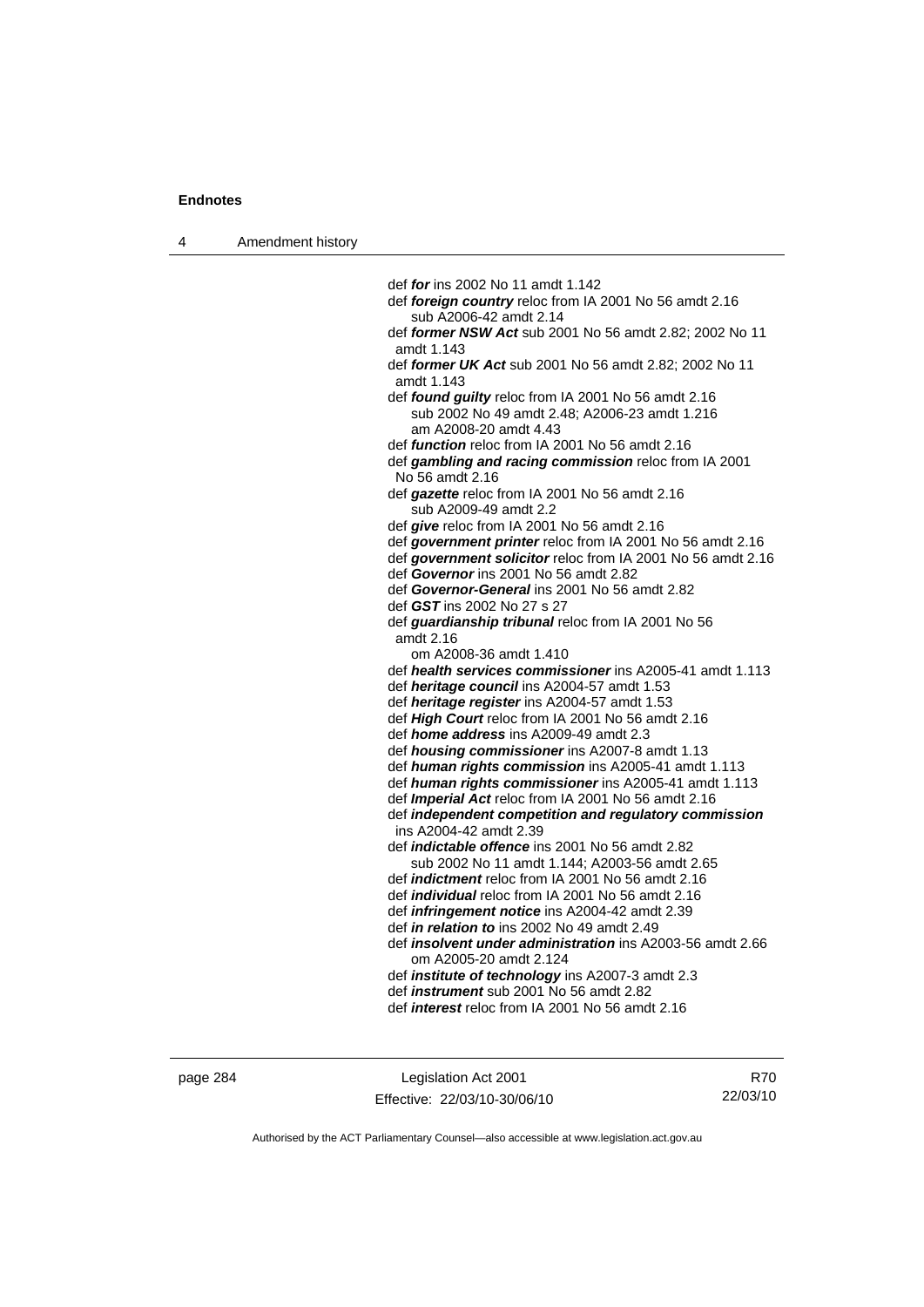def *internal territory* reloc from IA 2001 No 56 amdt 2.16 def *intersex person* ins A2003-14 s 5 def *Jervis Bay Territory* reloc from IA 2001 No 56 amdt 2.16 def *judge* reloc from IA 2001 No 56 amdt 2.16 am 2002 No 11 amdt 1.145 def *Lake Burley Griffin* reloc from IA 2001 No 56 amdt 2.16 def *Lake Ginninderra* reloc from IA 2001 No 56 amdt 2.16 def *land* reloc from IA 2001 No 56 amdt 2.16 def *land development agency* ins 2002 No 56 amdt 3.45 sub A2005-20 amdt 2.125; A2007-25 amdt 1.97 def *law* reloc from IA 2001 No 56 amdt 2.16 def *lawyer* reloc from IA 2001 No 56 amdt 2.16 def *legal aid commission* ins 2001 No 56 amdt 2.82 def *legal practitioner* reloc from IA 2001 No 56 amdt 2.16 sub A2006-25 amdt 2.16 def *Legislation Act* ins 2002 No 49 amdt 2.50 def *Legislative Assembly* reloc from IA 2001 No 56 amdt 2.16 def *legislative instrument* ins A2006-42 amdt 2.15 def *liability* reloc from IA 2001 No 56 amdt 2.16 def *magistrate* reloc from IA 2001 No 56 amdt 2.16 def *Magistrates Court* reloc from IA 2001 No 56 amdt 2.16 def *make* reloc from IA 2001 No 56 amdt 2.16 def *making* sub 2001 No 56 amdt 2.82 def *master* reloc from IA 2001 No 56 amdt 2.16 def *may* ins 2001 No 56 amdt 2.82 def *medical practitioner* ins 2001 No 56 amdt 2.82 def *mental health tribunal* reloc from IA 2001 No 56 amdt 2.16 om A2008-36 amdt 1.410 def *midnight* reloc from IA 2001 No 56 amdt 2.16 def *midwife* ins A2006-46 amdt 2.28 def *Minister* ins 2001 No 56 amdt 2.82 def *modification* reloc from IA 2001 No 56 amdt 2.16 sub A2006-42 amdt 2.16 def *month* reloc from IA 2001 No 56 amdt 2.16 def *must* ins 2001 No 56 amdt 2.82 def *name* reloc from IA 2001 No 56 amdt 2.16 def *named month* reloc from IA 2001 No 56 amdt 2.16 def *national capital authority* ins 2002 No 11 amdt 1.146 def *national capital plan* ins A2004-42 amdt 2.39 def *National Gas (ACT) Law* ins A2008-15 amdt 2.11 def *National Gas (ACT) Regulation* ins A2008-15 amdt 2.11 def *national land* reloc from IA 2001 No 56 amdt 2.16 def *night* reloc from IA 2001 No 56 amdt 2.16 def *Northern Territory* reloc from IA 2001 No 56 amdt 2.16 def *notifiable instrument* sub 2001 No 56 amdt 2.82

R70 22/03/10

Legislation Act 2001 Effective: 22/03/10-30/06/10 page 285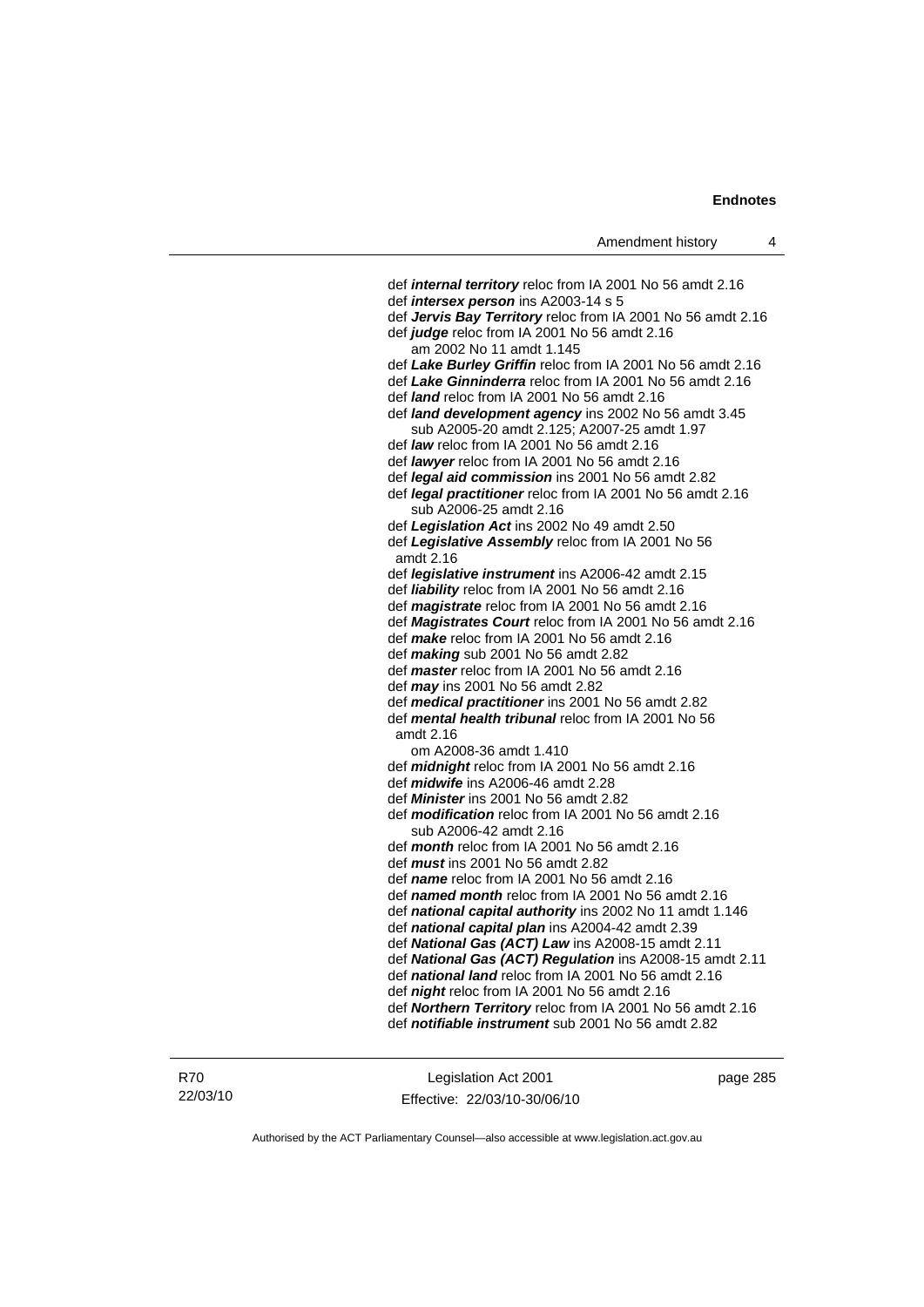| Amendment history<br>4 |  |
|------------------------|--|
|------------------------|--|

 def *notification* sub 2001 No 56 amdt 2.82 am A2004-42 amdt 2.40; A2006-42 amdt 2.18 def *notification day* sub 2001 No 56 amdt 2.82 def *NSW Act* reloc from IA 2001 No 56 amdt 2.16 def *NSW correctional centre* ins A2006-23 amdt 1.217 def *number* reloc from IA 2001 No 56 amdt 2.16 def *nurse* reloc from IA 2001 No 56 amdt 2.16 sub A2004-39 amdt 6.7 def *nurse practitioner* ins A2004-10 s 6 sub A2004-39 amdt 6.8 def *oath* reloc from IA 2001 No 56 amdt 2.16 sub A2005-53 amdt 1.96 def *occupational discipline order* ins A2008-36 amdt 1.411 def *occupy* ins 2001 No 56 amdt 2.82 sub A2005-20 amdt 2.126 def *office* reloc from IA 2001 No 56 amdt 2.16 def *office of fair trading* reloc from IA 2001 No 56 amdt 2.16 sub A2005-20 amdt 2.127 def *OH&S commissioner* ins A2003-41 amdt 2.40 om A2009-28 amdt 2.21 def *ombudsman* reloc from IA 2001 No 56 amdt 2.16 def *omit* ins 2001 No 56 amdt 2.82 def *optometrist* ins A2005-9 amdt 1.2 note exp 9 January 2007 (see the Health Professionals Act 2004 s 136 (1) (h)) (s 303 (2)) def *ordinance* reloc from IA 2001 No 56 amdt 2.16 def *parent* ins A2004-1 amdt 1.22 def *parliamentary counsel* sub 2001 No 56 amdt 2.82 def *passing* sub 2001 No 56 amdt 2.82 def *penalty unit* ins 2001 No 56 amdt 2.82 def *person* ins 2001 No 56 amdt 2.82 sub A2009-20 amdt 2.11 def *pharmacist* reloc from IA 2001 No 56 amdt 2.16 sub A2004-39 amdt 8.2 def *planning and land authority* ins 2002 No 56 amdt 3.47 sub A2005-20 amdt 2.128; A2007-25 amdt 1.98 def *planning and land council* ins 2002 No 56 amdt 3.46 sub A2005-20 amdt 2.129 om A2006-30 amdt 1.70 def *planning authority* reloc from IA 2001 No 56 amdt 2.16 om 2002 No 56 amdt 3.47 def *police officer* reloc from IA 2001 No 56 amdt 2.16 def *position* reloc from IA 2001 No 56 amdt 2.16 def *power* reloc from IA 2001 No 56 amdt 2.16 def *prescribed* reloc from IA 2001 No 56 amdt 2.16 am 2002 No 49 amdt 2.51; A2005-20 amdt 2.130 def *present* ins A2005-5 s 28

page 286 Legislation Act 2001 Effective: 22/03/10-30/06/10

R70 22/03/10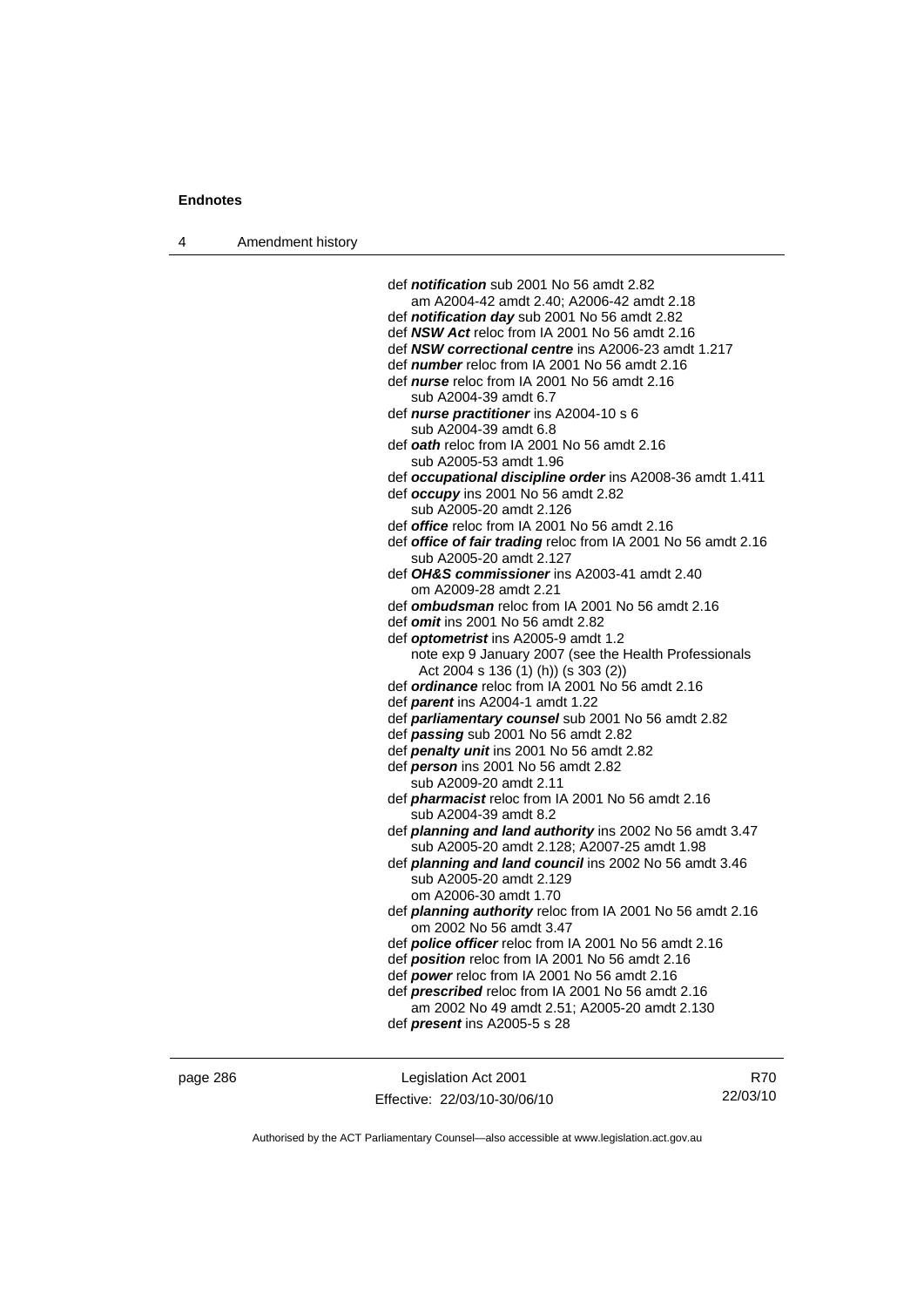def *privacy commissioner* reloc from IA 2001 No 56 amdt 2.16 def *proceeding* reloc from IA 2001 No 56 amdt 2.16 def *property* reloc from IA 2001 No 56 amdt 2.16 def *provision* sub 2001 No 56 amdt 2.82 def *public advocate* ins A2005-47 amdt 1.13 def *public employee* reloc from IA 2001 No 56 amdt 2.16 def *public health officer* reloc from IA 2001 No 56 amdt 2.16 sub A2005-20 amdt 2.131 def *public money* reloc from IA 2001 No 56 amdt 2.16 def *public servant* reloc from IA 2001 No 56 amdt 2.16 def *public service* reloc from IA 2001 No 56 amdt 2.16 def *public trustee* reloc from IA 2001 No 56 amdt 2.16 def *quarter* ins 2002 No 30 amdt 2.8 def *recognised transgender person* ins A2003-14 s 5 def *registered surveyor* reloc from IA 2001 No 56 amdt 2.16 am A2007-33 amdt 1.11 def *registrable instrument* sub 2001 No 56 amdt 2.82 om A2006-42 amdt 2.17 def *registrar* reloc from IA 2001 No 56 amdt 2.16 def *registrar-general* reloc from IA 2001 No 56 amdt 2.16 def *registrar of firearms* reloc from IA 2001 No 56 amdt 2.16 def *registrar of liquor licences* reloc from IA 2001 No 56 amdt 2.16 om A2009-20 amdt 2.12 def *regulations* reloc from IA 2001 No 56 amdt 2.16 om A2005-20 amdt 2.132 def *regulation* ins A2005-20 amdt 2.132 def *remand centre* ins 2002 No 30 amdt 2.8 om A2006-23 amdt 1.218 def *remand centre administrator* ins 2002 No 30 amdt 2.8 om A2006-23 amdt 1.218 def *remuneration tribunal* reloc from IA 2001 No 56 amdt 2.16 def *repeal* sub 2001 No 56 amdt 2.82 pars renum 2002 No 11 amdt 1.147 am 2002 No 11 amdt 1.148; A2004-42 amdts 2.41-2.43; pars renum R27 LA (see A2004-42 amdt 2.44); A2005-20 amdt 2.133, amdt 2.134 def *residential tenancies tribunal* reloc from IA 2001 No 56 amdt 2.16 om A2008-36 amdt 1.412 def *resident judge* ins A2004-42 amdt 2.45 def *retrospectively* reloc from dict, pt 2 A2005-20 amdt 2.148 def *reviewable decision notice* ins A2008-36 amdt 1.413 def *road transport authority* reloc from IA 2001 No 56 amdt 2.16

Legislation Act 2001 Effective: 22/03/10-30/06/10 page 287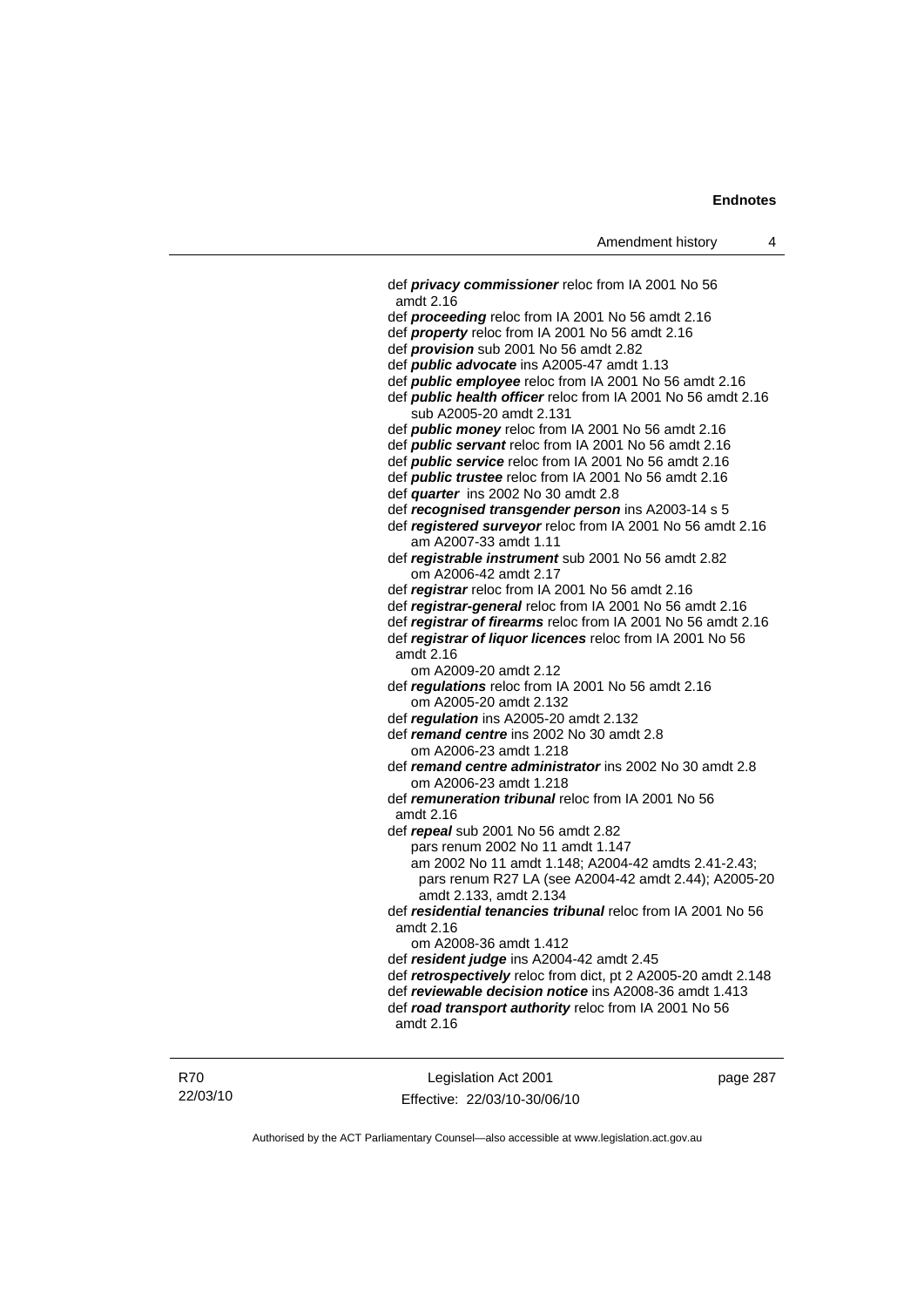4 Amendment history

 def *rules* reloc from IA 2001 No 56 amdt 2.16 sub 2002 No 11 amdt 1.149 am A2005-20 amdt 2.135 def *rural firefighting service* reloc from IA 2001 No 56 amdt 2.16 om A2004-28 amdt 3.38 def *rural fire service* ins A2004-28 amdt 3.38 def *see* ins 2001 No 56 amdt 2.82 om A2009-20 amdt 2.13 def *Self-Government Act* reloc from IA 2001 No 56 amdt 2.16 def *self-government day* reloc from IA 2001 No 56 amdt 2.16 def *sentence administration board* ins 2002 No 30 amdt 2.8 sub A2006-23 amdt 1.219 def *SES* ins A2004-28 amdt 3.39 def *sign* reloc from IA 2001 No 56 amdt 2.16 def *signpost definition* ins A2009-20 amdt 2.14 def *sitting day* reloc from IA 2001 No 56 amdt 2.16 sub A2009-20 amdt 2.15 def *Small Claims Court* reloc from IA 2001 No 56 amdt 2.16 sub A2004-60 amdt 1.178 om A2008-36 amdt 1.414 def *solicitor* reloc from IA 2001 No 56 amdt 2.16 def *Speaker* reloc from IA 2001 No 56 amdt 2.16 def *Standards Australia* reloc from IA 2001 No 56 amdt 2.16 def *State* reloc from IA 2001 No 56 amdt 2.16 def *statutory declaration* reloc from IA 2001 No 56 amdt 2.16 def *statutory instrument* sub 2001 No 56 amdt 2.82 def *statutory office-holder* ins 2001 No 56 amdt 2.82 sub 2002 No 11 amdt 1.150 def *subordinate law* sub 2001 No 56 amdt 2.82 def *summary offence* ins 2001 No 56 amdt 2.82 sub 2002 No 11 amdt 1.151; A2003-56 amdt 2.67 def *Supreme Court* reloc from IA 2001 No 56 amdt 2.16 def *surveyor-general* ins A2010-6 amdt 1.11 def *swear* reloc from IA 2001 No 56 amdt 2.16 sub A2005-53 amdt 1.97 def *take* ins A2005-53 amdt 1.98 def *tenancy tribunal* reloc from IA 2001 No 56 amdt 2.16 om 2002 No 49 amdt 2.52 def *territory authority* reloc from IA 2001 No 56 amdt 2.16 sub A2003-41 amdt 2.41; A2008-28 amdt 2.1 def *territory instrumentality* ins 2001 No 56 amdt 2.82 am A2007-3 amdt 2.4 def *territory land* reloc from IA 2001 No 56 amdt 2.16 def *territory law* ins A2005-62 amdt 2.18 def *territory lease* ins A2007-25 amdt 1.99

page 288 Legislation Act 2001 Effective: 22/03/10-30/06/10

R70 22/03/10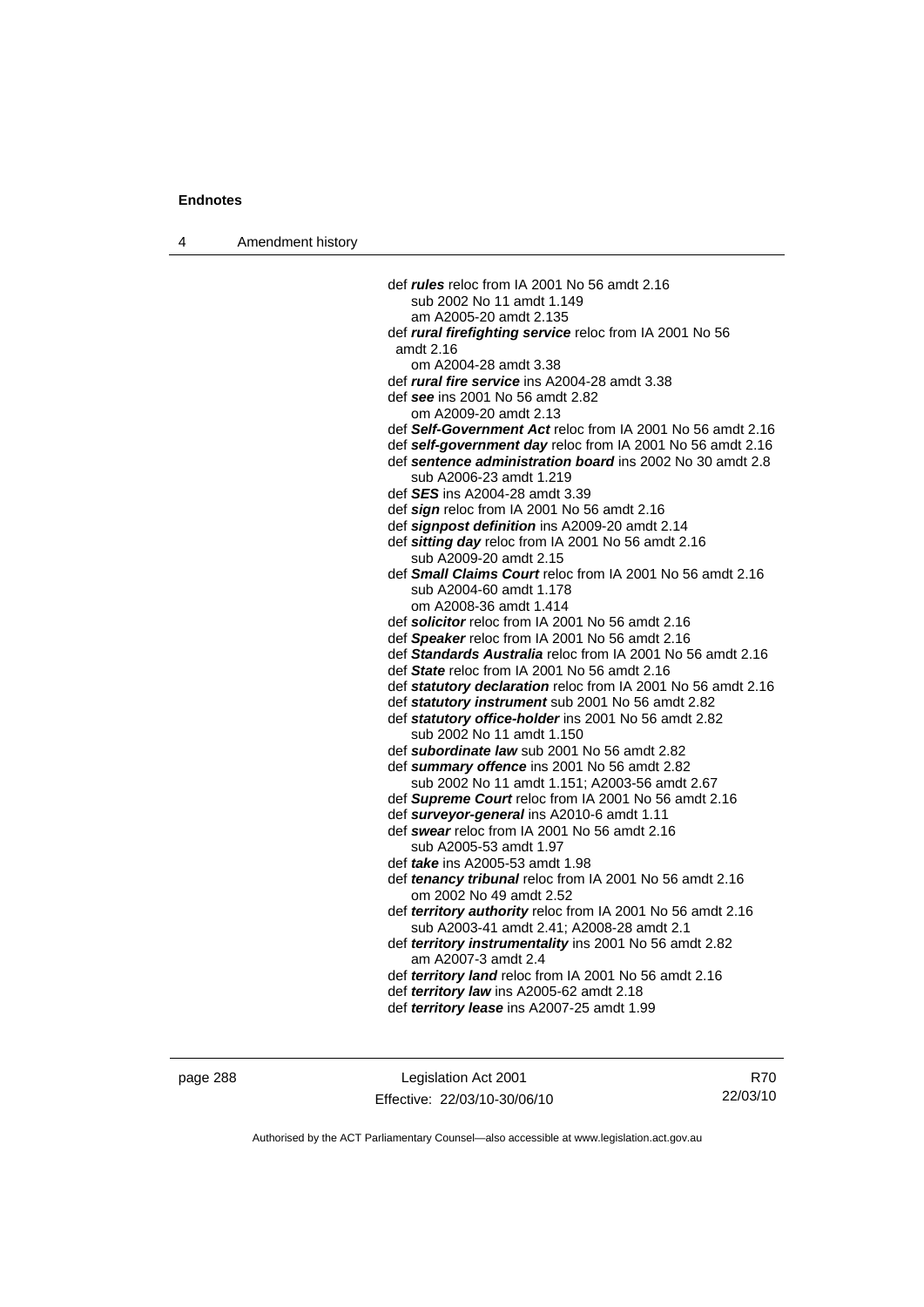def *territory-owned corporation* reloc from IA 2001 No 56 amdt 2.16 def *territory plan* reloc from IA 2001 No 56 amdt 2.16 am 2002 No 49 amdt 2.53 sub A2007-25 amdt 1.100 def *the Territory* ins 2001 No 56 amdt 2.82 def *transgender person* ins A2003-14 s 5 def *transitional* reloc from IA 2001 No 56 amdt 2.16 sub A2005-20 amdt 2.136 def *Treasurer* ins 2001 No 56 amdt 2.82 def *tribunal* sub 2001 No 56 amdt 2.82 def *UK Act* reloc from IA 2001 No 56 amdt 2.16 def *under* ins 2001 No 52 amdt 2.82 sub 2002 No 30 amdt 2.9 am A2005-20 amdt 2.137, amdt 2.138 def *United Kingdom* reloc from IA 2001 No 56 amdt 2.16 def *United Kingdom Parliament* reloc from IA 2001 No 56 amdt 2.16 def *veterinary surgeon* reloc from IA 2001 No 56 amdt 2.16 sub A2004-39 amdt 11A.1 (as am by A2005-28 amdt 1.61) def *will* ins 2001 No 56 amdt 2.82 def *word* reloc from IA 2001 No 56 amdt 2.16 def *working day* ins 2002 No 11 amdt 1.152 sub A2003-56 amdt 2.68 def *work safety commissioner* ins A2009-28 amdt 2.22 def *writing* reloc from IA 2001 No 56 amdt 2.16 def *year* reloc from IA 2001 No 56 amdt 2.16 **Terms for Legislation Act 2001 only**   $dict$  pt 2 hdg sub A2003-56 amdt 2.69 dict pt 2 note sub A2003-56 amdt 2.69 dict pt 2 def *Act* ins A2003-41 amdt 2.42 def *ACT law* ins A2005-20 amdt 2.139 def *administrator* ins 2001 No 56 amdt 2.82 def *agency* ins 2001 No 56 amdt 2.82 def *amend* ins A2005-20 amdt 2.140 def *another jurisdiction* ins A2005-20 amdt 2.141 def *appointee* ins 2001 No 56 amdt 2.82 am A2003-56 amdt 2.70 def *appointer* ins 2001 No 56 amdt 2.82 am A2003-56 amdt 2.71 def *approved web site* sub 2001 No 56 amdt 2.82 def *authorised republication* sub 2001 No 56 amdt 2.82 def *authorising law* sub 2001 No 56 amdt 2.82 def *benefits* sub 2001 No 56 amdt 2.82 def *business address* ins 2001 No 56 amdt 2.82 def *corporation* ins 2001 No 56 amdt 2.82 def *costs* sub 2001 No 56 amdt 2.82

| R70      |
|----------|
| 22/03/10 |

Legislation Act 2001 Effective: 22/03/10-30/06/10 page 289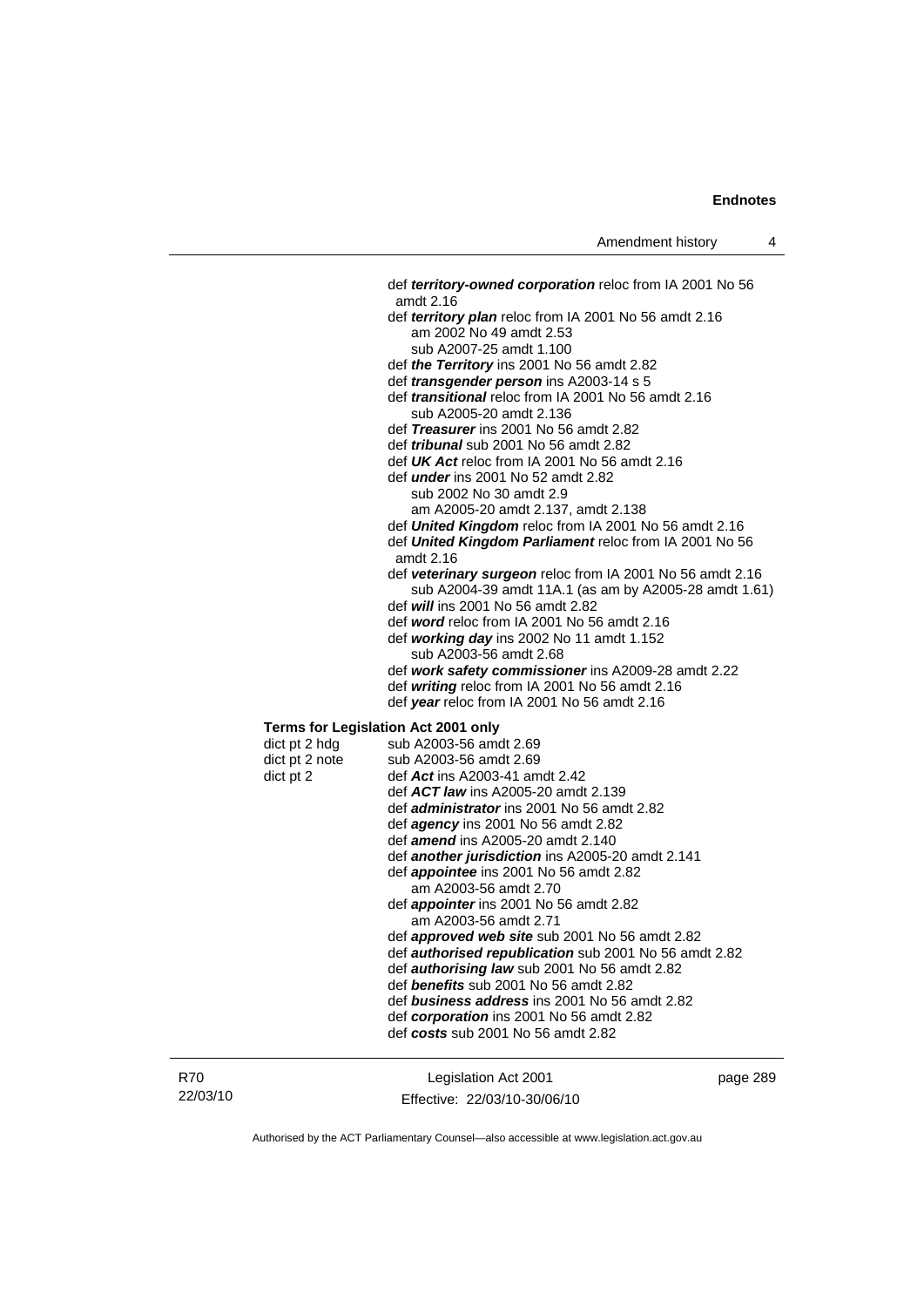4 Amendment history

 def *current legislative drafting practice* sub 2001 No 56 amdt 2.82 def *delegate* ins 2001 No 56 amdt 2.82 def *determinative provision* ins 2002 No 11 amdt 1.153 def *document* ins 2001 No 56 amdt 2.82 def *editorial amendment* sub 2001 No 56 amdt 2.82 def *email address* ins 2001 No 56 amdt 2.82 def *executive officer* ins 2001 No 56 amdt 2.82 def *fax number* ins 2001 No 56 amdt 2.82 def *fee* sub 2001 No 56 amdt 2.82 def *home address* ins 2001 No 56 amdt 2.82 def *law* sub 2001 No 56 amdt 2.82 am 2002 No 11 amdt 1.154; pars renum 2002 No 11 amdt 1.155; A2003-41 amdt 2.43; pars renum R20 LA (see A2003-41 amdt 2.44); A2005-20 amdt 2.142, amdt 2.143; pars renum R34 LA (see A2005-20 amdt 2.144) def *law of another jurisdiction* ins A2005-20 amdt 2.145 def *legislative material* ins A2003-41 amdt 2.45 def *non-determinative provision* ins 2002 No 11 amdt 1.156 def *provide* sub 2001 No 56 amdt 2.82 def *referential term* ins A2003-56 amdt 2.72 reloc to s 116 (2) A2005-20 amdt 2.146 def *referential words* sub 2001 No 56 amdt 2.82 om A2003-56 amdt 2.72 def *register* sub 2001 No 56 amdt 2.82 def *repeal* ins A2005-20 amdt 2.147 def *republication* sub 2001 No 56 amdt 2.82; A2003-41 amdt 2.46 def *republication date* sub 2001 No 56 amdt 2.82 def *responsible* ins 2001 No 56 amdt 2.82 def *retrospectively* ins A2003-56 amdt 2.73 reloc to dict, pt 1 A2005-20 amdt 2.148 def *scrutiny committee principles* sub 2001 No 56 amdt 2.82 def *service* sub 2001 No 56 amdt 2.82 def *working out the meaning of an Act* ins A2003-41 amdt 2.47

page 290 Legislation Act 2001 Effective: 22/03/10-30/06/10

R70 22/03/10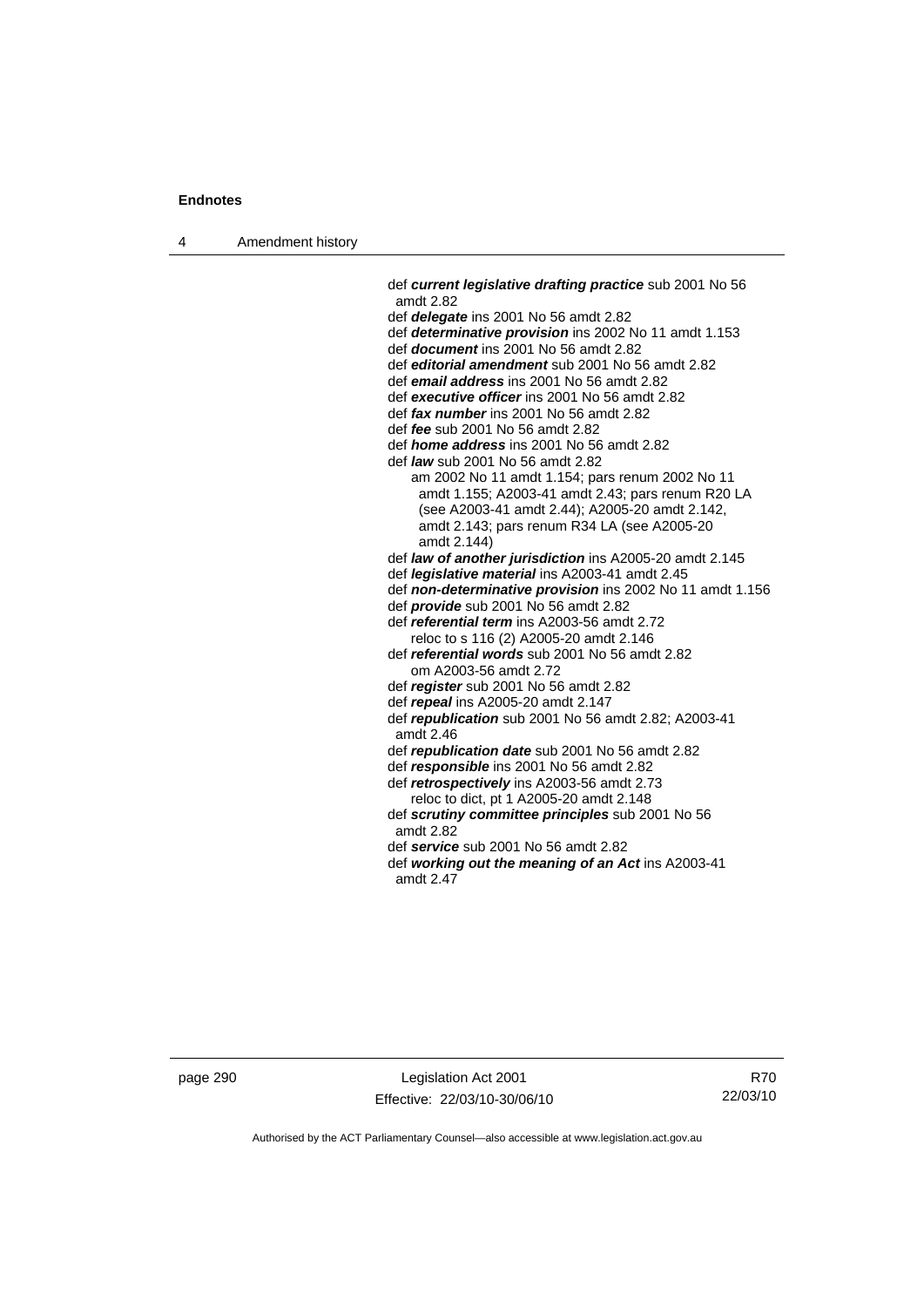# **5 Earlier republications**

Some earlier republications were not numbered. The number in column 1 refers to the publication order.

Since 12 September 2001 every authorised republication has been published in electronic pdf format on the ACT legislation register. A selection of authorised republications have also been published in printed format. These republications are marked with an asterisk (\*) in column 1. Electronic and printed versions of an authorised republication are identical.

| <b>Republication</b><br>No and date | <b>Effective</b>              | Last<br>amendment<br>made by | <b>Republication for</b>                                                              |
|-------------------------------------|-------------------------------|------------------------------|---------------------------------------------------------------------------------------|
| R <sub>0</sub> A<br>17 Sept 2002    | 12 Sept 2001-<br>12 Sept 2001 | A2001-56                     | amendments by<br>A2001-44, A2001-56<br>and retrospective<br>amendments by<br>A2002-30 |
| R <sub>1</sub><br>13 Sept 2001      | 13 Sept 2001-<br>13 Sept 2001 | SL2001-34                    | modification by<br>SL2001-34                                                          |
| R <sub>1</sub> (RI)<br>17 Sept 2001 | 13 Sept 2001-<br>13 Sept 2001 | SL2001-34                    | reissue for<br>retrospective<br>amendments by<br>A2002-30                             |
| R <sub>2</sub><br>14 Sept 2001      | 14 Sept 2001-<br>20 Feb 2002  | A2001-70                     | amendments by<br>A2001-70                                                             |
| R <sub>2</sub> (RI)<br>17 Sept 2002 | 14 Sept 2001-<br>20 Feb 2002  | A2001-70                     | reissue for<br>retrospective<br>amendments by<br>A2002-30                             |
| R <sub>3</sub><br>21 Feb 2002       | 21 Feb 2002-<br>12 Mar 2002   | A2001-88                     | changed endnotes<br>and editorial<br>changes                                          |
| <b>R3 (RI)</b><br>17 Sept 2002      | 21 Feb 2002-<br>12 Mar 2002   | A2001-88                     | reissue for<br>retrospective<br>amendments by<br>A2002-30                             |

Legislation Act 2001 Effective: 22/03/10-30/06/10 page 291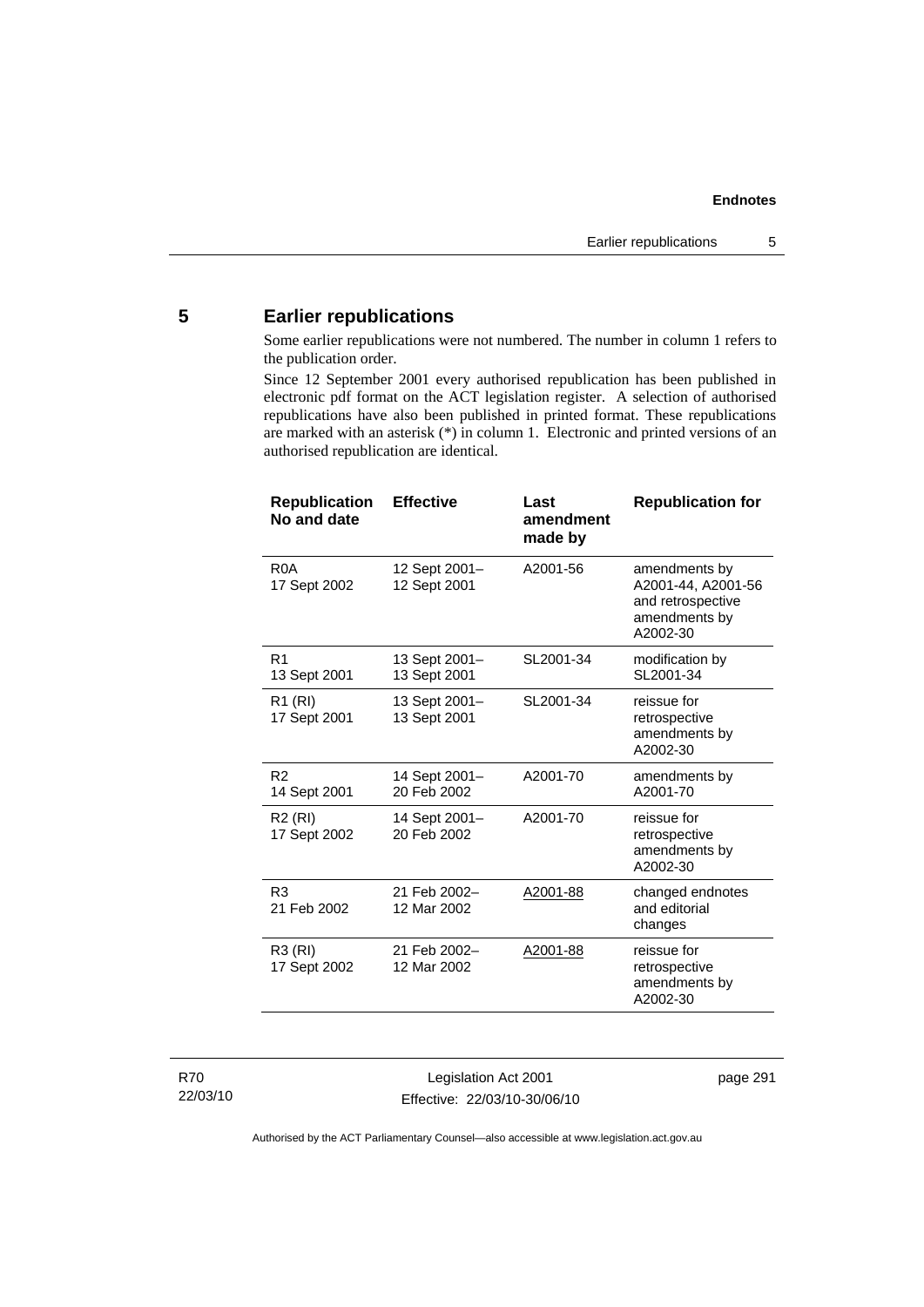| <b>Republication</b><br>No and date | <b>Effective</b>              | Last<br>amendment<br>made by | <b>Republication for</b>                                  |
|-------------------------------------|-------------------------------|------------------------------|-----------------------------------------------------------|
| R4<br>13 Mar 2002                   | 13 Mar 2002-<br>27 May 2002   | A2001-88                     | commenced expiry                                          |
| R4 (RI)<br>17 Sept 2002             | 13 Mar 2002-<br>27 May 2002   | A2001-88                     | reissue for<br>retrospective<br>amendments by<br>A2002-30 |
| $R5^*$<br>28 May 2002               | 28 May 2002-<br>30 June 2002  | A2002-11                     | amendments by<br>A2002-11                                 |
| <b>R5 (RI)</b><br>17 Sept 2002      | 28 May 2002–<br>30 June 2002  | A2002-11                     | reissue for<br>retrospective<br>amendments by<br>A2002-30 |
| R6<br>1 July 2002                   | 1 July 2002-<br>12 Sept 2002  | A2002-11                     | amendments by<br>A2001-88                                 |
| <b>R6 (RI)</b><br>17 Sept 2002      | 1 July 2002-<br>12 Sept 2002  | A2002-11                     | reissue for<br>retrospective<br>amendments by<br>A2002-30 |
| R7<br>13 Sept 2002                  | 13 Sept 2002-<br>13 Sept 2002 | A2002-27                     | commenced expiry                                          |
| R7(RI)<br>17 Sept 2002              | 13 Sept 2002-<br>13 Sept 2002 | A2002-27                     | reissue for<br>retrospective<br>amendments by<br>A2002-30 |
| R8<br>14 Sept 2002                  | 14 Sept 2002-<br>16 Sept 2002 | A2002-27                     | commenced expiry                                          |
| R8 (RI)<br>17 Sept 2002             | 14 Sept 2002-<br>16 Sept 2002 | A2002-27                     | reissue for<br>retrospective<br>amendments by<br>A2002-30 |
| R9<br>17 Sept 2002                  | 17 Sept 2002-<br>6 Oct 2002   | A2002-30                     | amendments by<br>A2002-30                                 |
| R <sub>10</sub><br>7 Oct 2002       | 7 Oct 2002-<br>31 Oct 2002    | A2002-30                     | amendments by<br>A2002-27                                 |

# 5 Earlier republications

page 292 Legislation Act 2001 Effective: 22/03/10-30/06/10

R70 22/03/10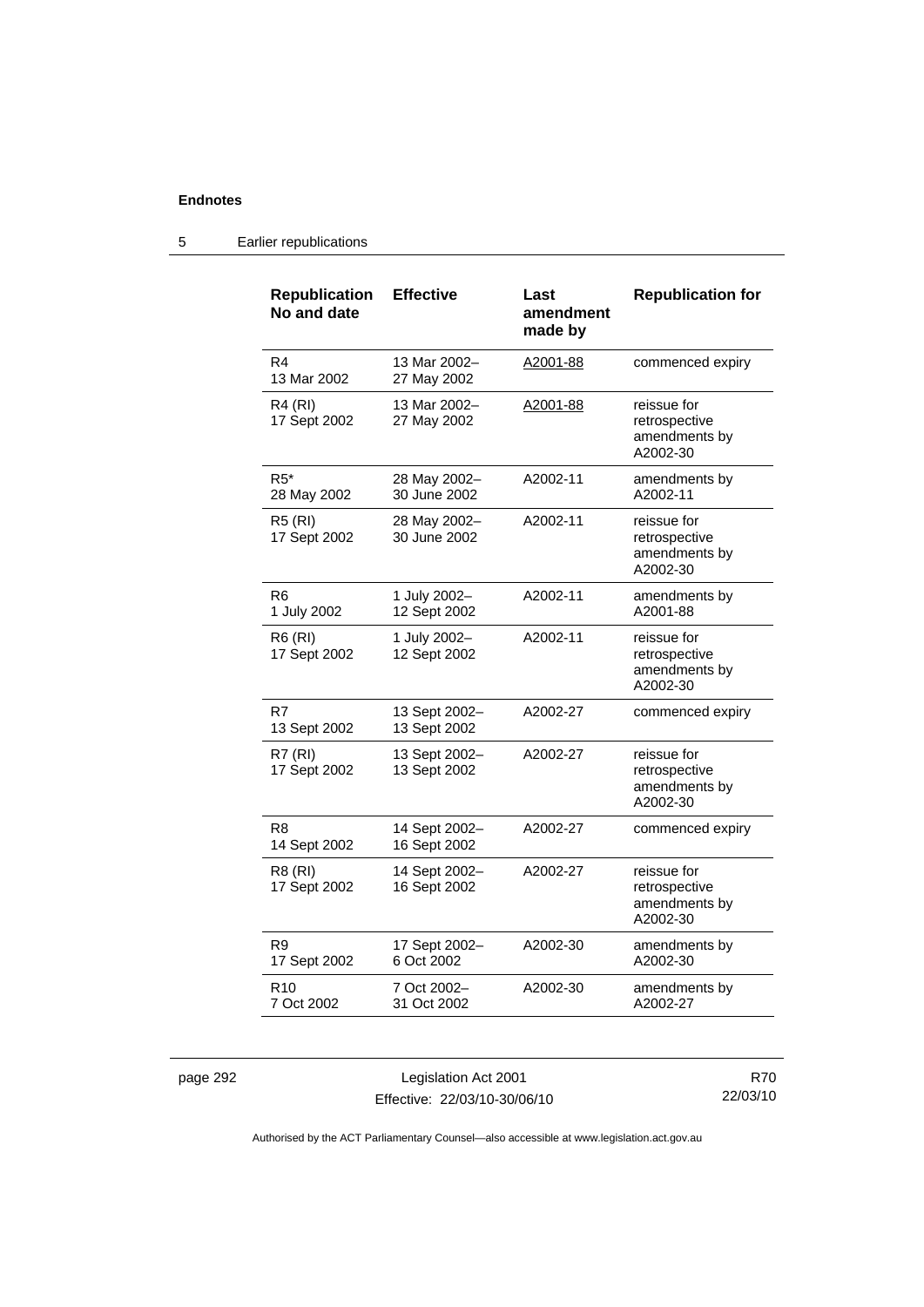Earlier republications 5

| <b>Republication</b><br>No and date        | <b>Effective</b>             | Last<br>amendment<br>made by | <b>Republication for</b>                  |
|--------------------------------------------|------------------------------|------------------------------|-------------------------------------------|
| R <sub>11</sub>                            | 1 Nov 2002-                  | A2002-40                     | amendments by                             |
| 1 Nov 2002                                 | 31 Dec 2002                  |                              | A2002-40                                  |
| R <sub>12</sub>                            | 1 Jan 2003-                  | A2002-56                     | amendments by                             |
| 1 Jan 2003                                 | 16 Jan 2003                  |                              | A2002-51                                  |
| R <sub>13</sub>                            | 17 Jan 2003-                 | A2002-56                     | amendments by                             |
| 17 Jan 2003                                | 27 Mar 2003                  |                              | A2002-49                                  |
| R <sub>14</sub>                            | 28 Mar 2003-                 | A2003-14                     | amendments by                             |
| 28 Mar 2003                                | 9 Apr 2003                   |                              | A2003-14                                  |
| R <sub>15</sub>                            | 10 Apr 2003-                 | A2003-18                     | amendments by                             |
| 10 Apr 2003                                | 28 May 2003                  |                              | A2003-18                                  |
| R <sub>16</sub><br>29 May 2003             | 29 May 2003-<br>30 June 2003 | A2003-18                     | commenced expiry                          |
| R <sub>17</sub>                            | 1 July 2003-                 | A2003-18                     | amendments by                             |
| 1 July 2003                                | 2 Sept 2003                  |                              | A2002-56                                  |
| R <sub>18</sub><br>3 Sept 2003             | 3 Sept 2003-<br>12 Sept 2003 | A2003-18                     | commenced expiry                          |
| R <sub>19</sub><br>13 Sept 2003            | 13 Sept 2003-<br>8 Oct 2003  | A2003-41                     | commenced expiry                          |
| R <sub>20</sub> <sup>*</sup><br>9 Oct 2003 | 9 Oct 2003-<br>18 Dec 2003   | A2003-41                     | amendments by<br>A2003-16 and<br>A2003-41 |
| R <sub>21</sub>                            | 19 Dec 2003-                 | A2003-56                     | amendments by                             |
| 19 Dec 2003                                | 21 Mar 2004                  |                              | A2003-56                                  |
| R22                                        | 22 Mar 2004-                 | A2004-10                     | amendments by                             |
| 22 Mar 2004                                | 4 Apr 2004                   |                              | A2004-1                                   |
| R <sub>23</sub>                            | 5 Apr 2004-                  | A2004-10                     | amendments by                             |
| 5 Apr 2004                                 | 26 May 2004                  |                              | A2004-7                                   |
| R <sub>24</sub>                            | 27 May 2004-                 | A2004-17                     | amendments by                             |
| 27 May 2004                                | 30 June 2004                 |                              | A2004-10                                  |
| R <sub>25</sub><br>1 July 2004             | 1 July 2004-<br>12 July 2004 | A2004-28                     | amendments by<br>A2004-5 and<br>A2004-28  |

R70 22/03/10

Legislation Act 2001 Effective: 22/03/10-30/06/10 page 293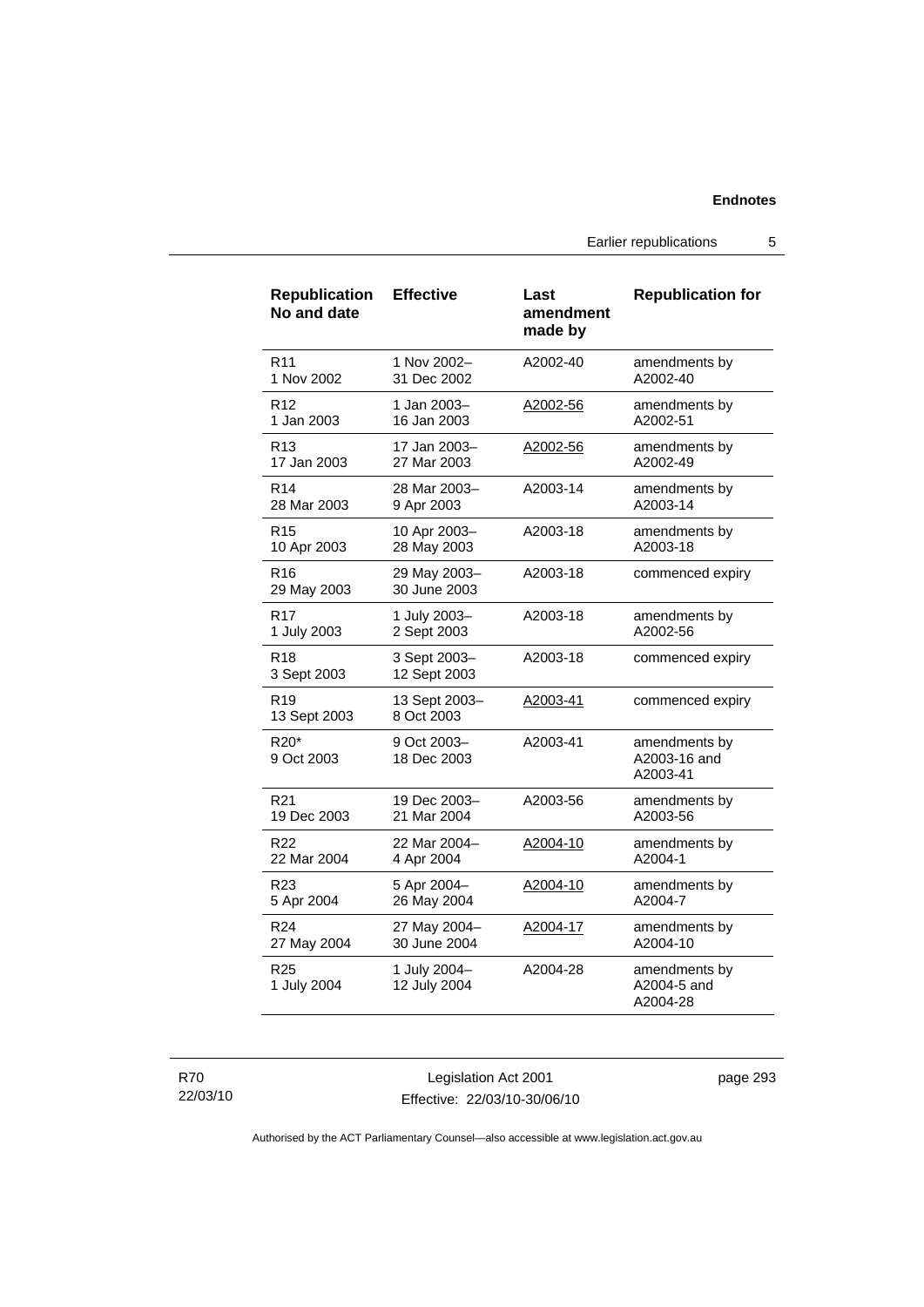| <b>Republication</b><br>No and date | <b>Effective</b>             | Last<br>amendment<br>made by | <b>Republication for</b>                                     |
|-------------------------------------|------------------------------|------------------------------|--------------------------------------------------------------|
| R <sub>26</sub>                     | 13 July 2004-                | A2004-32                     | amendments by                                                |
| 13 July 2004                        | 24 Aug 2004                  |                              | A2004-32                                                     |
| R <sub>27</sub>                     | 25 Aug 2004-                 | A2004-42                     | amendments by                                                |
| 25 Aug 2004                         | 31 Aug 2004                  |                              | A2004-42                                                     |
| R <sub>28</sub>                     | 1 Sept 2004-                 | A2004-42                     | amendments by                                                |
| 1 Sept 2004                         | 12 Sept 2004                 |                              | A2004-13                                                     |
| R <sub>29</sub><br>13 Sept 2004     | 13 Sept 2004-<br>22 Dec 2004 | A2004-42                     | commenced expiry                                             |
| R29A<br>23 Dec 2004                 | 23 Dec 2004-<br>31 Dec 2004  | A2004-42                     | commenced expiry                                             |
| R30 (RI)<br>5 Jan 2005              | 1 Jan 2005–<br>9 Jan 2005    | A2004-60                     | amendments by<br>A2004-17<br>reissue for<br>commenced expiry |
| R31                                 | 10 Jan 2005–                 | A2004-60                     | amendments by                                                |
| 10 Jan 2005                         | 23 Feb 2005                  |                              | A2004-60                                                     |
| R32                                 | 24 Feb 2005-                 | A2005-5                      | amendments by                                                |
| 24 Feb 2005                         | 8 Mar 2005                   |                              | A2005-5                                                      |
| R33                                 | 9 Mar 2005-                  | A2005-5                      | amendments by                                                |
| 9 Mar 2005                          | 1 June 2005                  |                              | A2004-57                                                     |
| R34*                                | 2 June 2005-                 | A2005-20                     | amendments by                                                |
| 2 June 2005                         | 6 July 2005                  |                              | A2005-20                                                     |
| R35<br>7 July 2005                  | 7 July 2005-<br>7 Sept 2005  | A2005-20                     | amendments by<br>A2004-39 as am by<br>A2005-28               |
| R36                                 | 8 Sept 2005-                 | A2005-47                     | amendments by                                                |
| 8 Sept 2005                         | 13 Sept 2005                 |                              | A2005-44                                                     |
| R37                                 | 13 Sept 2005-                | <u>A2005-47</u>              | amendments by                                                |
| 14 Sept 2005                        | 22 Nov 2005                  |                              | A2005-9                                                      |
| R38                                 | 23 Nov 2005-                 | A2005-53                     | amendments by                                                |
| 23 Nov 2005                         | 10 Jan 2006                  |                              | A2005-53                                                     |
| R39                                 | 11 Jan 2006-                 | A2005-62                     | amendments by                                                |
| 11 Jan 2006                         | 16 Jan 2006                  |                              | A2005-62                                                     |

# 5 Earlier republications

page 294 Legislation Act 2001 Effective: 22/03/10-30/06/10

R70 22/03/10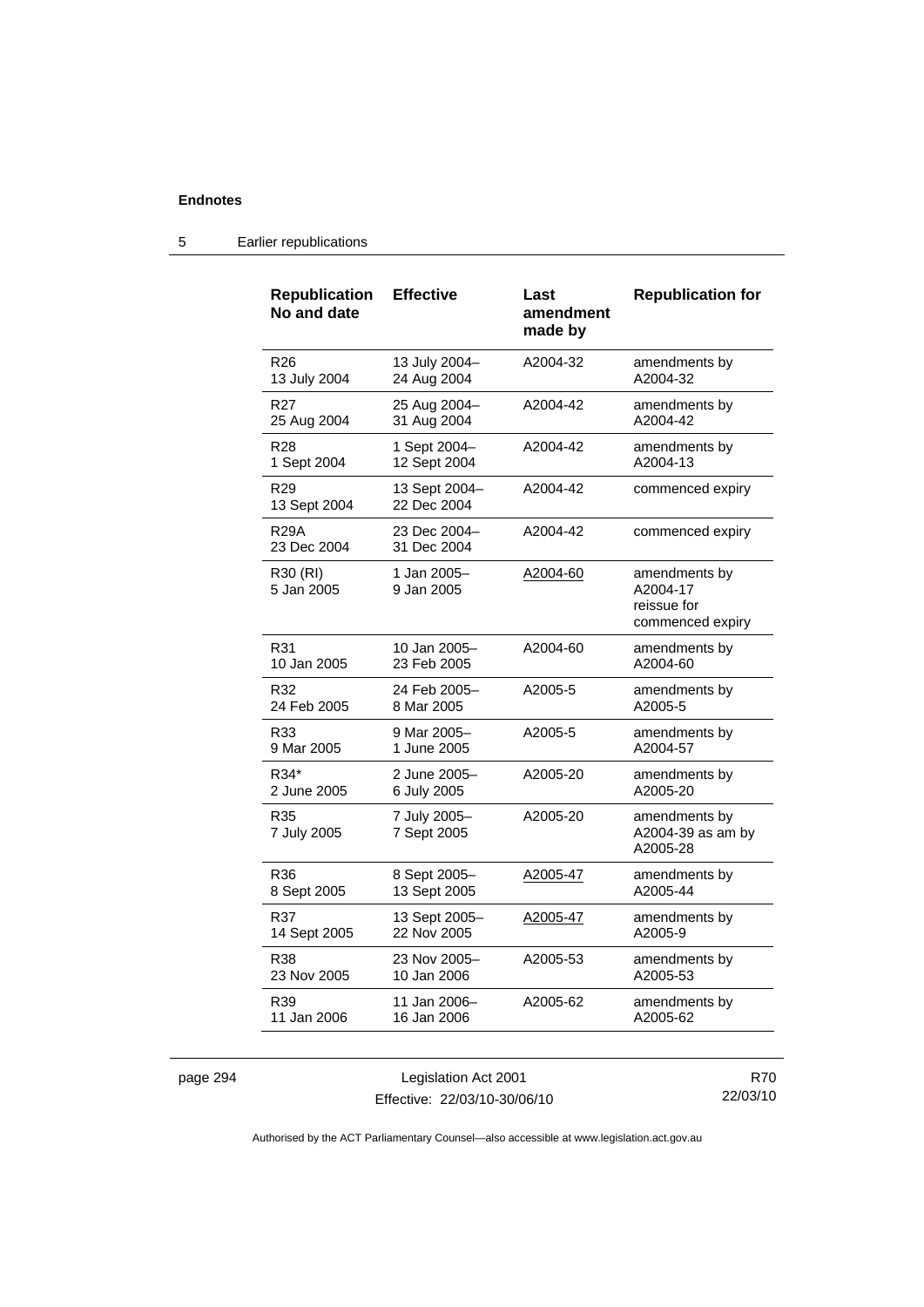Earlier republications 5

| <b>Republication</b><br>No and date | <b>Effective</b>              | Last<br>amendment<br>made by | <b>Republication for</b>                                              |
|-------------------------------------|-------------------------------|------------------------------|-----------------------------------------------------------------------|
| R40<br>17 Jan 2006                  | 17 Jan 2006-<br>22 Feb 2006   | A2005-62                     | amendments by<br>A2004-39                                             |
| R41<br>23 Feb 2006                  | 23 Feb 2006-<br>28 Feb 2006   | A2006-3                      | updated endnotes as<br>amended by<br>A2006-3                          |
| R42<br>1 Mar 2006                   | 1 Mar 2006-<br>1 June 2006    | A2006-3                      | amendments by<br>A2005-47 as<br>amended by<br>A2006-3                 |
| R43<br>2 June 2006                  | 2 June 2006-<br>15 June 2006  | A2006-23                     | amendments by<br>A2006-23                                             |
| R44<br>16 June 2006                 | 16 June 2006-<br>30 June 2006 | A2006-23                     | updated endnotes as<br>amended by<br>A2006-27                         |
| R45<br>1 July 2006                  | 1 July 2006-<br>31 Oct 2006   | A2006-30                     | amendments by<br>A2006-25 and<br>A2006-30                             |
| R46<br>1 Nov 2006                   | 1 Nov 2006-<br>15 Nov 2006    | A2006-42                     | amendments by<br>A2005-41 and<br>A2005-46 as<br>amended by<br>A2006-3 |
| <b>R47</b><br>16 Nov 2006           | 16 Nov 2006-<br>17 Nov 2006   | A2006-42                     | amendments by<br>A2006-42                                             |
| <b>R48</b><br>18 Nov 2006           | 18 Nov 2006-<br>8 Jan 2007    | A2006-46                     | amendments by<br>A2006-46                                             |
| R49<br>9 Jan 2007                   | 9 Jan 2007-<br>9 Jan 2007     | A2006-46                     | amendments by<br>A2004-39                                             |
| <b>R50</b><br>10 Jan 2007           | 10 Jan 2007-<br>11 Jan 2007   | A2006-46                     | commenced expiry                                                      |
| R <sub>51</sub> *<br>12 Jan 2007    | 12 Jan 2007-<br>27 Mar 2007   | A2006-46                     | commenced expiry                                                      |
| R <sub>52</sub><br>28 Mar 2007      | 28 Mar 2007-<br>11 Apr 2007   | A2007-3                      | amendments by<br>A2006-38                                             |

R70 22/03/10

Legislation Act 2001 Effective: 22/03/10-30/06/10 page 295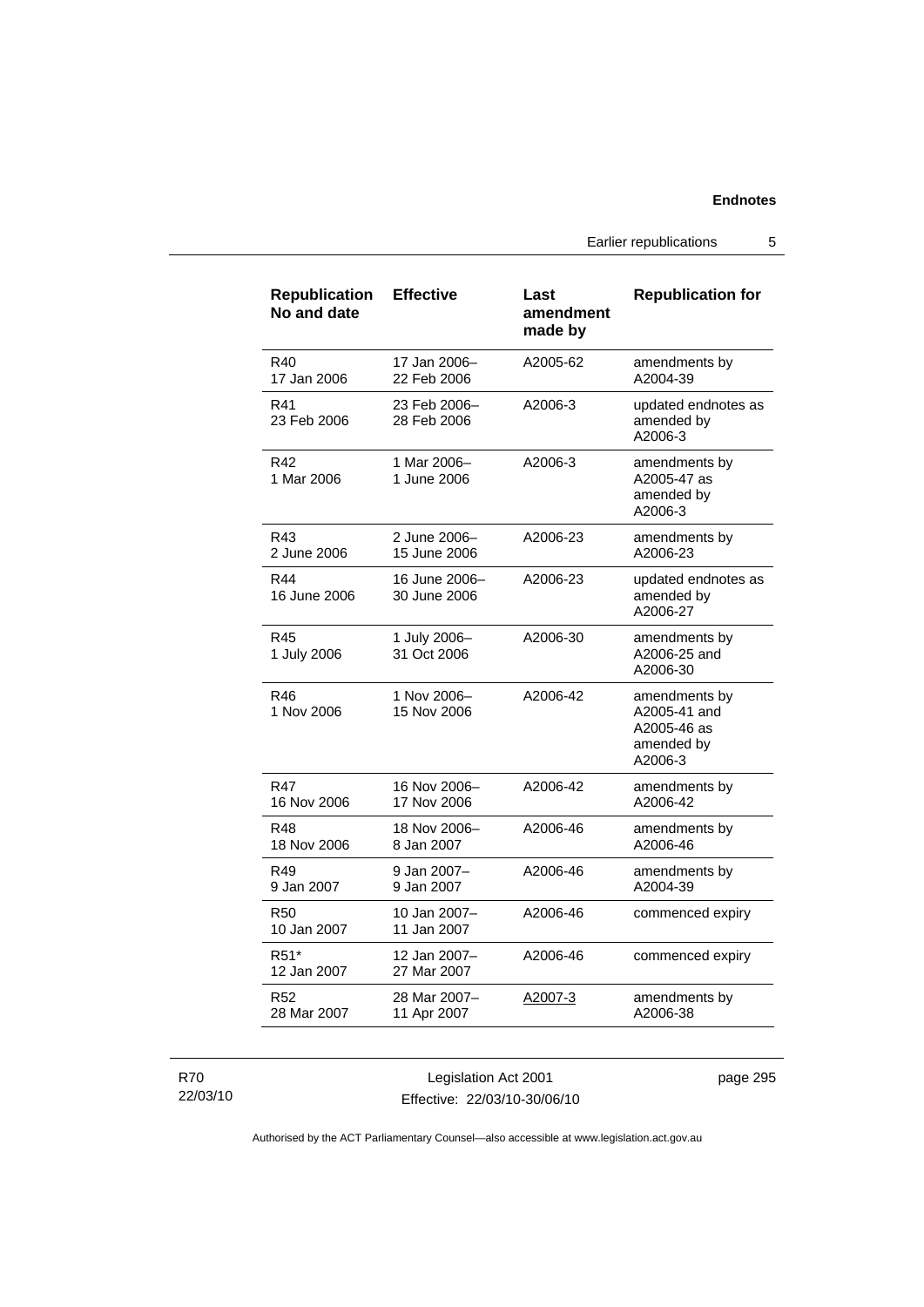| <b>Republication</b><br>No and date | <b>Effective</b>           | Last<br>amendment<br>made by | <b>Republication for</b>                  |
|-------------------------------------|----------------------------|------------------------------|-------------------------------------------|
| R53                                 | 12 Apr 2007-               | A2007-3                      | amendments by                             |
| 12 Apr 2007                         | 10 July 2007               |                              | A2007-3                                   |
| R54                                 | 11 July 2007-              | A2007-16                     | amendments by                             |
| 11 July 2007                        | 9 Nov 2007                 |                              | A2007-16                                  |
| R55                                 | 10 Nov 2007-               | A2007-33                     | amendments by                             |
| 10 Nov 2007                         | 13 Nov 2007                |                              | A2007-8                                   |
| R56                                 | 14 Nov 2007-               | A2007-33                     | amendments by                             |
| 14 Nov 2007                         | 30 Mar 2008                |                              | A2007-33                                  |
| R57                                 | 31 Mar 2008-               | A2007-33                     | amendments by                             |
| 31 Mar 2008                         | 18 May 2008                |                              | A2007-25                                  |
| <b>R58</b>                          | 19 May 2008-               | A2008-14                     | amendments by                             |
| 19 May 2008                         | 30 June 2008               |                              | A2008-14                                  |
| R59                                 | 1 July 2008-               | A2008-15                     | amendments by                             |
| 1 July 2008                         | 25 Aug 2008                |                              | A2008-15                                  |
| R60                                 | 26 Aug 2008-               | A2008-28                     | amendments by                             |
| 26 Aug 2008                         | 8 Sept 2008                |                              | A2008-28                                  |
| R61                                 | 9 Sept 2008-               | A2008-44                     | amendments by                             |
| 9 Sept 2008                         | 1 Feb 2009                 |                              | A2008-20                                  |
| R <sub>62</sub><br>2 Feb 2009       | 2 Feb 2009-<br>26 Feb 2009 | A2008-44                     | amendments by<br>A2008-36 and<br>A2008-37 |
| R63                                 | 27 Feb 2009-               | A2008-44                     | amendments by                             |
| 27 Feb 2009                         | 29 May 2009                |                              | A2008-20                                  |
| R64                                 | 30 May 2009-               | A2008-44                     | amendments by                             |
| 30 May 2009                         | 21 Sept 2009               |                              | A2008-44                                  |
| R65                                 | 22 Sept 2009-              | A2009-28                     | amendments by                             |
| 22 Sept 2009                        | 30 Sept 2009               |                              | A2009-20                                  |
| R66                                 | 1 Oct 2009-                | A2009-28                     | amendments by                             |
| 1 Oct 2009                          | 20 Oct 2009                |                              | A2009-28                                  |
| R67                                 | 21 Oct 2009-               | A2009-35                     | amendments by                             |
| 21 Oct 2009                         | 16 Dec 2009                |                              | A2009-35                                  |
| <b>R68</b>                          | 17 Dec 2009-<br>2 Mar 2010 | A2009-50                     | amendments by<br>A2009-49                 |

# 5 Earlier republications

| page 296 |
|----------|
|----------|

Effective: 22/03/10-30/06/10

R70 22/03/10